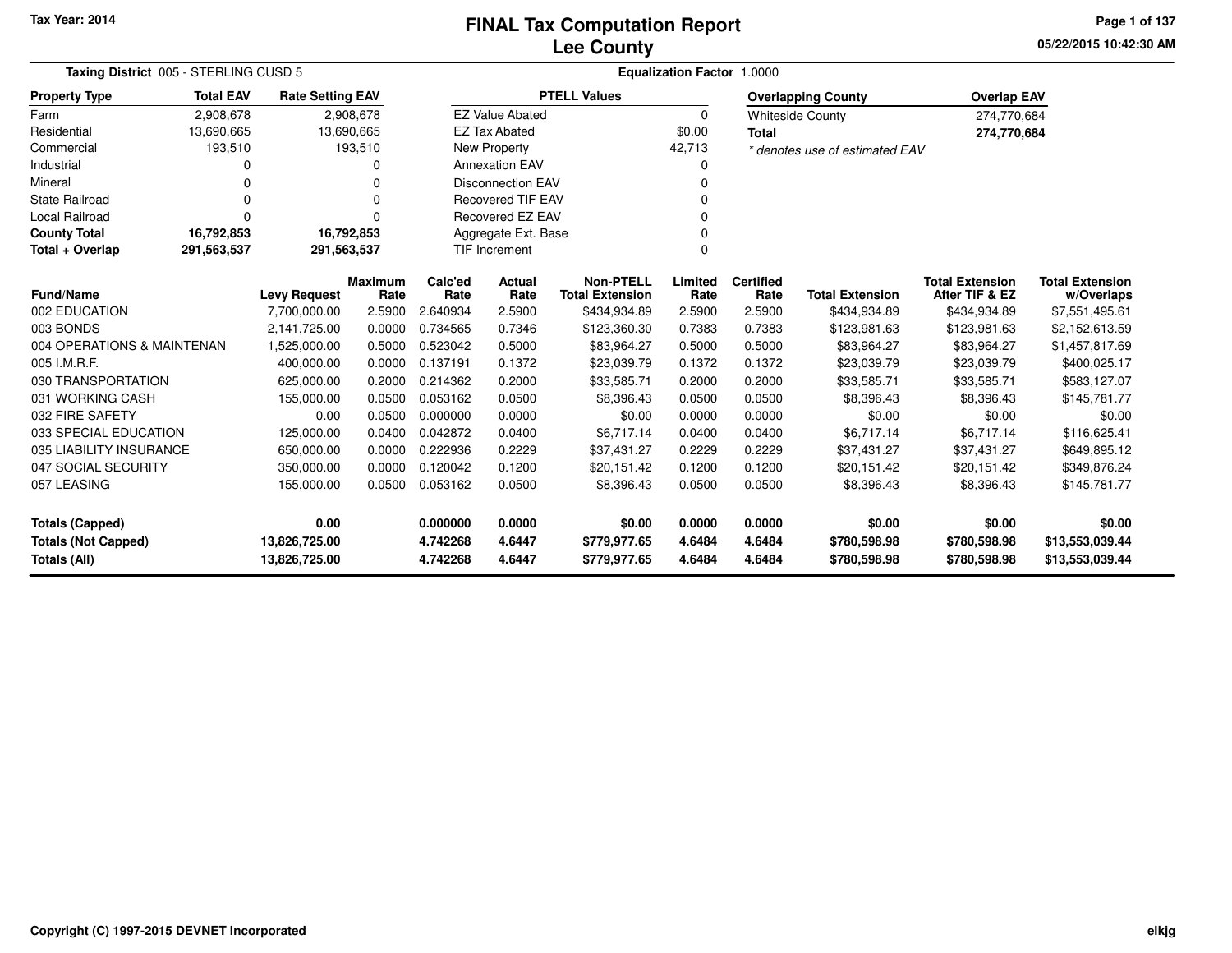**05/22/2015 10:42:30 AM Page 2 of 137**

| Taxing District 008 - NELSON PGSD 8                |                                                       |                                     |                                           |                                 |                                                                                                                                               |                                                                                                                        |                                                                                                                                                                                                                       |                                                                           |                  |                                            |
|----------------------------------------------------|-------------------------------------------------------|-------------------------------------|-------------------------------------------|---------------------------------|-----------------------------------------------------------------------------------------------------------------------------------------------|------------------------------------------------------------------------------------------------------------------------|-----------------------------------------------------------------------------------------------------------------------------------------------------------------------------------------------------------------------|---------------------------------------------------------------------------|------------------|--------------------------------------------|
| <b>Total EAV</b>                                   |                                                       |                                     |                                           |                                 |                                                                                                                                               |                                                                                                                        |                                                                                                                                                                                                                       |                                                                           |                  |                                            |
| 0                                                  |                                                       | 0                                   |                                           |                                 |                                                                                                                                               | 0                                                                                                                      |                                                                                                                                                                                                                       |                                                                           |                  |                                            |
|                                                    |                                                       | 0                                   |                                           |                                 |                                                                                                                                               | \$0.00                                                                                                                 |                                                                                                                                                                                                                       |                                                                           |                  |                                            |
|                                                    |                                                       | 0                                   |                                           |                                 |                                                                                                                                               | 0                                                                                                                      |                                                                                                                                                                                                                       |                                                                           |                  |                                            |
|                                                    |                                                       | 0                                   |                                           |                                 |                                                                                                                                               |                                                                                                                        |                                                                                                                                                                                                                       |                                                                           |                  |                                            |
|                                                    |                                                       | 0                                   |                                           |                                 |                                                                                                                                               | ი                                                                                                                      |                                                                                                                                                                                                                       |                                                                           |                  |                                            |
|                                                    |                                                       | 0                                   |                                           |                                 |                                                                                                                                               |                                                                                                                        |                                                                                                                                                                                                                       |                                                                           |                  |                                            |
|                                                    |                                                       | 0                                   |                                           |                                 |                                                                                                                                               | U                                                                                                                      |                                                                                                                                                                                                                       |                                                                           |                  |                                            |
| 0                                                  |                                                       | 0                                   |                                           |                                 |                                                                                                                                               |                                                                                                                        |                                                                                                                                                                                                                       |                                                                           |                  |                                            |
| 0                                                  |                                                       | 0                                   |                                           |                                 |                                                                                                                                               | $\Omega$                                                                                                               |                                                                                                                                                                                                                       |                                                                           |                  |                                            |
|                                                    |                                                       |                                     |                                           |                                 |                                                                                                                                               |                                                                                                                        |                                                                                                                                                                                                                       |                                                                           |                  | <b>Total Extension</b>                     |
|                                                    |                                                       | Rate                                | Rate                                      | Rate                            |                                                                                                                                               | Rate                                                                                                                   | Rate                                                                                                                                                                                                                  | <b>Total Extension</b>                                                    | After TIF & EZ   | w/Overlaps                                 |
|                                                    | 0.00                                                  | 3.5000                              | 0.000000                                  | 0.0000                          |                                                                                                                                               | 0.0000                                                                                                                 | 0.0000                                                                                                                                                                                                                | \$0.00                                                                    | \$0.00           | \$0.00                                     |
|                                                    | 0.00                                                  | 0.0000                              | 0.000000                                  | 0.0000                          |                                                                                                                                               | 0.0000                                                                                                                 | 0.0000                                                                                                                                                                                                                | \$0.00                                                                    | \$0.00           | \$0.00                                     |
|                                                    | 0.00                                                  | 0.5500                              | 0.000000                                  | 0.0000                          |                                                                                                                                               | 0.0000                                                                                                                 | 0.0000                                                                                                                                                                                                                | \$0.00                                                                    | \$0.00           | \$0.00                                     |
|                                                    | 0.00                                                  | 0.0000                              | 0.000000                                  | 0.0000                          |                                                                                                                                               | 0.0000                                                                                                                 | 0.0000                                                                                                                                                                                                                | \$0.00                                                                    | \$0.00           | \$0.00                                     |
|                                                    | 0.00                                                  | 0.0000                              | 0.000000                                  | 0.0000                          |                                                                                                                                               | 0.0000                                                                                                                 | 0.0000                                                                                                                                                                                                                | \$0.00                                                                    | \$0.00           | \$0.00                                     |
|                                                    | 0.00                                                  | 0.0500                              | 0.000000                                  | 0.0000                          |                                                                                                                                               | 0.0000                                                                                                                 | 0.0000                                                                                                                                                                                                                | \$0.00                                                                    | \$0.00           | \$0.00                                     |
|                                                    | 0.00                                                  | 0.1000                              | 0.000000                                  | 0.0000                          |                                                                                                                                               | 0.0000                                                                                                                 | 0.0000                                                                                                                                                                                                                | \$0.00                                                                    | \$0.00           | \$0.00                                     |
|                                                    | 0.00                                                  | 0.4000                              | 0.000000                                  | 0.0000                          |                                                                                                                                               | 0.0000                                                                                                                 | 0.0000                                                                                                                                                                                                                | \$0.00                                                                    | \$0.00           | \$0.00                                     |
|                                                    | 0.00                                                  | 0.0000                              | 0.000000                                  | 0.0000                          |                                                                                                                                               | 0.0000                                                                                                                 | 0.0000                                                                                                                                                                                                                | \$0.00                                                                    | \$0.00           | \$0.00                                     |
|                                                    | 0.00                                                  | 0.0000                              | 0.000000                                  | 0.0000                          |                                                                                                                                               | 0.0000                                                                                                                 | 0.0000                                                                                                                                                                                                                | \$0.00                                                                    | \$0.00           | \$0.00                                     |
|                                                    | 0.00                                                  | 0.1000                              | 0.000000                                  | 0.0000                          |                                                                                                                                               | 0.0000                                                                                                                 | 0.0000                                                                                                                                                                                                                | \$0.00                                                                    | \$0.00           | \$0.00                                     |
|                                                    |                                                       |                                     |                                           |                                 |                                                                                                                                               |                                                                                                                        |                                                                                                                                                                                                                       |                                                                           |                  | \$0.00                                     |
|                                                    |                                                       |                                     |                                           |                                 |                                                                                                                                               |                                                                                                                        |                                                                                                                                                                                                                       |                                                                           | \$0.00           |                                            |
| <b>Totals (Not Capped)</b><br>0.00<br>Totals (All) |                                                       |                                     | 0.000000                                  | 0.0000                          |                                                                                                                                               | 0.0000                                                                                                                 | 0.0000                                                                                                                                                                                                                | \$0.00                                                                    | \$0.00           | \$0.00                                     |
|                                                    | 004 OPERATIONS & MAINTENAN<br>035 LIABILITY INSURANCE | <b>Levy Request</b><br>0.00<br>0.00 | <b>Rate Setting EAV</b><br><b>Maximum</b> | Calc'ed<br>0.000000<br>0.000000 | <b>EZ Value Abated</b><br><b>EZ Tax Abated</b><br>New Property<br><b>Annexation EAV</b><br><b>TIF Increment</b><br>Actual<br>0.0000<br>0.0000 | <b>PTELL Values</b><br><b>Disconnection EAV</b><br><b>Recovered TIF EAV</b><br>Recovered EZ EAV<br>Aggregate Ext. Base | <b>Non-PTELL</b><br>Limited<br><b>Total Extension</b><br>\$0.00<br>\$0.00<br>\$0.00<br>\$0.00<br>\$0.00<br>\$0.00<br>\$0.00<br>\$0.00<br>\$0.00<br>\$0.00<br>\$0.00<br>\$0.00<br>0.0000<br>\$0.00<br>0.0000<br>\$0.00 | <b>Equalization Factor 1.0000</b><br><b>Certified</b><br>0.0000<br>0.0000 | \$0.00<br>\$0.00 | <b>Total Extension</b><br>\$0.00<br>\$0.00 |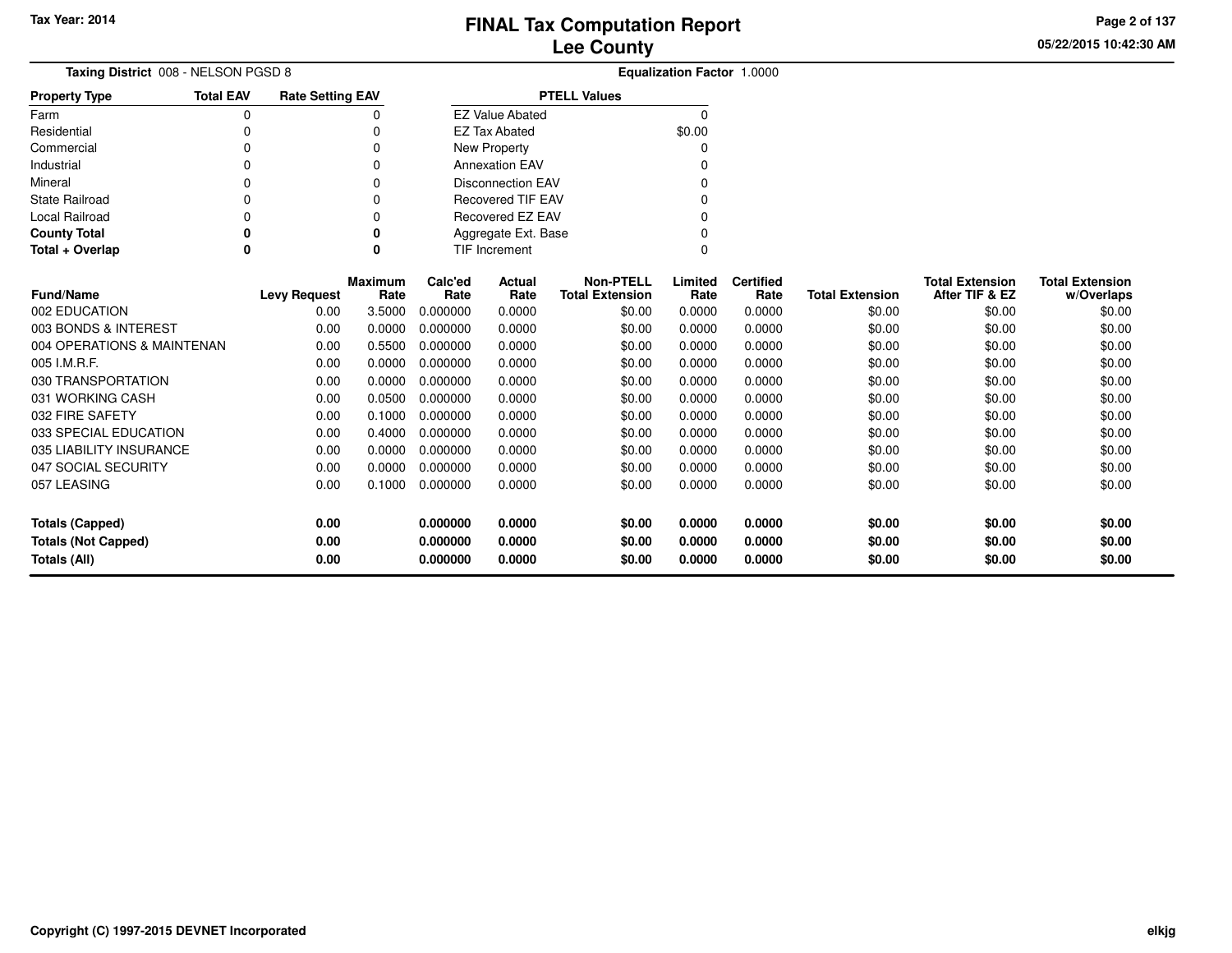**05/22/2015 10:42:30 AMPage 3 of 137**

> **w/Overlaps**\$0.00

| Taxing District 008 BOND - NELSON SCHOOL BOND |            |                        |                                                                                                                                      |                |                                            |                                                                                                                                                                              |                          |                                             |                                          |                                      |
|-----------------------------------------------|------------|------------------------|--------------------------------------------------------------------------------------------------------------------------------------|----------------|--------------------------------------------|------------------------------------------------------------------------------------------------------------------------------------------------------------------------------|--------------------------|---------------------------------------------|------------------------------------------|--------------------------------------|
| <b>Total EAV</b>                              |            |                        |                                                                                                                                      |                |                                            |                                                                                                                                                                              |                          |                                             |                                          |                                      |
| 1,386,937                                     |            |                        |                                                                                                                                      |                |                                            |                                                                                                                                                                              |                          |                                             |                                          |                                      |
| 3,963,378                                     |            |                        |                                                                                                                                      |                |                                            | \$0.00                                                                                                                                                                       |                          |                                             |                                          |                                      |
| 513,576                                       |            |                        |                                                                                                                                      |                |                                            | 66,774                                                                                                                                                                       |                          |                                             |                                          |                                      |
| 3,902,541                                     |            |                        |                                                                                                                                      |                |                                            |                                                                                                                                                                              |                          |                                             |                                          |                                      |
| 0                                             |            | 0                      |                                                                                                                                      |                |                                            |                                                                                                                                                                              |                          |                                             |                                          |                                      |
| 2,497,311                                     |            |                        |                                                                                                                                      |                |                                            |                                                                                                                                                                              |                          |                                             |                                          |                                      |
|                                               |            | 0                      |                                                                                                                                      |                |                                            |                                                                                                                                                                              |                          |                                             |                                          |                                      |
| 12,263,743                                    |            |                        |                                                                                                                                      |                |                                            |                                                                                                                                                                              |                          |                                             |                                          |                                      |
| 12,263,743                                    | 12,263,743 |                        | TIF Increment                                                                                                                        |                |                                            |                                                                                                                                                                              |                          |                                             |                                          |                                      |
|                                               |            | <b>Maximum</b><br>Rate | Calc'ed<br>Rate                                                                                                                      | Actual<br>Rate | <b>Non-PTELL</b><br><b>Total Extension</b> | Limited<br>Rate                                                                                                                                                              | <b>Certified</b><br>Rate | <b>Total Extension</b>                      | <b>Total Extension</b><br>After TIF & EZ | <b>Total Extension</b><br>w/Overlaps |
|                                               |            | 0.0000                 | 0.000000                                                                                                                             | 0.0000         | \$0.00                                     | 0.0000                                                                                                                                                                       | 0.0000                   | \$0.00                                      | \$0.00                                   | \$0.00                               |
|                                               |            |                        | 0.000000                                                                                                                             | 0.0000         | \$0.00                                     | 0.0000                                                                                                                                                                       | 0.0000                   | \$0.00                                      | \$0.00                                   | \$0.00                               |
|                                               |            |                        |                                                                                                                                      |                |                                            |                                                                                                                                                                              |                          |                                             |                                          | \$0.00                               |
|                                               | 0.00       |                        | 0.000000                                                                                                                             | 0.0000         | \$0.00                                     | 0.0000                                                                                                                                                                       | 0.0000                   | \$0.00                                      | \$0.00                                   | \$0.00                               |
|                                               |            | 0.00                   | <b>Rate Setting EAV</b><br>1,386,937<br>3,963,378<br>513,576<br>3,902,541<br>2,497,311<br>12,263,743<br>Levy Request<br>0.00<br>0.00 | 0.000000       | EZ Tax Abated<br>New Property<br>0.0000    | <b>PTELL Values</b><br><b>EZ Value Abated</b><br><b>Annexation EAV</b><br>Disconnection EAV<br><b>Recovered TIF EAV</b><br>Recovered EZ EAV<br>Aggregate Ext. Base<br>\$0.00 | 0.0000                   | <b>Equalization Factor 1.0000</b><br>0.0000 | \$0.00                                   | \$0.00                               |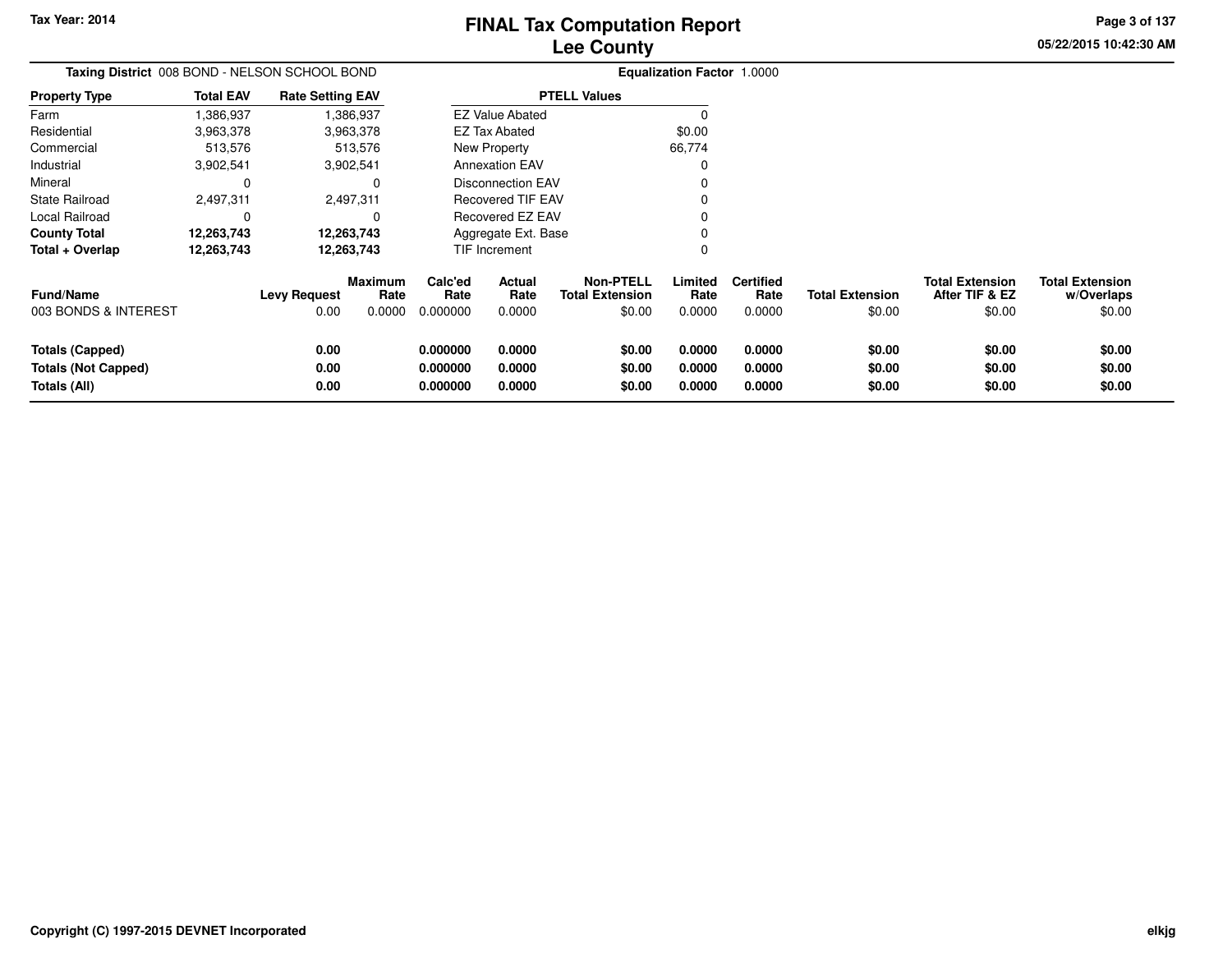**05/22/2015 10:42:30 AMPage 4 of 137**

|                                     | Taxing District 009 - EARLVILLE CUSD 9        |                         |          |          | Equalization Factor 1.0000 |                        |          |                  |                                |                        |                        |  |  |
|-------------------------------------|-----------------------------------------------|-------------------------|----------|----------|----------------------------|------------------------|----------|------------------|--------------------------------|------------------------|------------------------|--|--|
| <b>Property Type</b>                | <b>Total EAV</b>                              | <b>Rate Setting EAV</b> |          |          |                            | <b>PTELL Values</b>    |          |                  | <b>Overlapping County</b>      | <b>Overlap EAV</b>     |                        |  |  |
| Farm                                | 498,235                                       |                         | 498.235  |          | <b>EZ Value Abated</b>     |                        | $\Omega$ | DeKalb County    |                                | 1,838,728              |                        |  |  |
| Residential                         | 63,279                                        |                         | 63,279   |          | <b>EZ Tax Abated</b>       |                        | \$0.00   | LaSalle County   |                                | 46,238,310             |                        |  |  |
| Commercial                          | 0                                             |                         | 0        |          | New Property               |                        | 0        | <b>Total</b>     |                                | 48,077,038             |                        |  |  |
| Industrial                          | ი                                             |                         | 0        |          | <b>Annexation EAV</b>      |                        |          |                  | * denotes use of estimated EAV |                        |                        |  |  |
| Mineral                             | 0                                             |                         | 0        |          | <b>Disconnection EAV</b>   |                        | 0        |                  |                                |                        |                        |  |  |
| <b>State Railroad</b>               | 0                                             |                         | $\Omega$ |          | Recovered TIF EAV          |                        |          |                  |                                |                        |                        |  |  |
| <b>Local Railroad</b>               | $\Omega$                                      |                         | 0        |          | <b>Recovered EZ EAV</b>    |                        | 0        |                  |                                |                        |                        |  |  |
| <b>County Total</b>                 | 561,514                                       |                         | 561,514  |          | Aggregate Ext. Base        |                        |          |                  |                                |                        |                        |  |  |
| Total + Overlap                     | 48,638,552                                    | 48,638,552              |          |          | TIF Increment              |                        | $\Omega$ |                  |                                |                        |                        |  |  |
|                                     | <b>Maximum</b><br><b>Levy Request</b><br>Rate |                         |          | Calc'ed  | <b>Actual</b>              | <b>Non-PTELL</b>       | Limited  | <b>Certified</b> |                                | <b>Total Extension</b> | <b>Total Extension</b> |  |  |
| <b>Fund/Name</b>                    |                                               |                         |          | Rate     | Rate                       | <b>Total Extension</b> | Rate     | Rate             | <b>Total Extension</b>         | After TIF & EZ         | w/Overlaps             |  |  |
| 002 EDUCATION                       |                                               | 2,072,467.00            | 4.0000   | 4.260955 | 4.0000                     | \$22,460.56            | 4.0000   | 4.0000           | \$22,460.56                    | \$22,460.56            | \$1,945,542.08         |  |  |
| 003 BONDS                           |                                               | 389,553.00              | 0.0000   | 0.800914 | 0.8009                     | \$4,497.17             | 0.8049   | 0.8049           | \$4,519.63                     | \$4,519.63             | \$391,491.71           |  |  |
| 004 OPERATIONS & MAINTENAN          |                                               | 390,686.00              | 0.7050   | 0.803244 | 0.7050                     | \$3,958.67             | 0.7050   | 0.7050           | \$3,958.67                     | \$3,958.67             | \$342,901.79           |  |  |
| 005 I.M.R.F.                        |                                               | 42,632.00               | 0.0000   | 0.087651 | 0.0877                     | \$492.45               | 0.0877   | 0.0877           | \$492.45                       | \$492.45               | \$42,656.01            |  |  |
| 030 TRANSPORTATION                  |                                               | 101,626.00              | 0.2000   | 0.208941 | 0.2000                     | \$1,123.03             | 0.2000   | 0.2000           | \$1,123.03                     | \$1,123.03             | \$97,277.10            |  |  |
| 031 WORKING CASH                    |                                               | 25,406.00               | 0.0500   | 0.052234 | 0.0500                     | \$280.76               | 0.0500   | 0.0500           | \$280.76                       | \$280.76               | \$24,319.28            |  |  |
| 032 FIRE SAFETY                     |                                               | 25,406.00               | 0.0500   | 0.052234 | 0.0500                     | \$280.76               | 0.0500   | 0.0500           | \$280.76                       | \$280.76               | \$24,319.28            |  |  |
| 033 SPECIAL EDUCATION               |                                               | 20,325.00               | 0.0400   | 0.041788 | 0.0400                     | \$224.61               | 0.0400   | 0.0400           | \$224.61                       | \$224.61               | \$19,455.42            |  |  |
| 035 LIABILITY INSURANCE             |                                               | 122,154.00              | 0.0000   | 0.251147 | 0.2511                     | \$1,409.96             | 0.2511   | 0.2511           | \$1,409.96                     | \$1,409.96             | \$122,131.40           |  |  |
| 047 SOCIAL SECURITY                 |                                               | 71,138.00               | 0.0000   | 0.146259 | 0.1463                     | \$821.49               | 0.1463   | 0.1463           | \$821.49                       | \$821.49               | \$71,158.20            |  |  |
| 057 LEASING                         |                                               | 25,406.00               | 0.0500   | 0.052234 | 0.0500                     | \$280.76               | 0.0500   | 0.0500           | \$280.76                       | \$280.76               | \$24,319.28            |  |  |
| <b>Totals (Capped)</b>              |                                               | 0.00                    |          | 0.000000 | 0.0000                     | \$0.00                 | 0.0000   | 0.0000           | \$0.00                         | \$0.00                 | \$0.00                 |  |  |
| <b>Totals (Not Capped)</b>          |                                               | 3,286,799.00            |          | 6.757601 | 6.3810                     | \$35,830.22            | 6.3850   | 6.3850           | \$35,852.68                    | \$35,852.68            | \$3,105,571.55         |  |  |
| <b>Totals (All)</b><br>3,286,799.00 |                                               |                         | 6.757601 | 6.3810   | \$35,830.22                | 6.3850                 | 6.3850   | \$35,852.68      | \$35,852.68                    | \$3,105,571.55         |                        |  |  |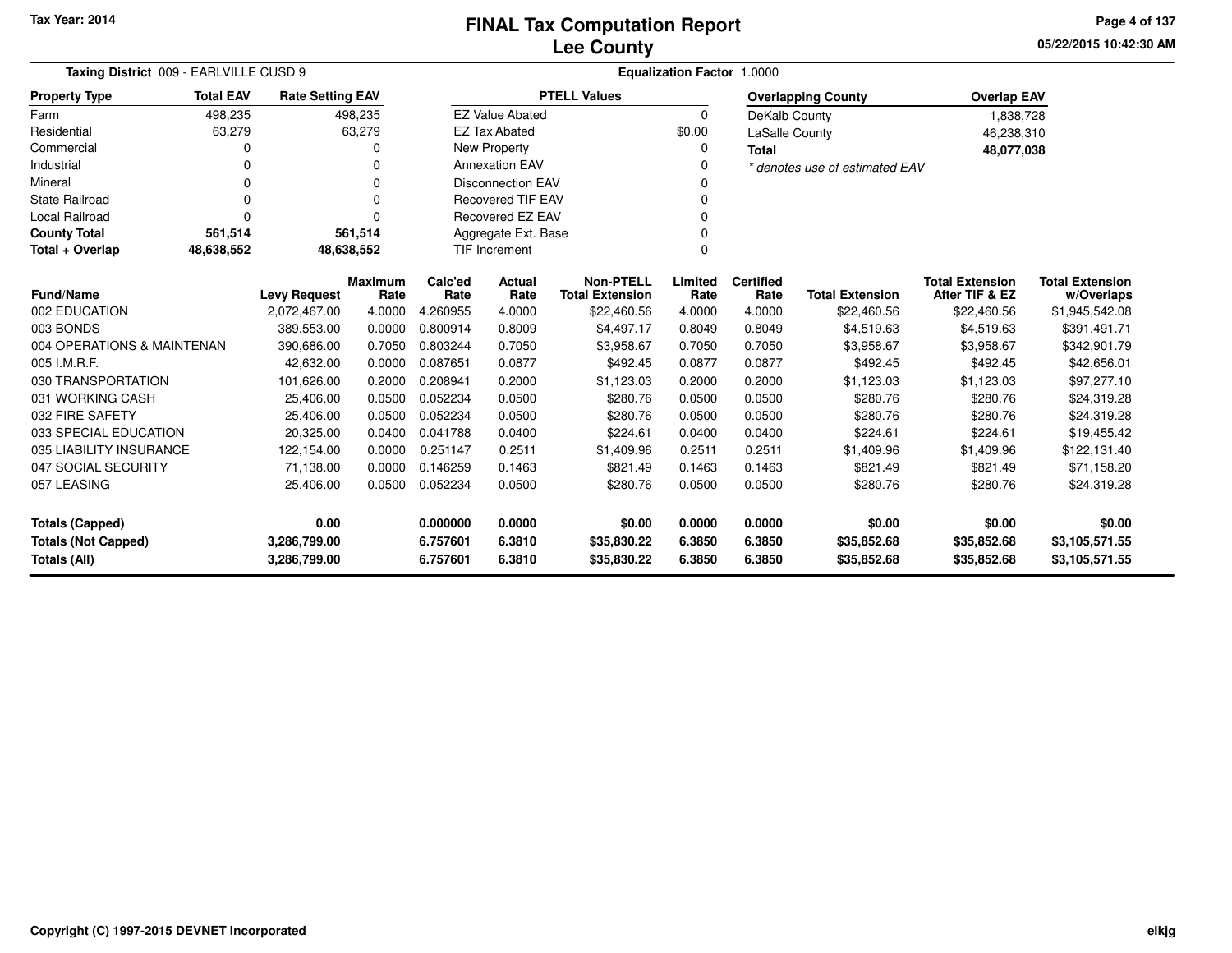**05/22/2015 10:42:30 AM Page 5 of 137**

| Taxing District 017 - OHIO CCGSD 17 | <b>Equalization Factor</b><br>1.0000 |                         |                 |                 |                          |                                            |                 |                          |                                |                                          |                                      |
|-------------------------------------|--------------------------------------|-------------------------|-----------------|-----------------|--------------------------|--------------------------------------------|-----------------|--------------------------|--------------------------------|------------------------------------------|--------------------------------------|
| <b>Property Type</b>                | <b>Total EAV</b>                     | <b>Rate Setting EAV</b> |                 |                 |                          | <b>PTELL Values</b>                        |                 |                          | <b>Overlapping County</b>      | <b>Overlap EAV</b>                       |                                      |
| Farm                                | 2,898,849                            |                         | 2,898,849       |                 | <b>EZ Value Abated</b>   |                                            | 0               | <b>Bureau County</b>     |                                | 24,752,841                               |                                      |
| Residential                         | 516,865                              |                         | 516,865         |                 | <b>EZ Tax Abated</b>     |                                            | \$0.00          | <b>Total</b>             |                                | 24,752,841                               |                                      |
| Commercial                          | 0                                    |                         | 0               |                 | New Property             |                                            | 0               |                          | * denotes use of estimated EAV |                                          |                                      |
| Industrial                          | 141,993                              |                         | 141,993         |                 | <b>Annexation EAV</b>    |                                            | $\Omega$        |                          |                                |                                          |                                      |
| Mineral                             | 5,377,554                            |                         | 5,377,554       |                 | <b>Disconnection EAV</b> |                                            | 0               |                          |                                |                                          |                                      |
| <b>State Railroad</b>               | 0                                    |                         | 0               |                 | <b>Recovered TIF EAV</b> |                                            | $\Omega$        |                          |                                |                                          |                                      |
| Local Railroad                      | $\Omega$                             |                         | $\Omega$        |                 | Recovered EZ EAV         |                                            | $\Omega$        |                          |                                |                                          |                                      |
| <b>County Total</b>                 | 8,935,261                            |                         | 8,935,261       |                 | Aggregate Ext. Base      |                                            | $\Omega$        |                          |                                |                                          |                                      |
| Total + Overlap                     | 33,688,102                           | 33,688,102              |                 |                 | <b>TIF Increment</b>     |                                            | $\Omega$        |                          |                                |                                          |                                      |
| Fund/Name                           |                                      | <b>Levy Request</b>     | Maximum<br>Rate | Calc'ed<br>Rate | Actual<br>Rate           | <b>Non-PTELL</b><br><b>Total Extension</b> | Limited<br>Rate | <b>Certified</b><br>Rate | <b>Total Extension</b>         | <b>Total Extension</b><br>After TIF & EZ | <b>Total Extension</b><br>w/Overlaps |
| 002 EDUCATION                       |                                      | 805,850.00              | 2.2700          | 2.392091        | 2.2700                   | \$202,830.42                               | 2.2700          | 2.2700                   | \$202,830.42                   | \$202,830.42                             | \$764,719.92                         |
| 003 BONDS                           |                                      | 0.00                    | 0.0000          | 0.000000        | 0.0000                   | \$0.00                                     | 0.0000          | 0.0000                   | \$0.00                         | \$0.00                                   | \$0.00                               |
| 004 OPERATIONS & MAINTENAN          |                                      | 131,350.00              | 0.3700          | 0.389900        | 0.3700                   | \$33,060.47                                | 0.3700          | 0.3700                   | \$33,060.47                    | \$33,060.47                              | \$124,645.98                         |
| 005 I.M.R.F.                        |                                      | 25,225.00               | 0.0000          | 0.074878        | 0.0749                   | \$6,692.51                                 | 0.0749          | 0.0749                   | \$6,692.51                     | \$6,692.51                               | \$25,232.39                          |
| 030 TRANSPORTATION                  |                                      | 53,250.00               | 0.1500          | 0.158068        | 0.1500                   | \$13,402.89                                | 0.1500          | 0.1500                   | \$13,402.89                    | \$13,402.89                              | \$50,532.15                          |
| 031 WORKING CASH                    |                                      | 17,750.00               | 0.0500          | 0.052689        | 0.0500                   | \$4,467.63                                 | 0.0500          | 0.0500                   | \$4,467.63                     | \$4,467.63                               | \$16,844.05                          |
| 032 FIRE SAFETY                     |                                      | 17,750.00               | 0.0500          | 0.052689        | 0.0500                   | \$4,467.63                                 | 0.0500          | 0.0500                   | \$4,467.63                     | \$4,467.63                               | \$16,844.05                          |
| 033 SPECIAL EDUCATION               |                                      | 7,100.00                | 0.0200          | 0.021076        | 0.0200                   | \$1,787.05                                 | 0.0200          | 0.0200                   | \$1,787.05                     | \$1,787.05                               | \$6,737.62                           |
| 035 LIABILITY INSURANCE             |                                      | 58,500.00               | 0.0000          | 0.173652        | 0.1737                   | \$15,520.55                                | 0.1737          | 0.1737                   | \$15,520.55                    | \$15,520.55                              | \$58,516.23                          |
| 047 SOCIAL SECURITY                 |                                      | 25,225.00               | 0.0000          | 0.074878        | 0.0749                   | \$6,692.51                                 | 0.0749          | 0.0749                   | \$6,692.51                     | \$6,692.51                               | \$25,232.39                          |
| 057 LEASING                         |                                      | 17,750.00               | 0.0500          | 0.052689        | 0.0500                   | \$4,467.63                                 | 0.0500          | 0.0500                   | \$4,467.63                     | \$4,467.63                               | \$16,844.05                          |
| <b>Totals (Capped)</b>              |                                      | 0.00                    |                 | 0.000000        | 0.0000                   | \$0.00                                     | 0.0000          | 0.0000                   | \$0.00                         | \$0.00                                   | \$0.00                               |
| <b>Totals (Not Capped)</b>          |                                      | 1,159,750.00            |                 | 3.442610        | 3.2835                   | \$293,389.29                               | 3.2835          | 3.2835                   | \$293,389.29                   | \$293,389.29                             | \$1,106,148.83                       |
| Totals (All)                        |                                      | 1,159,750.00            |                 | 3.442610        | 3.2835                   | \$293,389.29                               | 3.2835          | 3.2835                   | \$293,389.29                   | \$293,389.29                             | \$1,106,148.83                       |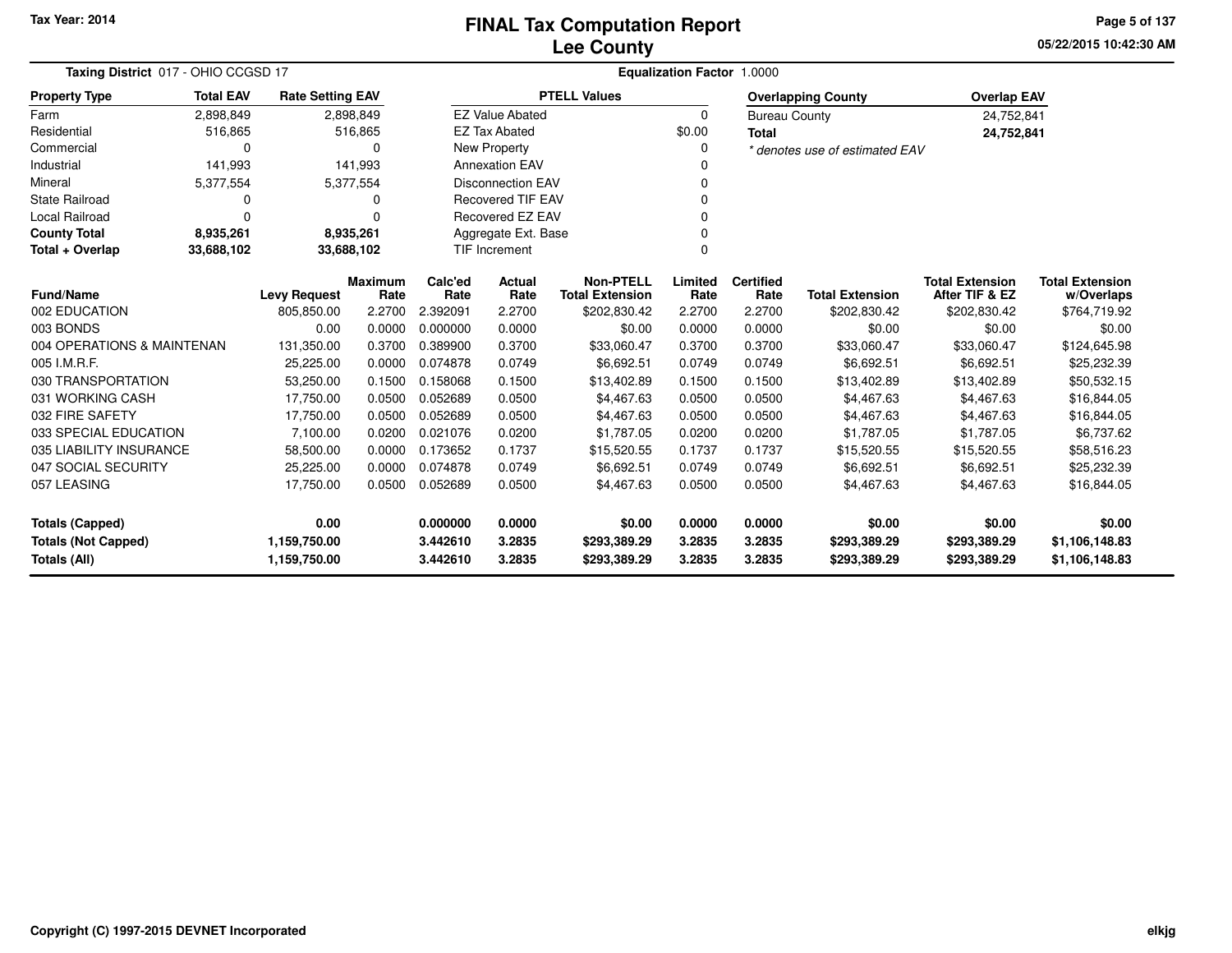**05/22/2015 10:42:30 AMPage 6 of 137**

| Taxing District 020 - EAST COLOMA-NELSON CESD #20 |                  |                         |                        | <b>Equalization Factor 1.0000</b> |                          |                                            |                 |                          |                                |                                          |                                      |  |  |
|---------------------------------------------------|------------------|-------------------------|------------------------|-----------------------------------|--------------------------|--------------------------------------------|-----------------|--------------------------|--------------------------------|------------------------------------------|--------------------------------------|--|--|
| <b>Property Type</b>                              | <b>Total EAV</b> | <b>Rate Setting EAV</b> |                        |                                   |                          | <b>PTELL Values</b>                        |                 |                          | <b>Overlapping County</b>      | <b>Overlap EAV</b>                       |                                      |  |  |
| Farm                                              | 1,386,937        |                         | 1,386,937              |                                   | <b>EZ Value Abated</b>   |                                            | $\mathbf 0$     |                          | <b>Whiteside County</b>        | 30,691,422                               |                                      |  |  |
| Residential                                       | 3,963,378        |                         | 3,963,378              |                                   | <b>EZ Tax Abated</b>     |                                            | \$0.00          | <b>Total</b>             |                                | 30,691,422                               |                                      |  |  |
| Commercial                                        | 513,576          |                         | 513,576                |                                   | New Property             |                                            | 66,774          |                          | * denotes use of estimated EAV |                                          |                                      |  |  |
| Industrial                                        | 3,902,541        |                         | 3,902,541              |                                   | <b>Annexation EAV</b>    |                                            |                 |                          |                                |                                          |                                      |  |  |
| Mineral                                           | 0                |                         | 0                      |                                   | <b>Disconnection EAV</b> |                                            |                 |                          |                                |                                          |                                      |  |  |
| <b>State Railroad</b>                             | 2,497,311        |                         | 2,497,311              |                                   | <b>Recovered TIF EAV</b> |                                            |                 |                          |                                |                                          |                                      |  |  |
| <b>Local Railroad</b>                             | $\Omega$         |                         | 0                      |                                   | Recovered EZ EAV         |                                            |                 |                          |                                |                                          |                                      |  |  |
| <b>County Total</b>                               | 12,263,743       | 12,263,743              |                        |                                   | Aggregate Ext. Base      |                                            |                 |                          |                                |                                          |                                      |  |  |
| Total + Overlap                                   | 42,955,165       | 42,955,165              |                        |                                   | <b>TIF Increment</b>     |                                            | $\Omega$        |                          |                                |                                          |                                      |  |  |
| <b>Fund/Name</b>                                  |                  | <b>Levy Request</b>     | <b>Maximum</b><br>Rate | Calc'ed<br>Rate                   | Actual<br>Rate           | <b>Non-PTELL</b><br><b>Total Extension</b> | Limited<br>Rate | <b>Certified</b><br>Rate | <b>Total Extension</b>         | <b>Total Extension</b><br>After TIF & EZ | <b>Total Extension</b><br>w/Overlaps |  |  |
| 002 EDUCATION                                     |                  | 885,000.00              | 1.9500                 | 2.060288                          | 1.9500                   | \$239,142.99                               | 1.9500          | 1.9500                   | \$239,142.99                   | \$239,142.99                             | \$837,625.72                         |  |  |
| 003 BONDS & INTEREST                              |                  | 41,631.95               | 0.0000                 | 0.096920                          | 0.0969                   | \$11,883.57                                | 0.0974          | 0.0974                   | \$11,944.89                    | \$11,944.89                              | \$41,838.33                          |  |  |
| 004 BUILDING                                      |                  | 135,000.00              | 0.3000                 | 0.314281                          | 0.3000                   | \$36,791.23                                | 0.3000          | 0.3000                   | \$36,791.23                    | \$36,791.23                              | \$128,865.50                         |  |  |
| 005 I.M.R.F.                                      |                  | 20,000.00               | 0.0000                 | 0.046560                          | 0.0466                   | \$5,714.90                                 | 0.0466          | 0.0466                   | \$5,714.90                     | \$5,714.90                               | \$20,017.11                          |  |  |
| 030 TRANSPORTATION                                |                  | 91,000.00               | 0.2000                 | 0.211849                          | 0.2000                   | \$24,527.49                                | 0.2000          | 0.2000                   | \$24,527.49                    | \$24,527.49                              | \$85,910.33                          |  |  |
| 031 WORKING CASH                                  |                  | 22,700.00               | 0.0500                 | 0.052846                          | 0.0500                   | \$6,131.87                                 | 0.0500          | 0.0500                   | \$6,131.87                     | \$6,131.87                               | \$21,477.58                          |  |  |
| 032 FIRE SAFETY                                   |                  | 22,700.00               | 0.0500                 | 0.052846                          | 0.0500                   | \$6,131.87                                 | 0.0500          | 0.0500                   | \$6,131.87                     | \$6,131.87                               | \$21,477.58                          |  |  |
| 033 SPECIAL EDUCATION                             |                  | 9,100.00                | 0.0200                 | 0.021185                          | 0.0200                   | \$2,452.75                                 | 0.0200          | 0.0200                   | \$2,452.75                     | \$2,452.75                               | \$8,591.03                           |  |  |
| 035 LIABILITY INSURANCE                           |                  | 136,000.00              | 0.0000                 | 0.316609                          | 0.3166                   | \$38,827.01                                | 0.3166          | 0.3166                   | \$38,827.01                    | \$38,827.01                              | \$135,996.05                         |  |  |
| 047 SOCIAL SECURITY                               |                  | 38,500.00               | 0.0000                 | 0.089628                          | 0.0896                   | \$10,988.31                                | 0.0896          | 0.0896                   | \$10,988.31                    | \$10,988.31                              | \$38,487.83                          |  |  |
| 057 LEASING                                       |                  | 22,700.00               | 0.0500                 | 0.052846                          | 0.0500                   | \$6,131.87                                 | 0.0500          | 0.0500                   | \$6,131.87                     | \$6,131.87                               | \$21,477.58                          |  |  |
| <b>Totals (Capped)</b>                            |                  | 0.00                    |                        | 0.000000                          | 0.0000                   | \$0.00                                     | 0.0000          | 0.0000                   | \$0.00                         | \$0.00                                   | \$0.00                               |  |  |
| <b>Totals (Not Capped)</b>                        |                  | 1,424,331.95            |                        | 3.315858                          | 3.1697                   | \$388,723.86                               | 3.1702          | 3.1702                   | \$388,785.18                   | \$388,785.18                             | \$1,361,764.64                       |  |  |
| <b>Totals (All)</b>                               |                  | 1,424,331.95            |                        | 3.315858                          | 3.1697                   | \$388,723.86                               | 3.1702          | 3.1702                   | \$388,785.18                   | \$388,785.18                             | \$1,361,764.64                       |  |  |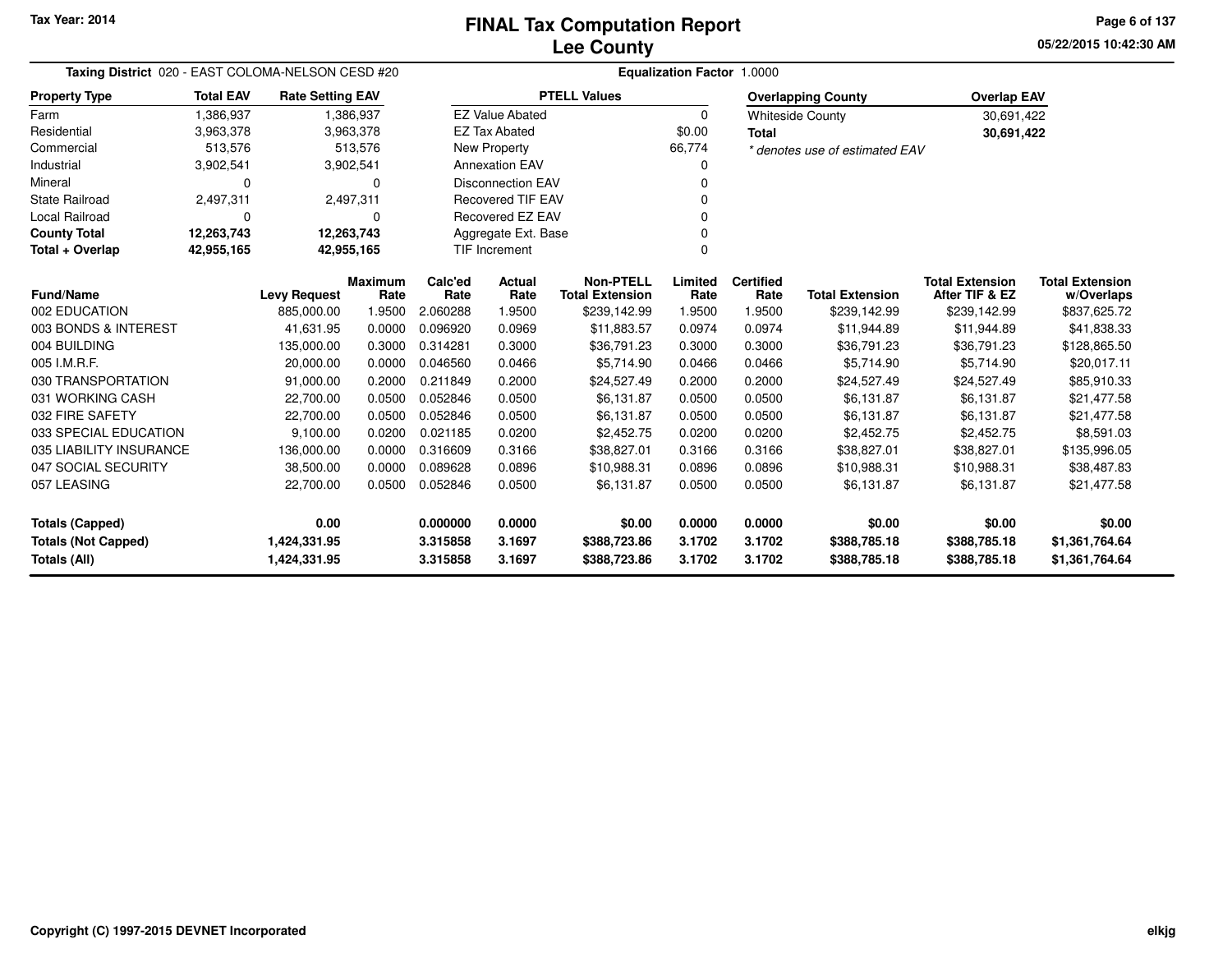**05/22/2015 10:42:30 AMPage 7 of 137**

| Taxing District 145 - MONTMORENCY CCGSD 145 |                                         |                         |                 | Equalization Factor 1.0000 |                         |                                            |                 |                          |                                |                                          |                                      |  |  |
|---------------------------------------------|-----------------------------------------|-------------------------|-----------------|----------------------------|-------------------------|--------------------------------------------|-----------------|--------------------------|--------------------------------|------------------------------------------|--------------------------------------|--|--|
| <b>Property Type</b>                        | <b>Total EAV</b>                        | <b>Rate Setting EAV</b> |                 |                            |                         | <b>PTELL Values</b>                        |                 |                          | <b>Overlapping County</b>      | <b>Overlap EAV</b>                       |                                      |  |  |
| Farm                                        | 907,405                                 |                         | 907,405         |                            | <b>EZ Value Abated</b>  |                                            | $\Omega$        |                          | <b>Whiteside County</b>        | 38,051,053                               |                                      |  |  |
| Residential                                 | 221,931                                 |                         | 221,931         |                            | <b>EZ Tax Abated</b>    |                                            | \$0.00          | <b>Total</b>             |                                | 38,051,053                               |                                      |  |  |
| Commercial                                  | 95,602                                  |                         | 95,602          |                            | New Property            |                                            | 0               |                          | * denotes use of estimated EAV |                                          |                                      |  |  |
| Industrial                                  | 21,000                                  |                         | 21,000          | <b>Annexation EAV</b>      |                         |                                            | 68,784          |                          |                                |                                          |                                      |  |  |
| Mineral                                     | $\Omega$                                |                         | $\Omega$        | <b>Disconnection EAV</b>   |                         |                                            | 62,763          |                          |                                |                                          |                                      |  |  |
| <b>State Railroad</b>                       | 508,815                                 |                         | 508,815         | <b>Recovered TIF EAV</b>   |                         |                                            | 0               |                          |                                |                                          |                                      |  |  |
| Local Railroad                              | 0                                       |                         | $\Omega$        |                            | <b>Recovered EZ EAV</b> |                                            |                 |                          |                                |                                          |                                      |  |  |
| <b>County Total</b>                         | 1,754,753                               |                         | 1,754,753       |                            | Aggregate Ext. Base     |                                            |                 |                          |                                |                                          |                                      |  |  |
| Total + Overlap                             | 39,805,806                              | 39,805,806              |                 |                            | TIF Increment           |                                            | $\Omega$        |                          |                                |                                          |                                      |  |  |
|                                             | <b>Fund/Name</b><br><b>Levy Request</b> |                         | Maximum<br>Rate | Calc'ed<br>Rate            | Actual<br>Rate          | <b>Non-PTELL</b><br><b>Total Extension</b> | Limited<br>Rate | <b>Certified</b><br>Rate | <b>Total Extension</b>         | <b>Total Extension</b><br>After TIF & EZ | <b>Total Extension</b><br>w/Overlaps |  |  |
| 002 EDUCATION                               |                                         | 764,000.00              | 1.8200          | 1.919318                   | 1.8200                  | \$31,936.50                                | 1.8200          | 1.8200                   | \$31,936.50                    | \$31,936.50                              | \$724,465.67                         |  |  |
| 003 BONDS                                   |                                         | 105,286.00              | 0.0000          | 0.264499                   | 0.2645                  | \$4,641.32                                 | 0.2658          | 0.2658                   | \$4,664.13                     | \$4,664.13                               | \$105,803.83                         |  |  |
| 004 OPERATIONS & MAINTENAN                  |                                         | 105,000.00              | 0.2500          | 0.263781                   | 0.2500                  | \$4,386.88                                 | 0.2500          | 0.2500                   | \$4,386.88                     | \$4,386.88                               | \$99,514.52                          |  |  |
| 005 I.M.R.F.                                |                                         | 22,000.00               | 0.0000          | 0.055268                   | 0.0553                  | \$970.38                                   | 0.0553          | 0.0553                   | \$970.38                       | \$970.38                                 | \$22,012.61                          |  |  |
| 030 TRANSPORTATION                          |                                         | 52,000.00               | 0.1200          | 0.130634                   | 0.1200                  | \$2,105.70                                 | 0.1200          | 0.1200                   | \$2,105.70                     | \$2,105.70                               | \$47,766.97                          |  |  |
| 031 WORKING CASH                            |                                         | 20,500.00               | 0.0500          | 0.051500                   | 0.0500                  | \$877.38                                   | 0.0500          | 0.0500                   | \$877.38                       | \$877.38                                 | \$19,902.90                          |  |  |
| 032 FIRE SAFETY                             |                                         | 20,042.00               | 0.0500          | 0.050349                   | 0.0500                  | \$877.38                                   | 0.0500          | 0.0500                   | \$877.38                       | \$877.38                                 | \$19,902.90                          |  |  |
| 033 SPECIAL EDUCATION                       |                                         | 8,200.00                | 0.0200          | 0.020600                   | 0.0200                  | \$350.95                                   | 0.0200          | 0.0200                   | \$350.95                       | \$350.95                                 | \$7,961.16                           |  |  |
| 035 LIABILITY INSURANCE                     |                                         | 167,002.00              | 0.0000          | 0.419542                   | 0.4195                  | \$7,361.19                                 | 0.4195          | 0.4195                   | \$7,361.19                     | \$7,361.19                               | \$166,985.36                         |  |  |
| 047 SOCIAL SECURITY                         |                                         | 31,000.00               | 0.0000          | 0.077878                   | 0.0779                  | \$1,366.95                                 | 0.0779          | 0.0779                   | \$1,366.95                     | \$1,366.95                               | \$31,008.72                          |  |  |
| 057 LEASING                                 |                                         | 20,042.00               | 0.0500          | 0.050349                   | 0.0500                  | \$877.38                                   | 0.0500          | 0.0500                   | \$877.38                       | \$877.38                                 | \$19,902.90                          |  |  |
| <b>Totals (Capped)</b>                      |                                         | 0.00                    |                 | 0.000000                   | 0.0000                  | \$0.00                                     | 0.0000          | 0.0000                   | \$0.00                         | \$0.00                                   | \$0.00                               |  |  |
| <b>Totals (Not Capped)</b>                  |                                         | 1,315,072.00            |                 | 3.303718                   | 3.1772                  | \$55,752.01                                | 3.1785          | 3.1785                   | \$55,774.82                    | \$55,774.82                              | \$1,265,227.54                       |  |  |
| Totals (All)                                |                                         | 1,315,072.00            |                 | 3.303718                   | 3.1772                  | \$55,752.01                                | 3.1785          | 3.1785                   | \$55,774.82                    | \$55,774.82                              | \$1,265,227.54                       |  |  |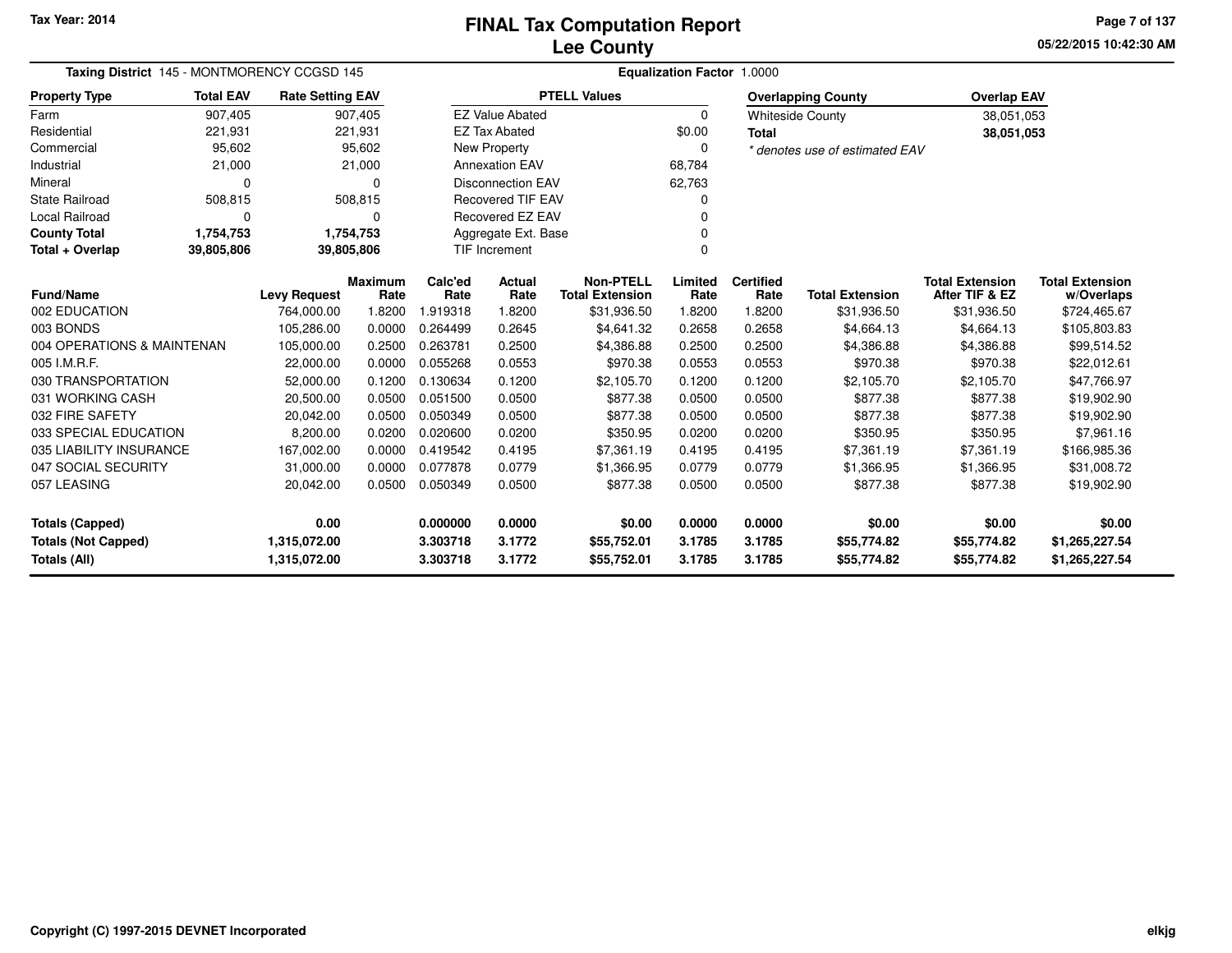**05/22/2015 10:42:30 AMPage 8 of 137**

| Taxing District 161 - CRESTON CCGSD 161 |                  |                         |                        | <b>Equalization Factor 1.0000</b> |                          |                                            |                 |                          |                                |                                          |                                      |  |
|-----------------------------------------|------------------|-------------------------|------------------------|-----------------------------------|--------------------------|--------------------------------------------|-----------------|--------------------------|--------------------------------|------------------------------------------|--------------------------------------|--|
| <b>Property Type</b>                    | <b>Total EAV</b> | <b>Rate Setting EAV</b> |                        |                                   |                          | <b>PTELL Values</b>                        |                 |                          | <b>Overlapping County</b>      | <b>Overlap EAV</b>                       |                                      |  |
| Farm                                    | 109,735          |                         | 109,735                |                                   | <b>EZ Value Abated</b>   |                                            | $\Omega$        | DeKalb County            |                                | 2,191,665                                |                                      |  |
| Residential                             | 0                |                         | 0                      |                                   | <b>EZ Tax Abated</b>     |                                            | \$0.00          | Ogle County              |                                | 28,748,117                               |                                      |  |
| Commercial                              | 0                |                         | 0                      |                                   | New Property             |                                            | 0               | <b>Total</b>             |                                | 30,939,782                               |                                      |  |
| Industrial                              | $\Omega$         |                         | 0                      |                                   | <b>Annexation EAV</b>    |                                            | $\Omega$        |                          | * denotes use of estimated EAV |                                          |                                      |  |
| Mineral                                 | 0                |                         | 0                      |                                   | <b>Disconnection EAV</b> |                                            |                 |                          |                                |                                          |                                      |  |
| <b>State Railroad</b>                   | $\Omega$         |                         | $\Omega$               |                                   | <b>Recovered TIF EAV</b> |                                            |                 |                          |                                |                                          |                                      |  |
| Local Railroad                          | $\Omega$         |                         | $\Omega$               |                                   | <b>Recovered EZ EAV</b>  |                                            |                 |                          |                                |                                          |                                      |  |
| <b>County Total</b>                     | 109,735          |                         | 109,735                |                                   | Aggregate Ext. Base      |                                            |                 |                          |                                |                                          |                                      |  |
| Total + Overlap                         | 31,049,517       | 31,049,517              |                        |                                   | <b>TIF Increment</b>     |                                            | $\Omega$        |                          |                                |                                          |                                      |  |
| <b>Fund/Name</b>                        |                  | <b>Levy Request</b>     | <b>Maximum</b><br>Rate | Calc'ed<br>Rate                   | Actual<br>Rate           | <b>Non-PTELL</b><br><b>Total Extension</b> | Limited<br>Rate | <b>Certified</b><br>Rate | <b>Total Extension</b>         | <b>Total Extension</b><br>After TIF & EZ | <b>Total Extension</b><br>w/Overlaps |  |
| 002 EDUCATION                           |                  | 812,000.00              | 2.3800                 | 2.615178                          | 2.3800                   | \$2,611.69                                 | 2.3800          | 2.3800                   | \$2,611.69                     | \$2,611.69                               | \$738,978.50                         |  |
| 003 BONDS                               |                  | 98,675.00               | 0.0000                 | 0.317799                          | 0.3178                   | \$348.74                                   | 0.3194          | 0.3194                   | \$350.49                       | \$350.49                                 | \$99,172.16                          |  |
| 004 OPERATIONS & MAINTENAN              |                  | 86,000.00               | 0.2500                 | 0.276977                          | 0.2500                   | \$274.34                                   | 0.2500          | 0.2500                   | \$274.34                       | \$274.34                                 | \$77,623.79                          |  |
| 005 I.M.R.F.                            |                  | 1,700.00                | 0.0000                 | 0.005475                          | 0.0055                   | \$6.04                                     | 0.0055          | 0.0055                   | \$6.04                         | \$6.04                                   | \$1,707.72                           |  |
| 030 TRANSPORTATION                      |                  | 41,000.00               | 0.1200                 | 0.132047                          | 0.1200                   | \$131.68                                   | 0.1200          | 0.1200                   | \$131.68                       | \$131.68                                 | \$37,259.42                          |  |
| 031 WORKING CASH                        |                  | 17,000.00               | 0.0500                 | 0.054751                          | 0.0500                   | \$54.87                                    | 0.0500          | 0.0500                   | \$54.87                        | \$54.87                                  | \$15,524.76                          |  |
| 033 SPECIAL EDUCATION                   |                  | 14,000.00               | 0.0200                 | 0.045089                          | 0.0200                   | \$21.95                                    | 0.0200          | 0.0200                   | \$21.95                        | \$21.95                                  | \$6,209.90                           |  |
| 035 LIABILITY INSURANCE                 |                  | 25,000.00               | 0.0000                 | 0.080517                          | 0.0805                   | \$88.34                                    | 0.0805          | 0.0805                   | \$88.34                        | \$88.34                                  | \$24,994.86                          |  |
| 047 SOCIAL SECURITY                     |                  | 1.700.00                | 0.0000                 | 0.005475                          | 0.0055                   | \$6.04                                     | 0.0055          | 0.0055                   | \$6.04                         | \$6.04                                   | \$1,707.72                           |  |
| 057 LEASING                             |                  | 17,000.00               | 0.0500                 | 0.054751                          | 0.0500                   | \$54.87                                    | 0.0500          | 0.0500                   | \$54.87                        | \$54.87                                  | \$15,524.76                          |  |
| <b>Totals (Capped)</b>                  |                  | 0.00                    |                        | 0.000000                          | 0.0000                   | \$0.00                                     | 0.0000          | 0.0000                   | \$0.00                         | \$0.00                                   | \$0.00                               |  |
| <b>Totals (Not Capped)</b>              |                  | 1,114,075.00            |                        | 3.588059                          | 3.2793                   | \$3,598.56                                 | 3.2809          | 3.2809                   | \$3,600.31                     | \$3,600.31                               | \$1,018,703.59                       |  |
| Totals (All)                            |                  | 1,114,075.00            |                        | 3.588059                          | 3.2793                   | \$3,598.56                                 | 3.2809          | 3.2809                   | \$3,600.31                     | \$3,600.31                               | \$1,018,703.59                       |  |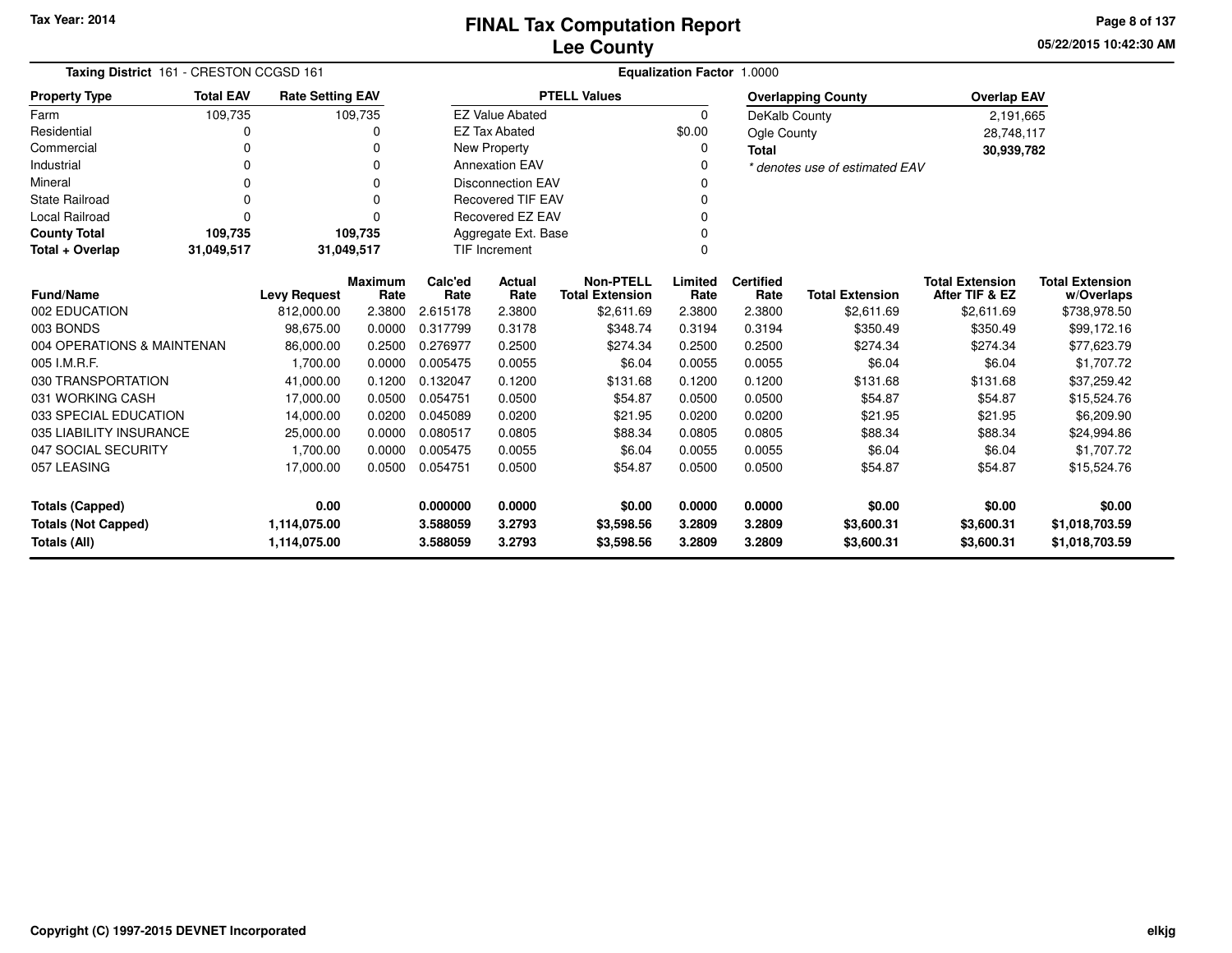### **Lee CountyFINAL Tax Computation Report**

**05/22/2015 10:42:30 AM Page 9 of 137**

| Taxing District 170 - DIXON PSD 170        |                  |                                |                 |                       | Equalization Factor 1.0000                 |                                    |                          |                        |                                          |                                      |                                    |  |  |  |
|--------------------------------------------|------------------|--------------------------------|-----------------|-----------------------|--------------------------------------------|------------------------------------|--------------------------|------------------------|------------------------------------------|--------------------------------------|------------------------------------|--|--|--|
| Property Type                              | <b>Total EAV</b> | <b>Rate Setting EAV</b>        |                 |                       |                                            | <b>PTELL Values</b>                |                          |                        | <b>Overlapping County</b>                | <b>Overlap EAV</b>                   |                                    |  |  |  |
| Farm                                       | 24.971.007       | 24,894,163                     |                 |                       | <b>EZ Value Abated</b>                     |                                    | 2,346,788                | Ogle County            |                                          | 29,347,050                           |                                    |  |  |  |
| Residential                                | 194,397,013      | 193,586,444                    |                 |                       | <b>EZ Tax Abated</b>                       |                                    | \$105,337.96             | <b>Total</b>           |                                          | 29,347,050                           |                                    |  |  |  |
| Commercial                                 | 56,609,885       | 50,289,020                     |                 |                       | <b>New Property</b>                        |                                    | 2,032,367                |                        | * denotes use of estimated EAV           |                                      |                                    |  |  |  |
| Industrial                                 | 39,091,221       | 39,048,721                     |                 |                       | <b>Annexation EAV</b>                      |                                    |                          |                        |                                          |                                      |                                    |  |  |  |
| Mineral                                    | 0                |                                | O               |                       | <b>Disconnection EAV</b>                   |                                    |                          |                        |                                          |                                      |                                    |  |  |  |
| State Railroad                             | 3,125,379        | 3,125,379                      |                 |                       | <b>Recovered TIF EAV</b>                   |                                    | O                        |                        |                                          |                                      |                                    |  |  |  |
| Local Railroad                             | 1,090            |                                | 1,090           |                       | Recovered EZ EAV                           |                                    | 4,366,720                |                        |                                          |                                      |                                    |  |  |  |
| <b>County Total</b>                        | 318,195,595      | 310,944,817                    |                 |                       | Aggregate Ext. Base                        |                                    | 0                        |                        |                                          |                                      |                                    |  |  |  |
| Total + Overlap                            | 347,542,645      | 340,291,867                    |                 |                       | <b>TIF Increment</b>                       | 4,903,990                          |                          |                        |                                          |                                      |                                    |  |  |  |
| Fund/Name<br><b>Levy Request</b>           |                  | <b>Maximum</b><br>Rate         | Calc'ed<br>Rate | <b>Actual</b><br>Rate | <b>Non-PTELL</b><br><b>Total Extension</b> | Limited<br>Rate                    | <b>Certified</b><br>Rate | <b>Total Extension</b> | <b>Total Extension</b><br>After TIF & EZ | <b>Total Extension</b><br>w/Overlaps |                                    |  |  |  |
| 002 EDUCATION                              |                  | 10,479,211.00                  | 2.9500          | 3.079477              | 2.9500                                     | \$9,172,872.10                     | 2.9500                   | 2.9500                 | \$9,386,770.05                           | \$9,172,872.10                       | \$10,038,610.08                    |  |  |  |
| 003 BONDS                                  |                  | 867,350.00                     | 0.0000          | 0.254884              | 0.2549                                     | \$792,598.34                       | 0.2562                   | 0.2562                 | \$815,217.11                             | \$796,640.62                         | \$871,827.76                       |  |  |  |
| 004 OPERATIONS & MAINTENAN                 |                  | 1,776,137.00                   | 0.5000          | 0.521945              | 0.5000                                     | \$1,554,724.09                     | 0.5000                   | 0.5000                 | \$1,590,977.98                           | \$1,554,724.09                       | \$1,701,459.34                     |  |  |  |
| 005 I.M.R.F.                               |                  | 225,000.00                     | 0.0000          | 0.066120              | 0.0661                                     | \$205,534.52                       | 0.0661                   | 0.0661                 | \$210,327.29                             | \$205,534.52                         | \$224,932.92                       |  |  |  |
| 030 TRANSPORTATION                         |                  | 710,455.00                     | 0.2000          | 0.208778              | 0.2000                                     | \$621,889.63                       | 0.2000                   | 0.2000                 | \$636,391.19                             | \$621,889.63                         | \$680,583.73                       |  |  |  |
| 031 WORKING CASH                           |                  | 177,614.00                     | 0.0500          | 0.052195              | 0.0500                                     | \$155,472.41                       | 0.0500                   | 0.0500                 | \$159,097.80                             | \$155,472.41                         | \$170,145.93                       |  |  |  |
| 032 FIRE SAFETY                            |                  | 177,614.00                     | 0.0500          | 0.052195              | 0.0500                                     | \$155,472.41                       | 0.0500                   | 0.0500                 | \$159,097.80                             | \$155,472.41                         | \$170,145.93                       |  |  |  |
| 033 SPECIAL EDUCATION                      |                  | 142,091.00                     | 0.0400          | 0.041756              | 0.0400                                     | \$124,377.93                       | 0.0400                   | 0.0400                 | \$127,278.24                             | \$124,377.93                         | \$136,116.75                       |  |  |  |
| 035 LIABILITY INSURANCE                    |                  | 955,550.00                     | 0.0000          | 0.280803              | 0.2808                                     | \$873,133.05                       | 0.2808                   | 0.2808                 | \$893,493.23                             | \$873,133.05                         | \$955,539.56                       |  |  |  |
| 047 SOCIAL SECURITY                        |                  | 155,000.00                     | 0.0000          | 0.045549              | 0.0455                                     | \$141,479.89                       | 0.0455                   | 0.0455                 | \$144,779.00                             | \$141,479.89                         | \$154,832.80                       |  |  |  |
| 057 LEASING                                |                  | 177,614.00                     | 0.0500          | 0.052195              | 0.0500                                     | \$155,472.41                       | 0.0500                   | 0.0500                 | \$159,097.80                             | \$155,472.41                         | \$170,145.93                       |  |  |  |
| <b>Totals (Capped)</b>                     |                  | 0.00                           |                 | 0.000000              | 0.0000                                     | \$0.00                             | 0.0000                   | 0.0000                 | \$0.00                                   | \$0.00                               | \$0.00                             |  |  |  |
| <b>Totals (Not Capped)</b><br>Totals (All) |                  | 15,843,636.00<br>15,843,636.00 |                 | 4.655897<br>4.655897  | 4.4873<br>4.4873                           | \$13,953,026.78<br>\$13,953,026.78 | 4.4886<br>4.4886         | 4.4886<br>4.4886       | \$14,282,527.49<br>\$14,282,527.49       | \$13,957,069.06<br>\$13,957,069.06   | \$15,274,340.73<br>\$15,274,340.73 |  |  |  |

 $\overline{\phantom{0}}$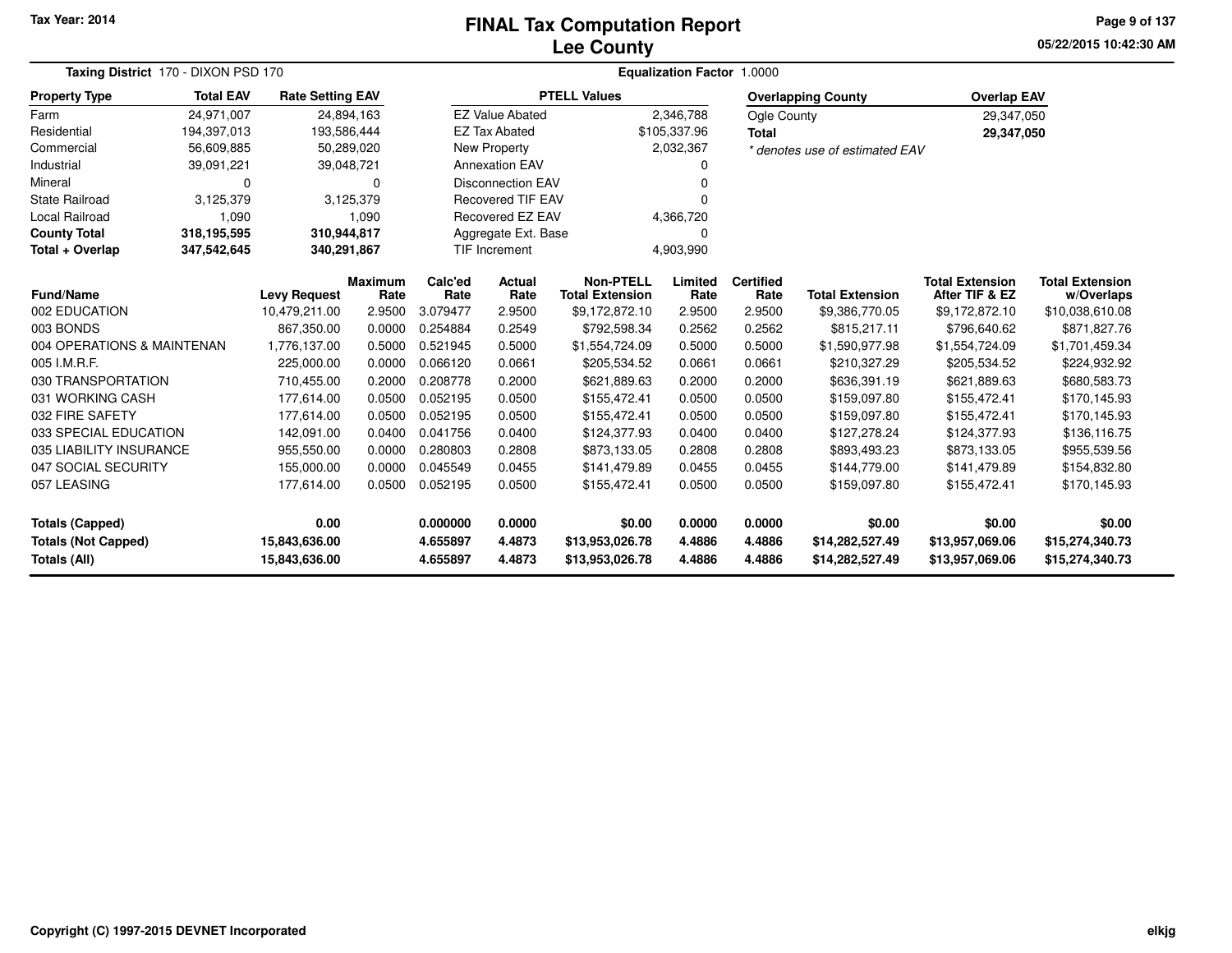## **Lee CountyFINAL Tax Computation Report**

**05/22/2015 10:42:30 AMPage 10 of 137**

| Taxing District 212 - ROCHELLE THSD 212 |                  |                         |                        | Equalization Factor 1.0000 |                          |                                            |                 |                          |                                |                                          |                                      |  |  |
|-----------------------------------------|------------------|-------------------------|------------------------|----------------------------|--------------------------|--------------------------------------------|-----------------|--------------------------|--------------------------------|------------------------------------------|--------------------------------------|--|--|
| <b>Property Type</b>                    | <b>Total EAV</b> | <b>Rate Setting EAV</b> |                        |                            |                          | <b>PTELL Values</b>                        |                 |                          | <b>Overlapping County</b>      | <b>Overlap EAV</b>                       |                                      |  |  |
| Farm                                    | 17,267,702       | 17,267,702              |                        |                            | <b>EZ Value Abated</b>   |                                            | $\Omega$        | DeKalb County            |                                | 10,483,854                               |                                      |  |  |
| Residential                             | 7,316,771        |                         | 7,316,771              |                            | <b>EZ Tax Abated</b>     |                                            | \$0.00          | Ogle County              |                                | 330,738,043                              |                                      |  |  |
| Commercial                              | 1,605,966        |                         | 1,605,966              |                            | New Property             |                                            | 373,454         | <b>Total</b>             |                                | 341,221,897                              |                                      |  |  |
| Industrial                              | 69,217           |                         | 69,217                 |                            | <b>Annexation EAV</b>    |                                            | $\Omega$        |                          | * denotes use of estimated EAV |                                          |                                      |  |  |
| Mineral                                 | 1,222,172        |                         | 1,222,172              |                            | <b>Disconnection EAV</b> |                                            | 0               |                          |                                |                                          |                                      |  |  |
| <b>State Railroad</b>                   | 811,799          |                         | 811,799                |                            | <b>Recovered TIF EAV</b> |                                            |                 |                          |                                |                                          |                                      |  |  |
| Local Railroad                          | 0                |                         | 0                      |                            | Recovered EZ EAV         |                                            | 0               |                          |                                |                                          |                                      |  |  |
| <b>County Total</b>                     | 28,293,627       | 28,293,627              |                        |                            | Aggregate Ext. Base      |                                            |                 |                          |                                |                                          |                                      |  |  |
| Total + Overlap                         | 369,515,524      | 369,515,524             |                        | <b>TIF Increment</b>       |                          |                                            | $\Omega$        |                          |                                |                                          |                                      |  |  |
| Fund/Name<br><b>Levy Request</b>        |                  |                         | <b>Maximum</b><br>Rate | Calc'ed<br>Rate            | Actual<br>Rate           | <b>Non-PTELL</b><br><b>Total Extension</b> | Limited<br>Rate | <b>Certified</b><br>Rate | <b>Total Extension</b>         | <b>Total Extension</b><br>After TIF & EZ | <b>Total Extension</b><br>w/Overlaps |  |  |
| 002 EDUCATION                           |                  | 4,930,000.00            | 1.3000                 | 1.334179                   | 1.3000                   | \$367,817.15                               | 1.3000          | 1.3000                   | \$367,817.15                   | \$367,817.15                             | \$4,803,701.81                       |  |  |
| 003 BONDS                               |                  | 1,441,606.00            | 0.0000                 | 0.390134                   | 0.3901                   | \$110,373.44                               | 0.3921          | 0.3921                   | \$110,939.31                   | \$110,939.31                             | \$1,448,870.37                       |  |  |
| 004 OPERATIONS & MAINTENAN              |                  | 950,000.00              | 0.2500                 | 0.257093                   | 0.2500                   | \$70,734.07                                | 0.2500          | 0.2500                   | \$70,734.07                    | \$70,734.07                              | \$923,788.81                         |  |  |
| 005 I.M.R.F.                            |                  | 170,000.00              | 0.0000                 | 0.046006                   | 0.0460                   | \$13,015.07                                | 0.0460          | 0.0460                   | \$13,015.07                    | \$13,015.07                              | \$169,977.14                         |  |  |
| 030 TRANSPORTATION                      |                  | 455,000.00              | 0.1200                 | 0.123134                   | 0.1200                   | \$33,952.35                                | 0.1200          | 0.1200                   | \$33,952.35                    | \$33,952.35                              | \$443,418.63                         |  |  |
| 031 WORKING CASH                        |                  | 0.00                    | 0.0500                 | 0.000000                   | 0.0000                   | \$0.00                                     | 0.0000          | 0.0000                   | \$0.00                         | \$0.00                                   | \$0.00                               |  |  |
| 032 FIRE SAFETY                         |                  | 0.00                    | 0.0500                 | 0.000000                   | 0.0000                   | \$0.00                                     | 0.0000          | 0.0000                   | \$0.00                         | \$0.00                                   | \$0.00                               |  |  |
| 033 SPECIAL EDUCATION                   |                  | 77,000.00               | 0.0200                 | 0.020838                   | 0.0200                   | \$5,658.73                                 | 0.0200          | 0.0200                   | \$5,658.73                     | \$5,658.73                               | \$73,903.10                          |  |  |
| 035 LIABILITY INSURANCE                 |                  | 1,150,000.00            | 0.0000                 | 0.311218                   | 0.3112                   | \$88,049.77                                | 0.3112          | 0.3112                   | \$88,049.77                    | \$88,049.77                              | \$1,149,932.31                       |  |  |
| 047 SOCIAL SECURITY                     |                  | 207,000.00              | 0.0000                 | 0.056019                   | 0.0560                   | \$15,844.43                                | 0.0560          | 0.0560                   | \$15,844.43                    | \$15,844.43                              | \$206,928.69                         |  |  |
| 057 LEASING                             |                  | 190,000.00              | 0.0500                 | 0.051419                   | 0.0500                   | \$14,146.81                                | 0.0500          | 0.0500                   | \$14,146.81                    | \$14,146.81                              | \$184,757.76                         |  |  |
| <b>Totals (Capped)</b>                  |                  | 0.00                    |                        | 0.000000                   | 0.0000                   | \$0.00                                     | 0.0000          | 0.0000                   | \$0.00                         | \$0.00                                   | \$0.00                               |  |  |
| <b>Totals (Not Capped)</b>              |                  | 9,570,606.00            |                        | 2.590040                   | 2.5433                   | \$719,591.82                               | 2.5453          | 2.5453                   | \$720,157.69                   | \$720,157.69                             | \$9,405,278.62                       |  |  |
| Totals (All)                            |                  | 9,570,606.00            |                        | 2.590040                   | 2.5433                   | \$719,591.82                               | 2.5453          | 2.5453                   | \$720,157.69                   | \$720,157.69                             | \$9,405,278.62                       |  |  |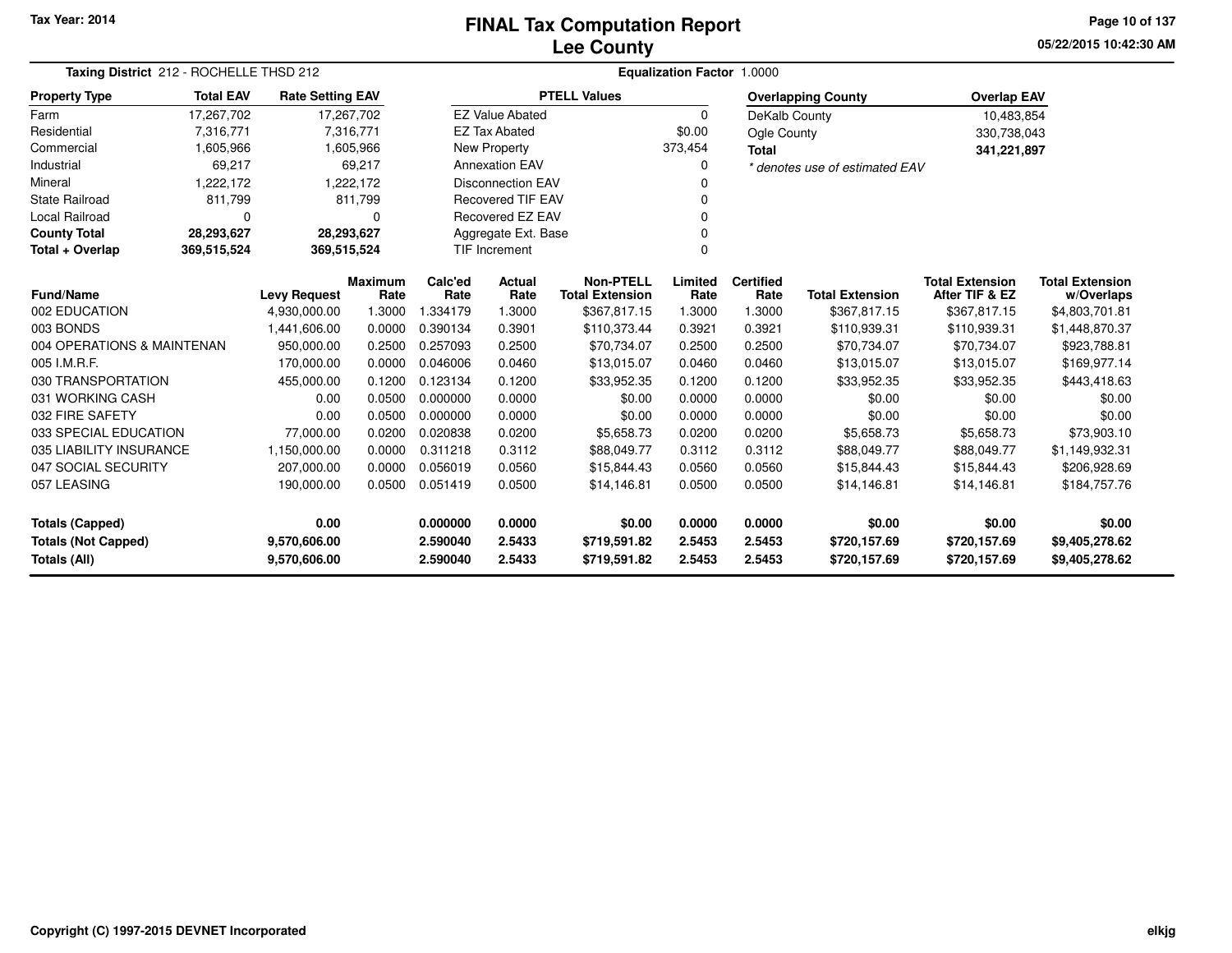## **Lee CountyFINAL Tax Computation Report**

**05/22/2015 10:42:30 AMPage 11 of 137**

| Taxing District 220 - STEWARD ESD 220 |                  |                         |                        |                      | <b>Equalization Factor 1.0000</b> |                                            |                 |                          |                                |                                          |                                      |  |  |  |
|---------------------------------------|------------------|-------------------------|------------------------|----------------------|-----------------------------------|--------------------------------------------|-----------------|--------------------------|--------------------------------|------------------------------------------|--------------------------------------|--|--|--|
| <b>Property Type</b>                  | <b>Total EAV</b> | <b>Rate Setting EAV</b> |                        |                      |                                   | <b>PTELL Values</b>                        |                 |                          | <b>Overlapping County</b>      | <b>Overlap EAV</b>                       |                                      |  |  |  |
| Farm                                  | 14,971,297       | 14,971,297              |                        |                      | <b>EZ Value Abated</b>            |                                            | 0               | DeKalb County            |                                | 113,084                                  |                                      |  |  |  |
| Residential                           | 6,890,528        |                         | 6,890,528              |                      | <b>EZ Tax Abated</b>              |                                            | \$0.00          | <b>Total</b>             |                                | 113,084                                  |                                      |  |  |  |
| Commercial                            | 1,605,966        |                         | 1,605,966              |                      | New Property                      |                                            | 373,454         |                          | * denotes use of estimated EAV |                                          |                                      |  |  |  |
| Industrial                            | 69,217           |                         | 69,217                 |                      | <b>Annexation EAV</b>             |                                            | 0               |                          |                                |                                          |                                      |  |  |  |
| Mineral                               | 1,222,172        |                         | 1,222,172              |                      | <b>Disconnection EAV</b>          |                                            | O               |                          |                                |                                          |                                      |  |  |  |
| <b>State Railroad</b>                 | 811,799          |                         | 811,799                |                      | <b>Recovered TIF EAV</b>          |                                            | O               |                          |                                |                                          |                                      |  |  |  |
| Local Railroad                        | 0                |                         | 0                      |                      | Recovered EZ EAV                  |                                            | O               |                          |                                |                                          |                                      |  |  |  |
| <b>County Total</b>                   | 25,570,979       | 25,570,979              |                        |                      | Aggregate Ext. Base               |                                            | 746,376         |                          |                                |                                          |                                      |  |  |  |
| Total + Overlap                       | 25,684,063       | 25,684,063              |                        | <b>TIF Increment</b> |                                   |                                            | 0               |                          |                                |                                          |                                      |  |  |  |
| <b>Fund/Name</b>                      |                  | <b>Levy Request</b>     | <b>Maximum</b><br>Rate | Calc'ed<br>Rate      | Actual<br>Rate                    | <b>Non-PTELL</b><br><b>Total Extension</b> | Limited<br>Rate | <b>Certified</b><br>Rate | <b>Total Extension</b>         | <b>Total Extension</b><br>After TIF & EZ | <b>Total Extension</b><br>w/Overlaps |  |  |  |
| 002 EDUCATION                         |                  | 569,637.00              | 3.5000                 | 2.217862             | 2.2179                            | \$567,138.74                               | 2.0835          | 2.0835                   | \$532,771.35                   | \$532,771.35                             | \$535,127.45                         |  |  |  |
| 003 BONDS                             |                  | 131,213.00              | 0.0000                 | 0.510873             | 0.5109                            | \$130,642.13                               | 0.5135          | 0.5135                   | \$131,306.98                   | \$131,306.98                             | \$131,887.66                         |  |  |  |
| 004 OPERATIONS & MAINTENAN            |                  | 92,222.00               | 0.5500                 | 0.359063             | 0.3591                            | \$91,825.39                                | 0.3373          | 0.3373                   | \$86,250.91                    | \$86,250.91                              | \$86,632.34                          |  |  |  |
| 005 I.M.R.F.                          |                  | 15,159.00               | 0.0000                 | 0.059021             | 0.0590                            | \$15,086.88                                | 0.0554          | 0.0554                   | \$14,166.32                    | \$14,166.32                              | \$14,228.97                          |  |  |  |
| 030 TRANSPORTATION                    |                  | 48,110.00               | 0.0000                 | 0.187315             | 0.1873                            | \$47,894.44                                | 0.1759          | 0.1759                   | \$44,979.35                    | \$44,979.35                              | \$45,178.27                          |  |  |  |
| 031 WORKING CASH                      |                  | 5,126.00                | 0.0500                 | 0.019958             | 0.0200                            | \$5,114.20                                 | 0.0188          | 0.0188                   | \$4,807.34                     | \$4,807.34                               | \$4,828.60                           |  |  |  |
| 032 FIRE SAFETY                       |                  | 5,639.00                | 0.1000                 | 0.021955             | 0.0220                            | \$5,625.62                                 | 0.0207          | 0.0207                   | \$5,293.19                     | \$5,293.19                               | \$5,316.60                           |  |  |  |
| 033 SPECIAL EDUCATION                 |                  | 5,074.00                | 0.4000                 | 0.019755             | 0.0198                            | \$5,063.05                                 | 0.0186          | 0.0186                   | \$4,756.20                     | \$4,756.20                               | \$4,777.24                           |  |  |  |
| 035 LIABILITY INSURANCE               |                  | 50,530.00               | 0.0000                 | 0.196737             | 0.1967                            | \$50,298.12                                | 0.1848          | 0.1848                   | \$47,255.17                    | \$47,255.17                              | \$47,464.15                          |  |  |  |
| 047 SOCIAL SECURITY                   |                  | 15,159.00               | 0.0000                 | 0.059021             | 0.0590                            | \$15,086.88                                | 0.0554          | 0.0554                   | \$14,166.32                    | \$14,166.32                              | \$14,228.97                          |  |  |  |
| 057 LEASING                           |                  | 11,637.00               | 0.1000                 | 0.045308             | 0.0453                            | \$11,583.65                                | 0.0426          | 0.0426                   | \$10,893.24                    | \$10,893.24                              | \$10,941.41                          |  |  |  |
| <b>Totals (Capped)</b>                |                  | 818,293.00              |                        | 3.185995             | 3.1861                            | \$814,716.97                               | 2.9930          | 2.9930                   | \$765,339.39                   | \$765,339.39                             | \$768,724.00                         |  |  |  |
| <b>Totals (Not Capped)</b>            |                  | 131,213.00              |                        | 0.510873             | 0.5109                            | \$130,642.13                               | 0.5135          | 0.5135                   | \$131,306.98                   | \$131,306.98                             | \$131,887.66                         |  |  |  |
| Totals (All)                          |                  | 949,506.00              |                        | 3.696868             | 3.6970                            | \$945,359.10                               | 3.5065          | 3.5065                   | \$896,646.37                   | \$896,646.37                             | \$900,611.66                         |  |  |  |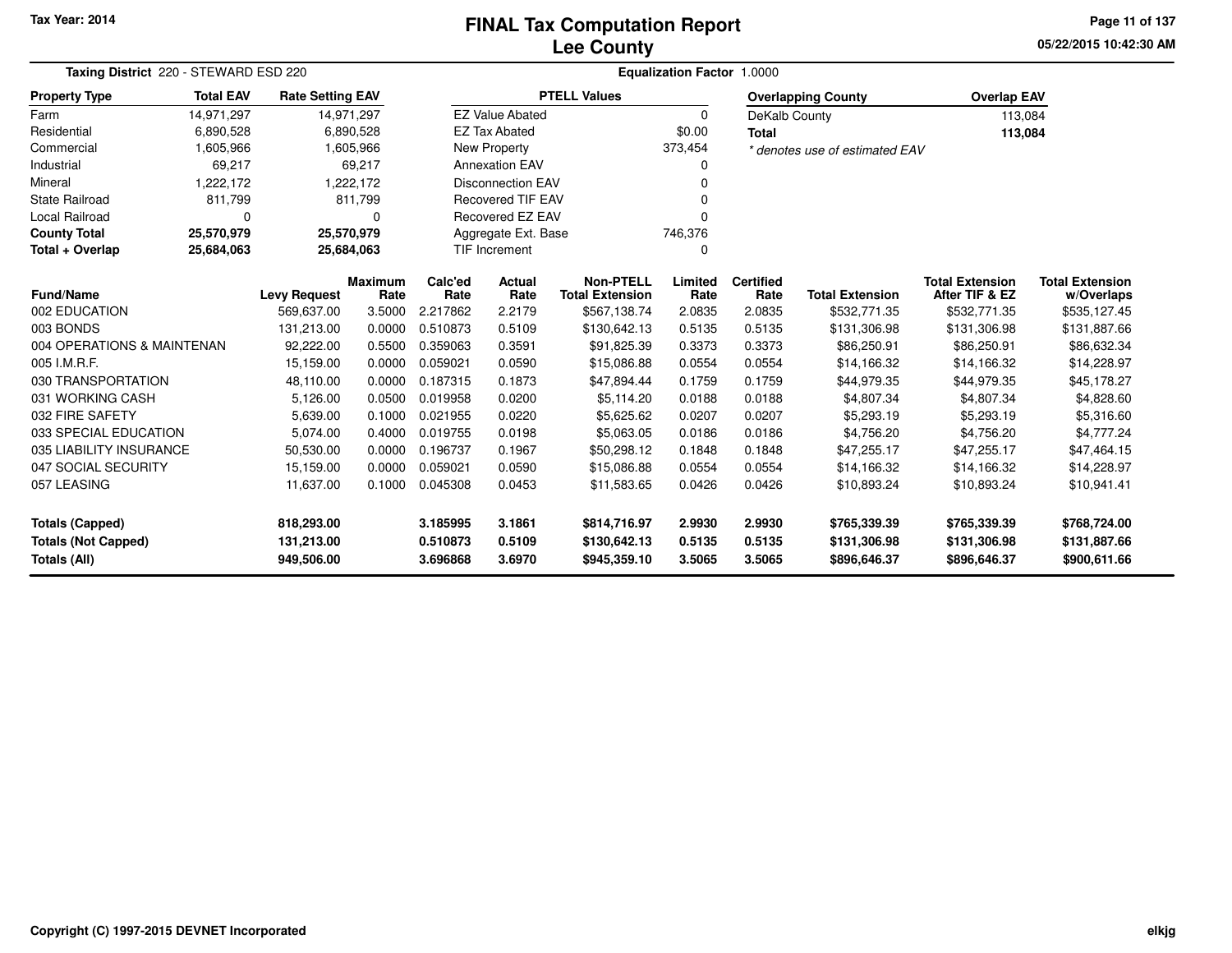**05/22/2015 10:42:30 AMPage 12 of 137**

| Taxing District 222 - POLO CUSD 222 |                  |                         |                 |                          | Equalization Factor 1.0000 |                                            |                 |                          |                                |                                          |                                      |  |  |
|-------------------------------------|------------------|-------------------------|-----------------|--------------------------|----------------------------|--------------------------------------------|-----------------|--------------------------|--------------------------------|------------------------------------------|--------------------------------------|--|--|
| <b>Property Type</b>                | <b>Total EAV</b> | <b>Rate Setting EAV</b> |                 |                          |                            | <b>PTELL Values</b>                        |                 |                          | <b>Overlapping County</b>      | <b>Overlap EAV</b>                       |                                      |  |  |
| Farm                                | 1,073,038        |                         | 1,073,038       |                          | <b>EZ Value Abated</b>     |                                            | $\Omega$        | Ogle County              |                                | 73,600,151                               |                                      |  |  |
| Residential                         | 15,083           |                         | 15,083          |                          | <b>EZ Tax Abated</b>       |                                            | \$0.00          |                          | <b>Whiteside County</b>        | 779,008                                  |                                      |  |  |
| Commercial                          | 13,891           |                         | 13,891          |                          | <b>New Property</b>        |                                            | 0               | <b>Total</b>             |                                | 74,379,159                               |                                      |  |  |
| Industrial                          | 1,147            |                         | 1,147           | <b>Annexation EAV</b>    |                            |                                            | 0               |                          | * denotes use of estimated EAV |                                          |                                      |  |  |
| Mineral                             | <sup>0</sup>     |                         | $\Omega$        | <b>Disconnection EAV</b> |                            |                                            | 0               |                          |                                |                                          |                                      |  |  |
| <b>State Railroad</b>               | $\Omega$         |                         | $\Omega$        | <b>Recovered TIF EAV</b> |                            |                                            | 0               |                          |                                |                                          |                                      |  |  |
| Local Railroad                      | $\Omega$         |                         | $\Omega$        | <b>Recovered EZ EAV</b>  |                            |                                            | $\Omega$        |                          |                                |                                          |                                      |  |  |
| <b>County Total</b>                 | 1,103,159        | 1,103,159               |                 | Aggregate Ext. Base      |                            |                                            | $\Omega$        |                          |                                |                                          |                                      |  |  |
| Total + Overlap                     | 75,482,318       | 75,482,318              |                 | TIF Increment            |                            |                                            | $\Omega$        |                          |                                |                                          |                                      |  |  |
| <b>Fund/Name</b>                    |                  | <b>Levy Request</b>     | Maximum<br>Rate | Calc'ed<br>Rate          | Actual<br>Rate             | <b>Non-PTELL</b><br><b>Total Extension</b> | Limited<br>Rate | <b>Certified</b><br>Rate | <b>Total Extension</b>         | <b>Total Extension</b><br>After TIF & EZ | <b>Total Extension</b><br>w/Overlaps |  |  |
| 002 EDUCATION                       |                  | 1,896,151.00            | 2.5000          | 2.512047                 | 2.5000                     | \$27,578.98                                | 2.5000          | 2.5000                   | \$27,578.98                    | \$27,578.98                              | \$1,887,057.95                       |  |  |
| 003 BONDS                           |                  | 465,000.00              | 0.0000          | 0.616038                 | 0.6160                     | \$6,795.46                                 | 0.6191          | 0.6191                   | \$6,829.66                     | \$6,829.66                               | \$467,311.03                         |  |  |
| 004 OPERATIONS & MAINTENAN          |                  | 379,230.00              | 0.5000          | 0.502409                 | 0.5000                     | \$5,515.80                                 | 0.5000          | 0.5000                   | \$5,515.80                     | \$5,515.80                               | \$377,411.59                         |  |  |
| 005 I.M.R.F.                        |                  | 26,000.00               | 0.0000          | 0.034445                 | 0.0344                     | \$379.49                                   | 0.0344          | 0.0344                   | \$379.49                       | \$379.49                                 | \$25,965.92                          |  |  |
| 030 TRANSPORTATION                  |                  | 151,692.00              | 0.2000          | 0.200964                 | 0.2000                     | \$2,206.32                                 | 0.2000          | 0.2000                   | \$2,206.32                     | \$2,206.32                               | \$150,964.64                         |  |  |
| 031 WORKING CASH                    |                  | 37,923.00               | 0.0500          | 0.050241                 | 0.0500                     | \$551.58                                   | 0.0500          | 0.0500                   | \$551.58                       | \$551.58                                 | \$37,741.16                          |  |  |
| 032 FIRE SAFETY                     |                  | 37,923.00               | 0.0500          | 0.050241                 | 0.0500                     | \$551.58                                   | 0.0500          | 0.0500                   | \$551.58                       | \$551.58                                 | \$37,741.16                          |  |  |
| 033 SPECIAL EDUCATION               |                  | 30,338.00               | 0.0400          | 0.040192                 | 0.0400                     | \$441.26                                   | 0.0400          | 0.0400                   | \$441.26                       | \$441.26                                 | \$30,192.93                          |  |  |
| 035 LIABILITY INSURANCE             |                  | 450,000.00              | 0.0000          | 0.596166                 | 0.5962                     | \$6,577.03                                 | 0.5962          | 0.5962                   | \$6,577.03                     | \$6,577.03                               | \$450,025.58                         |  |  |
| 047 SOCIAL SECURITY                 |                  | 155,000.00              | 0.0000          | 0.205346                 | 0.2053                     | \$2,264.79                                 | 0.2053          | 0.2053                   | \$2,264.79                     | \$2,264.79                               | \$154,965.20                         |  |  |
| 057 LEASING                         |                  | 37,923.00               | 0.0500          | 0.050241                 | 0.0500                     | \$551.58                                   | 0.0500          | 0.0500                   | \$551.58                       | \$551.58                                 | \$37,741.16                          |  |  |
| 0.00<br>Totals (Capped)             |                  | 0.000000                | 0.0000          | \$0.00                   | 0.0000                     | 0.0000                                     | \$0.00          | \$0.00                   | \$0.00                         |                                          |                                      |  |  |
| <b>Totals (Not Capped)</b>          |                  | 3,667,180.00            |                 | 4.858330                 | 4.8419                     | \$53,413.87                                | 4.8450          | 4.8450                   | \$53,448.07                    | \$53,448.07                              | \$3,657,118.32                       |  |  |
| Totals (All)<br>3,667,180.00        |                  |                         | 4.858330        | 4.8419                   | \$53,413.87                | 4.8450                                     | 4.8450          | \$53,448.07              | \$53,448.07                    | \$3,657,118.32                           |                                      |  |  |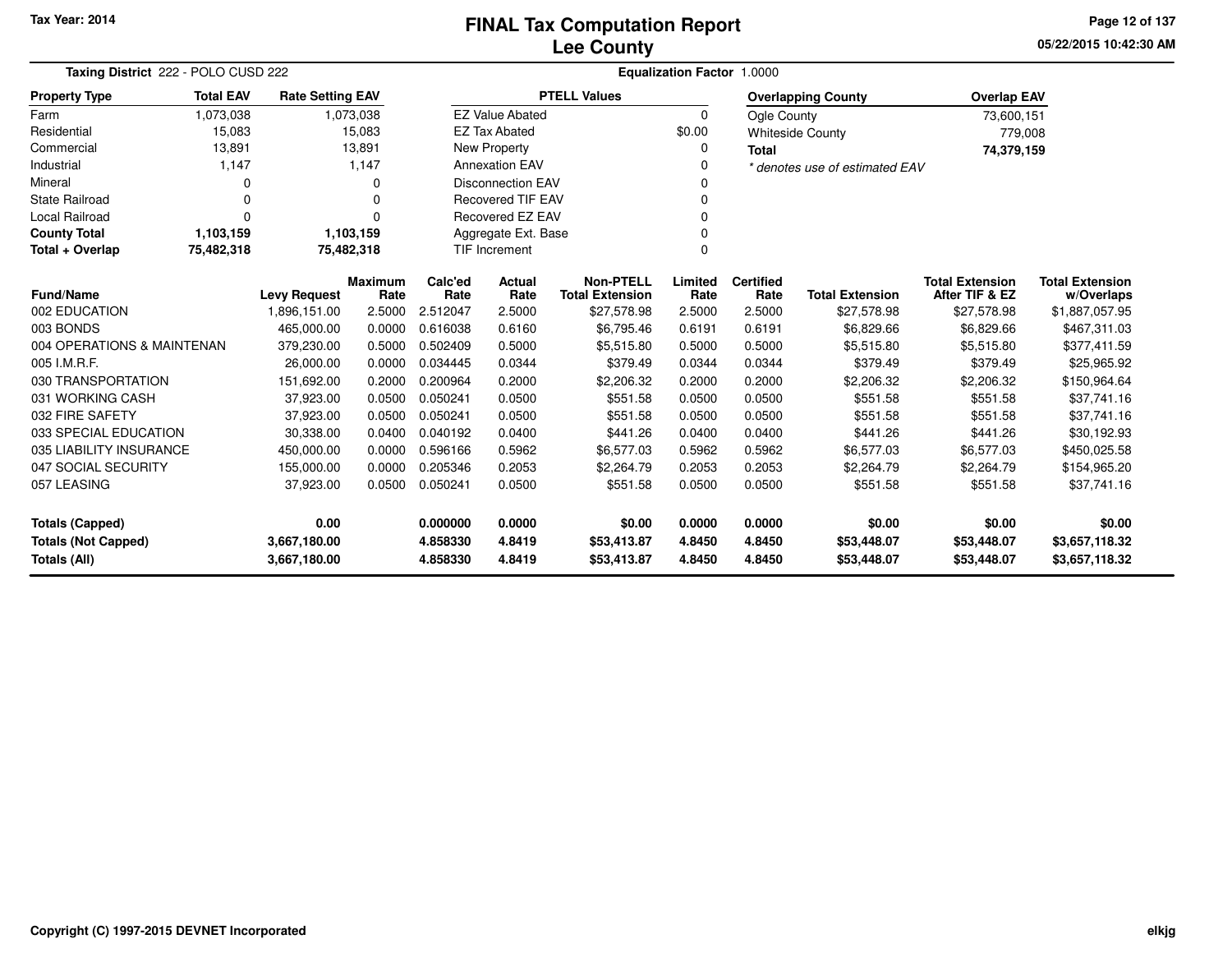**05/22/2015 10:42:30 AMPage 13 of 137**

| Taxing District 231 - ROCHELLE ESD 231 |                  |                                     |                |                      |                          |                                            | <b>Equalization Factor 1.0000</b> |                          |                                |                                          |                              |
|----------------------------------------|------------------|-------------------------------------|----------------|----------------------|--------------------------|--------------------------------------------|-----------------------------------|--------------------------|--------------------------------|------------------------------------------|------------------------------|
| <b>Property Type</b>                   | <b>Total EAV</b> | <b>Rate Setting EAV</b>             |                |                      |                          | <b>PTELL Values</b>                        |                                   |                          | <b>Overlapping County</b>      | <b>Overlap EAV</b>                       |                              |
| Farm                                   | 2,186,670        |                                     | 2,186,670      |                      | <b>EZ Value Abated</b>   |                                            | $\Omega$                          | Ogle County              |                                | 261,727,656                              |                              |
| Residential                            | 426,243          |                                     | 426,243        |                      | <b>EZ Tax Abated</b>     |                                            | \$0.00                            | <b>Total</b>             |                                | 261,727,656                              |                              |
| Commercial                             | O                |                                     | n              |                      | New Property             |                                            | $\Omega$                          |                          | * denotes use of estimated EAV |                                          |                              |
| Industrial                             | 0                |                                     |                |                      | <b>Annexation EAV</b>    |                                            |                                   |                          |                                |                                          |                              |
| Mineral                                | 0                |                                     | n              |                      | <b>Disconnection EAV</b> |                                            |                                   |                          |                                |                                          |                              |
| <b>State Railroad</b>                  | O                |                                     |                |                      | <b>Recovered TIF EAV</b> |                                            |                                   |                          |                                |                                          |                              |
| Local Railroad                         | 0                |                                     | U              |                      | Recovered EZ EAV         |                                            |                                   |                          |                                |                                          |                              |
| <b>County Total</b>                    | 2,612,913        |                                     | 2,612,913      |                      | Aggregate Ext. Base      |                                            |                                   |                          |                                |                                          |                              |
| Total + Overlap                        | 264,340,569      | 264,340,569                         |                |                      | <b>TIF Increment</b>     |                                            | $\Omega$                          |                          |                                |                                          |                              |
| <b>Fund/Name</b>                       |                  |                                     | <b>Maximum</b> | Calc'ed<br>Rate      | Actual<br>Rate           | <b>Non-PTELL</b><br><b>Total Extension</b> | Limited<br>Rate                   | <b>Certified</b><br>Rate | <b>Total Extension</b>         | <b>Total Extension</b><br>After TIF & EZ | <b>Total Extension</b>       |
| 002 EDUCATION                          |                  | <b>Levy Request</b><br>4,879,393.00 | Rate<br>1.7600 | 1.845874             | 1.7600                   | \$45,987.27                                | 1.7600                            | 1.7600                   | \$45,987.27                    | \$45,987.27                              | w/Overlaps<br>\$4,652,394.01 |
| 003 BONDS                              |                  | 732.378.76                          | 0.0000         | 0.277059             | 0.2771                   | \$7,240.38                                 | 0.2785                            | 0.2785                   | \$7,276.96                     | \$7,276.96                               | \$736,188.48                 |
| 004 OPERATIONS & MAINTENAN             |                  |                                     |                | 0.492932             |                          |                                            |                                   |                          |                                |                                          |                              |
| 005 IMRF                               |                  | 1,303,020.00                        | 0.4700         | 0.075660             | 0.4700                   | \$12,280.69                                | 0.4700<br>0.0757                  | 0.4700                   | \$12,280.69                    | \$12,280.69                              | \$1,242,400.67               |
|                                        |                  | 200,000.00                          | 0.0000         |                      | 0.0757                   | \$1,977.98                                 |                                   | 0.0757                   | \$1,977.98                     | \$1,977.98                               | \$200,105.81                 |
| 030 TRANSPORTATION                     |                  | 332,686.00                          | 0.1200         | 0.125855<br>0.052440 | 0.1200                   | \$3,135.50                                 | 0.1200                            | 0.1200                   | \$3,135.50                     | \$3,135.50                               | \$317,208.68                 |
| 031 WORKING CASH                       |                  | 138,619.00                          | 0.0500         |                      | 0.0500                   | \$1,306.46                                 | 0.0500                            | 0.0500                   | \$1,306.46                     | \$1,306.46                               | \$132,170.28                 |
| 032 FIRE SAFETY                        |                  | 0.00                                | 0.0500         | 0.000000             | 0.0000                   | \$0.00                                     | 0.0000                            | 0.0000                   | \$0.00                         | \$0.00                                   | \$0.00                       |
| 033 SPECIAL EDUCATION                  |                  | 55,448.00                           | 0.0200         | 0.020976             | 0.0200                   | \$522.58                                   | 0.0200                            | 0.0200                   | \$522.58                       | \$522.58                                 | \$52,868.11                  |
| 035 LIABILITY INSURANCE                |                  | 575,000.00                          | 0.0000         | 0.217522             | 0.2175                   | \$5,683.09                                 | 0.2175                            | 0.2175                   | \$5,683.09                     | \$5,683.09                               | \$574,940.74                 |
| 047 SOCIAL SECURITY                    |                  | 228,000.00                          | 0.0000         | 0.086252             | 0.0863                   | \$2,254.94                                 | 0.0863                            | 0.0863                   | \$2,254.94                     | \$2,254.94                               | \$228,125.91                 |
| 057 LEASING                            |                  | 138,619.00                          | 0.0500         | 0.052440             | 0.0500                   | \$1,306.46                                 | 0.0500                            | 0.0500                   | \$1,306.46                     | \$1,306.46                               | \$132,170.28                 |
| <b>Totals (Capped)</b>                 |                  | 0.00                                |                | 0.000000             | 0.0000                   | \$0.00                                     | 0.0000                            | 0.0000                   | \$0.00                         | \$0.00                                   | \$0.00                       |
| <b>Totals (Not Capped)</b>             |                  | 8,583,163.76                        |                | 3.247010             | 3.1266                   | \$81,695.35                                | 3.1280                            | 3.1280                   | \$81,731.93                    | \$81,731.93                              | \$8,268,572.97               |
| <b>Totals (All)</b>                    |                  | 8,583,163.76                        |                | 3.247010             | 3.1266                   | \$81,695.35                                | 3.1280                            | 3.1280                   | \$81,731.93                    | \$81,731.93                              | \$8,268,572.97               |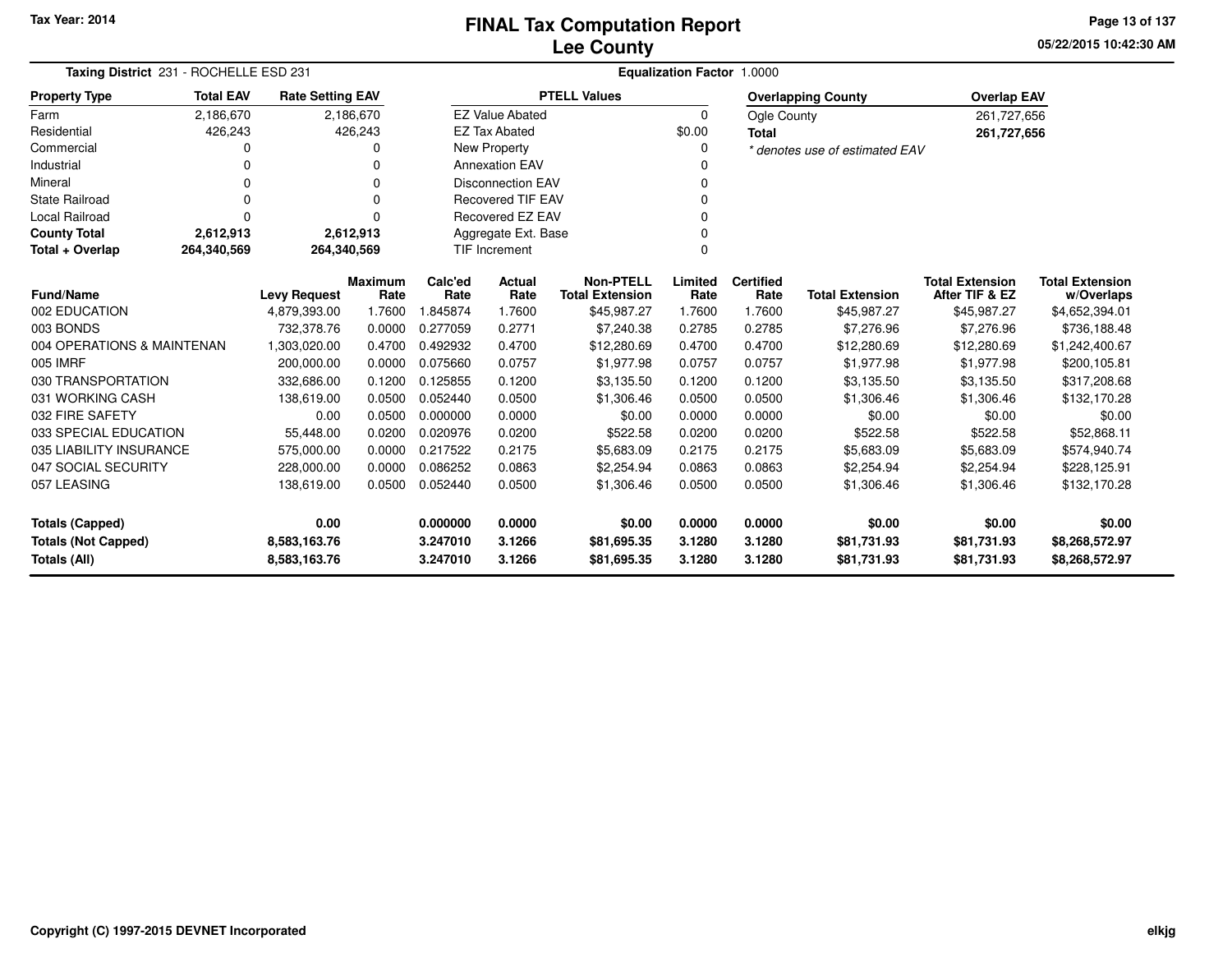## **Lee CountyFINAL Tax Computation Report**

**05/22/2015 10:42:30 AMPage 14 of 137**

| Taxing District 271 - PAW PAW CUSD 271 |                  |                         |                | <b>Equalization Factor 1.0000</b> |                          |                        |             |                  |                                |                        |                        |  |  |
|----------------------------------------|------------------|-------------------------|----------------|-----------------------------------|--------------------------|------------------------|-------------|------------------|--------------------------------|------------------------|------------------------|--|--|
| <b>Property Type</b>                   | <b>Total EAV</b> | <b>Rate Setting EAV</b> |                |                                   |                          | <b>PTELL Values</b>    |             |                  | <b>Overlapping County</b>      | <b>Overlap EAV</b>     |                        |  |  |
| Farm                                   | 18,054,549       | 18,045,671              |                |                                   | <b>EZ Value Abated</b>   |                        | $\mathbf 0$ | DeKalb County    |                                | 1,000,715              |                        |  |  |
| Residential                            | 17,019,414       | 14,889,775              |                |                                   | <b>EZ Tax Abated</b>     |                        | \$0.00      | <b>Total</b>     |                                | 1,000,715              |                        |  |  |
| Commercial                             | 1,620,640        |                         | 1,365,025      |                                   | New Property             |                        | 195,006     |                  | * denotes use of estimated EAV |                        |                        |  |  |
| Industrial                             | 0                |                         | $\Omega$       |                                   | <b>Annexation EAV</b>    |                        | 0           |                  |                                |                        |                        |  |  |
| Mineral                                | 6,492,867        |                         | 6,492,867      |                                   | <b>Disconnection EAV</b> |                        | ŋ           |                  |                                |                        |                        |  |  |
| <b>State Railroad</b>                  | 0                |                         | 0              |                                   | <b>Recovered TIF EAV</b> |                        |             |                  |                                |                        |                        |  |  |
| <b>Local Railroad</b>                  | $\Omega$         |                         | $\Omega$       |                                   | Recovered EZ EAV         |                        |             |                  |                                |                        |                        |  |  |
| <b>County Total</b>                    | 43,187,470       | 40,793,338              |                |                                   | Aggregate Ext. Base      |                        | 2,049,000   |                  |                                |                        |                        |  |  |
| Total + Overlap                        | 44,188,185       | 41,794,053              |                |                                   | TIF Increment            |                        | 2,394,132   |                  |                                |                        |                        |  |  |
|                                        |                  |                         | <b>Maximum</b> | Calc'ed                           | Actual                   | <b>Non-PTELL</b>       | Limited     | <b>Certified</b> |                                | <b>Total Extension</b> | <b>Total Extension</b> |  |  |
| <b>Fund/Name</b>                       |                  | <b>Levy Request</b>     | Rate           | Rate                              | Rate                     | <b>Total Extension</b> | Rate        | Rate             | <b>Total Extension</b>         | After TIF & EZ         | w/Overlaps             |  |  |
| 002 EDUCATION                          |                  | 1,553,500.00            | 4.0000         | 3.717036                          | 3.7170                   | \$1,516,288.37         | 3.6088      | 3.6088           | \$1,558,549.42                 | \$1,472,149.98         | \$1,508,263.78         |  |  |
| 003 BONDS                              |                  | 531,219.00              | 0.0000         | 1.271040                          | 1.2710                   | \$518,483.33           | 1.2774      | 1.2774           | \$551,676.74                   | \$521,094.10           | \$533,877.23           |  |  |
| 004 OPERATIONS & MAINTENAN             |                  | 255,000.00              | 0.7500         | 0.610135                          | 0.6101                   | \$248,880.16           | 0.5923      | 0.5923           | \$255,799.38                   | \$241,618.94           | \$247,546.18           |  |  |
| 005 I.M.R.F.                           |                  | 47,000.00               | 0.0000         | 0.112456                          | 0.1125                   | \$45,892.51            | 0.1092      | 0.1092           | \$47,160.72                    | \$44,546.33            | \$45,639.11            |  |  |
| 030 TRANSPORTATION                     |                  | 87,000.00               | 0.0000         | 0.208164                          | 0.2082                   | \$84,931.73            | 0.2021      | 0.2021           | \$87,281.88                    | \$82,443.34            | \$84,465.78            |  |  |
| 031 WORKING CASH                       |                  | 20,000.00               | 0.0500         | 0.047854                          | 0.0479                   | \$19,540.01            | 0.0465      | 0.0465           | \$20,082.17                    | \$18,968.90            | \$19,434.23            |  |  |
| 032 FIRE SAFETY                        |                  | 5,500.00                | 0.1000         | 0.013160                          | 0.0132                   | \$5,384.72             | 0.0128      | 0.0128           | \$5,528.00                     | \$5,221.55             | \$5,349.64             |  |  |
| 033 SPECIAL EDUCATION                  |                  | 12,000.00               | 0.8000         | 0.028712                          | 0.0287                   | \$11,707.69            | 0.0279      | 0.0279           | \$12,049.30                    | \$11,381.34            | \$11,660.54            |  |  |
| 035 LIABILITY INSURANCE                |                  | 115,000.00              | 0.0000         | 0.275159                          | 0.2752                   | \$112,263.27           | 0.2672      | 0.2672           | \$115,396.92                   | \$108,999.80           | \$111,673.71           |  |  |
| 047 SOCIAL SECURITY                    |                  | 42,000.00               | 0.0000         | 0.100493                          | 0.1005                   | \$40,997.30            | 0.0976      | 0.0976           | \$42,150.97                    | \$39,814.30            | \$40,791.00            |  |  |
| 057 LEASING                            |                  | 15,000.00               | 0.1000         | 0.035890                          | 0.0359                   | \$14,644.81            | 0.0349      | 0.0349           | \$15,072.43                    | \$14,236.87            | \$14,586.12            |  |  |
| <b>Totals (Capped)</b>                 |                  | 2,152,000.00            |                | 5.149059                          | 5.1492                   | \$2,100,530.57         | 4.9993      | 4.9993           | \$2,159,071.19                 | \$2,039,381.35         | \$2,089,410.09         |  |  |
| <b>Totals (Not Capped)</b>             |                  | 531,219.00              |                | 1.271040                          | 1.2710                   | \$518,483.33           | 1.2774      | 1.2774           | \$551,676.74                   | \$521,094.10           | \$533,877.23           |  |  |
| Totals (All)                           |                  | 2,683,219.00            |                | 6.420099                          | 6.4202                   | \$2,619,013.90         | 6.2767      | 6.2767           | \$2,710,747.93                 | \$2,560,475.45         | \$2,623,287.32         |  |  |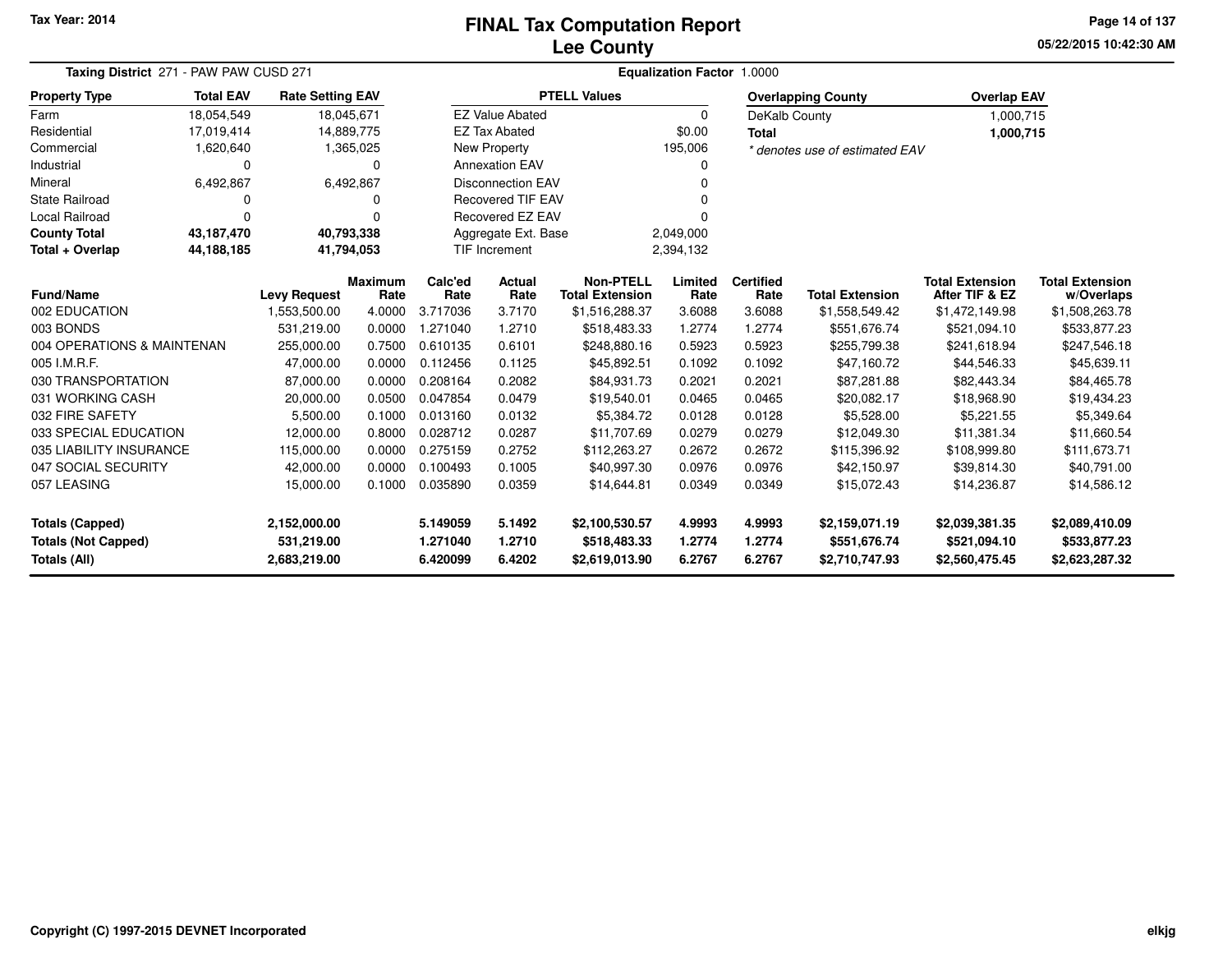# **Lee CountyFINAL Tax Computation Report**

**05/22/2015 10:42:30 AM Page 15 of 137**

| Taxing District 272 - AMBOY CUSD 272 |                  | <b>Equalization Factor 1.0000</b> |                 |                 |                          |                                            |                 |                          |                        |                                          |                                      |  |
|--------------------------------------|------------------|-----------------------------------|-----------------|-----------------|--------------------------|--------------------------------------------|-----------------|--------------------------|------------------------|------------------------------------------|--------------------------------------|--|
| <b>Property Type</b>                 | <b>Total EAV</b> | <b>Rate Setting EAV</b>           |                 |                 |                          | <b>PTELL Values</b>                        |                 |                          |                        |                                          |                                      |  |
| Farm                                 | 44,584,646       |                                   | 44,584,646      |                 | <b>EZ Value Abated</b>   |                                            | 391.661         |                          |                        |                                          |                                      |  |
| Residential                          | 56,995,812       |                                   | 56,995,812      |                 | <b>EZ Tax Abated</b>     |                                            | \$19,545.85     |                          |                        |                                          |                                      |  |
| Commercial                           | 13,095,560       |                                   | 12,733,198      |                 | New Property             |                                            | 2,987,612       |                          |                        |                                          |                                      |  |
| Industrial                           | 6,216,870        |                                   | 6,187,571       |                 | <b>Annexation EAV</b>    |                                            | 62.763          |                          |                        |                                          |                                      |  |
| Mineral                              | 12,808,694       |                                   | 12,808,694      |                 | <b>Disconnection EAV</b> |                                            | 68,784          |                          |                        |                                          |                                      |  |
| <b>State Railroad</b>                | 7,283            |                                   | 7,283           |                 | <b>Recovered TIF EAV</b> |                                            | 0               |                          |                        |                                          |                                      |  |
| <b>Local Railroad</b>                | 3,610            |                                   | 3,610           |                 | Recovered EZ EAV         |                                            | 66,173          |                          |                        |                                          |                                      |  |
| <b>County Total</b>                  | 133,712,475      | 133,320,814                       |                 |                 | Aggregate Ext. Base      |                                            | 6,240,047       |                          |                        |                                          |                                      |  |
| Total + Overlap                      | 133,712,475      | 133,320,814                       |                 |                 | <b>TIF Increment</b>     |                                            | 0               |                          |                        |                                          |                                      |  |
| <b>Fund/Name</b>                     |                  | <b>Levy Request</b>               | Maximum<br>Rate | Calc'ed<br>Rate | <b>Actual</b><br>Rate    | <b>Non-PTELL</b><br><b>Total Extension</b> | Limited<br>Rate | <b>Certified</b><br>Rate | <b>Total Extension</b> | <b>Total Extension</b><br>After TIF & EZ | <b>Total Extension</b><br>w/Overlaps |  |
| 002 EDUCATION                        |                  | 4,385,588.00                      | 4.0000          | 3.289500        | 3.2895                   | \$4,385,588.18                             | 3.1376          | 3.1376                   | \$4,195,362.62         | \$4,183,073.86                           | \$4,183,073.86                       |  |
| 003 BONDS                            |                  | 170,723.94                        | 0.0000          | 0.128055        | 0.1281                   | \$170,783.96                               | 0.1287          | 0.1287                   | \$172,087.96           | \$171,583.89                             | \$171,583.89                         |  |
| 004 OPERATIONS & MAINTENAN           |                  | 968,318.00                        | 0.7500          | 0.726307        | 0.7263                   | \$968,309.07                               | 0.6928          | 0.6928                   | \$926,360.03           | \$923,646.60                             | \$923,646.60                         |  |
| 005 I.M.R.F.                         |                  | 165,852.00                        | 0.0000          | 0.124401        | 0.1244                   | \$165,851.09                               | 0.1187          | 0.1187                   | \$158,716.71           | \$158,251.81                             | \$158,251.81                         |  |
| 030 TRANSPORTATION                   |                  | 574,069.00                        | 0.0000          | 0.430592        | 0.4306                   | \$574,079.43                               | 0.4107          | 0.4107                   | \$549,157.13           | \$547,548.58                             | \$547,548.58                         |  |
| 031 WORKING CASH                     |                  | 62,053.00                         | 0.0500          | 0.046544        | 0.0465                   | \$61,994.18                                | 0.0444          | 0.0444                   | \$59,368.34            | \$59,194.44                              | \$59,194.44                          |  |
| 032 FIRE SAFETY                      |                  | 62,879.00                         | 0.1000          | 0.047164        | 0.0472                   | \$62,927.42                                | 0.0450          | 0.0450                   | \$60,170.61            | \$59,994.37                              | \$59,994.37                          |  |
| 033 SPECIAL EDUCATION                |                  | 53,523.00                         | 0.8000          | 0.040146        | 0.0401                   | \$53,461.65                                | 0.0383          | 0.0383                   | \$51,211.88            | \$51,061.87                              | \$51,061.87                          |  |
| 035 LIABILITY INSURANCE              |                  | 328,291.00                        | 0.0000          | 0.246241        | 0.2462                   | \$328,235.84                               | 0.2349          | 0.2349                   | \$314,090.60           | \$313,170.59                             | \$313,170.59                         |  |
| 047 SOCIAL SECURITY                  |                  | 131,949.00                        | 0.1024          | 0.098971        | 0.0990                   | \$131,987.61                               | 0.0944          | 0.0944                   | \$126,224.58           | \$125,854.85                             | \$125,854.85                         |  |
| 057 LEASING                          |                  | 62,879.00                         | 0.1000          | 0.047164        | 0.0472                   | \$62,927.42                                | 0.0450          | 0.0450                   | \$60,170.61            | \$59,994.37                              | \$59,994.37                          |  |
| <b>Totals (Capped)</b>               |                  | 6,795,401.00                      |                 | 5.097030        | 5.0970                   | \$6,795,361.89                             | 4.8618          | 4.8618                   | \$6,500,833.11         | \$6,481,791.34                           | \$6,481,791.34                       |  |
| <b>Totals (Not Capped)</b>           |                  | 170,723.94                        |                 | 0.128055        | 0.1281                   | \$170,783.96                               | 0.1287          | 0.1287                   | \$172,087.96           | \$171,583.89                             | \$171,583.89                         |  |
| Totals (All)                         |                  | 6,966,124.94                      |                 | 5.225085        | 5.2251                   | \$6,966,145.85                             | 4.9905          | 4.9905                   | \$6,672,921.07         | \$6,653,375.23                           | \$6,653,375.23                       |  |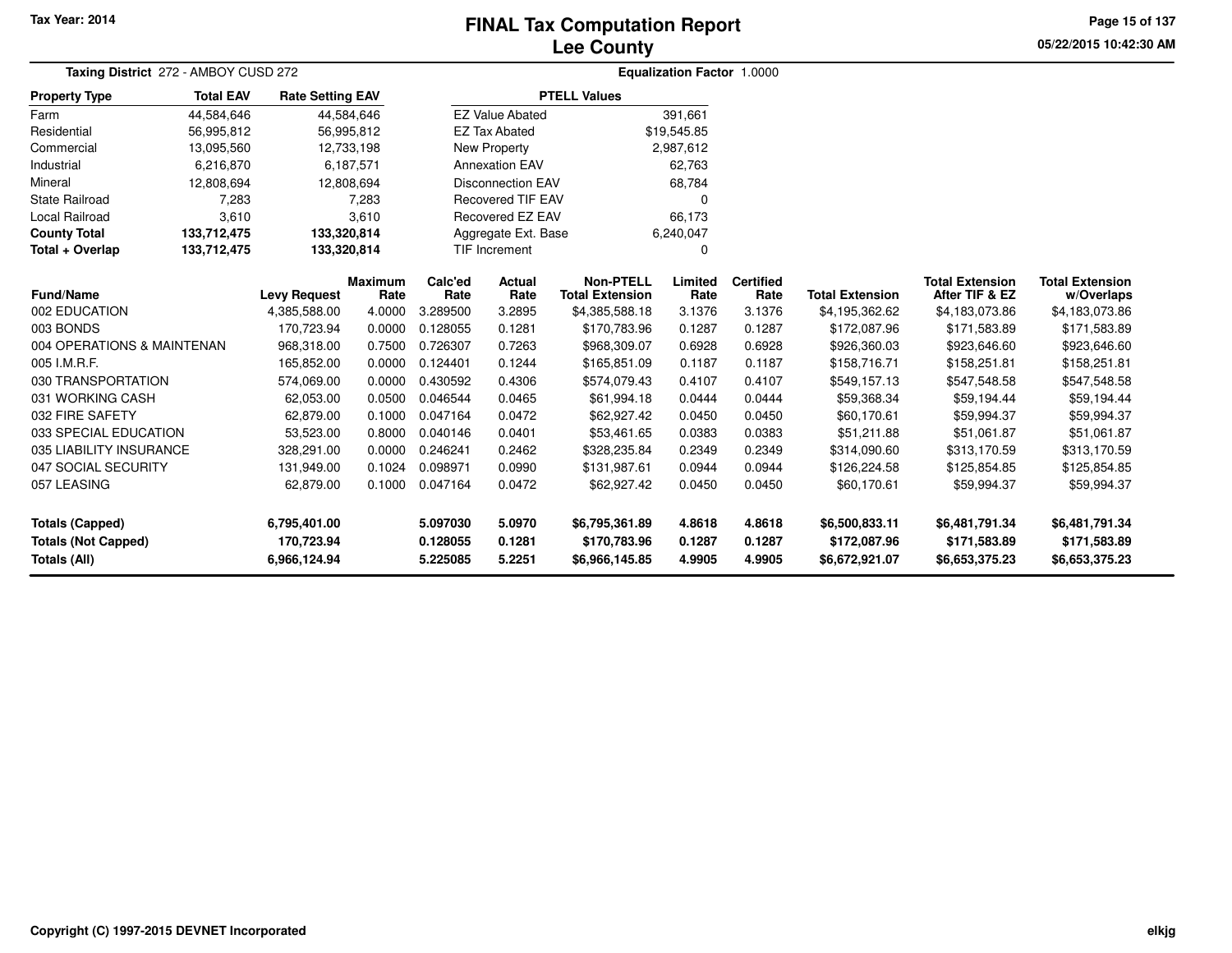**05/22/2015 10:42:30 AM Page 16 of 137**

| Taxing District 275 - ASHTON-FRNKLIN CNTR CUSD 275 |                                                      |                         |                        |                 | Equalization Factor 1.0000 |                                            |                 |                          |                                |                                          |                                      |  |  |  |
|----------------------------------------------------|------------------------------------------------------|-------------------------|------------------------|-----------------|----------------------------|--------------------------------------------|-----------------|--------------------------|--------------------------------|------------------------------------------|--------------------------------------|--|--|--|
| <b>Property Type</b>                               | <b>Total EAV</b>                                     | <b>Rate Setting EAV</b> |                        |                 |                            | <b>PTELL Values</b>                        |                 |                          | <b>Overlapping County</b>      | <b>Overlap EAV</b>                       |                                      |  |  |  |
| Farm                                               | 36,746,751                                           | 36,746,751              |                        |                 | <b>EZ Value Abated</b>     |                                            | 333,989         | <b>Ogle County</b>       |                                | 8,085,464                                |                                      |  |  |  |
| Residential                                        | 26,333,934                                           | 26,333,934              |                        |                 | <b>EZ Tax Abated</b>       |                                            | \$18,398.79     | <b>Total</b>             |                                | 8,085,464                                |                                      |  |  |  |
| Commercial                                         | 6,428,925                                            |                         | 6,414,486              |                 | New Property               |                                            | 827,300         |                          | * denotes use of estimated EAV |                                          |                                      |  |  |  |
| Industrial                                         | 7,263,650                                            |                         | 6,944,100              |                 | <b>Annexation EAV</b>      |                                            |                 |                          |                                |                                          |                                      |  |  |  |
| Mineral                                            | $\Omega$                                             |                         | $\Omega$               |                 | <b>Disconnection EAV</b>   |                                            | ŋ               |                          |                                |                                          |                                      |  |  |  |
| <b>State Railroad</b>                              | 2,560,774                                            |                         | 2,560,774              |                 | <b>Recovered TIF EAV</b>   |                                            | 0               |                          |                                |                                          |                                      |  |  |  |
| Local Railroad                                     | 0                                                    |                         | 0                      |                 | <b>Recovered EZ EAV</b>    |                                            | 55,806          |                          |                                |                                          |                                      |  |  |  |
| <b>County Total</b>                                | 79,334,034                                           | 79,000,045              |                        |                 | Aggregate Ext. Base        |                                            | n               |                          |                                |                                          |                                      |  |  |  |
| Total + Overlap                                    | 87,419,498                                           | 87,085,509              |                        |                 | <b>TIF Increment</b>       |                                            | O               |                          |                                |                                          |                                      |  |  |  |
| Fund/Name                                          |                                                      | <b>Levy Request</b>     | <b>Maximum</b><br>Rate | Calc'ed<br>Rate | Actual<br>Rate             | <b>Non-PTELL</b><br><b>Total Extension</b> | Limited<br>Rate | <b>Certified</b><br>Rate | <b>Total Extension</b>         | <b>Total Extension</b><br>After TIF & EZ | <b>Total Extension</b><br>w/Overlaps |  |  |  |
| 002 EDUCATION                                      |                                                      | 2,730,000.00            | 3.0000                 | 3.134850        | 3.0000                     | \$2,370,001.35                             | 3.0000          | 3.0000                   | \$2,380,021.02                 | \$2,370,001.35                           | \$2,612,565.27                       |  |  |  |
| 003 BONDS                                          |                                                      | 558,244.00              | 0.0000                 | 0.641030        | 0.6410                     | \$506,390.29                               | 0.6442          | 0.6442                   | \$511,069.85                   | \$508,918.29                             | \$561,004.85                         |  |  |  |
| 004 OPERATIONS & MAINTENAN                         |                                                      | 682,500.00              | 0.7500                 | 0.783713        | 0.7500                     | \$592,500.34                               | 0.7500          | 0.7500                   | \$595,005.26                   | \$592,500.34                             | \$653,141.32                         |  |  |  |
| 005 I.M.R.F.                                       |                                                      | 71,887.00               | 0.0000                 | 0.082548        | 0.0825                     | \$65,175.04                                | 0.0825          | 0.0825                   | \$65,450.58                    | \$65,175.04                              | \$71,845.54                          |  |  |  |
| 030 TRANSPORTATION                                 |                                                      | 182,000.00              | 0.2000                 | 0.208990        | 0.2000                     | \$158,000.09                               | 0.2000          | 0.2000                   | \$158,668.07                   | \$158,000.09                             | \$174,171.02                         |  |  |  |
| 031 WORKING CASH                                   |                                                      | 45,500.00               | 0.0500                 | 0.052248        | 0.0500                     | \$39,500.02                                | 0.0500          | 0.0500                   | \$39,667.02                    | \$39,500.02                              | \$43,542.75                          |  |  |  |
| 032 FIRE SAFETY                                    |                                                      | 45,500.00               | 0.0500                 | 0.052248        | 0.0500                     | \$39,500.02                                | 0.0500          | 0.0500                   | \$39,667.02                    | \$39,500.02                              | \$43,542.75                          |  |  |  |
| 033 SPECIAL EDUCATION                              |                                                      | 36,400.00               | 0.0400                 | 0.041798        | 0.0400                     | \$31,600.02                                | 0.0400          | 0.0400                   | \$31,733.61                    | \$31,600.02                              | \$34,834.20                          |  |  |  |
| 035 LIABILITY INSURANCE                            |                                                      | 479,140.00              | 0.0000                 | 0.550195        | 0.5502                     | \$434,658.25                               | 0.5502          | 0.5502                   | \$436,495.86                   | \$434,658.25                             | \$479,144.47                         |  |  |  |
| 047 SOCIAL SECURITY                                |                                                      | 80,067.00               | 0.0000                 | 0.091941        | 0.0919                     | \$72,601.04                                | 0.0919          | 0.0919                   | \$72,907.98                    | \$72,601.04                              | \$80,031.58                          |  |  |  |
| 057 LEASING                                        |                                                      | 45,500.00               | 0.0500                 | 0.052248        | 0.0500                     | \$39,500.02                                | 0.0500          | 0.0500                   | \$39,667.02                    | \$39,500.02                              | \$43,542.75                          |  |  |  |
| <b>Totals (Capped)</b>                             |                                                      | 0.00                    |                        | 0.000000        | 0.0000                     | \$0.00                                     | 0.0000          | 0.0000                   | \$0.00                         | \$0.00                                   | \$0.00                               |  |  |  |
| <b>Totals (Not Capped)</b>                         |                                                      | 4,956,738.00            |                        | 5.691809        | 5.5056                     | \$4,349,426.48                             | 5.5088          | 5.5088                   | \$4,370,353.29                 | \$4,351,954.48                           | \$4,797,366.50                       |  |  |  |
| Totals (All)                                       | 5.5056<br>4,956,738.00<br>5.691809<br>\$4,349,426.48 |                         | 5.5088                 | 5.5088          | \$4,370,353.29             | \$4,351,954.48                             | \$4,797,366.50  |                          |                                |                                          |                                      |  |  |  |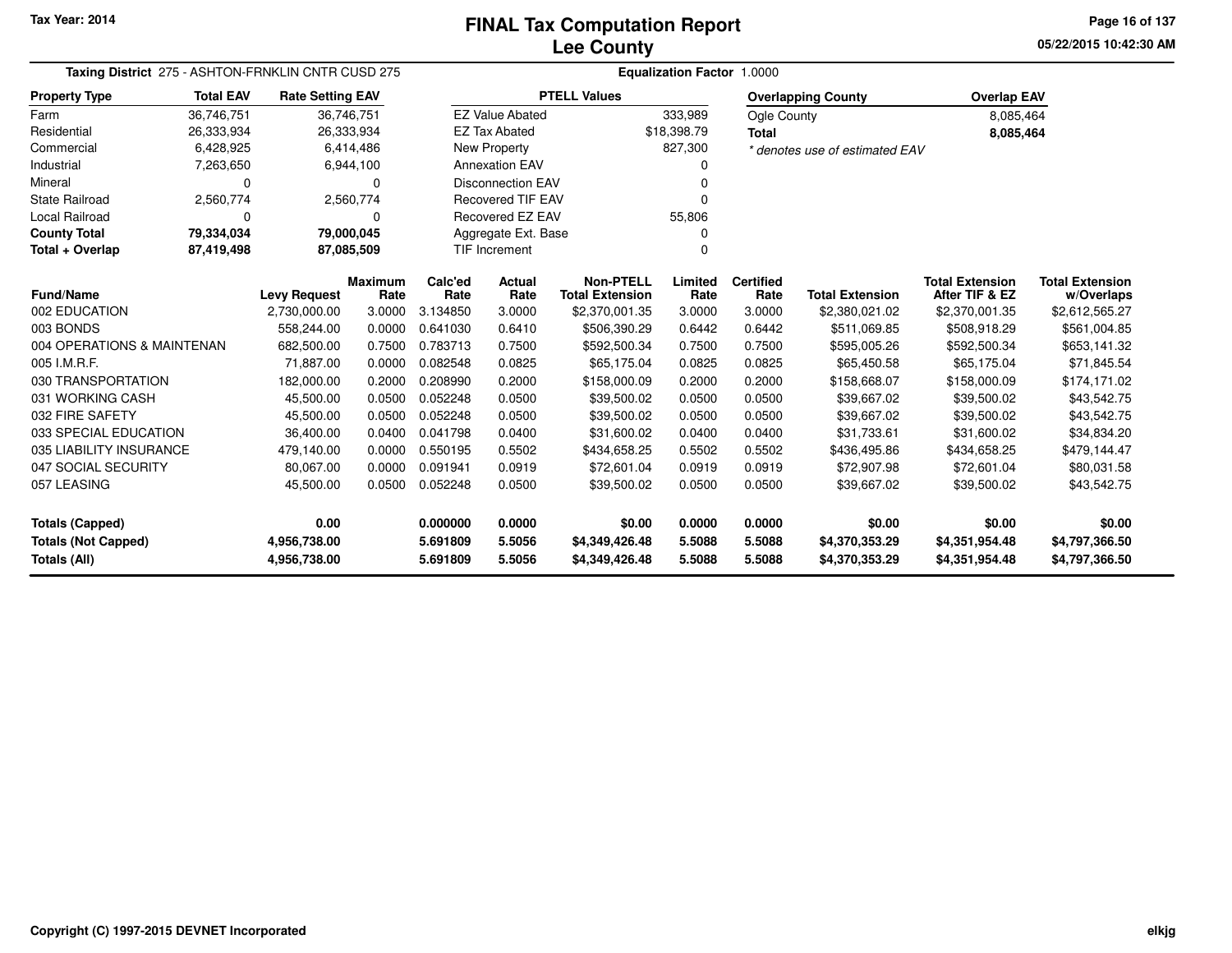## **Lee CountyFINAL Tax Computation Report**

**05/22/2015 10:42:30 AM Page 17 of 137**

| Taxing District 280 - MENDOTA THSD 280 |                  |                         |                        | Equalization Factor 1.0000 |                          |                                            |                 |                          |                                |                                          |                                      |  |  |
|----------------------------------------|------------------|-------------------------|------------------------|----------------------------|--------------------------|--------------------------------------------|-----------------|--------------------------|--------------------------------|------------------------------------------|--------------------------------------|--|--|
| <b>Property Type</b>                   | <b>Total EAV</b> | <b>Rate Setting EAV</b> |                        |                            |                          | <b>PTELL Values</b>                        |                 |                          | <b>Overlapping County</b>      | <b>Overlap EAV</b>                       |                                      |  |  |
| Farm                                   | 19,990,988       | 19,990,988              |                        |                            | <b>EZ Value Abated</b>   |                                            | 0               | <b>Bureau County</b>     |                                | 7,066,172                                |                                      |  |  |
| Residential                            | 9,069,580        |                         | 9,069,580              |                            | <b>EZ Tax Abated</b>     |                                            | \$0.00          | LaSalle County           |                                | 147,511,108                              |                                      |  |  |
| Commercial                             | 1,438,433        |                         | 1,438,433              |                            | New Property             |                                            | 192,889         | <b>Total</b>             |                                | 154,577,280                              |                                      |  |  |
| Industrial                             | 127,988          |                         | 127,988                |                            | <b>Annexation EAV</b>    |                                            |                 |                          | * denotes use of estimated EAV |                                          |                                      |  |  |
| Mineral                                | 13,975,992       | 13,975,992              |                        |                            | <b>Disconnection EAV</b> |                                            |                 |                          |                                |                                          |                                      |  |  |
| <b>State Railroad</b>                  | 0                |                         | 0                      |                            | <b>Recovered TIF EAV</b> |                                            |                 |                          |                                |                                          |                                      |  |  |
| Local Railroad                         | 10,490           |                         | 10,490                 |                            | Recovered EZ EAV         |                                            |                 |                          |                                |                                          |                                      |  |  |
| <b>County Total</b>                    | 44,613,471       | 44,613,471              |                        |                            | Aggregate Ext. Base      |                                            |                 |                          |                                |                                          |                                      |  |  |
| Total + Overlap                        | 199,190,751      | 199,190,751             |                        | <b>TIF Increment</b>       |                          |                                            |                 |                          |                                |                                          |                                      |  |  |
| Fund/Name                              |                  | <b>Levy Request</b>     | <b>Maximum</b><br>Rate | Calc'ed<br>Rate            | Actual<br>Rate           | <b>Non-PTELL</b><br><b>Total Extension</b> | Limited<br>Rate | <b>Certified</b><br>Rate | <b>Total Extension</b>         | <b>Total Extension</b><br>After TIF & EZ | <b>Total Extension</b><br>w/Overlaps |  |  |
| 002 EDUCATION                          |                  | 2,775,576.00            | 1.3700                 | 1.393426                   | 1.3700                   | \$611,204.55                               | 1.3700          | 1.3700                   | \$611,204.55                   | \$611,204.55                             | \$2,728,913.29                       |  |  |
| 003 BONDS                              |                  | 1,324,857.50            | 0.0000                 | 0.665120                   | 0.6651                   | \$296,724.20                               | 0.6684          | 0.6684                   | \$298,196.44                   | \$298,196.44                             | \$1,331,390.98                       |  |  |
| 004 OPERATIONS & MAINTENAN             |                  | 506,492.00              | 0.2500                 | 0.254275                   | 0.2500                   | \$111,533.68                               | 0.2500          | 0.2500                   | \$111,533.68                   | \$111,533.68                             | \$497,976.88                         |  |  |
| 005 I.M.R.F.                           |                  | 110,000.00              | 0.0000                 | 0.055223                   | 0.0552                   | \$24,626.64                                | 0.0552          | 0.0552                   | \$24,626.64                    | \$24,626.64                              | \$109,953.29                         |  |  |
| 030 TRANSPORTATION                     |                  | 243,116.00              | 0.1200                 | 0.122052                   | 0.1200                   | \$53,536.17                                | 0.1200          | 0.1200                   | \$53,536.17                    | \$53,536.17                              | \$239,028.90                         |  |  |
| 031 WORKING CASH                       |                  | 101,298.00              | 0.0500                 | 0.050855                   | 0.0500                   | \$22,306.74                                | 0.0500          | 0.0500                   | \$22,306.74                    | \$22,306.74                              | \$99,595.38                          |  |  |
| 032 FIRE SAFETY                        |                  | 20,000.00               | 0.0500                 | 0.010041                   | 0.0100                   | \$4,461.35                                 | 0.0100          | 0.0100                   | \$4,461.35                     | \$4,461.35                               | \$19,919.08                          |  |  |
| 033 SPECIAL EDUCATION                  |                  | 40,520.00               | 0.0200                 | 0.020342                   | 0.0200                   | \$8,922.69                                 | 0.0200          | 0.0200                   | \$8,922.69                     | \$8,922.69                               | \$39,838.15                          |  |  |
| 035 LIABILITY INSURANCE                |                  | 180,000.00              | 0.0000                 | 0.090366                   | 0.0904                   | \$40,330.58                                | 0.0904          | 0.0904                   | \$40,330.58                    | \$40,330.58                              | \$180,068.44                         |  |  |
| 047 SOCIAL SECURITY                    |                  | 130,000.00              | 0.0000                 | 0.065264                   | 0.0653                   | \$29,132.60                                | 0.0653          | 0.0653                   | \$29,132.60                    | \$29,132.60                              | \$130,071.56                         |  |  |
| 057 LEASING                            |                  | 40,500.00               | 0.0500                 | 0.020332                   | 0.0203                   | \$9,056.53                                 | 0.0203          | 0.0203                   | \$9,056.53                     | \$9,056.53                               | \$40,435.72                          |  |  |
| <b>Totals (Capped)</b>                 |                  | 0.00                    |                        | 0.000000                   | 0.0000                   | \$0.00                                     | 0.0000          | 0.0000                   | \$0.00                         | \$0.00                                   | \$0.00                               |  |  |
| <b>Totals (Not Capped)</b>             |                  | 5,472,359.50            |                        | 2.747296                   | 2.7163                   | \$1,211,835.73                             | 2.7196          | 2.7196                   | \$1,213,307.97                 | \$1,213,307.97                           | \$5,417,191.67                       |  |  |
| Totals (All)                           |                  | 5,472,359.50            |                        | 2.747296                   | 2.7163                   | \$1,211,835.73                             | 2.7196          | 2.7196                   | \$1,213,307.97                 | \$1,213,307.97                           | \$5,417,191.67                       |  |  |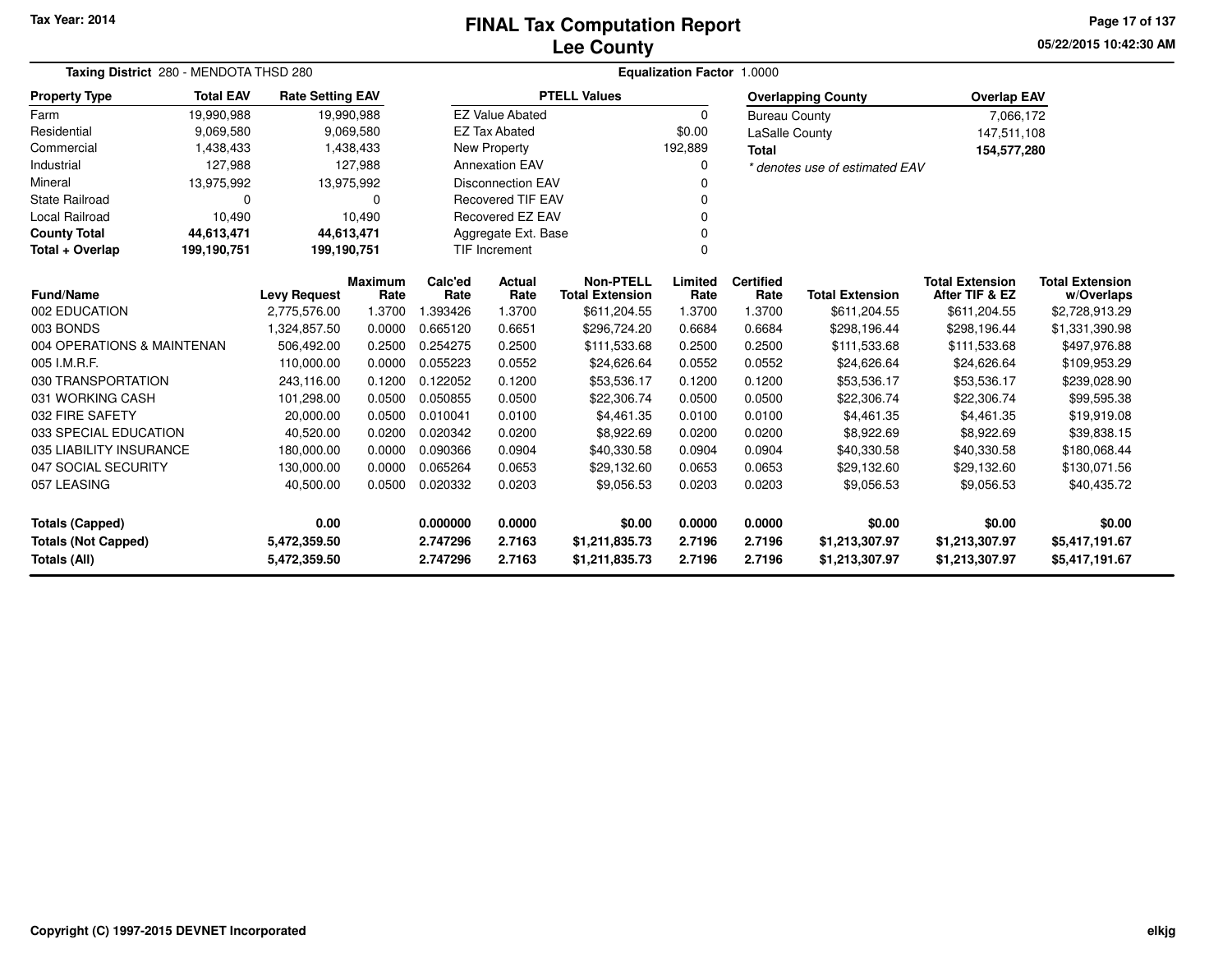## **Lee CountyFINAL Tax Computation Report**

**05/22/2015 10:42:30 AMPage 18 of 137**

| Taxing District 289 - MENDOTA CCGSD 289 |                  |                         |                  | Equalization Factor 1.0000 |                          |                            |                  |                      |                                        |                                          |                             |  |
|-----------------------------------------|------------------|-------------------------|------------------|----------------------------|--------------------------|----------------------------|------------------|----------------------|----------------------------------------|------------------------------------------|-----------------------------|--|
| <b>Property Type</b>                    | <b>Total EAV</b> | <b>Rate Setting EAV</b> |                  |                            |                          | <b>PTELL Values</b>        |                  |                      | <b>Overlapping County</b>              | <b>Overlap EAV</b>                       |                             |  |
| Farm                                    | 19,990,988       | 19,990,988              |                  |                            | <b>EZ Value Abated</b>   |                            | $\Omega$         | <b>Bureau County</b> |                                        | 7,066,172                                |                             |  |
| Residential                             | 9,069,580        |                         | 9,069,580        |                            | <b>EZ Tax Abated</b>     |                            | \$0.00           | LaSalle County       |                                        | 145,991,488                              |                             |  |
| Commercial                              | 1,438,433        |                         | 1,438,433        |                            | <b>New Property</b>      |                            | 192,889          | <b>Total</b>         |                                        | 153,057,660                              |                             |  |
| Industrial                              | 127,988          |                         | 127,988          |                            | <b>Annexation EAV</b>    |                            | $\Omega$         |                      | * denotes use of estimated EAV         |                                          |                             |  |
| Mineral                                 | 13,975,992       | 13,975,992              |                  |                            | <b>Disconnection EAV</b> |                            |                  |                      |                                        |                                          |                             |  |
| <b>State Railroad</b>                   | $\Omega$         |                         | 0                |                            | <b>Recovered TIF EAV</b> |                            |                  |                      |                                        |                                          |                             |  |
| Local Railroad                          | 10,490           |                         | 10,490           |                            | Recovered EZ EAV         |                            |                  |                      |                                        |                                          |                             |  |
| <b>County Total</b>                     | 44,613,471       | 44,613,471              |                  |                            | Aggregate Ext. Base      |                            |                  |                      |                                        |                                          |                             |  |
| Total + Overlap                         | 197,671,131      | 197,671,131             |                  |                            | <b>TIF Increment</b>     |                            | $\Omega$         |                      |                                        |                                          |                             |  |
|                                         |                  |                         | Maximum          | Calc'ed                    | Actual                   | <b>Non-PTELL</b>           | Limited          | <b>Certified</b>     |                                        | <b>Total Extension</b><br>After TIF & EZ | <b>Total Extension</b>      |  |
| Fund/Name<br>002 EDUCATION              |                  | <b>Levy Request</b>     | Rate<br>1.4400   | Rate                       | Rate                     | <b>Total Extension</b>     | Rate             | Rate                 | <b>Total Extension</b><br>\$638,954.13 | \$638,954.13                             | w/Overlaps                  |  |
| 003 BONDS                               |                  | 2,831,000.00            |                  | 1.432177<br>0.471851       | 1.4322<br>0.4719         | \$638,954.13               | 1.4322<br>0.4743 | 1.4322<br>0.4743     |                                        |                                          | \$2,831,045.94              |  |
|                                         |                  | 932,713.93              | 0.0000           |                            |                          | \$210,530.97               |                  |                      | \$211,601.69                           | \$211,601.69                             | \$937,554.17                |  |
| 004 OPERATIONS & MAINTENAN              |                  | 491,500.00              | 0.2500           | 0.248645                   | 0.2486                   | \$110,909.09               | 0.2486           | 0.2486               | \$110,909.09                           | \$110,909.09                             | \$491,410.43                |  |
| 005 I.M.R.F.<br>030 TRANSPORTATION      |                  | 230,000.00              | 0.0000<br>0.1200 | 0.116355<br>0.119340       | 0.1164<br>0.1193         | \$51,930.08                | 0.1164<br>0.1193 | 0.1164<br>0.1193     | \$51,930.08                            | \$51,930.08                              | \$230,089.20                |  |
| 031 WORKING CASH                        |                  | 235,900.00<br>98,300.00 | 0.0500           | 0.049729                   | 0.0497                   | \$53,223.87<br>\$22,172.90 | 0.0497           | 0.0497               | \$53,223.87<br>\$22,172.90             | \$53,223.87<br>\$22,172.90               | \$235,821.66<br>\$98,242.55 |  |
| 032 FIRE SAFETY                         |                  | 98,300.00               | 0.0500           | 0.049729                   | 0.0497                   | \$22,172.90                | 0.0497           | 0.0497               | \$22,172.90                            | \$22,172.90                              | \$98,242.55                 |  |
| 033 SPECIAL EDUCATION                   |                  | 39,300.00               | 0.0200           | 0.019882                   | 0.0199                   | \$8,878.08                 | 0.0199           | 0.0199               | \$8,878.08                             | \$8,878.08                               | \$39,336.56                 |  |
| 035 LIABILITY INSURANCE                 |                  | 115,000.00              | 0.0000           | 0.058177                   | 0.0582                   | \$25,965.04                | 0.0582           | 0.0582               | \$25,965.04                            | \$25,965.04                              | \$115,044.60                |  |
| 047 SOCIAL SECURITY                     |                  | 175,000.00              | 0.0000           | 0.088531                   | 0.0885                   | \$39,482.92                | 0.0885           | 0.0885               | \$39,482.92                            | \$39,482.92                              | \$174,938.95                |  |
| 057 LEASING                             |                  | 98,300.00               | 0.0500           | 0.049729                   | 0.0497                   | \$22,172.90                | 0.0497           | 0.0497               | \$22,172.90                            | \$22,172.90                              | \$98,242.55                 |  |
|                                         |                  |                         |                  |                            |                          |                            |                  |                      |                                        |                                          |                             |  |
| <b>Totals (Capped)</b>                  |                  | 0.00                    |                  | 0.000000                   | 0.0000                   | \$0.00                     | 0.0000           | 0.0000               | \$0.00                                 | \$0.00                                   | \$0.00                      |  |
| <b>Totals (Not Capped)</b>              |                  | 5,345,313.93            |                  | 2.704145                   | 2.7041                   | \$1,206,392.88             | 2.7065           | 2.7065               | \$1,207,463.60                         | \$1,207,463.60                           | \$5,349,969.16              |  |
| Totals (All)                            |                  | 5,345,313.93            |                  | 2.704145                   | 2.7041                   | \$1,206,392.88             | 2.7065           | 2.7065               | \$1,207,463.60                         | \$1,207,463.60                           | \$5,349,969.16              |  |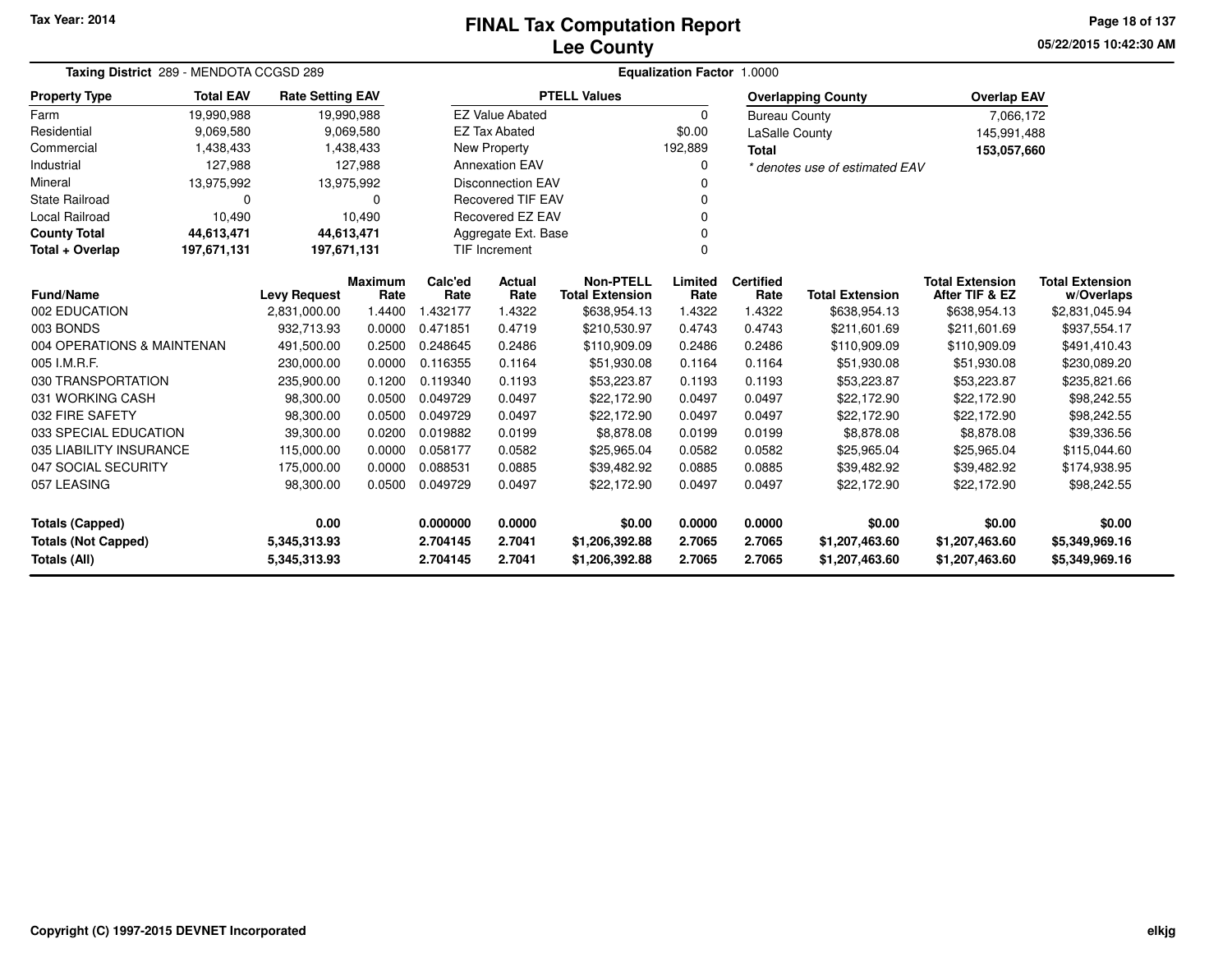**05/22/2015 10:42:30 AMPage 19 of 137**

| Taxing District 301 - ROCK FALLS THSD 301 |                  | <b>Equalization Factor 1.0000</b> |                 |                 |                          |                                            |                 |                          |                                |                                          |                                      |
|-------------------------------------------|------------------|-----------------------------------|-----------------|-----------------|--------------------------|--------------------------------------------|-----------------|--------------------------|--------------------------------|------------------------------------------|--------------------------------------|
| <b>Property Type</b>                      | <b>Total EAV</b> | <b>Rate Setting EAV</b>           |                 |                 |                          | <b>PTELL Values</b>                        |                 |                          | <b>Overlapping County</b>      | <b>Overlap EAV</b>                       |                                      |
| Farm                                      | 2,294,342        |                                   | 2,294,342       |                 | <b>EZ Value Abated</b>   |                                            | $\Omega$        |                          | <b>Whiteside County</b>        | 135,466,894                              |                                      |
| Residential                               | 4,185,309        |                                   | 4,185,309       |                 | <b>EZ Tax Abated</b>     |                                            | \$0.00          | <b>Total</b>             |                                | 135,466,894                              |                                      |
| Commercial                                | 609,178          |                                   | 609,178         |                 | <b>New Property</b>      |                                            | 66,774          |                          | * denotes use of estimated EAV |                                          |                                      |
| Industrial                                | 3,923,541        |                                   | 3,923,541       |                 | <b>Annexation EAV</b>    |                                            | 68,784          |                          |                                |                                          |                                      |
| Mineral                                   | $\Omega$         |                                   | 0               |                 | <b>Disconnection EAV</b> |                                            | 62,763          |                          |                                |                                          |                                      |
| <b>State Railroad</b>                     | 3,006,126        |                                   | 3,006,126       |                 | <b>Recovered TIF EAV</b> |                                            |                 |                          |                                |                                          |                                      |
| Local Railroad                            | 0                |                                   | 0               |                 | Recovered EZ EAV         |                                            |                 |                          |                                |                                          |                                      |
| <b>County Total</b>                       | 14,018,496       | 14,018,496                        |                 |                 | Aggregate Ext. Base      |                                            |                 |                          |                                |                                          |                                      |
| Total + Overlap                           | 149,485,390      | 149,485,390                       |                 |                 | <b>TIF Increment</b>     |                                            | $\Omega$        |                          |                                |                                          |                                      |
| Fund/Name                                 |                  | <b>Levy Request</b>               | Maximum<br>Rate | Calc'ed<br>Rate | Actual<br>Rate           | <b>Non-PTELL</b><br><b>Total Extension</b> | Limited<br>Rate | <b>Certified</b><br>Rate | <b>Total Extension</b>         | <b>Total Extension</b><br>After TIF & EZ | <b>Total Extension</b><br>w/Overlaps |
| 002 EDUCATION                             |                  | 3,000,000.00                      | 1.8600          | 2.006885        | 1.8600                   | \$260,744.03                               | 1.8600          | 1.8600                   | \$260,744.03                   | \$260,744.03                             | \$2,780,428.25                       |
| 003 BONDS                                 |                  | 495,487.50                        | 0.0000          | 0.331462        | 0.3315                   | \$46,471.31                                | 0.3332          | 0.3332                   | \$46,709.63                    | \$46,709.63                              | \$498,085.32                         |
| 004 OPERATIONS & MAINTENAN                |                  | 400,000.00                        | 0.2500          | 0.267585        | 0.2500                   | \$35,046.24                                | 0.2500          | 0.2500                   | \$35,046.24                    | \$35,046.24                              | \$373,713.48                         |
| 005 I.M.R.F.                              |                  | 242.000.00                        | 0.0000          | 0.161889        | 0.1619                   | \$22,695.95                                | 0.1619          | 0.1619                   | \$22,695.95                    | \$22,695.95                              | \$242,016.85                         |
| 030 TRANSPORTATION                        |                  | 210,000.00                        | 0.1200          | 0.140482        | 0.1200                   | \$16,822.20                                | 0.1200          | 0.1200                   | \$16,822.20                    | \$16,822.20                              | \$179,382.47                         |
| 031 WORKING CASH                          |                  | 77,938.00                         | 0.0500          | 0.052138        | 0.0500                   | \$7,009.25                                 | 0.0500          | 0.0500                   | \$7,009.25                     | \$7,009.25                               | \$74,742.70                          |
| 032 FIRE SAFETY                           |                  | 77,938.00                         | 0.0500          | 0.052138        | 0.0500                   | \$7,009.25                                 | 0.0500          | 0.0500                   | \$7,009.25                     | \$7,009.25                               | \$74,742.70                          |
| 033 SPECIAL EDUCATION                     |                  | 31,175.00                         | 0.0200          | 0.020855        | 0.0200                   | \$2,803.70                                 | 0.0200          | 0.0200                   | \$2,803.70                     | \$2,803.70                               | \$29,897.08                          |
| 035 LIABILITY INSURANCE                   |                  | 600,000.00                        | 0.0000          | 0.401377        | 0.4014                   | \$56,270.24                                | 0.4014          | 0.4014                   | \$56,270.24                    | \$56,270.24                              | \$600,034.36                         |
| 047 SOCIAL SECURITY                       |                  | 152,000.00                        | 0.0000          | 0.101682        | 0.1017                   | \$14,256.81                                | 0.1017          | 0.1017                   | \$14,256.81                    | \$14,256.81                              | \$152,026.64                         |
| 057 LEASING                               |                  | 77,938.00                         | 0.0500          | 0.052138        | 0.0500                   | \$7,009.25                                 | 0.0500          | 0.0500                   | \$7,009.25                     | \$7,009.25                               | \$74,742.70                          |
| <b>Totals (Capped)</b>                    |                  | 0.00                              |                 | 0.000000        | 0.0000                   | \$0.00                                     | 0.0000          | 0.0000                   | \$0.00                         | \$0.00                                   | \$0.00                               |
| <b>Totals (Not Capped)</b>                |                  | 5,364,476.50                      |                 | 3.588631        | 3.3965                   | \$476,138.23                               | 3.3982          | 3.3982                   | \$476,376.55                   | \$476,376.55                             | \$5,079,812.55                       |
| Totals (All)                              |                  | 5,364,476.50                      |                 | 3.588631        | 3.3965                   | \$476,138.23                               | 3.3982          | 3.3982                   | \$476,376.55                   | \$476,376.55                             | \$5,079,812.55                       |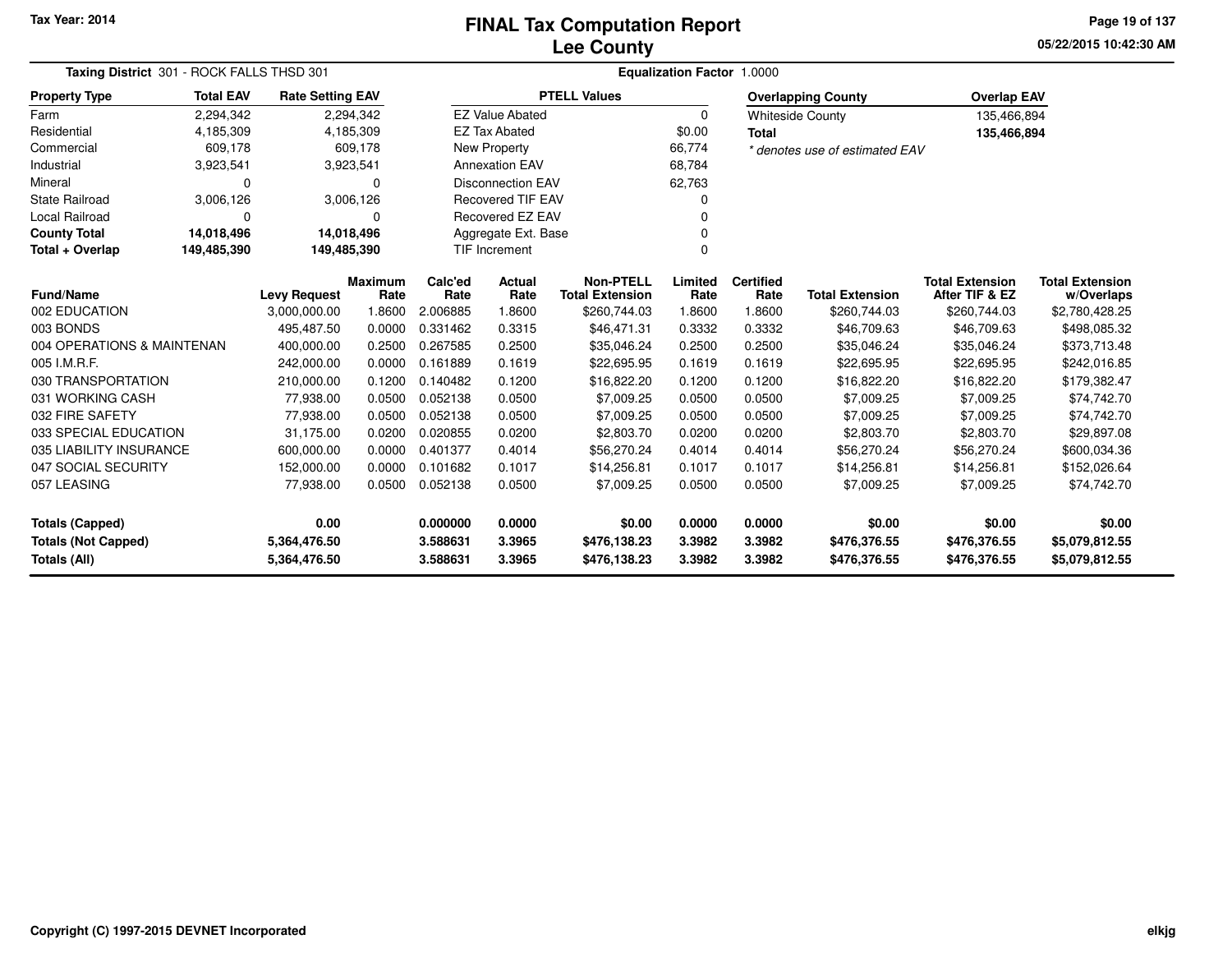**05/22/2015 10:42:30 AM Page 20 of 137**

| Taxing District 303 - LAMOILLE CUSD 303 | Equalization Factor 1.0000 |                         |                        |                 |                          |                                            |                 |                          |                                |                                          |                                      |
|-----------------------------------------|----------------------------|-------------------------|------------------------|-----------------|--------------------------|--------------------------------------------|-----------------|--------------------------|--------------------------------|------------------------------------------|--------------------------------------|
| <b>Property Type</b>                    | <b>Total EAV</b>           | <b>Rate Setting EAV</b> |                        |                 |                          | <b>PTELL Values</b>                        |                 |                          | <b>Overlapping County</b>      | <b>Overlap EAV</b>                       |                                      |
| Farm                                    | 844,170                    |                         | 844,170                |                 | <b>EZ Value Abated</b>   |                                            | $\Omega$        | <b>Bureau County</b>     |                                | 39,233,901                               |                                      |
| Residential                             | 52,263                     |                         | 52,263                 |                 | <b>EZ Tax Abated</b>     |                                            | \$0.00          | <b>Total</b>             |                                | 39,233,901                               |                                      |
| Commercial                              |                            |                         | ŋ                      |                 | New Property             |                                            | 19,602          |                          | * denotes use of estimated EAV |                                          |                                      |
| Industrial                              |                            |                         | $\Omega$               |                 | <b>Annexation EAV</b>    |                                            | 0               |                          |                                |                                          |                                      |
| Mineral                                 | 0                          |                         | O                      |                 | <b>Disconnection EAV</b> |                                            | $\Omega$        |                          |                                |                                          |                                      |
| <b>State Railroad</b>                   | 0                          |                         | $\Omega$               |                 | <b>Recovered TIF EAV</b> |                                            |                 |                          |                                |                                          |                                      |
| <b>Local Railroad</b>                   | 0                          |                         | O                      |                 | <b>Recovered EZ EAV</b>  |                                            | $\Omega$        |                          |                                |                                          |                                      |
| <b>County Total</b>                     | 896,433                    |                         | 896,433                |                 | Aggregate Ext. Base      |                                            | 0               |                          |                                |                                          |                                      |
| Total + Overlap                         | 40,130,334                 | 40,130,334              |                        |                 | <b>TIF Increment</b>     |                                            | $\Omega$        |                          |                                |                                          |                                      |
| <b>Fund/Name</b>                        |                            | <b>Levy Request</b>     | <b>Maximum</b><br>Rate | Calc'ed<br>Rate | Actual<br>Rate           | <b>Non-PTELL</b><br><b>Total Extension</b> | Limited<br>Rate | <b>Certified</b><br>Rate | <b>Total Extension</b>         | <b>Total Extension</b><br>After TIF & EZ | <b>Total Extension</b><br>w/Overlaps |
| 002 EDUCATION                           |                            | 1,352,000.00            | 3.3000                 | 3.369023        | 3.3000                   | \$29,582.29                                | 3.3000          | 3.3000                   | \$29,582.29                    | \$29,582.29                              | \$1,324,301.02                       |
| 003 BONDS                               |                            | 100,000.00              | 0.0000                 | 0.249188        | 0.2492                   | \$2,233.91                                 | 0.2504          | 0.2504                   | \$2,244.67                     | \$2,244.67                               | \$100,486.36                         |
| 004 OPERATIONS & MAINTENAN              |                            | 286,800.00              | 0.7000                 | 0.714671        | 0.7000                   | \$6,275.03                                 | 0.7000          | 0.7000                   | \$6,275.03                     | \$6,275.03                               | \$280,912.34                         |
| 005 I.M.R.F.                            |                            | 45,000.00               | 0.0000                 | 0.112135        | 0.1121                   | \$1,004.90                                 | 0.1121          | 0.1121                   | \$1,004.90                     | \$1,004.90                               | \$44,986.10                          |
| 030 TRANSPORTATION                      |                            | 81,900.00               | 0.2000                 | 0.204085        | 0.2000                   | \$1,792.87                                 | 0.2000          | 0.2000                   | \$1,792.87                     | \$1,792.87                               | \$80,260.67                          |
| 031 WORKING CASH                        |                            | 20,400.00               | 0.0500                 | 0.050834        | 0.0500                   | \$448.22                                   | 0.0500          | 0.0500                   | \$448.22                       | \$448.22                                 | \$20,065.17                          |
| 032 FIRE SAFETY                         |                            | 20,400.00               | 0.0500                 | 0.050834        | 0.0500                   | \$448.22                                   | 0.0500          | 0.0500                   | \$448.22                       | \$448.22                                 | \$20,065.17                          |
| 033 SPECIAL EDUCATION                   |                            | 16,300.00               | 0.0400                 | 0.040618        | 0.0400                   | \$358.57                                   | 0.0400          | 0.0400                   | \$358.57                       | \$358.57                                 | \$16,052.13                          |
| 035 LIABILITY INSURANCE                 |                            | 190,000.00              | 0.0000                 | 0.473457        | 0.4735                   | \$4,244.61                                 | 0.4735          | 0.4735                   | \$4,244.61                     | \$4,244.61                               | \$190,017.13                         |
| 047 SOCIAL SECURITY                     |                            | 52,000.00               | 0.0000                 | 0.129578        | 0.1296                   | \$1,161.78                                 | 0.1296          | 0.1296                   | \$1,161.78                     | \$1,161.78                               | \$52,008.91                          |
| 057 LEASING                             |                            | 20,400.00               | 0.0500                 | 0.050834        | 0.0500                   | \$448.22                                   | 0.0500          | 0.0500                   | \$448.22                       | \$448.22                                 | \$20,065.17                          |
| <b>Totals (Capped)</b>                  |                            | 0.00                    |                        | 0.000000        | 0.0000                   | \$0.00                                     | 0.0000          | 0.0000                   | \$0.00                         | \$0.00                                   | \$0.00                               |
| <b>Totals (Not Capped)</b>              |                            | 2,185,200.00            |                        | 5.445257        | 5.3544                   | \$47,998.62                                | 5.3556          | 5.3556                   | \$48,009.38                    | \$48,009.38                              | \$2,149,220.17                       |
| <b>Totals (All)</b>                     |                            | 2,185,200.00            |                        | 5.445257        | 5.3544                   | \$47,998.62                                | 5.3556          | 5.3556                   | \$48,009.38                    | \$48,009.38                              | \$2,149,220.17                       |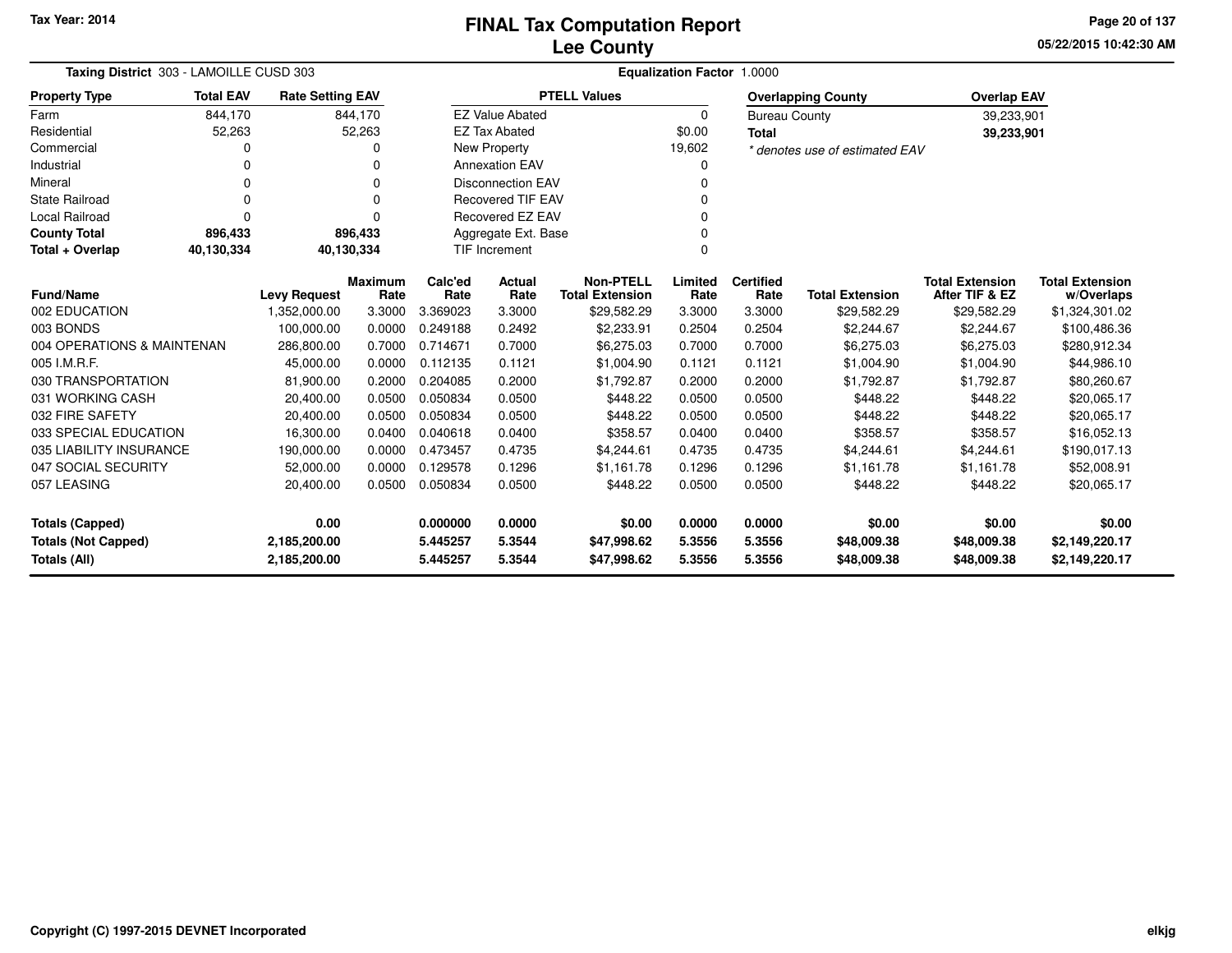**05/22/2015 10:42:30 AM Page 21 of 137**

| Taxing District 340 - BUREAU VALLEY CUSD 340                               |                  |                         |                        |                  | <b>Equalization Factor 1.0000</b> |                                            |                  |                              |                                |                                          |                              |  |  |  |
|----------------------------------------------------------------------------|------------------|-------------------------|------------------------|------------------|-----------------------------------|--------------------------------------------|------------------|------------------------------|--------------------------------|------------------------------------------|------------------------------|--|--|--|
| <b>Property Type</b>                                                       | <b>Total EAV</b> | <b>Rate Setting EAV</b> |                        |                  |                                   | <b>PTELL Values</b>                        |                  |                              | <b>Overlapping County</b>      | <b>Overlap EAV</b>                       |                              |  |  |  |
| Farm                                                                       | 6,603,396        |                         | 6,603,396              |                  | <b>EZ Value Abated</b>            |                                            | $\Omega$         | <b>Bureau County</b>         |                                | 115,887,132                              |                              |  |  |  |
| Residential                                                                | 878,280          |                         | 878,280                |                  | <b>EZ Tax Abated</b>              |                                            | \$0.00           |                              | <b>Whiteside County</b>        | 1,165,112                                |                              |  |  |  |
| Commercial                                                                 | 0                |                         | 0                      |                  | <b>New Property</b>               |                                            | 49,852           | <b>Total</b>                 |                                | 117,052,244                              |                              |  |  |  |
| Industrial                                                                 | 838              |                         | 838                    |                  | <b>Annexation EAV</b>             |                                            | $\Omega$         |                              | * denotes use of estimated EAV |                                          |                              |  |  |  |
| Mineral                                                                    | $\Omega$         |                         | n                      |                  | <b>Disconnection EAV</b>          |                                            | O                |                              |                                |                                          |                              |  |  |  |
| <b>State Railroad</b>                                                      | 221,008          |                         | 221,008                |                  | <b>Recovered TIF EAV</b>          |                                            |                  |                              |                                |                                          |                              |  |  |  |
| Local Railroad                                                             | 0                |                         | 0                      |                  | <b>Recovered EZ EAV</b>           |                                            | 0                |                              |                                |                                          |                              |  |  |  |
| <b>County Total</b>                                                        | 7,703,522        |                         | 7,703,522              |                  | Aggregate Ext. Base               |                                            |                  |                              |                                |                                          |                              |  |  |  |
| Total + Overlap                                                            | 124,755,766      | 124,755,766             |                        |                  | <b>TIF Increment</b>              |                                            | $\Omega$         |                              |                                |                                          |                              |  |  |  |
| <b>Fund/Name</b>                                                           |                  | <b>Levy Request</b>     | <b>Maximum</b><br>Rate | Calc'ed<br>Rate  | Actual<br>Rate                    | <b>Non-PTELL</b><br><b>Total Extension</b> | Limited<br>Rate  | <b>Certified</b><br>Rate     | <b>Total Extension</b>         | <b>Total Extension</b><br>After TIF & EZ | <b>Total Extension</b>       |  |  |  |
| 002 EDUCATION                                                              |                  | 3,507,000.00            | 2.7500                 | 2.811093         | 2.7500                            | \$211,846.86                               | 2.7500           | 2.7500                       | \$211,846.86                   | \$211,846.86                             | w/Overlaps<br>\$3,430,783.57 |  |  |  |
| 003 BONDS                                                                  |                  | 1,289,069.00            | 0.0000                 | 1.033274         | 1.0333                            | \$79,600.49                                | 1.0385           | 1.0385                       | \$80,001.08                    | \$80,001.08                              | \$1,295,588.63               |  |  |  |
| 004 OPERATIONS & MAINTENAN                                                 |                  | 638,000.00              | 0.5000                 | 0.511399         | 0.5000                            | \$38,517.61                                | 0.5000           | 0.5000                       | \$38,517.61                    | \$38,517.61                              | \$623,778.83                 |  |  |  |
| 005 I.M.R.F.                                                               |                  | 257,000.00              | 0.0000                 | 0.206003         | 0.2060                            | \$15,869.26                                | 0.2060           | 0.2060                       | \$15,869.26                    | \$15,869.26                              | \$256,996.88                 |  |  |  |
| 030 TRANSPORTATION                                                         |                  | 319,000.00              | 0.2500                 | 0.255700         | 0.2500                            | \$19,258.81                                | 0.2500           | 0.2500                       | \$19,258.81                    | \$19,258.81                              | \$311,889.42                 |  |  |  |
| 031 WORKING CASH                                                           |                  | 64,000.00               | 0.0500                 | 0.051300         | 0.0500                            | \$3,851.76                                 | 0.0500           | 0.0500                       | \$3,851.76                     | \$3,851.76                               | \$62,377.88                  |  |  |  |
| 032 FIRE SAFETY                                                            |                  | 0.00                    | 0.0500                 | 0.000000         | 0.0000                            | \$0.00                                     | 0.0000           | 0.0000                       | \$0.00                         | \$0.00                                   | \$0.00                       |  |  |  |
| 033 SPECIAL EDUCATION                                                      |                  | 51,000.00               | 0.0400                 | 0.040880         | 0.0400                            | \$3,081.41                                 | 0.0400           | 0.0400                       | \$3,081.41                     | \$3.081.41                               | \$49,902.31                  |  |  |  |
| 035 LIABILITY INSURANCE                                                    |                  | 1,150,000.00            | 0.0000                 | 0.921801         | 0.9218                            | \$71,011.07                                | 0.9218           | 0.9218                       | \$71,011.07                    | \$71,011.07                              | \$1,149,998.65               |  |  |  |
| 047 SOCIAL SECURITY                                                        |                  | 283,000.00              | 0.0000                 | 0.226843         | 0.2268                            | \$17,471.59                                | 0.2268           | 0.2268                       | \$17,471.59                    | \$17,471.59                              | \$282,946.08                 |  |  |  |
| 057 LEASING                                                                |                  | 64,000.00               | 0.0500                 | 0.051300         | 0.0500                            | \$3,851.76                                 | 0.0500           | 0.0500                       | \$3,851.76                     | \$3,851.76                               | \$62,377.88                  |  |  |  |
| <b>Totals (Capped)</b>                                                     |                  | 0.00                    |                        | 0.000000         | 0.0000                            | \$0.00                                     | 0.0000           | 0.0000                       | \$0.00                         | \$0.00                                   | \$0.00                       |  |  |  |
| <b>Totals (Not Capped)</b><br>7,622,069.00<br>Totals (All)<br>7,622,069.00 |                  |                         | 6.109593<br>6.109593   | 6.0279<br>6.0279 | \$464,360.62<br>\$464,360.62      | 6.0331<br>6.0331                           | 6.0331<br>6.0331 | \$464,761.21<br>\$464,761.21 | \$464,761.21<br>\$464,761.21   | \$7,526,640.13<br>\$7,526,640.13         |                              |  |  |  |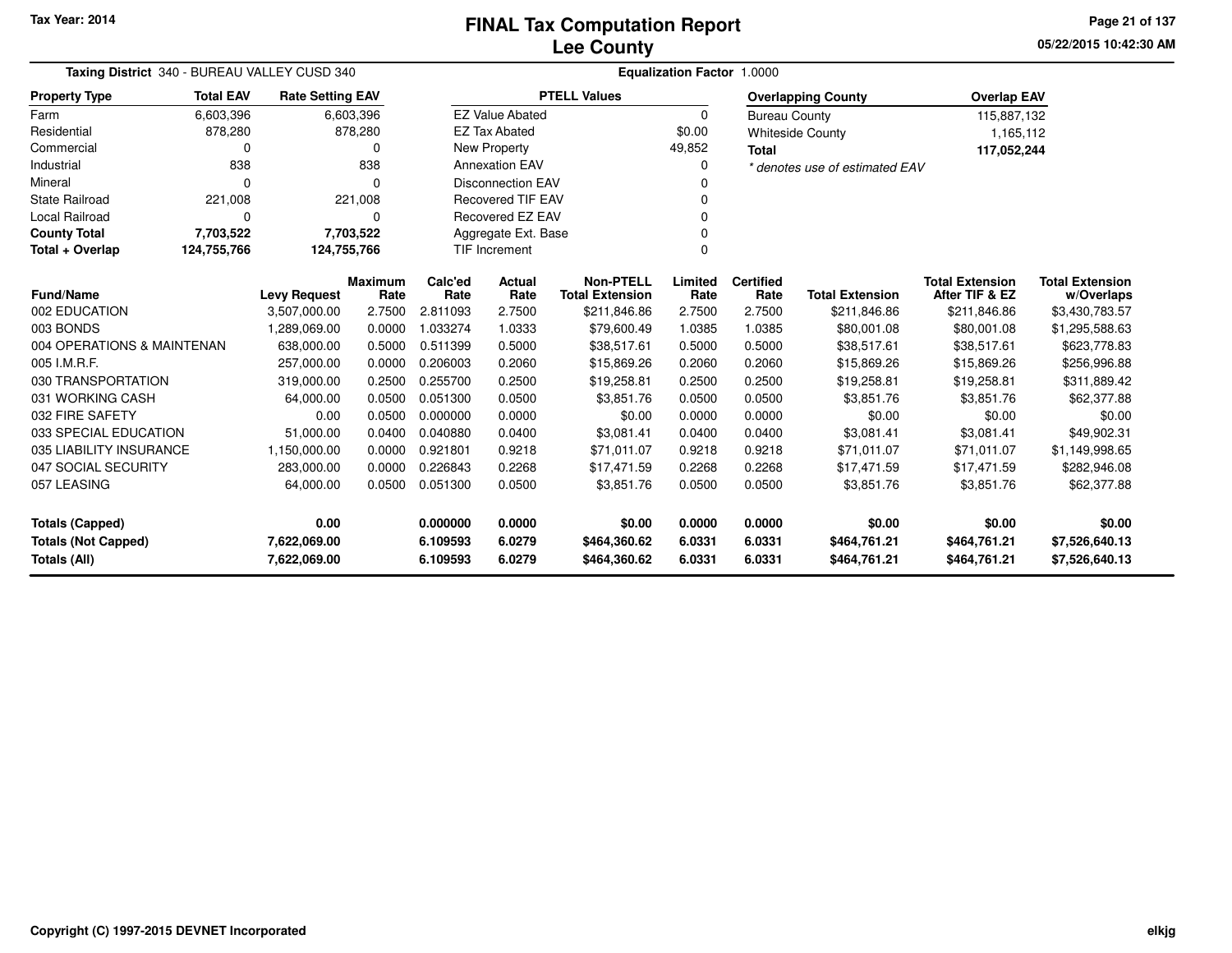**05/22/2015 10:42:30 AMPage 22 of 137**

| Taxing District 425 - INDIAN CREEK CUSD 425 |                  |                         | Equalization Factor 1.0000 |                 |                          |                                            |                 |                          |                                |                                          |                                      |  |
|---------------------------------------------|------------------|-------------------------|----------------------------|-----------------|--------------------------|--------------------------------------------|-----------------|--------------------------|--------------------------------|------------------------------------------|--------------------------------------|--|
| <b>Property Type</b>                        | <b>Total EAV</b> | <b>Rate Setting EAV</b> |                            |                 |                          | <b>PTELL Values</b>                        |                 |                          | <b>Overlapping County</b>      | <b>Overlap EAV</b>                       |                                      |  |
| Farm                                        | 7,356,215        |                         | 7,356,215                  |                 | <b>EZ Value Abated</b>   |                                            | 0               | DeKalb County            |                                | 135,316,460                              |                                      |  |
| Residential                                 | 5,921,970        |                         | 5,921,970                  |                 | <b>EZ Tax Abated</b>     |                                            | \$0.00          | <b>LaSalle County</b>    |                                | 17,698                                   |                                      |  |
| Commercial                                  | 614,534          |                         | 614,534                    |                 | New Property             |                                            | 64,152          | <b>Total</b>             |                                | 135,334,158                              |                                      |  |
| Industrial                                  | 518              |                         | 518                        |                 | <b>Annexation EAV</b>    |                                            | 0               |                          | * denotes use of estimated EAV |                                          |                                      |  |
| Mineral                                     | 1,920,556        |                         | 1,920,556                  |                 | <b>Disconnection EAV</b> |                                            |                 |                          |                                |                                          |                                      |  |
| <b>State Railroad</b>                       | 336,457          |                         | 336,457                    |                 | <b>Recovered TIF EAV</b> |                                            |                 |                          |                                |                                          |                                      |  |
| Local Railroad                              | $\Omega$         |                         | ŋ                          |                 | Recovered EZ EAV         |                                            |                 |                          |                                |                                          |                                      |  |
| <b>County Total</b>                         | 16,150,250       | 16,150,250              |                            |                 | Aggregate Ext. Base      |                                            | 7,942,336       |                          |                                |                                          |                                      |  |
| Total + Overlap                             | 151,484,408      | 151,484,408             |                            |                 | <b>TIF Increment</b>     |                                            | n               |                          |                                |                                          |                                      |  |
| Fund/Name                                   |                  | <b>Levy Request</b>     | <b>Maximum</b><br>Rate     | Calc'ed<br>Rate | Actual<br>Rate           | <b>Non-PTELL</b><br><b>Total Extension</b> | Limited<br>Rate | <b>Certified</b><br>Rate | <b>Total Extension</b>         | <b>Total Extension</b><br>After TIF & EZ | <b>Total Extension</b><br>w/Overlaps |  |
| 002 EDUCATION                               |                  | 5,734,632.00            | 4.0000                     | 3.785625        | 3.7856                   | \$611,383.86                               | 3.6952          | 3.6952                   | \$596,784.04                   | \$596,784.04                             | \$5,597,651.84                       |  |
| 003 BONDS                                   |                  | 249,211.87              | 0.0000                     | 0.164513        | 0.1645                   | \$26,567.16                                | 0.1653          | 0.1653                   | \$26,696.36                    | \$26,696.36                              | \$250,403.73                         |  |
| 004 OPERATIONS & MAINTENAN                  |                  | 757,500.00              | 0.7500                     | 0.500052        | 0.5001                   | \$80,767.40                                | 0.4882          | 0.4882                   | \$78,845.52                    | \$78,845.52                              | \$739,546.88                         |  |
| 005 I.M.R.F.                                |                  | 166,650.00              | 0.0000                     | 0.110011        | 0.1100                   | \$17,765.28                                | 0.1074          | 0.1074                   | \$17,345.37                    | \$17,345.37                              | \$162,694.25                         |  |
| 030 TRANSPORTATION                          |                  | 404,000.00              | 0.0000                     | 0.266694        | 0.2667                   | \$43,072.72                                | 0.2604          | 0.2604                   | \$42,055.25                    | \$42,055.25                              | \$394,465.40                         |  |
| 031 WORKING CASH                            |                  | 101.00                  | 0.0500                     | 0.000067        | 0.0001                   | \$16.15                                    | 0.0001          | 0.0001                   | \$16.15                        | \$16.15                                  | \$151.48                             |  |
| 032 FIRE SAFETY                             |                  | 65,650.00               | 0.1000                     | 0.043338        | 0.0433                   | \$6,993.06                                 | 0.0423          | 0.0423                   | \$6,831.56                     | \$6,831.56                               | \$64,077.90                          |  |
| 033 SPECIAL EDUCATION                       |                  | 841,827.00              | 0.8000                     | 0.555719        | 0.5557                   | \$89,746.94                                | 0.5425          | 0.5425                   | \$87,615.11                    | \$87,615.11                              | \$821,802.91                         |  |
| 035 LIABILITY INSURANCE                     |                  | 179,780.00              | 0.0000                     | 0.118679        | 0.1187                   | \$19,170.35                                | 0.1159          | 0.1159                   | \$18,718.14                    | \$18,718.14                              | \$175,570.43                         |  |
| 047 SOCIAL SECURITY                         |                  | 173,720.00              | 0.0000                     | 0.114679        | 0.1147                   | \$18,524.34                                | 0.1120          | 0.1120                   | \$18,088.28                    | \$18,088.28                              | \$169,662.54                         |  |
| 057 LEASING                                 |                  | 0.00                    | 0.1000                     | 0.000000        | 0.0000                   | \$0.00                                     | 0.0000          | 0.0000                   | \$0.00                         | \$0.00                                   | \$0.00                               |  |
| <b>Totals (Capped)</b>                      |                  | 8,323,860.00            |                            | 5.494864        | 5.4949                   | \$887,440.10                               | 5.3640          | 5.3640                   | \$866,299.42                   | \$866,299.42                             | \$8,125,623.63                       |  |
| <b>Totals (Not Capped)</b>                  |                  | 249,211.87              |                            | 0.164513        | 0.1645                   | \$26,567.16                                | 0.1653          | 0.1653                   | \$26,696.36                    | \$26,696.36                              | \$250,403.73                         |  |
| Totals (All)<br>8,573,071.87                |                  |                         | 5.659377                   | 5.6594          | \$914,007.26             | 5.5293                                     | 5.5293          | \$892,995.78             | \$892,995.78                   | \$8,376,027.36                           |                                      |  |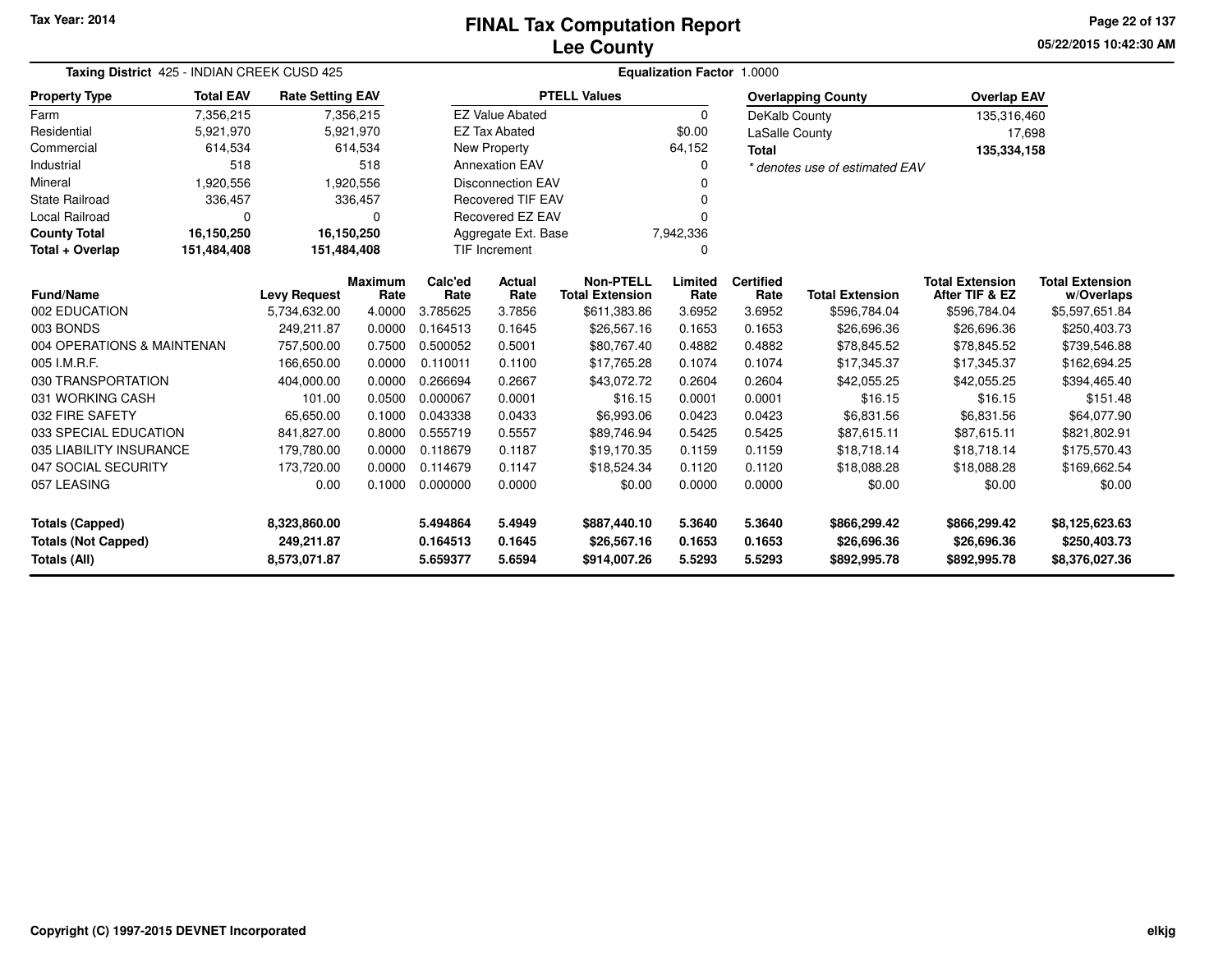**05/22/2015 10:42:30 AM Page 23 of 137**

| Taxing District 505 - OHIO HIGH CHSD 505   |                  |                              |                        |                      |                          |                                            | Equalization Factor 1.0000 |                          |                                |                                          |                                      |
|--------------------------------------------|------------------|------------------------------|------------------------|----------------------|--------------------------|--------------------------------------------|----------------------------|--------------------------|--------------------------------|------------------------------------------|--------------------------------------|
| <b>Property Type</b>                       | <b>Total EAV</b> | <b>Rate Setting EAV</b>      |                        |                      |                          | <b>PTELL Values</b>                        |                            |                          | <b>Overlapping County</b>      | <b>Overlap EAV</b>                       |                                      |
| Farm                                       | 2,898,849        |                              | 2,898,849              |                      | <b>EZ Value Abated</b>   |                                            | $\mathbf 0$                | <b>Bureau County</b>     |                                | 25,237,588                               |                                      |
| Residential                                | 516,865          |                              | 516,865                |                      | <b>EZ Tax Abated</b>     |                                            | \$0.00                     | Total                    |                                | 25,237,588                               |                                      |
| Commercial                                 |                  |                              | 0                      |                      | New Property             |                                            | 0                          |                          | * denotes use of estimated EAV |                                          |                                      |
| Industrial                                 | 141,993          |                              | 141,993                |                      | <b>Annexation EAV</b>    |                                            |                            |                          |                                |                                          |                                      |
| Mineral                                    | 5,377,554        |                              | 5,377,554              |                      | <b>Disconnection EAV</b> |                                            | $\Omega$                   |                          |                                |                                          |                                      |
| <b>State Railroad</b>                      |                  |                              | 0                      |                      | <b>Recovered TIF EAV</b> |                                            |                            |                          |                                |                                          |                                      |
| Local Railroad                             | $\Omega$         |                              | U                      |                      | Recovered EZ EAV         |                                            | <sup>0</sup>               |                          |                                |                                          |                                      |
| <b>County Total</b>                        | 8,935,261        |                              | 8,935,261              |                      | Aggregate Ext. Base      |                                            | $\Omega$                   |                          |                                |                                          |                                      |
| Total + Overlap                            | 34,172,849       | 34,172,849                   |                        |                      | <b>TIF Increment</b>     |                                            | $\mathbf 0$                |                          |                                |                                          |                                      |
| Fund/Name                                  |                  | <b>Levy Request</b>          | <b>Maximum</b><br>Rate | Calc'ed<br>Rate      | Actual<br>Rate           | <b>Non-PTELL</b><br><b>Total Extension</b> | Limited<br>Rate            | <b>Certified</b><br>Rate | <b>Total Extension</b>         | <b>Total Extension</b><br>After TIF & EZ | <b>Total Extension</b><br>w/Overlaps |
| 002 EDUCATION                              |                  | 709,388.00                   | 2.9500                 | 2.075882             | 2.0759                   | \$185,487.08                               | 2.0759                     | 2.0759                   | \$185,487.08                   | \$185,487.08                             | \$709,394.17                         |
| 003 BONDS                                  |                  | 0.00                         | 0.0000                 | 0.000000             | 0.0000                   | \$0.00                                     | 0.0000                     | 0.0000                   | \$0.00                         | \$0.00                                   | \$0.00                               |
| 004 OPERATIONS & MAINTENAN                 |                  | 140,600.00                   | 0.3700                 | 0.411438             | 0.3700                   | \$33,060.47                                | 0.3700                     | 0.3700                   | \$33,060.47                    | \$33,060.47                              | \$126,439.54                         |
| 005 I.M.R.F.                               |                  | 14,978.00                    | 0.0000                 | 0.043830             | 0.0438                   | \$3,913.64                                 | 0.0438                     | 0.0438                   | \$3,913.64                     | \$3,913.64                               | \$14,967.71                          |
| 030 TRANSPORTATION                         |                  | 45,600.00                    | 0.1200                 | 0.133439             | 0.1200                   | \$10,722.31                                | 0.1200                     | 0.1200                   | \$10,722.31                    | \$10,722.31                              | \$41,007.42                          |
| 031 WORKING CASH                           |                  | 19,000.00                    | 0.0500                 | 0.055600             | 0.0500                   | \$4,467.63                                 | 0.0500                     | 0.0500                   | \$4,467.63                     | \$4,467.63                               | \$17,086.42                          |
| 032 FIRE SAFETY                            |                  | 19,000.00                    | 0.0500                 | 0.055600             | 0.0500                   | \$4,467.63                                 | 0.0500                     | 0.0500                   | \$4,467.63                     | \$4,467.63                               | \$17,086.42                          |
| 033 SPECIAL EDUCATION                      |                  | 7,600.00                     | 0.0200                 | 0.022240             | 0.0200                   | \$1,787.05                                 | 0.0200                     | 0.0200                   | \$1,787.05                     | \$1,787.05                               | \$6,834.57                           |
| 035 LIABILITY INSURANCE                    |                  | 56,500.00                    | 0.0000                 | 0.165336             | 0.1653                   | \$14,769.99                                | 0.1653                     | 0.1653                   | \$14,769.99                    | \$14,769.99                              | \$56,487.72                          |
| 047 SOCIAL SECURITY                        |                  | 18,766.00                    | 0.0000                 | 0.054915             | 0.0549                   | \$4,905.46                                 | 0.0549                     | 0.0549                   | \$4,905.46                     | \$4,905.46                               | \$18,760.89                          |
| 057 LEASING                                |                  | 19,000.00                    | 0.0500                 | 0.055600             | 0.0500                   | \$4,467.63                                 | 0.0500                     | 0.0500                   | \$4,467.63                     | \$4,467.63                               | \$17,086.42                          |
| <b>Totals (Capped)</b>                     |                  | 0.00                         |                        | 0.000000             | 0.0000                   | \$0.00                                     | 0.0000                     | 0.0000                   | \$0.00                         | \$0.00                                   | \$0.00                               |
| <b>Totals (Not Capped)</b><br>Totals (All) |                  | 1,050,432.00<br>1,050,432.00 |                        | 3.073880<br>3.073880 | 2.9999<br>2.9999         | \$268,048.89<br>\$268,048.89               | 2.9999<br>2.9999           | 2.9999<br>2.9999         | \$268,048.89<br>\$268,048.89   | \$268,048.89<br>\$268,048.89             | \$1,025,151.28<br>\$1,025,151.28     |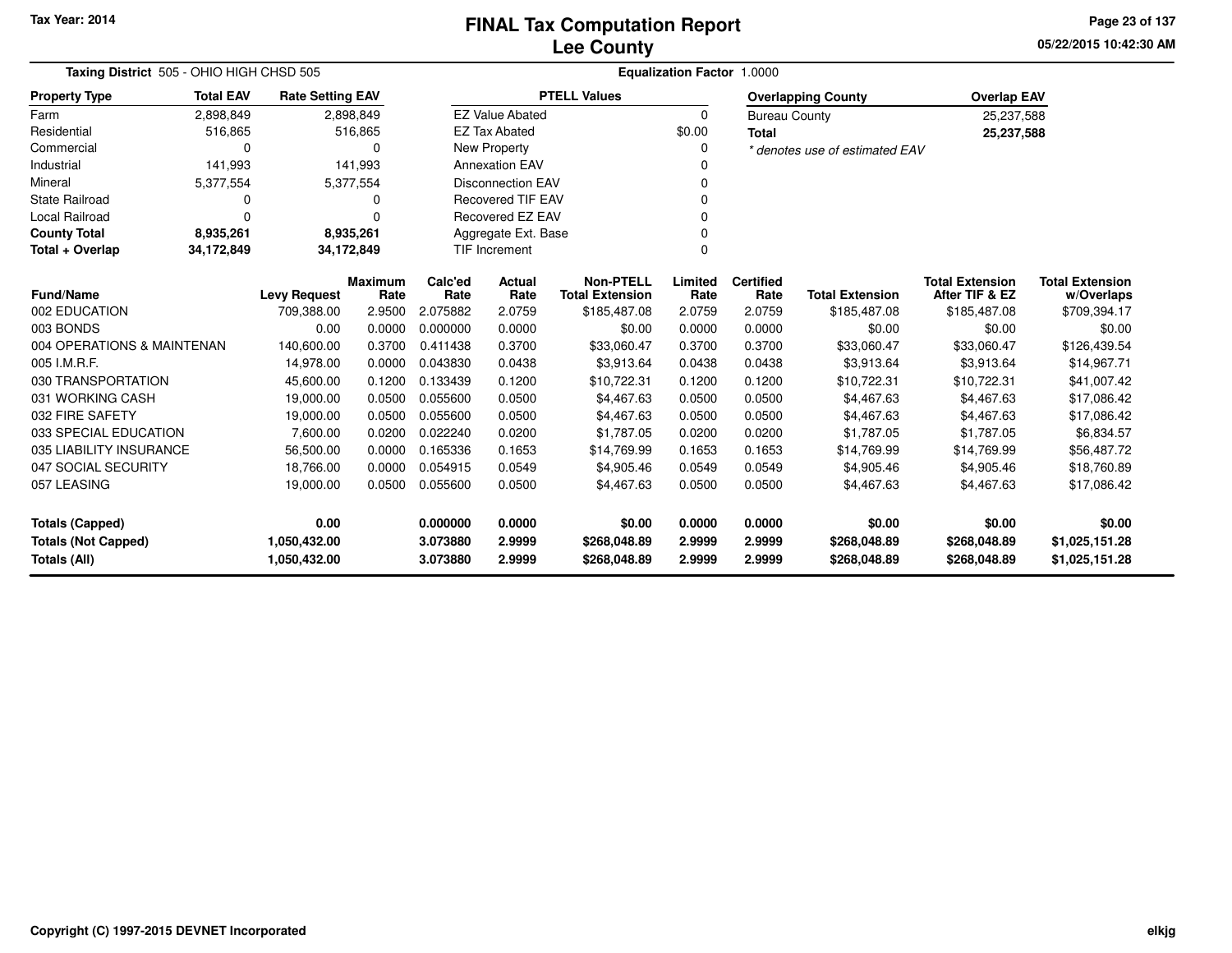# **Lee CountyFINAL Tax Computation Report**

**05/22/2015 10:42:30 AM Page 24 of 137**

|                            | Taxing District 506 - SVCC SCHOOL DIST 506 |                         |                        |                 |                          |                                            | <b>Equalization Factor 1.0000</b> |                          |                                |                                          |                                      |
|----------------------------|--------------------------------------------|-------------------------|------------------------|-----------------|--------------------------|--------------------------------------------|-----------------------------------|--------------------------|--------------------------------|------------------------------------------|--------------------------------------|
| <b>Property Type</b>       | <b>Total EAV</b>                           | <b>Rate Setting EAV</b> |                        |                 |                          | <b>PTELL Values</b>                        |                                   |                          | <b>Overlapping County</b>      | <b>Overlap EAV</b>                       |                                      |
| Farm                       | 122,283,439                                | 122,283,412             |                        |                 | <b>EZ Value Abated</b>   |                                            | $\Omega$                          | <b>Bureau County</b>     |                                | 89,861,321                               |                                      |
| Residential                | 297,012,961                                | 296,202,392             |                        |                 | <b>EZ Tax Abated</b>     |                                            | \$0.00                            | <b>Carroll County</b>    |                                | 81,621,067                               |                                      |
| Commercial                 | 76,950,949                                 | 72,857,555              |                        |                 | New Property             |                                            | 6,006,618                         | <b>Henry County</b>      |                                | *3,244,206                               |                                      |
| Industrial                 | 56,639,260                                 | 56,639,260              |                        |                 | <b>Annexation EAV</b>    |                                            | 0                                 | Ogle County              |                                | 111,019,679                              |                                      |
| Mineral                    | 18,186,248                                 | 18,186,248              |                        |                 | <b>Disconnection EAV</b> |                                            | 0                                 |                          | <b>Whiteside County</b>        | 718,130,558                              |                                      |
| <b>State Railroad</b>      | 8,920,570                                  |                         | 8,920,570              |                 | <b>Recovered TIF EAV</b> |                                            | 0                                 | Total                    |                                | 1,003,876,831                            |                                      |
| Local Railroad             | 4,700                                      |                         | 4,700                  |                 | Recovered EZ EAV         |                                            | 0                                 |                          | * denotes use of estimated EAV |                                          |                                      |
| <b>County Total</b>        | 579,998,127                                | 575,094,137             |                        |                 | Aggregate Ext. Base      |                                            | $\Omega$                          |                          |                                |                                          |                                      |
| Total + Overlap            | 1,583,874,958                              | 1,578,970,968           |                        |                 | <b>TIF Increment</b>     |                                            | 4,903,990                         |                          |                                |                                          |                                      |
| <b>Fund/Name</b>           |                                            | <b>Levy Request</b>     | <b>Maximum</b><br>Rate | Calc'ed<br>Rate | <b>Actual</b><br>Rate    | <b>Non-PTELL</b><br><b>Total Extension</b> | Limited<br>Rate                   | <b>Certified</b><br>Rate | <b>Total Extension</b>         | <b>Total Extension</b><br>After TIF & EZ | <b>Total Extension</b><br>w/Overlaps |
| 003 BONDS                  |                                            | 1,133,102.50            | 0.0000                 | 0.071762        | 0.0718                   | \$412,917.59                               | 0.0722                            | 0.0722                   | \$418,758.65                   | \$415,217.97                             | \$1,140,017.04                       |
| 027 AUDIT                  |                                            | 62,000.00               | 0.0050                 | 0.003927        | 0.0039                   | \$22,428.67                                | 0.0039                            | 0.0039                   | \$22,619.93                    | \$22,428.67                              | \$61,579.87                          |
| 035 LIABILITY INS          |                                            | 280,000.00              | 0.0000                 | 0.017733        | 0.0177                   | \$101,791.66                               | 0.0177                            | 0.0177                   | \$102,659.67                   | \$101,791.66                             | \$279,477.86                         |
| 047 SOCIAL SECURITY        |                                            | 135,000.00              | 0.0000                 | 0.008550        | 0.0085                   | \$48,883.00                                | 0.0085                            | 0.0085                   | \$49,299.84                    | \$48,883.00                              | \$134,212.53                         |
| 136 OPERATIONS & MAINTENAN |                                            | 500,000.00              | 0.0300                 | 0.031666        | 0.0300                   | \$172,528.24                               | 0.0300                            | 0.0300                   | \$173,999.44                   | \$172,528.24                             | \$473,691.29                         |
| <b>141 FIRE SAFETY</b>     |                                            | 876.000.00              | 0.0500                 | 0.055479        | 0.0500                   | \$287,547.07                               | 0.0500                            | 0.0500                   | \$289,999.06                   | \$287.547.07                             | \$789,485.48                         |
| <b>159 EDUCATION</b>       |                                            | 4,000,000.00            | 0.2450                 | 0.253330        | 0.2450                   | \$1,408,980.64                             | 0.2450                            | 0.2450                   | \$1,420,995.41                 | \$1,408,980.64                           | \$3,868,478.87                       |
| <b>Totals (Capped)</b>     |                                            | 0.00                    |                        | 0.000000        | 0.0000                   | \$0.00                                     | 0.0000                            | 0.0000                   | \$0.00                         | \$0.00                                   | \$0.00                               |
| <b>Totals (Not Capped)</b> |                                            | 6,986,102.50            |                        | 0.442447        | 0.4269                   | \$2,455,076.87                             | 0.4273                            | 0.4273                   | \$2,478,332.00                 | \$2,457,377.25                           | \$6,746,942.94                       |
| <b>Totals (All)</b>        |                                            | 6,986,102.50            |                        | 0.442447        | 0.4269                   | \$2,455,076.87                             | 0.4273                            | 0.4273                   | \$2,478,332.00                 | \$2,457,377.25                           | \$6,746,942.94                       |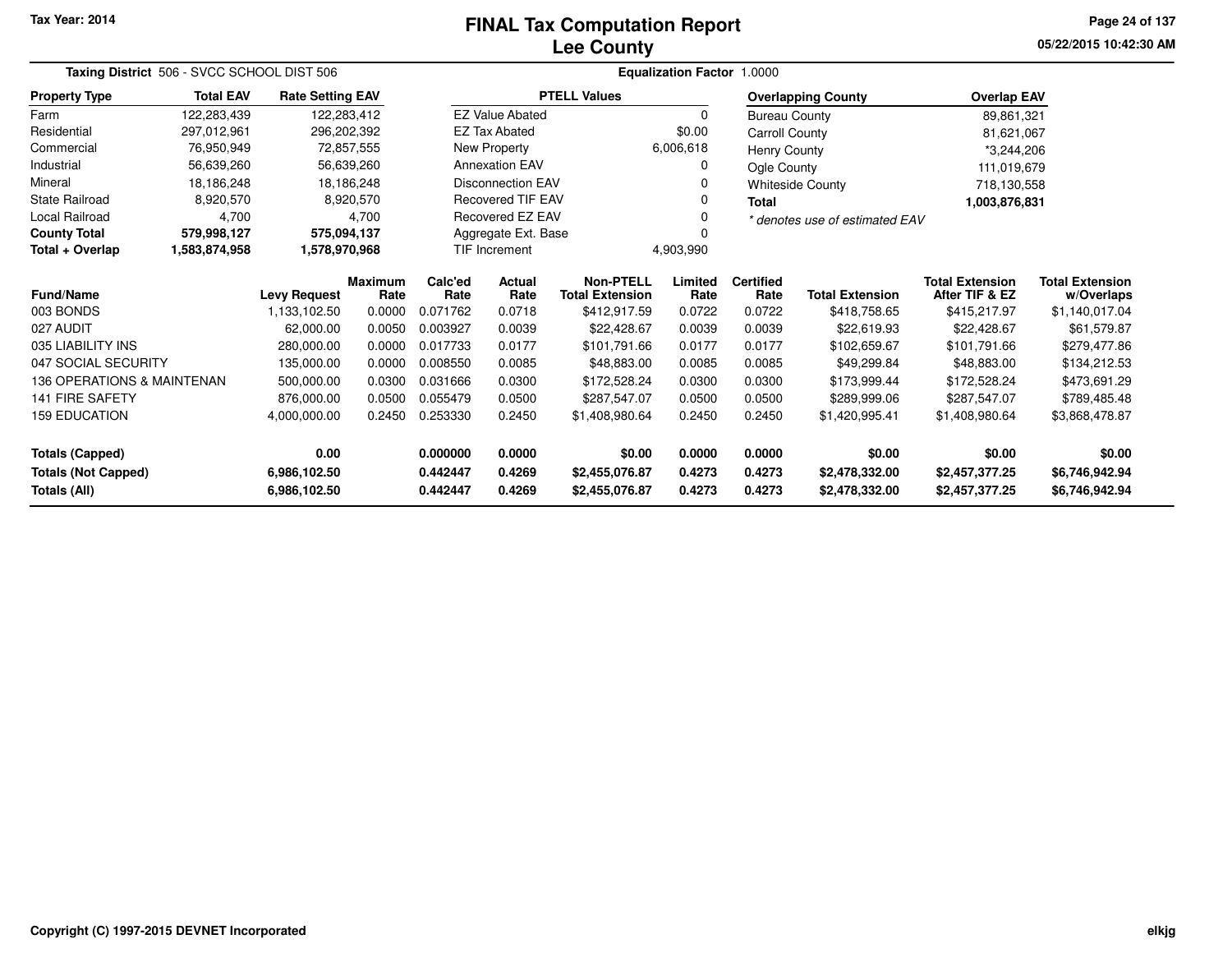# **Lee CountyFINAL Tax Computation Report**

**05/22/2015 10:42:30 AM Page 25 of 137**

|                                                                              | Taxing District 513 - IVCC SCHOOL DIST 513 |                         |                        |                              |                                                                     |                     | Equalization Factor 1.0000   |                              |                                    |                                          |                                      |
|------------------------------------------------------------------------------|--------------------------------------------|-------------------------|------------------------|------------------------------|---------------------------------------------------------------------|---------------------|------------------------------|------------------------------|------------------------------------|------------------------------------------|--------------------------------------|
| <b>Property Type</b>                                                         | <b>Total EAV</b>                           | <b>Rate Setting EAV</b> |                        |                              |                                                                     | <b>PTELL Values</b> |                              |                              | <b>Overlapping County</b>          | <b>Overlap EAV</b>                       |                                      |
| Farm                                                                         | 21,291,938                                 |                         | 21,291,938             |                              | <b>EZ Value Abated</b>                                              |                     | $\Omega$                     | <b>Bureau County</b>         |                                    | 476,047,089                              |                                      |
| Residential                                                                  | 9,185,122                                  |                         | 9,185,122              |                              | <b>EZ Tax Abated</b>                                                |                     | \$0.00                       | DeKalb County                |                                    | 1,838,728                                |                                      |
| Commercial                                                                   | 1,438,433                                  |                         | 1,438,433              |                              | New Property                                                        |                     | 212,491                      | <b>Grundy County</b>         |                                    | 19,564,743                               |                                      |
| Industrial                                                                   | 127,988                                    |                         | 127.988                |                              | <b>Annexation EAV</b>                                               |                     | 0                            | <b>LaSalle County</b>        |                                    | 2,172,165,422                            |                                      |
| Mineral                                                                      | 13,975,992                                 |                         | 13,975,992             |                              | <b>Disconnection EAV</b>                                            |                     | 0                            |                              | Livingston County                  | 55,320,527                               |                                      |
| <b>State Railroad</b>                                                        | 0                                          |                         | 0                      |                              | <b>Recovered TIF EAV</b>                                            |                     | 0                            | <b>Marshall County</b>       |                                    | 77,337,212                               |                                      |
| Local Railroad                                                               | 10,490                                     |                         | 10,490                 |                              | Recovered EZ EAV                                                    |                     | 0                            | Putnam County                |                                    | 146,079,575                              |                                      |
| <b>County Total</b>                                                          | 46,029,963                                 |                         | 46,029,963             |                              | Aggregate Ext. Base                                                 |                     | 0                            | <b>Total</b>                 |                                    | 2,948,353,296                            |                                      |
| Total + Overlap                                                              | 2,994,383,259                              | 2,994,383,259           |                        |                              | <b>TIF Increment</b>                                                |                     | $\Omega$                     |                              | * denotes use of estimated EAV     |                                          |                                      |
| Fund/Name                                                                    |                                            | <b>Levy Request</b>     | <b>Maximum</b><br>Rate | Calc'ed<br>Rate              | <b>Non-PTELL</b><br><b>Actual</b><br><b>Total Extension</b><br>Rate |                     | Limited<br>Rate              | <b>Certified</b><br>Rate     | <b>Total Extension</b>             | <b>Total Extension</b><br>After TIF & EZ | <b>Total Extension</b><br>w/Overlaps |
| 003 BONDS                                                                    |                                            | 1,267,187.50            | 0.0000                 | 0.042319                     | 0.0423                                                              | \$19,470.67         | 0.0425                       | 0.0425                       | \$19,562.73                        | \$19,562.73                              | \$1,272,612.89                       |
| 027 AUDIT                                                                    |                                            | 37,500.00               | 0.0050                 | 0.001252                     | 0.0013                                                              | \$598.39            | 0.0013                       | 0.0013                       | \$598.39                           | \$598.39                                 | \$38,926.98                          |
| 035 LIABILITY INS                                                            |                                            | 0.00                    | 0.0000                 | 0.000000                     | 0.0000                                                              | \$0.00              | 0.0000                       | 0.0000                       | \$0.00                             | \$0.00                                   | \$0.00                               |
| 047 SOCIAL SECURITY                                                          |                                            | 270,000.00              | 0.0000                 | 0.009017                     | 0.0090                                                              | \$4,142.70          | 0.0090                       | 0.0090                       | \$4,142.70                         | \$4,142.70                               | \$269,494.49                         |
| 136 OPERATIONS & MAINTENAN                                                   |                                            | 1.252.400.00            | 0.0400                 | 0.041825                     | 0.0400                                                              | \$18,411.99         | 0.0400                       | 0.0400                       | \$18,411.99                        | \$18,411.99                              | \$1,197,753.30                       |
| <b>141 FIRE SAFETY</b>                                                       |                                            | 1,547,875.00            | 0.0500                 | 0.051693                     | 0.0500                                                              | \$23,014.98         | 0.0500                       | 0.0500                       | \$23,014.98                        | \$23,014.98                              | \$1,497,191.63                       |
| <b>149 ADDITIONAL TAX</b>                                                    |                                            | 3,071,500.00            | 0.0981                 | 0.102575                     | 0.0981                                                              | \$45,155.39         | 0.0981                       | 0.0981                       | \$45,155.39                        | \$45,155.39                              | \$2,937,489.98                       |
| <b>159 EDUCATION</b>                                                         |                                            | 4,070,300.00            | 0.1300                 | 0.135931<br>0.1300           |                                                                     | \$59,838.95         | 0.1300                       | 0.1300                       | \$59,838.95                        | \$59,838.95                              | \$3,892,698.24                       |
| 0.00<br><b>Totals (Capped)</b>                                               |                                            | 0.000000                | 0.0000                 | \$0.00                       | 0.0000                                                              | 0.0000              | \$0.00                       | \$0.00                       | \$0.00                             |                                          |                                      |
| <b>Totals (Not Capped)</b><br>11,516,762.50<br>Totals (All)<br>11,516,762.50 |                                            | 0.384612<br>0.384612    | 0.3707<br>0.3707       | \$170,633.07<br>\$170,633.07 | 0.3709<br>0.3709                                                    | 0.3709<br>0.3709    | \$170,725.13<br>\$170,725.13 | \$170,725.13<br>\$170,725.13 | \$11,106,167.51<br>\$11,106,167.51 |                                          |                                      |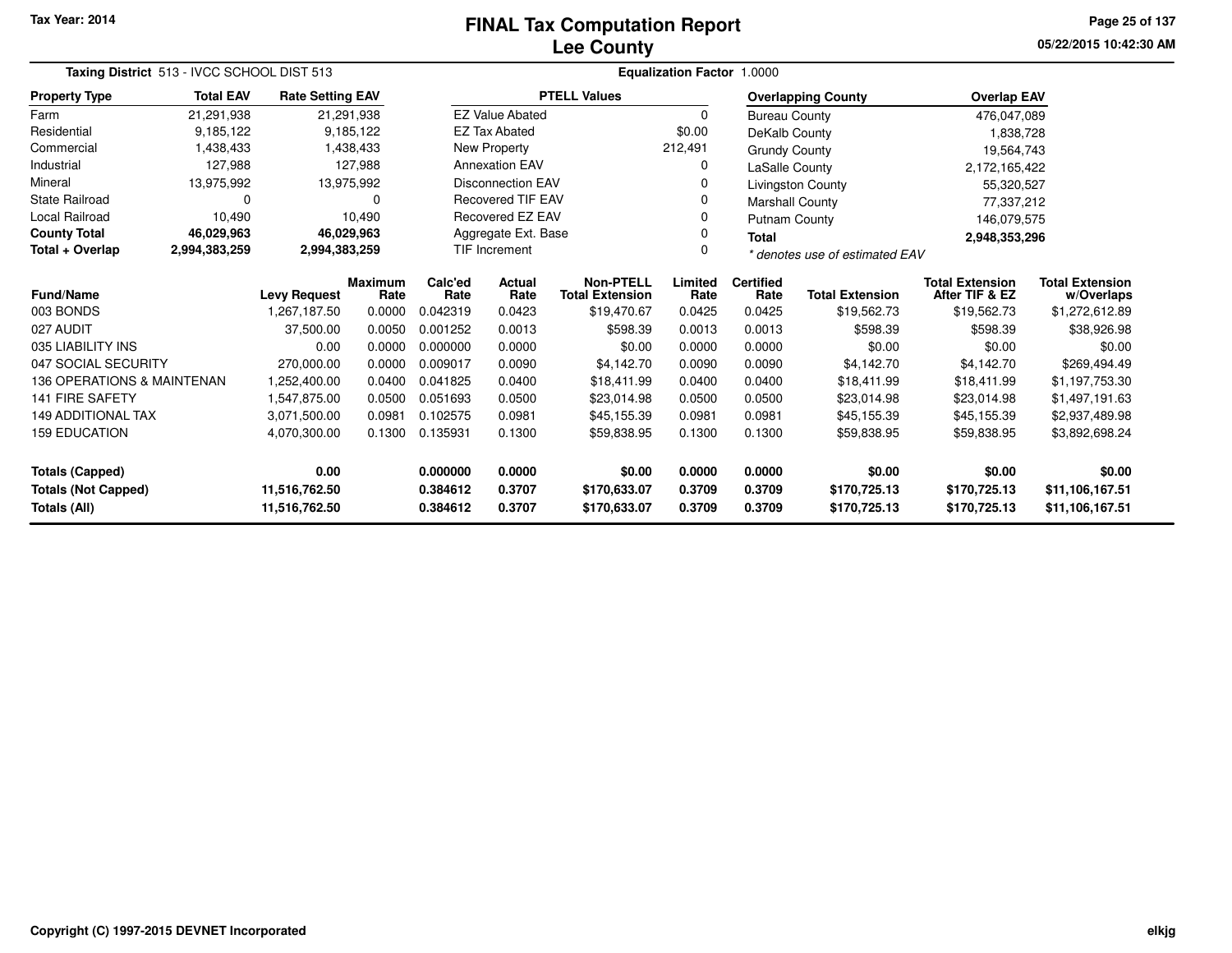# **Lee CountyFINAL Tax Computation Report**

**05/22/2015 10:42:30 AM Page 26 of 137**

| Taxing District 523 - KISHWAUKEE CC SD 523 |                  |                         |                        |                 |                          |                                            | Equalization Factor 1.0000 |                          |                                |                                          |                                      |  |
|--------------------------------------------|------------------|-------------------------|------------------------|-----------------|--------------------------|--------------------------------------------|----------------------------|--------------------------|--------------------------------|------------------------------------------|--------------------------------------|--|
| <b>Property Type</b>                       | <b>Total EAV</b> | <b>Rate Setting EAV</b> |                        |                 |                          | <b>PTELL Values</b>                        |                            |                          | <b>Overlapping County</b>      | <b>Overlap EAV</b>                       |                                      |  |
| Farm                                       | 42,517,189       | 42,508,311              |                        |                 | <b>EZ Value Abated</b>   |                                            | 0                          | Boone County             |                                | 5,337,034                                |                                      |  |
| Residential                                | 30,258,155       | 28,128,516              |                        |                 | <b>EZ Tax Abated</b>     |                                            | \$0.00                     | DeKalb County            |                                | 1,408,195,838                            |                                      |  |
| Commercial                                 | 3,841,140        |                         | 3,585,525              |                 | New Property             |                                            | 632,612                    | Kane County              |                                | 6,993,979                                |                                      |  |
| Industrial                                 | 69,735           |                         | 69,735                 |                 | <b>Annexation EAV</b>    |                                            | 0                          | LaSalle County           |                                | 17,698                                   |                                      |  |
| Mineral                                    | 9,635,595        |                         | 9,635,595              |                 | <b>Disconnection EAV</b> |                                            | 0                          | Ogle County              |                                | 375,415,639                              |                                      |  |
| State Railroad                             | 1,148,256        |                         | 1,148,256              |                 | Recovered TIF EAV        |                                            | $\Omega$                   |                          | <b>Winnebago County</b>        | 544,042                                  |                                      |  |
| Local Railroad                             | 0                |                         | 0                      |                 | Recovered EZ EAV         |                                            | 0                          | Total                    |                                | 1,796,504,230                            |                                      |  |
| <b>County Total</b>                        | 87,470,070       | 85,075,938              |                        |                 | Aggregate Ext. Base      |                                            | $\Omega$                   |                          | * denotes use of estimated EAV |                                          |                                      |  |
| Total + Overlap                            | 1,883,974,300    | 1,881,580,168           |                        |                 | <b>TIF Increment</b>     |                                            | 2,394,132                  |                          |                                |                                          |                                      |  |
| Fund/Name                                  |                  | <b>Levy Request</b>     | <b>Maximum</b><br>Rate | Calc'ed<br>Rate | <b>Actual</b><br>Rate    | <b>Non-PTELL</b><br><b>Total Extension</b> | Limited<br>Rate            | <b>Certified</b><br>Rate | <b>Total Extension</b>         | <b>Total Extension</b><br>After TIF & EZ | <b>Total Extension</b><br>w/Overlaps |  |
| 003 BONDS                                  |                  | 4,386,356.26            | 0.0000                 | 0.233121        | 0.2331                   | \$198,312.01                               | 0.2343                     | 0.2343                   | \$204,942.37                   | \$199,332.92                             | \$4,408,542.33                       |  |
| 027 AUDIT                                  |                  | 77.677.00               | 0.0050                 | 0.004128        | 0.0041                   | \$3,488.11                                 | 0.0041                     | 0.0041                   | \$3,586.27                     | \$3,488.11                               | \$77,144.79                          |  |
| 035 LIABILITY INSURANCE                    |                  | 1,285,862.00            | 0.0000                 | 0.068340        | 0.0683                   | \$58,106.87                                | 0.0683                     | 0.0683                   | \$59,742.06                    | \$58,106.87                              | \$1,285,119.25                       |  |
| 047 SOCIAL SECURITY                        |                  | 246,000.00              | 0.0000                 | 0.013074        | 0.0131                   | \$11,144.95                                | 0.0131                     | 0.0131                   | \$11,458.58                    | \$11,144.95                              | \$246,487.00                         |  |
| 136 OPERATIONS & MAINTENAN                 |                  | 1,437,174.00            | 0.0750                 | 0.076381        | 0.0750                   | \$63,806.95                                | 0.0750                     | 0.0750                   | \$65,602.55                    | \$63,806.95                              | \$1,411,185.13                       |  |
| <b>141 FIRE SAFETY</b>                     |                  | 800,000.00              | 0.0500                 | 0.042518        | 0.0425                   | \$36,157.27                                | 0.0425                     | 0.0425                   | \$37,174.78                    | \$36,157.27                              | \$799,671.57                         |  |
| <b>159 EDUCATION</b>                       |                  | 5,269,640.00            | 0.2750                 | 0.280065        | 0.2750                   | \$233,958.83                               | 0.2750                     | 0.2750                   | \$240,542.69                   | \$233,958.83                             | \$5,174,345.46                       |  |
| <b>Totals (Capped)</b>                     |                  | 0.00                    |                        | 0.000000        | 0.0000                   | \$0.00                                     | 0.0000                     | 0.0000                   | \$0.00                         | \$0.00                                   | \$0.00                               |  |
| <b>Totals (Not Capped)</b>                 |                  | 13,502,709.26           |                        | 0.717627        | 0.7111                   | \$604,974.99                               | 0.7123                     | 0.7123                   | \$623,049.30                   | \$605,995.90                             | \$13,402,495.53                      |  |
| Totals (All)                               |                  | 13,502,709.26           |                        | 0.717627        | 0.7111                   | \$604,974.99                               | 0.7123                     | 0.7123                   | \$623,049.30                   | \$605,995.90                             | \$13,402,495.53                      |  |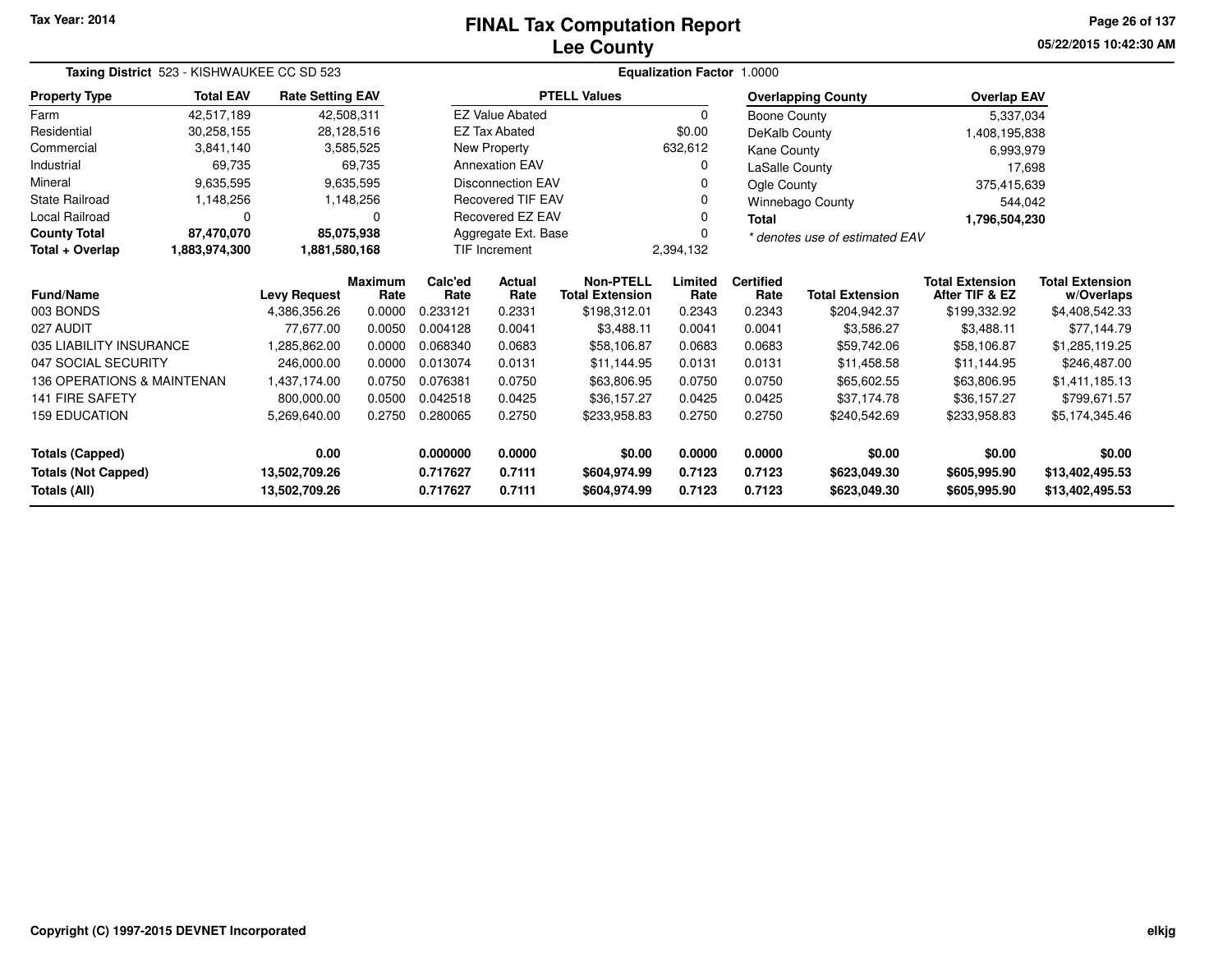# **Lee CountyFINAL Tax Computation Report**

**05/22/2015 10:42:30 AMPage 27 of 137**

| Taxing District 600 - LEE COUNTY           |                     |                         |                        |                      |                          |                                            | <b>Equalization Factor 1.0000</b> |                          |                          |                                          |                                      |  |
|--------------------------------------------|---------------------|-------------------------|------------------------|----------------------|--------------------------|--------------------------------------------|-----------------------------------|--------------------------|--------------------------|------------------------------------------|--------------------------------------|--|
| <b>Property Type</b>                       | <b>Total EAV</b>    | <b>Rate Setting EAV</b> |                        |                      |                          | <b>PTELL Values</b>                        |                                   |                          |                          |                                          |                                      |  |
| Farm                                       | 186,092,566         | 186,006,844             |                        |                      | <b>EZ Value Abated</b>   |                                            | 3,072,438                         |                          |                          |                                          |                                      |  |
| Residential                                | 336,456,238         | 333,516,030             |                        |                      | <b>EZ Tax Abated</b>     |                                            | \$26,788.61                       |                          |                          |                                          |                                      |  |
| Commercial                                 | 82,230,522          |                         | 75,277,241             |                      | New Property             |                                            | 6,851,721                         |                          |                          |                                          |                                      |  |
| Industrial                                 | 56,836,983          |                         | 56,445,634             |                      | <b>Annexation EAV</b>    |                                            | 0                                 |                          |                          |                                          |                                      |  |
| Mineral                                    | 41,797,835          |                         | 41,797,835             |                      | <b>Disconnection EAV</b> |                                            | 0                                 |                          |                          |                                          |                                      |  |
| <b>State Railroad</b>                      | 10,068,826          |                         | 10,068,826             |                      | <b>Recovered TIF EAV</b> |                                            | U                                 |                          |                          |                                          |                                      |  |
| Local Railroad                             | 15,190              |                         | 15,190                 |                      | Recovered EZ EAV         |                                            | 4,488,699                         |                          |                          |                                          |                                      |  |
| <b>County Total</b>                        | 713,498,160         | 703,127,600             |                        |                      | Aggregate Ext. Base      |                                            | 5,943,615                         |                          |                          |                                          |                                      |  |
| Total + Overlap                            | 713,498,160         | 703,127,600             |                        |                      | TIF Increment            |                                            | 7,298,122                         |                          |                          |                                          |                                      |  |
| <b>Fund/Name</b>                           | <b>Levy Request</b> |                         | <b>Maximum</b><br>Rate | Calc'ed<br>Rate      | <b>Actual</b><br>Rate    | <b>Non-PTELL</b><br><b>Total Extension</b> | Limited<br>Rate                   | <b>Certified</b><br>Rate | <b>Total Extension</b>   | <b>Total Extension</b><br>After TIF & EZ | <b>Total Extension</b><br>w/Overlaps |  |
| 001 CORPORATE                              |                     | 2,601,375.00            | 0.0000                 | 0.369972             | 0.3700                   | \$2,601,572.12                             | 0.3543                            | 0.3543                   | \$2,527,923.98           | \$2,491,181.09                           | \$2,491,181.09                       |  |
| 005 I.M.R.F.                               |                     | 600,000.00              | 0.0000                 | 0.085333             | 0.0853                   | \$599,767.84                               | 0.0853                            | 0.0853                   | \$608,613.93             | \$599,767.84                             | \$599,767.84                         |  |
| 006 HIGHWAY                                |                     | 640,500.00              | 0.2000                 | 0.091093             | 0.0911                   | \$640,549.24                               | 0.0911                            | 0.0911                   | \$649,996.82             | \$640,549.24                             | \$640,549.24                         |  |
| 008 BRIDGE                                 |                     | 241,500.00              | 0.2500                 | 0.034347             | 0.0343                   | \$241,172.77                               | 0.0343                            | 0.0343                   | \$244,729.87             | \$241,172.77                             | \$241,172.77                         |  |
| 020 TUBERCULOSIS SANATARIU                 |                     | 25,000.00               | 0.0750                 | 0.003556             | 0.0036                   | \$25,312.59                                | 0.0036                            | 0.0036                   | \$25,685.93              | \$25,312.59                              | \$25,312.59                          |  |
| 021 FEDERAL AID HIGHWAY MAT                |                     | 304,500.00              | 0.0500                 | 0.043307             | 0.0433                   | \$304,454.25                               | 0.0433                            | 0.0433                   | \$308,944.70             | \$304,454.25                             | \$304,454.25                         |  |
| 022 COUNTY HEALTH DEPARTMI                 |                     | 556,000.00              | 0.1000                 | 0.079075             | 0.0791                   | \$556,173.93                               | 0.0791                            | 0.0791                   | \$564,377.04             | \$556,173.93                             | \$556,173.93                         |  |
| 035 LIABILITY INSURANCE                    |                     | 356,966.00              | 0.0000                 | 0.050768             | 0.0508                   | \$357,188.82                               | 0.0508                            | 0.0508                   | \$362,457.07             | \$357,188.82                             | \$357,188.82                         |  |
| 047 SOCIAL SECURITY                        |                     | 600,000.00              | 0.0000                 | 0.085333             | 0.0853                   | \$599,767.84                               | 0.0853                            | 0.0853                   | \$608,613.93             | \$599,767.84                             | \$599,767.84                         |  |
| 053 EXTENSION EDUCATION                    |                     | 136,860.00              | 0.0500                 | 0.019465             | 0.0195                   | \$137,109.88                               | 0.0195                            | 0.0195                   | \$139,132.14             | \$137,109.88                             | \$137,109.88                         |  |
| 055 VETERANS ASSISTANCE                    |                     | 75,000.00               | 0.0400                 | 0.010667             | 0.0107                   | \$75,234.65                                | 0.0107                            | 0.0107                   | \$76,344.30              | \$75,234.65                              | \$75,234.65                          |  |
| 142 SENIOR CITIZENS SOCIAL S               |                     | 102,500.00              | 0.0146                 | 0.014578             | 0.0146                   | \$102,656.63                               | 0.0146                            | 0.0146                   | \$104,170.73             | \$102,656.63                             | \$102,656.63                         |  |
| <b>Totals (Capped)</b>                     |                     | 6,240,201.00            |                        | 0.887494             | 0.8876                   | \$6,240,960.56                             | 0.8719                            | 0.8719                   | \$6,220,990.44           | \$6,130,569.53                           | \$6,130,569.53                       |  |
| <b>Totals (Not Capped)</b><br>Totals (All) |                     | 0.00<br>6,240,201.00    |                        | 0.000000<br>0.887494 | 0.0000<br>0.8876         | \$0.00<br>\$6,240,960.56                   | 0.0000<br>0.8719                  | 0.0000<br>0.8719         | \$0.00<br>\$6,220,990.44 | \$0.00<br>\$6,130,569.53                 | \$0.00<br>\$6,130,569.53             |  |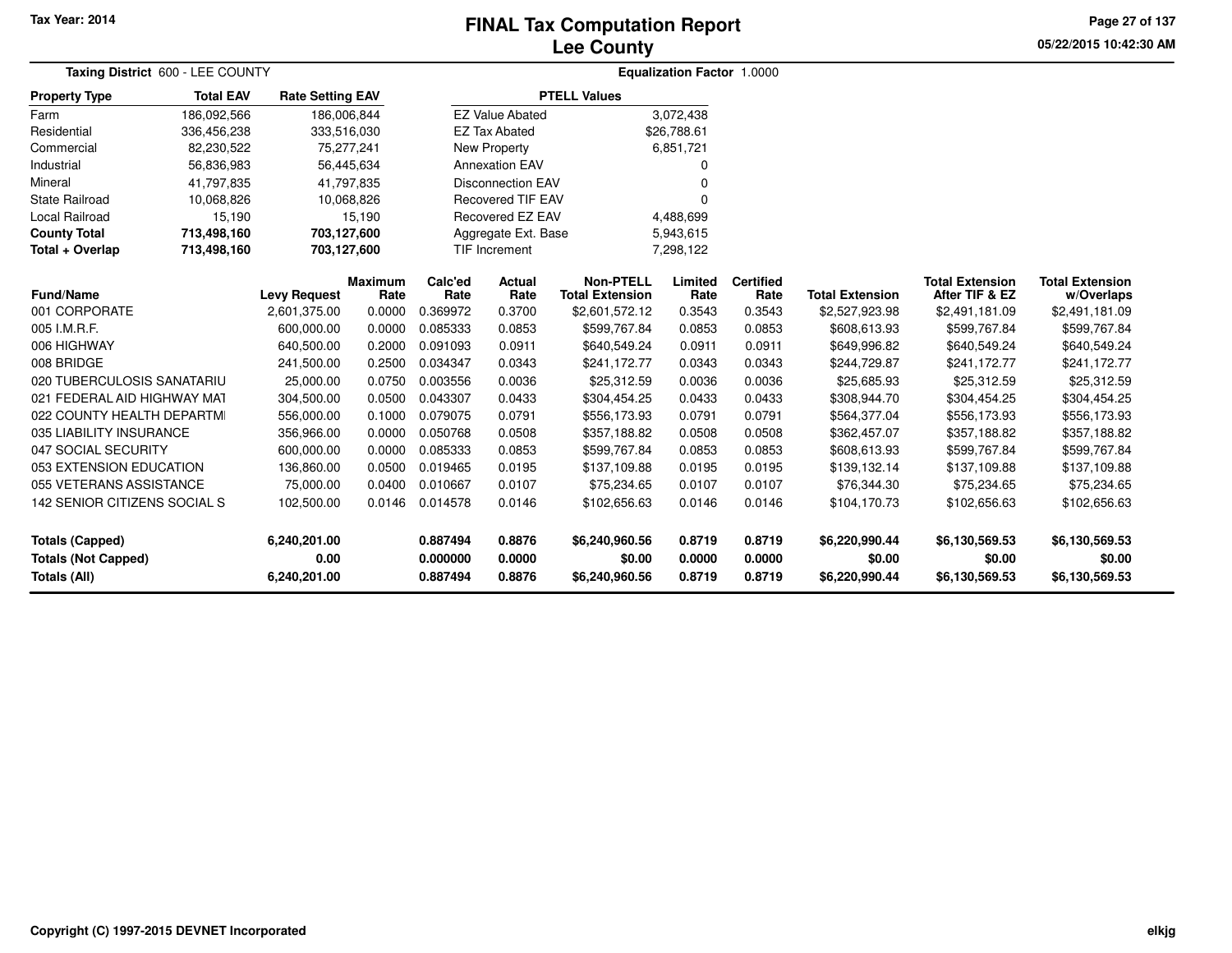# **Lee CountyFINAL Tax Computation Report**

**05/22/2015 10:42:30 AM Page 28 of 137**

| Taxing District 601 - ALTO TOWNSHIP                                  |                  |                                  |                                  |                                  |                            |                                                           | <b>Equalization Factor 1.0000</b> |                                    |                                       |                                                         |                                                     |
|----------------------------------------------------------------------|------------------|----------------------------------|----------------------------------|----------------------------------|----------------------------|-----------------------------------------------------------|-----------------------------------|------------------------------------|---------------------------------------|---------------------------------------------------------|-----------------------------------------------------|
| <b>Property Type</b>                                                 | <b>Total EAV</b> | <b>Rate Setting EAV</b>          |                                  |                                  |                            | <b>PTELL Values</b>                                       |                                   |                                    |                                       |                                                         |                                                     |
| Farm                                                                 | 9,782,141        |                                  | 9,782,141                        |                                  | <b>EZ Value Abated</b>     |                                                           |                                   |                                    |                                       |                                                         |                                                     |
| Residential                                                          | 6,201,913        |                                  | 6,201,913                        |                                  | <b>EZ Tax Abated</b>       |                                                           | \$0.00                            |                                    |                                       |                                                         |                                                     |
| Commercial                                                           | 1,483,771        |                                  | 1,483,771                        |                                  | New Property               |                                                           | 277,323                           |                                    |                                       |                                                         |                                                     |
| Industrial                                                           | 69,154           |                                  | 69,154                           |                                  | <b>Annexation EAV</b>      |                                                           |                                   |                                    |                                       |                                                         |                                                     |
| Mineral                                                              | .222,172         |                                  | 1,222,172                        |                                  | <b>Disconnection EAV</b>   |                                                           |                                   |                                    |                                       |                                                         |                                                     |
| State Railroad                                                       | 1,093,147        |                                  | 1,093,147                        |                                  | <b>Recovered TIF EAV</b>   |                                                           |                                   |                                    |                                       |                                                         |                                                     |
| Local Railroad                                                       | 0                |                                  |                                  |                                  | Recovered EZ EAV           |                                                           |                                   |                                    |                                       |                                                         |                                                     |
| <b>County Total</b>                                                  | 19,852,298       |                                  | 19,852,298                       |                                  | Aggregate Ext. Base        |                                                           | 61,521                            |                                    |                                       |                                                         |                                                     |
| Total + Overlap                                                      | 19,852,298       |                                  | 19,852,298                       |                                  | <b>TIF Increment</b>       |                                                           | 0                                 |                                    |                                       |                                                         |                                                     |
| <b>Fund/Name</b><br>001 CORPORATE                                    |                  | <b>Levy Request</b><br>64,597.00 | <b>Maximum</b><br>Rate<br>0.4300 | Calc'ed<br>Rate<br>0.325388      | Actual<br>Rate<br>0.3254   | <b>Non-PTELL</b><br><b>Total Extension</b><br>\$64,599.38 | Limited<br>Rate<br>0.3190         | <b>Certified</b><br>Rate<br>0.3190 | <b>Total Extension</b><br>\$63,328.83 | <b>Total Extension</b><br>After TIF & EZ<br>\$63,328.83 | <b>Total Extension</b><br>w/Overlaps<br>\$63,328.83 |
| <b>Totals (Capped)</b><br><b>Totals (Not Capped)</b><br>Totals (All) |                  | 64,597.00<br>0.00<br>64,597.00   |                                  | 0.325388<br>0.000000<br>0.325388 | 0.3254<br>0.0000<br>0.3254 | \$64,599.38<br>\$0.00<br>\$64,599.38                      | 0.3190<br>0.0000<br>0.3190        | 0.3190<br>0.0000<br>0.3190         | \$63,328.83<br>\$0.00<br>\$63,328.83  | \$63,328.83<br>\$0.00<br>\$63,328.83                    | \$63,328.83<br>\$0.00<br>\$63,328.83                |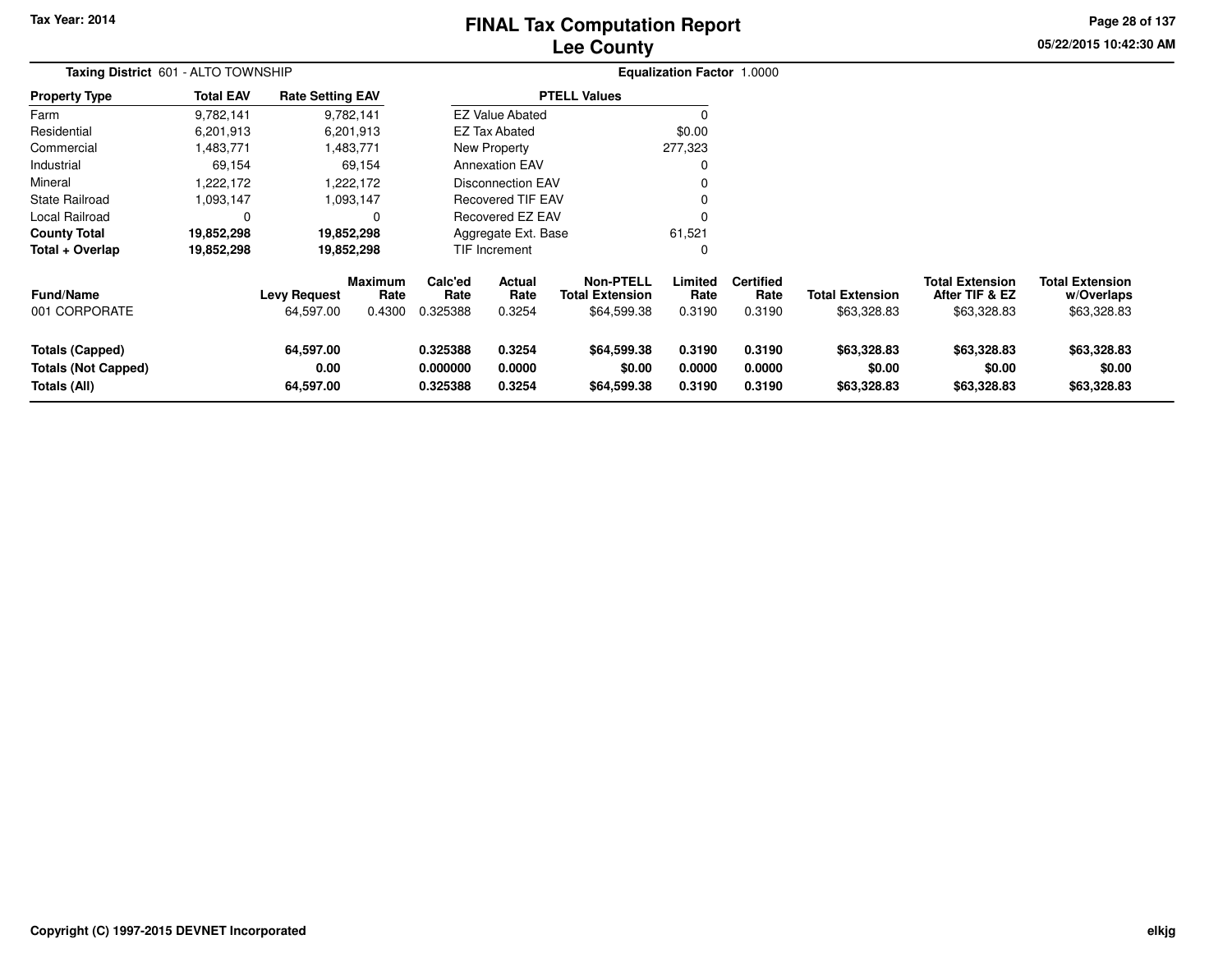# **Lee CountyFINAL Tax Computation Report**

**05/22/2015 10:42:30 AM Page 29 of 137**

|                                            | Taxing District 601RB - ALTO TWP ROAD/BRIDGE  |                         |                 |                       |                                            |                       | <b>Equalization Factor 1.0000</b> |                        |                                          |                                      |                        |
|--------------------------------------------|-----------------------------------------------|-------------------------|-----------------|-----------------------|--------------------------------------------|-----------------------|-----------------------------------|------------------------|------------------------------------------|--------------------------------------|------------------------|
| <b>Property Type</b>                       | <b>Total EAV</b>                              | <b>Rate Setting EAV</b> |                 |                       |                                            | <b>PTELL Values</b>   |                                   |                        | <b>Road and Bridge Transfer</b>          |                                      |                        |
| Farm                                       | 9,782,141                                     |                         | 9,782,141       |                       | <b>EZ Value Abated</b>                     |                       | $\Omega$                          | <b>Municipality</b>    |                                          | Fund                                 | <b>Amount Extended</b> |
| Residential                                | 6,201,913                                     |                         | 6,201,913       |                       | <b>EZ Tax Abated</b>                       |                       | \$0.00                            |                        |                                          |                                      |                        |
| Commercial                                 | 1,483,771                                     |                         | 1,483,771       |                       | New Property                               |                       | 277,323                           |                        | 711 - VILLAGE OF STEWARD                 | 007                                  | \$2,301.95             |
| Industrial                                 | 69,154                                        |                         | 69,154          |                       | <b>Annexation EAV</b>                      |                       | O                                 | <b>Total</b>           |                                          |                                      | \$2,301.95             |
| Mineral                                    | ,222,172                                      |                         | 1,222,172       |                       | <b>Disconnection EAV</b>                   |                       |                                   |                        |                                          |                                      |                        |
| <b>State Railroad</b>                      | 1,093,147                                     |                         | 1,093,147       |                       | <b>Recovered TIF EAV</b>                   |                       | 0                                 |                        |                                          |                                      |                        |
| Local Railroad                             | $\Omega$                                      |                         | $\Omega$        |                       | Recovered EZ EAV                           |                       | ŋ                                 |                        |                                          |                                      |                        |
| <b>County Total</b>                        | 19,852,298                                    |                         | 19,852,298      |                       | Aggregate Ext. Base                        |                       | 70,017                            |                        |                                          |                                      |                        |
| Total + Overlap                            | 19,852,298                                    |                         | 19,852,298      |                       | <b>TIF Increment</b>                       |                       | 0                                 |                        |                                          |                                      |                        |
| <b>Fund/Name</b>                           | <b>Maximum</b><br><b>Levy Request</b><br>Rate |                         | Calc'ed<br>Rate | <b>Actual</b><br>Rate | <b>Non-PTELL</b><br><b>Total Extension</b> | Limited<br>Rate       | <b>Certified</b><br>Rate          | <b>Total Extension</b> | <b>Total Extension</b><br>After TIF & EZ | <b>Total Extension</b><br>w/Overlaps |                        |
| 007 ROAD & BRIDGE                          |                                               | 33.784.00               | 0.9400          | 0.170177              | 0.1702                                     | \$33,788.61           | 0.1668                            | 0.1668                 | \$33,113.63                              | \$33,113.63                          | \$33,113.63            |
| 009 PERMANENT ROAD                         |                                               | 32,568.00               | 0.2500          | 0.164052              | 0.1641                                     | \$32,577.62           | 0.1609                            | 0.1609                 | \$31,942.35                              | \$31,942.35                          | \$31,942.35            |
| 010 EQUIPMENT & BUILDING                   |                                               | 7,164.00                | 0.1000          | 0.036087              | 0.0361                                     | \$7,166.68            | 0.0354                            | 0.0354                 | \$7,027.71                               | \$7,027.71                           | \$7,027.71             |
| <b>Totals (Capped)</b><br>73,516.00        |                                               |                         | 0.370316        | 0.3704                | \$73,532.91                                | 0.3631                | 0.3631                            | \$72,083.69            | \$72,083.69                              | \$72,083.69                          |                        |
| <b>Totals (Not Capped)</b><br>Totals (All) |                                               | 0.00<br>73,516.00       |                 | 0.000000<br>0.370316  | 0.0000<br>0.3704                           | \$0.00<br>\$73,532.91 | 0.0000<br>0.3631                  | 0.0000<br>0.3631       | \$0.00<br>\$72,083.69                    | \$0.00<br>\$72,083.69                | \$0.00<br>\$72,083.69  |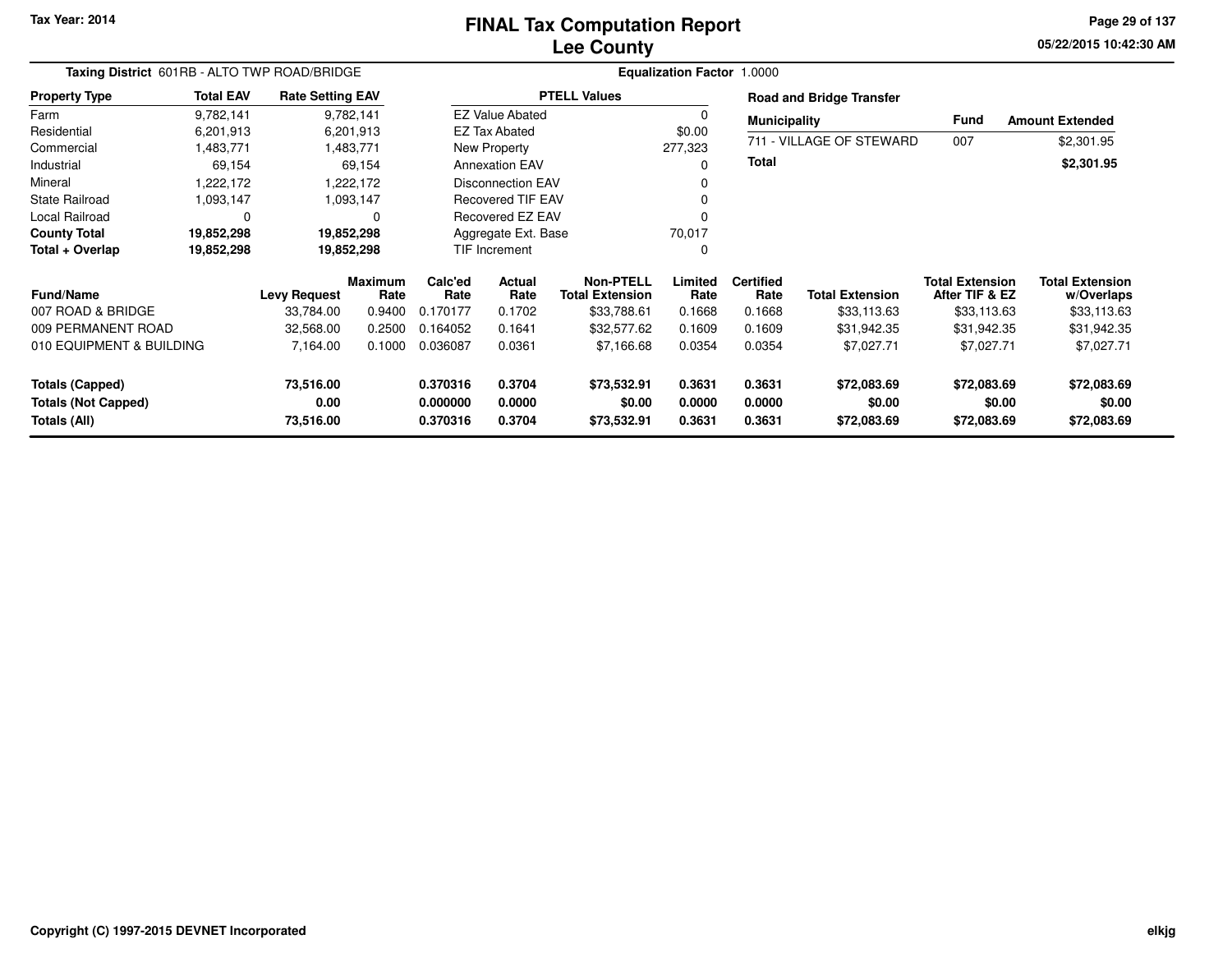# **Lee CountyFINAL Tax Computation Report**

**05/22/2015 10:42:30 AM Page 30 of 137**

| Taxing District 602 - AMBOY TOWNSHIP                                 |                  |                                  |                        |                                  |                            |                                            | Equalization Factor 1.0000 |                            |                                        |                                          |                                        |  |
|----------------------------------------------------------------------|------------------|----------------------------------|------------------------|----------------------------------|----------------------------|--------------------------------------------|----------------------------|----------------------------|----------------------------------------|------------------------------------------|----------------------------------------|--|
| <b>Property Type</b>                                                 | <b>Total EAV</b> | <b>Rate Setting EAV</b>          |                        |                                  |                            | <b>PTELL Values</b>                        |                            |                            |                                        |                                          |                                        |  |
| Farm                                                                 | 6,816,652        |                                  | 6,816,652              |                                  | <b>EZ Value Abated</b>     |                                            | $\Omega$                   |                            |                                        |                                          |                                        |  |
| Residential                                                          | 22,486,292       |                                  | 22,486,292             |                                  | <b>EZ Tax Abated</b>       |                                            | \$0.00                     |                            |                                        |                                          |                                        |  |
| Commercial                                                           | 5,494,002        |                                  | 5,494,002              |                                  | New Property               |                                            | 1,097,592                  |                            |                                        |                                          |                                        |  |
| Industrial                                                           | 5,727,008        |                                  | 5,727,008              |                                  | <b>Annexation EAV</b>      |                                            | 0                          |                            |                                        |                                          |                                        |  |
| Mineral                                                              |                  |                                  |                        |                                  | <b>Disconnection EAV</b>   |                                            | 0                          |                            |                                        |                                          |                                        |  |
| <b>State Railroad</b>                                                |                  |                                  |                        |                                  | <b>Recovered TIF EAV</b>   |                                            | 0                          |                            |                                        |                                          |                                        |  |
| Local Railroad                                                       | 1,800            |                                  | 1,800                  |                                  | <b>Recovered EZ EAV</b>    |                                            | 0                          |                            |                                        |                                          |                                        |  |
| <b>County Total</b>                                                  | 40,525,754       |                                  | 40,525,754             |                                  | Aggregate Ext. Base        |                                            | 101,525                    |                            |                                        |                                          |                                        |  |
| Total + Overlap                                                      | 40,525,754       |                                  | 40,525,754             |                                  | TIF Increment              |                                            | 0                          |                            |                                        |                                          |                                        |  |
| <b>Fund/Name</b>                                                     |                  | <b>Levy Request</b>              | <b>Maximum</b><br>Rate | Calc'ed<br>Rate                  | Actual<br>Rate             | <b>Non-PTELL</b><br><b>Total Extension</b> | Limited<br>Rate            | <b>Certified</b><br>Rate   | <b>Total Extension</b>                 | <b>Total Extension</b><br>After TIF & EZ | <b>Total Extension</b><br>w/Overlaps   |  |
| 001 CORPORATE                                                        |                  | 76,000.00                        | 0.2500                 | 0.187535                         | 0.1875                     | \$75,985.79                                | 0.1789                     | 0.1789                     | \$72,500.57                            | \$72,500.57                              | \$72,500.57                            |  |
| 054 GENERAL ASSISTANCE                                               |                  | 35,000.00                        | 0.1000                 | 0.086365                         | 0.0864                     | \$35,014.25                                | 0.0825                     | 0.0825                     | \$33,433.75                            | \$33,433.75                              | \$33,433.75                            |  |
| <b>Totals (Capped)</b><br><b>Totals (Not Capped)</b><br>Totals (All) |                  | 111,000.00<br>0.00<br>111,000.00 |                        | 0.273900<br>0.000000<br>0.273900 | 0.2739<br>0.0000<br>0.2739 | \$111,000.04<br>\$0.00<br>\$111,000.04     | 0.2614<br>0.0000<br>0.2614 | 0.2614<br>0.0000<br>0.2614 | \$105,934.32<br>\$0.00<br>\$105,934.32 | \$105,934.32<br>\$0.00<br>\$105,934.32   | \$105,934.32<br>\$0.00<br>\$105,934.32 |  |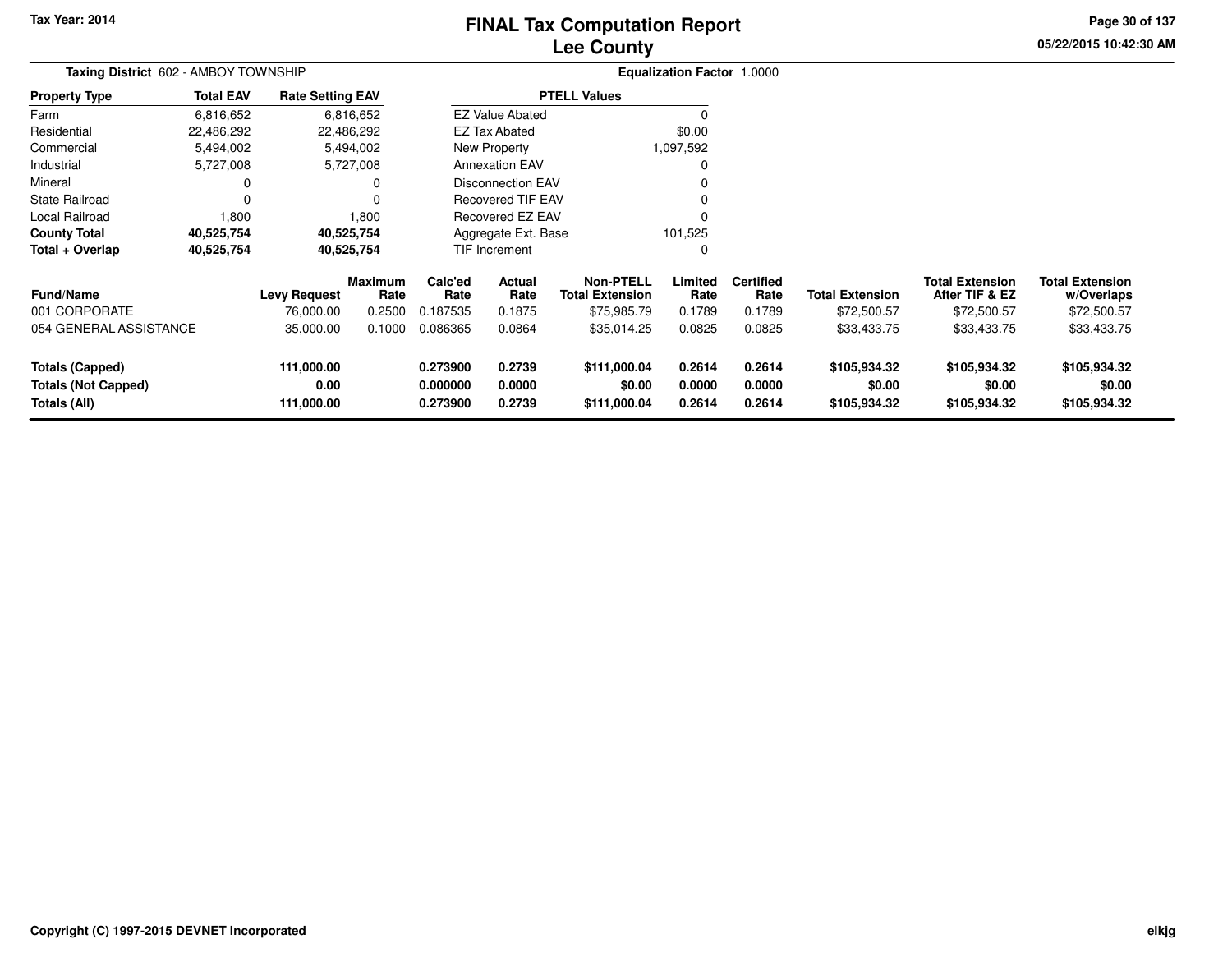## **Lee CountyFINAL Tax Computation Report**

**05/22/2015 10:42:30 AM Page 31 of 137**

| Taxing District 602RB - AMBOY TWP ROAD/BRIDGE |                  |                         |                        |                          |                          |                                            | <b>Equalization Factor 1.0000</b> |                          |                                 |                                          |                                      |
|-----------------------------------------------|------------------|-------------------------|------------------------|--------------------------|--------------------------|--------------------------------------------|-----------------------------------|--------------------------|---------------------------------|------------------------------------------|--------------------------------------|
| <b>Property Type</b>                          | <b>Total EAV</b> | <b>Rate Setting EAV</b> |                        |                          |                          | <b>PTELL Values</b>                        |                                   |                          | <b>Road and Bridge Transfer</b> |                                          |                                      |
| Farm                                          | 6,816,652        |                         | 6,816,652              |                          | <b>EZ Value Abated</b>   |                                            | 0                                 | <b>Municipality</b>      |                                 | <b>Fund</b>                              | <b>Amount Extended</b>               |
| Residential                                   | 22,486,292       |                         | 22,486,292             |                          | <b>EZ Tax Abated</b>     |                                            | \$0.00                            |                          |                                 |                                          |                                      |
| Commercial                                    | 5,494,002        |                         | 5,494,002              |                          | New Property             |                                            | 1,097,592                         |                          | 701 - CITY OF AMBOY             | 007                                      | \$16,269.78                          |
| Industrial                                    | 5,727,008        |                         | 5,727,008              | <b>Annexation EAV</b>    |                          |                                            | $\Omega$                          | <b>Total</b>             |                                 |                                          | \$16,269.78                          |
| Mineral                                       |                  |                         | 0                      |                          | <b>Disconnection EAV</b> |                                            | 0                                 |                          |                                 |                                          |                                      |
| <b>State Railroad</b>                         | 0                |                         |                        | <b>Recovered TIF EAV</b> |                          |                                            | 0                                 |                          |                                 |                                          |                                      |
| Local Railroad                                | 1,800            |                         | 1,800                  | Recovered EZ EAV         |                          |                                            | 0                                 |                          |                                 |                                          |                                      |
| <b>County Total</b>                           | 40,525,754       |                         | 40,525,754             | Aggregate Ext. Base      |                          |                                            | 160,769                           |                          |                                 |                                          |                                      |
| Total + Overlap                               | 40,525,754       |                         | 40,525,754             | TIF Increment            |                          |                                            | $\Omega$                          |                          |                                 |                                          |                                      |
| <b>Fund/Name</b>                              |                  | <b>Levy Request</b>     | <b>Maximum</b><br>Rate | Calc'ed<br>Rate          | Actual<br>Rate           | <b>Non-PTELL</b><br><b>Total Extension</b> | Limited<br>Rate                   | <b>Certified</b><br>Rate | <b>Total Extension</b>          | <b>Total Extension</b><br>After TIF & EZ | <b>Total Extension</b><br>w/Overlaps |
| 007 ROAD & BRIDGE                             |                  | 61,370.00               | 0.6600                 | 0.151435                 | 0.1514                   | \$61,355.99                                | 0.1438                            | 0.1438                   | \$58,276.03                     | \$58,276.03                              | \$58,276.03                          |
| 008 BRIDGE JOINT W/COUNTY                     |                  | 11,655.00               | 0.2500                 | 0.028760                 | 0.0288                   | \$11,671.42                                | 0.0273                            | 0.0273                   | \$11,063.53                     | \$11,063.53                              | \$11,063.53                          |
| 009 PERMANENT ROAD                            |                  | 83,735.00               | 0.2500                 | 0.206622                 | 0.2066                   | \$83,726.21                                | 0.1962                            | 0.1962                   | \$79,511.53                     | \$79,511.53                              | \$79,511.53                          |
| 010 EQUIPMENT & BUILDING                      |                  | 12,705.00               | 0.1000                 | 0.031350                 | 0.0314                   | \$12,725.09                                | 0.0298                            | 0.0298                   | \$12,076.67                     | \$12,076.67                              | \$12,076.67                          |
| 035 LIABILITY INSURANCE                       |                  | 7,190.00                | 0.0000                 | 0.017742                 | 0.0177                   | \$7,173.06                                 | 0.0168                            | 0.0168                   | \$6,808.33                      | \$6,808.33                               | \$6,808.33                           |
| Totals (Capped)                               |                  | 176,655.00              |                        | 0.435909                 | 0.4359                   | \$176,651.77                               | 0.4139                            | 0.4139                   | \$167,736.09                    | \$167,736.09                             | \$167,736.09                         |
| <b>Totals (Not Capped)</b>                    |                  | 0.00                    |                        | 0.000000                 | 0.0000                   | \$0.00                                     | 0.0000                            | 0.0000                   | \$0.00                          | \$0.00                                   | \$0.00                               |
| Totals (All)                                  |                  | 176,655.00              |                        | 0.435909                 | 0.4359                   | \$176,651.77                               | 0.4139                            | 0.4139                   | \$167,736.09                    | \$167,736.09                             | \$167,736.09                         |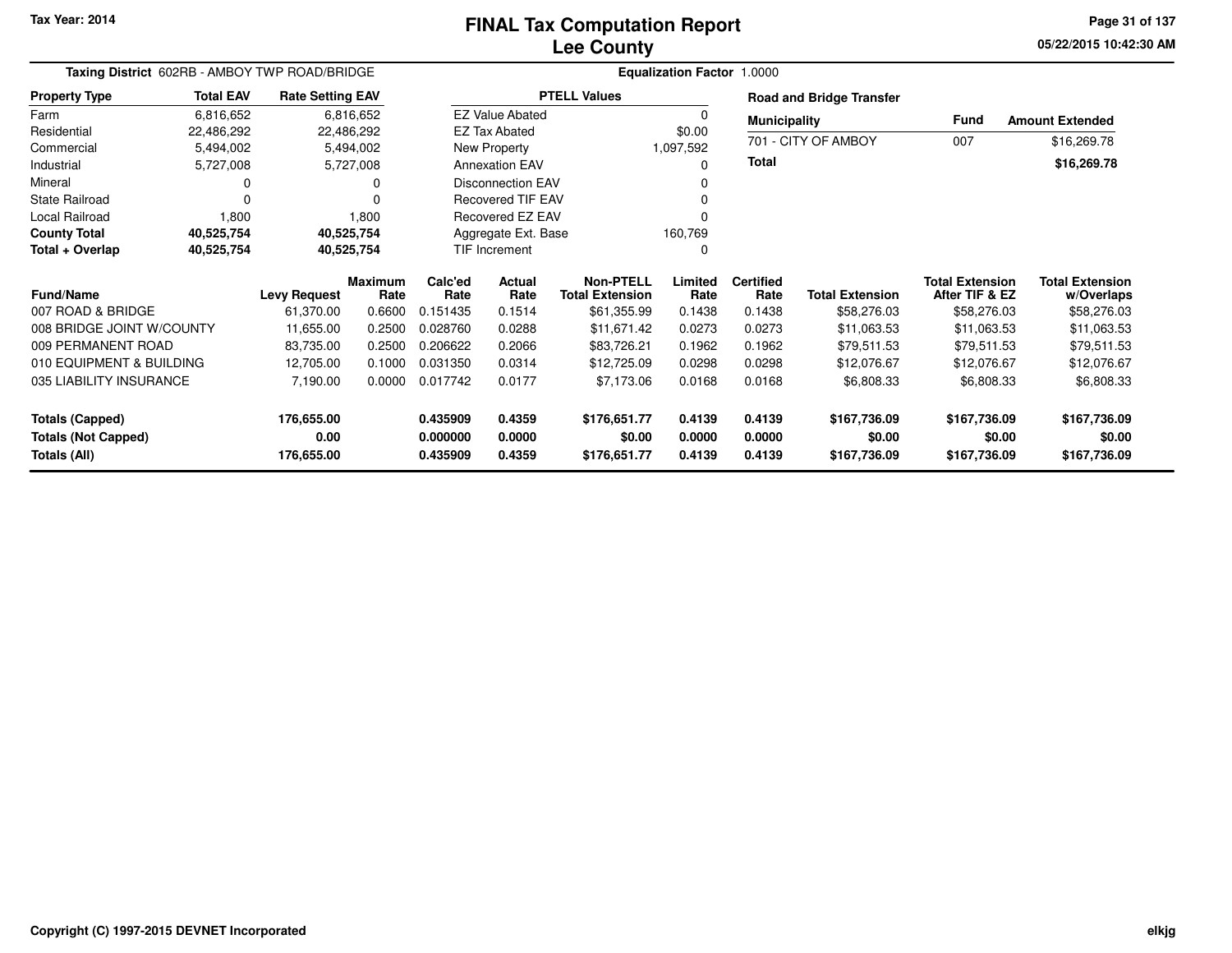# **Lee CountyFINAL Tax Computation Report**

**05/22/2015 10:42:30 AM Page 32 of 137**

| Taxing District 603 - ASHTON TOWNSHIP                                |                  |                                |                        |                                  |                            |                                            | <b>Equalization Factor 1.0000</b> |                            |                                      |                                          |                                      |
|----------------------------------------------------------------------|------------------|--------------------------------|------------------------|----------------------------------|----------------------------|--------------------------------------------|-----------------------------------|----------------------------|--------------------------------------|------------------------------------------|--------------------------------------|
| <b>Property Type</b>                                                 | <b>Total EAV</b> | <b>Rate Setting EAV</b>        |                        |                                  |                            | <b>PTELL Values</b>                        |                                   |                            |                                      |                                          |                                      |
| Farm                                                                 | 4,573,052        |                                | 4,573,052              |                                  | <b>EZ Value Abated</b>     |                                            | $\Omega$                          |                            |                                      |                                          |                                      |
| Residential                                                          | 9,640,502        |                                | 9,640,502              |                                  | <b>EZ Tax Abated</b>       |                                            | \$0.00                            |                            |                                      |                                          |                                      |
| Commercial                                                           | 2,670,274        |                                | 2,670,274              |                                  | New Property               |                                            | 262,864                           |                            |                                      |                                          |                                      |
| Industrial                                                           | 7,217,233        |                                | 7,217,233              |                                  | <b>Annexation EAV</b>      |                                            | 0                                 |                            |                                      |                                          |                                      |
| Mineral                                                              |                  |                                | 0                      |                                  | <b>Disconnection EAV</b>   |                                            |                                   |                            |                                      |                                          |                                      |
| <b>State Railroad</b>                                                | 1,296.839        |                                | ,296,839               |                                  | <b>Recovered TIF EAV</b>   |                                            |                                   |                            |                                      |                                          |                                      |
| Local Railroad                                                       |                  |                                | 0                      |                                  | Recovered EZ EAV           |                                            | 0                                 |                            |                                      |                                          |                                      |
| <b>County Total</b>                                                  | 25,397,900       |                                | 25,397,900             |                                  | Aggregate Ext. Base        |                                            | 47,756                            |                            |                                      |                                          |                                      |
| Total + Overlap                                                      | 25,397,900       |                                | 25,397,900             |                                  | <b>TIF Increment</b><br>0  |                                            |                                   |                            |                                      |                                          |                                      |
| <b>Fund/Name</b>                                                     |                  | <b>Levy Request</b>            | <b>Maximum</b><br>Rate | Calc'ed<br>Rate                  | Actual<br>Rate             | <b>Non-PTELL</b><br><b>Total Extension</b> | Limited<br>Rate                   | <b>Certified</b><br>Rate   | <b>Total Extension</b>               | <b>Total Extension</b><br>After TIF & EZ | <b>Total Extension</b><br>w/Overlaps |
| 001 CORPORATE                                                        |                  | 42,026.00                      | 0.3400                 | 0.165470                         | 0.1655                     | \$42,033.52                                | 0.1616                            | 0.1616                     | \$41,043.01                          | \$41,043.01                              | \$41,043.01                          |
| 054 GENERAL ASSISTANCE                                               |                  | 8,118.00                       | 0.1000                 | 0.031963                         | 0.0320                     | \$8,127.33                                 | 0.0313                            | 0.0313                     | \$7,949.54                           | \$7,949.54                               | \$7,949.54                           |
| <b>Totals (Capped)</b><br><b>Totals (Not Capped)</b><br>Totals (All) |                  | 50,144.00<br>0.00<br>50,144.00 |                        | 0.197433<br>0.000000<br>0.197433 | 0.1975<br>0.0000<br>0.1975 | \$50,160.85<br>\$0.00<br>\$50,160.85       | 0.1929<br>0.0000<br>0.1929        | 0.1929<br>0.0000<br>0.1929 | \$48,992.55<br>\$0.00<br>\$48,992.55 | \$48,992.55<br>\$0.00<br>\$48,992.55     | \$48,992.55<br>\$0.00<br>\$48,992.55 |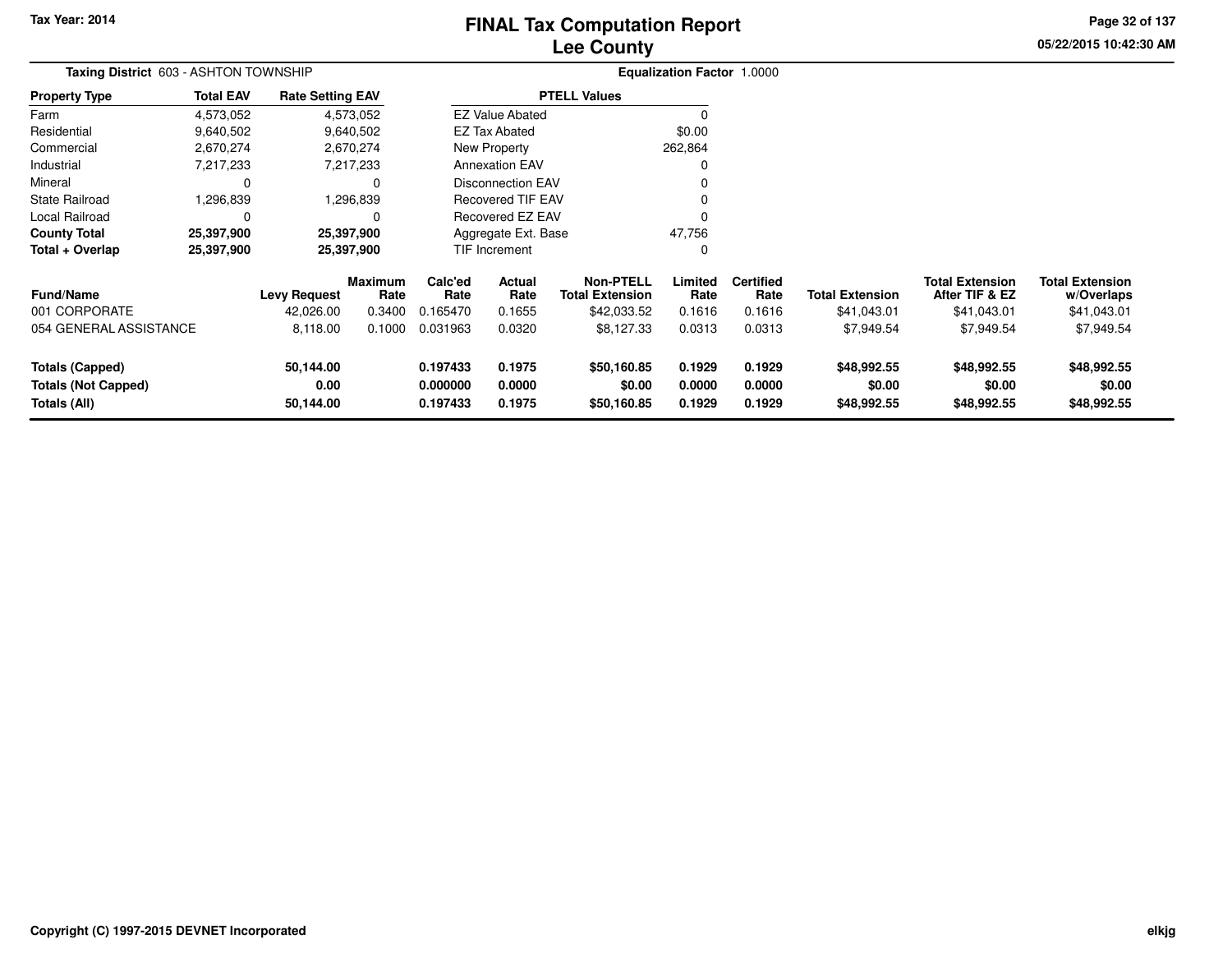## **Lee CountyFINAL Tax Computation Report**

**05/22/2015 10:42:30 AM Page 33 of 137**

| Taxing District 603RB - ASHTON TWP ROAD/BRIDGE                       |                  |                                  |                 |                                  | <b>Equalization Factor 1.0000</b>   |                                        |                            |                            |                                          |                                        |                                        |
|----------------------------------------------------------------------|------------------|----------------------------------|-----------------|----------------------------------|-------------------------------------|----------------------------------------|----------------------------|----------------------------|------------------------------------------|----------------------------------------|----------------------------------------|
| <b>Property Type</b>                                                 | <b>Total EAV</b> | <b>Rate Setting EAV</b>          |                 |                                  |                                     | <b>PTELL Values</b>                    |                            |                            | <b>Road and Bridge Transfer</b>          |                                        |                                        |
| Farm                                                                 | 4,573,052        |                                  | 4,573,052       |                                  | <b>EZ Value Abated</b>              |                                        | 0                          | <b>Municipality</b>        |                                          | Fund                                   | <b>Amount Extended</b>                 |
| Residential                                                          | 9,640,502        |                                  | 9,640,502       |                                  | <b>EZ Tax Abated</b>                |                                        | \$0.00                     |                            | 702 - VILLAGE OF ASHTON                  | 007                                    | \$9,150.49                             |
| Commercial                                                           | 2,670,274        |                                  | 2,670,274       |                                  | New Property                        |                                        | 262,864                    | Total                      |                                          |                                        |                                        |
| Industrial                                                           | 7,217,233        |                                  | 7,217,233       |                                  | <b>Annexation EAV</b>               |                                        | 0                          |                            |                                          |                                        | \$9,150.49                             |
| Mineral                                                              | 0                |                                  |                 |                                  | <b>Disconnection EAV</b>            |                                        | 0                          |                            |                                          |                                        |                                        |
| <b>State Railroad</b>                                                | 1,296,839        |                                  | 1,296,839       | <b>Recovered TIF EAV</b>         |                                     |                                        | 0                          |                            |                                          |                                        |                                        |
| Local Railroad                                                       | $\mathbf 0$      |                                  | O               |                                  | Recovered EZ EAV                    |                                        | 0                          |                            |                                          |                                        |                                        |
| <b>County Total</b>                                                  | 25,397,900       | 25,397,900                       |                 |                                  | Aggregate Ext. Base                 |                                        | 98,800                     |                            |                                          |                                        |                                        |
| Total + Overlap                                                      | 25,397,900       | 25,397,900                       |                 |                                  | <b>TIF Increment</b>                |                                        | 0                          |                            |                                          |                                        |                                        |
| <b>Fund/Name</b><br><b>Levy Request</b>                              |                  | <b>Maximum</b><br>Rate           | Calc'ed<br>Rate | Actual<br>Rate                   | Non-PTELL<br><b>Total Extension</b> | Limited<br>Rate                        | <b>Certified</b><br>Rate   | <b>Total Extension</b>     | <b>Total Extension</b><br>After TIF & EZ | <b>Total Extension</b><br>w/Overlaps   |                                        |
| 007 ROAD & BRIDGE                                                    |                  | 47.776.00                        | 0.6600          | 0.188110                         | 0.1881                              | \$47,773.45                            | 0.1838                     | 0.1838                     | \$46,681.34                              | \$46,681.34                            | \$46,681.34                            |
| 008 BRIDGE JOINT W/COUNTY                                            |                  | 8,670.00                         | 0.2500          | 0.034137                         | 0.0341                              | \$8,660.68                             | 0.0333                     | 0.0333                     | \$8,457.50                               | \$8,457.50                             | \$8,457.50                             |
| 009 PERMANENT ROAD                                                   |                  | 38,491.00                        | 0.2500          | 0.151552                         | 0.1516                              | \$38,503.22                            | 0.1481                     | 0.1481                     | \$37,614.29                              | \$37,614.29                            | \$37,614.29                            |
| 010 EQUIPMENT & BUILDING                                             |                  | 8,780.00                         | 0.1000          | 0.034570                         | 0.0346                              | \$8,787.67                             | 0.0338                     | 0.0338                     | \$8,584.49                               | \$8,584.49                             | \$8,584.49                             |
| <b>Totals (Capped)</b><br><b>Totals (Not Capped)</b><br>Totals (All) |                  | 103,717.00<br>0.00<br>103,717.00 |                 | 0.408369<br>0.000000<br>0.408369 | 0.4084<br>0.0000<br>0.4084          | \$103,725.02<br>\$0.00<br>\$103,725.02 | 0.3990<br>0.0000<br>0.3990 | 0.3990<br>0.0000<br>0.3990 | \$101,337.62<br>\$0.00<br>\$101,337.62   | \$101,337.62<br>\$0.00<br>\$101,337.62 | \$101,337.62<br>\$0.00<br>\$101,337.62 |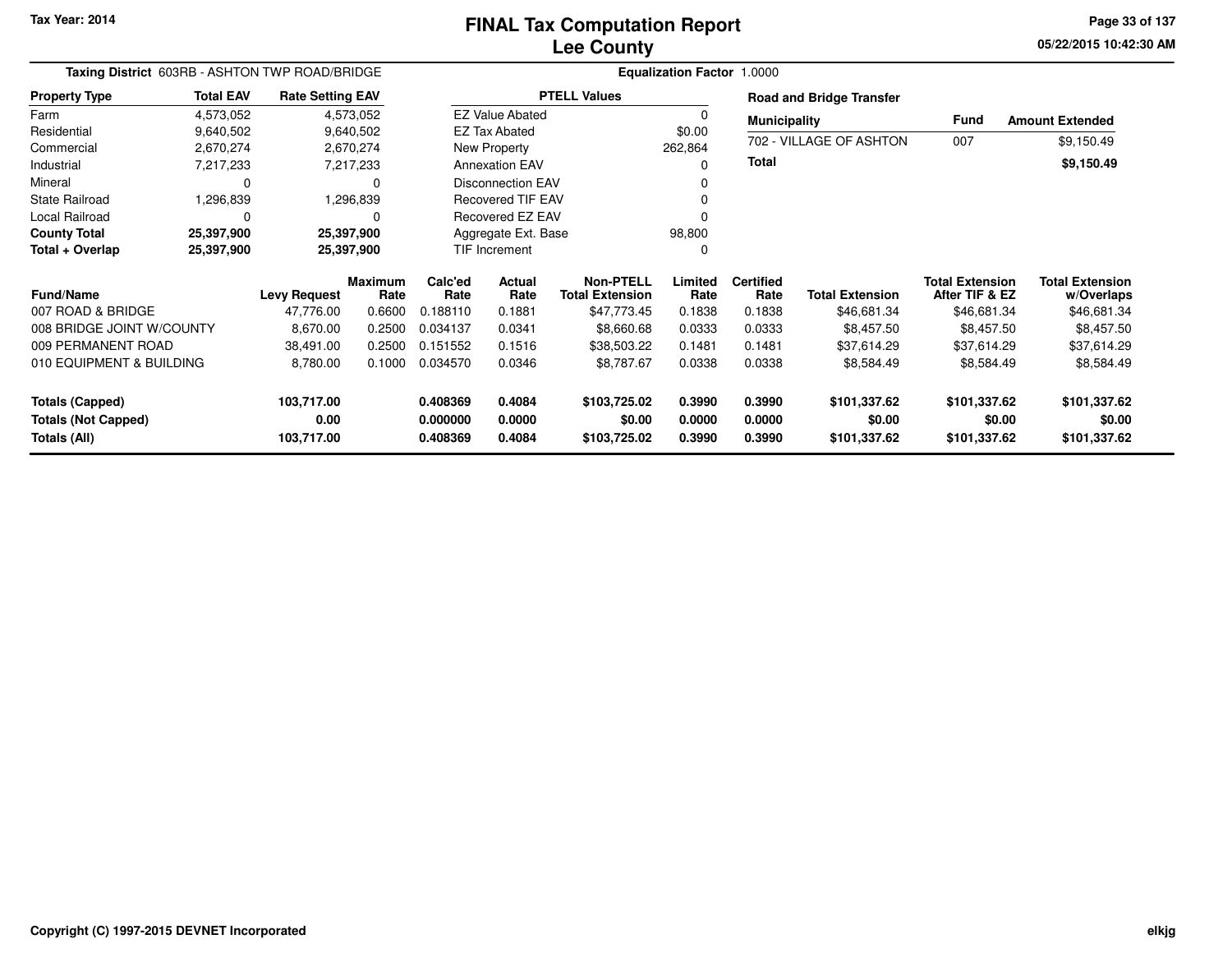**05/22/2015 10:42:30 AM Page 34 of 137**

| Taxing District 604 - BRADFORD TOWNSHIP                              |                  |                                  |                                  |                                  |                            |                                                           | <b>Equalization Factor 1.0000</b> |                                    |                                       |                                                         |                                                     |
|----------------------------------------------------------------------|------------------|----------------------------------|----------------------------------|----------------------------------|----------------------------|-----------------------------------------------------------|-----------------------------------|------------------------------------|---------------------------------------|---------------------------------------------------------|-----------------------------------------------------|
| <b>Property Type</b>                                                 | <b>Total EAV</b> | <b>Rate Setting EAV</b>          |                                  |                                  |                            | <b>PTELL Values</b>                                       |                                   |                                    |                                       |                                                         |                                                     |
| Farm                                                                 | 12,799,071       |                                  | 12,799,071                       |                                  | <b>EZ Value Abated</b>     |                                                           |                                   |                                    |                                       |                                                         |                                                     |
| Residential                                                          | 1,759,933        |                                  | 1,759,933                        |                                  | <b>EZ Tax Abated</b>       |                                                           | \$0.00                            |                                    |                                       |                                                         |                                                     |
| Commercial                                                           |                  |                                  |                                  |                                  | <b>New Property</b>        |                                                           | 177,415                           |                                    |                                       |                                                         |                                                     |
| Industrial                                                           |                  |                                  |                                  |                                  | <b>Annexation EAV</b>      |                                                           | <sup>0</sup>                      |                                    |                                       |                                                         |                                                     |
| Mineral                                                              |                  |                                  |                                  |                                  | <b>Disconnection EAV</b>   |                                                           |                                   |                                    |                                       |                                                         |                                                     |
| <b>State Railroad</b>                                                |                  |                                  |                                  |                                  | <b>Recovered TIF EAV</b>   |                                                           |                                   |                                    |                                       |                                                         |                                                     |
| Local Railroad                                                       |                  |                                  |                                  |                                  | <b>Recovered EZ EAV</b>    |                                                           |                                   |                                    |                                       |                                                         |                                                     |
| <b>County Total</b>                                                  | 14,559,004       |                                  | 14,559,004                       |                                  | Aggregate Ext. Base        |                                                           | 29,753                            |                                    |                                       |                                                         |                                                     |
| Total + Overlap                                                      | 14,559,004       |                                  | 14,559,004                       |                                  | TIF Increment              |                                                           | $\Omega$                          |                                    |                                       |                                                         |                                                     |
| <b>Fund/Name</b><br>001 CORPORATE                                    |                  | <b>Levy Request</b><br>30,300.00 | <b>Maximum</b><br>Rate<br>0.4500 | Calc'ed<br>Rate<br>0.208119      | Actual<br>Rate<br>0.2081   | <b>Non-PTELL</b><br><b>Total Extension</b><br>\$30,297.29 | Limited<br>Rate<br>0.2057         | <b>Certified</b><br>Rate<br>0.2057 | <b>Total Extension</b><br>\$29,947.87 | <b>Total Extension</b><br>After TIF & EZ<br>\$29,947.87 | <b>Total Extension</b><br>w/Overlaps<br>\$29,947.87 |
| 027 AUDIT                                                            |                  | 632.00                           | 0.0050                           | 0.004341                         | 0.0043                     | \$626.04                                                  | 0.0043                            | 0.0043                             | \$626.04                              | \$626.04                                                | \$626.04                                            |
| <b>Totals (Capped)</b><br><b>Totals (Not Capped)</b><br>Totals (All) |                  | 30,932.00<br>0.00<br>30,932.00   |                                  | 0.212460<br>0.000000<br>0.212460 | 0.2124<br>0.0000<br>0.2124 | \$30,923.33<br>\$0.00<br>\$30,923.33                      | 0.2100<br>0.0000<br>0.2100        | 0.2100<br>0.0000<br>0.2100         | \$30,573.91<br>\$0.00<br>\$30,573.91  | \$30,573.91<br>\$0.00<br>\$30,573.91                    | \$30,573.91<br>\$0.00<br>\$30,573.91                |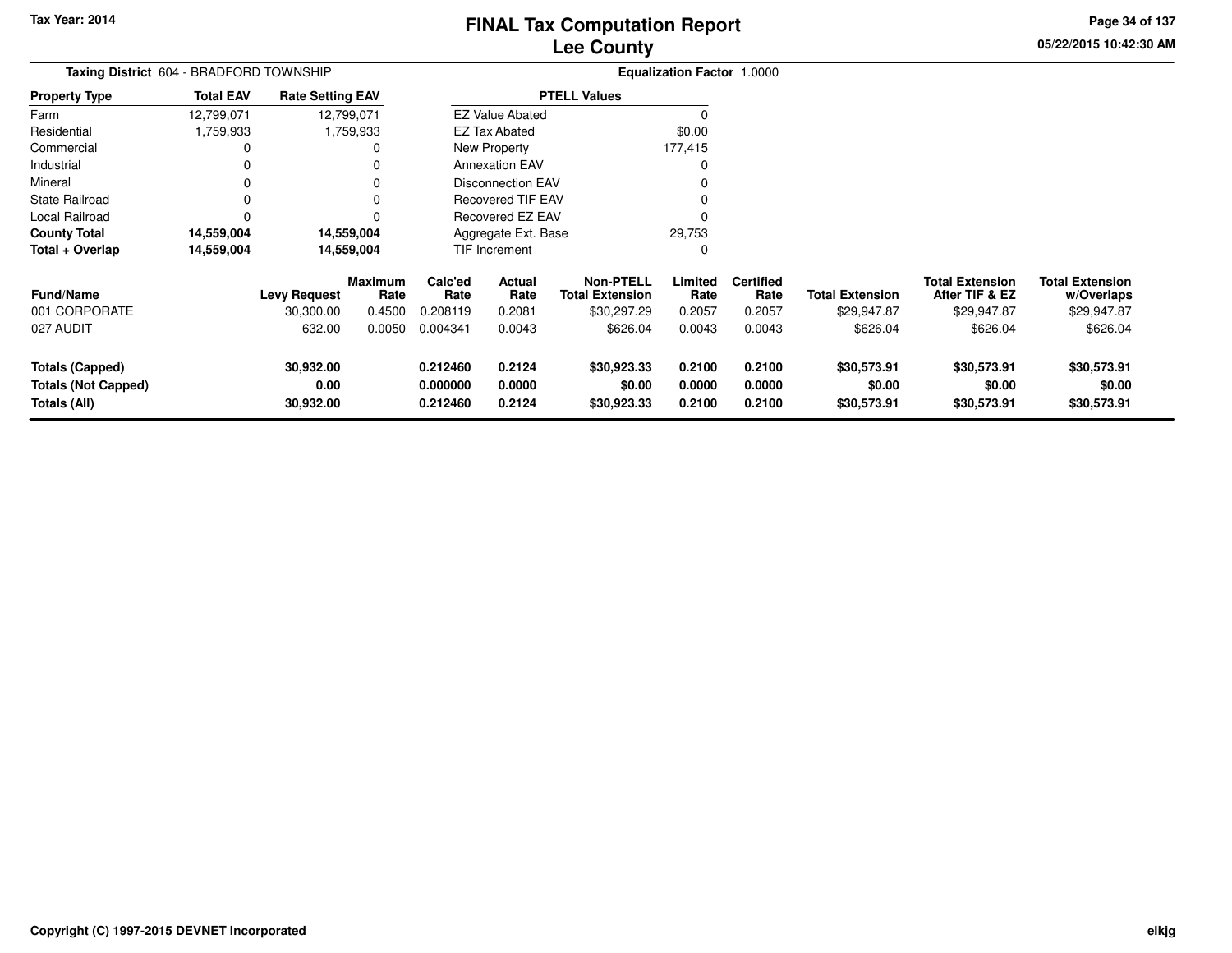**05/22/2015 10:42:30 AM Page 35 of 137**

| <b>Taxing District</b> 604RB - BRADFORD TWP ROAD/BRIDGE |                  |                         |                 |                 |                          |                                            | <b>Equalization Factor 1.0000</b> |                          |                        |                                          |                                      |
|---------------------------------------------------------|------------------|-------------------------|-----------------|-----------------|--------------------------|--------------------------------------------|-----------------------------------|--------------------------|------------------------|------------------------------------------|--------------------------------------|
| <b>Property Type</b>                                    | <b>Total EAV</b> | <b>Rate Setting EAV</b> |                 |                 |                          | <b>PTELL Values</b>                        |                                   |                          |                        |                                          |                                      |
| Farm                                                    | 12,799,071       | 12,799,071              |                 |                 | <b>EZ Value Abated</b>   |                                            | $\Omega$                          |                          |                        |                                          |                                      |
| Residential                                             | 1,759,933        |                         | 1,759,933       |                 | <b>EZ Tax Abated</b>     |                                            | \$0.00                            |                          |                        |                                          |                                      |
| Commercial                                              |                  |                         |                 |                 | New Property             |                                            | 177,415                           |                          |                        |                                          |                                      |
| Industrial                                              |                  |                         |                 |                 | <b>Annexation EAV</b>    |                                            | O                                 |                          |                        |                                          |                                      |
| Mineral                                                 |                  |                         |                 |                 | <b>Disconnection EAV</b> |                                            |                                   |                          |                        |                                          |                                      |
| <b>State Railroad</b>                                   |                  |                         |                 |                 | Recovered TIF EAV        |                                            |                                   |                          |                        |                                          |                                      |
| Local Railroad                                          | 0                |                         | 0               |                 | Recovered EZ EAV         |                                            | 0                                 |                          |                        |                                          |                                      |
| <b>County Total</b>                                     | 14,559,004       | 14,559,004              |                 |                 | Aggregate Ext. Base      |                                            | 47,427                            |                          |                        |                                          |                                      |
| Total + Overlap<br>14,559,004                           |                  | 14,559,004              |                 |                 | TIF Increment            |                                            | $\Omega$                          |                          |                        |                                          |                                      |
| <b>Fund/Name</b>                                        |                  | <b>Levy Request</b>     | Maximum<br>Rate | Calc'ed<br>Rate | Actual<br>Rate           | <b>Non-PTELL</b><br><b>Total Extension</b> | Limited<br>Rate                   | <b>Certified</b><br>Rate | <b>Total Extension</b> | <b>Total Extension</b><br>After TIF & EZ | <b>Total Extension</b><br>w/Overlaps |
| 007 ROAD & BRIDGE                                       |                  | 14,200.00               | 0.6600          | 0.097534        | 0.0975                   | \$14,195.03                                | 0.0968                            | 0.0968                   | \$14,093.12            | \$14,093.12                              | \$14,093.12                          |
| 008 BRIDGE JOINT W/ COUNTY                              |                  | 9,700.00                | 0.2500          | 0.066625        | 0.0666                   | \$9,696.30                                 | 0.0661                            | 0.0661                   | \$9,623.50             | \$9,623.50                               | \$9,623.50                           |
| 009 PERMANENT ROAD                                      |                  | 12,880.00               | 0.2500          | 0.088468        | 0.0885                   | \$12,884.72                                | 0.0879                            | 0.0879                   | \$12,797.36            | \$12,797.36                              | \$12,797.36                          |
| 010 EQUIPMENT & BUILDING                                |                  | 11,200.00               | 0.1000          | 0.076928        | 0.0769                   | \$11,195.87                                | 0.0764                            | 0.0764                   | \$11,123.08            | \$11,123.08                              | \$11,123.08                          |
| 090 ROAD DAMAGE                                         |                  | 1,100.00                | 0.0330          | 0.007556        | 0.0076                   | \$1,106.48                                 | 0.0075                            | 0.0075                   | \$1,091.93             | \$1,091.93                               | \$1,091.93                           |
| <b>Totals (Capped)</b>                                  |                  | 49,080.00               |                 | 0.337111        | 0.3371                   | \$49,078.40                                | 0.3347                            | 0.3347                   | \$48,728.99            | \$48,728.99                              | \$48,728.99                          |
| <b>Totals (Not Capped)</b>                              |                  | 0.00                    |                 | 0.000000        | 0.0000                   | \$0.00                                     | 0.0000                            | 0.0000                   | \$0.00                 | \$0.00                                   | \$0.00                               |
| Totals (All)                                            |                  | 49,080.00               |                 | 0.337111        | 0.3371                   | \$49,078.40                                | 0.3347                            | 0.3347                   | \$48,728.99            | \$48,728.99                              | \$48,728.99                          |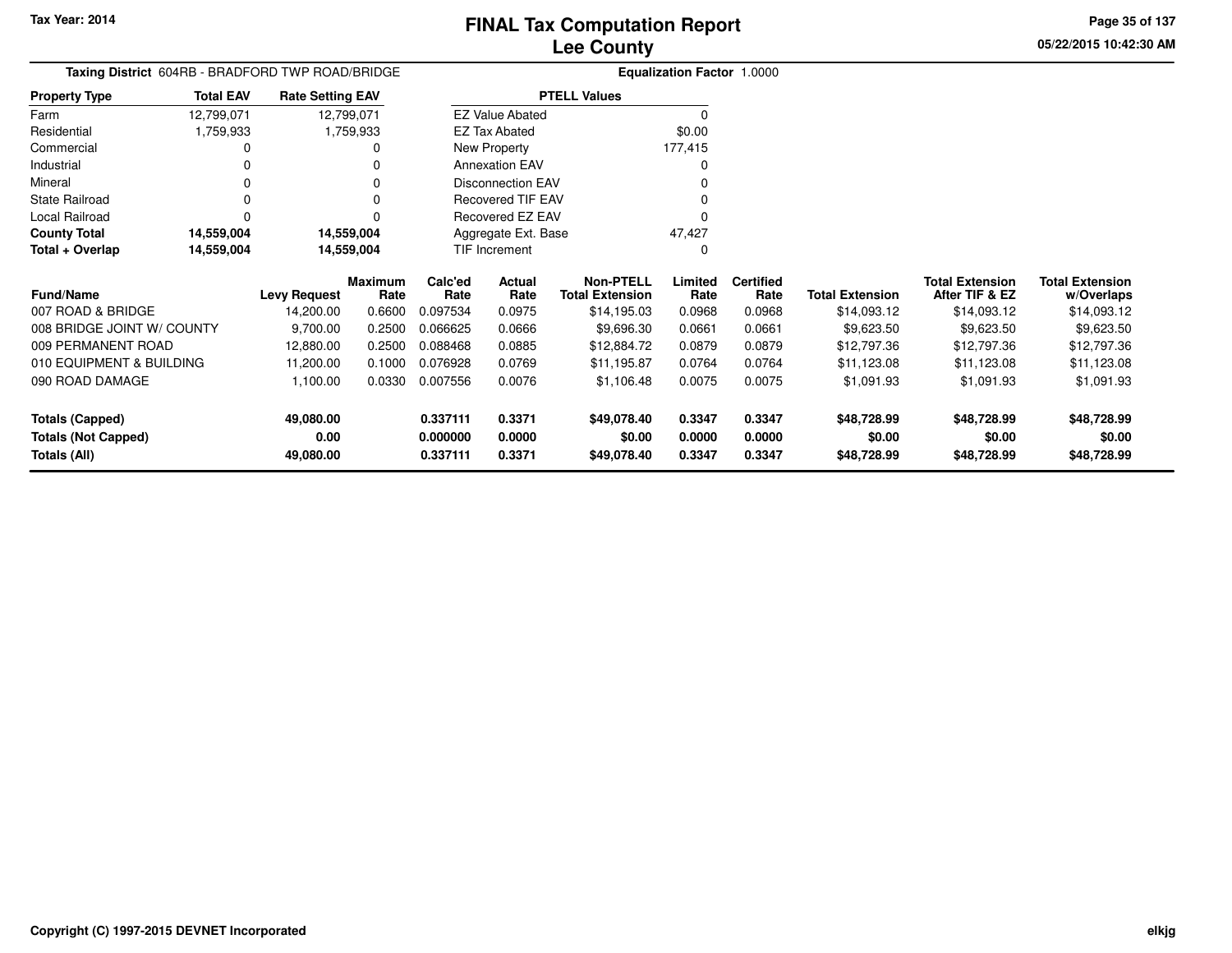# **Lee CountyFINAL Tax Computation Report**

**05/22/2015 10:42:30 AM Page 36 of 137**

| <b>Taxing District</b> 605 - BROOKLYN TOWNSHIP |                  |                         |                        |                      |                          |                                            | <b>Equalization Factor 1.0000</b> |                          |                        |                                          |                                      |
|------------------------------------------------|------------------|-------------------------|------------------------|----------------------|--------------------------|--------------------------------------------|-----------------------------------|--------------------------|------------------------|------------------------------------------|--------------------------------------|
| <b>Property Type</b>                           | <b>Total EAV</b> | <b>Rate Setting EAV</b> |                        |                      |                          | <b>PTELL Values</b>                        |                                   |                          |                        |                                          |                                      |
| Farm                                           | 11,968,570       |                         | 11,968,570             |                      | <b>EZ Value Abated</b>   |                                            | $\Omega$                          |                          |                        |                                          |                                      |
| Residential                                    | 6,676,605        |                         | 6,676,605              | <b>EZ Tax Abated</b> |                          |                                            | \$0.00                            |                          |                        |                                          |                                      |
| Commercial                                     | 687,881          |                         | 687,881                | New Property         |                          |                                            | 123,463                           |                          |                        |                                          |                                      |
| Industrial                                     | 127,988          |                         | 127,988                |                      | <b>Annexation EAV</b>    |                                            | 0                                 |                          |                        |                                          |                                      |
| Mineral                                        | 16,112,715       |                         | 16,112,715             |                      | <b>Disconnection EAV</b> |                                            |                                   |                          |                        |                                          |                                      |
| State Railroad                                 | 0                |                         | 0                      |                      | <b>Recovered TIF EAV</b> |                                            |                                   |                          |                        |                                          |                                      |
| Local Railroad                                 | 2,400            |                         | 2,400                  |                      | Recovered EZ EAV         |                                            | $\Omega$                          |                          |                        |                                          |                                      |
| <b>County Total</b>                            | 35,576,159       |                         | 35,576,159             |                      | Aggregate Ext. Base      |                                            | 106,244                           |                          |                        |                                          |                                      |
| Total + Overlap                                | 35,576,159       |                         | 35,576,159             |                      | TIF Increment            |                                            | 0                                 |                          |                        |                                          |                                      |
| <b>Fund/Name</b>                               |                  | <b>Levy Request</b>     | <b>Maximum</b><br>Rate | Calc'ed<br>Rate      | Actual<br>Rate           | <b>Non-PTELL</b><br><b>Total Extension</b> | Limited<br>Rate                   | <b>Certified</b><br>Rate | <b>Total Extension</b> | <b>Total Extension</b><br>After TIF & EZ | <b>Total Extension</b><br>w/Overlaps |
| 001 CORPORATE                                  |                  | 107,000.00              | 0.4300                 | 0.300763             | 0.3008                   | \$107,013.09                               | 0.2918                            | 0.2918                   | \$103,811.23           | \$103,811.23                             | \$103,811.23                         |
| 035 LIABILITY INSURANCE                        |                  | 2,000.00                | 0.0000                 | 0.005622             | 0.0056                   | \$1,992.26                                 | 0.0054                            | 0.0054                   | \$1,921.11             | \$1,921.11                               | \$1,921.11                           |
| 054 GENERAL ASSISTANCE                         |                  | 2,550.00                | 0.0000                 | 0.007168             | 0.0072                   | \$2,561.48                                 | 0.0070                            | 0.0070                   | \$2,490.33             | \$2,490.33                               | \$2,490.33                           |
| <b>Totals (Capped)</b>                         |                  | 111,550.00              |                        | 0.313553             | 0.3136                   | \$111,566.83                               | 0.3042                            | 0.3042                   | \$108,222.67           | \$108,222.67                             | \$108,222.67                         |
| <b>Totals (Not Capped)</b>                     |                  | 0.00                    |                        | 0.000000             | 0.0000                   | \$0.00                                     | 0.0000                            | 0.0000                   | \$0.00                 | \$0.00                                   | \$0.00                               |
| Totals (All)                                   |                  | 111,550.00              |                        | 0.313553             | 0.3136                   | \$111,566.83                               | 0.3042                            | 0.3042                   | \$108,222.67           | \$108,222.67                             | \$108,222.67                         |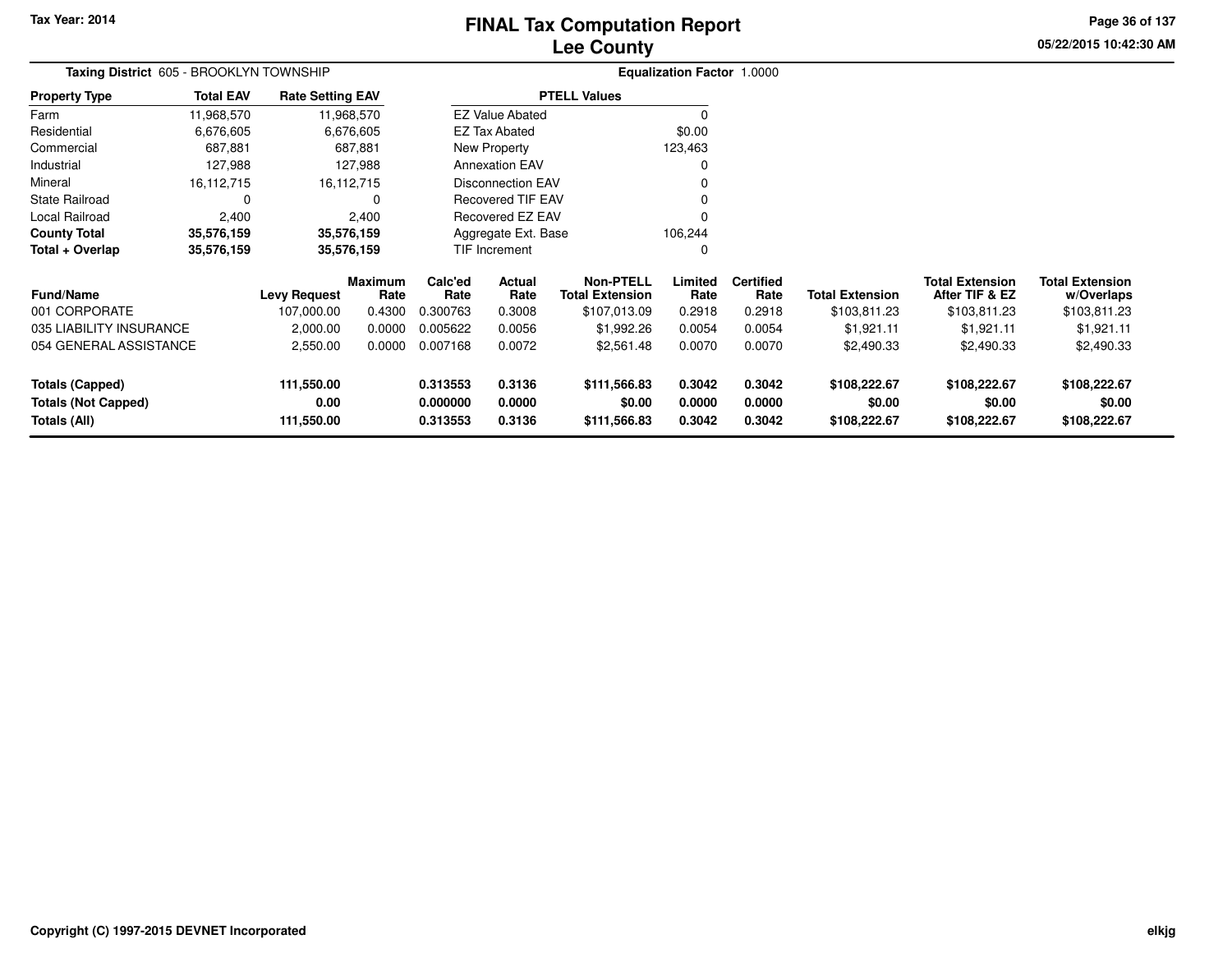**05/22/2015 10:42:30 AM Page 37 of 137**

| Taxing District 605RB - BROOKLYN TWP ROAD/BRIDGE |                  |                         |                        |                 |                          |                                            | <b>Equalization Factor 1.0000</b> |                          |                                  |                                          |                                      |
|--------------------------------------------------|------------------|-------------------------|------------------------|-----------------|--------------------------|--------------------------------------------|-----------------------------------|--------------------------|----------------------------------|------------------------------------------|--------------------------------------|
| <b>Property Type</b>                             | <b>Total EAV</b> | <b>Rate Setting EAV</b> |                        |                 |                          | <b>PTELL Values</b>                        |                                   |                          | <b>Road and Bridge Transfer</b>  |                                          |                                      |
| Farm                                             | 11,968,570       |                         | 11,968,570             |                 | <b>EZ Value Abated</b>   |                                            | 0                                 | <b>Municipality</b>      |                                  | Fund                                     | <b>Amount Extended</b>               |
| Residential                                      | 6,676,605        |                         | 6,676,605              |                 | <b>EZ Tax Abated</b>     |                                            | \$0.00                            |                          |                                  |                                          |                                      |
| Commercial                                       | 687,881          |                         | 687,881                |                 | New Property             |                                            | 123,463                           |                          | 703 - VILLAGE OF COMPTON         | 007                                      | \$936.83                             |
| Industrial                                       | 127,988          |                         | 127,988                |                 | <b>Annexation EAV</b>    |                                            | 0                                 |                          | 713 - VILLAGE OF WEST BROOKL'007 |                                          | \$494.12                             |
| Mineral                                          | 16,112,715       |                         | 16,112,715             |                 | <b>Disconnection EAV</b> |                                            | 0                                 | Total                    |                                  |                                          | \$1,430.95                           |
| <b>State Railroad</b>                            | $\Omega$         |                         | 0                      |                 | Recovered TIF EAV        |                                            |                                   |                          |                                  |                                          |                                      |
| Local Railroad                                   | 2,400            |                         | 2,400                  |                 | Recovered EZ EAV         |                                            |                                   |                          |                                  |                                          |                                      |
| <b>County Total</b>                              | 35,576,159       |                         | 35,576,159             |                 | Aggregate Ext. Base      |                                            | 158,103                           |                          |                                  |                                          |                                      |
| Total + Overlap                                  | 35,576,159       |                         | 35,576,159             |                 | TIF Increment            |                                            | 0                                 |                          |                                  |                                          |                                      |
| <b>Fund/Name</b>                                 |                  | <b>Levy Request</b>     | <b>Maximum</b><br>Rate | Calc'ed<br>Rate | Actual<br>Rate           | <b>Non-PTELL</b><br><b>Total Extension</b> | Limited<br>Rate                   | <b>Certified</b><br>Rate | <b>Total Extension</b>           | <b>Total Extension</b><br>After TIF & EZ | <b>Total Extension</b><br>w/Overlaps |
| 007 ROAD & BRIDGE                                |                  | 25,000.00               | 0.6600                 | 0.070272        | 0.0703                   | \$25,010.04                                | 0.0681                            | 0.0681                   | \$24,227.36                      | \$24,227.36                              | \$24,227.36                          |
| 008 BRIDGE JOINT W/ COUNTY                       |                  | 12,300.00               | 0.2500                 | 0.034574        | 0.0346                   | \$12,309.35                                | 0.0336                            | 0.0336                   | \$11,953.59                      | \$11,953.59                              | \$11,953.59                          |
| 009 PERMANENT ROAD                               |                  | 87,700.00               | 0.2500                 | 0.246513        | 0.2465                   | \$87,695.23                                | 0.2391                            | 0.2391                   | \$85,062.60                      | \$85,062.60                              | \$85,062.60                          |
| 010 EQUIPMENT & BUILDING                         |                  | 35,000.00               | 0.1000                 | 0.098381        | 0.0984                   | \$35,006.94                                | 0.0954                            | 0.0954                   | \$33,939.66                      | \$33,939.66                              | \$33,939.66                          |
| 035 LIABILITY INS                                |                  | 6,000.00                | 0.0000                 | 0.016865        | 0.0169                   | \$6,012.37                                 | 0.0164                            | 0.0164                   | \$5,834.49                       | \$5,834.49                               | \$5,834.49                           |
| <b>Totals (Capped)</b>                           |                  | 166,000.00              |                        | 0.466605        | 0.4667                   | \$166,033.93                               | 0.4526                            | 0.4526                   | \$161,017.70                     | \$161,017.70                             | \$161,017.70                         |
| <b>Totals (Not Capped)</b>                       |                  | 0.00                    |                        | 0.000000        | 0.0000                   | \$0.00                                     | 0.0000                            | 0.0000                   | \$0.00                           | \$0.00                                   | \$0.00                               |
| Totals (All)                                     |                  | 166,000.00              |                        | 0.466605        | 0.4667                   | \$166,033.93                               | 0.4526                            | 0.4526                   | \$161,017.70                     | \$161,017.70                             | \$161,017.70                         |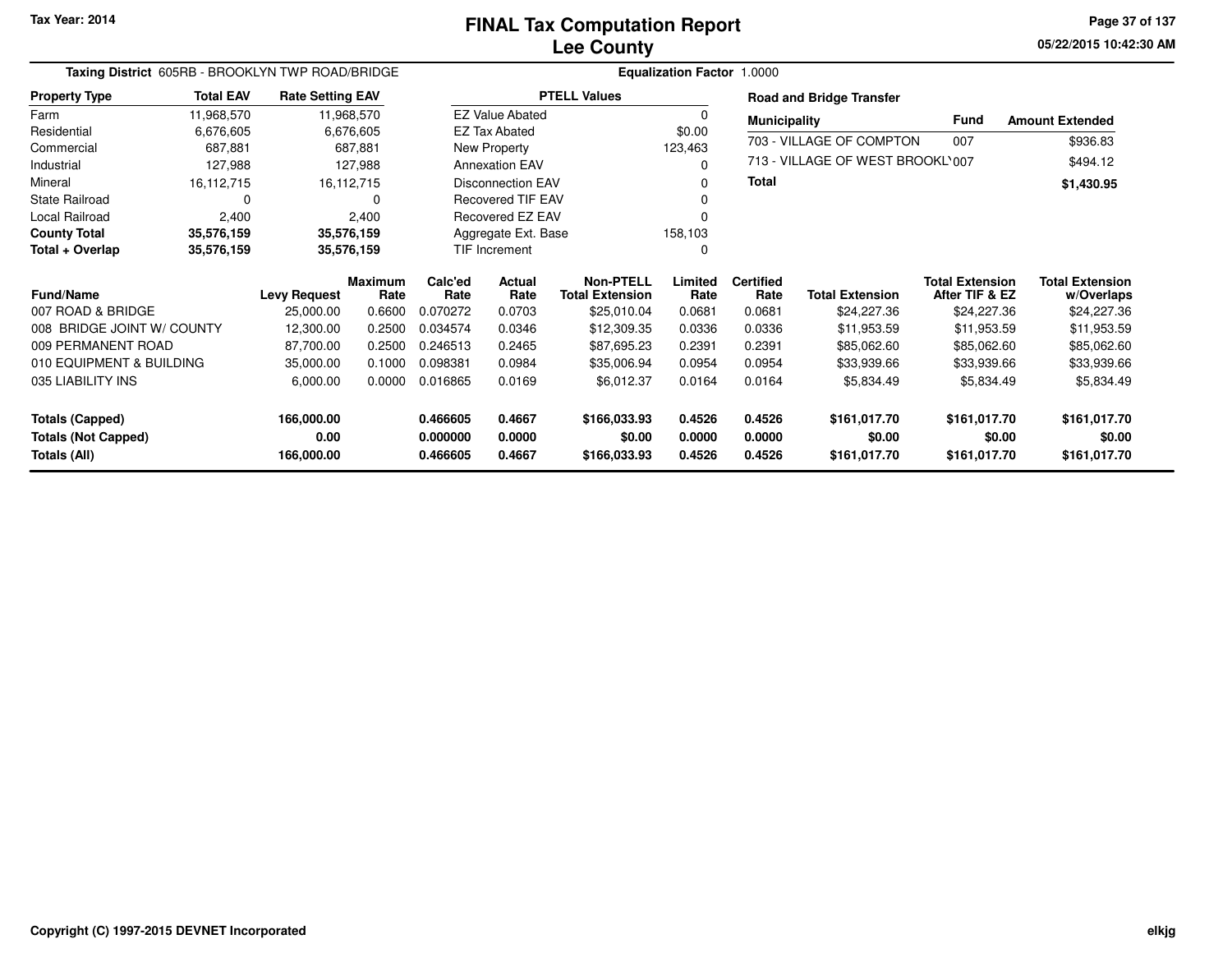**05/22/2015 10:42:30 AMPage 38 of 137**

| Taxing District 606 - FRANKLIN GROVE TOWNSHIP |                  |                         |                        |                 |                          |                                     | Equalization Factor 1.0000 |                          |                        |                                          |                                      |
|-----------------------------------------------|------------------|-------------------------|------------------------|-----------------|--------------------------|-------------------------------------|----------------------------|--------------------------|------------------------|------------------------------------------|--------------------------------------|
| <b>Property Type</b>                          | <b>Total EAV</b> | <b>Rate Setting EAV</b> |                        |                 |                          | <b>PTELL Values</b>                 |                            |                          |                        |                                          |                                      |
| Farm                                          | 8,313,555        |                         | 8,313,555              |                 | <b>EZ Value Abated</b>   |                                     | $\Omega$                   |                          |                        |                                          |                                      |
| Residential                                   | 9,452,632        |                         | 9,452,632              |                 | <b>EZ Tax Abated</b>     |                                     | \$0.00                     |                          |                        |                                          |                                      |
| Commercial                                    | 2,286,042        |                         | 2,286,042              |                 | New Property             |                                     | 106,644                    |                          |                        |                                          |                                      |
| Industrial                                    | 46,085           |                         | 46,085                 |                 | <b>Annexation EAV</b>    |                                     | 0                          |                          |                        |                                          |                                      |
| Mineral                                       | 0                |                         | $\Omega$               |                 | <b>Disconnection EAV</b> |                                     |                            |                          |                        |                                          |                                      |
| <b>State Railroad</b>                         | 730,852          |                         | 730,852                |                 | Recovered TIF EAV        |                                     |                            |                          |                        |                                          |                                      |
| Local Railroad                                | 0                |                         | $\Omega$               |                 | Recovered EZ EAV         |                                     |                            |                          |                        |                                          |                                      |
| <b>County Total</b>                           | 20,829,166       | 20,829,166              |                        |                 | Aggregate Ext. Base      |                                     | 38,098                     |                          |                        |                                          |                                      |
| Total + Overlap                               | 20,829,166       | 20,829,166              |                        |                 | TIF Increment            |                                     | $\Omega$                   |                          |                        |                                          |                                      |
| <b>Fund/Name</b>                              |                  | <b>Levy Request</b>     | <b>Maximum</b><br>Rate | Calc'ed<br>Rate | Actual<br>Rate           | Non-PTELL<br><b>Total Extension</b> | Limited<br>Rate            | <b>Certified</b><br>Rate | <b>Total Extension</b> | <b>Total Extension</b><br>After TIF & EZ | <b>Total Extension</b><br>w/Overlaps |
| 001 CORPORATE                                 |                  | 23,722.00               | 0.4000                 | 0.113888        | 0.1139                   | \$23,724.42                         | 0.1107                     | 0.1107                   | \$23,057.89            | \$23,057.89                              | \$23,057.89                          |
| 027 AUDIT                                     |                  | 992.00                  | 0.0050                 | 0.004763        | 0.0048                   | \$999.80                            | 0.0047                     | 0.0047                   | \$978.97               | \$978.97                                 | \$978.97                             |
| 035 LIABILITY INSURANCE                       |                  | 3,519.00                | 0.0000                 | 0.016895        | 0.0169                   | \$3,520.13                          | 0.0164                     | 0.0164                   | \$3,415.98             | \$3,415.98                               | \$3,415.98                           |
| 047 SOCIAL SECURITY                           |                  | 1,676.00                | 0.0000                 | 0.008046        | 0.0080                   | \$1,666.33                          | 0.0078                     | 0.0078                   | \$1,624.67             | \$1,624.67                               | \$1,624.67                           |
| 054 GENERAL ASSISTANCE                        |                  | 10,088.00               | 0.1000                 | 0.048432        | 0.0484                   | \$10,081.32                         | 0.0470                     | 0.0470                   | \$9,789.71             | \$9,789.71                               | \$9,789.71                           |
| <b>Totals (Capped)</b>                        |                  | 39,997.00               |                        | 0.192024        | 0.1920                   | \$39,992.00                         | 0.1866                     | 0.1866                   | \$38,867.22            | \$38,867.22                              | \$38,867.22                          |
| <b>Totals (Not Capped)</b>                    |                  | 0.00                    |                        | 0.000000        | 0.0000                   | \$0.00                              | 0.0000                     | 0.0000                   | \$0.00                 | \$0.00                                   | \$0.00                               |
| <b>Totals (All)</b>                           |                  | 39,997.00               |                        | 0.192024        | 0.1920                   | \$39,992.00                         | 0.1866                     | 0.1866                   | \$38,867.22            | \$38,867.22                              | \$38,867.22                          |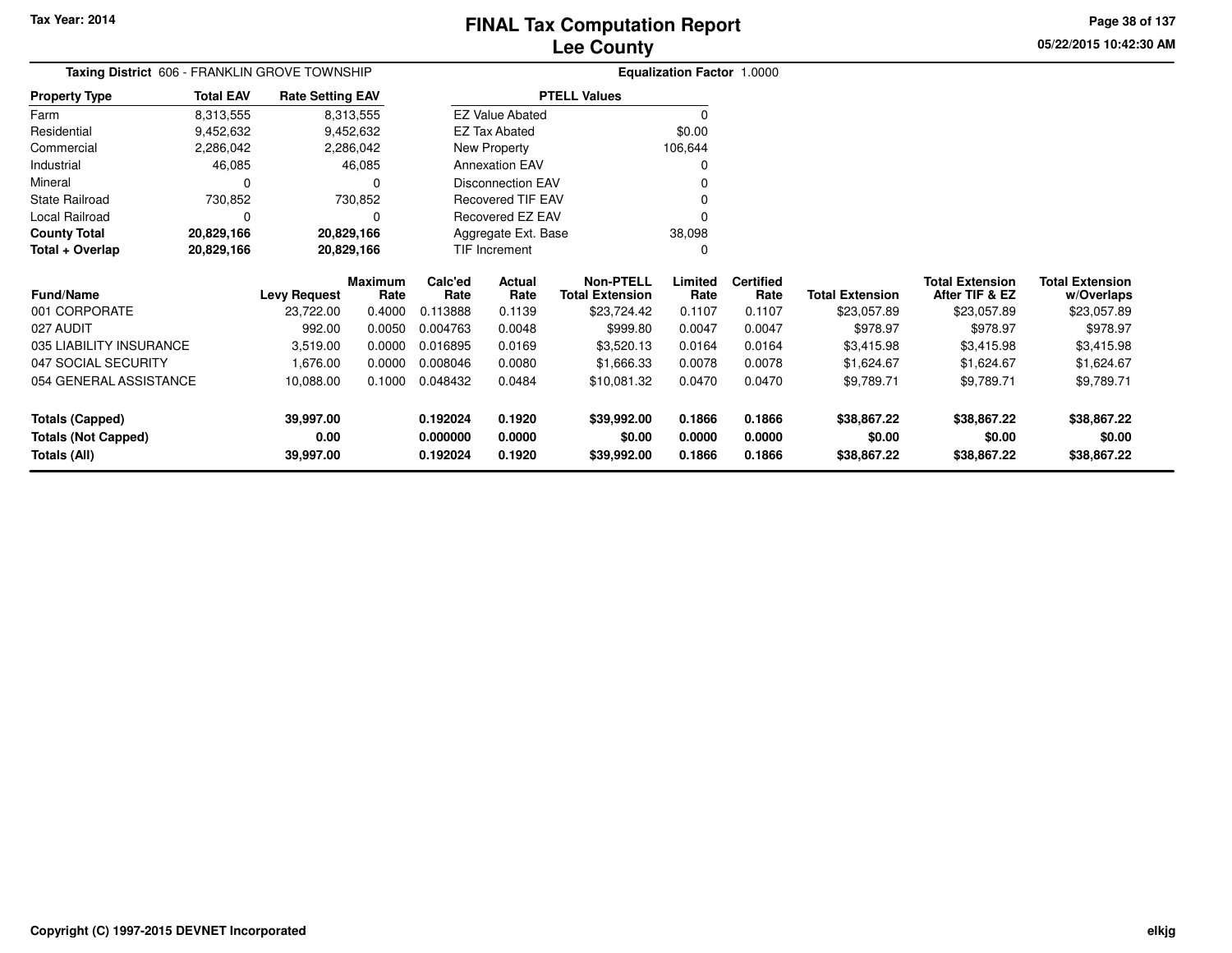**05/22/2015 10:42:30 AM Page 39 of 137**

| Taxing District 606RB - FRANKLIN GROVE ROAD/BRIDGE                   |                  |                                |                        |                                  |                            |                                            | Equalization Factor 1.0000 |                            |                                      |                                          |                                      |
|----------------------------------------------------------------------|------------------|--------------------------------|------------------------|----------------------------------|----------------------------|--------------------------------------------|----------------------------|----------------------------|--------------------------------------|------------------------------------------|--------------------------------------|
| <b>Property Type</b>                                                 | <b>Total EAV</b> | <b>Rate Setting EAV</b>        |                        |                                  |                            | <b>PTELL Values</b>                        |                            |                            | <b>Road and Bridge Transfer</b>      |                                          |                                      |
| Farm                                                                 | 8,313,555        |                                | 8,313,555              |                                  | <b>EZ Value Abated</b>     |                                            | 0                          | <b>Municipality</b>        |                                      | <b>Fund</b>                              | <b>Amount Extended</b>               |
| Residential                                                          | 9,452,632        |                                | 9,452,632              |                                  | <b>EZ Tax Abated</b>       |                                            | \$0.00                     |                            | 706 - VILLAGE OF FRANKLIN GRO 007    |                                          |                                      |
| Commercial                                                           | 2,286,042        |                                | 2,286,042              |                                  | New Property               |                                            | 106,644                    |                            |                                      |                                          | \$4,970.80                           |
| Industrial                                                           | 46,085           |                                | 46,085                 |                                  | <b>Annexation EAV</b>      |                                            |                            | <b>Total</b>               |                                      |                                          | \$4,970.80                           |
| Mineral                                                              | 0                |                                | 0                      |                                  | <b>Disconnection EAV</b>   |                                            |                            |                            |                                      |                                          |                                      |
| <b>State Railroad</b>                                                | 730,852          |                                | 730,852                |                                  | <b>Recovered TIF EAV</b>   |                                            |                            |                            |                                      |                                          |                                      |
| <b>Local Railroad</b>                                                | 0                |                                | 0                      |                                  | Recovered EZ EAV           |                                            |                            |                            |                                      |                                          |                                      |
| <b>County Total</b>                                                  | 20,829,166       |                                | 20,829,166             |                                  | Aggregate Ext. Base        |                                            | 78,918                     |                            |                                      |                                          |                                      |
| Total + Overlap                                                      | 20,829,166       |                                | 20,829,166             |                                  | TIF Increment              |                                            | 0                          |                            |                                      |                                          |                                      |
| <b>Fund/Name</b>                                                     |                  | <b>Levy Request</b>            | <b>Maximum</b><br>Rate | Calc'ed<br>Rate                  | <b>Actual</b><br>Rate      | <b>Non-PTELL</b><br><b>Total Extension</b> | Limited<br>Rate            | <b>Certified</b><br>Rate   | <b>Total Extension</b>               | <b>Total Extension</b><br>After TIF & EZ | <b>Total Extension</b><br>w/Overlaps |
| 007 ROAD & BRIDGE                                                    |                  | 25.494.00                      | 0.6600                 | 0.122396                         | 0.1224                     | \$25,494.90                                | 0.1190                     | 0.1190                     | \$24,786.71                          | \$24,786.71                              | \$24,786.71                          |
| 008 BRIDGE JOINT W/ COUNTY                                           |                  | 330.00                         | 0.2500                 | 0.001584                         | 0.0016                     | \$333.27                                   | 0.0016                     | 0.0016                     | \$333.27                             | \$333.27                                 | \$333.27                             |
| 009 PERMANENT ROAD                                                   |                  | 44,845.00                      | 0.2500                 | 0.215299                         | 0.2153                     | \$44,845.19                                | 0.2093                     | 0.2093                     | \$43,595.44                          | \$43,595.44                              | \$43,595.44                          |
| 010 EQUIPMENT & BUILDING                                             |                  | 6,402.00                       | 0.1000                 | 0.030736                         | 0.0307                     | \$6,394.55                                 | 0.0298                     | 0.0298                     | \$6,207.09                           | \$6,207.09                               | \$6,207.09                           |
| 027 AUDIT                                                            |                  | 567.00                         | 0.0025                 | 0.002722                         | 0.0025                     | \$520.73                                   | 0.0024                     | 0.0024                     | \$499.90                             | \$499.90                                 | \$499.90                             |
| 035 LIABILITY INSURANCE                                              |                  | 3,519.00                       | 0.0000                 | 0.016895                         | 0.0169                     | \$3,520.13                                 | 0.0164                     | 0.0164                     | \$3,415.98                           | \$3,415.98                               | \$3,415.98                           |
| 047 SOCIAL SECURITY                                                  |                  | 1,701.00                       | 0.0000                 | 0.008166                         | 0.0082                     | \$1,707.99                                 | 0.0080                     | 0.0080                     | \$1,666.33                           | \$1,666.33                               | \$1,666.33                           |
| <b>Totals (Capped)</b><br><b>Totals (Not Capped)</b><br>Totals (All) |                  | 82,858.00<br>0.00<br>82,858.00 |                        | 0.397798<br>0.000000<br>0.397798 | 0.3976<br>0.0000<br>0.3976 | \$82,816.76<br>\$0.00<br>\$82,816.76       | 0.3865<br>0.0000<br>0.3865 | 0.3865<br>0.0000<br>0.3865 | \$80,504.72<br>\$0.00<br>\$80,504.72 | \$80,504.72<br>\$0.00<br>\$80,504.72     | \$80,504.72<br>\$0.00<br>\$80,504.72 |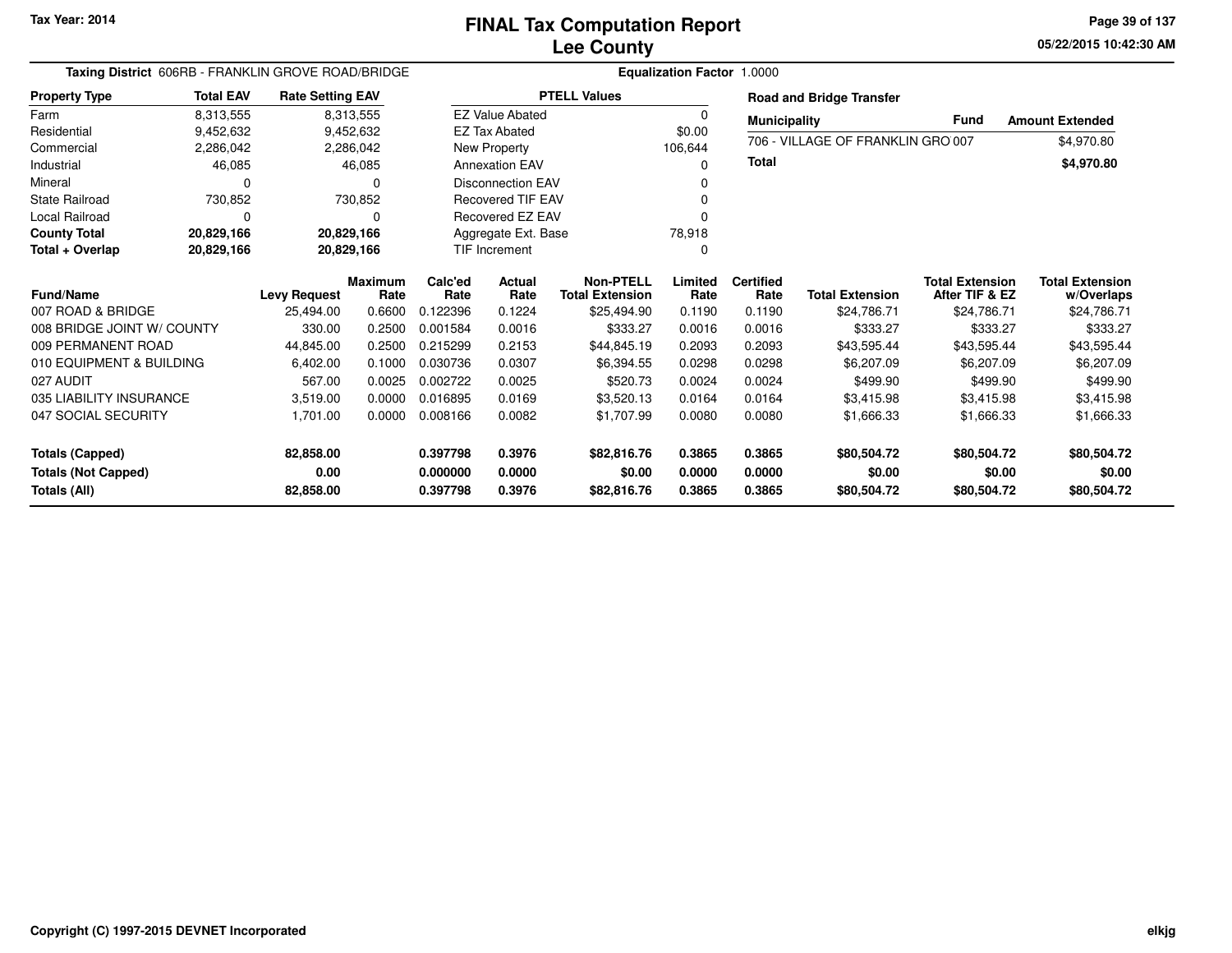# **Lee CountyFINAL Tax Computation Report**

**05/22/2015 10:42:30 AM Page 40 of 137**

| Taxing District 607 - DIXON TOWNSHIP |                  |                         |                        |                 |                          |                                            | <b>Equalization Factor 1.0000</b> |                          |                        |                                          |                                      |  |  |
|--------------------------------------|------------------|-------------------------|------------------------|-----------------|--------------------------|--------------------------------------------|-----------------------------------|--------------------------|------------------------|------------------------------------------|--------------------------------------|--|--|
| <b>Property Type</b>                 | <b>Total EAV</b> | <b>Rate Setting EAV</b> |                        |                 |                          | <b>PTELL Values</b>                        |                                   |                          |                        |                                          |                                      |  |  |
| Farm                                 | 6,504,887        |                         | 6,504,860              |                 | <b>EZ Value Abated</b>   |                                            | 1,157,761                         |                          |                        |                                          |                                      |  |  |
| Residential                          | 146, 155, 183    | 145,344,614             |                        |                 | <b>EZ Tax Abated</b>     |                                            | \$2,268.07                        |                          |                        |                                          |                                      |  |  |
| Commercial                           | 41,359,905       |                         | 36,133,750             |                 | New Property             |                                            | 728,598                           |                          |                        |                                          |                                      |  |  |
| Industrial                           | 8,987,069        |                         | 8,962,069              |                 | <b>Annexation EAV</b>    |                                            |                                   |                          |                        |                                          |                                      |  |  |
| Mineral                              | 0                |                         | 0                      |                 | <b>Disconnection EAV</b> |                                            |                                   |                          |                        |                                          |                                      |  |  |
| <b>State Railroad</b>                | 1,190,552        |                         | 1,190,552              |                 | Recovered TIF EAV        |                                            |                                   |                          |                        |                                          |                                      |  |  |
| Local Railroad                       | 0                |                         | 0                      |                 | <b>Recovered EZ EAV</b>  |                                            | 110,481                           |                          |                        |                                          |                                      |  |  |
| <b>County Total</b>                  | 204,197,596      | 198,135,845             |                        |                 | Aggregate Ext. Base      |                                            | 380,724                           |                          |                        |                                          |                                      |  |  |
| Total + Overlap                      | 204,197,596      | 198,135,845             |                        |                 | TIF Increment            |                                            | 4,903,990                         |                          |                        |                                          |                                      |  |  |
| <b>Fund/Name</b>                     |                  | <b>Levy Request</b>     | <b>Maximum</b><br>Rate | Calc'ed<br>Rate | Actual<br>Rate           | <b>Non-PTELL</b><br><b>Total Extension</b> | Limited<br>Rate                   | <b>Certified</b><br>Rate | <b>Total Extension</b> | <b>Total Extension</b><br>After TIF & EZ | <b>Total Extension</b><br>w/Overlaps |  |  |
| 001 CORPORATE                        |                  | 281,000.00              | 0.2500                 | 0.141822        | 0.1418                   | \$280,956.63                               | 0.1378                            | 0.1378                   | \$281,384.29           | \$273,031.19                             | \$273,031.19                         |  |  |
| 005 I.M.R.F.                         |                  | 32,000.00               | 0.0000                 | 0.016151        | 0.0162                   | \$32,098.01                                | 0.0158                            | 0.0158                   | \$32,263.22            | \$31,305.46                              | \$31,305.46                          |  |  |
| 035 LIABILITY INSURANCE              |                  | 10,000.00               | 0.0000                 | 0.005047        | 0.0050                   | \$9,906.79                                 | 0.0049                            | 0.0049                   | \$10,005.68            | \$9,708.66                               | \$9,708.66                           |  |  |
| 047 SOCIAL SECURITY                  |                  | 16,000.00               | 0.0000                 | 0.008075        | 0.0081                   | \$16,049.00                                | 0.0079                            | 0.0079                   | \$16,131.61            | \$15,652.73                              | \$15,652.73                          |  |  |
| 054 GENERAL ASSISTANCE               |                  | 60,000.00               | 0.1000                 | 0.030282        | 0.0303                   | \$60,035.16                                | 0.0295                            | 0.0295                   | \$60,238.29            | \$58,450.07                              | \$58,450.07                          |  |  |
| <b>Totals (Capped)</b>               |                  | 399,000.00              |                        | 0.201377        | 0.2014                   | \$399,045.59                               | 0.1959                            | 0.1959                   | \$400,023.09           | \$388,148.11                             | \$388,148.11                         |  |  |
| <b>Totals (Not Capped)</b>           |                  | 0.00                    |                        | 0.000000        | 0.0000                   | \$0.00                                     | 0.0000                            | 0.0000                   | \$0.00                 | \$0.00                                   | \$0.00                               |  |  |
| <b>Totals (All)</b>                  |                  | 399,000.00              |                        | 0.201377        | 0.2014                   | \$399,045.59                               | 0.1959                            | 0.1959                   | \$400,023.09           | \$388,148.11                             | \$388,148.11                         |  |  |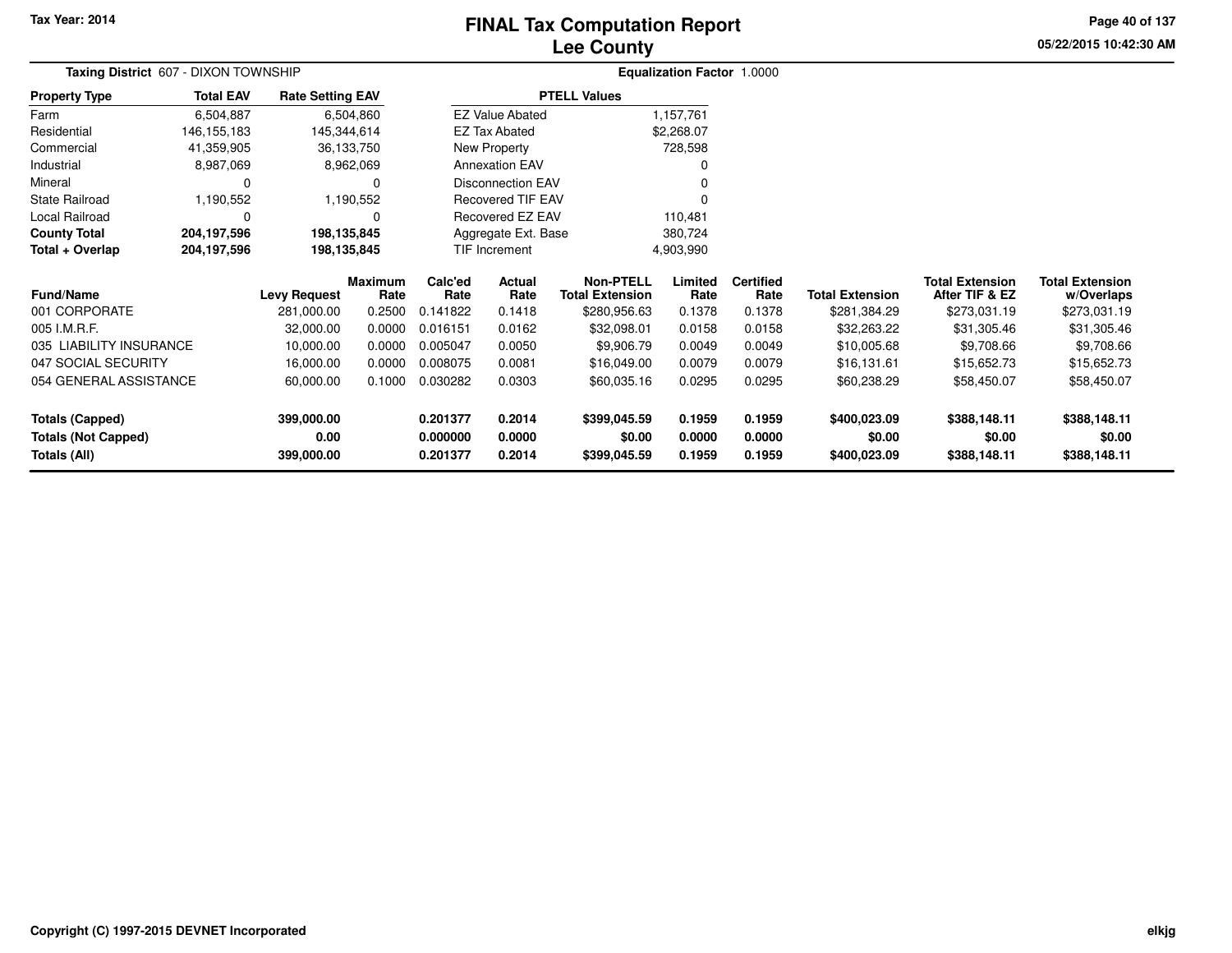### **Lee CountyFINAL Tax Computation Report**

**05/22/2015 10:42:30 AM Page 41 of 137**

| Taxing District 607RB - DIXON TWP ROAD/BRIDGE |                  |                         |                 |                 |                          |                                     | <b>Equalization Factor 1.0000</b> |                          |                                 |                                          |                                      |
|-----------------------------------------------|------------------|-------------------------|-----------------|-----------------|--------------------------|-------------------------------------|-----------------------------------|--------------------------|---------------------------------|------------------------------------------|--------------------------------------|
| <b>Property Type</b>                          | <b>Total EAV</b> | <b>Rate Setting EAV</b> |                 |                 |                          | <b>PTELL Values</b>                 |                                   |                          | <b>Road and Bridge Transfer</b> |                                          |                                      |
| Farm                                          | 6,504,887        |                         | 6,504,860       |                 | <b>EZ Value Abated</b>   |                                     | 1,157,761                         | <b>Municipality</b>      |                                 | <b>Fund</b>                              | <b>Amount Extended</b>               |
| Residential                                   | 146, 155, 183    | 145,344,614             |                 |                 | <b>EZ Tax Abated</b>     |                                     | \$2,721.91                        |                          |                                 |                                          |                                      |
| Commercial                                    | 41,359,905       |                         | 36,133,750      |                 | New Property             |                                     | 728,598                           |                          | 705 - CITY OF DIXON             | 007                                      | \$67,559.27                          |
| Industrial                                    | 8,987,069        |                         | 8,962,069       |                 | <b>Annexation EAV</b>    |                                     | O                                 | <b>Total</b>             |                                 |                                          | \$67,559.27                          |
| Mineral                                       | 0                |                         | 0               |                 | <b>Disconnection EAV</b> |                                     | 0                                 |                          |                                 |                                          |                                      |
| <b>State Railroad</b>                         | 1,190,552        |                         | 1,190,552       |                 | <b>Recovered TIF EAV</b> |                                     |                                   |                          |                                 |                                          |                                      |
| <b>Local Railroad</b>                         | $\Omega$         |                         |                 |                 | Recovered EZ EAV         |                                     | 110,481                           |                          |                                 |                                          |                                      |
| <b>County Total</b>                           | 204,197,596      | 198,135,845             |                 |                 | Aggregate Ext. Base      |                                     | 456,947                           |                          |                                 |                                          |                                      |
| Total + Overlap                               | 204,197,596      | 198,135,845             |                 |                 | <b>TIF Increment</b>     |                                     | 4,903,990                         |                          |                                 |                                          |                                      |
| <b>Fund/Name</b>                              |                  | <b>Levy Request</b>     | Maximum<br>Rate | Calc'ed<br>Rate | Actual<br>Rate           | Non-PTELL<br><b>Total Extension</b> | Limited<br>Rate                   | <b>Certified</b><br>Rate | <b>Total Extension</b>          | <b>Total Extension</b><br>After TIF & EZ | <b>Total Extension</b><br>w/Overlaps |
| 007 ROAD & BRIDGE                             |                  | 190,700.00              | 0.6600          | 0.096247        | 0.0962                   | \$190,606.68                        | 0.0934                            | 0.0934                   | \$190,720.55                    | \$185,058.88                             | \$185,058.88                         |
| 009 PERMANENT ROAD                            |                  | 289,073.00              | 0.2500          | 0.145896        | 0.1459                   | \$289,080.20                        | 0.1417                            | 0.1417                   | \$289,347.99                    | \$280,758.49                             | \$280,758.49                         |
| <b>Totals (Capped)</b>                        |                  | 479,773.00              |                 | 0.242143        | 0.2421                   | \$479,686.88                        | 0.2351                            | 0.2351                   | \$480,068.54                    | \$465,817.37                             | \$465,817.37                         |
| <b>Totals (Not Capped)</b>                    |                  | 0.00                    |                 | 0.000000        | 0.0000                   | \$0.00                              | 0.0000                            | 0.0000                   | \$0.00                          | \$0.00                                   | \$0.00                               |
| Totals (All)                                  |                  | 479,773.00              |                 | 0.242143        | 0.2421                   | \$479,686.88                        | 0.2351                            | 0.2351                   | \$480,068.54                    | \$465,817.37                             | \$465,817.37                         |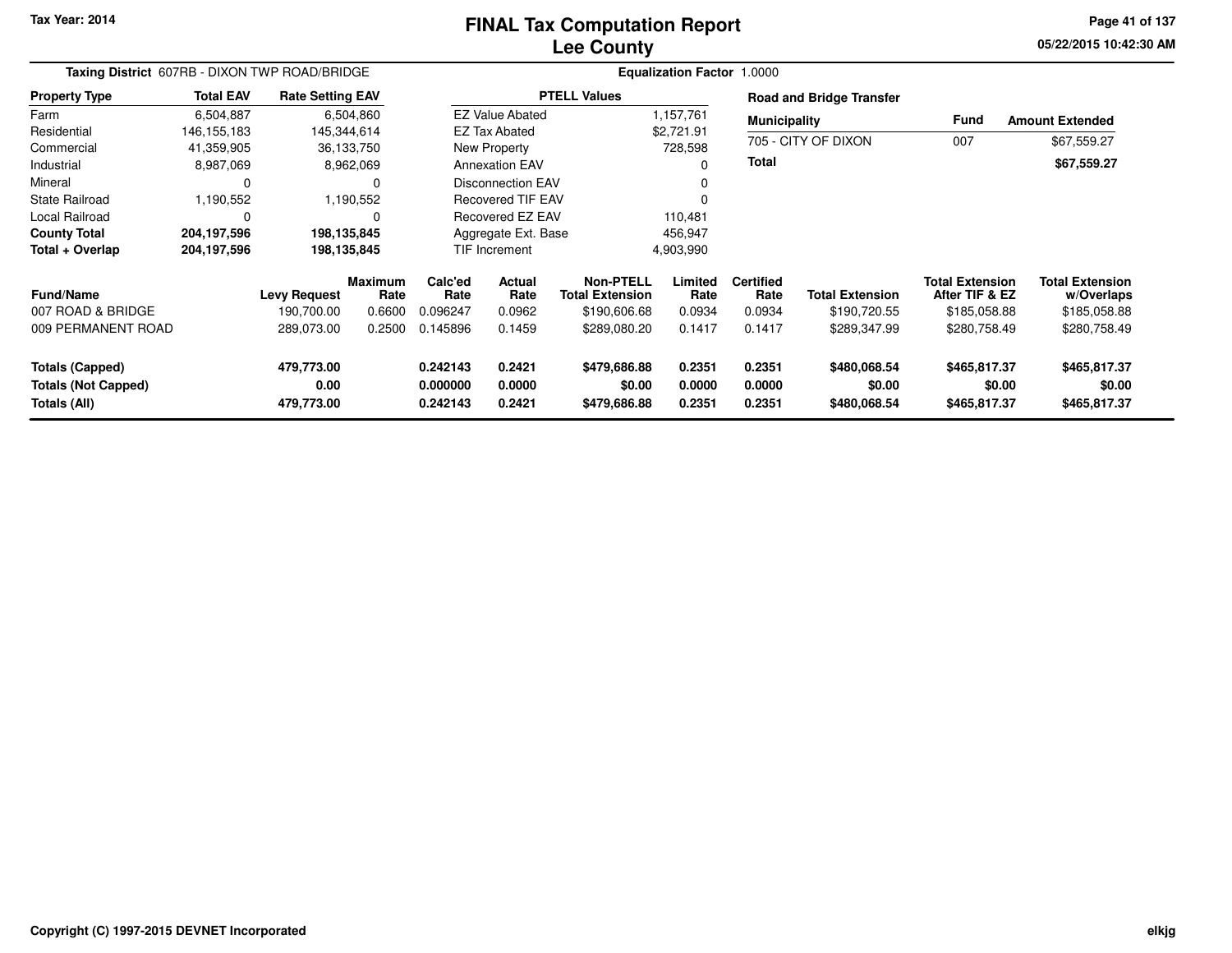# **Lee CountyFINAL Tax Computation Report**

**05/22/2015 10:42:30 AM Page 42 of 137**

| <b>Taxing District</b> 608 - EAST GROVE TOWNSHIP |                  |                         |                 |                 |                          |                                            | <b>Equalization Factor 1.0000</b> |                          |                        |                                          |                                      |
|--------------------------------------------------|------------------|-------------------------|-----------------|-----------------|--------------------------|--------------------------------------------|-----------------------------------|--------------------------|------------------------|------------------------------------------|--------------------------------------|
| <b>Property Type</b>                             | <b>Total EAV</b> | <b>Rate Setting EAV</b> |                 |                 |                          | <b>PTELL Values</b>                        |                                   |                          |                        |                                          |                                      |
| Farm                                             | 5,555,886        |                         | 5,555,886       |                 | <b>EZ Value Abated</b>   |                                            | $\Omega$                          |                          |                        |                                          |                                      |
| Residential                                      | 1,912,843        |                         | 1,912,843       |                 | <b>EZ Tax Abated</b>     |                                            | \$0.00                            |                          |                        |                                          |                                      |
| Commercial                                       |                  |                         |                 |                 | New Property             |                                            | 82,479                            |                          |                        |                                          |                                      |
| Industrial                                       | 141,993          |                         | 141,993         |                 | <b>Annexation EAV</b>    |                                            | 0                                 |                          |                        |                                          |                                      |
| Mineral                                          | 5,121,480        |                         | 5,121,480       |                 | <b>Disconnection EAV</b> |                                            | 0                                 |                          |                        |                                          |                                      |
| State Railroad                                   |                  |                         | 0               |                 | <b>Recovered TIF EAV</b> |                                            | 0                                 |                          |                        |                                          |                                      |
| Local Railroad                                   | 0                |                         |                 |                 | <b>Recovered EZ EAV</b>  |                                            |                                   |                          |                        |                                          |                                      |
| <b>County Total</b>                              | 12,732,202       |                         | 12,732,202      |                 | Aggregate Ext. Base      |                                            | 57,174                            |                          |                        |                                          |                                      |
| Total + Overlap                                  | 12,732,202       |                         | 12,732,202      |                 | <b>TIF Increment</b>     |                                            | 0                                 |                          |                        |                                          |                                      |
| <b>Fund/Name</b>                                 |                  | <b>Levy Request</b>     | Maximum<br>Rate | Calc'ed<br>Rate | <b>Actual</b><br>Rate    | <b>Non-PTELL</b><br><b>Total Extension</b> | Limited<br>Rate                   | <b>Certified</b><br>Rate | <b>Total Extension</b> | <b>Total Extension</b><br>After TIF & EZ | <b>Total Extension</b><br>w/Overlaps |
| 001 CORPORATE                                    |                  | 55,477.00               | 0.6500          | 0.435722        | 0.4357                   | \$55,474.20                                | 0.4357                            | 0.4357                   | \$55,474.20            | \$55,474.20                              | \$55,474.20                          |
| 054 GENERAL ASSISTANCE                           |                  | 1,700.00                | 0.1000          | 0.013352        | 0.0134                   | \$1,706.12                                 | 0.0134                            | 0.0134                   | \$1,706.12             | \$1,706.12                               | \$1,706.12                           |
| <b>Totals (Capped)</b>                           |                  | 57,177.00               |                 | 0.449074        | 0.4491                   | \$57,180.32                                | 0.4491                            | 0.4491                   | \$57,180.32            | \$57,180.32                              | \$57,180.32                          |
| <b>Totals (Not Capped)</b>                       |                  | 0.00                    |                 | 0.000000        | 0.0000                   | \$0.00                                     | 0.0000                            | 0.0000                   | \$0.00                 | \$0.00                                   | \$0.00                               |
| Totals (All)                                     |                  | 57,177.00               |                 | 0.449074        | 0.4491                   | \$57,180.32                                | 0.4491                            | 0.4491                   | \$57,180.32            | \$57,180.32                              | \$57,180.32                          |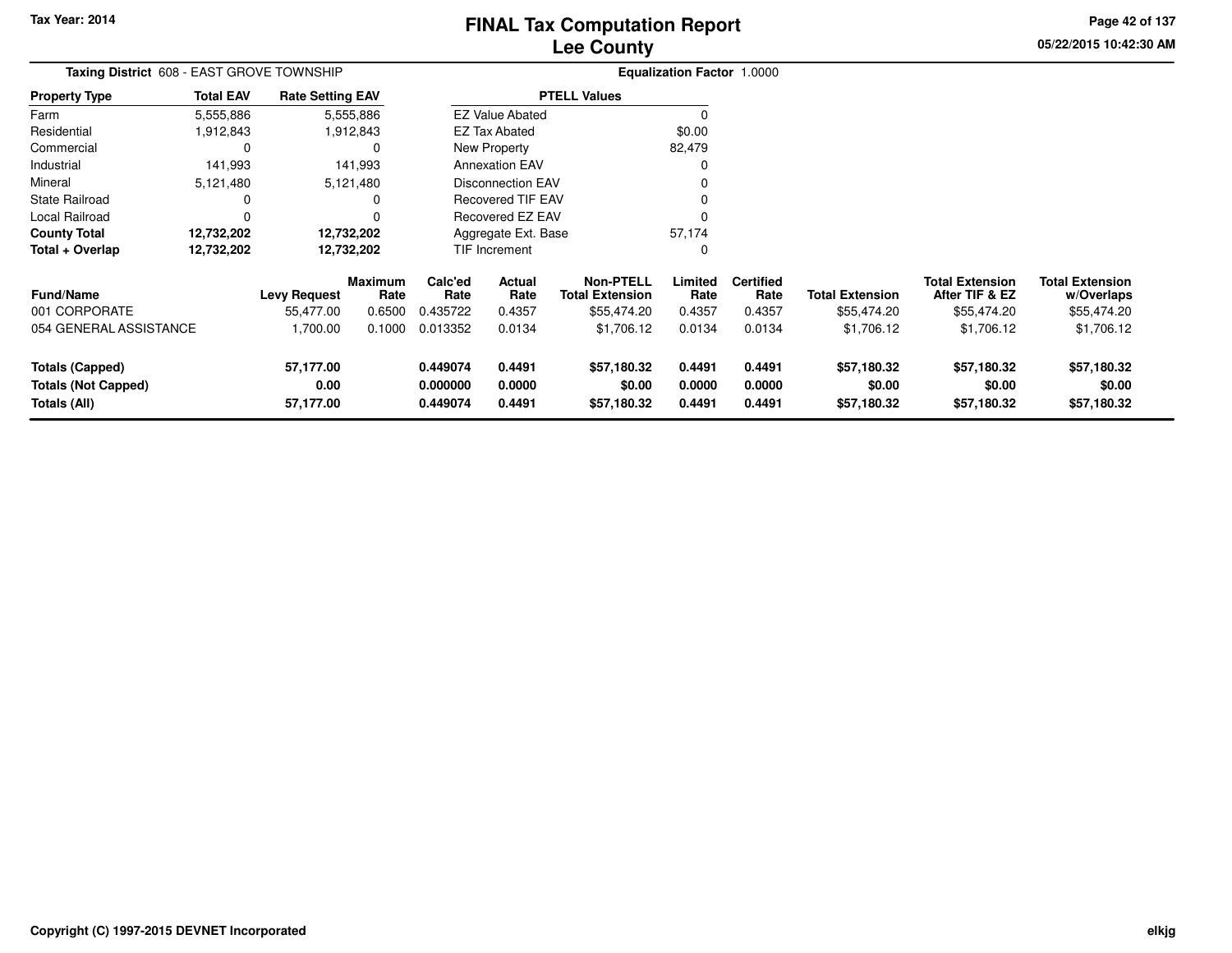**05/22/2015 10:42:30 AMPage 43 of 137**

> **w/Overlaps**\$83,650.57

| Taxing District 608RB - EAST GROVE TWP RD/BRIDGE |                  |                         |                 |                 |                          |                                            | <b>Equalization Factor 1.0000</b> |                          |                        |                                          |                                      |
|--------------------------------------------------|------------------|-------------------------|-----------------|-----------------|--------------------------|--------------------------------------------|-----------------------------------|--------------------------|------------------------|------------------------------------------|--------------------------------------|
| <b>Property Type</b>                             | <b>Total EAV</b> | <b>Rate Setting EAV</b> |                 |                 |                          | <b>PTELL Values</b>                        |                                   |                          |                        |                                          |                                      |
| Farm                                             | 5,555,886        |                         | 5,555,886       |                 | <b>EZ Value Abated</b>   |                                            |                                   |                          |                        |                                          |                                      |
| Residential                                      | 1,912,843        |                         | 1,912,843       |                 | <b>EZ Tax Abated</b>     |                                            | \$0.00                            |                          |                        |                                          |                                      |
| Commercial                                       |                  |                         |                 |                 | New Property             |                                            | 82,479                            |                          |                        |                                          |                                      |
| Industrial                                       | 141,993          |                         | 141,993         |                 | <b>Annexation EAV</b>    |                                            |                                   |                          |                        |                                          |                                      |
| Mineral                                          | 5,121,480        |                         | 5,121,480       |                 | <b>Disconnection EAV</b> |                                            |                                   |                          |                        |                                          |                                      |
| <b>State Railroad</b>                            |                  |                         |                 |                 | Recovered TIF EAV        |                                            |                                   |                          |                        |                                          |                                      |
| Local Railroad                                   |                  |                         |                 |                 | Recovered EZ EAV         |                                            |                                   |                          |                        |                                          |                                      |
| <b>County Total</b>                              | 12,732,202       |                         | 12,732,202      |                 | Aggregate Ext. Base      |                                            | 112,267                           |                          |                        |                                          |                                      |
| Total + Overlap                                  | 12,732,202       |                         | 12,732,202      |                 | <b>TIF Increment</b>     |                                            |                                   |                          |                        |                                          |                                      |
| <b>Fund/Name</b>                                 |                  | <b>Levy Request</b>     | Maximum<br>Rate | Calc'ed<br>Rate | Actual<br>Rate           | <b>Non-PTELL</b><br><b>Total Extension</b> | Limited<br>Rate                   | <b>Certified</b><br>Rate | <b>Total Extension</b> | <b>Total Extension</b><br>After TIF & EZ | <b>Total Extension</b><br>w/Overlaps |
| 007 ROAD & BRIDGE                                |                  | 83,653.00               | 0.6600          | 0.657019        | 0.6570                   | \$83,650.57                                | 0.6570                            | 0.6570                   | \$83,650.57            | \$83,650.57                              | \$83,650.57                          |
| 008 BRIDGE JOINT W/ COUNTY                       |                  | 7,224.00                | 0.2500          | 0.056738        | 0.0567                   | \$7,219.16                                 | 0.0567                            | 0.0567                   | \$7,219.16             | \$7,219.16                               | \$7,219.16                           |
| 009 PERMANENT ROAD                               |                  | 21,390.00               | 0.2500          | 0.167999        | 0.1680                   | \$21,390.10                                | 0.1680                            | 0.1680                   | \$21,390.10            | \$21,390.10                              | \$21,390.10                          |
| <b>Totals (Capped)</b>                           |                  | 112,267.00              |                 | 0.881756        | 0.8817                   | \$112,259.83                               | 0.8817                            | 0.8817                   | \$112,259.83           | \$112,259.83                             | \$112,259.83                         |
| <b>Totals (Not Capped)</b>                       |                  | 0.00                    |                 | 0.000000        | 0.0000                   | \$0.00                                     | 0.0000                            | 0.0000                   | \$0.00                 | \$0.00                                   | \$0.00                               |
| Totals (All)                                     |                  | 112,267.00              |                 | 0.881756        | 0.8817                   | \$112,259.83                               | 0.8817                            | 0.8817                   | \$112,259.83           | \$112,259.83                             | \$112,259.83                         |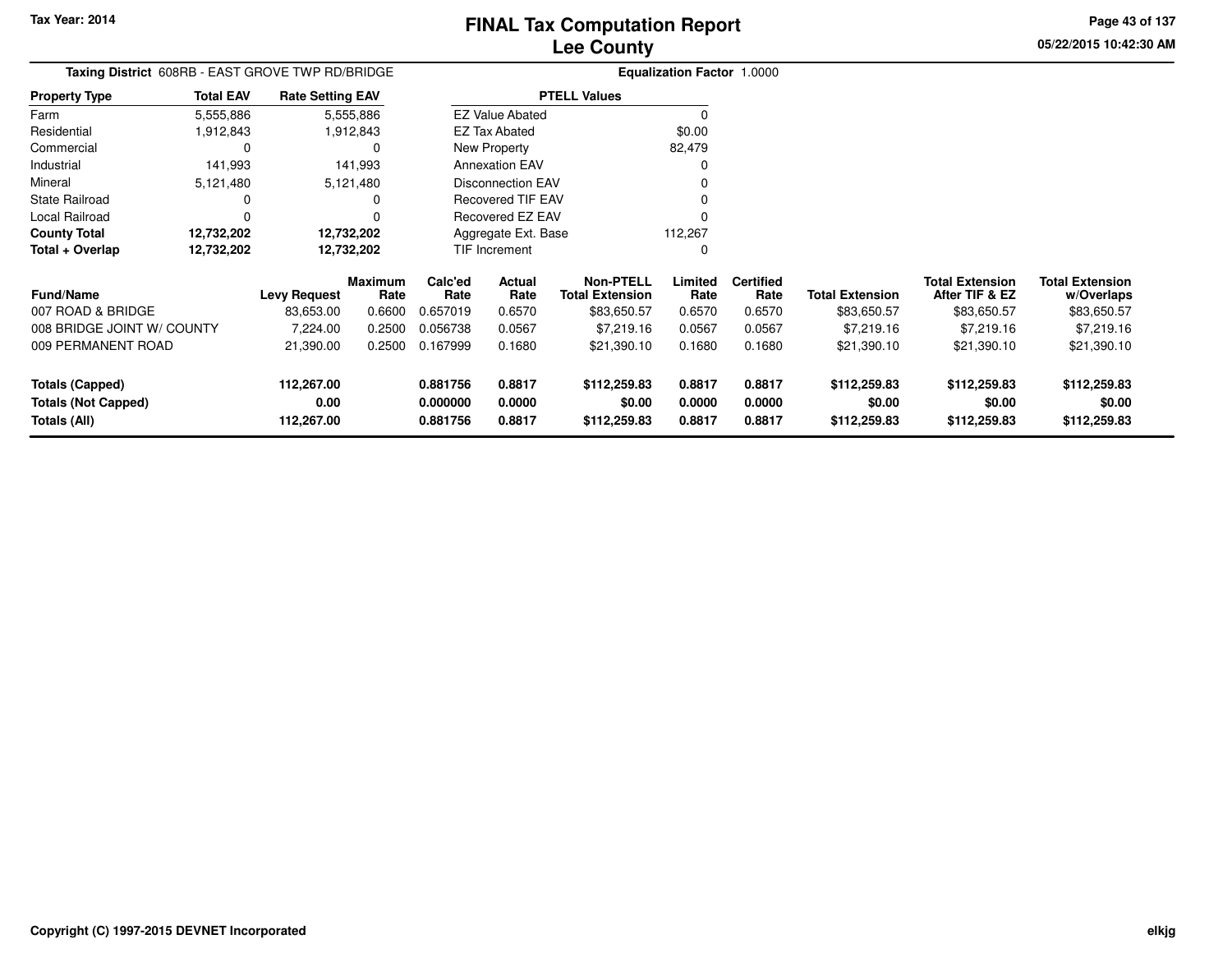**05/22/2015 10:42:30 AM Page 44 of 137**

| Taxing District 609 - HAMILTON TOWNSHIP                                     |                  |                                |                        | <b>Equalization Factor 1.0000</b> |                            |                                            |                            |                            |                                      |                                          |                                      |
|-----------------------------------------------------------------------------|------------------|--------------------------------|------------------------|-----------------------------------|----------------------------|--------------------------------------------|----------------------------|----------------------------|--------------------------------------|------------------------------------------|--------------------------------------|
| Property Type                                                               | <b>Total EAV</b> | <b>Rate Setting EAV</b>        |                        |                                   |                            | <b>PTELL Values</b>                        |                            |                            |                                      |                                          |                                      |
| Farm                                                                        | 6,011,987        |                                | 6,011,987              |                                   | <b>EZ Value Abated</b>     |                                            | $\Omega$                   |                            |                                      |                                          |                                      |
| Residential                                                                 | 737,498          |                                | 737,498                |                                   | <b>EZ Tax Abated</b>       |                                            | \$0.00                     |                            |                                      |                                          |                                      |
| Commercial                                                                  | 0                |                                | 0                      |                                   | New Property               |                                            | 27,464                     |                            |                                      |                                          |                                      |
| Industrial                                                                  | 838              |                                | 838                    |                                   | <b>Annexation EAV</b>      |                                            |                            |                            |                                      |                                          |                                      |
| Mineral                                                                     | 0                |                                | $\Omega$               |                                   | <b>Disconnection EAV</b>   |                                            |                            |                            |                                      |                                          |                                      |
| State Railroad                                                              | 165,478          |                                | 165,478                |                                   | <b>Recovered TIF EAV</b>   |                                            |                            |                            |                                      |                                          |                                      |
| Local Railroad                                                              | 0                |                                |                        |                                   | <b>Recovered EZ EAV</b>    |                                            |                            |                            |                                      |                                          |                                      |
| <b>County Total</b>                                                         | 6,915,801        |                                | 6,915,801              |                                   | Aggregate Ext. Base        |                                            | 31,291                     |                            |                                      |                                          |                                      |
| Total + Overlap                                                             | 6,915,801        |                                | 6,915,801              |                                   | <b>TIF Increment</b>       |                                            | 0                          |                            |                                      |                                          |                                      |
| <b>Fund/Name</b>                                                            |                  | <b>Levy Request</b>            | <b>Maximum</b><br>Rate | Calc'ed<br>Rate                   | Actual<br>Rate             | <b>Non-PTELL</b><br><b>Total Extension</b> | Limited<br>Rate            | <b>Certified</b><br>Rate   | <b>Total Extension</b>               | <b>Total Extension</b><br>After TIF & EZ | <b>Total Extension</b><br>w/Overlaps |
| 001 CORPORATE                                                               |                  | 29,950.00                      | 0.6500                 | 0.433066                          | 0.4331                     | \$29,952.33                                | 0.4331                     | 0.4331                     | \$29,952.33                          | \$29,952.33                              | \$29,952.33                          |
| 054 GENERAL ASSISTANCE                                                      |                  | 2,900.00                       | 0.1000                 | 0.041933                          | 0.0419                     | \$2,897.72                                 | 0.0280                     | 0.0280                     | \$1,936.42                           | \$1,936.42                               | \$1,936.42                           |
| <b>Totals (Capped)</b><br><b>Totals (Not Capped)</b><br><b>Totals (All)</b> |                  | 32,850.00<br>0.00<br>32,850.00 |                        | 0.474999<br>0.000000<br>0.474999  | 0.4750<br>0.0000<br>0.4750 | \$32,850.05<br>\$0.00<br>\$32,850.05       | 0.4611<br>0.0000<br>0.4611 | 0.4611<br>0.0000<br>0.4611 | \$31,888.75<br>\$0.00<br>\$31,888.75 | \$31,888.75<br>\$0.00<br>\$31,888.75     | \$31,888.75<br>\$0.00<br>\$31,888.75 |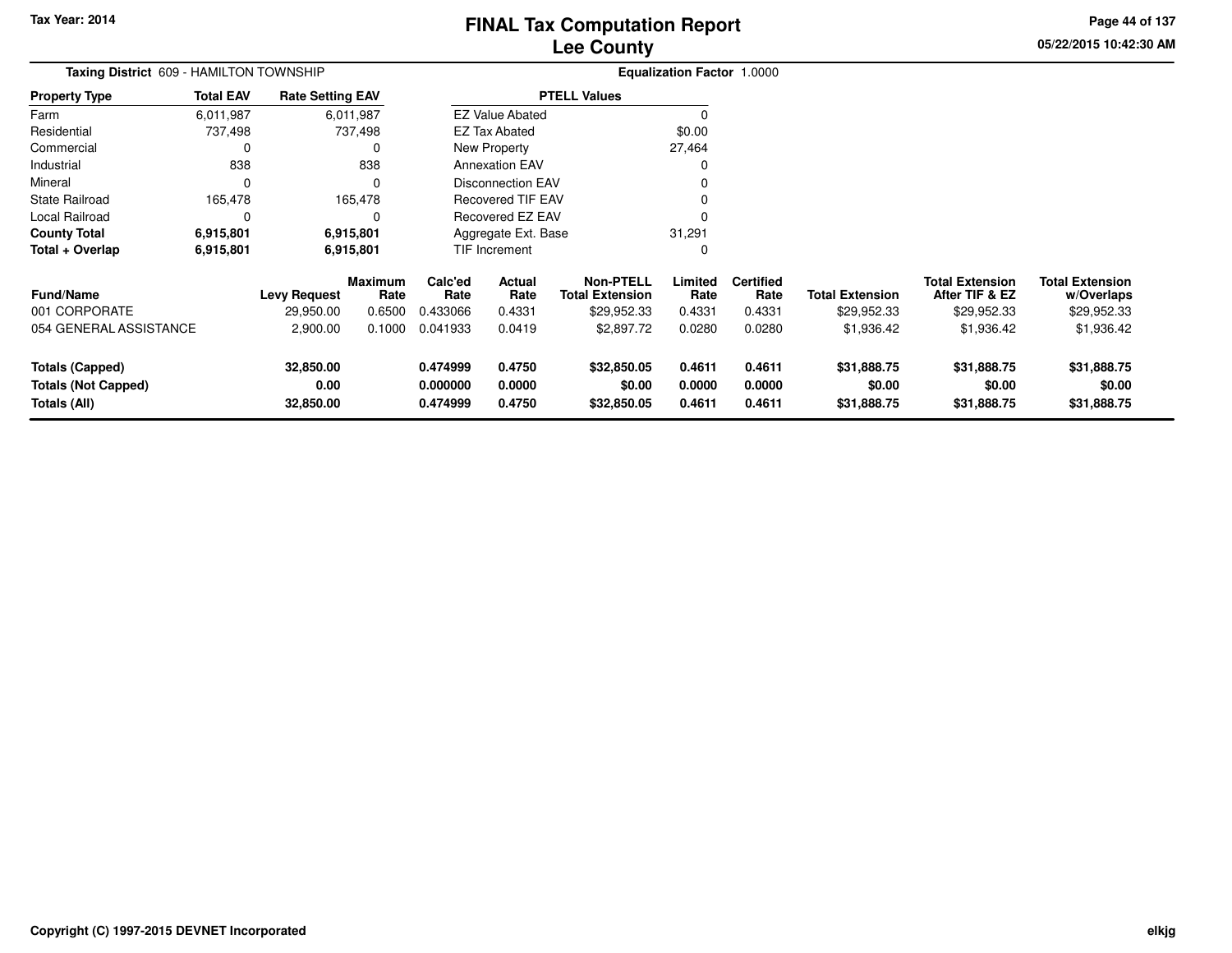**Totals (All)**

# **Lee CountyFINAL Tax Computation Report**

**0.546575 0.5467 \$37,808.69 0.5309 0.5309 \$36,715.98 \$36,715.98 \$36,715.98**

**05/22/2015 10:42:30 AMPage 45 of 137**

> **w/Overlaps** \$28,652.16

**Total Extension**

#### **Equalization Factor** 1.0000 **Taxing District** 609RB - HAMILTON TWP ROAD/BRIDGE**Property Type**737,498 737,498  $\mathbf 0$ Farm ResidentialCommercial 0 838 Industrial 838  $\Omega$ Mineral 0 0165,478 State Railroad 165,478  $\mathbf 0$ Local Railroad 0 0 6,915,801 **County Total 6,915,801 6,915,801**6,915,801 **Total + Overlap 6,915,801 6,915,801** 6,011,987737,498 **Fund/Name Levy Request Rate Limited**Rate **After TIF & EZ** \$28,652.16 **Total ExtensionRate Total Extension Rate Total Extension**\$28,652.16 **Maximum Calc'ed Rate**0.426559 **Actual RateNon-PTELL Certified** \$29,502.81 007 ROAD & BRIDGE 29,500.00 0.6600 0.426559 0.4266 \$29,502.81 0.4143 0.4143 \$28,652.16 \$28,652.16 \$28,652.16 008 BRIDGE JOINT W/ COUNTY 1,200.00 0.2500 0.017352 0.0174 \$1,203.35 0.0169 0.0169 \$1,168.77 \$1,168.77 \$1,168.77 009 PERMANENT ROAD 6,000.00 0.2500 0.086758 0.0868 \$6,002.92 0.0843 0.0843 \$5,830.02 \$5,830.02 \$5,830.02 010 EQUIPMENT & BUILDING 1,100.00 0.1000 0.015906 0.0159 \$1,099.61 0.0154 0.0154 \$1,065.03 \$1,065.03 \$1,065.03 **Totals (Capped) 37,800.00 0.546575 0.5467 \$37,808.69 0.5309 0.5309 \$36,715.98 \$36,715.98 \$36,715.98 Totals (Not Capped) 0.00 0.000000 0.0000 \$0.00 0.0000 0.0000 \$0.00 \$0.00 \$0.00** 6,011,987**Total EAVRate Setting EAV PTELL Values**  $\overline{\overline{0}}$  \$0.00 27,464 $\mathbf 0$ Annexation EAV v o Disconnection EAV $\sim$  0 Recovered TIF EAV0 v Recovered EZ EAV <sup>0</sup> 36,032 $\mathbf{0}$ New Property EZ Tax AbatedEZ Value AbatedAggregate Ext. BaseTIF Increment0

**37,800.00**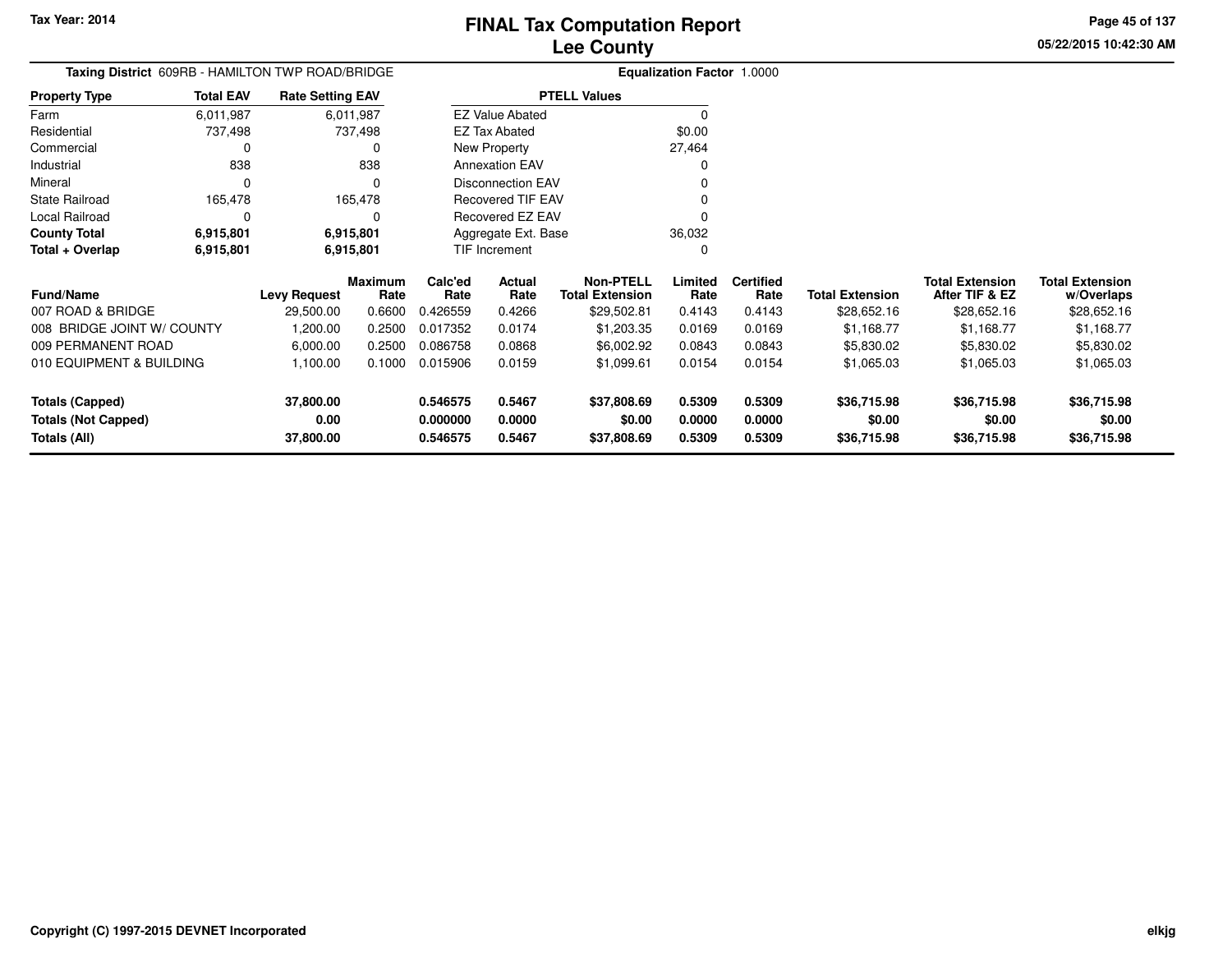# **Lee CountyFINAL Tax Computation Report**

**05/22/2015 10:42:30 AM Page 46 of 137**

| <b>Total Extension</b><br>w/Overlaps                                                                                        |
|-----------------------------------------------------------------------------------------------------------------------------|
| \$54,813.78                                                                                                                 |
| \$6,982.97                                                                                                                  |
| \$3,074.02                                                                                                                  |
| \$64,870.77                                                                                                                 |
| \$0.00<br>\$64,870.77                                                                                                       |
| <b>Total Extension</b><br>After TIF & EZ<br>\$54,813.78<br>\$6,982.97<br>\$3,074.02<br>\$64,870.77<br>\$0.00<br>\$64,870.77 |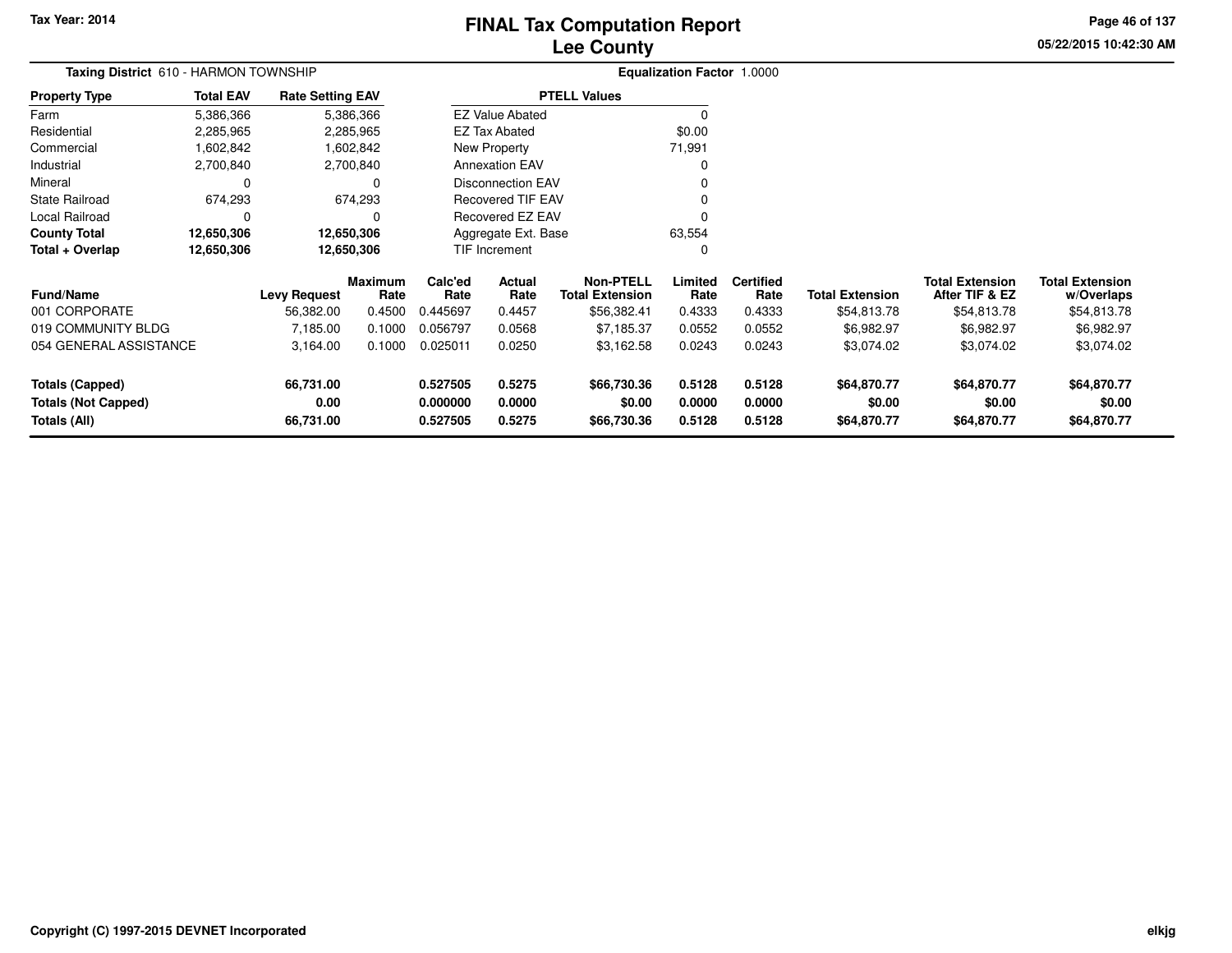**05/22/2015 10:42:30 AM Page 47 of 137**

| Taxing District 610RB - HARMON TWP ROAD/BRIDGE |                  | Equalization Factor 1.0000 |                 |                 |                          |                                            |                 |                          |                                 |                                          |                                      |
|------------------------------------------------|------------------|----------------------------|-----------------|-----------------|--------------------------|--------------------------------------------|-----------------|--------------------------|---------------------------------|------------------------------------------|--------------------------------------|
| <b>Property Type</b>                           | <b>Total EAV</b> | <b>Rate Setting EAV</b>    |                 |                 |                          | <b>PTELL Values</b>                        |                 |                          | <b>Road and Bridge Transfer</b> |                                          |                                      |
| Farm                                           | 5,386,366        |                            | 5,386,366       |                 | <b>EZ Value Abated</b>   |                                            | 0               | <b>Municipality</b>      |                                 | <b>Fund</b>                              | <b>Amount Extended</b>               |
| Residential                                    | 2,285,965        |                            | 2,285,965       |                 | <b>EZ Tax Abated</b>     |                                            | \$0.00          |                          |                                 |                                          |                                      |
| Commercial                                     | 1,602,842        |                            | 1,602,842       |                 | New Property             |                                            | 71,991          |                          | 707 - VILLAGE OF HARMON         | 007                                      | \$1,930.07                           |
| Industrial                                     | 2,700,840        |                            | 2,700,840       |                 | <b>Annexation EAV</b>    |                                            | $\Omega$        | <b>Total</b>             |                                 |                                          | \$1,930.07                           |
| Mineral                                        | 0                |                            |                 |                 | <b>Disconnection EAV</b> |                                            | 0               |                          |                                 |                                          |                                      |
| <b>State Railroad</b>                          | 674,293          |                            | 674,293         |                 | <b>Recovered TIF EAV</b> |                                            | 0               |                          |                                 |                                          |                                      |
| Local Railroad                                 | 0                |                            |                 |                 | Recovered EZ EAV         |                                            |                 |                          |                                 |                                          |                                      |
| <b>County Total</b>                            | 12,650,306       |                            | 12,650,306      |                 | Aggregate Ext. Base      |                                            | 35,990          |                          |                                 |                                          |                                      |
| Total + Overlap                                | 12,650,306       |                            | 12,650,306      |                 | TIF Increment            |                                            | 0               |                          |                                 |                                          |                                      |
| <b>Fund/Name</b>                               |                  | <b>Levy Request</b>        | Maximum<br>Rate | Calc'ed<br>Rate | Actual<br>Rate           | <b>Non-PTELL</b><br><b>Total Extension</b> | Limited<br>Rate | <b>Certified</b><br>Rate | <b>Total Extension</b>          | <b>Total Extension</b><br>After TIF & EZ | <b>Total Extension</b><br>w/Overlaps |
| 007 ROAD & BRIDGE                              |                  | 28,306.00                  | 0.6600          | 0.223757        | 0.2238                   | \$28,311.38                                | 0.2238          | 0.2238                   | \$28,311.38                     | \$28,311.38                              | \$28,311.38                          |
| 008 BRIDGE JOINT W/ COUNTY                     |                  | 4,227.00                   | 0.2500          | 0.033414        | 0.0334                   | \$4,225.20                                 | 0.0334          | 0.0334                   | \$4,225.20                      | \$4,225.20                               | \$4,225.20                           |
| 090 ROAD DAMAGE                                |                  | 4,227.00                   | 0.0330          | 0.033414        | 0.0330                   | \$4,174.60                                 | 0.0330          | 0.0330                   | \$4,174.60                      | \$4,174.60                               | \$4,174.60                           |
| <b>Totals (Capped)</b>                         |                  | 36,760.00                  |                 | 0.290585        | 0.2902                   | \$36,711.18                                | 0.2902          | 0.2902                   | \$36,711.18                     | \$36,711.18                              | \$36,711.18                          |
| <b>Totals (Not Capped)</b>                     |                  | 0.00                       |                 | 0.000000        | 0.0000                   | \$0.00                                     | 0.0000          | 0.0000                   | \$0.00                          | \$0.00                                   | \$0.00                               |
| Totals (All)                                   |                  | 36,760.00                  |                 | 0.290585        | 0.2902                   | \$36,711.18                                | 0.2902          | 0.2902                   | \$36,711.18                     | \$36,711.18                              | \$36,711.18                          |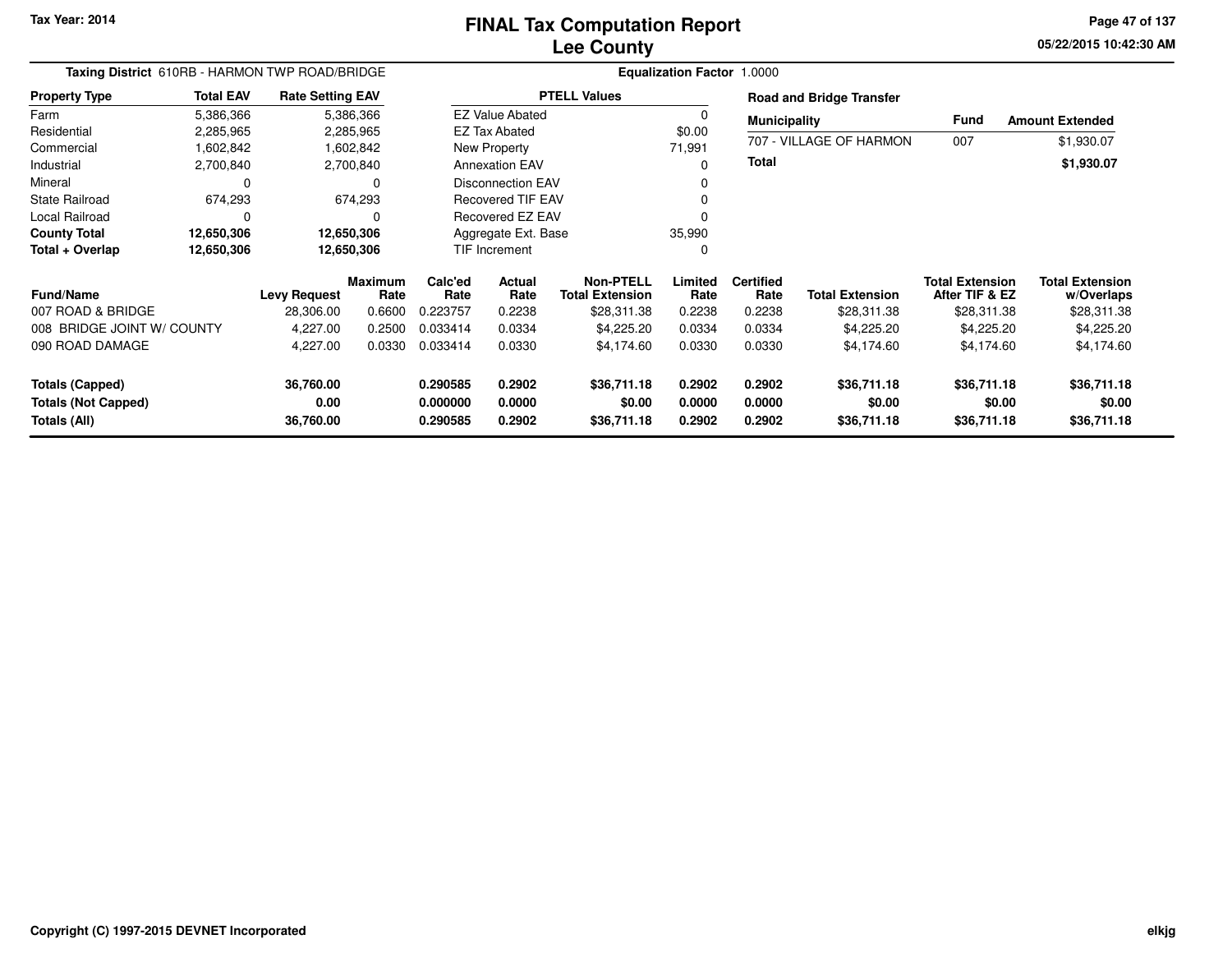# **Lee CountyFINAL Tax Computation Report**

**05/22/2015 10:42:30 AM Page 48 of 137**

| Taxing District 611 - LEE CENTER TOWNSHIP |                  |                         |                 |                 |                          |                                            | <b>Equalization Factor 1.0000</b> |                          |                        |                                          |                                      |  |  |  |
|-------------------------------------------|------------------|-------------------------|-----------------|-----------------|--------------------------|--------------------------------------------|-----------------------------------|--------------------------|------------------------|------------------------------------------|--------------------------------------|--|--|--|
| <b>Property Type</b>                      | <b>Total EAV</b> | <b>Rate Setting EAV</b> |                 |                 |                          | <b>PTELL Values</b>                        |                                   |                          |                        |                                          |                                      |  |  |  |
| Farm                                      | 7,280,664        |                         | 7,280,664       |                 | <b>EZ Value Abated</b>   |                                            |                                   |                          |                        |                                          |                                      |  |  |  |
| Residential                               | 5,713,996        |                         | 5,713,996       |                 | EZ Tax Abated            |                                            | \$0.00                            |                          |                        |                                          |                                      |  |  |  |
| Commercial                                | 1,974,797        |                         | 1,974,797       |                 | New Property             |                                            | 425,752                           |                          |                        |                                          |                                      |  |  |  |
| Industrial                                | 332              |                         | 332             |                 | <b>Annexation EAV</b>    |                                            |                                   |                          |                        |                                          |                                      |  |  |  |
| Mineral                                   | 1,895,616        |                         | .895,616        |                 | Disconnection EAV        |                                            |                                   |                          |                        |                                          |                                      |  |  |  |
| <b>State Railroad</b>                     | 7,283            |                         | 7,283           |                 | <b>Recovered TIF EAV</b> |                                            |                                   |                          |                        |                                          |                                      |  |  |  |
| Local Railroad                            |                  |                         | O               |                 | Recovered EZ EAV         |                                            |                                   |                          |                        |                                          |                                      |  |  |  |
| <b>County Total</b>                       | 16,872,688       |                         | 16,872,688      |                 | Aggregate Ext. Base      |                                            | 63,814                            |                          |                        |                                          |                                      |  |  |  |
| Total + Overlap                           | 16,872,688       |                         | 16,872,688      |                 | TIF Increment            |                                            | $\Omega$                          |                          |                        |                                          |                                      |  |  |  |
| <b>Fund/Name</b>                          |                  | <b>Levy Request</b>     | Maximum<br>Rate | Calc'ed<br>Rate | Actual<br>Rate           | <b>Non-PTELL</b><br><b>Total Extension</b> | Limited<br>Rate                   | <b>Certified</b><br>Rate | <b>Total Extension</b> | <b>Total Extension</b><br>After TIF & EZ | <b>Total Extension</b><br>w/Overlaps |  |  |  |
| 001 CORPORATE                             |                  | 61,760.00               | 0.4500          | 0.366035        | 0.3660                   | \$61,754.04                                | 0.3630                            | 0.3630                   | \$61,247.86            | \$61,247.86                              | \$61,247.86                          |  |  |  |
| 054 GENERAL ASSISTANCE                    |                  | 5,244.00                | 0.1000          | 0.031080        | 0.0311                   | \$5,247.41                                 | 0.0308                            | 0.0308                   | \$5,196.79             | \$5,196.79                               | \$5,196.79                           |  |  |  |
| <b>Totals (Capped)</b>                    |                  | 67,004.00               |                 | 0.397115        | 0.3971                   | \$67,001.45                                | 0.3938                            | 0.3938                   | \$66,444.65            | \$66,444.65                              | \$66,444.65                          |  |  |  |
| <b>Totals (Not Capped)</b>                |                  | 0.00                    |                 | 0.000000        | 0.0000                   | \$0.00                                     | 0.0000                            | 0.0000                   | \$0.00                 | \$0.00                                   | \$0.00                               |  |  |  |
| Totals (All)                              |                  | 67,004.00               |                 | 0.397115        | 0.3971                   | \$67,001.45                                | 0.3938                            | 0.3938                   | \$66,444.65            | \$66,444.65                              | \$66,444.65                          |  |  |  |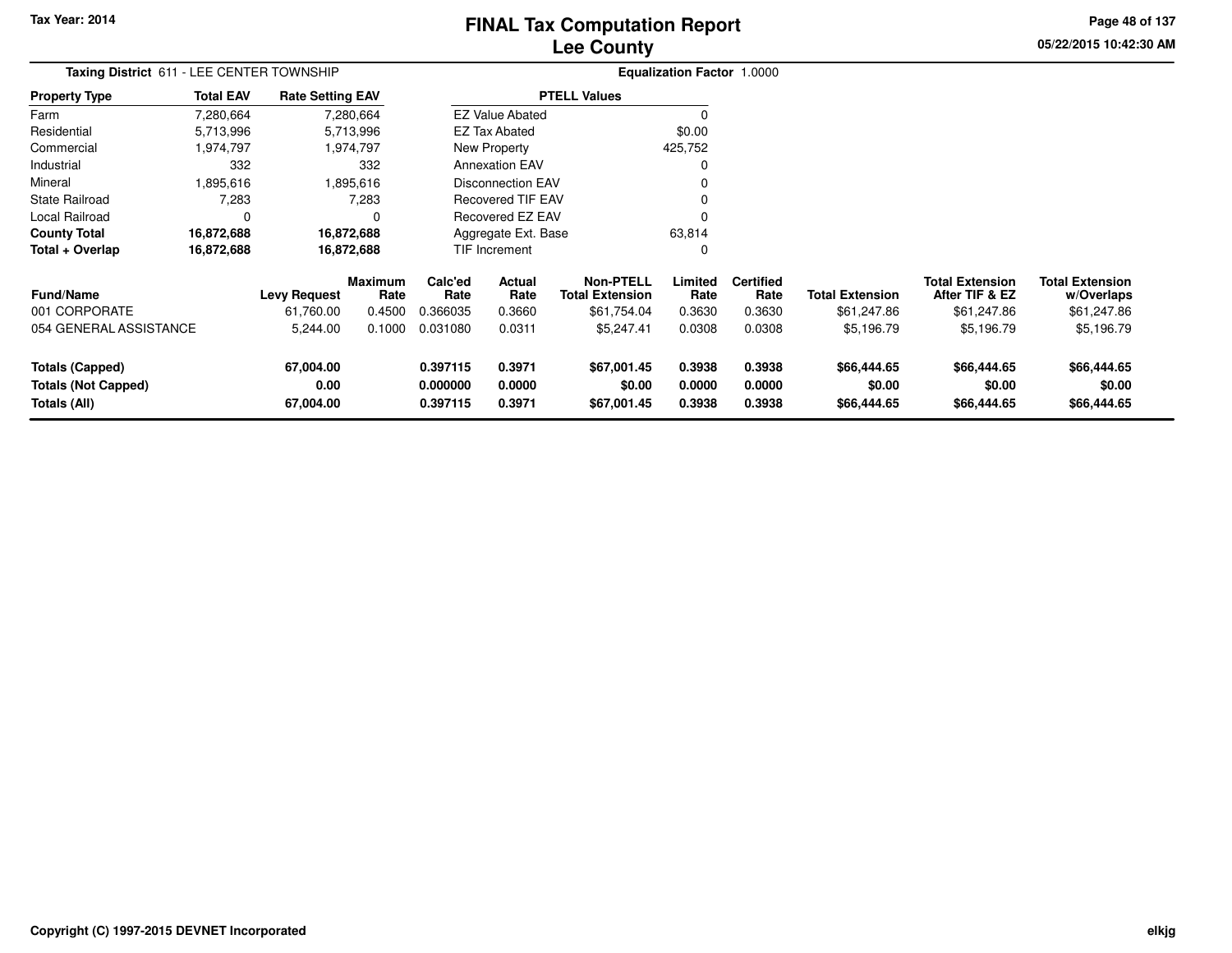**05/22/2015 10:42:30 AMPage 49 of 137**

|                            | Taxing District 611RB - LEE CENTER TWP RD/BRIDGE |                          |                        |                 |                          |                                     | Equalization Factor 1.0000 |                          |                        |                                          |                                      |
|----------------------------|--------------------------------------------------|--------------------------|------------------------|-----------------|--------------------------|-------------------------------------|----------------------------|--------------------------|------------------------|------------------------------------------|--------------------------------------|
| <b>Property Type</b>       | <b>Total EAV</b>                                 | <b>Rate Setting EAV</b>  |                        |                 |                          | <b>PTELL Values</b>                 |                            |                          |                        |                                          |                                      |
| Farm                       | 7,280,664                                        |                          | 7,280,664              |                 | <b>EZ Value Abated</b>   |                                     |                            |                          |                        |                                          |                                      |
| Residential                | 5,713,996                                        |                          | 5,713,996              |                 | EZ Tax Abated            |                                     | \$0.00                     |                          |                        |                                          |                                      |
| Commercial                 | 1,974,797                                        |                          | 1,974,797              |                 | New Property             |                                     | 425,752                    |                          |                        |                                          |                                      |
| Industrial                 | 332                                              |                          | 332                    |                 | <b>Annexation EAV</b>    |                                     |                            |                          |                        |                                          |                                      |
| Mineral                    | 1,895,616                                        |                          | 1,895,616              |                 | <b>Disconnection EAV</b> |                                     |                            |                          |                        |                                          |                                      |
| <b>State Railroad</b>      | 7,283                                            |                          | 7,283                  |                 | Recovered TIF EAV        |                                     |                            |                          |                        |                                          |                                      |
| <b>Local Railroad</b>      | $\Omega$                                         |                          | 0                      |                 | Recovered EZ EAV         |                                     |                            |                          |                        |                                          |                                      |
| <b>County Total</b>        | 16,872,688                                       |                          | 16,872,688             |                 | Aggregate Ext. Base      |                                     | 70,066                     |                          |                        |                                          |                                      |
| Total + Overlap            | 16,872,688                                       |                          | 16,872,688             |                 | TIF Increment            |                                     | 0                          |                          |                        |                                          |                                      |
| <b>Fund/Name</b>           |                                                  | <b>Levy Request</b>      | <b>Maximum</b><br>Rate | Calc'ed<br>Rate | <b>Actual</b><br>Rate    | Non-PTELL<br><b>Total Extension</b> | Limited<br>Rate            | <b>Certified</b><br>Rate | <b>Total Extension</b> | <b>Total Extension</b><br>After TIF & EZ | <b>Total Extension</b><br>w/Overlaps |
| 007 ROAD & BRIDGE          |                                                  | 43.819.00                | 0.6600                 | 0.259704        | 0.2597                   | \$43,818.37                         | 0.2575                     | 0.2575                   | \$43,447.17            | \$43,447.17                              | \$43,447.17                          |
| 008 BRIDGE JOINT W/ COUNTY |                                                  | 0.00                     | 0.2500                 | 0.000000        | 0.0000                   | \$0.00                              | 0.0000                     | 0.0000                   | \$0.00                 | \$0.00                                   | \$0.00                               |
|                            |                                                  | $\overline{\phantom{a}}$ |                        |                 |                          |                                     |                            |                          |                        |                                          |                                      |

| 007 ROAD & BRIDGE          | 43.819.00 | 0.6600 | 0.259704 | 0.2597 | \$43,818.37 | 0.2575 | 0.2575 | \$43,447.17 | \$43,447.17 | \$43,447.17 |
|----------------------------|-----------|--------|----------|--------|-------------|--------|--------|-------------|-------------|-------------|
| 008 BRIDGE JOINT W/ COUNTY | 0.00      | 0.2500 | 0.000000 | 0.0000 | \$0.00      | 0.0000 | 0.0000 | \$0.00      | \$0.00      | \$0.00      |
| 009 PERMANENT ROAD         | 18.350.00 | 0.2500 | 0.108756 | 0.1088 | \$18,357.48 | 0.1079 | 0.1079 | \$18,205.63 | \$18,205.63 | \$18,205.63 |
| 010 EQUIPMENT & BUILDING   | 7.200.00  | 0.1000 | 0.042673 | 0.0427 | \$7,204.64  | 0.0423 | 0.0423 | \$7.137.15  | \$7.137.15  | \$7,137.15  |
| 035 LIABILITY INSURANCE    | 4,200.00  | 0.0000 | 0.024892 | 0.0249 | \$4,201.30  | 0.0247 | 0.0247 | \$4.167.55  | \$4.167.55  | \$4,167.55  |
| Totals (Capped)            | 73,569.00 |        | 0.436025 | 0.4361 | \$73,581.79 | 0.4324 | 0.4324 | \$72.957.50 | \$72,957.50 | \$72,957.50 |
| <b>Totals (Not Capped)</b> | 0.00      |        | 0.000000 | 0.0000 | \$0.00      | 0.0000 | 0.0000 | \$0.00      | \$0.00      | \$0.00      |
| Totals (All)               | 73,569.00 |        | 0.436025 | 0.4361 | \$73,581.79 | 0.4324 | 0.4324 | \$72,957.50 | \$72,957.50 | \$72,957.50 |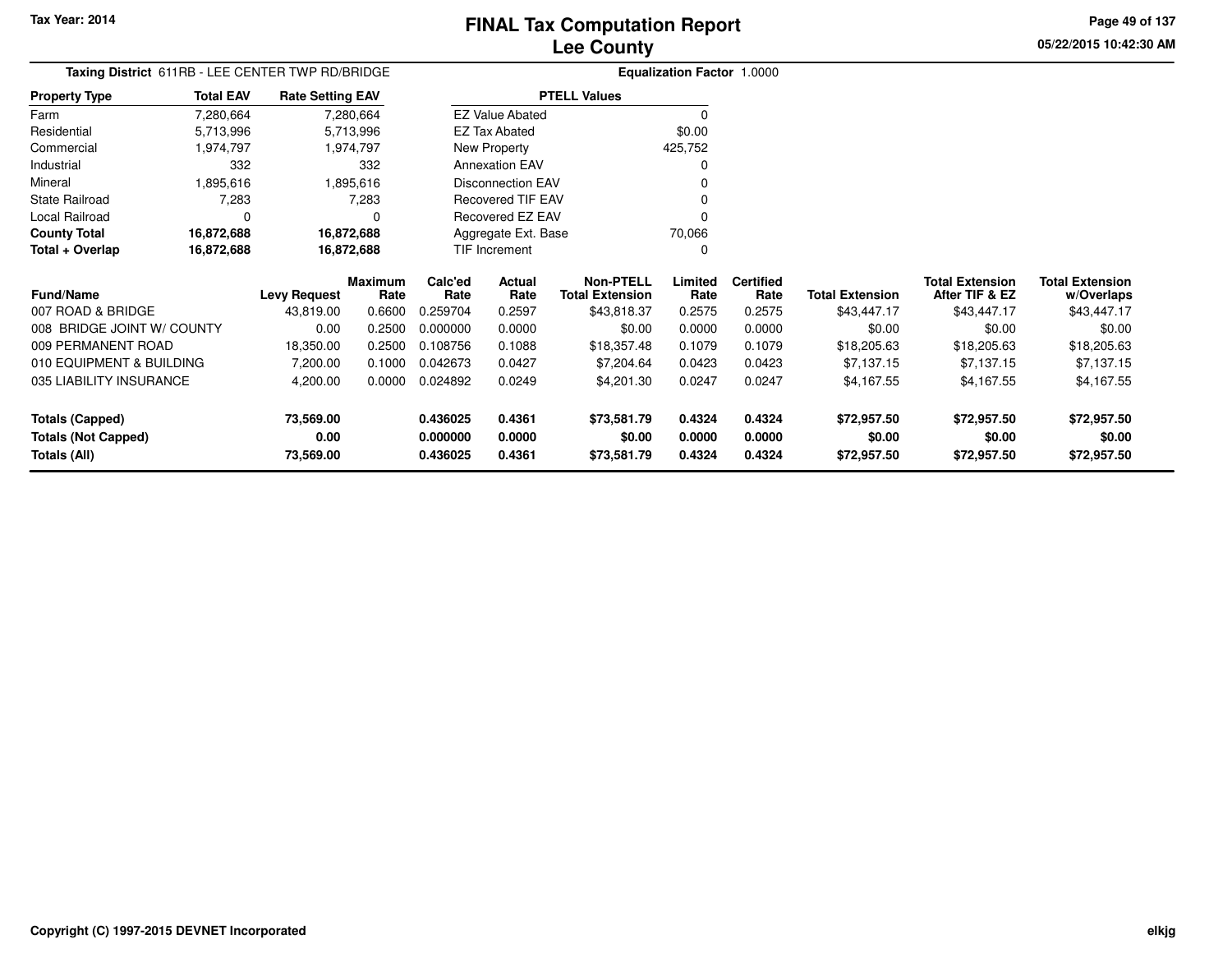# **Lee CountyFINAL Tax Computation Report**

**05/22/2015 10:42:30 AM Page 50 of 137**

| Taxing District 612 - MARION TOWNSHIP |                  |                         |                        | <b>Equalization Factor 1.0000</b> |                          |                                            |                 |                          |                        |                                          |                                      |
|---------------------------------------|------------------|-------------------------|------------------------|-----------------------------------|--------------------------|--------------------------------------------|-----------------|--------------------------|------------------------|------------------------------------------|--------------------------------------|
| <b>Property Type</b>                  | <b>Total EAV</b> | <b>Rate Setting EAV</b> |                        |                                   |                          | <b>PTELL Values</b>                        |                 |                          |                        |                                          |                                      |
| Farm                                  | 6,860,787        |                         | 6,860,787              |                                   | <b>EZ Value Abated</b>   |                                            | 0               |                          |                        |                                          |                                      |
| Residential                           | 1,658,380        |                         | 1,658,380              |                                   | EZ Tax Abated            |                                            | \$0.00          |                          |                        |                                          |                                      |
| Commercial                            | 1,390,388        |                         | 1,390,388              |                                   | New Property             |                                            | 1,115,522       |                          |                        |                                          |                                      |
| Industrial                            | 67,248           |                         | 67,248                 |                                   | <b>Annexation EAV</b>    |                                            | 0               |                          |                        |                                          |                                      |
| Mineral                               | 0                |                         | 0                      |                                   | <b>Disconnection EAV</b> |                                            | 0               |                          |                        |                                          |                                      |
| <b>State Railroad</b>                 | 0                |                         | 0                      |                                   | <b>Recovered TIF EAV</b> |                                            | 0               |                          |                        |                                          |                                      |
| Local Railroad                        | n                |                         | 0                      |                                   | Recovered EZ EAV         |                                            | 0               |                          |                        |                                          |                                      |
| <b>County Total</b>                   | 9,976,803        |                         | 9,976,803              |                                   | Aggregate Ext. Base      |                                            | 39,189          |                          |                        |                                          |                                      |
| Total + Overlap                       | 9,976,803        | 9,976,803               |                        | TIF Increment                     |                          |                                            | 0               |                          |                        |                                          |                                      |
| <b>Fund/Name</b>                      |                  | <b>Levy Request</b>     | <b>Maximum</b><br>Rate | Calc'ed<br>Rate                   | Actual<br>Rate           | <b>Non-PTELL</b><br><b>Total Extension</b> | Limited<br>Rate | <b>Certified</b><br>Rate | <b>Total Extension</b> | <b>Total Extension</b><br>After TIF & EZ | <b>Total Extension</b><br>w/Overlaps |
| 001 CORPORATE                         |                  | 38,140.00               | 0.6500                 | 0.382287                          | 0.3823                   | \$38,141.32                                | 0.3823          | 0.3823                   | \$38,141.32            | \$38,141.32                              | \$38,141.32                          |
| 035 LIABILITY INSURANCE               |                  | 3,000.00                | 0.0000                 | 0.030070                          | 0.0301                   | \$3,003.02                                 | 0.0301          | 0.0301                   | \$3,003.02             | \$3,003.02                               | \$3,003.02                           |
| <b>Totals (Capped)</b>                |                  | 41,140.00               |                        | 0.412357                          | 0.4124                   | \$41,144.34                                | 0.4124          | 0.4124                   | \$41,144.34            | \$41,144.34                              | \$41,144.34                          |
| <b>Totals (Not Capped)</b>            |                  | 0.00                    |                        | 0.000000                          | 0.0000                   | \$0.00                                     | 0.0000          | 0.0000                   | \$0.00                 | \$0.00                                   | \$0.00                               |
| Totals (All)                          |                  | 41,140.00               |                        | 0.412357                          | 0.4124                   | \$41,144.34                                | 0.4124          | 0.4124                   | \$41,144.34            | \$41,144.34                              | \$41,144.34                          |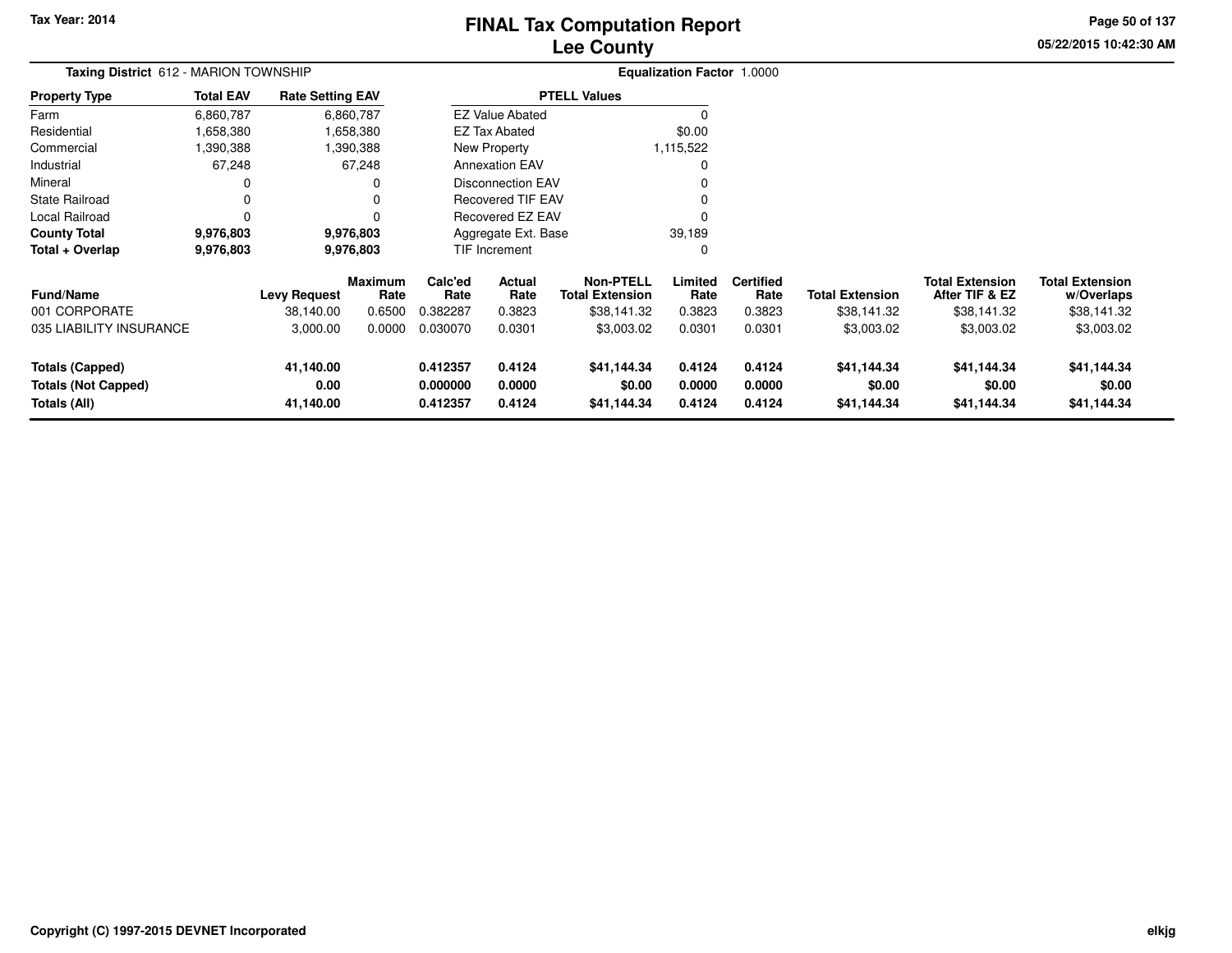**05/22/2015 10:42:30 AMPage 51 of 137**

| Taxing District 612RB - MARION TWP ROAD/BRIDGE |                        |                         |                 | <b>Equalization Factor 1.0000</b> |                          |                                            |                 |                          |                        |                                          |                                      |
|------------------------------------------------|------------------------|-------------------------|-----------------|-----------------------------------|--------------------------|--------------------------------------------|-----------------|--------------------------|------------------------|------------------------------------------|--------------------------------------|
| Property Type                                  | <b>Total EAV</b>       | <b>Rate Setting EAV</b> |                 |                                   |                          | <b>PTELL Values</b>                        |                 |                          |                        |                                          |                                      |
| Farm                                           | 6,860,787              |                         | 6,860,787       |                                   | <b>EZ Value Abated</b>   |                                            | $\Omega$        |                          |                        |                                          |                                      |
| Residential                                    | 1,658,380              |                         | 1,658,380       |                                   | <b>EZ Tax Abated</b>     |                                            | \$0.00          |                          |                        |                                          |                                      |
| Commercial                                     | 1,390,388              |                         | 1,390,388       |                                   | New Property             |                                            | 1,115,522       |                          |                        |                                          |                                      |
| Industrial                                     | 67,248                 |                         | 67,248          |                                   | <b>Annexation EAV</b>    |                                            | O               |                          |                        |                                          |                                      |
| Mineral                                        | 0                      |                         |                 |                                   | <b>Disconnection EAV</b> |                                            |                 |                          |                        |                                          |                                      |
| State Railroad                                 | 0                      |                         |                 |                                   | Recovered TIF EAV        |                                            |                 |                          |                        |                                          |                                      |
| Local Railroad                                 | 0                      |                         |                 |                                   | Recovered EZ EAV         |                                            | 0               |                          |                        |                                          |                                      |
| <b>County Total</b>                            | 9,976,803<br>9,976,803 |                         |                 |                                   | Aggregate Ext. Base      |                                            | 58,349          |                          |                        |                                          |                                      |
| Total + Overlap                                | 9,976,803              | 9,976,803               |                 |                                   | TIF Increment            |                                            | O               |                          |                        |                                          |                                      |
| Fund/Name                                      |                        | <b>Levy Request</b>     | Maximum<br>Rate | Calc'ed<br>Rate                   | Actual<br>Rate           | <b>Non-PTELL</b><br><b>Total Extension</b> | Limited<br>Rate | <b>Certified</b><br>Rate | <b>Total Extension</b> | <b>Total Extension</b><br>After TIF & EZ | <b>Total Extension</b><br>w/Overlaps |
| 007 ROAD & BRIDGE                              |                        | 34,000.00               | 0.6600          | 0.340791                          | 0.3408                   | \$34,000.94                                | 0.3408          | 0.3408                   | \$34,000.94            | \$34,000.94                              | \$34,000.94                          |
| 008 BRIDGE JOINT W/ COUNTY                     |                        | 4,500.00                | 0.2500          | 0.045105                          | 0.0451                   | \$4,499.54                                 | 0.0451          | 0.0451                   | \$4,499.54             | \$4,499.54                               | \$4,499.54                           |
| 009 PERMANENT ROAD                             |                        | 15,000.00               | 0.2500          | 0.150349                          | 0.1503                   | \$14,995.13                                | 0.1503          | 0.1503                   | \$14,995.13            | \$14,995.13                              | \$14,995.13                          |
| 010 EQUIPMENT & BUILDING                       |                        | 3,600.00                | 0.1000          | 0.036084                          | 0.0361                   | \$3,601.63                                 | 0.0361          | 0.0361                   | \$3,601.63             | \$3,601.63                               | \$3,601.63                           |
| 035 LIABILITY INSURANCE                        |                        | 4,000.00                | 0.0000          | 0.040093                          | 0.0401                   | \$4,000.70                                 | 0.0401          | 0.0401                   | \$4,000.70             | \$4,000.70                               | \$4,000.70                           |
| <b>Totals (Capped)</b>                         |                        | 61,100.00               |                 | 0.612422                          | 0.6124                   | \$61,097.94                                | 0.6124          | 0.6124                   | \$61,097.94            | \$61,097.94                              | \$61,097.94                          |
| <b>Totals (Not Capped)</b>                     |                        | 0.00                    |                 | 0.000000                          | 0.0000                   | \$0.00                                     | 0.0000          | 0.0000                   | \$0.00                 | \$0.00                                   | \$0.00                               |
| <b>Totals (All)</b>                            |                        | 61,100.00               |                 | 0.612422                          | 0.6124                   | \$61,097.94                                | 0.6124          | 0.6124                   | \$61,097.94            | \$61,097.94                              | \$61,097.94                          |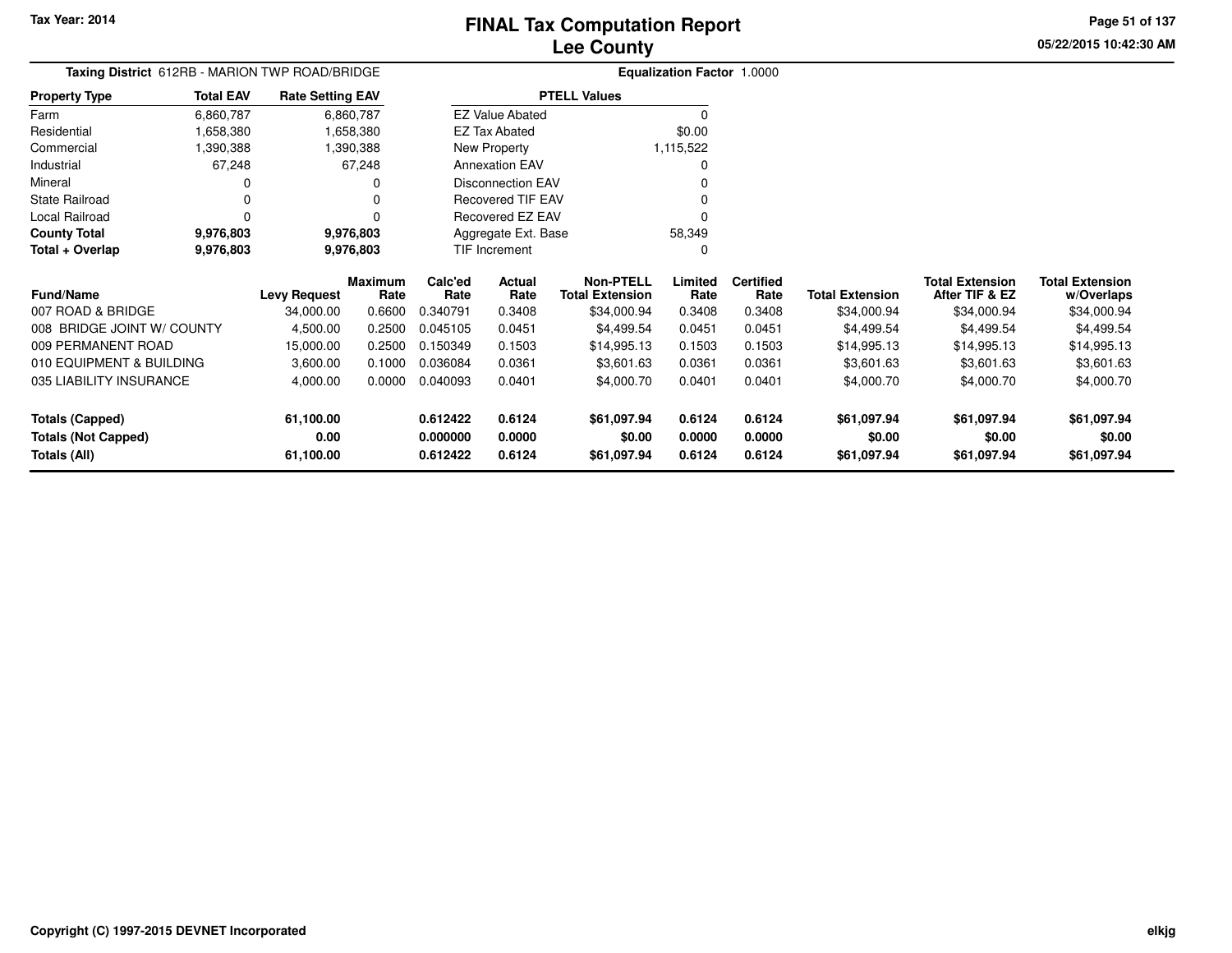# **Lee CountyFINAL Tax Computation Report**

**05/22/2015 10:42:30 AM Page 52 of 137**

| <b>Taxing District 613 - MAY TOWNSHIP</b>                            |                  |                                  |                                  |                                  | <b>Equalization Factor 1.0000</b> |                                                           |                            |                                    |                                       |                                                         |                                                     |
|----------------------------------------------------------------------|------------------|----------------------------------|----------------------------------|----------------------------------|-----------------------------------|-----------------------------------------------------------|----------------------------|------------------------------------|---------------------------------------|---------------------------------------------------------|-----------------------------------------------------|
| <b>Property Type</b>                                                 | <b>Total EAV</b> | <b>Rate Setting EAV</b>          |                                  |                                  |                                   | <b>PTELL Values</b>                                       |                            |                                    |                                       |                                                         |                                                     |
| Farm                                                                 | 7,841,759        |                                  | 7,841,759                        |                                  | <b>EZ Value Abated</b>            |                                                           |                            |                                    |                                       |                                                         |                                                     |
| Residential                                                          | 14,652,987       |                                  | 14,652,987                       |                                  | <b>EZ Tax Abated</b>              |                                                           | \$0.00                     |                                    |                                       |                                                         |                                                     |
| Commercial                                                           | 998,162          |                                  | 998,162                          |                                  | New Property                      |                                                           | 201,736                    |                                    |                                       |                                                         |                                                     |
| Industrial                                                           | 6,917            |                                  | 6,917                            |                                  | <b>Annexation EAV</b>             |                                                           |                            |                                    |                                       |                                                         |                                                     |
| Mineral                                                              | 9,730,812        |                                  | 9,730,812                        |                                  | <b>Disconnection EAV</b>          |                                                           |                            |                                    |                                       |                                                         |                                                     |
| <b>State Railroad</b>                                                | 0                |                                  |                                  |                                  | <b>Recovered TIF EAV</b>          |                                                           |                            |                                    |                                       |                                                         |                                                     |
| Local Railroad                                                       | 0                |                                  |                                  |                                  | Recovered EZ EAV                  |                                                           |                            |                                    |                                       |                                                         |                                                     |
| <b>County Total</b>                                                  | 33,230,637       |                                  | 33,230,637                       |                                  | Aggregate Ext. Base               |                                                           | 56,011                     |                                    |                                       |                                                         |                                                     |
| Total + Overlap                                                      | 33,230,637       | 33,230,637                       |                                  | TIF Increment                    |                                   |                                                           | $\Omega$                   |                                    |                                       |                                                         |                                                     |
| <b>Fund/Name</b><br>001 CORPORATE                                    |                  | <b>Levy Request</b><br>57,601.00 | <b>Maximum</b><br>Rate<br>0.4100 | Calc'ed<br>Rate<br>0.173337      | Actual<br>Rate<br>0.1733          | <b>Non-PTELL</b><br><b>Total Extension</b><br>\$57,588.69 | Limited<br>Rate<br>0.1721  | <b>Certified</b><br>Rate<br>0.1721 | <b>Total Extension</b><br>\$57,189.93 | <b>Total Extension</b><br>After TIF & EZ<br>\$57,189.93 | <b>Total Extension</b><br>w/Overlaps<br>\$57,189.93 |
| <b>Totals (Capped)</b><br><b>Totals (Not Capped)</b><br>Totals (All) |                  | 57,601.00<br>0.00<br>57,601.00   |                                  | 0.173337<br>0.000000<br>0.173337 | 0.1733<br>0.0000<br>0.1733        | \$57,588.69<br>\$0.00<br>\$57,588.69                      | 0.1721<br>0.0000<br>0.1721 | 0.1721<br>0.0000<br>0.1721         | \$57,189.93<br>\$0.00<br>\$57,189.93  | \$57,189.93<br>\$0.00<br>\$57,189.93                    | \$57,189.93<br>\$0.00<br>\$57,189.93                |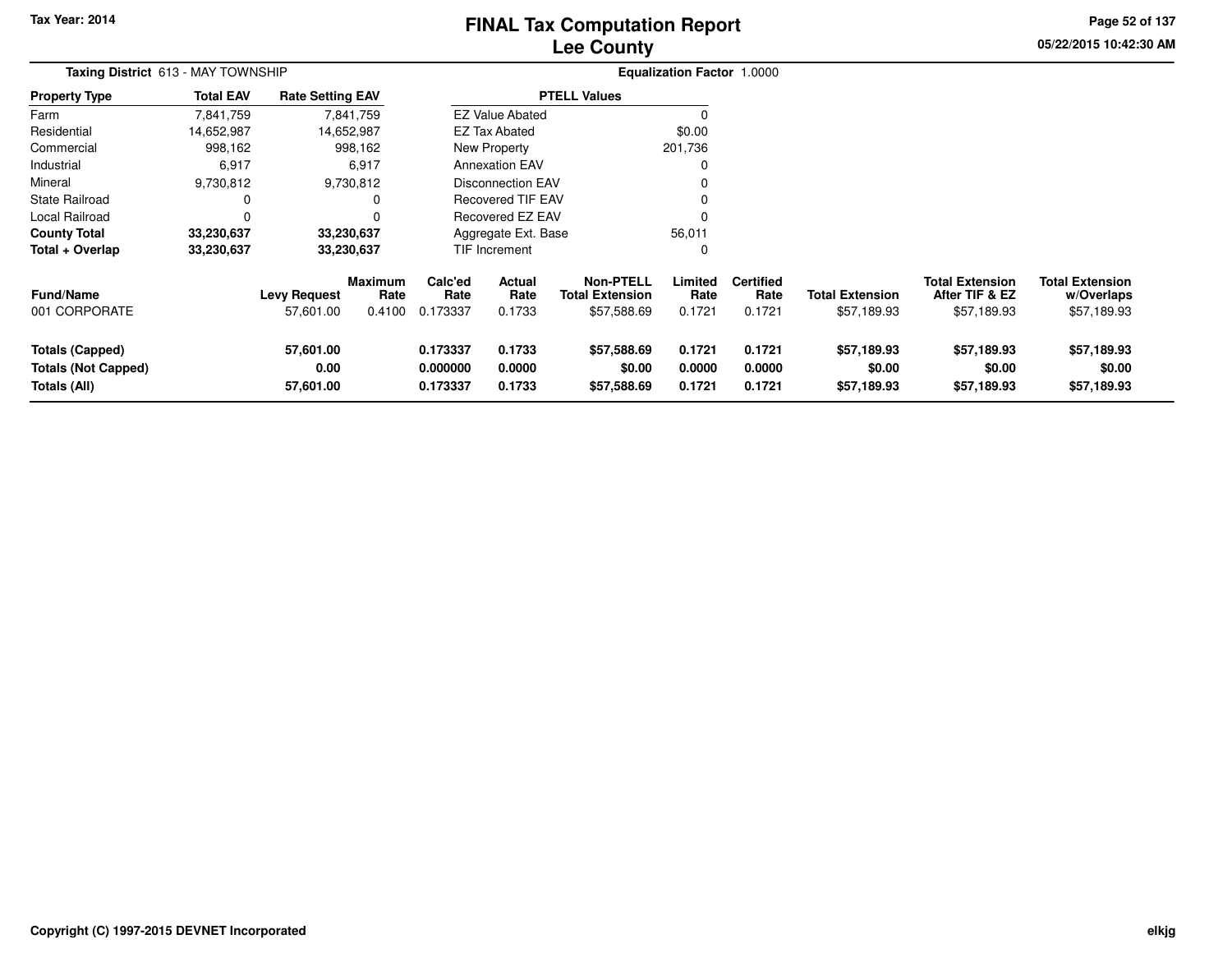# **Lee CountyFINAL Tax Computation Report**

**05/22/2015 10:42:30 AM Page 53 of 137**

| Taxing District 613RB - MAY TWP ROAD/BRIDGE                   |                  |                                  |                                  | <b>Equalization Factor 1.0000</b> |                            |                                                           |                            |                                    |                                       |                                                         |                                                     |
|---------------------------------------------------------------|------------------|----------------------------------|----------------------------------|-----------------------------------|----------------------------|-----------------------------------------------------------|----------------------------|------------------------------------|---------------------------------------|---------------------------------------------------------|-----------------------------------------------------|
| <b>Property Type</b>                                          | <b>Total EAV</b> | <b>Rate Setting EAV</b>          |                                  |                                   |                            | <b>PTELL Values</b>                                       |                            |                                    |                                       |                                                         |                                                     |
| Farm                                                          | 7,841,759        |                                  | 7,841,759                        |                                   | <b>EZ Value Abated</b>     |                                                           |                            |                                    |                                       |                                                         |                                                     |
| Residential                                                   | 14,652,987       |                                  | 14,652,987                       |                                   | <b>EZ Tax Abated</b>       |                                                           | \$0.00                     |                                    |                                       |                                                         |                                                     |
| Commercial                                                    | 998,162          |                                  | 998,162                          |                                   | New Property               |                                                           | 201,736                    |                                    |                                       |                                                         |                                                     |
| Industrial                                                    | 6,917            |                                  | 6,917                            |                                   | <b>Annexation EAV</b>      |                                                           |                            |                                    |                                       |                                                         |                                                     |
| Mineral                                                       | 9,730,812        |                                  | 9,730,812                        |                                   | Disconnection EAV          |                                                           |                            |                                    |                                       |                                                         |                                                     |
| <b>State Railroad</b>                                         |                  |                                  |                                  |                                   | Recovered TIF EAV          |                                                           |                            |                                    |                                       |                                                         |                                                     |
| Local Railroad                                                |                  |                                  |                                  |                                   | Recovered EZ EAV           |                                                           |                            |                                    |                                       |                                                         |                                                     |
| <b>County Total</b>                                           | 33,230,637       | 33,230,637                       |                                  |                                   | Aggregate Ext. Base        |                                                           | 93,846                     |                                    |                                       |                                                         |                                                     |
| Total + Overlap                                               | 33,230,637       | 33,230,637                       |                                  |                                   | TIF Increment              |                                                           | 0                          |                                    |                                       |                                                         |                                                     |
| <b>Fund/Name</b><br>007 ROAD & BRIDGE                         |                  | <b>Levy Request</b><br>99,388.00 | <b>Maximum</b><br>Rate<br>0.6600 | Calc'ed<br>Rate<br>0.299085       | Actual<br>Rate<br>0.2991   | <b>Non-PTELL</b><br><b>Total Extension</b><br>\$99,392.84 | Limited<br>Rate<br>0.2884  | <b>Certified</b><br>Rate<br>0.2884 | <b>Total Extension</b><br>\$95,837.16 | <b>Total Extension</b><br>After TIF & EZ<br>\$95,837.16 | <b>Total Extension</b><br>w/Overlaps<br>\$95,837.16 |
| Totals (Capped)<br><b>Totals (Not Capped)</b><br>Totals (All) |                  | 99,388.00<br>0.00<br>99,388.00   |                                  | 0.299085<br>0.000000<br>0.299085  | 0.2991<br>0.0000<br>0.2991 | \$99,392.84<br>\$0.00<br>\$99,392.84                      | 0.2884<br>0.0000<br>0.2884 | 0.2884<br>0.0000<br>0.2884         | \$95,837.16<br>\$0.00<br>\$95,837.16  | \$95,837.16<br>\$0.00<br>\$95,837.16                    | \$95,837.16<br>\$0.00<br>\$95,837.16                |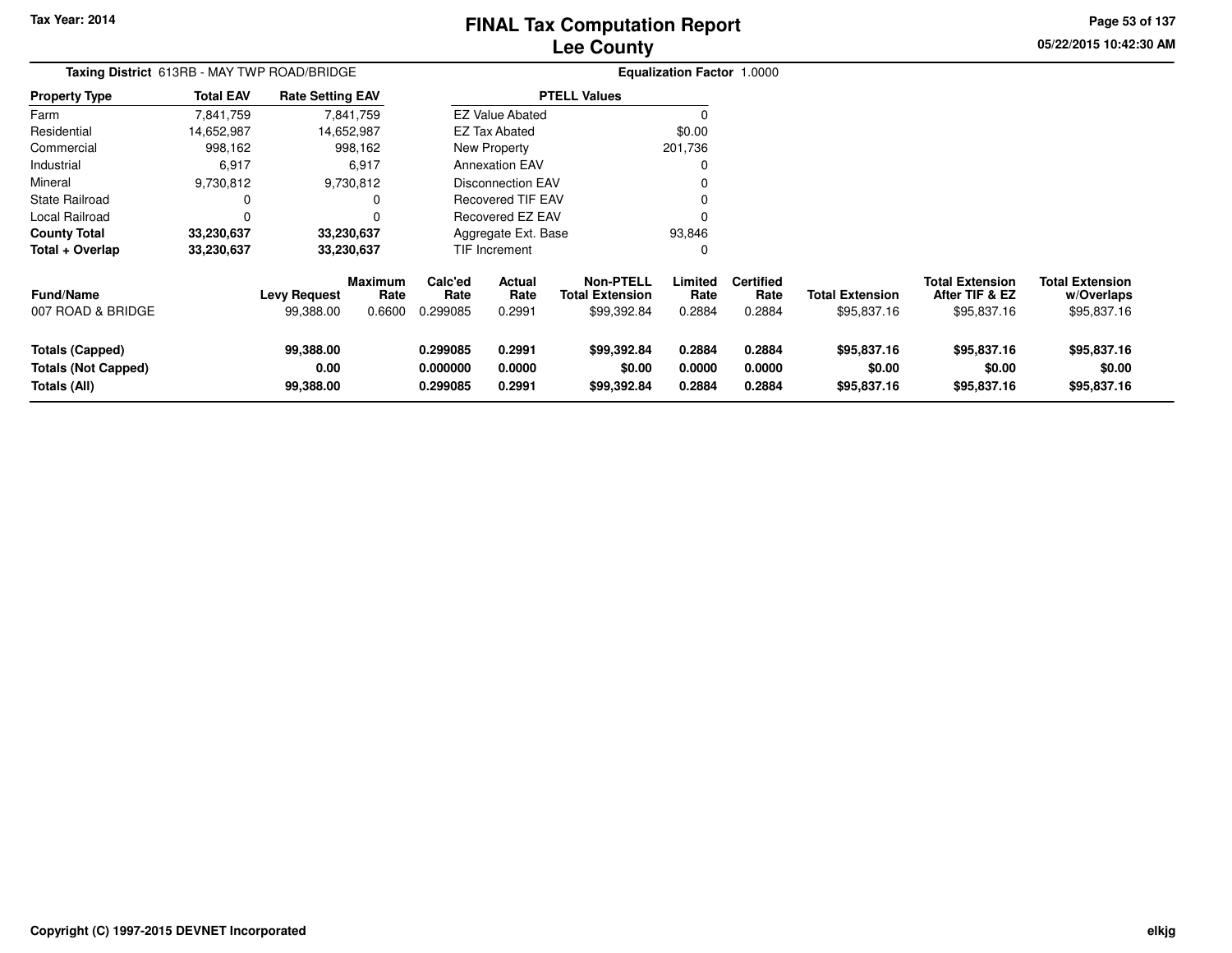# **Lee CountyFINAL Tax Computation Report**

**05/22/2015 10:42:30 AM Page 54 of 137**

| <b>Taxing District</b> 614 - NACHUSA TOWNSHIP |                  |                         |                 | <b>Equalization Factor 1.0000</b> |                          |                                            |                 |                          |                        |                                          |                                      |
|-----------------------------------------------|------------------|-------------------------|-----------------|-----------------------------------|--------------------------|--------------------------------------------|-----------------|--------------------------|------------------------|------------------------------------------|--------------------------------------|
| <b>Property Type</b>                          | <b>Total EAV</b> | <b>Rate Setting EAV</b> |                 |                                   |                          | <b>PTELL Values</b>                        |                 |                          |                        |                                          |                                      |
| Farm                                          | 8,053,661        |                         | 8,053,661       |                                   | <b>EZ Value Abated</b>   |                                            | 0               |                          |                        |                                          |                                      |
| Residential                                   | 3,634,956        |                         | 3,634,956       |                                   | <b>EZ Tax Abated</b>     |                                            | \$0.00          |                          |                        |                                          |                                      |
| Commercial                                    | 629,036          |                         | 629,036         |                                   | New Property             |                                            | 377,113         |                          |                        |                                          |                                      |
| Industrial                                    | 391,608          |                         | 391,608         |                                   | <b>Annexation EAV</b>    |                                            | 0               |                          |                        |                                          |                                      |
| Mineral                                       | 0                |                         |                 |                                   | <b>Disconnection EAV</b> |                                            |                 |                          |                        |                                          |                                      |
| State Railroad                                | 688,745          |                         | 688,745         |                                   | <b>Recovered TIF EAV</b> |                                            |                 |                          |                        |                                          |                                      |
| Local Railroad                                | 1,630            |                         | 1,630           |                                   | Recovered EZ EAV         |                                            | 0               |                          |                        |                                          |                                      |
| <b>County Total</b>                           | 13,399,636       |                         | 13,399,636      |                                   | Aggregate Ext. Base      |                                            | 29,371          |                          |                        |                                          |                                      |
| Total + Overlap                               | 13.399.636       | 13,399,636              |                 |                                   | TIF Increment            |                                            | 0               |                          |                        |                                          |                                      |
| Fund/Name                                     |                  | <b>Levy Request</b>     | Maximum<br>Rate | Calc'ed<br>Rate                   | Actual<br>Rate           | <b>Non-PTELL</b><br><b>Total Extension</b> | Limited<br>Rate | <b>Certified</b><br>Rate | <b>Total Extension</b> | <b>Total Extension</b><br>After TIF & EZ | <b>Total Extension</b><br>w/Overlaps |
| 001 CORPORATE                                 |                  | 27,608.00               | 0.4500          | 0.206035                          | 0.2060                   | \$27,603.25                                | 0.2049          | 0.2049                   | \$27,455.85            | \$27,455.85                              | \$27,455.85                          |
| 047 SOCIAL SECURITY                           |                  | 2,502.00                | 0.0000          | 0.018672                          | 0.0187                   | \$2,505.73                                 | 0.0186          | 0.0186                   | \$2,492.33             | \$2,492.33                               | \$2,492.33                           |
| 054 GENERAL ASSISTANCE                        |                  | 729.00                  | 0.1000          | 0.005440                          | 0.0054                   | \$723.58                                   | 0.0054          | 0.0054                   | \$723.58               | \$723.58                                 | \$723.58                             |
| <b>Totals (Capped)</b>                        |                  | 30,839.00               |                 | 0.230147                          | 0.2301                   | \$30,832.56                                | 0.2289          | 0.2289                   | \$30,671.76            | \$30,671.76                              | \$30,671.76                          |
| <b>Totals (Not Capped)</b>                    |                  | 0.00                    |                 | 0.000000                          | 0.0000                   | \$0.00                                     | 0.0000          | 0.0000                   | \$0.00                 | \$0.00                                   | \$0.00                               |
| Totals (All)                                  |                  | 30,839.00               |                 | 0.230147                          | 0.2301                   | \$30,832.56                                | 0.2289          | 0.2289                   | \$30,671.76            | \$30,671.76                              | \$30,671.76                          |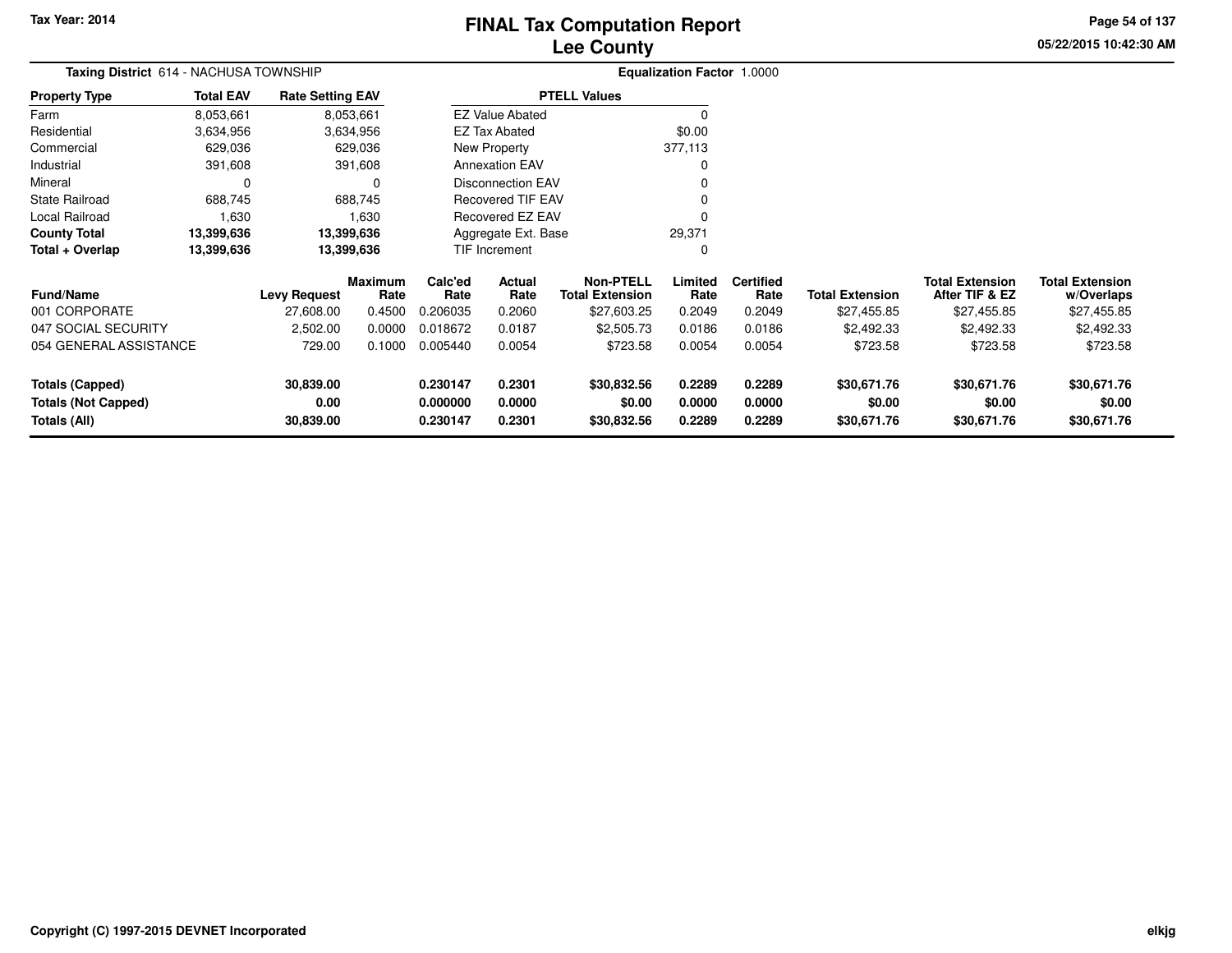**05/22/2015 10:42:30 AMPage 55 of 137**

> **w/Overlaps** \$28,179.43

**Total Extension**

\$28,179.43

#### **Equalization Factor** 1.0000 **Taxing District** 614RB - NACHUSA TWP ROAD/BRIDGE**Property Type**3,634,956 3,634,956 629,036 Farm Residential Commercial 629,036 629,036391,608 Industrial 391,608 391,608 $\mathbf 0$ Mineral 0 0688,745 State Railroad 688,745 1,630 Local Railroad 1,630 13,399,636 **County Total 13,399,636 13,399,636**13,399,636 **Total + Overlap 13,399,636 13,399,636** 8,053,6613,634,956 **Fund/Name Levy Request Rate Limited**Rate **After TIF & EZ Total ExtensionRate Total Extension Rate Total Extension**\$28,179.43 **Maximum Calc'ed Rate**0.211468 **Actual RateNon-PTELL Certified** \$28,340.23 007 ROAD & BRIDGE 28,336.00 0.6600 0.211468 0.2115 \$28,340.23 0.2103 0.2103 \$28,179.43 \$28,179.43 \$28,179.43 008 BRIDGE JOINT W/ COUNTY009 PERMANENT ROAD8,053,661**Total EAV Rate Setting EAV PTELL Values**  $\overline{\overline{0}}$  \$0.00 377,113 $\pmb{0}$ Annexation EAV v o Disconnection EAV $\sim$  0 Recovered TIF EAV0 v Recovered EZ EAV <sup>0</sup> 51,307 $\mathbf{0}$ New Property EZ Tax AbatedEZ Value AbatedAggregate Ext. BaseTIF Increment0

| 008 BRIDGE JOINT W/ COUNTY | 1.301.00  | 0.2500 | 0.009709 | 0.0097 | \$1,299.76  | 0.0096 | 0.0096 | \$1.286.37  | \$1,286.37  | \$1,286.37  |
|----------------------------|-----------|--------|----------|--------|-------------|--------|--------|-------------|-------------|-------------|
| 009 PERMANENT ROAD         | 19.358.00 | 0.2500 | 0.144467 | 0.1445 | \$19.362.47 | 0.1437 | 0.1437 | \$19,255.28 | \$19,255.28 | \$19,255.28 |
| 010 EQUIPMENT & BUILDING   | 4.875.00  | 0.1000 | 0.036382 | 0.0364 | \$4,877.47  | 0.0362 | 0.0362 | \$4,850.67  | \$4,850.67  | \$4,850.67  |
|                            |           |        |          |        |             |        |        |             |             |             |
| Totals (Capped)            | 53,870,00 |        | 0.402026 | 0.4021 | \$53,879.93 | 0.3998 | 0.3998 | \$53,571.75 | \$53.571.75 | \$53,571.75 |
| Totals (Not Capped)        | 0.00      |        | 0.000000 | 0.0000 | \$0.00      | 0.0000 | 0.0000 | \$0.00      | \$0.00      | \$0.00      |
| Totals (All)               | 53,870.00 |        | 0.402026 | 0.4021 | \$53,879.93 | 0.3998 | 0.3998 | \$53,571.75 | \$53,571.75 | \$53,571.75 |
|                            |           |        |          |        |             |        |        |             |             |             |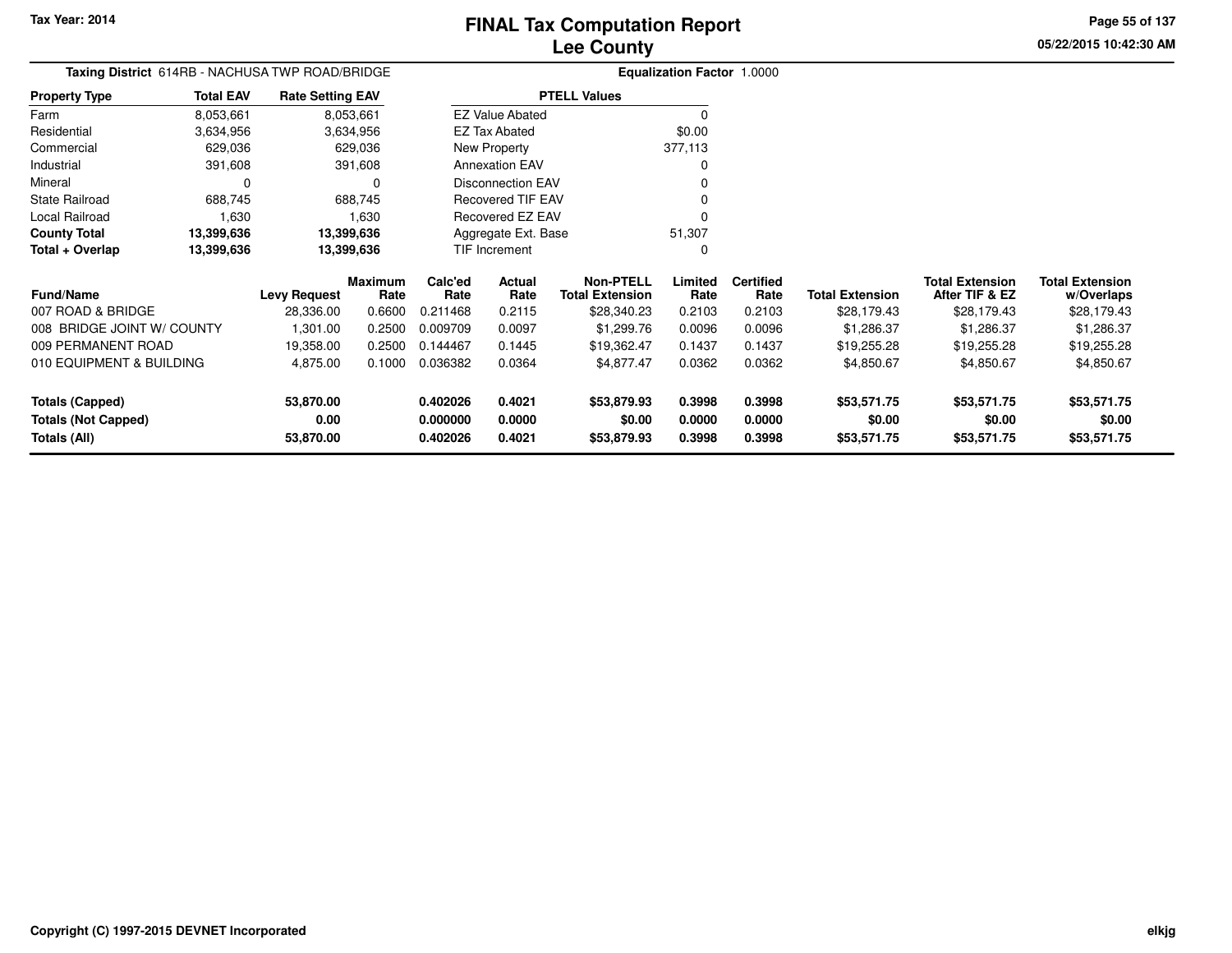**05/22/2015 10:42:30 AMPage 56 of 137**

| Taxing District 615 - NELSON TOWNSHIP             | Equalization Factor 1.0000 |                         |                 |                      |                          |                                            |                  |                          |                        |                                          |                                      |
|---------------------------------------------------|----------------------------|-------------------------|-----------------|----------------------|--------------------------|--------------------------------------------|------------------|--------------------------|------------------------|------------------------------------------|--------------------------------------|
| <b>Property Type</b>                              | <b>Total EAV</b>           | <b>Rate Setting EAV</b> |                 |                      |                          | <b>PTELL Values</b>                        |                  |                          |                        |                                          |                                      |
| Farm                                              | 3,725,805                  |                         | 3,725,805       |                      | <b>EZ Value Abated</b>   |                                            |                  |                          |                        |                                          |                                      |
| Residential                                       | 9,425,962                  |                         | 9,425,962       |                      | <b>EZ Tax Abated</b>     |                                            | \$0.00           |                          |                        |                                          |                                      |
| Commercial                                        | 546,749                    |                         | 546,749         |                      | New Property             |                                            | 25,797           |                          |                        |                                          |                                      |
| Industrial                                        | 1,222,701                  |                         | 1,222,701       |                      | <b>Annexation EAV</b>    |                                            |                  |                          |                        |                                          |                                      |
| Mineral                                           | $\mathbf 0$                |                         | n               |                      | Disconnection EAV        |                                            |                  |                          |                        |                                          |                                      |
| <b>State Railroad</b>                             | 3,286,941                  |                         | 3,286,941       |                      | <b>Recovered TIF EAV</b> |                                            |                  |                          |                        |                                          |                                      |
| Local Railroad                                    | 0                          |                         | 0               |                      | Recovered EZ EAV         |                                            |                  |                          |                        |                                          |                                      |
| <b>County Total</b>                               | 18,208,158                 | 18,208,158              |                 |                      | Aggregate Ext. Base      |                                            | 25,325           |                          |                        |                                          |                                      |
| Total + Overlap                                   | 18,208,158                 | 18,208,158              |                 |                      | TIF Increment            |                                            | $\Omega$         |                          |                        |                                          |                                      |
| <b>Fund/Name</b>                                  |                            | <b>Levy Request</b>     | Maximum<br>Rate | Calc'ed<br>Rate      | Actual<br>Rate           | <b>Non-PTELL</b><br><b>Total Extension</b> | Limited<br>Rate  | <b>Certified</b><br>Rate | <b>Total Extension</b> | <b>Total Extension</b><br>After TIF & EZ | <b>Total Extension</b><br>w/Overlaps |
| 001 CORPORATE                                     |                            | 18,204.00               | 0.4500          | 0.099977             | 0.1000                   | \$18,208.16                                | 0.1000           | 0.1000                   | \$18,208.16            | \$18,208.16                              | \$18,208.16                          |
| 035 LIABILITY INSURANCE                           |                            | 3,970.00                | 0.0000          | 0.021803             | 0.0218                   | \$3,969.38                                 | 0.0218           | 0.0218                   | \$3,969.38             | \$3,969.38                               | \$3,969.38                           |
| 047 SOCIAL SECURITY                               |                            | 2,252.00                | 0.0000          | 0.012368             | 0.0124                   | \$2,257.81                                 | 0.0124           | 0.0124                   | \$2,257.81             | \$2,257.81                               | \$2,257.81                           |
| 054 GENERAL ASSISTANCE                            |                            | 899.00                  | 0.1000          | 0.004937             | 0.0049                   | \$892.20                                   | 0.0049           | 0.0049                   | \$892.20               | \$892.20                                 | \$892.20                             |
| <b>Totals (Capped)</b>                            |                            | 25,325.00               |                 | 0.139085             | 0.1391                   | \$25,327.55                                | 0.1391           | 0.1391                   | \$25,327.55            | \$25,327.55                              | \$25,327.55                          |
| <b>Totals (Not Capped)</b><br><b>Totals (All)</b> |                            | 0.00<br>25,325.00       |                 | 0.000000<br>0.139085 | 0.0000<br>0.1391         | \$0.00<br>\$25,327.55                      | 0.0000<br>0.1391 | 0.0000<br>0.1391         | \$0.00<br>\$25,327.55  | \$0.00<br>\$25,327.55                    | \$0.00<br>\$25,327.55                |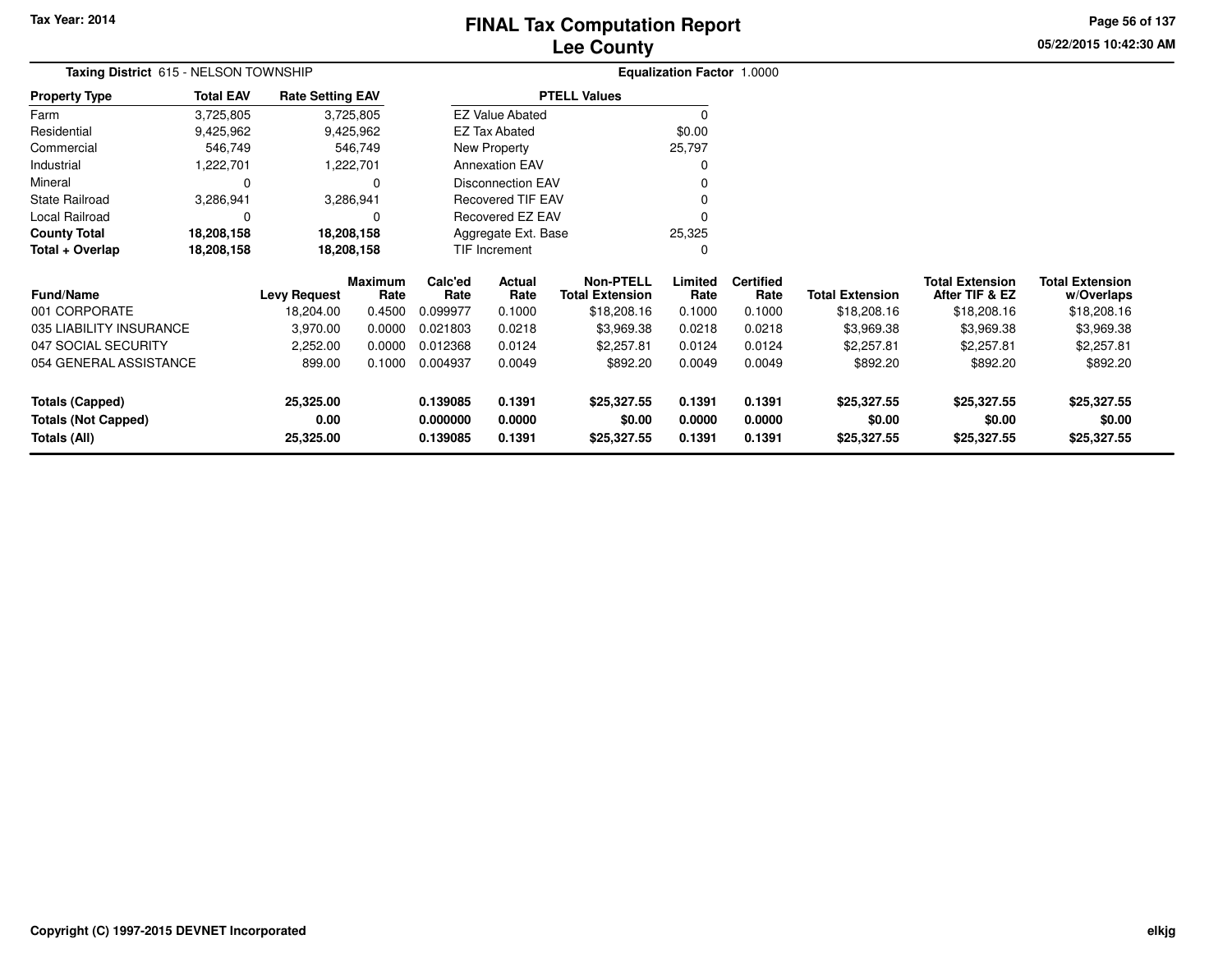**05/22/2015 10:42:30 AM Page 57 of 137**

| Taxing District 615RB - NELSON TWP ROAD/BRIDGE                |                  |                                |                        | <b>Equalization Factor 1.0000</b> |                            |                                            |                            |                            |                                      |                                          |                                      |  |
|---------------------------------------------------------------|------------------|--------------------------------|------------------------|-----------------------------------|----------------------------|--------------------------------------------|----------------------------|----------------------------|--------------------------------------|------------------------------------------|--------------------------------------|--|
| <b>Property Type</b>                                          | <b>Total EAV</b> | <b>Rate Setting EAV</b>        |                        |                                   |                            | <b>PTELL Values</b>                        |                            |                            | <b>Road and Bridge Transfer</b>      |                                          |                                      |  |
| Farm                                                          | 3,725,805        |                                | 3,725,805              |                                   | <b>EZ Value Abated</b>     |                                            |                            | <b>Municipality</b>        |                                      | Fund                                     | <b>Amount Extended</b>               |  |
| Residential                                                   | 9,425,962        |                                | 9,425,962              |                                   | <b>EZ Tax Abated</b>       |                                            | \$0.00                     |                            |                                      |                                          |                                      |  |
| Commercial                                                    | 546,749          |                                | 546,749                |                                   | New Property               |                                            | 25,797                     |                            | 709 - VILLAGE OF NELSON              | 007                                      | \$1,139.53                           |  |
| Industrial                                                    | 1,222,701        |                                | 1,222,701              |                                   | <b>Annexation EAV</b>      |                                            |                            | Total                      |                                      |                                          | \$1,139.53                           |  |
| Mineral                                                       | 0                |                                | 0                      |                                   | <b>Disconnection EAV</b>   |                                            |                            |                            |                                      |                                          |                                      |  |
| <b>State Railroad</b>                                         | 3,286,941        | 3,286,941                      |                        |                                   | <b>Recovered TIF EAV</b>   |                                            |                            |                            |                                      |                                          |                                      |  |
| Local Railroad                                                | $\Omega$         |                                | $\Omega$               |                                   | Recovered EZ EAV           |                                            |                            |                            |                                      |                                          |                                      |  |
| <b>County Total</b>                                           | 18,208,158       | 18,208,158                     |                        |                                   | Aggregate Ext. Base        |                                            | 53,604                     |                            |                                      |                                          |                                      |  |
| Total + Overlap                                               | 18,208,158       | 18,208,158                     |                        |                                   | TIF Increment              |                                            |                            |                            |                                      |                                          |                                      |  |
| <b>Fund/Name</b>                                              |                  | <b>Levy Request</b>            | <b>Maximum</b><br>Rate | Calc'ed<br>Rate                   | <b>Actual</b><br>Rate      | <b>Non-PTELL</b><br><b>Total Extension</b> | Limited<br>Rate            | <b>Certified</b><br>Rate   | <b>Total Extension</b>               | <b>Total Extension</b><br>After TIF & EZ | <b>Total Extension</b><br>w/Overlaps |  |
| 007 ROAD & BRIDGE                                             |                  | 28,709.00                      | 0.6600                 | 0.157671                          | 0.1577                     | \$28,714.27                                | 0.1577                     | 0.1577                     | \$28,714.27                          | \$28,714.27                              | \$28,714.27                          |  |
| 009 PERMANENT ROAD                                            |                  | 25,698.00                      | 0.2500                 | 0.141135                          | 0.1411                     | \$25,691.71                                | 0.1411                     | 0.1411                     | \$25,691.71                          | \$25,691.71                              | \$25,691.71                          |  |
| Totals (Capped)<br><b>Totals (Not Capped)</b><br>Totals (All) |                  | 54,407.00<br>0.00<br>54,407.00 |                        | 0.298806<br>0.000000<br>0.298806  | 0.2988<br>0.0000<br>0.2988 | \$54,405.98<br>\$0.00<br>\$54,405.98       | 0.2988<br>0.0000<br>0.2988 | 0.2988<br>0.0000<br>0.2988 | \$54,405.98<br>\$0.00<br>\$54,405.98 | \$54,405.98<br>\$0.00<br>\$54,405.98     | \$54,405.98<br>\$0.00<br>\$54,405.98 |  |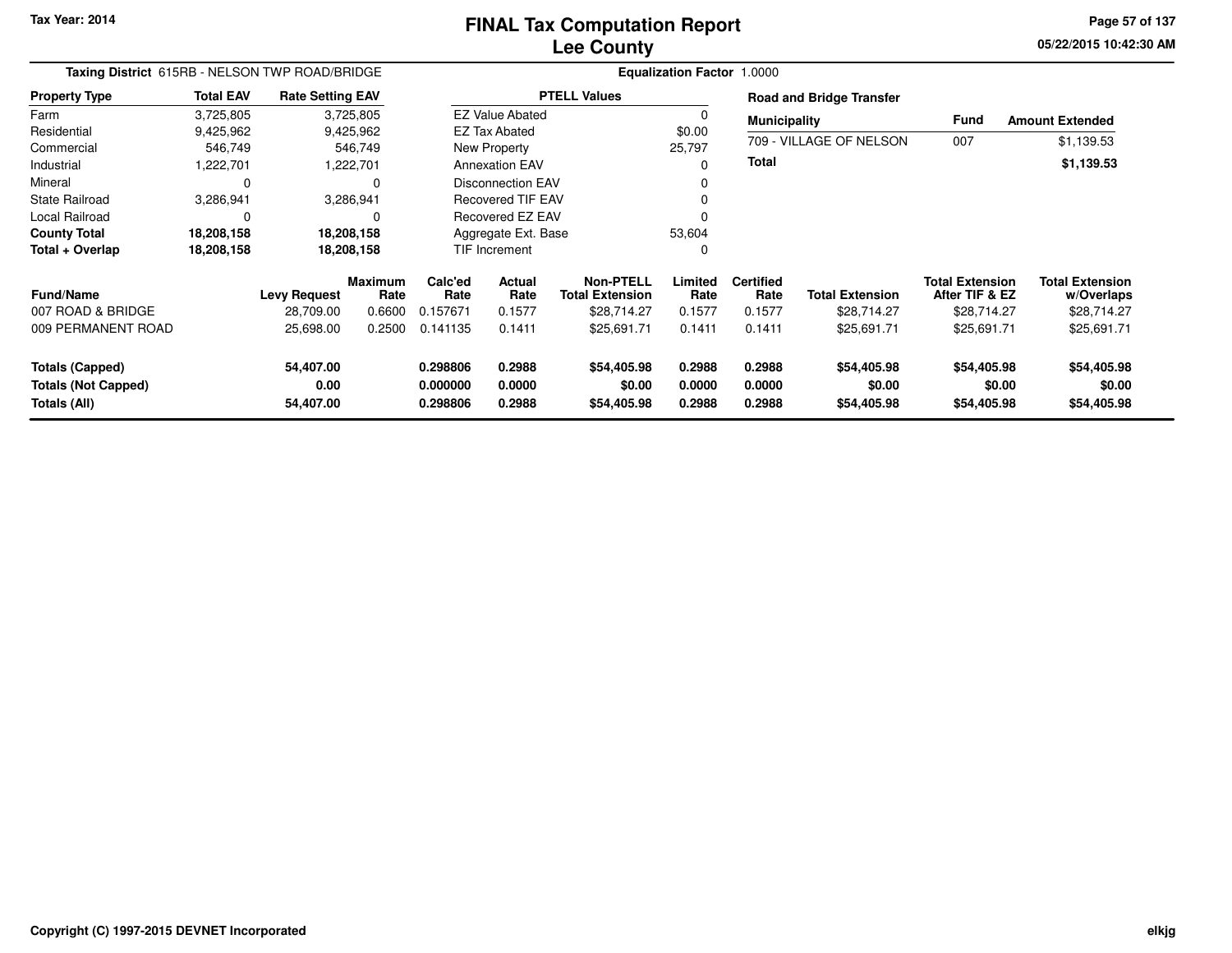# **Lee CountyFINAL Tax Computation Report**

**05/22/2015 10:42:30 AMPage 58 of 137**

| Taxing District 616 - PALMYRA TOWNSHIP | <b>Equalization Factor 1.0000</b> |                         |                 |                 |                          |                                            |                 |                          |                        |                                          |                                      |
|----------------------------------------|-----------------------------------|-------------------------|-----------------|-----------------|--------------------------|--------------------------------------------|-----------------|--------------------------|------------------------|------------------------------------------|--------------------------------------|
| <b>Property Type</b>                   | <b>Total EAV</b>                  | <b>Rate Setting EAV</b> |                 |                 |                          | <b>PTELL Values</b>                        |                 |                          |                        |                                          |                                      |
| Farm                                   | 9,838,620                         |                         | 9,838,620       |                 | <b>EZ Value Abated</b>   |                                            |                 |                          |                        |                                          |                                      |
| Residential                            | 45,329,784                        |                         | 45,329,784      |                 | EZ Tax Abated            |                                            | \$0.00          |                          |                        |                                          |                                      |
| Commercial                             | 4,602,345                         |                         | 4,602,345       |                 | New Property             |                                            | 396,964         |                          |                        |                                          |                                      |
| Industrial                             | 1,147                             |                         | 1,147           |                 | <b>Annexation EAV</b>    |                                            | 0               |                          |                        |                                          |                                      |
| Mineral                                | 0                                 |                         | 0               |                 | <b>Disconnection EAV</b> |                                            |                 |                          |                        |                                          |                                      |
| <b>State Railroad</b>                  | 0                                 |                         | 0               |                 | Recovered TIF EAV        |                                            | O               |                          |                        |                                          |                                      |
| Local Railroad                         | $\Omega$                          |                         | $\Omega$        |                 | <b>Recovered EZ EAV</b>  |                                            | $\Omega$        |                          |                        |                                          |                                      |
| <b>County Total</b>                    | 59,771,896                        |                         | 59,771,896      |                 | Aggregate Ext. Base      |                                            | 93,290          |                          |                        |                                          |                                      |
| Total + Overlap                        | 59,771,896                        | 59,771,896              |                 |                 | TIF Increment            |                                            | 0               |                          |                        |                                          |                                      |
| <b>Fund/Name</b>                       |                                   | <b>Levy Request</b>     | Maximum<br>Rate | Calc'ed<br>Rate | Actual<br>Rate           | <b>Non-PTELL</b><br><b>Total Extension</b> | Limited<br>Rate | <b>Certified</b><br>Rate | <b>Total Extension</b> | <b>Total Extension</b><br>After TIF & EZ | <b>Total Extension</b><br>w/Overlaps |
| 001 CORPORATE                          |                                   | 83,767.00               | 0.2500          | 0.140145        | 0.1401                   | \$83,740.43                                | 0.1397          | 0.1397                   | \$83,501.34            | \$83,501.34                              | \$83,501.34                          |
| 047 SOCIAL SECURITY                    |                                   | 4,412.00                | 0.0000          | 0.007381        | 0.0074                   | \$4,423.12                                 | 0.0074          | 0.0074                   | \$4,423.12             | \$4,423.12                               | \$4,423.12                           |
| 054 GENERAL ASSISTANCE                 |                                   | 7,441.00                | 0.1000          | 0.012449        | 0.0124                   | \$7,411.72                                 | 0.0124          | 0.0124                   | \$7,411.72             | \$7,411.72                               | \$7,411.72                           |
| <b>Totals (Capped)</b>                 |                                   | 95,620.00               |                 | 0.159975        | 0.1599                   | \$95,575.27                                | 0.1595          | 0.1595                   | \$95,336.18            | \$95,336.18                              | \$95,336.18                          |
| <b>Totals (Not Capped)</b>             |                                   | 0.00                    |                 | 0.000000        | 0.0000                   | \$0.00                                     | 0.0000          | 0.0000                   | \$0.00                 | \$0.00                                   | \$0.00                               |
| Totals (All)                           |                                   | 95,620.00               |                 | 0.159975        | 0.1599                   | \$95,575.27                                | 0.1595          | 0.1595                   | \$95,336.18            | \$95,336.18                              | \$95,336.18                          |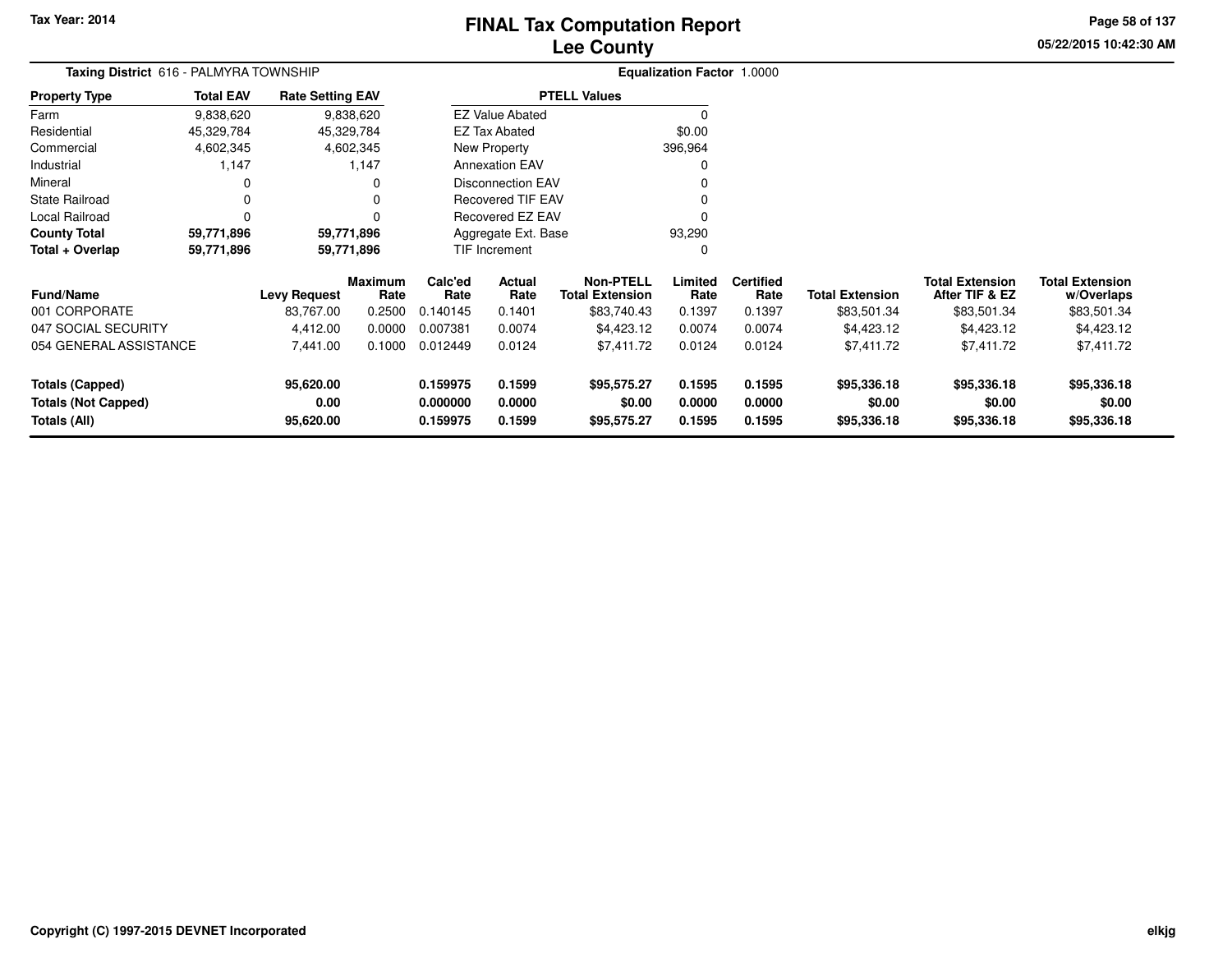**05/22/2015 10:42:30 AMPage 59 of 137**

| Taxing District 616RB - PALMYRA TWP ROAD/BRIDGE |                          |                         |                        |                 |                          |                                            | <b>Equalization Factor 1.0000</b> |                          |                        |                                          |                                      |
|-------------------------------------------------|--------------------------|-------------------------|------------------------|-----------------|--------------------------|--------------------------------------------|-----------------------------------|--------------------------|------------------------|------------------------------------------|--------------------------------------|
| Property Type                                   | <b>Total EAV</b>         | <b>Rate Setting EAV</b> |                        |                 |                          | <b>PTELL Values</b>                        |                                   |                          |                        |                                          |                                      |
| Farm                                            | 9,838,620                |                         | 9,838,620              |                 | <b>EZ Value Abated</b>   |                                            | $\Omega$                          |                          |                        |                                          |                                      |
| Residential                                     | 45,329,784               | 45,329,784              |                        |                 | <b>EZ Tax Abated</b>     |                                            | \$0.00                            |                          |                        |                                          |                                      |
| Commercial                                      | 4,602,345                |                         | 4,602,345              |                 | New Property             |                                            | 396,964                           |                          |                        |                                          |                                      |
| Industrial                                      | 1,147                    |                         | 1,147                  |                 | <b>Annexation EAV</b>    |                                            | O                                 |                          |                        |                                          |                                      |
| Mineral                                         | 0                        |                         |                        |                 | <b>Disconnection EAV</b> |                                            |                                   |                          |                        |                                          |                                      |
| State Railroad                                  | 0                        |                         |                        |                 | <b>Recovered TIF EAV</b> |                                            |                                   |                          |                        |                                          |                                      |
| Local Railroad                                  | 0                        |                         |                        |                 | Recovered EZ EAV         |                                            |                                   |                          |                        |                                          |                                      |
| <b>County Total</b>                             | 59,771,896<br>59,771,896 |                         |                        |                 | Aggregate Ext. Base      |                                            | 129,202                           |                          |                        |                                          |                                      |
| Total + Overlap                                 | 59,771,896               | 59,771,896              |                        | TIF Increment   |                          |                                            | O                                 |                          |                        |                                          |                                      |
| Fund/Name                                       |                          | <b>Levy Request</b>     | <b>Maximum</b><br>Rate | Calc'ed<br>Rate | Actual<br>Rate           | <b>Non-PTELL</b><br><b>Total Extension</b> | Limited<br>Rate                   | <b>Certified</b><br>Rate | <b>Total Extension</b> | <b>Total Extension</b><br>After TIF & EZ | <b>Total Extension</b><br>w/Overlaps |
| 007 ROAD & BRIDGE                               |                          | 103,985.00              | 0.6600                 | 0.173970        | 0.1740                   | \$104,003.10                               | 0.1694                            | 0.1694                   | \$101,253.59           | \$101,253.59                             | \$101,253.59                         |
| 008 BRIDGE JOINT W/ COUNTY                      |                          | 7,120.00                | 0.2500                 | 0.011912        | 0.0119                   | \$7,112.86                                 | 0.0116                            | 0.0116                   | \$6,933.54             | \$6,933.54                               | \$6,933.54                           |
| 010 EQUIPMENT & BUILDING                        |                          | 22,100.00               | 0.1000                 | 0.036974        | 0.0370                   | \$22,115.60                                | 0.0360                            | 0.0360                   | \$21,517.88            | \$21,517.88                              | \$21,517.88                          |
| 047 SOCIAL SECURITY                             |                          | 2,230.00                | 0.0000                 | 0.003731        | 0.0037                   | \$2,211.56                                 | 0.0036                            | 0.0036                   | \$2,151.79             | \$2,151.79                               | \$2,151.79                           |
| 090 ROAD DAMAGE                                 |                          | 190.00                  | 0.0330                 | 0.000318        | 0.0003                   | \$179.32                                   | 0.0003                            | 0.0003                   | \$179.32               | \$179.32                                 | \$179.32                             |
| <b>Totals (Capped)</b>                          |                          | 135,625.00              |                        | 0.226905        | 0.2269                   | \$135,622.44                               | 0.2209                            | 0.2209                   | \$132,036.12           | \$132,036.12                             | \$132,036.12                         |
| <b>Totals (Not Capped)</b>                      |                          | 0.00                    |                        | 0.000000        | 0.0000                   | \$0.00                                     | 0.0000                            | 0.0000                   | \$0.00                 | \$0.00                                   | \$0.00                               |
| <b>Totals (All)</b>                             |                          | 135,625.00              |                        | 0.226905        | 0.2269                   | \$135,622.44                               | 0.2209                            | 0.2209                   | \$132,036.12           | \$132,036.12                             | \$132,036.12                         |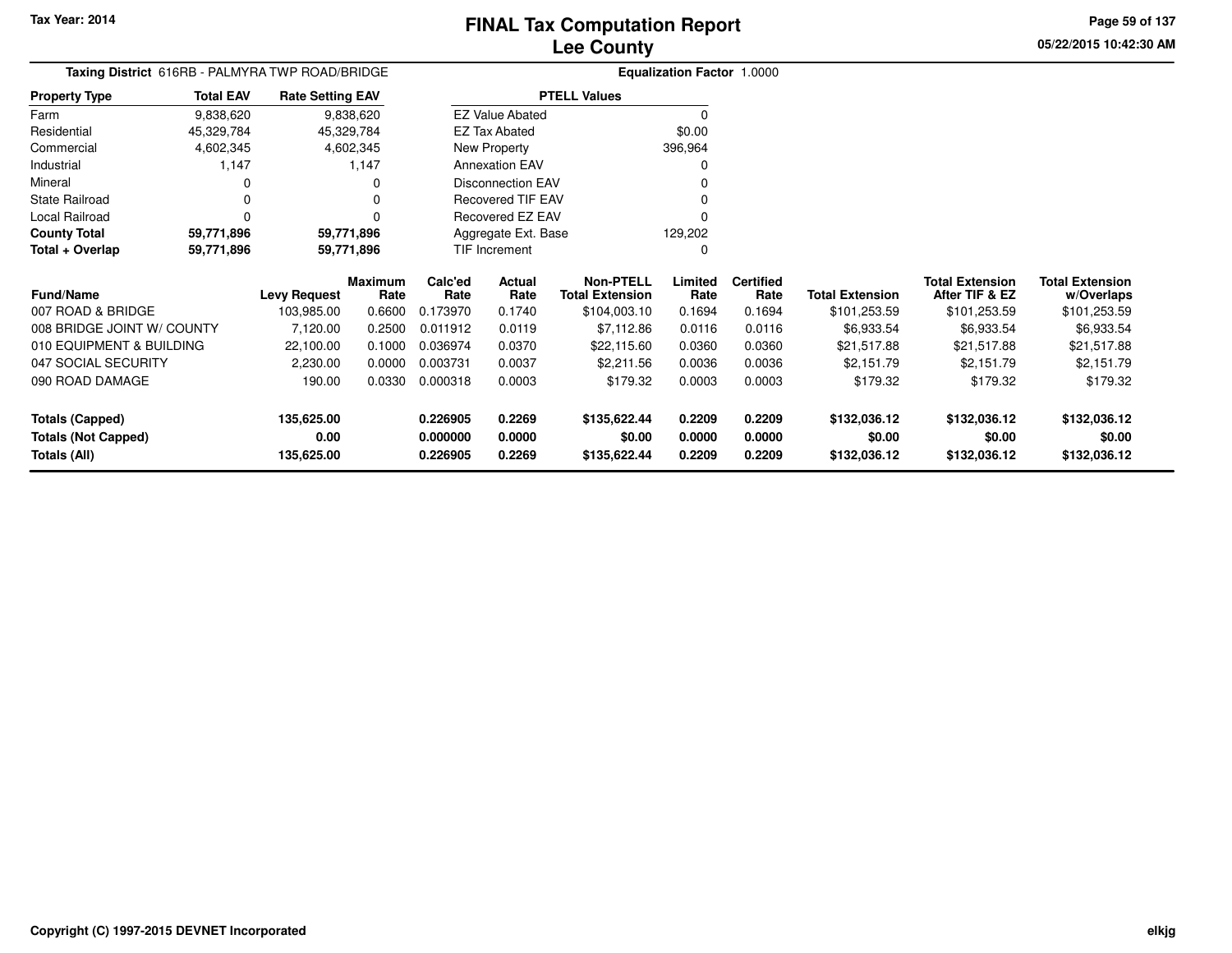# **Lee CountyFINAL Tax Computation Report**

**05/22/2015 10:42:30 AM Page 60 of 137**

| Taxing District 617 - REYNOLDS TOWNSHIP                              |                  |                                  |                                  |                                  |                            | Equalization Factor 1.0000                                |                            |                                    |                                       |                                                         |                                                     |
|----------------------------------------------------------------------|------------------|----------------------------------|----------------------------------|----------------------------------|----------------------------|-----------------------------------------------------------|----------------------------|------------------------------------|---------------------------------------|---------------------------------------------------------|-----------------------------------------------------|
| <b>Property Type</b>                                                 | <b>Total EAV</b> | <b>Rate Setting EAV</b>          |                                  |                                  |                            | <b>PTELL Values</b>                                       |                            |                                    |                                       |                                                         |                                                     |
| Farm                                                                 | 11,898,788       |                                  | 11,898,788                       |                                  | <b>EZ Value Abated</b>     |                                                           |                            |                                    |                                       |                                                         |                                                     |
| Residential                                                          | 2,626,243        |                                  | 2,626,243                        |                                  | <b>EZ Tax Abated</b>       |                                                           | \$0.00                     |                                    |                                       |                                                         |                                                     |
| Commercial                                                           | 97,391           |                                  | 97,391                           |                                  | New Property               |                                                           | 83,731                     |                                    |                                       |                                                         |                                                     |
| Industrial                                                           | 63               |                                  | 63                               |                                  | <b>Annexation EAV</b>      |                                                           |                            |                                    |                                       |                                                         |                                                     |
| Mineral                                                              | $\Omega$         |                                  | 0                                |                                  | <b>Disconnection EAV</b>   |                                                           |                            |                                    |                                       |                                                         |                                                     |
| State Railroad                                                       | 199,906          |                                  | 199,906                          |                                  | <b>Recovered TIF EAV</b>   |                                                           |                            |                                    |                                       |                                                         |                                                     |
| Local Railroad                                                       | 0                |                                  | 0                                | Recovered EZ EAV                 |                            |                                                           |                            |                                    |                                       |                                                         |                                                     |
| <b>County Total</b>                                                  | 14,822,391       | 14,822,391                       |                                  | Aggregate Ext. Base              |                            |                                                           | 45,190                     |                                    |                                       |                                                         |                                                     |
| Total + Overlap                                                      | 14,822,391       | 14,822,391                       |                                  |                                  | TIF Increment              |                                                           |                            |                                    |                                       |                                                         |                                                     |
| <b>Fund/Name</b><br>001 CORPORATE                                    |                  | <b>Levy Request</b><br>47,449.00 | <b>Maximum</b><br>Rate<br>0.4500 | Calc'ed<br>Rate<br>0.320117      | Actual<br>Rate<br>0.3201   | <b>Non-PTELL</b><br><b>Total Extension</b><br>\$47,446.47 | Limited<br>Rate<br>0.3112  | <b>Certified</b><br>Rate<br>0.3112 | <b>Total Extension</b><br>\$46,127.28 | <b>Total Extension</b><br>After TIF & EZ<br>\$46,127.28 | <b>Total Extension</b><br>w/Overlaps<br>\$46,127.28 |
| <b>Totals (Capped)</b><br><b>Totals (Not Capped)</b><br>Totals (All) |                  | 47,449.00<br>0.00<br>47,449.00   |                                  | 0.320117<br>0.000000<br>0.320117 | 0.3201<br>0.0000<br>0.3201 | \$47,446.47<br>\$0.00<br>\$47,446.47                      | 0.3112<br>0.0000<br>0.3112 | 0.3112<br>0.0000<br>0.3112         | \$46,127.28<br>\$0.00<br>\$46,127.28  | \$46,127.28<br>\$0.00<br>\$46,127.28                    | \$46,127.28<br>\$0.00<br>\$46,127.28                |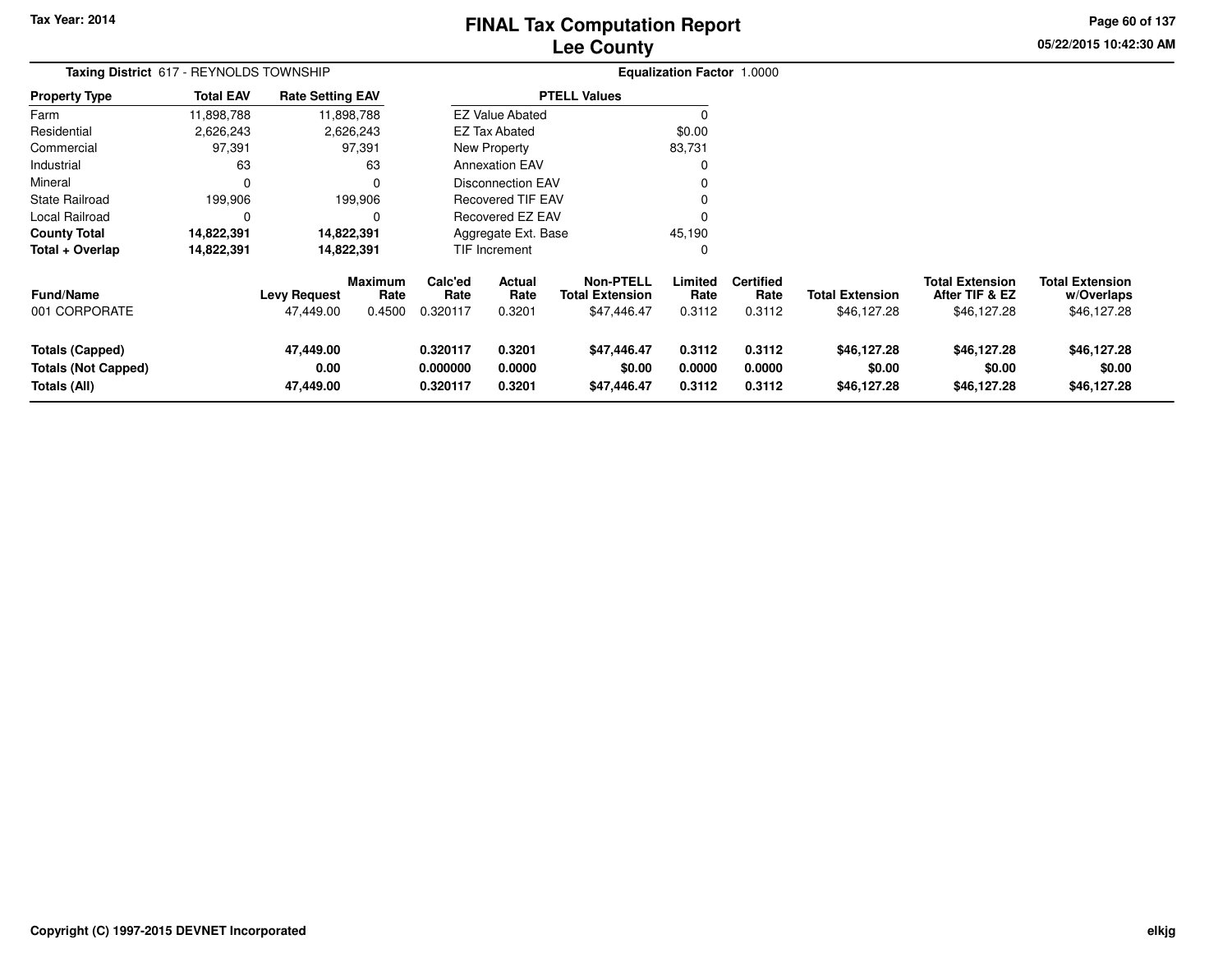**05/22/2015 10:42:30 AMPage 61 of 137**

#### **Equalization Factor** 1.0000 **Taxing District** 617RB - REYNOLDS TWP RD/BRIDGE**Property Type**2,626,243 2,626,243 97,391 Farm ResidentialCommercial 97,391 63 Industrial 63 63 $\mathbf 0$ Mineral 0 0199,906 State Railroad 199,906  $\mathbf 0$ Local Railroad 0 0 14,822,391 **County Total 14,822,391 14,822,391**14,822,391 **Total + Overlap 14,822,391 14,822,391** 11,898,7882,626,243 **Fund/Name Levy Request Rate Limited Certified** Rate **w/Overlaps** \$20,840.28 **Total ExtensionAfter TIF & EZ** \$20,840.28 **Total ExtensionRate Total Extension Rate Total Extension**\$20,840.28 **Maximum Calc'ed Rate**0.144565 **Actual RateNon-PTELL**\$21,433.18 007 ROAD & BRIDGE 21,428.00 0.6600 0.144565 0.1446 \$21,433.18 0.1406 0.1406 \$20,840.28 \$20,840.28 \$20,840.28 008 BRIDGE JOINT W/ COUNTY 2,660.00 0.2500 0.017946 0.0179 \$2,653.21 0.0174 0.0174 \$2,579.10 \$2,579.10 \$2,579.10 009 PERMANENT ROAD 21,718.00 0.2500 0.146522 0.1465 \$21,714.80 0.1424 0.1424 \$21,107.08 \$21,107.08 \$21,107.08 010 EQUIPMENT & BUILDING 4,550.00 0.1000 0.030697 0.0307 \$4,550.47 0.0298 0.0298 \$4,417.07 \$4,417.07 \$4,417.07 **Totals (Capped) 50,356.00 0.339730 0.3397 \$50,351.66 0.3302 0.3302 \$48,943.53 \$48,943.53 \$48,943.53 Totals (Not Capped) 0.00 0.000000 0.0000 \$0.00 0.0000 0.0000 \$0.00 \$0.00 \$0.00 Totals (All) 50,356.00 0.339730 0.3397 \$50,351.66 0.3302 0.3302 \$48,943.53 \$48,943.53 \$48,943.53** 11,898,788**Total EAVRate Setting EAV PTELL Values**  $\overline{\overline{0}}$  \$0.00 83,731 $\mathbf 0$ Annexation EAV v o Disconnection EAV $\sim$  0 Recovered TIF EAV0 v Recovered EZ EAV <sup>0</sup> 47,959 $\mathbf{0}$ New Property EZ Tax AbatedEZ Value AbatedAggregate Ext. BaseTIF Increment0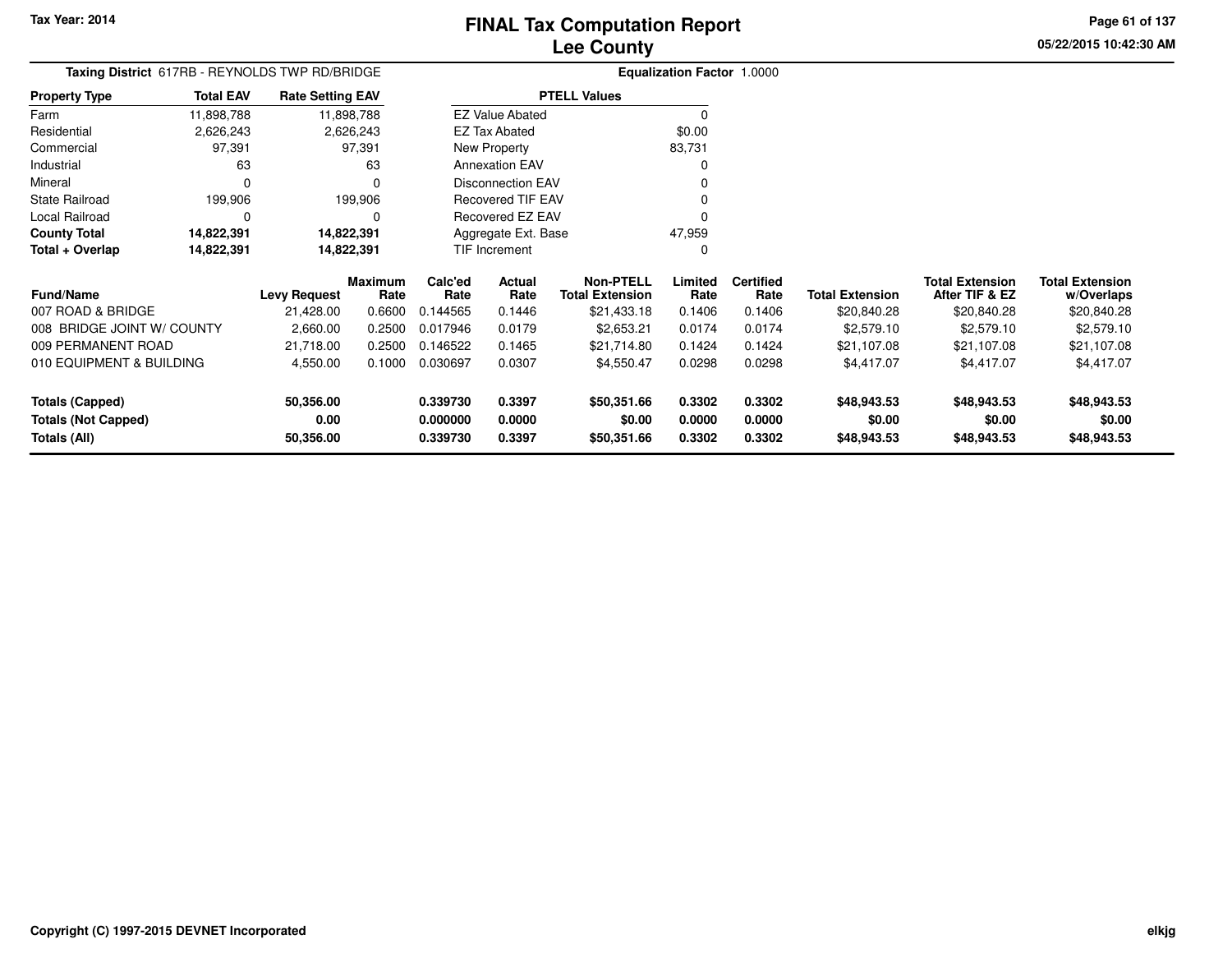# **Lee CountyFINAL Tax Computation Report**

**05/22/2015 10:42:30 AM Page 62 of 137**

| Taxing District 618 - SOUTH DIXON TOWNSHIP |                                    |                         |                        | <b>Equalization Factor 1.0000</b> |                          |                                            |                 |                          |                        |                                          |                                      |
|--------------------------------------------|------------------------------------|-------------------------|------------------------|-----------------------------------|--------------------------|--------------------------------------------|-----------------|--------------------------|------------------------|------------------------------------------|--------------------------------------|
| <b>Property Type</b>                       | <b>Total EAV</b>                   | <b>Rate Setting EAV</b> |                        |                                   |                          | <b>PTELL Values</b>                        |                 |                          |                        |                                          |                                      |
| Farm                                       | 8,193,857                          |                         | 8,117,040              |                                   | <b>EZ Value Abated</b>   |                                            | 1,109,977       |                          |                        |                                          |                                      |
| Residential                                | 10,873,689                         | 10,873,689              |                        |                                   | <b>EZ Tax Abated</b>     |                                            | \$1,175.47      |                          |                        |                                          |                                      |
| Commercial                                 | 10,299,949                         |                         | 9,284,289              |                                   | New Property             |                                            | 681,619         |                          |                        |                                          |                                      |
| Industrial                                 | 30,115,884                         | 30,098,384              |                        |                                   | <b>Annexation EAV</b>    |                                            |                 |                          |                        |                                          |                                      |
| Mineral                                    | 0                                  |                         | $\Omega$               |                                   | <b>Disconnection EAV</b> |                                            |                 |                          |                        |                                          |                                      |
| <b>State Railroad</b>                      | 679,681<br>679,681                 |                         |                        |                                   | Recovered TIF EAV        |                                            |                 |                          |                        |                                          |                                      |
| Local Railroad<br>1,270<br>1,270           |                                    |                         |                        |                                   | <b>Recovered EZ EAV</b>  |                                            | 4,256,239       |                          |                        |                                          |                                      |
| <b>County Total</b>                        | 60,164,330<br>59,054,353           |                         |                        |                                   | Aggregate Ext. Base      |                                            | 62,083          |                          |                        |                                          |                                      |
| Total + Overlap                            | 60,164,330                         | 59,054,353              |                        | TIF Increment                     |                          |                                            | $\Omega$        |                          |                        |                                          |                                      |
| <b>Fund/Name</b>                           |                                    | <b>Levy Request</b>     | <b>Maximum</b><br>Rate | Calc'ed<br>Rate                   | <b>Actual</b><br>Rate    | <b>Non-PTELL</b><br><b>Total Extension</b> | Limited<br>Rate | <b>Certified</b><br>Rate | <b>Total Extension</b> | <b>Total Extension</b><br>After TIF & EZ | <b>Total Extension</b><br>w/Overlaps |
| 001 CORPORATE                              |                                    | 40,280.00               | 0.2500                 | 0.068208                          | 0.0682                   | \$40,275.07                                | 0.0682          | 0.0682                   | \$41,032.07            | \$40,275.07                              | \$40,275.07                          |
| 027 AUDIT                                  |                                    | 2,750.00                | 0.0050                 | 0.004657                          | 0.0047                   | \$2,775.55                                 | 0.0047          | 0.0047                   | \$2,827.72             | \$2,775.55                               | \$2,775.55                           |
| 035 LIABILITY INSURANCE                    |                                    | 6,500.00                | 0.0000                 | 0.011007                          | 0.0110                   | \$6,495.98                                 | 0.0110          | 0.0110                   | \$6,618.08             | \$6,495.98                               | \$6,495.98                           |
| 047 SOCIAL SECURITY                        |                                    | 6,500.00                | 0.0000                 | 0.011007                          | 0.0110                   | \$6,495.98                                 | 0.0110          | 0.0110                   | \$6,618.08             | \$6,495.98                               | \$6,495.98                           |
|                                            | 054 GENERAL ASSISTANCE<br>6,500.00 |                         | 0.1000                 | 0.011007                          | 0.0110                   | \$6,495.98                                 | 0.0110          | 0.0110                   | \$6,618.08             | \$6,495.98                               | \$6,495.98                           |
| <b>Totals (Capped)</b>                     |                                    | 62,530.00               |                        | 0.105886                          | 0.1059                   | \$62,538.56                                | 0.1059          | 0.1059                   | \$63,714.03            | \$62,538.56                              | \$62,538.56                          |
| <b>Totals (Not Capped)</b>                 |                                    | 0.00                    |                        | 0.000000                          | 0.0000                   | \$0.00                                     | 0.0000          | 0.0000                   | \$0.00                 | \$0.00                                   | \$0.00                               |
| Totals (All)                               |                                    | 62,530.00               |                        | 0.105886                          | 0.1059                   | \$62,538.56                                | 0.1059          | 0.1059                   | \$63,714.03            | \$62,538.56                              | \$62,538.56                          |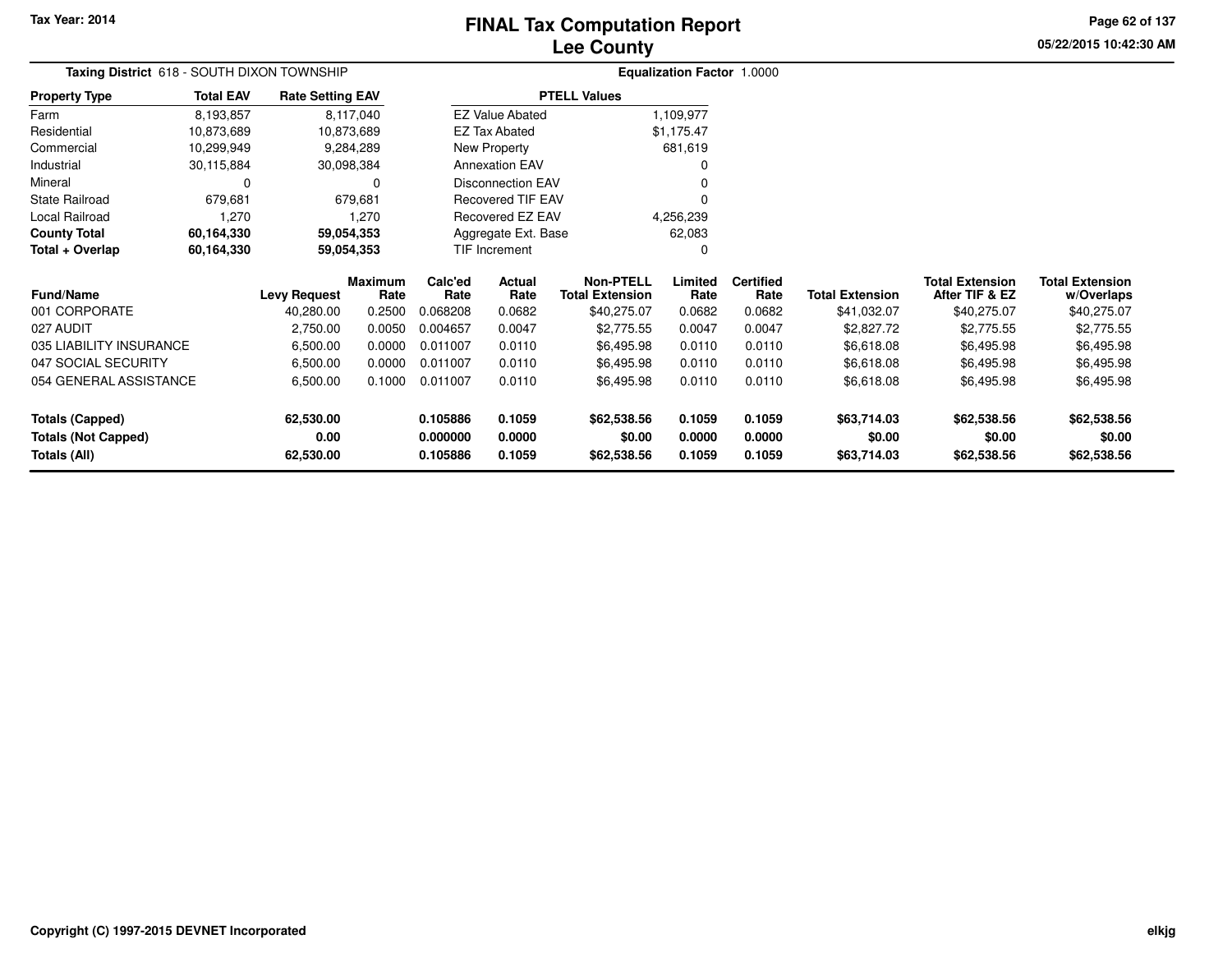**05/22/2015 10:42:30 AM Page 63 of 137**

| Taxing District 618RB - SOUTH DIXON TWP RD/BRIDGE |                  |                         |                        |                      |                          |                                            |                  | <b>Equalization Factor 1.0000</b> |                                 |                                          |                                      |
|---------------------------------------------------|------------------|-------------------------|------------------------|----------------------|--------------------------|--------------------------------------------|------------------|-----------------------------------|---------------------------------|------------------------------------------|--------------------------------------|
| <b>Property Type</b>                              | <b>Total EAV</b> | <b>Rate Setting EAV</b> |                        |                      |                          | <b>PTELL Values</b>                        |                  |                                   | <b>Road and Bridge Transfer</b> |                                          |                                      |
| Farm                                              | 8,193,857        |                         | 8,117,040              |                      | <b>EZ Value Abated</b>   |                                            | 1,109,977        | <b>Municipality</b>               |                                 | Fund                                     | <b>Amount Extended</b>               |
| Residential                                       | 10,873,689       |                         | 10,873,689             |                      | EZ Tax Abated            |                                            | \$2,120.05       |                                   | 705 - CITY OF DIXON             |                                          |                                      |
| Commercial                                        | 10,299,949       |                         | 9,284,289              |                      | <b>New Property</b>      |                                            | 681,619          |                                   |                                 | 007                                      | \$1,386.13                           |
| Industrial                                        | 30,115,884       | 30,098,384              |                        |                      | <b>Annexation EAV</b>    |                                            | 0                |                                   |                                 |                                          | \$1,386.13                           |
| Mineral                                           | $\Omega$         |                         | 0                      |                      | <b>Disconnection EAV</b> |                                            |                  |                                   |                                 |                                          |                                      |
| <b>State Railroad</b>                             | 679,681          |                         | 679,681                |                      | Recovered TIF EAV        |                                            |                  |                                   |                                 |                                          |                                      |
| Local Railroad                                    | 1,270            |                         | 1,270                  |                      | Recovered EZ EAV         |                                            | 4,256,239        |                                   |                                 |                                          |                                      |
| <b>County Total</b>                               | 60,164,330       |                         | 59.054,353             |                      | Aggregate Ext. Base      |                                            | 110,289          |                                   |                                 |                                          |                                      |
| Total + Overlap                                   | 60,164,330       |                         | 59,054,353             |                      | <b>TIF Increment</b>     |                                            | 0                |                                   |                                 |                                          |                                      |
| <b>Fund/Name</b>                                  |                  | <b>Levy Request</b>     | <b>Maximum</b><br>Rate | Calc'ed<br>Rate      | <b>Actual</b><br>Rate    | <b>Non-PTELL</b><br><b>Total Extension</b> | Limited<br>Rate  | <b>Certified</b><br>Rate          | <b>Total Extension</b>          | <b>Total Extension</b><br>After TIF & EZ | <b>Total Extension</b><br>w/Overlaps |
| 007 ROAD & BRIDGE                                 |                  | 5,750.00                | 0.6600                 | 0.009737             | 0.0097                   | \$5,728.27                                 | 0.0097           | 0.0097                            | \$5,835.94                      | \$5,728.27                               | \$5,728.27                           |
| 009 PERMANENT ROAD                                |                  | 79,850.00               | 0.2500                 | 0.135214             | 0.1352                   | \$79,841.49                                | 0.1352           | 0.1352                            | \$81,342.17                     | \$79,841.49                              | \$79,841.49                          |
| 010 EQUIPMENT & BUILDING                          |                  | 27,250.00               | 0.1000                 | 0.046144             | 0.0461                   | \$27,224.06                                | 0.0461           | 0.0461                            | \$27,735.76                     | \$27,224.06                              | \$27,224.06                          |
| <b>Totals (Capped)</b>                            |                  | 112,850.00              |                        | 0.191095             | 0.1910                   | \$112,793.82                               | 0.1910           | 0.1910                            | \$114,913.87                    | \$112,793.82                             | \$112,793.82                         |
| <b>Totals (Not Capped)</b><br>Totals (All)        |                  | 0.00<br>112,850.00      |                        | 0.000000<br>0.191095 | 0.0000<br>0.1910         | \$0.00<br>\$112,793.82                     | 0.0000<br>0.1910 | 0.0000<br>0.1910                  | \$0.00<br>\$114,913.87          | \$0.00<br>\$112,793.82                   | \$0.00<br>\$112,793.82               |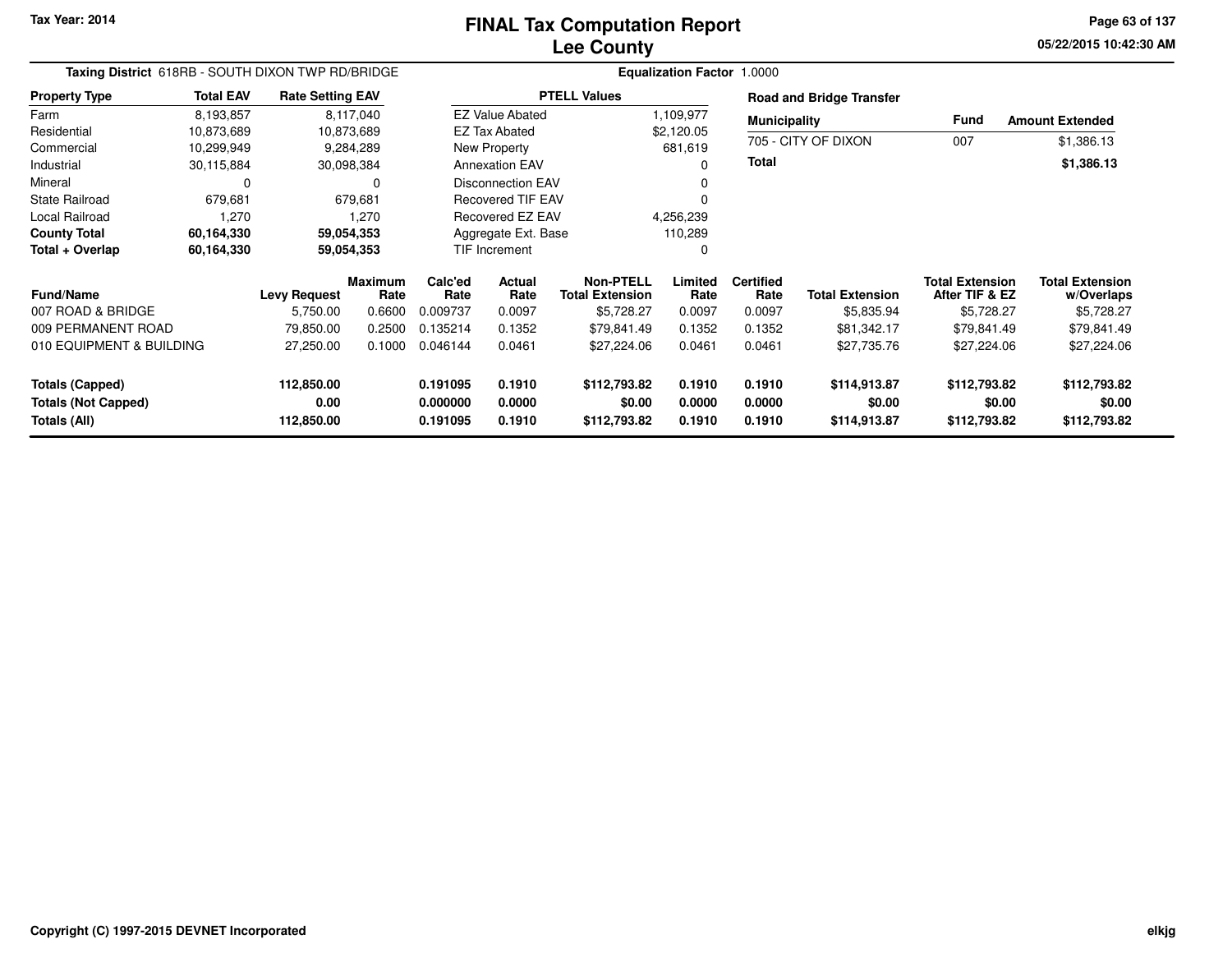# **Lee CountyFINAL Tax Computation Report**

**05/22/2015 10:42:30 AMPage 64 of 137**

| Taxing District 619 - SUBLETTE TOWNSHIP                      |                        |                     |                                                            |                |                                                               |                                                                                                                                           |                          |                                   |                                          |                                      |
|--------------------------------------------------------------|------------------------|---------------------|------------------------------------------------------------|----------------|---------------------------------------------------------------|-------------------------------------------------------------------------------------------------------------------------------------------|--------------------------|-----------------------------------|------------------------------------------|--------------------------------------|
| <b>Total EAV</b><br><b>Rate Setting EAV</b><br>Property Type |                        |                     |                                                            |                |                                                               |                                                                                                                                           |                          |                                   |                                          |                                      |
| 12,705,982                                                   |                        |                     |                                                            |                |                                                               | 0                                                                                                                                         |                          |                                   |                                          |                                      |
| 10,153,921                                                   |                        |                     |                                                            |                |                                                               | \$0.00                                                                                                                                    |                          |                                   |                                          |                                      |
| 3,179,264                                                    |                        |                     |                                                            |                |                                                               | 285,029                                                                                                                                   |                          |                                   |                                          |                                      |
| 12,357                                                       |                        |                     |                                                            |                |                                                               | 0                                                                                                                                         |                          |                                   |                                          |                                      |
| Mineral<br>1,438,340<br>1,438,340                            |                        |                     |                                                            |                |                                                               |                                                                                                                                           |                          |                                   |                                          |                                      |
| State Railroad<br>0                                          |                        |                     |                                                            |                |                                                               |                                                                                                                                           |                          |                                   |                                          |                                      |
| Local Railroad<br>8,090<br>8,090                             |                        |                     |                                                            |                |                                                               |                                                                                                                                           |                          |                                   |                                          |                                      |
| 27,497,954<br>County Total<br>27,497,954                     |                        |                     |                                                            |                |                                                               | 44,767                                                                                                                                    |                          |                                   |                                          |                                      |
| 27,497,954                                                   |                        | 27,497,954          |                                                            | TIF Increment  |                                                               | 0                                                                                                                                         |                          |                                   |                                          |                                      |
|                                                              |                        | Rate                | Calc'ed<br>Rate                                            | Actual<br>Rate | <b>Non-PTELL</b><br><b>Total Extension</b>                    | Limited<br>Rate                                                                                                                           | <b>Certified</b><br>Rate | <b>Total Extension</b>            | <b>Total Extension</b><br>After TIF & EZ | <b>Total Extension</b><br>w/Overlaps |
|                                                              | 40,217.00              | 0.3900              | 0.146255                                                   | 0.1463         | \$40,229.51                                                   | 0.1339                                                                                                                                    | 0.1339                   | \$36,819.76                       | \$36,819.76                              | \$36,819.76                          |
|                                                              | 9,045.00               | 0.1000              | 0.032893                                                   | 0.0329         | \$9,046.83                                                    | 0.0301                                                                                                                                    | 0.0301                   | \$8,276.88                        | \$8,276.88                               | \$8,276.88                           |
|                                                              | 906.00                 | 0.0000              | 0.003295                                                   | 0.0033         | \$907.43                                                      | 0.0030                                                                                                                                    | 0.0030                   | \$824.94                          | \$824.94                                 | \$824.94                             |
|                                                              | 50,168.00              |                     | 0.182443                                                   | 0.1825         | \$50,183.77                                                   | 0.1670                                                                                                                                    | 0.1670                   | \$45,921.58                       | \$45,921.58                              | \$45,921.58                          |
| <b>Totals (Capped)</b><br><b>Totals (Not Capped)</b><br>0.00 |                        |                     | 0.000000                                                   | 0.0000         | \$0.00                                                        | 0.0000                                                                                                                                    | 0.0000                   | \$0.00                            | \$0.00                                   | \$0.00                               |
| Totals (All)<br>50,168.00                                    |                        |                     | 0.182443                                                   | 0.1825         | \$50,183.77                                                   | 0.1670                                                                                                                                    | 0.1670                   | \$45,921.58                       | \$45,921.58                              | \$45,921.58                          |
|                                                              | 054 GENERAL ASSISTANCE | <b>Levy Request</b> | 12,705,982<br>10,153,921<br>3,179,264<br>12,357<br>Maximum |                | <b>EZ Tax Abated</b><br>New Property<br><b>Annexation EAV</b> | <b>PTELL Values</b><br><b>EZ Value Abated</b><br>Disconnection EAV<br><b>Recovered TIF EAV</b><br>Recovered EZ EAV<br>Aggregate Ext. Base |                          | <b>Equalization Factor 1.0000</b> |                                          |                                      |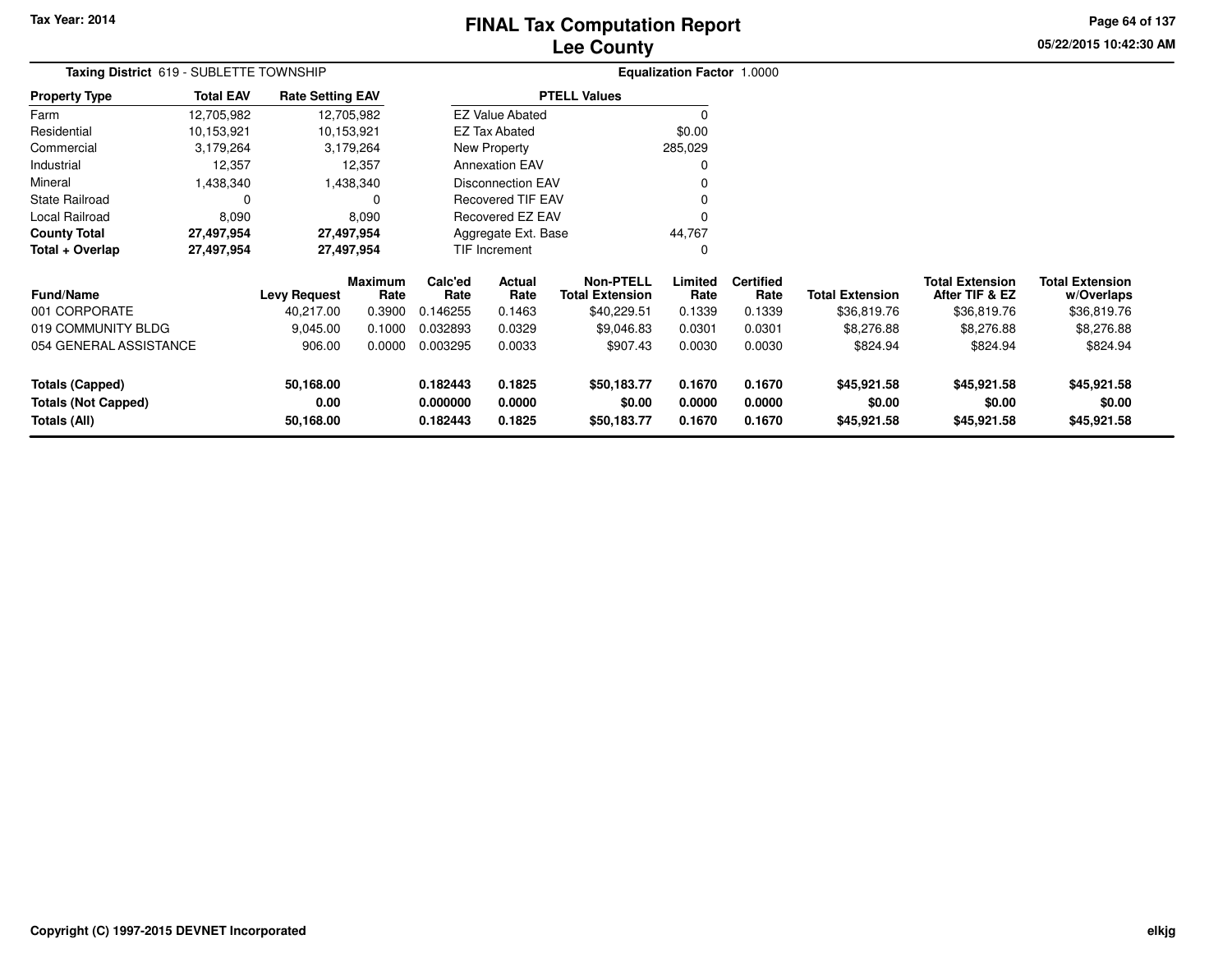**05/22/2015 10:42:30 AM Page 65 of 137**

| Taxing District 619RB - SUBLETTE TWP ROAD/BRIDGE |                                             |                     |                        |                 |                          |                                            | <b>Equalization Factor 1.0000</b> |                          |                                 |                                          |                                      |  |
|--------------------------------------------------|---------------------------------------------|---------------------|------------------------|-----------------|--------------------------|--------------------------------------------|-----------------------------------|--------------------------|---------------------------------|------------------------------------------|--------------------------------------|--|
| <b>Property Type</b>                             | <b>Total EAV</b><br><b>Rate Setting EAV</b> |                     |                        |                 |                          | <b>PTELL Values</b>                        |                                   |                          | <b>Road and Bridge Transfer</b> |                                          |                                      |  |
| Farm                                             | 12,705,982                                  |                     | 12,705,982             |                 | <b>EZ Value Abated</b>   |                                            | 0                                 | <b>Municipality</b>      |                                 | Fund                                     | <b>Amount Extended</b>               |  |
| Residential                                      | 10,153,921                                  |                     | 10,153,921             |                 | <b>EZ Tax Abated</b>     |                                            | \$0.00                            |                          |                                 |                                          |                                      |  |
| Commercial                                       | 3,179,264                                   |                     | 3,179,264              |                 | New Property             |                                            | 285,029                           |                          | 712 - VILLAGE OF SUBLETTE       | 007                                      | \$10,563.18                          |  |
| Industrial                                       | 12,357                                      | 12,357              |                        |                 | <b>Annexation EAV</b>    |                                            | 0                                 | <b>Total</b>             |                                 |                                          | \$10,563.18                          |  |
| Mineral                                          | ,438,340                                    |                     | 1,438,340              |                 | <b>Disconnection EAV</b> |                                            |                                   |                          |                                 |                                          |                                      |  |
| <b>State Railroad</b>                            | 0                                           |                     | 0                      |                 | <b>Recovered TIF EAV</b> |                                            |                                   |                          |                                 |                                          |                                      |  |
| Local Railroad                                   | 8,090                                       |                     | 8,090                  |                 | <b>Recovered EZ EAV</b>  |                                            |                                   |                          |                                 |                                          |                                      |  |
| <b>County Total</b>                              | 27,497,954                                  |                     | 27,497,954             |                 | Aggregate Ext. Base      |                                            | 95,172                            |                          |                                 |                                          |                                      |  |
| Total + Overlap                                  | 27,497,954                                  |                     | 27,497,954             |                 | TIF Increment            |                                            | 0                                 |                          |                                 |                                          |                                      |  |
| <b>Fund/Name</b>                                 |                                             | <b>Levy Request</b> | <b>Maximum</b><br>Rate | Calc'ed<br>Rate | Actual<br>Rate           | <b>Non-PTELL</b><br><b>Total Extension</b> | Limited<br>Rate                   | <b>Certified</b><br>Rate | <b>Total Extension</b>          | <b>Total Extension</b><br>After TIF & EZ | <b>Total Extension</b><br>w/Overlaps |  |
| 007 ROAD & BRIDGE                                |                                             | 89,000.00           | 0.6600                 | 0.323660        | 0.3237                   | \$89,010.88                                | 0.3185                            | 0.3185                   | \$87,580.98                     | \$87,580.98                              | \$87,580.98                          |  |
| 008 BRIDGE JOINT W/ COUNTY                       |                                             | 0.00                | 0.2500                 | 0.000000        | 0.0000                   | \$0.00                                     | 0.0000                            | 0.0000                   | \$0.00                          | \$0.00                                   | \$0.00                               |  |
| 010 EQUIPMENT & BUILDING                         |                                             | 10,200.00           | 0.1000                 | 0.037094        | 0.0371                   | \$10,201.74                                | 0.0365                            | 0.0365                   | \$10,036.75                     | \$10,036.75                              | \$10,036.75                          |  |
| <b>Totals (Capped)</b>                           |                                             | 99,200.00           |                        | 0.360754        | 0.3608                   | \$99,212.62                                | 0.3550                            | 0.3550                   | \$97,617.73                     | \$97,617.73                              | \$97,617.73                          |  |
| <b>Totals (Not Capped)</b>                       |                                             | 0.00                |                        | 0.000000        | 0.0000                   | \$0.00                                     | 0.0000                            | 0.0000                   | \$0.00                          | \$0.00                                   | \$0.00                               |  |
| Totals (All)                                     |                                             | 99,200.00           |                        | 0.360754        | 0.3608                   | \$99,212.62                                | 0.3550                            | 0.3550                   | \$97,617.73                     | \$97,617.73                              | \$97,617.73                          |  |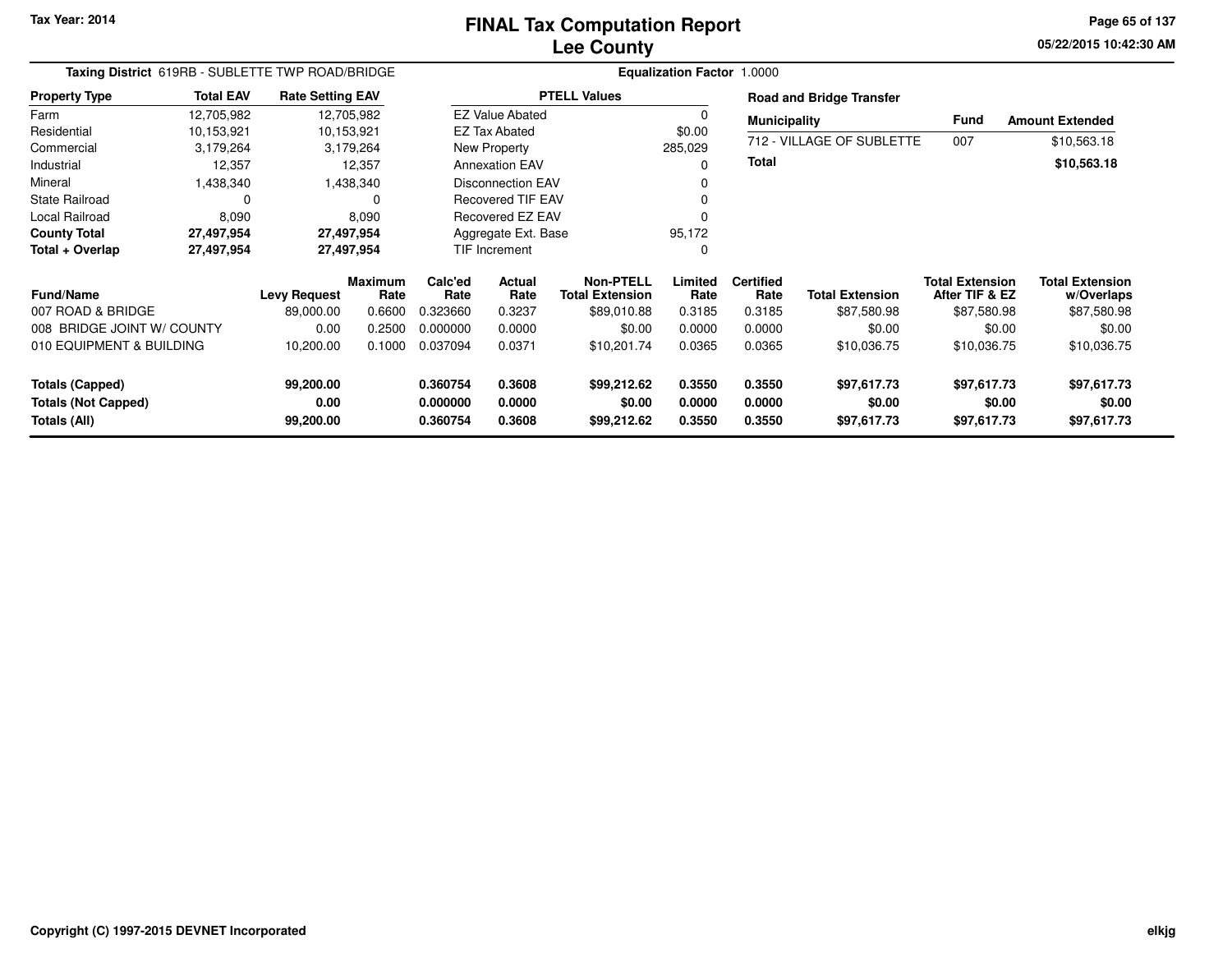# **Lee CountyFINAL Tax Computation Report**

**05/22/2015 10:42:30 AM Page 66 of 137**

| Taxing District 620 - VIOLA TOWNSHIP |                  |                         |                        |                 | <b>Equalization Factor 1.0000</b> |                                            |                 |                          |                        |                                          |                                      |
|--------------------------------------|------------------|-------------------------|------------------------|-----------------|-----------------------------------|--------------------------------------------|-----------------|--------------------------|------------------------|------------------------------------------|--------------------------------------|
| <b>Property Type</b>                 | <b>Total EAV</b> | <b>Rate Setting EAV</b> |                        |                 |                                   | <b>PTELL Values</b>                        |                 |                          |                        |                                          |                                      |
| Farm                                 | 9,754,404        |                         | 9,754,404              |                 | <b>EZ Value Abated</b>            |                                            | O               |                          |                        |                                          |                                      |
| Residential                          | 3,121,438        |                         | 3,121,438              |                 | <b>EZ Tax Abated</b>              |                                            | \$0.00          |                          |                        |                                          |                                      |
| Commercial                           | 757,309          |                         | 757,309                |                 | New Property                      |                                            | 31,067          |                          |                        |                                          |                                      |
| Industrial                           | 0                |                         | 0                      |                 | <b>Annexation EAV</b>             |                                            | 0               |                          |                        |                                          |                                      |
| Mineral<br>565,360<br>565,360        |                  |                         |                        |                 | <b>Disconnection EAV</b>          |                                            |                 |                          |                        |                                          |                                      |
| State Railroad                       |                  |                         | 0                      |                 | Recovered TIF EAV                 |                                            |                 |                          |                        |                                          |                                      |
| Local Railroad                       |                  |                         | 0                      |                 | <b>Recovered EZ EAV</b>           |                                            |                 |                          |                        |                                          |                                      |
| <b>County Total</b>                  | 14,198,511       | 14,198,511              |                        |                 | Aggregate Ext. Base               |                                            | 42,197          |                          |                        |                                          |                                      |
| Total + Overlap                      | 14,198,511       | 14,198,511              |                        |                 | <b>TIF Increment</b>              |                                            | 0               |                          |                        |                                          |                                      |
| <b>Fund/Name</b>                     |                  | <b>Levy Request</b>     | <b>Maximum</b><br>Rate | Calc'ed<br>Rate | Actual<br>Rate                    | <b>Non-PTELL</b><br><b>Total Extension</b> | Limited<br>Rate | <b>Certified</b><br>Rate | <b>Total Extension</b> | <b>Total Extension</b><br>After TIF & EZ | <b>Total Extension</b><br>w/Overlaps |
| 001 CORPORATE                        |                  | 42,190.00               | 0.4500                 | 0.297144        | 0.2971                            | \$42,183.78                                | 0.2971          | 0.2971                   | \$42,183.78            | \$42,183.78                              | \$42,183.78                          |
| 054 GENERAL ASSISTANCE               |                  | 0.00                    | 0.1000                 | 0.000000        | 0.0000                            | \$0.00                                     | 0.0000          | 0.0000                   | \$0.00                 | \$0.00                                   | \$0.00                               |
| <b>Totals (Capped)</b>               |                  | 42,190.00               |                        | 0.297144        | 0.2971                            | \$42,183.78                                | 0.2971          | 0.2971                   | \$42,183.78            | \$42,183.78                              | \$42,183.78                          |
| <b>Totals (Not Capped)</b>           |                  | 0.00                    |                        | 0.000000        | 0.0000                            | \$0.00                                     | 0.0000          | 0.0000                   | \$0.00                 | \$0.00                                   | \$0.00                               |
| Totals (All)                         |                  | 42,190.00               |                        | 0.297144        | 0.2971                            | \$42,183.78                                | 0.2971          | 0.2971                   | \$42,183.78            | \$42,183.78                              | \$42,183.78                          |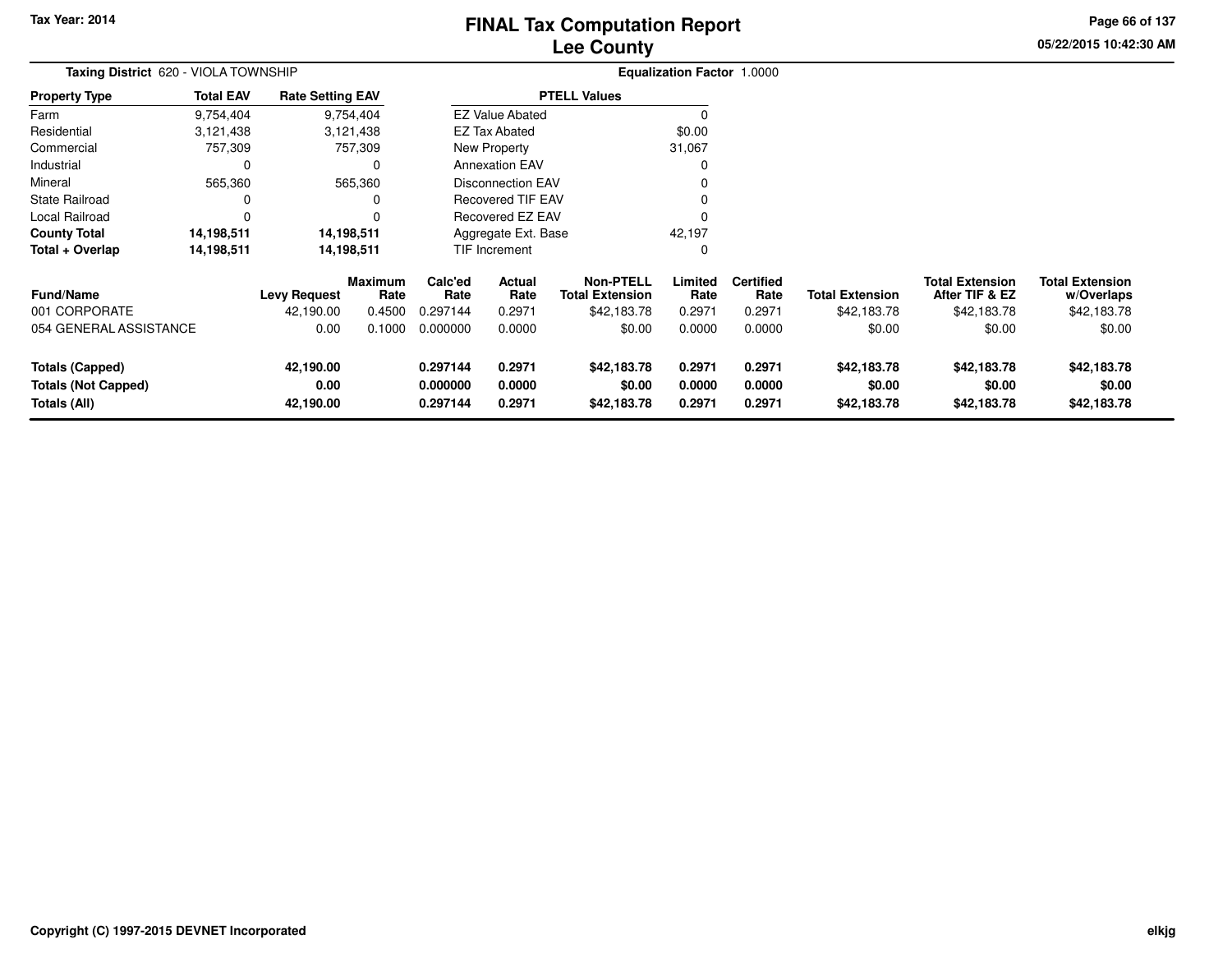**05/22/2015 10:42:30 AMPage 67 of 137**

#### **Equalization Factor** 1.0000 **Taxing District** 620RB - VIOLA TWP ROAD/BRIDGE**Property Type**3,121,438 3,121,438 757,309 Farm Residential Commercial 757,309 757,309 $\mathbf 0$ Industrial 0 565,360 Mineral 565,360 565,360 $\mathbf 0$ State Railroad 0 0  $\mathbf 0$ Local Railroad 0 0 14,198,511 **County Total 14,198,511 14,198,511**14,198,511 **Total + Overlap 14,198,511 14,198,511** 9,754,4043,121,438 9,754,404**Total EAV Rate Setting EAV PTELL Values**  $\overline{0}$  \$0.00 31,067 $\pmb{0}$ Annexation EAV v o Disconnection EAV $\sim$  0 Recovered TIF EAV0 v Recovered EZ EAV <sup>0</sup> 64,947 $\mathbf 0$ New Property EZ Tax AbatedEZ Value AbatedAggregate Ext. BaseTIF Increment0

| <b>Fund/Name</b>                                                     | <b>Levy Request</b>            | <b>Maximum</b><br>Rate | Calc'ed<br>Rate                  | Actual<br>Rate             | Non-PTELL<br><b>Total Extension</b>  | Limited<br>Rate            | <b>Certified</b><br>Rate   | <b>Total Extension</b>               | <b>Total Extension</b><br>After TIF & EZ | <b>Total Extension</b><br>w/Overlaps |
|----------------------------------------------------------------------|--------------------------------|------------------------|----------------------------------|----------------------------|--------------------------------------|----------------------------|----------------------------|--------------------------------------|------------------------------------------|--------------------------------------|
| 007 ROAD & BRIDGE                                                    | 0.00                           | 0.6600                 | 0.000000                         | 0.0000                     | \$0.00                               | 0.0000                     | 0.0000                     | \$0.00                               | \$0.00                                   | \$0.00                               |
| 008 BRIDGE JOINT W/ COUNTY                                           | 50,000.00                      | 0.2500                 | 0.352150                         | 0.2500                     | \$35.496.28                          | 0.1938                     | 0.1938                     | \$27,516.71                          | \$27.516.71                              | \$27,516.71                          |
| 009 PERMANENT ROAD                                                   | 0.00                           | 0.2500                 | 0.250000                         | 0.2500                     | \$35.496.28                          | 0.1939                     | 0.1939                     | \$27.530.91                          | \$27.530.91                              | \$27,530.91                          |
| 010 EQUIPMENT & BUILDING                                             | 14.900.00                      | 0.1000                 | 0.104941                         | 0.1000                     | \$14.198.51                          | 0.0776                     | 0.0776                     | \$11,018.04                          | \$11.018.04                              | \$11,018.04                          |
| <b>Totals (Capped)</b><br><b>Totals (Not Capped)</b><br>Totals (All) | 64.900.00<br>0.00<br>64,900.00 |                        | 0.707091<br>0.000000<br>0.707091 | 0.6000<br>0.0000<br>0.6000 | \$85,191.07<br>\$0.00<br>\$85,191.07 | 0.4653<br>0.0000<br>0.4653 | 0.4653<br>0.0000<br>0.4653 | \$66,065.66<br>\$0.00<br>\$66,065.66 | \$66,065.66<br>\$0.00<br>\$66,065.66     | \$66,065.66<br>\$0.00<br>\$66,065.66 |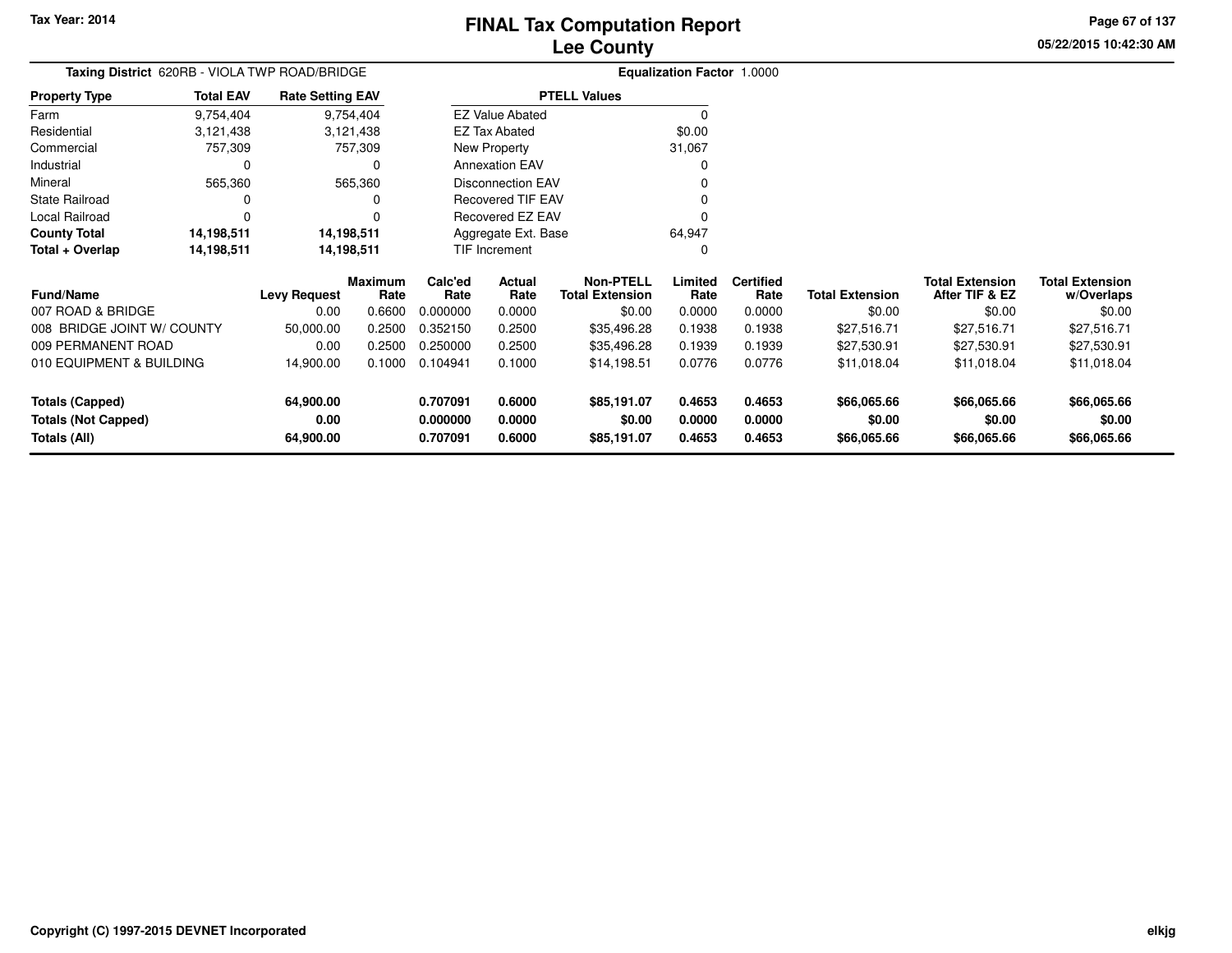# **Lee CountyFINAL Tax Computation Report**

**05/22/2015 10:42:30 AM Page 68 of 137**

| Taxing District 621 - WILLOW CREEK TOWNSHIP                          |                  |                                  |                                  |                                  |                            |                                                           | <b>Equalization Factor 1.0000</b> |                                    |                                       |                                                         |                                                     |
|----------------------------------------------------------------------|------------------|----------------------------------|----------------------------------|----------------------------------|----------------------------|-----------------------------------------------------------|-----------------------------------|------------------------------------|---------------------------------------|---------------------------------------------------------|-----------------------------------------------------|
| <b>Property Type</b>                                                 | <b>Total EAV</b> | <b>Rate Setting EAV</b>          |                                  |                                  |                            | <b>PTELL Values</b>                                       |                                   |                                    |                                       |                                                         |                                                     |
| Farm                                                                 | 10,563,639       | 10,563,639                       |                                  |                                  | <b>EZ Value Abated</b>     |                                                           |                                   |                                    |                                       |                                                         |                                                     |
| Residential                                                          | 7,999,145        |                                  | 7,999,145                        |                                  | <b>EZ Tax Abated</b>       |                                                           | \$0.00                            |                                    |                                       |                                                         |                                                     |
| Commercial                                                           | 692,051          |                                  | 692,051                          |                                  | New Property               |                                                           | 88,048                            |                                    |                                       |                                                         |                                                     |
| Industrial                                                           | 518              |                                  | 518                              |                                  | <b>Annexation EAV</b>      |                                                           |                                   |                                    |                                       |                                                         |                                                     |
| Mineral                                                              | 4,642,270        |                                  | 4,642,270                        |                                  | <b>Disconnection EAV</b>   |                                                           |                                   |                                    |                                       |                                                         |                                                     |
| State Railroad                                                       | 55,109           |                                  | 55,109                           |                                  | Recovered TIF EAV          |                                                           |                                   |                                    |                                       |                                                         |                                                     |
| Local Railroad                                                       |                  |                                  | $\Omega$                         |                                  | Recovered EZ EAV           |                                                           |                                   |                                    |                                       |                                                         |                                                     |
| <b>County Total</b>                                                  | 23,952,732       | 23,952,732                       |                                  |                                  | Aggregate Ext. Base        |                                                           | 44,955                            |                                    |                                       |                                                         |                                                     |
| Total + Overlap                                                      | 23,952,732       | 23,952,732                       |                                  |                                  | TIF Increment              |                                                           |                                   |                                    |                                       |                                                         |                                                     |
| <b>Fund/Name</b><br>001 CORPORATE                                    |                  | <b>Levy Request</b><br>50,920.00 | <b>Maximum</b><br>Rate<br>0.3800 | Calc'ed<br>Rate<br>0.212585      | Actual<br>Rate<br>0.2126   | <b>Non-PTELL</b><br><b>Total Extension</b><br>\$50,923.51 | Limited<br>Rate<br>0.1912         | <b>Certified</b><br>Rate<br>0.1912 | <b>Total Extension</b><br>\$45,797.62 | <b>Total Extension</b><br>After TIF & EZ<br>\$45,797.62 | <b>Total Extension</b><br>w/Overlaps<br>\$45,797.62 |
| <b>Totals (Capped)</b><br><b>Totals (Not Capped)</b><br>Totals (All) |                  | 50,920.00<br>0.00<br>50,920.00   |                                  | 0.212585<br>0.000000<br>0.212585 | 0.2126<br>0.0000<br>0.2126 | \$50,923.51<br>\$0.00<br>\$50,923.51                      | 0.1912<br>0.0000<br>0.1912        | 0.1912<br>0.0000<br>0.1912         | \$45,797.62<br>\$0.00<br>\$45,797.62  | \$45,797.62<br>\$0.00<br>\$45,797.62                    | \$45,797.62<br>\$0.00<br>\$45,797.62                |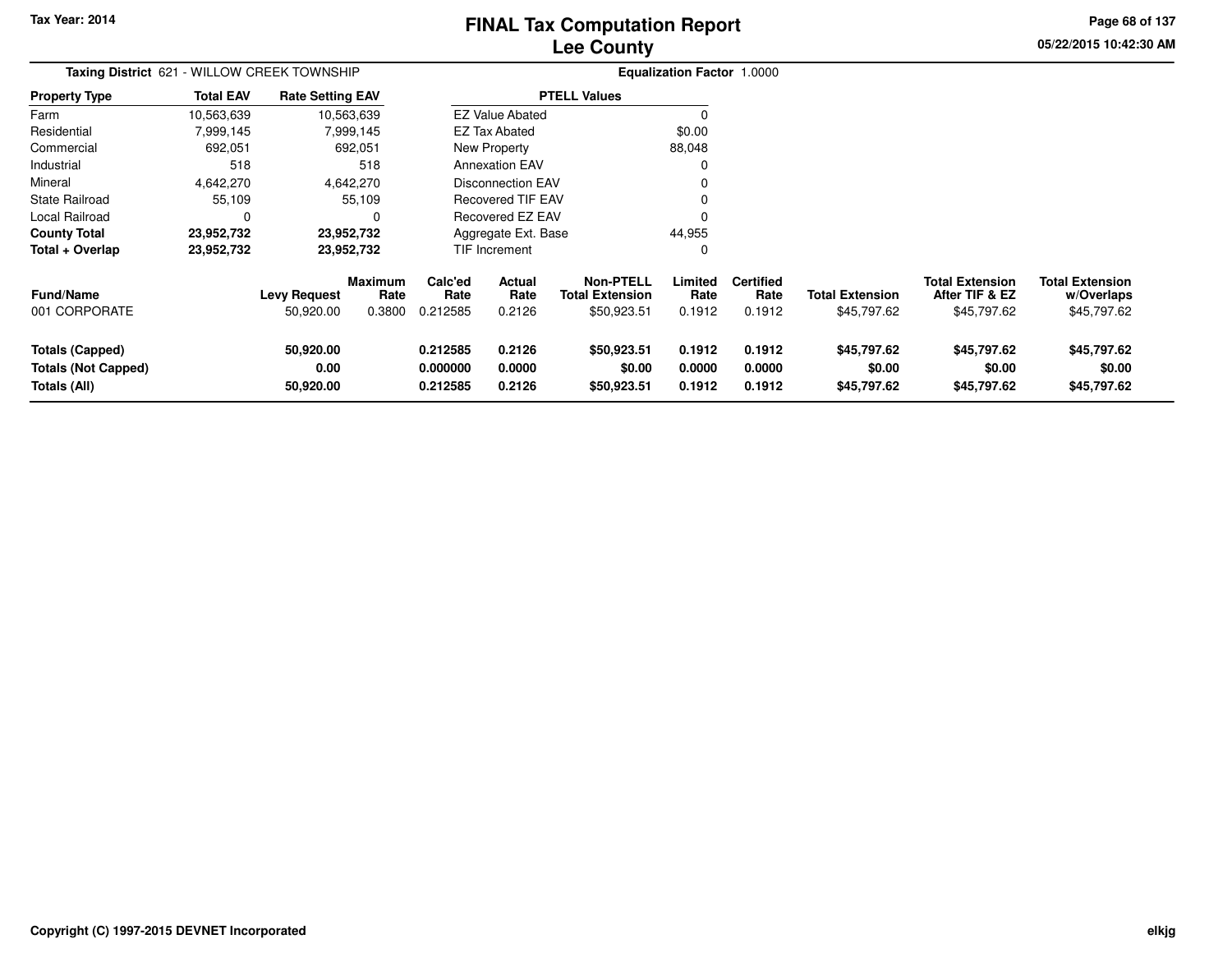**05/22/2015 10:42:30 AM Page 69 of 137**

| Taxing District 621RB - WILLOW CRK TWP RD/BRIDGE                     |                          |                                  |                        |                                  |                            |                                            | <b>Equalization Factor 1.0000</b> |                            |                                        |                                          |                                        |  |
|----------------------------------------------------------------------|--------------------------|----------------------------------|------------------------|----------------------------------|----------------------------|--------------------------------------------|-----------------------------------|----------------------------|----------------------------------------|------------------------------------------|----------------------------------------|--|
| <b>Property Type</b>                                                 | <b>Total EAV</b>         | <b>Rate Setting EAV</b>          |                        |                                  |                            | <b>PTELL Values</b>                        |                                   |                            | <b>Road and Bridge Transfer</b>        |                                          |                                        |  |
| Farm                                                                 | 10,563,639<br>10,563,639 |                                  |                        |                                  | <b>EZ Value Abated</b>     |                                            | 0                                 | <b>Municipality</b>        |                                        | Fund                                     | <b>Amount Extended</b>                 |  |
| Residential                                                          | 7,999,145<br>7,999,145   |                                  |                        | \$0.00<br><b>EZ Tax Abated</b>   |                            |                                            |                                   |                            |                                        |                                          |                                        |  |
| Commercial                                                           | 692,051<br>692,051       |                                  |                        | New Property                     |                            |                                            | 88,048                            |                            | 708 - VILLAGE OF LEE                   | 007                                      | \$3,228.65                             |  |
| Industrial                                                           | 518<br>518               |                                  | <b>Annexation EAV</b>  |                                  |                            | $\Omega$                                   | Total                             |                            |                                        | \$3,228.65                               |                                        |  |
| Mineral                                                              | 4,642,270                |                                  | 4,642,270              |                                  | <b>Disconnection EAV</b>   |                                            |                                   |                            |                                        |                                          |                                        |  |
| <b>State Railroad</b>                                                | 55,109                   |                                  | 55,109                 |                                  | <b>Recovered TIF EAV</b>   |                                            |                                   |                            |                                        |                                          |                                        |  |
| Local Railroad                                                       | 0                        |                                  | 0                      |                                  | <b>Recovered EZ EAV</b>    |                                            |                                   |                            |                                        |                                          |                                        |  |
| <b>County Total</b>                                                  | 23,952,732               | 23,952,732                       |                        |                                  | Aggregate Ext. Base        |                                            | 122,034                           |                            |                                        |                                          |                                        |  |
| Total + Overlap                                                      | 23,952,732               |                                  | 23,952,732             |                                  | <b>TIF Increment</b>       |                                            | $\Omega$                          |                            |                                        |                                          |                                        |  |
| <b>Fund/Name</b>                                                     |                          | <b>Levy Request</b>              | <b>Maximum</b><br>Rate | Calc'ed<br>Rate                  | Actual<br>Rate             | <b>Non-PTELL</b><br><b>Total Extension</b> | Limited<br>Rate                   | <b>Certified</b><br>Rate   | <b>Total Extension</b>                 | <b>Total Extension</b><br>After TIF & EZ | <b>Total Extension</b><br>w/Overlaps   |  |
| 007 ROAD & BRIDGE                                                    |                          | 74,550.00                        | 0.6600                 | 0.311238                         | 0.3112                     | \$74,540.90                                | 0.2799                            | 0.2799                     | \$67,043.70                            | \$67,043.70                              | \$67,043.70                            |  |
| 008 BRIDGE JOINT W/ COUNTY                                           |                          | 11,209.00                        | 0.2500                 | 0.046796                         | 0.0468                     | \$11,209.88                                | 0.0421                            | 0.0421                     | \$10,084.10                            | \$10,084.10                              | \$10,084.10                            |  |
| 009 PERMANENT ROAD                                                   |                          | 44,618.00                        | 0.2500                 | 0.186275                         | 0.1863                     | \$44,623.94                                | 0.1675                            | 0.1675                     | \$40,120.83                            | \$40,120.83                              | \$40,120.83                            |  |
| 010 EQUIPMENT & BUILDING                                             |                          | 7,856.00                         | 0.1000                 | 0.032798                         | 0.0328                     | \$7,856.50                                 | 0.0295                            | 0.0295                     | \$7,066.06                             | \$7,066.06                               | \$7,066.06                             |  |
| <b>Totals (Capped)</b><br><b>Totals (Not Capped)</b><br>Totals (All) |                          | 138,233.00<br>0.00<br>138,233.00 |                        | 0.577107<br>0.000000<br>0.577107 | 0.5771<br>0.0000<br>0.5771 | \$138,231.22<br>\$0.00<br>\$138,231.22     | 0.5190<br>0.0000<br>0.5190        | 0.5190<br>0.0000<br>0.5190 | \$124,314.69<br>\$0.00<br>\$124,314.69 | \$124,314.69<br>\$0.00<br>\$124,314.69   | \$124,314.69<br>\$0.00<br>\$124,314.69 |  |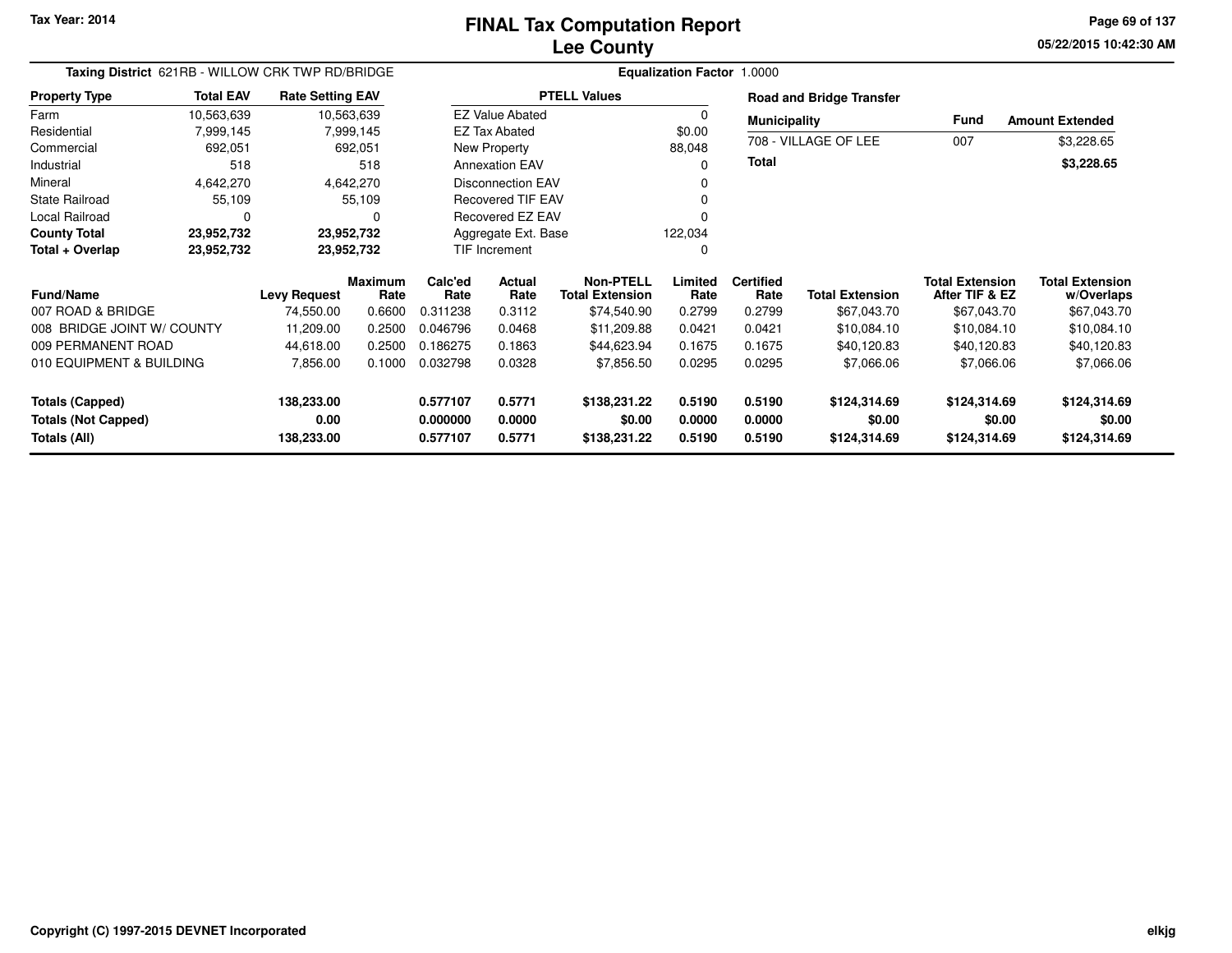# **Lee CountyFINAL Tax Computation Report**

**05/22/2015 10:42:30 AM Page 70 of 137**

| Taxing District 622 - WYOMING TOWNSHIP |                  |                         |                        |                 |                          |                                            | Equalization Factor 1.0000 |                          |                        |                                          |                                      |
|----------------------------------------|------------------|-------------------------|------------------------|-----------------|--------------------------|--------------------------------------------|----------------------------|--------------------------|------------------------|------------------------------------------|--------------------------------------|
| <b>Property Type</b>                   | <b>Total EAV</b> | <b>Rate Setting EAV</b> |                        |                 |                          | <b>PTELL Values</b>                        |                            |                          |                        |                                          |                                      |
| Farm                                   | 11,662,433       |                         | 11,653,555             |                 | <b>EZ Value Abated</b>   |                                            | $\Omega$                   |                          |                        |                                          |                                      |
| Residential                            | 13,956,371       |                         | 11,826,732             |                 | <b>EZ Tax Abated</b>     |                                            | \$0.00                     |                          |                        |                                          |                                      |
| Commercial                             | 1,478,364        |                         | 1,222,749              |                 | New Property             |                                            | 183,510                    |                          |                        |                                          |                                      |
| Industrial                             | 0                |                         | 0                      |                 | <b>Annexation EAV</b>    |                                            | 0                          |                          |                        |                                          |                                      |
| Mineral                                | 1,069,070        |                         | 1,069,070              |                 | <b>Disconnection EAV</b> |                                            |                            |                          |                        |                                          |                                      |
| State Railroad                         | 0                |                         |                        |                 | <b>Recovered TIF EAV</b> |                                            |                            |                          |                        |                                          |                                      |
| Local Railroad                         | $\Omega$         |                         |                        |                 | Recovered EZ EAV         |                                            |                            |                          |                        |                                          |                                      |
| <b>County Total</b>                    | 28,166,238       | 25,772,106              |                        |                 | Aggregate Ext. Base      |                                            | 143,057                    |                          |                        |                                          |                                      |
| Total + Overlap                        | 28,166,238       |                         | 25,772,106             |                 | <b>TIF Increment</b>     |                                            | 2,394,132                  |                          |                        |                                          |                                      |
| Fund/Name                              |                  | <b>Levy Request</b>     | <b>Maximum</b><br>Rate | Calc'ed<br>Rate | Actual<br>Rate           | <b>Non-PTELL</b><br><b>Total Extension</b> | Limited<br>Rate            | <b>Certified</b><br>Rate | <b>Total Extension</b> | <b>Total Extension</b><br>After TIF & EZ | <b>Total Extension</b><br>w/Overlaps |
| 001 CORPORATE                          |                  | 97,500.00               | 0.4000                 | 0.378316        | 0.3783                   | \$97,495.88                                | 0.3701                     | 0.3701                   | \$104,243.25           | \$95,382.56                              | \$95,382.56                          |
| 005 IMRF                               |                  | 7,000.00                | 0.0000                 | 0.027161        | 0.0272                   | \$7,010.01                                 | 0.0266                     | 0.0266                   | \$7,492.22             | \$6,855.38                               | \$6,855.38                           |
| 017 CEMETERY                           |                  | 30,000.00               | 0.2000                 | 0.116405        | 0.1164                   | \$29,998.73                                | 0.1139                     | 0.1139                   | \$32,081.35            | \$29,354.43                              | \$29,354.43                          |
| 035 LIABILITY INS                      |                  | 3,000.00                | 0.0000                 | 0.011641        | 0.0116                   | \$2,989.56                                 | 0.0113                     | 0.0113                   | \$3,182.78             | \$2,912.25                               | \$2,912.25                           |
| 047 SOCIAL SECURITY                    |                  | 10,000.00               | 0.0000                 | 0.038802        | 0.0388                   | \$9,999.58                                 | 0.0380                     | 0.0380                   | \$10,703.17            | \$9,793.40                               | \$9,793.40                           |
| 054 GENERAL ASSISTANCE                 |                  | 2,000.00                | 0.1000                 | 0.007760        | 0.0078                   | \$2,010.22                                 | 0.0076                     | 0.0076                   | \$2,140.63             | \$1,958.68                               | \$1,958.68                           |
| <b>Totals (Capped)</b>                 |                  | 149,500.00              |                        | 0.580085        | 0.5801                   | \$149,503.98                               | 0.5675                     | 0.5675                   | \$159,843.40           | \$146,256.70                             | \$146,256.70                         |
| <b>Totals (Not Capped)</b>             |                  | 0.00                    |                        | 0.000000        | 0.0000                   | \$0.00                                     | 0.0000                     | 0.0000                   | \$0.00                 | \$0.00                                   | \$0.00                               |
| Totals (All)<br>149,500.00             |                  |                         | 0.580085               | 0.5801          | \$149,503.98             | 0.5675                                     | 0.5675                     | \$159,843.40             | \$146,256.70           | \$146,256.70                             |                                      |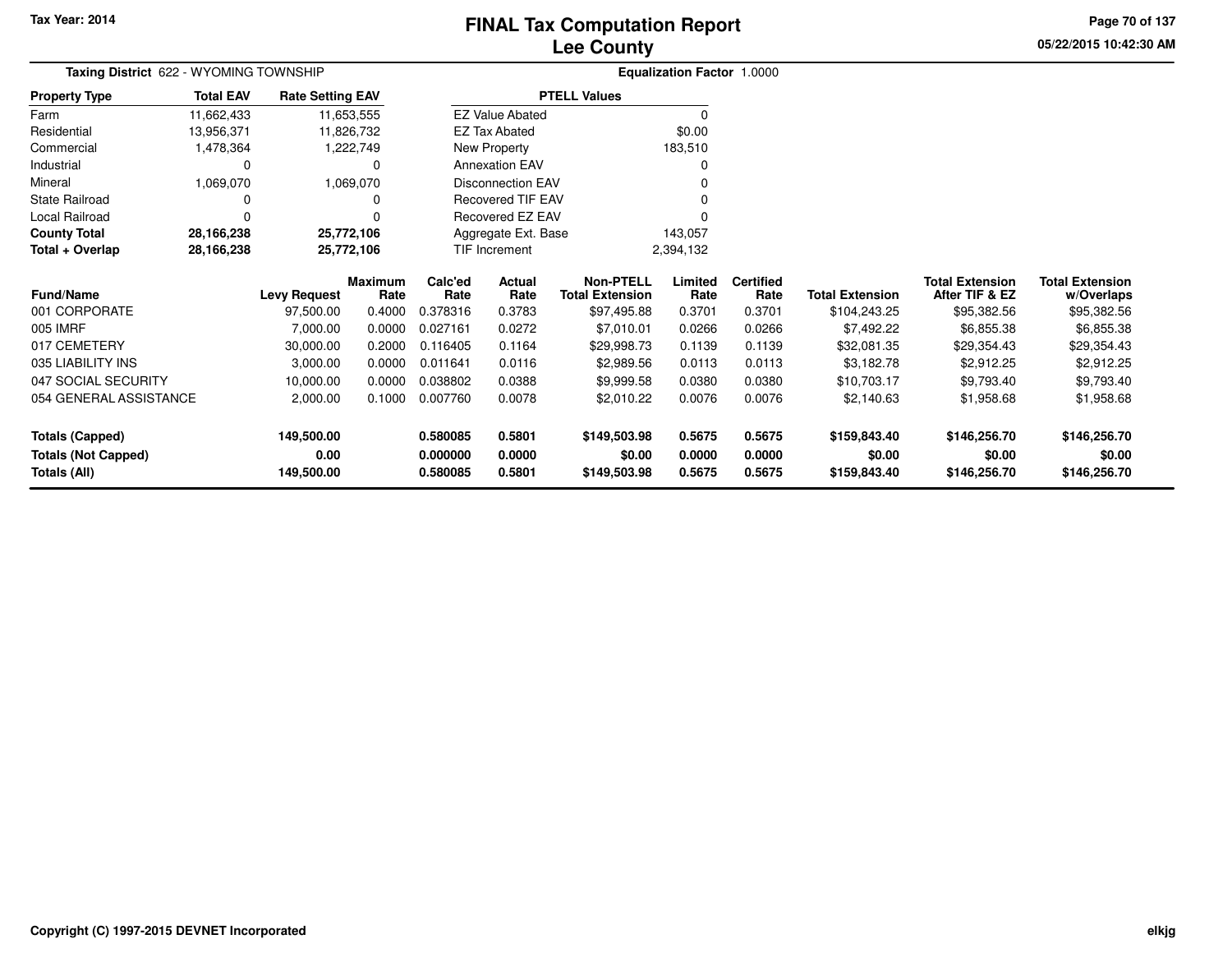**05/22/2015 10:42:30 AM Page 71 of 137**

| Taxing District 622RB - WYOMING TWP ROAD/BRIDGE |                        | <b>Equalization Factor 1.0000</b> |                        |                       |                          |                                            |                  |                          |                                 |                                          |                                      |
|-------------------------------------------------|------------------------|-----------------------------------|------------------------|-----------------------|--------------------------|--------------------------------------------|------------------|--------------------------|---------------------------------|------------------------------------------|--------------------------------------|
| <b>Property Type</b>                            | <b>Total EAV</b>       | <b>Rate Setting EAV</b>           |                        |                       |                          | <b>PTELL Values</b>                        |                  |                          | <b>Road and Bridge Transfer</b> |                                          |                                      |
| Farm                                            | 11,662,433             | 11,653,555                        |                        |                       | <b>EZ Value Abated</b>   |                                            | 0                | <b>Municipality</b>      |                                 | <b>Fund</b>                              | <b>Amount Extended</b>               |
| Residential                                     | 13,956,371             | 11,826,732                        |                        |                       | <b>EZ Tax Abated</b>     |                                            | \$0.00           | 710 - VILLAGE OF PAW PAW |                                 | 007                                      |                                      |
| Commercial                                      | 1,478,364<br>1,222,749 |                                   |                        |                       | New Property             |                                            | 183,510          |                          |                                 |                                          | \$7,320.81                           |
| Industrial                                      | 0                      |                                   | 0                      | <b>Annexation EAV</b> |                          |                                            | 0                | <b>Total</b>             |                                 |                                          | \$7,320.81                           |
| Mineral                                         | 1,069,070              |                                   | 1,069,070              |                       | <b>Disconnection EAV</b> |                                            | 0                |                          |                                 |                                          |                                      |
| <b>State Railroad</b>                           | O                      |                                   |                        |                       | <b>Recovered TIF EAV</b> |                                            | 0                |                          |                                 |                                          |                                      |
| Local Railroad                                  | 0                      |                                   |                        |                       | Recovered EZ EAV         |                                            |                  |                          |                                 |                                          |                                      |
| <b>County Total</b>                             | 28,166,238             | 25,772,106                        |                        |                       | Aggregate Ext. Base      |                                            | 121,470          |                          |                                 |                                          |                                      |
| Total + Overlap                                 | 28,166,238             | 25,772,106                        |                        |                       | TIF Increment            |                                            | 2,394,132        |                          |                                 |                                          |                                      |
| <b>Fund/Name</b>                                |                        | <b>Levy Request</b>               | <b>Maximum</b><br>Rate | Calc'ed<br>Rate       | Actual<br>Rate           | <b>Non-PTELL</b><br><b>Total Extension</b> | Limited<br>Rate  | <b>Certified</b><br>Rate | <b>Total Extension</b>          | <b>Total Extension</b><br>After TIF & EZ | <b>Total Extension</b><br>w/Overlaps |
| 007 ROAD & BRIDGE                               |                        | 46,000.00                         | 0.6600                 | 0.178488              | 0.1785                   | \$46,003.21                                | 0.1752           | 0.1752                   | \$49,347.25                     | \$45,152.73                              | \$45,152.73                          |
| 008 BRIDGE JOINT W/COUNTY                       |                        | 500.00                            | 0.2500                 | 0.001940              | 0.0019                   | \$489.67                                   | 0.0019           | 0.0019                   | \$535.16                        | \$489.67                                 | \$489.67                             |
| 009 PERMANENT ROAD                              |                        | 55,000.00                         | 0.2500                 | 0.213409              | 0.2134                   | \$54,997.67                                | 0.2095           | 0.2095                   | \$59,008.27                     | \$53,992.56                              | \$53,992.56                          |
| 010 EQUIPMENT & BUILDING                        |                        | 25,000.00                         | 0.1000                 | 0.097004              | 0.0970                   | \$24,998.94                                | 0.0952           | 0.0952                   | \$26,814.26                     | \$24,535.04                              | \$24,535.04                          |
| <b>Totals (Capped)</b>                          |                        | 126,500.00                        |                        | 0.490841              | 0.4908                   | \$126,489.49                               | 0.4818           | 0.4818                   | \$135,704.94                    | \$124,170.00                             | \$124,170.00                         |
| <b>Totals (Not Capped)</b><br>Totals (All)      |                        | 0.00<br>126,500.00                |                        | 0.000000<br>0.490841  | 0.0000<br>0.4908         | \$0.00<br>\$126,489.49                     | 0.0000<br>0.4818 | 0.0000<br>0.4818         | \$0.00<br>\$135,704.94          | \$0.00<br>\$124,170.00                   | \$0.00<br>\$124,170.00               |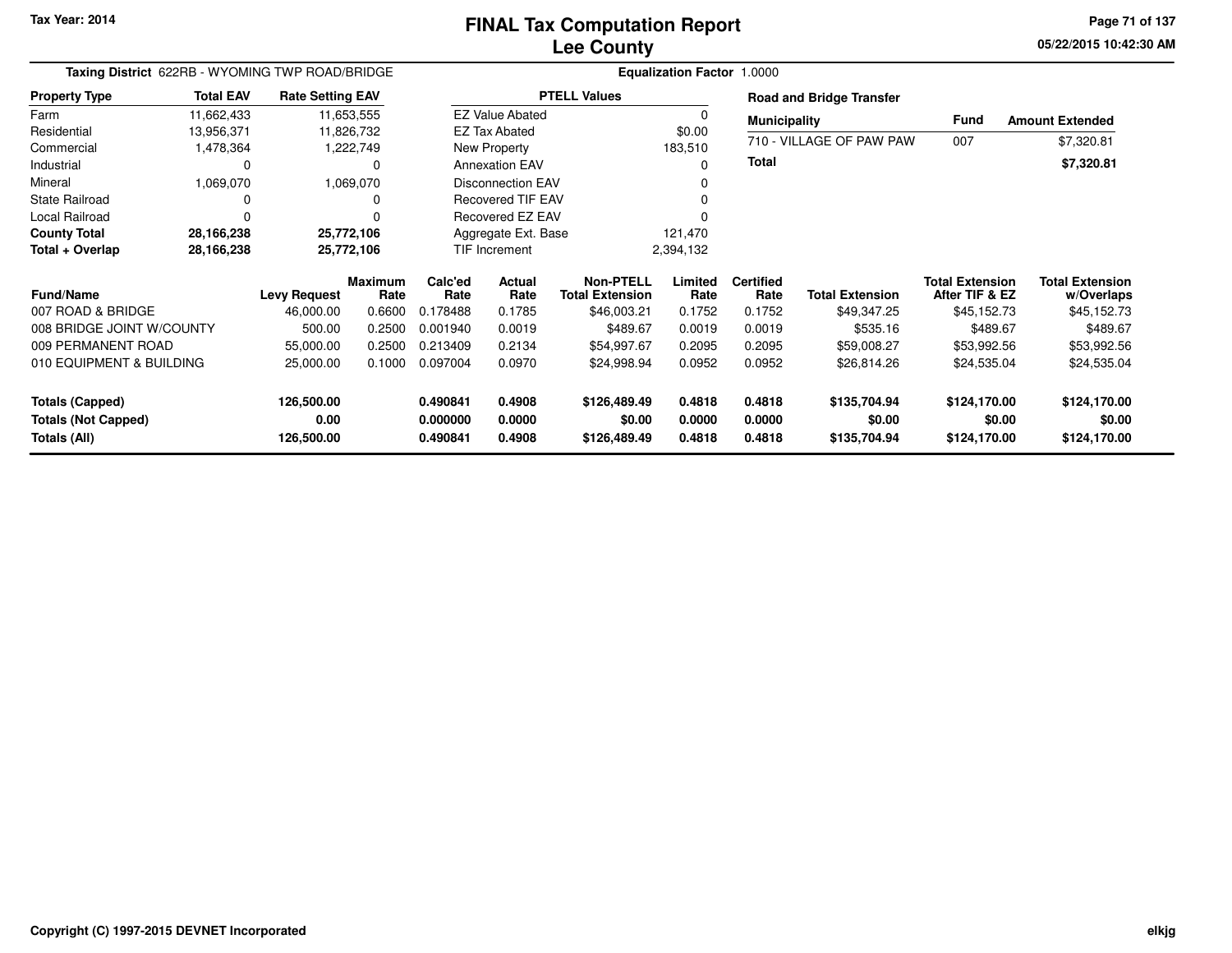# **Lee CountyFINAL Tax Computation Report**

**05/22/2015 10:42:30 AM Page 72 of 137**

| <b>Taxing District 701 - CITY OF AMBOY</b>                                  |                      | <b>Equalization Factor 1.0000</b>      |                        |                                  |                            |                                              |                            |                            |                                              |                                              |                                              |
|-----------------------------------------------------------------------------|----------------------|----------------------------------------|------------------------|----------------------------------|----------------------------|----------------------------------------------|----------------------------|----------------------------|----------------------------------------------|----------------------------------------------|----------------------------------------------|
| <b>Property Type</b>                                                        | <b>Total EAV</b>     | <b>Rate Setting EAV</b>                |                        |                                  |                            | <b>PTELL Values</b>                          |                            |                            | <b>Road and Bridge Transfer</b>              |                                              |                                              |
| Farm                                                                        | 867,813              |                                        | 867,813                |                                  | <b>EZ Value Abated</b>     |                                              | 362,362                    | <b>Road District</b>       |                                              | <b>Fund</b>                                  | <b>Amount Extended</b>                       |
| Residential                                                                 | 17,442,995           |                                        | 17,442,995             |                                  | <b>EZ Tax Abated</b>       |                                              | \$7,323.33                 |                            | 602RB - AMBOY TWP ROAD/BRID 007              |                                              |                                              |
| Commercial                                                                  | 4,980,851            |                                        | 4,618,489              |                                  | <b>New Property</b>        |                                              | 927,547                    |                            |                                              |                                              | \$16,269.78                                  |
| Industrial                                                                  | 710,596              |                                        | 710,596                | <b>Annexation EAV</b>            |                            |                                              | $\Omega$                   | <b>Total</b>               |                                              |                                              | \$16,269.78                                  |
| Mineral                                                                     | 0                    |                                        | 0                      |                                  | <b>Disconnection EAV</b>   |                                              | $\Omega$                   |                            |                                              |                                              |                                              |
| <b>State Railroad</b>                                                       | $\Omega$             |                                        | 0                      |                                  | <b>Recovered TIF EAV</b>   |                                              | 0                          |                            |                                              |                                              |                                              |
| Local Railroad                                                              | $\Omega$<br>$\Omega$ |                                        |                        |                                  | Recovered EZ EAV           |                                              | $\Omega$                   |                            |                                              |                                              |                                              |
| <b>County Total</b>                                                         | 24,002,255           |                                        | 23,639,893             |                                  | Aggregate Ext. Base        |                                              | 287,846                    |                            |                                              |                                              |                                              |
| Total + Overlap                                                             | 24,002,255           |                                        | 23,639,893             |                                  | TIF Increment              |                                              | 0                          |                            |                                              |                                              |                                              |
| <b>Fund/Name</b>                                                            |                      | <b>Levy Request</b>                    | <b>Maximum</b><br>Rate | Calc'ed<br>Rate                  | Actual<br>Rate             | <b>Non-PTELL</b><br><b>Total Extension</b>   | Limited<br>Rate            | <b>Certified</b><br>Rate   | <b>Total Extension</b>                       | <b>Total Extension</b><br>After TIF & EZ     | <b>Total Extension</b><br>w/Overlaps         |
| 001 CORPORATE                                                               |                      | 61,000.00                              | 0.4375                 | 0.258038                         | 0.2580                     | \$60,990.92                                  | 0.2580                     | 0.2580                     | \$61,925.82                                  | \$60,990.92                                  | \$60,990.92                                  |
| 003 BONDS & INTEREST                                                        |                      | 175,666.00                             | 0.0000                 | 0.743091                         | 0.7431                     | \$175,668.04                                 | 0.7468                     | 0.7468                     | \$179,248.84                                 | \$176,542.72                                 | \$176,542.72                                 |
| 005 I.M.R.F.                                                                |                      | 63,300.00                              | 0.0000                 | 0.267768                         | 0.2678                     | \$63,307.63                                  | 0.2678                     | 0.2678                     | \$64,278.04                                  | \$63,307.63                                  | \$63,307.63                                  |
| 007 CITY SHARE OF TWNSHP R                                                  |                      | 0.00                                   | 0.0000                 | 0.000000                         | 0.0000                     | \$0.00                                       | 0.0000                     | 0.0000                     | \$0.00                                       | \$0.00                                       | \$0.00                                       |
| 014 POLICE PROTECTION                                                       |                      | 19,000.00                              | 0.6000                 | 0.080373                         | 0.0804                     | \$19,006.47                                  | 0.0804                     | 0.0804                     | \$19,297.81                                  | \$19,006.47                                  | \$19,006.47                                  |
| 016 LIBRARY                                                                 |                      | 33,750.00                              | 0.1500                 | 0.142767                         | 0.1428                     | \$33,757.77                                  | 0.1428                     | 0.1428                     | \$34,275.22                                  | \$33,757.77                                  | \$33,757.77                                  |
| 027 AUDIT                                                                   |                      | 7,500.00                               | 0.0000                 | 0.031726                         | 0.0317                     | \$7,493.85                                   | 0.0317                     | 0.0317                     | \$7,608.71                                   | \$7,493.85                                   | \$7,493.85                                   |
| 035 LIABILITY INS                                                           |                      | 55,000.00                              | 0.0000                 | 0.232658                         | 0.2327                     | \$55,010.03                                  | 0.2327                     | 0.2327                     | \$55,853.25                                  | \$55,010.03                                  | \$55,010.03                                  |
| 041 STREET LIGHTING                                                         |                      | 12,800.00                              | 0.0500                 | 0.054146                         | 0.0500                     | \$11,819.95                                  | 0.0500                     | 0.0500                     | \$12,001.13                                  | \$11,819.95                                  | \$11,819.95                                  |
| 042 CITY PARK                                                               |                      | 3,000.00                               | 0.0750                 | 0.012690                         | 0.0127                     | \$3,002.27                                   | 0.0127                     | 0.0127                     | \$3,048.29                                   | \$3,002.27                                   | \$3,002.27                                   |
| 044 BAND                                                                    |                      | 1,000.00                               | 0.0400                 | 0.004230                         | 0.0042                     | \$992.88                                     | 0.0042                     | 0.0042                     | \$1,008.09                                   | \$992.88                                     | \$992.88                                     |
| 046 EMERGENCY & DISASTER                                                    |                      | 3,000.00                               | 0.0500                 | 0.012690                         | 0.0127                     | \$3,002.27                                   | 0.0127                     | 0.0127                     | \$3,048.29                                   | \$3,002.27                                   | \$3,002.27                                   |
| 047 SOCIAL SECURITY                                                         |                      | 23,087.00                              | 0.0000                 | 0.097661                         | 0.0977                     | \$23,096.18                                  | 0.0977                     | 0.0977                     | \$23,450.20                                  | \$23,096.18                                  | \$23,096.18                                  |
| 048 SCHOOL CROSSING GUARD                                                   |                      | 4,800.00                               | 0.0200                 | 0.020305                         | 0.0200                     | \$4,727.98                                   | 0.0200                     | 0.0200                     | \$4,800.45                                   | \$4,727.98                                   | \$4,727.98                                   |
| 062 WORKMENS COMP<br>15,000.00                                              |                      | 0.0000                                 | 0.063452               | 0.0635                           | \$15,011.33                | 0.0635                                       | 0.0635                     | \$15,241.43                | \$15,011.33                                  | \$15,011.33                                  |                                              |
| <b>Totals (Capped)</b><br><b>Totals (Not Capped)</b><br><b>Totals (All)</b> |                      | 302,237.00<br>175,666.00<br>477,903.00 |                        | 1.278504<br>0.743091<br>2.021595 | 1.2742<br>0.7431<br>2.0173 | \$301,219.53<br>\$175,668.04<br>\$476,887.57 | 1.2742<br>0.7468<br>2.0210 | 1.2742<br>0.7468<br>2.0210 | \$305,836.73<br>\$179,248.84<br>\$485,085.57 | \$301,219.53<br>\$176,542.72<br>\$477,762.25 | \$301,219.53<br>\$176,542.72<br>\$477,762.25 |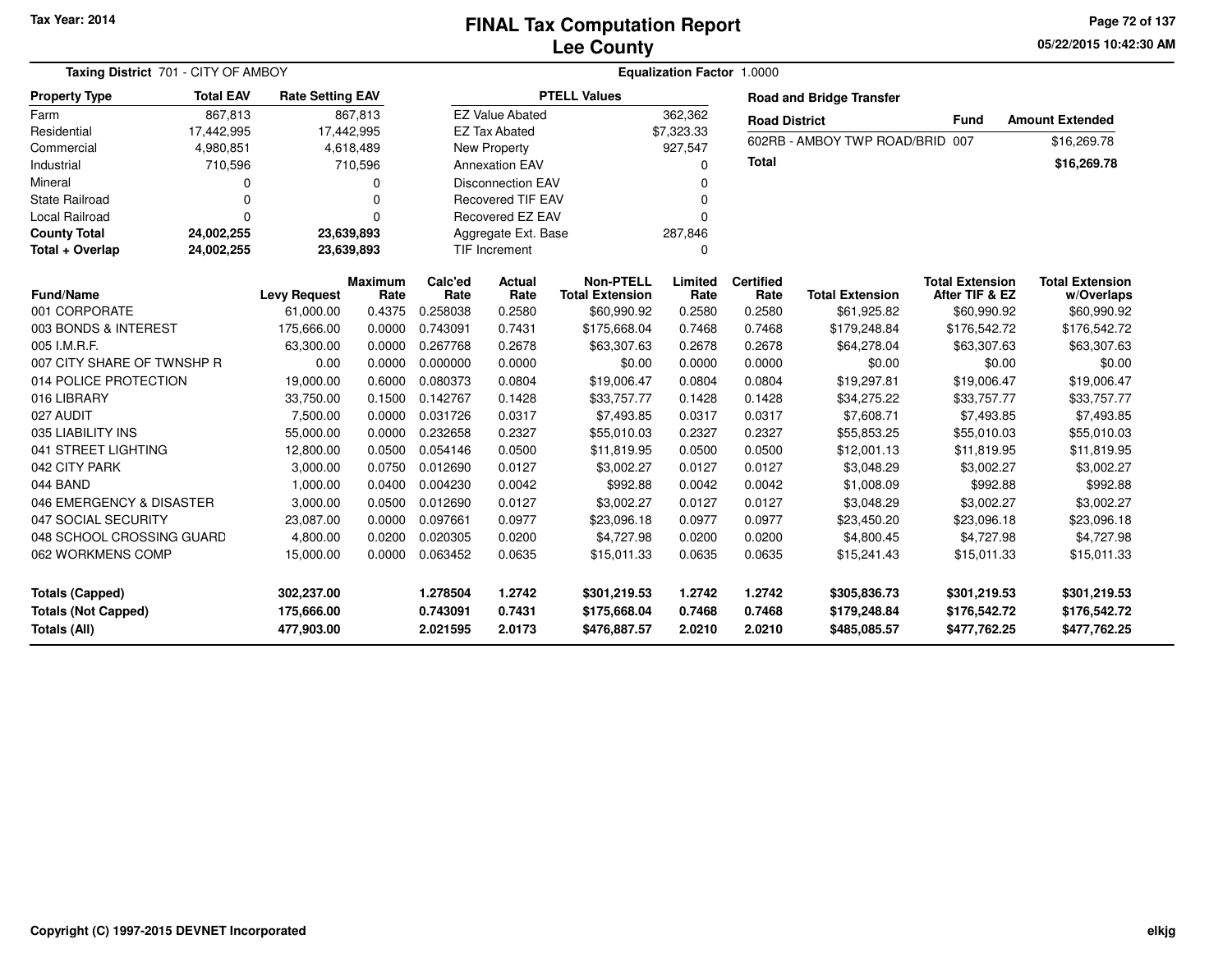**05/22/2015 10:42:30 AM Page 73 of 137**

|                            | Taxing District 702 - VILLAGE OF ASHTON |                         |                |          |                           | Equalization Factor 1.0000 |          |                      |                                  |                        |                        |  |  |  |  |
|----------------------------|-----------------------------------------|-------------------------|----------------|----------|---------------------------|----------------------------|----------|----------------------|----------------------------------|------------------------|------------------------|--|--|--|--|
| <b>Property Type</b>       | <b>Total EAV</b>                        | <b>Rate Setting EAV</b> |                |          |                           | <b>PTELL Values</b>        |          |                      | <b>Road and Bridge Transfer</b>  |                        |                        |  |  |  |  |
| Farm                       | 56,130                                  |                         | 56,130         |          | <b>EZ Value Abated</b>    |                            | 19,328   | <b>Road District</b> |                                  | <b>Fund</b>            | <b>Amount Extended</b> |  |  |  |  |
| Residential                | 7,870,577                               |                         | 7,870,577      |          | <b>EZ Tax Abated</b>      |                            | \$222.82 |                      |                                  |                        |                        |  |  |  |  |
| Commercial                 | 1,976,734                               |                         | 1,969,184      |          | New Property              |                            | 7,558    |                      | 603RB - ASHTON TWP ROAD/BRII 007 |                        | \$9,150.49             |  |  |  |  |
| Industrial                 | 1,151,883                               |                         | 1,140,105      |          | <b>Annexation EAV</b>     |                            | $\Omega$ | <b>Total</b>         |                                  |                        | \$9,150.49             |  |  |  |  |
| Mineral                    | $\Omega$                                |                         | $\Omega$       |          | <b>Disconnection EAV</b>  |                            | 0        |                      |                                  |                        |                        |  |  |  |  |
| <b>State Railroad</b>      | 177,694                                 |                         | 177,694        |          | <b>Recovered TIF EAV</b>  |                            | O        |                      |                                  |                        |                        |  |  |  |  |
| <b>Local Railroad</b>      | $\Omega$                                |                         | $\Omega$       |          | Recovered EZ EAV          |                            | 55,806   |                      |                                  |                        |                        |  |  |  |  |
| <b>County Total</b>        | 11,233,018                              | 11,213,690              |                |          | Aggregate Ext. Base       |                            | 126,638  |                      |                                  |                        |                        |  |  |  |  |
| Total + Overlap            | 11,233,018                              | 11,213,690              |                |          | <b>TIF Increment</b><br>0 |                            |          |                      |                                  |                        |                        |  |  |  |  |
|                            |                                         |                         | <b>Maximum</b> | Calc'ed  | Actual                    | <b>Non-PTELL</b>           | Limited  | <b>Certified</b>     |                                  | <b>Total Extension</b> | <b>Total Extension</b> |  |  |  |  |
| Fund/Name                  |                                         | <b>Levy Request</b>     | Rate           | Rate     | Rate                      | <b>Total Extension</b>     | Rate     | Rate                 | <b>Total Extension</b>           | After TIF & EZ         | w/Overlaps             |  |  |  |  |
| 001 CORPORATE              |                                         | 31,110.00               | 0.4375         | 0.277429 | 0.2774                    | \$31,106.78                | 0.2737   | 0.2737               | \$30,744.77                      | \$30,691.87            | \$30,691.87            |  |  |  |  |
| 005 I.M.R.F.               |                                         | 17,530.00               | 0.0000         | 0.156327 | 0.1563                    | \$17,527.00                | 0.1543   | 0.1543               | \$17,332.55                      | \$17,302.72            | \$17,302.72            |  |  |  |  |
| 007 CITY SHARE OF TWNSHP R |                                         | 0.00                    | 0.0000         | 0.000000 | 0.0000                    | \$0.00                     | 0.0000   | 0.0000               | \$0.00                           | \$0.00                 | \$0.00                 |  |  |  |  |
| 014 POLICE PROTECTION      |                                         | 13,500.00               | 0.6000         | 0.120389 | 0.1204                    | \$13,501.28                | 0.1188   | 0.1188               | \$13,344.83                      | \$13,321.86            | \$13,321.86            |  |  |  |  |
| 016 LIBRARY                |                                         | 18,800.00               | 0.1500         | 0.167652 | 0.1500                    | \$16,820.54                | 0.1481   | 0.1481               | \$16,636.10                      | \$16,607.47            | \$16,607.47            |  |  |  |  |
| 017 CEMETERY               |                                         | 400.00                  | 0.0250         | 0.003567 | 0.0036                    | \$403.69                   | 0.0036   | 0.0036               | \$404.39                         | \$403.69               | \$403.69               |  |  |  |  |
| 025 GARBAGE                |                                         | 100.00                  | 0.2000         | 0.000892 | 0.0009                    | \$100.92                   | 0.0009   | 0.0009               | \$101.10                         | \$100.92               | \$100.92               |  |  |  |  |
| 027 AUDIT                  |                                         | 8,500.00                | 0.0000         | 0.075800 | 0.0758                    | \$8,499.98                 | 0.0748   | 0.0748               | \$8,402.30                       | \$8,387.84             | \$8,387.84             |  |  |  |  |
| 035 LIABILITY INSURANCE    |                                         | 19,997.00               | 0.0000         | 0.178327 | 0.1783                    | \$19,994.01                | 0.1760   | 0.1760               | \$19,770.11                      | \$19,736.09            | \$19,736.09            |  |  |  |  |
| 047 SOCIAL SECURITY        |                                         | 13,920.00               | 0.0000         | 0.124134 | 0.1241                    | \$13,916.19                | 0.1225   | 0.1225               | \$13,760.45                      | \$13,736.77            | \$13,736.77            |  |  |  |  |
| 060 UNEMPLOYMENT INSURANC  |                                         | 600.00                  | 0.0000         | 0.005351 | 0.0054                    | \$605.54                   | 0.0053   | 0.0053               | \$595.35                         | \$594.33               | \$594.33               |  |  |  |  |
| 062 WORKMENS COMP          |                                         | 8,500.00                | 0.0000         | 0.075800 | 0.0758                    | \$8,499.98                 | 0.0748   | 0.0748               | \$8,402.30                       | \$8,387.84             | \$8,387.84             |  |  |  |  |
| <b>Totals (Capped)</b>     |                                         | 132,957.00              |                | 1.185668 | 1.1680                    | \$130,975.91               | 1.1528   | 1.1528               | \$129,494.25                     | \$129,271.40           | \$129,271.40           |  |  |  |  |
| <b>Totals (Not Capped)</b> |                                         | 0.00                    |                | 0.000000 | 0.0000                    | \$0.00                     | 0.0000   | 0.0000               | \$0.00                           | \$0.00                 | \$0.00                 |  |  |  |  |
| Totals (All)               |                                         | 132,957.00              |                | 1.185668 | 1.1680                    | \$130,975.91               | 1.1528   | 1.1528               | \$129,494.25                     | \$129,271.40           | \$129,271.40           |  |  |  |  |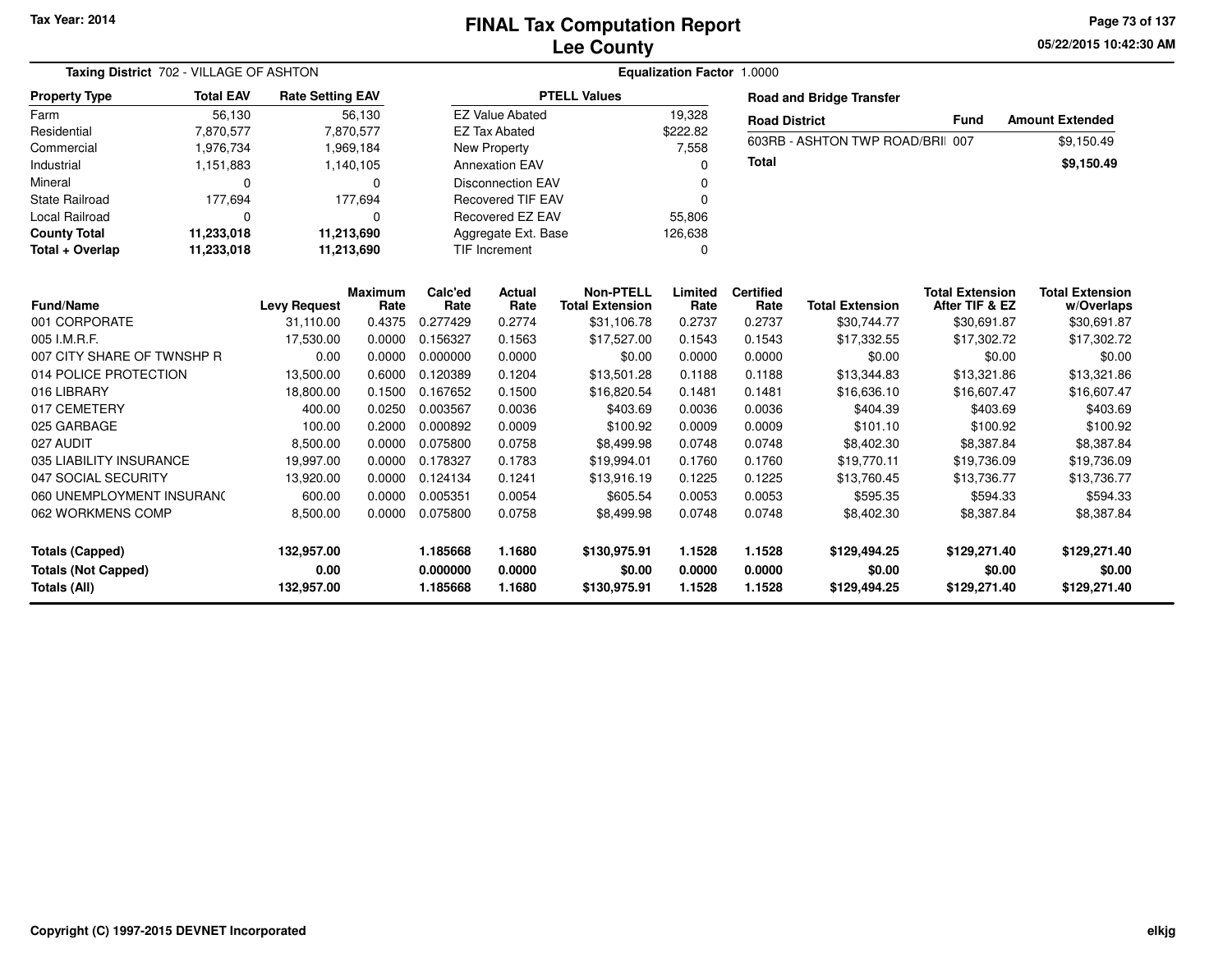### **Lee CountyFINAL Tax Computation Report**

**05/22/2015 10:42:30 AM Page 74 of 137**

| Taxing District 703 - VILLAGE OF COMPTON | <b>Equalization Factor 1.0000</b> |                         |                 |                 |                          |                                            |                 |                          |                                 |                                          |                                      |
|------------------------------------------|-----------------------------------|-------------------------|-----------------|-----------------|--------------------------|--------------------------------------------|-----------------|--------------------------|---------------------------------|------------------------------------------|--------------------------------------|
| <b>Property Type</b>                     | <b>Total EAV</b>                  | <b>Rate Setting EAV</b> |                 |                 |                          | <b>PTELL Values</b>                        |                 |                          | <b>Road and Bridge Transfer</b> |                                          |                                      |
| Farm                                     | 5,183                             |                         | 5,183           |                 | <b>EZ Value Abated</b>   |                                            |                 | <b>Road District</b>     |                                 | Fund                                     | <b>Amount Extended</b>               |
| Residential                              | 2,463,983                         |                         | 2,463,983       |                 | <b>EZ Tax Abated</b>     |                                            | \$0.00          |                          |                                 |                                          |                                      |
| Commercial                               | 275,732                           |                         | 275,732         |                 | New Property             |                                            | 0               |                          | 605RB - BROOKLYN TWP ROAD/E 007 |                                          | \$936.83                             |
| Industrial                               | 0                                 |                         | 0               |                 | <b>Annexation EAV</b>    |                                            |                 | Total                    |                                 |                                          | \$936.83                             |
| Mineral                                  | 0                                 |                         | 0               |                 | <b>Disconnection EAV</b> |                                            |                 |                          |                                 |                                          |                                      |
| <b>State Railroad</b>                    | $\Omega$                          |                         |                 |                 | <b>Recovered TIF EAV</b> |                                            |                 |                          |                                 |                                          |                                      |
| Local Railroad                           | 2,400                             |                         | 2,400           |                 | Recovered EZ EAV         |                                            |                 |                          |                                 |                                          |                                      |
| <b>County Total</b>                      | 2,747,298                         |                         | 2,747,298       |                 | Aggregate Ext. Base      |                                            | 3,041           |                          |                                 |                                          |                                      |
| Total + Overlap                          | 2,747,298                         |                         | 2,747,298       |                 | <b>TIF Increment</b>     |                                            |                 |                          |                                 |                                          |                                      |
| <b>Fund/Name</b>                         |                                   | <b>Levy Request</b>     | Maximum<br>Rate | Calc'ed<br>Rate | Actual<br>Rate           | <b>Non-PTELL</b><br><b>Total Extension</b> | Limited<br>Rate | <b>Certified</b><br>Rate | <b>Total Extension</b>          | <b>Total Extension</b><br>After TIF & EZ | <b>Total Extension</b><br>w/Overlaps |
| 001 CORPORATE                            |                                   | 3,190.00                | 0.4375          | 0.116114        | 0.1161                   | \$3,189.61                                 | 0.1124          | 0.1124                   | \$3,087.96                      | \$3,087.96                               | \$3,087.96                           |
| 007 CITY SHARE OF TWNSHP R               |                                   | 0.00                    | 0.0000          | 0.000000        | 0.0000                   | \$0.00                                     | 0.0000          | 0.0000                   | \$0.00                          | \$0.00                                   | \$0.00                               |
| <b>Totals (Capped)</b>                   |                                   | 3,190.00                |                 | 0.116114        | 0.1161                   | \$3,189.61                                 | 0.1124          | 0.1124                   | \$3,087.96                      | \$3,087.96                               | \$3,087.96                           |
| <b>Totals (Not Capped)</b>               |                                   | 0.00                    |                 | 0.000000        | 0.0000                   | \$0.00                                     | 0.0000          | 0.0000                   | \$0.00                          | \$0.00                                   | \$0.00                               |
| Totals (All)                             |                                   | 3,190.00                |                 | 0.116114        | 0.1161                   | \$3,189.61                                 | 0.1124          | 0.1124                   | \$3,087.96                      | \$3,087.96                               | \$3,087.96                           |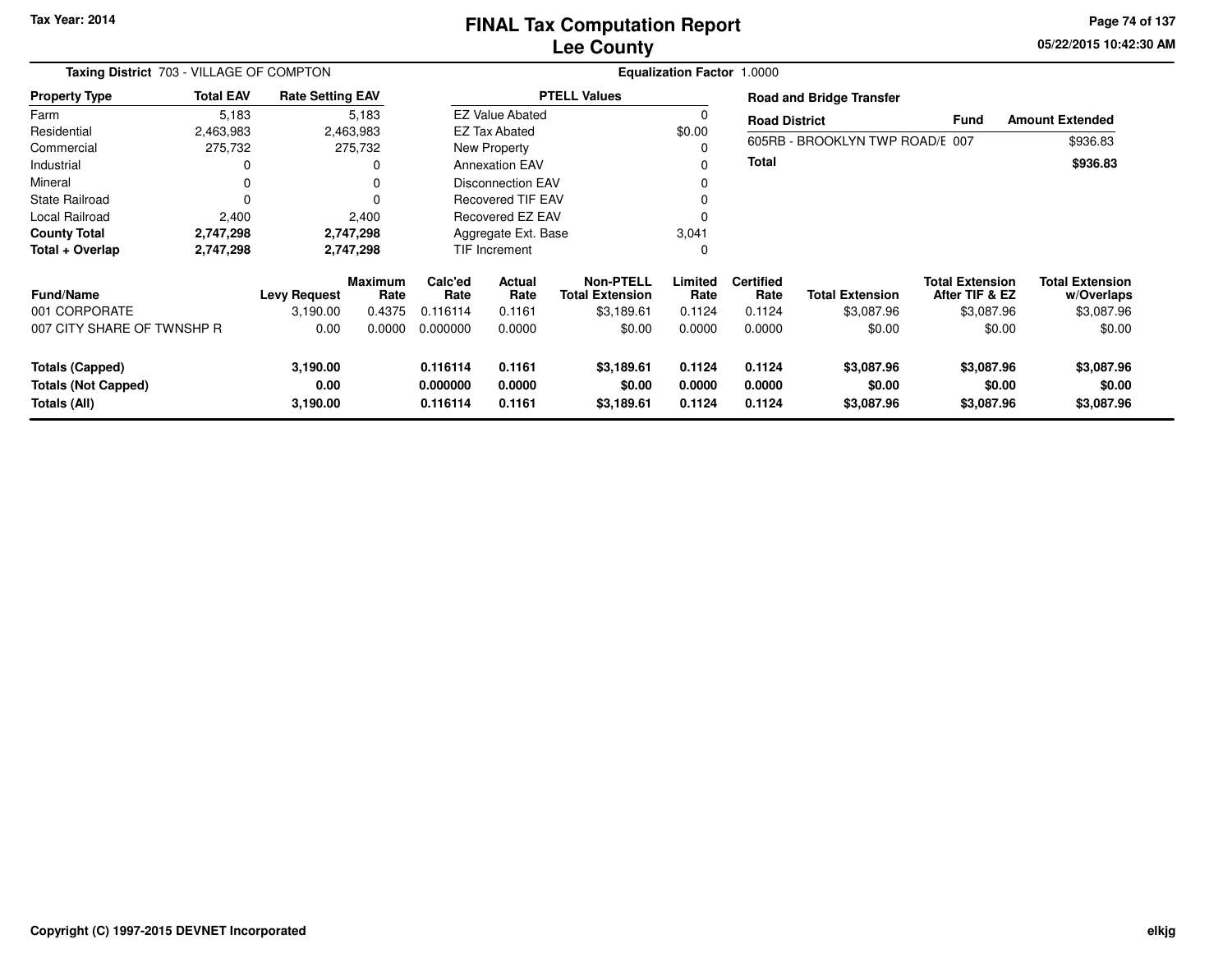**05/22/2015 10:42:30 AM Page 75 of 137**

|                            | Taxing District 705 - CITY OF DIXON |                         |                        |                          |                          | Equalization Factor 1.0000                 |                 |                          |                                  |                                          |                                      |  |  |  |  |
|----------------------------|-------------------------------------|-------------------------|------------------------|--------------------------|--------------------------|--------------------------------------------|-----------------|--------------------------|----------------------------------|------------------------------------------|--------------------------------------|--|--|--|--|
| <b>Property Type</b>       | <b>Total EAV</b>                    | <b>Rate Setting EAV</b> |                        |                          |                          | <b>PTELL Values</b>                        |                 |                          | <b>Road and Bridge Transfer</b>  |                                          |                                      |  |  |  |  |
| Farm                       | 213,953                             |                         | 213,926                |                          | <b>EZ Value Abated</b>   |                                            | 2,582,602       | <b>Road District</b>     |                                  | <b>Fund</b>                              | <b>Amount Extended</b>               |  |  |  |  |
| Residential                | 106,607,758                         | 105,320,490             |                        |                          | <b>EZ Tax Abated</b>     |                                            | \$48,227.56     |                          | 607RB - DIXON TWP ROAD/BRID(007  |                                          | \$67,559.27                          |  |  |  |  |
| Commercial                 | 46,483,528                          | 40,326,731              |                        |                          | New Property             |                                            | 746,750         |                          |                                  |                                          |                                      |  |  |  |  |
| Industrial                 | 26,513,263                          | 26,470,763              |                        |                          | <b>Annexation EAV</b>    |                                            | 0               |                          | 618RB - SOUTH DIXON TWP RD/E 007 |                                          | \$1,386.13                           |  |  |  |  |
| Mineral                    | 0                                   |                         | 0                      |                          | <b>Disconnection EAV</b> |                                            | $\Omega$        | <b>Total</b>             |                                  |                                          | \$68,945.40                          |  |  |  |  |
| State Railroad             | 1,609,245                           |                         | 1,609,245              | <b>Recovered TIF EAV</b> |                          |                                            | $\Omega$        |                          |                                  |                                          |                                      |  |  |  |  |
| <b>Local Railroad</b>      | $\mathbf 0$                         |                         | $\Omega$               |                          | Recovered EZ EAV         |                                            | 4,537,508       |                          |                                  |                                          |                                      |  |  |  |  |
| <b>County Total</b>        | 181,427,747                         | 173,941,155             |                        |                          | Aggregate Ext. Base      |                                            | 3,137,043       |                          |                                  |                                          |                                      |  |  |  |  |
| Total + Overlap            | 181,427,747                         | 173,941,155             |                        |                          | <b>TIF Increment</b>     |                                            | 4,903,990       |                          |                                  |                                          |                                      |  |  |  |  |
| <b>Fund/Name</b>           |                                     | <b>Levy Request</b>     | <b>Maximum</b><br>Rate | Calc'ed<br>Rate          | <b>Actual</b><br>Rate    | <b>Non-PTELL</b><br><b>Total Extension</b> | Limited<br>Rate | <b>Certified</b><br>Rate | <b>Total Extension</b>           | <b>Total Extension</b><br>After TIF & EZ | <b>Total Extension</b><br>w/Overlaps |  |  |  |  |
| 001 CORPORATE              |                                     | 775,000.00              | 0.4375                 | 0.445553                 | 0.4375                   | \$760,992.55                               | 0.4375          | 0.4375                   | \$793,746.39                     | \$760,992.55                             | \$760,992.55                         |  |  |  |  |
| 003 BONDS & INTEREST       |                                     | 0.00                    | 0.0000                 | 0.000000                 | 0.0000                   | \$0.00                                     | 0.0000          | 0.0000                   | \$0.00                           | \$0.00                                   | \$0.00                               |  |  |  |  |
| 005 I.M.R.F.               |                                     | 0.00                    | 0.0000                 | 0.000000                 | 0.0000                   | \$0.00                                     | 0.0000          | 0.0000                   | \$0.00                           | \$0.00                                   | \$0.00                               |  |  |  |  |
| 007 CITY SHARE OF TWNSHP R |                                     | 0.00                    | 0.0000                 | 0.000000                 | 0.0000                   | \$0.00                                     | 0.0000          | 0.0000                   | \$0.00                           | \$0.00                                   | \$0.00                               |  |  |  |  |
| 014 POLICE PROTECTION      |                                     | 1,040,000.00            | 0.6000                 | 0.597903                 | 0.5979                   | \$1,039,994.17                             | 0.5979          | 0.5979                   | \$1,084,756.50                   | \$1,039,994.17                           | \$1,039,994.17                       |  |  |  |  |
| 015 POLICE PENSION         |                                     | 601,833.00              | 0.0000                 | 0.345998                 | 0.3460                   | \$601,836.40                               | 0.3460          | 0.3460                   | \$627,740.00                     | \$601,836.40                             | \$601,836.40                         |  |  |  |  |
| 016 LIBRARY                |                                     | 410,000.00              | 0.6000                 | 0.235712                 | 0.2357                   | \$409,979.30                               | 0.2357          | 0.2357                   | \$427,625.20                     | \$409,979.30                             | \$409,979.30                         |  |  |  |  |
| 017 CEMETERY               |                                     | 50,000.00               | 0.0250                 | 0.028745                 | 0.0250                   | \$43,485.29                                | 0.0250          | 0.0250                   | \$45,356.94                      | \$43,485.29                              | \$43,485.29                          |  |  |  |  |
| 027 AUDIT                  |                                     | 42,000.00               | 0.0000                 | 0.024146                 | 0.0241                   | \$41,919.82                                | 0.0241          | 0.0241                   | \$43,724.09                      | \$41,919.82                              | \$41,919.82                          |  |  |  |  |
| 028 LIBRARY MAINTENANCE    |                                     | 50,000.00               | 0.0000                 | 0.028745                 | 0.0287                   | \$49,921.11                                | 0.0287          | 0.0287                   | \$52,069.76                      | \$49,921.11                              | \$49,921.11                          |  |  |  |  |
| 035 LIABILITY INSURANCE    |                                     | 300,000.00              | 0.0000                 | 0.172472                 | 0.1725                   | \$300,048.49                               | 0.1725          | 0.1725                   | \$312,962.86                     | \$300,048.49                             | \$300,048.49                         |  |  |  |  |
| 040 STREET & BRIDGE        |                                     | 0.00                    | 0.1000                 | 0.000000                 | 0.0000                   | \$0.00                                     | 0.0000          | 0.0000                   | \$0.00                           | \$0.00                                   | \$0.00                               |  |  |  |  |
| 044 BAND                   |                                     | 0.00                    | 0.0400                 | 0.000000                 | 0.0000                   | \$0.00                                     | 0.0000          | 0.0000                   | \$0.00                           | \$0.00                                   | \$0.00                               |  |  |  |  |
| 045 PUBLIC BENEFIT         |                                     | 0.00                    | 0.0500                 | 0.000000                 | 0.0000                   | \$0.00                                     | 0.0000          | 0.0000                   | \$0.00                           | \$0.00                                   | \$0.00                               |  |  |  |  |
| 046 EMERGENCY & DISASTER   |                                     | 0.00                    | 0.0500                 | 0.000000                 | 0.0000                   | \$0.00                                     | 0.0000          | 0.0000                   | \$0.00                           | \$0.00                                   | \$0.00                               |  |  |  |  |
| 047 SOCIAL SECURITY        |                                     | 0.00                    | 0.0000                 | 0.000000                 | 0.0000                   | \$0.00                                     | 0.0000          | 0.0000                   | \$0.00                           | \$0.00                                   | \$0.00                               |  |  |  |  |
| <b>Totals (Capped)</b>     |                                     | 3,268,833.00            |                        | 1.879274                 | 1.8674                   | \$3,248,177.13                             | 1.8674          | 1.8674                   | \$3,387,981.74                   | \$3,248,177.13                           | \$3,248,177.13                       |  |  |  |  |
| <b>Totals (Not Capped)</b> |                                     | 0.00                    |                        | 0.000000                 | 0.0000                   | \$0.00                                     | 0.0000          | 0.0000                   | \$0.00                           | \$0.00                                   | \$0.00                               |  |  |  |  |
| <b>Totals (All)</b>        |                                     | 3,268,833.00            |                        | 1.879274                 | 1.8674                   | \$3,248,177.13                             | 1.8674          | 1.8674                   | \$3,387,981.74                   | \$3,248,177.13                           | \$3,248,177.13                       |  |  |  |  |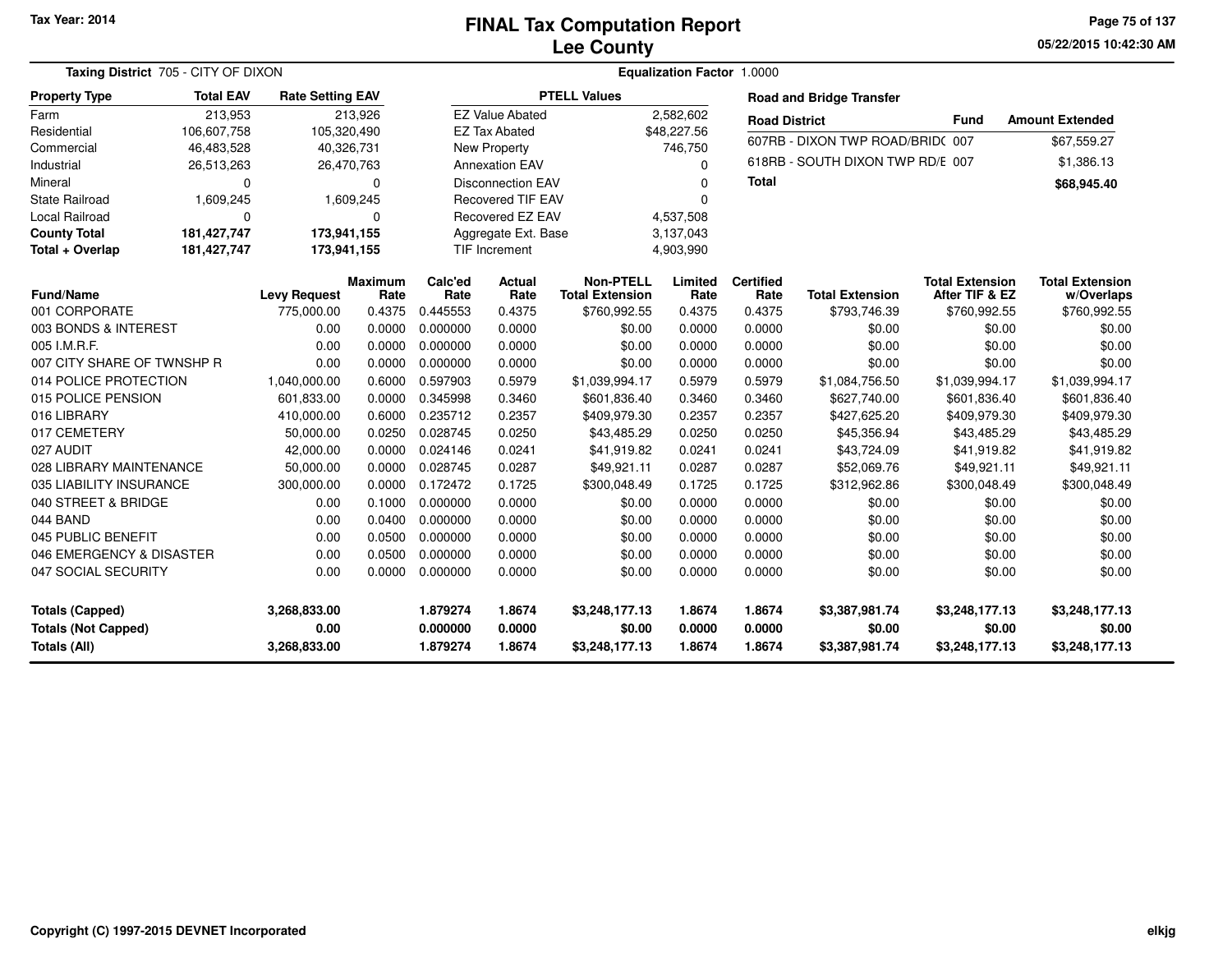**05/22/2015 10:42:30 AM Page 76 of 137**

| Taxing District 706 - VILLAGE OF FRANKLIN GROVE |                  |                         |                        | <b>Equalization Factor 1.0000</b> |                          |                                            |                 |                          |                                 |                                          |                                      |  |  |
|-------------------------------------------------|------------------|-------------------------|------------------------|-----------------------------------|--------------------------|--------------------------------------------|-----------------|--------------------------|---------------------------------|------------------------------------------|--------------------------------------|--|--|
| <b>Property Type</b>                            | <b>Total EAV</b> | <b>Rate Setting EAV</b> |                        |                                   |                          | <b>PTELL Values</b>                        |                 |                          | <b>Road and Bridge Transfer</b> |                                          |                                      |  |  |
| Farm                                            | 13,524           |                         | 13,524                 |                                   | <b>EZ Value Abated</b>   |                                            | 2,500           | <b>Road District</b>     |                                 | <b>Fund</b>                              | <b>Amount Extended</b>               |  |  |
| Residential                                     | 6,170,379        |                         | 6,170,379              |                                   | <b>EZ Tax Abated</b>     |                                            | \$18.83         |                          |                                 |                                          |                                      |  |  |
| Commercial                                      | 2,077,553        |                         | 2,075,053              |                                   | New Property             |                                            | 13,867          |                          | 606RB - FRANKLIN GROVE ROAD 007 |                                          | \$4,970.80                           |  |  |
| Industrial                                      | 0                |                         | 0                      |                                   | <b>Annexation EAV</b>    |                                            | 0               | <b>Total</b>             |                                 |                                          | \$4,970.80                           |  |  |
| Mineral                                         | O                |                         | O                      |                                   | <b>Disconnection EAV</b> |                                            |                 |                          |                                 |                                          |                                      |  |  |
| <b>State Railroad</b>                           | 126,691          |                         | 126,691                |                                   | <b>Recovered TIF EAV</b> |                                            |                 |                          |                                 |                                          |                                      |  |  |
| <b>Local Railroad</b>                           | $\Omega$         |                         | $\Omega$               |                                   | Recovered EZ EAV         |                                            |                 |                          |                                 |                                          |                                      |  |  |
| <b>County Total</b>                             | 8,388,147        |                         | 8,385,647              |                                   | Aggregate Ext. Base      |                                            | 62,132          |                          |                                 |                                          |                                      |  |  |
| Total + Overlap                                 | 8,388,147        |                         | 8,385,647              | <b>TIF Increment</b>              |                          |                                            | 0               |                          |                                 |                                          |                                      |  |  |
| <b>Fund/Name</b>                                |                  | <b>Levy Request</b>     | <b>Maximum</b><br>Rate | Calc'ed<br>Rate                   | Actual<br>Rate           | <b>Non-PTELL</b><br><b>Total Extension</b> | Limited<br>Rate | <b>Certified</b><br>Rate | <b>Total Extension</b>          | <b>Total Extension</b><br>After TIF & EZ | <b>Total Extension</b><br>w/Overlaps |  |  |
| 001 CORPORATE                                   |                  | 27,825.00               | 0.4375                 | 0.331817                          | 0.3318                   | \$27,823.58                                | 0.3213          | 0.3213                   | \$26,951.12                     | \$26,943.08                              | \$26,943.08                          |  |  |
| 007 CITY SHARE OF TWNSHP R                      |                  | 0.00                    | 0.0000                 | 0.000000                          | 0.0000                   | \$0.00                                     | 0.0000          | 0.0000                   | \$0.00                          | \$0.00                                   | \$0.00                               |  |  |
| 014 POLICE PROTECTION                           |                  | 7,450.00                | 0.6000                 | 0.088842                          | 0.0888                   | \$7,446.45                                 | 0.0860          | 0.0860                   | \$7,213.81                      | \$7,211.66                               | \$7,211.66                           |  |  |
| 016 LIBRARY                                     |                  | 21,200.00               | 0.3000                 | 0.252813                          | 0.2528                   | \$21,198.92                                | 0.2448          | 0.2448                   | \$20,534.18                     | \$20,528.06                              | \$20,528.06                          |  |  |
| 027 AUDIT                                       |                  | 1,750.00                | 0.0000                 | 0.020869                          | 0.0209                   | \$1,752.60                                 | 0.0202          | 0.0202                   | \$1,694.41                      | \$1,693.90                               | \$1,693.90                           |  |  |
| 035 LIABILITY INSURANCE                         |                  | 1,750.00                | 0.0000                 | 0.020869                          | 0.0209                   | \$1,752.60                                 | 0.0202          | 0.0202                   | \$1,694.41                      | \$1,693.90                               | \$1,693.90                           |  |  |
| 041 STREET LIGHTING                             |                  | 1,750.00                | 0.0500                 | 0.020869                          | 0.0209                   | \$1,752.60                                 | 0.0202          | 0.0202                   | \$1,694.41                      | \$1,693.90                               | \$1,693.90                           |  |  |
| 047 SOCIAL SECURITY                             |                  | 1,750.00                | 0.0000                 | 0.020869                          | 0.0209                   | \$1,752.60                                 | 0.0202          | 0.0202                   | \$1,694.41                      | \$1,693.90                               | \$1,693.90                           |  |  |
| 062 WORKMENS COMP                               |                  | 1,750.00                | 0.0000                 | 0.020869                          | 0.0209                   | \$1,752.60                                 | 0.0202          | 0.0202                   | \$1,694.41                      | \$1,693.90                               | \$1,693.90                           |  |  |
| <b>Totals (Capped)</b>                          |                  | 65,225.00               |                        | 0.777817                          | 0.7779                   | \$65,231.95                                | 0.7531          | 0.7531                   | \$63,171.16                     | \$63,152.30                              | \$63,152.30                          |  |  |
| <b>Totals (Not Capped)</b>                      |                  | 0.00                    |                        | 0.000000                          | 0.0000                   | \$0.00                                     | 0.0000          | 0.0000                   | \$0.00                          | \$0.00                                   | \$0.00                               |  |  |
| Totals (All)                                    |                  | 65,225.00               |                        | 0.777817                          | 0.7779                   | \$65,231.95                                | 0.7531          | 0.7531                   | \$63,171.16                     | \$63,152.30                              | \$63,152.30                          |  |  |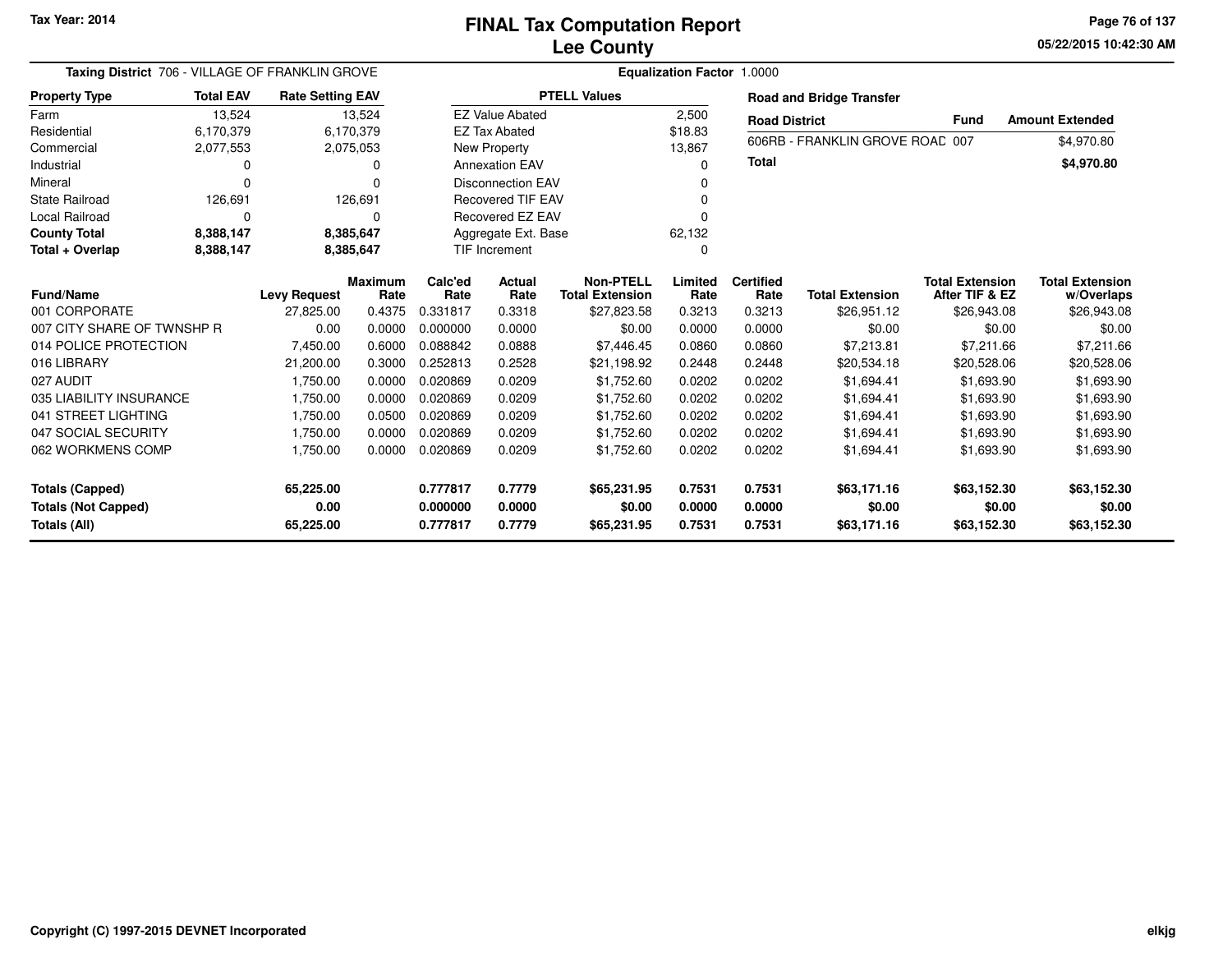# **Lee CountyFINAL Tax Computation Report**

**05/22/2015 10:42:30 AM Page 77 of 137**

|                                            | Taxing District 707 - VILLAGE OF HARMON |                         |                        |                      |                        | Equalization Factor 1.0000          |                  |                          |                                 |                                          |                                      |  |  |  |  |  |
|--------------------------------------------|-----------------------------------------|-------------------------|------------------------|----------------------|------------------------|-------------------------------------|------------------|--------------------------|---------------------------------|------------------------------------------|--------------------------------------|--|--|--|--|--|
| <b>Property Type</b>                       | <b>Total EAV</b>                        | <b>Rate Setting EAV</b> |                        |                      |                        | <b>PTELL Values</b>                 |                  |                          | <b>Road and Bridge Transfer</b> |                                          |                                      |  |  |  |  |  |
| Farm                                       | 8,314                                   |                         | 8,314                  |                      | <b>EZ Value Abated</b> |                                     | $\Omega$         | <b>Road District</b>     |                                 | <b>Fund</b>                              | <b>Amount Extended</b>               |  |  |  |  |  |
| Residential                                | 932,379                                 |                         | 932,379                |                      | EZ Tax Abated          |                                     | \$0.00           |                          |                                 |                                          |                                      |  |  |  |  |  |
| Commercial                                 | 784,122                                 |                         | 784,122                |                      | <b>New Property</b>    |                                     | 14,620           |                          | 610RB - HARMON TWP ROAD/BR 007  |                                          | \$1,930.07                           |  |  |  |  |  |
| Industrial                                 |                                         |                         | 0                      |                      | <b>Annexation EAV</b>  |                                     | 0                | <b>Total</b>             |                                 |                                          | \$1,930.07                           |  |  |  |  |  |
| Mineral                                    |                                         |                         | 0                      |                      | Disconnection EAV      |                                     | 0                |                          |                                 |                                          |                                      |  |  |  |  |  |
| <b>State Railroad</b>                      | 0                                       |                         | 0                      |                      | Recovered TIF EAV      |                                     |                  |                          |                                 |                                          |                                      |  |  |  |  |  |
| Local Railroad                             | O                                       |                         | 0                      |                      | Recovered EZ EAV       |                                     | ŋ                |                          |                                 |                                          |                                      |  |  |  |  |  |
| <b>County Total</b>                        | 1,724,815                               |                         | 1,724,815              | Aggregate Ext. Base  |                        |                                     | 2,262            |                          |                                 |                                          |                                      |  |  |  |  |  |
| Total + Overlap                            | 1,724,815                               |                         | 1,724,815              | TIF Increment        |                        |                                     | 0                |                          |                                 |                                          |                                      |  |  |  |  |  |
| Fund/Name                                  |                                         | <b>Levy Request</b>     | <b>Maximum</b><br>Rate | Calc'ed<br>Rate      | Actual<br>Rate         | Non-PTELL<br><b>Total Extension</b> | Limited<br>Rate  | <b>Certified</b><br>Rate | <b>Total Extension</b>          | <b>Total Extension</b><br>After TIF & EZ | <b>Total Extension</b><br>w/Overlaps |  |  |  |  |  |
| 001 CORPORATE                              |                                         | 2,596.00                | 0.4375                 | 0.150509             | 0.1505                 | \$2,595.85                          | 0.1343           | 0.1343                   | \$2,316.43                      | \$2,316.43                               | \$2,316.43                           |  |  |  |  |  |
| 003 BONDS & INTEREST                       |                                         | 0.00                    | 0.0000                 | 0.000000             | 0.0000                 | \$0.00                              | 0.0000           | 0.0000                   | \$0.00                          | \$0.00                                   | \$0.00                               |  |  |  |  |  |
| 007 CITY SHARE OF TWNSHP R                 |                                         | 0.00                    | 0.0000                 | 0.000000             | 0.0000                 | \$0.00                              | 0.0000           | 0.0000                   | \$0.00                          | \$0.00                                   | \$0.00                               |  |  |  |  |  |
| <b>Totals (Capped)</b>                     |                                         | 2,596.00                |                        | 0.150509             | 0.1505                 | \$2,595.85                          | 0.1343           | 0.1343                   | \$2,316.43                      | \$2,316.43                               | \$2,316.43                           |  |  |  |  |  |
| <b>Totals (Not Capped)</b><br>Totals (All) |                                         | 0.00<br>2,596.00        |                        | 0.000000<br>0.150509 | 0.0000<br>0.1505       | \$0.00<br>\$2,595.85                | 0.0000<br>0.1343 | 0.0000<br>0.1343         | \$0.00<br>\$2,316.43            | \$0.00<br>\$2,316.43                     | \$0.00<br>\$2,316.43                 |  |  |  |  |  |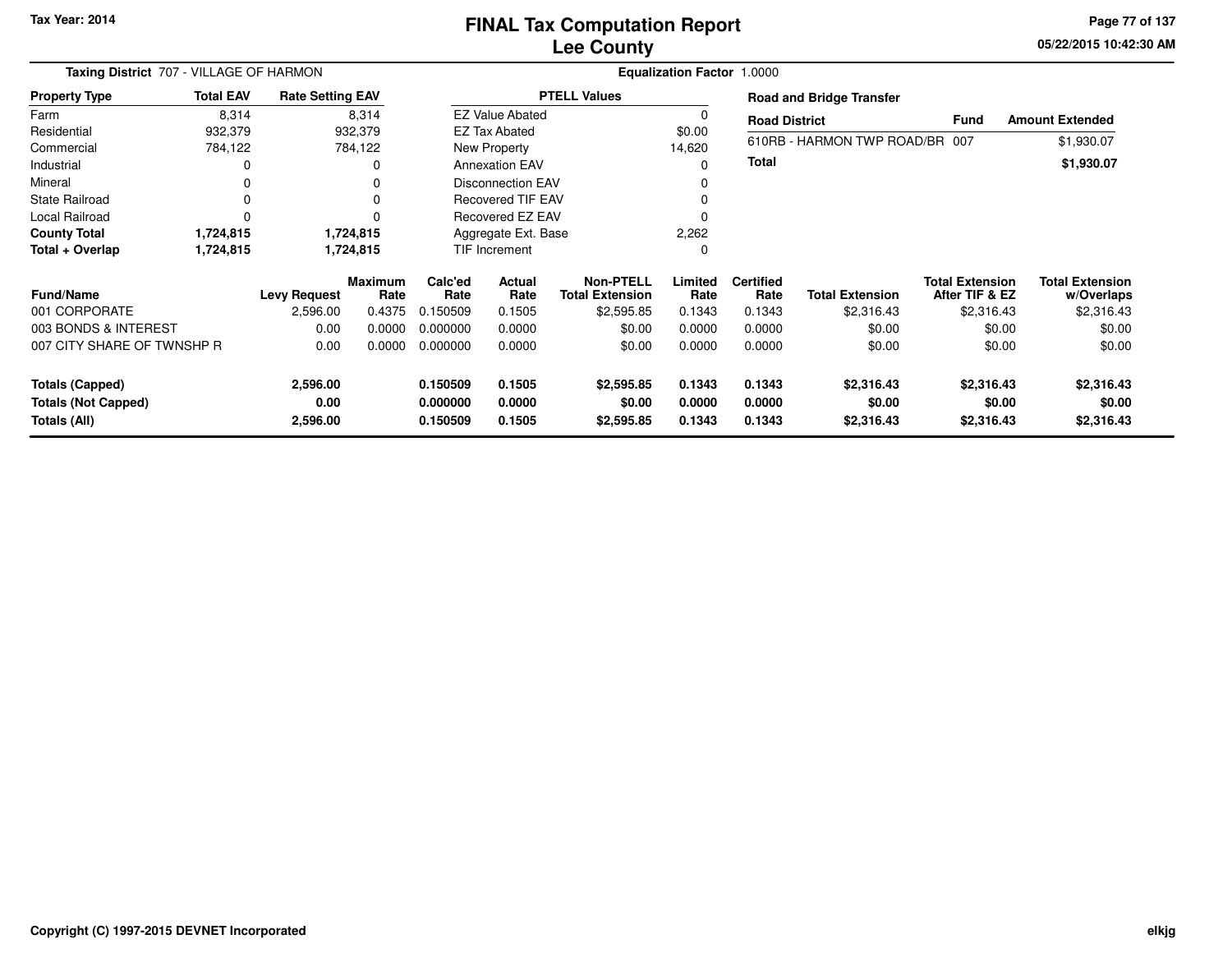| Taxing District 708 - VILLAGE OF LEE    |                  |                         | Equalization Factor 1.0000 |                       |                                            |                     |                          |                        |                                          |                                      |                        |
|-----------------------------------------|------------------|-------------------------|----------------------------|-----------------------|--------------------------------------------|---------------------|--------------------------|------------------------|------------------------------------------|--------------------------------------|------------------------|
| <b>Property Type</b>                    | <b>Total EAV</b> | <b>Rate Setting EAV</b> |                            |                       |                                            | <b>PTELL Values</b> |                          |                        | <b>Overlapping County</b>                | <b>Overlap EAV</b>                   |                        |
| Farm                                    | 2,557            |                         | 2,557                      |                       | <b>EZ Value Abated</b>                     |                     | 0                        |                        | DeKalb County                            |                                      | 1,915,174              |
| Residential                             | 2,120,477        |                         | 2,120,477                  |                       | <b>EZ Tax Abated</b>                       |                     | \$0.00                   | <b>Total</b>           |                                          | 1,915,174                            |                        |
| Commercial                              | 128,034          |                         | 128,034                    |                       | New Property                               |                     | 11,509                   |                        | * denotes use of estimated EAV           |                                      |                        |
| Industrial                              |                  |                         | 0                          |                       | <b>Annexation EAV</b>                      |                     | 0                        |                        |                                          |                                      |                        |
| Mineral                                 | $\Omega$         |                         | 0                          |                       | <b>Disconnection EAV</b>                   |                     |                          |                        | <b>Road and Bridge Transfer</b>          |                                      |                        |
| <b>State Railroad</b>                   | 55,109           |                         | 55,109                     |                       | <b>Recovered TIF EAV</b>                   |                     | 0                        | <b>Road District</b>   |                                          | <b>Fund</b>                          | <b>Amount Extended</b> |
| <b>Local Railroad</b>                   | 0                |                         | 0                          |                       | Recovered EZ EAV                           |                     | 0                        |                        | 621RB - WILLOW CRK TWP RD/B 007          |                                      | \$3,228.65             |
| <b>County Total</b>                     | 2,306,177        |                         | 2,306,177                  | Aggregate Ext. Base   |                                            |                     | 22,699                   | <b>Total</b>           |                                          |                                      | \$3,228.65             |
| Total + Overlap                         | 4,221,351        |                         | 4,221,351                  |                       | TIF Increment<br>0                         |                     |                          |                        |                                          |                                      |                        |
| <b>Fund/Name</b><br><b>Levy Request</b> |                  | <b>Maximum</b><br>Rate  | Calc'ed<br>Rate            | <b>Actual</b><br>Rate | <b>Non-PTELL</b><br><b>Total Extension</b> | Limited<br>Rate     | <b>Certified</b><br>Rate | <b>Total Extension</b> | <b>Total Extension</b><br>After TIF & EZ | <b>Total Extension</b><br>w/Overlaps |                        |
| 001 CORPORATE                           |                  | 6,690.00                | 0.4375                     | 0.158480              | 0.1585                                     | \$3,655.29          | 0.1556                   | 0.1556                 | \$3,588.41                               | \$3,588.41                           | \$6,568.42             |
| 007 CITY SHARE OF TWNSHP R              |                  | 0.00                    | 0.0000                     | 0.000000              | 0.0000                                     | \$0.00              | 0.0000                   | 0.0000                 | \$0.00                                   | \$0.00                               | \$0.00                 |
| 025 GARBAGE DISPOSAL                    |                  | 2,380.00                | 0.2000                     | 0.056380              | 0.0564                                     | \$1,300.68          | 0.0554                   | 0.0554                 | \$1,277.62                               | \$1,277.62                           | \$2,338.63             |
| 027 AUDIT                               |                  | 2,660.00                | 0.0000                     | 0.063013              | 0.0630                                     | \$1,452.89          | 0.0619                   | 0.0619                 | \$1,427.52                               | \$1,427.52                           | \$2,613.02             |
| 035 LIABILITY INSURANCE                 |                  | 5,500.00                | 0.0000                     | 0.130290              | 0.1303                                     | \$3,004.95          | 0.1280                   | 0.1280                 | \$2,951.91                               | \$2,951.91                           | \$5,403.33             |
| 072 WATERWORKS AND SEWAG                |                  | 4,580.00                | 0.1666                     | 0.108496              | 0.1085                                     | \$2,502.20          | 0.1066                   | 0.1066                 | \$2,458.38                               | \$2,458.38                           | \$4,499.96             |
| <b>Totals (Capped)</b><br>21,810.00     |                  |                         |                            | 0.516659              | 0.5167                                     | \$11,916.01         | 0.5075                   | 0.5075                 | \$11,703.84                              | \$11,703.84                          | \$21,423.36            |
| <b>Totals (Not Capped)</b><br>0.00      |                  |                         | 0.000000                   | 0.0000                | \$0.00                                     | 0.0000              | 0.0000                   | \$0.00                 | \$0.00                                   | \$0.00                               |                        |
| Totals (All)<br>21,810.00               |                  |                         |                            | 0.516659              | 0.5167                                     | \$11,916.01         | 0.5075                   | 0.5075                 | \$11,703.84                              | \$11,703.84                          | \$21,423.36            |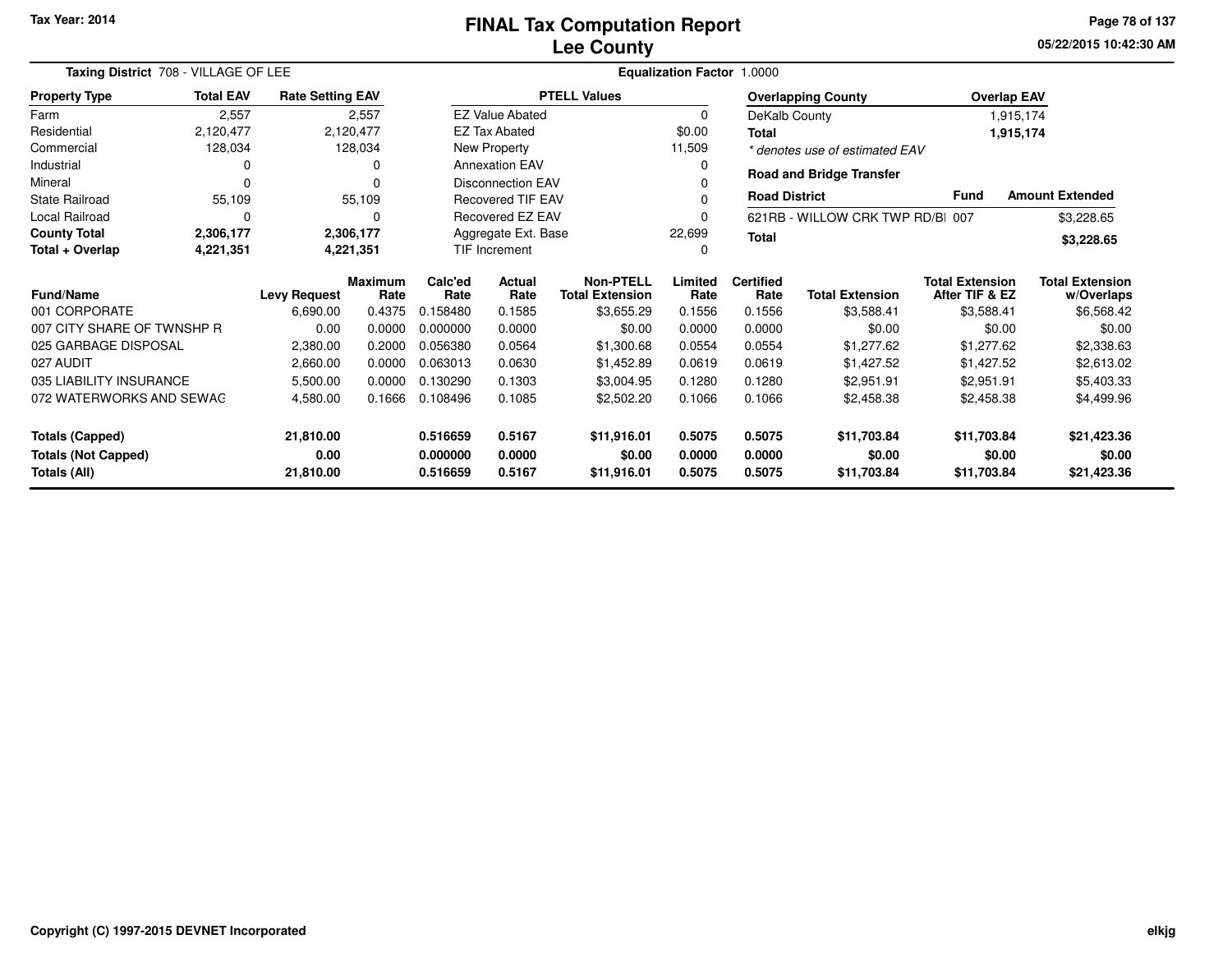# **Lee CountyFINAL Tax Computation Report**

**05/22/2015 10:42:30 AM Page 79 of 137**

| Taxing District 709 - VILLAGE OF NELSON    | <b>Equalization Factor 1.0000</b> |                         |                        |                      |                                                     |                                            |                  |                          |                                 |                                          |                                      |  |
|--------------------------------------------|-----------------------------------|-------------------------|------------------------|----------------------|-----------------------------------------------------|--------------------------------------------|------------------|--------------------------|---------------------------------|------------------------------------------|--------------------------------------|--|
| <b>Property Type</b>                       | <b>Total EAV</b>                  | <b>Rate Setting EAV</b> |                        |                      |                                                     | <b>PTELL Values</b>                        |                  |                          | <b>Road and Bridge Transfer</b> |                                          |                                      |  |
| Farm                                       | 70,192                            |                         | 70,192                 |                      | <b>EZ Value Abated</b>                              |                                            |                  | <b>Road District</b>     |                                 | Fund                                     | <b>Amount Extended</b>               |  |
| Residential                                | 896,148                           |                         | 896,148                |                      | <b>EZ Tax Abated</b>                                |                                            | \$0.00           |                          |                                 |                                          |                                      |  |
| Commercial                                 | 104,748                           |                         | 104,748                |                      | New Property                                        |                                            |                  |                          | 615RB - NELSON TWP ROAD/BRI 007 |                                          | \$1,139.53                           |  |
| Industrial                                 | 0                                 |                         | 0                      |                      | <b>Annexation EAV</b>                               |                                            |                  | <b>Total</b>             |                                 |                                          | \$1,139.53                           |  |
| Mineral                                    | 0                                 |                         | ŋ                      |                      | <b>Disconnection EAV</b>                            |                                            |                  |                          |                                 |                                          |                                      |  |
| <b>State Railroad</b>                      | 373,175                           |                         | 373,175                |                      | <b>Recovered TIF EAV</b><br><b>Recovered EZ EAV</b> |                                            |                  |                          |                                 |                                          |                                      |  |
| Local Railroad                             | $\Omega$                          |                         | 0                      |                      |                                                     |                                            |                  |                          |                                 |                                          |                                      |  |
| <b>County Total</b>                        | 1,444,263                         |                         | 1,444,263              |                      | Aggregate Ext. Base                                 |                                            | 3,101            |                          |                                 |                                          |                                      |  |
| Total + Overlap                            | 1,444,263                         |                         | 1,444,263              |                      | TIF Increment                                       |                                            | 0                |                          |                                 |                                          |                                      |  |
| Fund/Name                                  |                                   | <b>Levy Request</b>     | <b>Maximum</b><br>Rate | Calc'ed<br>Rate      | Actual<br>Rate                                      | <b>Non-PTELL</b><br><b>Total Extension</b> | Limited<br>Rate  | <b>Certified</b><br>Rate | <b>Total Extension</b>          | <b>Total Extension</b><br>After TIF & EZ | <b>Total Extension</b><br>w/Overlaps |  |
| 001 CORPORATE                              |                                   | 1,250.00                | 0.4375                 | 0.086549             | 0.0865                                              | \$1,249.29                                 | 0.0865           | 0.0865                   | \$1,249.29                      | \$1,249.29                               | \$1,249.29                           |  |
| 007 CITY SHARE OF TWNSHP R                 |                                   | 0.00                    | 0.0000                 | 0.000000             | 0.0000                                              | \$0.00                                     | 0.0000           | 0.0000                   | \$0.00                          | \$0.00                                   | \$0.00                               |  |
| 025 GARBAGE DISPOSAL                       |                                   | 950.00                  | 0.2000                 | 0.065778             | 0.0658                                              | \$950.33                                   | 0.0658           | 0.0658                   | \$950.33                        | \$950.33                                 | \$950.33                             |  |
| 035 LIABILITY INSURANCE                    |                                   | 900.00                  | 0.0000                 | 0.062316             | 0.0623                                              | \$899.78                                   | 0.0623           | 0.0623                   | \$899.78                        | \$899.78                                 | \$899.78                             |  |
| <b>Totals (Capped)</b>                     |                                   | 3,100.00                |                        | 0.214643             | 0.2146                                              | \$3,099.40                                 | 0.2146           | 0.2146                   | \$3,099.40                      | \$3,099.40                               | \$3,099.40                           |  |
| <b>Totals (Not Capped)</b><br>Totals (All) |                                   | 0.00<br>3,100.00        |                        | 0.000000<br>0.214643 | 0.0000<br>0.2146                                    | \$0.00<br>\$3,099.40                       | 0.0000<br>0.2146 | 0.0000<br>0.2146         | \$0.00<br>\$3,099.40            | \$0.00<br>\$3,099.40                     | \$0.00<br>\$3,099.40                 |  |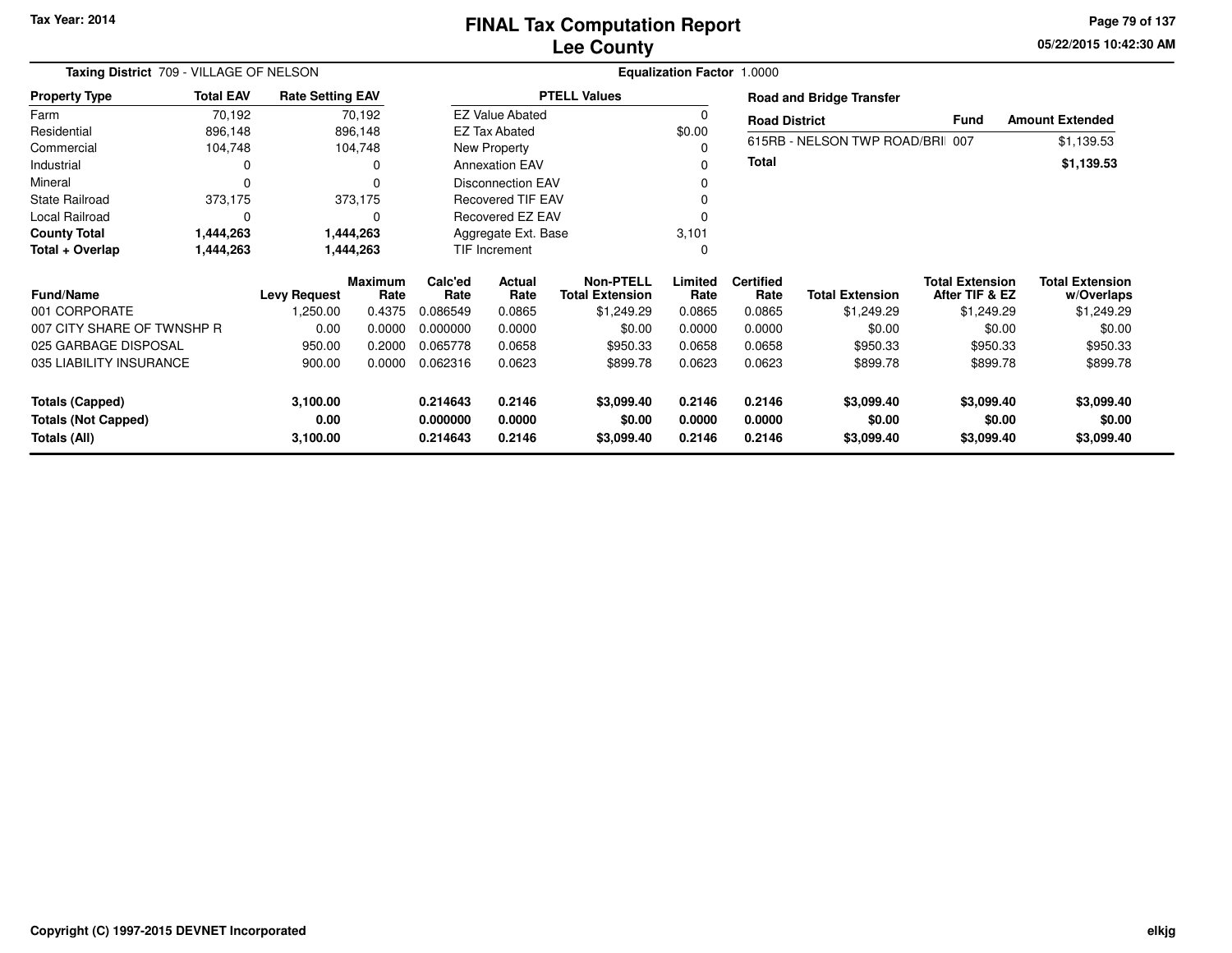**05/22/2015 10:42:30 AM Page 80 of 137**

| Taxing District 710 - VILLAGE OF PAW PAW |                  | <b>Equalization Factor 1.0000</b> |                |                               |                          |                        |           |                      |                                 |                        |                          |
|------------------------------------------|------------------|-----------------------------------|----------------|-------------------------------|--------------------------|------------------------|-----------|----------------------|---------------------------------|------------------------|--------------------------|
| <b>Property Type</b>                     | <b>Total EAV</b> | <b>Rate Setting EAV</b>           |                |                               |                          | <b>PTELL Values</b>    |           |                      | <b>Road and Bridge Transfer</b> |                        |                          |
| Farm                                     | 88,685           |                                   | 79,807         |                               | <b>EZ Value Abated</b>   |                        | $\Omega$  | <b>Road District</b> |                                 | <b>Fund</b>            | <b>Amount Extended</b>   |
| Residential                              | 9,592,897        |                                   | 7,463,258      |                               | <b>EZ Tax Abated</b>     |                        | \$0.00    |                      |                                 |                        |                          |
| Commercial                               | 1,069,640        |                                   | 814,025        |                               | New Property             |                        | 22,407    |                      | 622RB - WYOMING TWP ROAD/BI 007 |                        | \$7,320.81               |
| Industrial                               | O                |                                   |                |                               | <b>Annexation EAV</b>    |                        | O         | <b>Total</b>         |                                 |                        | \$7,320.81               |
| Mineral                                  | O                |                                   | 0              |                               | <b>Disconnection EAV</b> |                        |           |                      |                                 |                        |                          |
| <b>State Railroad</b>                    | O                |                                   | O              |                               | <b>Recovered TIF EAV</b> |                        |           |                      |                                 |                        |                          |
| <b>Local Railroad</b>                    | $\Omega$         |                                   | 0              | Recovered EZ EAV<br>n         |                          |                        |           |                      |                                 |                        |                          |
| <b>County Total</b>                      | 10,751,222       |                                   | 8,357,090      | Aggregate Ext. Base<br>68,230 |                          |                        |           |                      |                                 |                        |                          |
| Total + Overlap                          | 10,751,222       |                                   | 8,357,090      |                               | <b>TIF Increment</b>     |                        | 2,394,132 |                      |                                 |                        |                          |
|                                          |                  |                                   | Maximum        | Calc'ed                       | Actual                   | <b>Non-PTELL</b>       | Limited   | <b>Certified</b>     |                                 | <b>Total Extension</b> | <b>Total Extension</b>   |
| <b>Fund/Name</b><br>001 CORPORATE        |                  | <b>Levy Request</b><br>32.813.00  | Rate<br>0.4375 | Rate<br>0.392637              | Rate<br>0.3926           | <b>Total Extension</b> | Rate      | Rate<br>0.3809       | <b>Total Extension</b>          | After TIF & EZ         | w/Overlaps               |
| 005 I.M.R.F.                             |                  |                                   |                |                               |                          | \$32,809.94            | 0.3809    | 0.0456               | \$40,951.40                     | \$31,832.16            | \$31,832.16              |
| 007 CITY SHARE OF TWNSHP R               |                  | 3,925.00                          | 0.0000         | 0.046966<br>0.000000          | 0.0470                   | \$3,927.83             | 0.0456    |                      | \$4,902.56                      | \$3,810.83             | \$3,810.83               |
|                                          |                  | 0.00                              | 0.0000         | 0.117792                      | 0.0000                   | \$0.00                 | 0.0000    | 0.0000               | \$0.00                          | \$0.00                 | \$0.00                   |
| 014 POLICE PROTECTION<br>027 AUDIT       |                  | 9,844.00                          | 0.6000         |                               | 0.1178                   | \$9,844.65             | 0.1143    | 0.1143<br>0.0426     | \$12,288.65<br>\$4,580.02       | \$9,552.15             | \$9,552.15<br>\$3,560.12 |
| 035 LIABILITY INSURANCE                  |                  | 3,672.00                          | 0.0000         | 0.043939                      | 0.0439                   | \$3,668.76             | 0.0426    |                      |                                 | \$3,560.12             |                          |
|                                          |                  | 4,266.00                          | 0.0000         | 0.051047                      | 0.0510                   | \$4,262.12             | 0.0495    | 0.0495               | \$5,321.85                      | \$4,136.76             | \$4,136.76               |
| 041 STREET LIGHTING                      |                  | 4,249.00                          | 0.0500         | 0.050843                      | 0.0500                   | \$4,178.55             | 0.0485    | 0.0485               | \$5,214.34                      | \$4,053.19             | \$4,053.19               |
| 047 SOCIAL SECURITY                      |                  | 5,167.00                          | 0.0000         | 0.061828                      | 0.0618                   | \$5,164.68             | 0.0600    | 0.0600               | \$6,450.73                      | \$5,014.25             | \$5,014.25               |
| 062 WORKMENS COMP                        |                  | 5,884.00                          | 0.0000         | 0.070407                      | 0.0704                   | \$5.883.39             | 0.0683    | 0.0683               | \$7,343.08                      | \$5,707.89             | \$5,707.89               |
| 143 MEDICARE                             |                  | 1,818.00                          | 0.0000         | 0.021754                      | 0.0218                   | \$1,821.85             | 0.0212    | 0.0212               | \$2,279.26                      | \$1,771.70             | \$1,771.70               |
| Totals (Capped)                          |                  | 71,638.00                         |                | 0.857213                      | 0.8563                   | \$71,561.77            | 0.8309    | 0.8309               | \$89,331.89                     | \$69,439.05            | \$69,439.05              |
| <b>Totals (Not Capped)</b>               |                  | 0.00                              |                | 0.000000                      | 0.0000                   | \$0.00                 | 0.0000    | 0.0000               | \$0.00                          | \$0.00                 | \$0.00                   |
| Totals (All)                             |                  | 71,638.00                         |                | 0.857213                      | 0.8563                   | \$71,561.77            | 0.8309    | 0.8309               | \$89,331.89                     | \$69,439.05            | \$69,439.05              |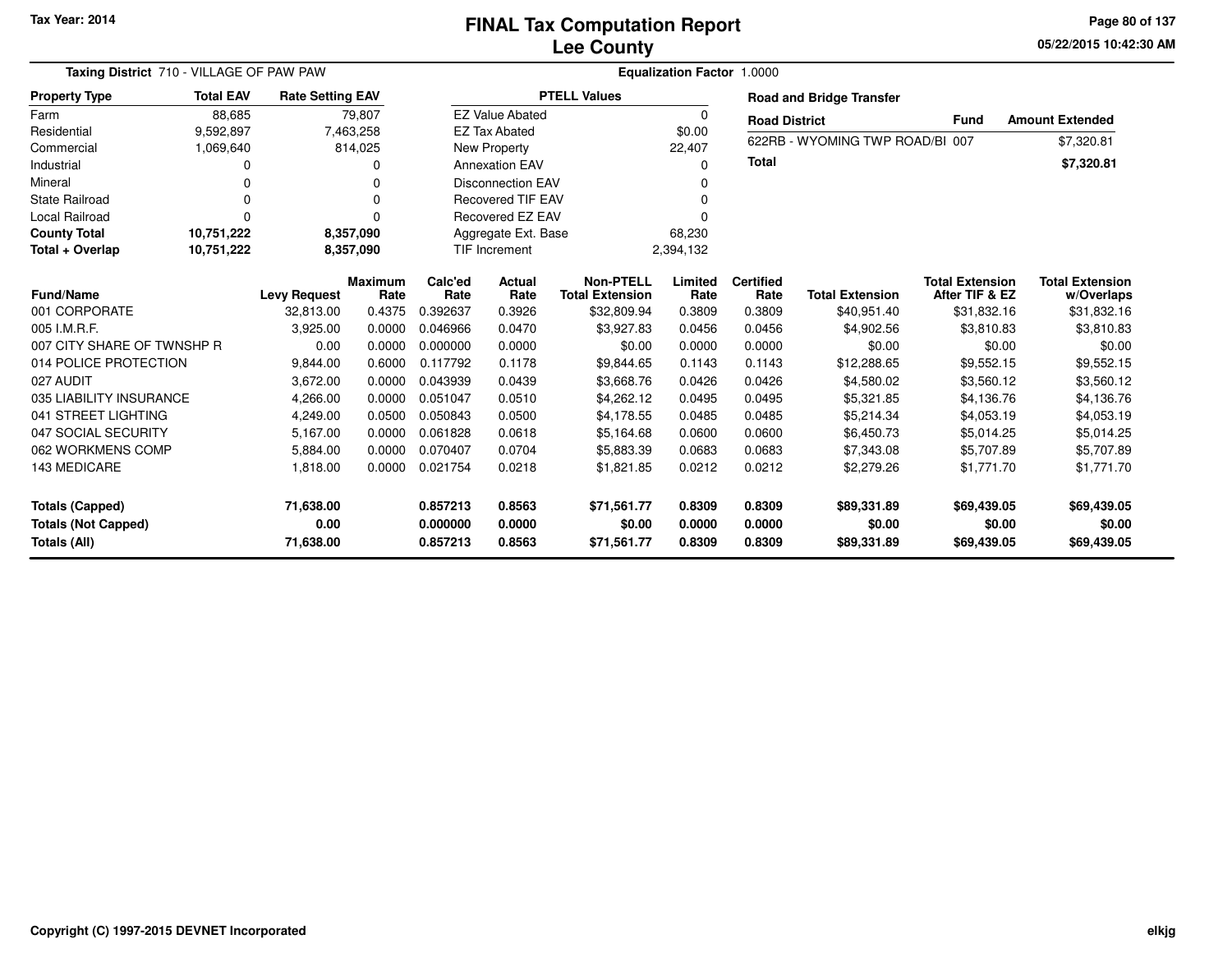**05/22/2015 10:42:30 AM Page 81 of 137**

| Taxing District 711 - VILLAGE OF STEWARD   |                  | Equalization Factor 1.0000 |                        |                         |                          |                                            |                  |                          |                                  |                                          |                                      |
|--------------------------------------------|------------------|----------------------------|------------------------|-------------------------|--------------------------|--------------------------------------------|------------------|--------------------------|----------------------------------|------------------------------------------|--------------------------------------|
| <b>Property Type</b>                       | <b>Total EAV</b> | <b>Rate Setting EAV</b>    |                        |                         |                          | <b>PTELL Values</b>                        |                  |                          | <b>Road and Bridge Transfer</b>  |                                          |                                      |
| Farm                                       | 0                |                            | O                      |                         | <b>EZ Value Abated</b>   |                                            | $\Omega$         | <b>Road District</b>     |                                  | <b>Fund</b>                              | <b>Amount Extended</b>               |
| Residential                                | 2,488,090        |                            | 2,488,090              |                         | EZ Tax Abated            |                                            | \$0.00           |                          |                                  |                                          |                                      |
| Commercial                                 | 125,425          |                            | 125,425                |                         | New Property             |                                            |                  |                          | 601RB - ALTO TWP ROAD/BRIDGI 007 |                                          | \$2,301.95                           |
| Industrial                                 |                  |                            |                        |                         | <b>Annexation EAV</b>    |                                            | $\Omega$         | Total                    |                                  |                                          | \$2,301.95                           |
| Mineral                                    | $\Omega$         |                            | $\Omega$               |                         | <b>Disconnection EAV</b> |                                            | 0                |                          |                                  |                                          |                                      |
| <b>State Railroad</b>                      | 146,620          |                            | 146,620                |                         | <b>Recovered TIF EAV</b> |                                            |                  |                          |                                  |                                          |                                      |
| Local Railroad                             | 0                |                            |                        | <b>Recovered EZ EAV</b> |                          |                                            | $\Omega$         |                          |                                  |                                          |                                      |
| <b>County Total</b>                        | 2,760,135        |                            | 2,760,135              | Aggregate Ext. Base     |                          |                                            | 3,958            |                          |                                  |                                          |                                      |
| Total + Overlap                            | 2,760,135        |                            | 2,760,135              | <b>TIF Increment</b>    |                          |                                            | 0                |                          |                                  |                                          |                                      |
| <b>Fund/Name</b>                           |                  | <b>Levy Request</b>        | <b>Maximum</b><br>Rate | Calc'ed<br>Rate         | Actual<br>Rate           | <b>Non-PTELL</b><br><b>Total Extension</b> | Limited<br>Rate  | <b>Certified</b><br>Rate | <b>Total Extension</b>           | <b>Total Extension</b><br>After TIF & EZ | <b>Total Extension</b><br>w/Overlaps |
| 001 CORPORATE                              |                  | 4,380.00                   | 0.4375                 | 0.158688                | 0.1587                   | \$4,380.33                                 | 0.1455           | 0.1455                   | \$4,016.00                       | \$4,016.00                               | \$4,016.00                           |
| 003 BONDS & INTEREST                       |                  | 0.00                       | 0.0000                 | 0.000000                | 0.0000                   | \$0.00                                     | 0.0000           | 0.0000                   | \$0.00                           | \$0.00                                   | \$0.00                               |
| 007 CITY SHARE OF TWNSHP R                 |                  | 0.00                       | 0.0000                 | 0.000000                | 0.0000                   | \$0.00                                     | 0.0000           | 0.0000                   | \$0.00                           | \$0.00                                   | \$0.00                               |
| <b>Totals (Capped)</b>                     |                  | 4,380.00                   |                        | 0.158688                | 0.1587                   | \$4,380.33                                 | 0.1455           | 0.1455                   | \$4,016.00                       | \$4,016.00                               | \$4,016.00                           |
| <b>Totals (Not Capped)</b><br>Totals (All) |                  | 0.00<br>4,380.00           |                        | 0.000000<br>0.158688    | 0.0000<br>0.1587         | \$0.00<br>\$4,380.33                       | 0.0000<br>0.1455 | 0.0000<br>0.1455         | \$0.00<br>\$4,016.00             | \$0.00<br>\$4,016.00                     | \$0.00<br>\$4,016.00                 |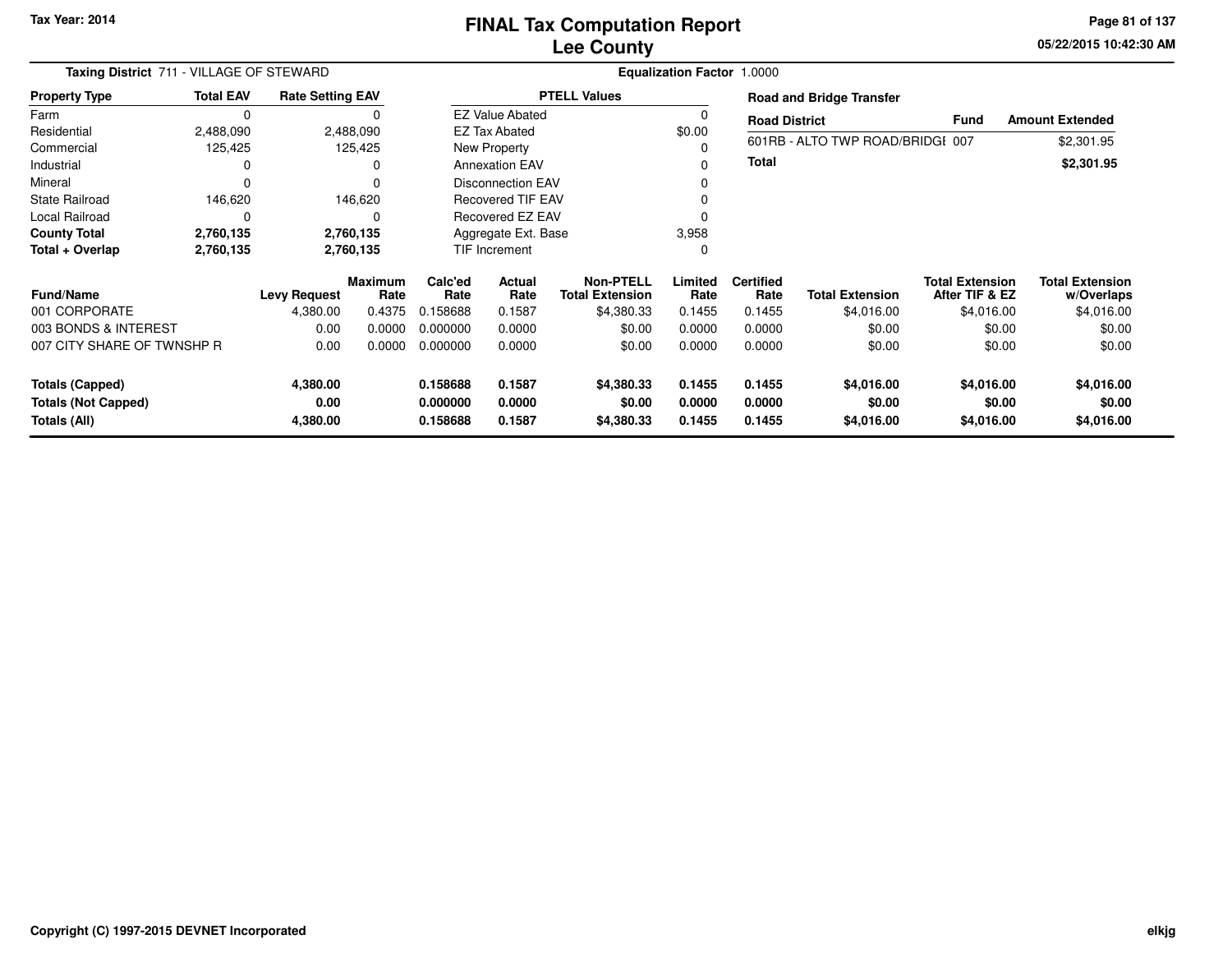### **Lee CountyFINAL Tax Computation Report**

**05/22/2015 10:42:30 AM Page 82 of 137**

| Taxing District 712 - VILLAGE OF SUBLETTE  |                  |                         |                        | <b>Equalization Factor 1.0000</b> |                          |                                            |                  |                          |                                 |                                          |                                      |
|--------------------------------------------|------------------|-------------------------|------------------------|-----------------------------------|--------------------------|--------------------------------------------|------------------|--------------------------|---------------------------------|------------------------------------------|--------------------------------------|
| <b>Property Type</b>                       | <b>Total EAV</b> | <b>Rate Setting EAV</b> |                        |                                   |                          | <b>PTELL Values</b>                        |                  |                          | <b>Road and Bridge Transfer</b> |                                          |                                      |
| Farm                                       | 180,684          |                         | 180,684                |                                   | <b>EZ Value Abated</b>   |                                            | 0                | <b>Road District</b>     |                                 | <b>Fund</b>                              | <b>Amount Extended</b>               |
| Residential                                | 4,602,492        |                         | 4,602,492              |                                   | <b>EZ Tax Abated</b>     |                                            | \$0.00           |                          |                                 |                                          |                                      |
| Commercial                                 | 1,847,821        |                         | 1,847,821              |                                   | New Property             |                                            | 16,117           |                          | 619RB - SUBLETTE TWP ROAD/B 007 |                                          | \$10,563.18                          |
| Industrial                                 |                  |                         |                        |                                   | <b>Annexation EAV</b>    |                                            | $\Omega$         | Total                    |                                 |                                          | \$10,563.18                          |
| Mineral                                    |                  |                         |                        |                                   | <b>Disconnection EAV</b> |                                            | 0                |                          |                                 |                                          |                                      |
| <b>State Railroad</b>                      |                  |                         |                        |                                   | Recovered TIF EAV        |                                            |                  |                          |                                 |                                          |                                      |
| Local Railroad                             |                  |                         |                        |                                   | Recovered EZ EAV         |                                            | $\Omega$         |                          |                                 |                                          |                                      |
| <b>County Total</b>                        | 6,630,997        |                         | 6,630,997              |                                   | Aggregate Ext. Base      |                                            | 15,366           |                          |                                 |                                          |                                      |
| Total + Overlap                            | 6,630,997        |                         | 6,630,997              |                                   | <b>TIF Increment</b>     |                                            | 0                |                          |                                 |                                          |                                      |
| <b>Fund/Name</b>                           |                  | <b>Levy Request</b>     | <b>Maximum</b><br>Rate | Calc'ed<br>Rate                   | Actual<br>Rate           | <b>Non-PTELL</b><br><b>Total Extension</b> | Limited<br>Rate  | <b>Certified</b><br>Rate | <b>Total Extension</b>          | <b>Total Extension</b><br>After TIF & EZ | <b>Total Extension</b><br>w/Overlaps |
| 001 CORPORATE                              |                  | 15,363.00               | 0.4375                 | 0.231685                          | 0.2317                   | \$15,364.02                                | 0.2317           | 0.2317                   | \$15,364.02                     | \$15,364.02                              | \$15,364.02                          |
| 007 CITY SHARE OF TWNSHP R                 |                  | 0.00                    | 0.0000                 | 0.000000                          | 0.0000                   | \$0.00                                     | 0.0000           | 0.0000                   | \$0.00                          | \$0.00                                   | \$0.00                               |
| Totals (Capped)                            |                  | 15,363.00               |                        | 0.231685                          | 0.2317                   | \$15,364.02                                | 0.2317           | 0.2317                   | \$15,364.02                     | \$15,364.02                              | \$15,364.02                          |
| <b>Totals (Not Capped)</b><br>Totals (All) |                  | 0.00<br>15,363.00       |                        | 0.000000<br>0.231685              | 0.0000<br>0.2317         | \$0.00<br>\$15,364.02                      | 0.0000<br>0.2317 | 0.0000<br>0.2317         | \$0.00<br>\$15,364.02           | \$0.00<br>\$15,364.02                    | \$0.00<br>\$15,364.02                |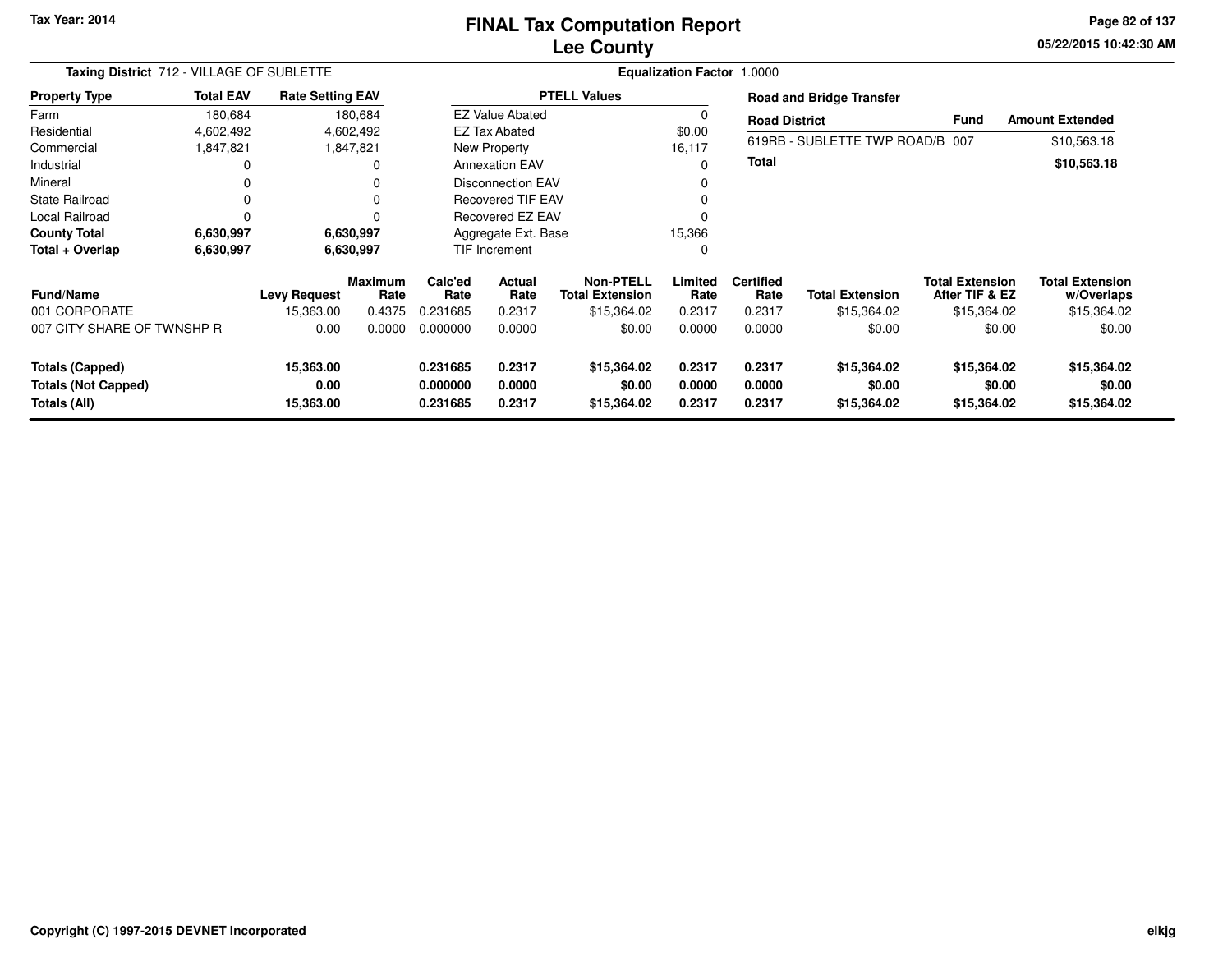**05/22/2015 10:42:30 AM Page 83 of 137**

| Taxing District 713 - VILLAGE OF WEST BROOKLYN |                  |                         |                        | Equalization Factor 1.0000 |                          |                                            |                  |                          |                                 |                                          |                                      |  |  |  |
|------------------------------------------------|------------------|-------------------------|------------------------|----------------------------|--------------------------|--------------------------------------------|------------------|--------------------------|---------------------------------|------------------------------------------|--------------------------------------|--|--|--|
| <b>Property Type</b>                           | <b>Total EAV</b> | <b>Rate Setting EAV</b> |                        |                            |                          | <b>PTELL Values</b>                        |                  |                          | <b>Road and Bridge Transfer</b> |                                          |                                      |  |  |  |
| Farm                                           | 0                |                         | $\mathbf 0$            |                            | <b>EZ Value Abated</b>   |                                            | 0                | <b>Road District</b>     |                                 | <b>Fund</b>                              | <b>Amount Extended</b>               |  |  |  |
| Residential                                    | 1,332,251        |                         | 1,332,251              |                            | <b>EZ Tax Abated</b>     |                                            | \$0.00           |                          | 605RB - BROOKLYN TWP ROAD/E 007 |                                          |                                      |  |  |  |
| Commercial                                     | 116,784          |                         | 116,784                |                            | New Property             |                                            | 167              |                          |                                 |                                          | \$494.12                             |  |  |  |
| Industrial                                     |                  |                         | n                      |                            | <b>Annexation EAV</b>    |                                            | 0                | Total                    |                                 |                                          | \$494.12                             |  |  |  |
| Mineral                                        |                  |                         |                        |                            | <b>Disconnection EAV</b> |                                            |                  |                          |                                 |                                          |                                      |  |  |  |
| <b>State Railroad</b>                          |                  |                         |                        |                            | <b>Recovered TIF EAV</b> |                                            |                  |                          |                                 |                                          |                                      |  |  |  |
| <b>Local Railroad</b>                          |                  |                         | $\Omega$               |                            | Recovered EZ EAV         |                                            | 0                |                          |                                 |                                          |                                      |  |  |  |
| <b>County Total</b>                            | 1,449,035        |                         | 1,449,035              | Aggregate Ext. Base        |                          |                                            | 10,852           |                          |                                 |                                          |                                      |  |  |  |
| Total + Overlap                                | 1,449,035        |                         | 1,449,035              | <b>TIF Increment</b>       |                          | 0                                          |                  |                          |                                 |                                          |                                      |  |  |  |
| <b>Fund/Name</b><br><b>Levy Request</b>        |                  |                         | <b>Maximum</b><br>Rate | Calc'ed<br>Rate            | Actual<br>Rate           | <b>Non-PTELL</b><br><b>Total Extension</b> | Limited<br>Rate  | <b>Certified</b><br>Rate | <b>Total Extension</b>          | <b>Total Extension</b><br>After TIF & EZ | <b>Total Extension</b><br>w/Overlaps |  |  |  |
| 001 CORPORATE                                  |                  | 4,722.00                | 0.4375                 | 0.325872                   | 0.3259                   | \$4,722.41                                 | 0.3144           | 0.3144                   | \$4,555.77                      | \$4,555.77                               | \$4,555.77                           |  |  |  |
| 007 CITY SHARE OF TWNSHP R                     |                  | 0.00                    | 0.0000                 | 0.000000                   | 0.0000                   | \$0.00                                     | 0.0000           | 0.0000                   | \$0.00                          | \$0.00                                   | \$0.00                               |  |  |  |
| 027 AUDIT                                      |                  | 2,707.00                | 0.0000                 | 0.186814                   | 0.1868                   | \$2,706.80                                 | 0.1803           | 0.1803                   | \$2,612.61                      | \$2,612.61                               | \$2,612.61                           |  |  |  |
| 035 LIABILITY INSURANCE                        |                  | 2,298.00                | 0.0000                 | 0.158588                   | 0.1586                   | \$2,298.17                                 | 0.1530           | 0.1530                   | \$2,217.02                      | \$2,217.02                               | \$2,217.02                           |  |  |  |
| 041 STREET LIGHTING                            |                  | 433.00                  | 0.0500                 | 0.029882                   | 0.0299                   | \$433.26                                   | 0.0289           | 0.0289                   | \$418.77                        | \$418.77                                 | \$418.77                             |  |  |  |
| 047 SOCIAL SECURITY                            |                  | 433.00                  | 0.0000                 | 0.029882                   | 0.0299                   | \$433.26                                   | 0.0289           | 0.0289                   | \$418.77                        | \$418.77                                 | \$418.77                             |  |  |  |
| 062 WORKMANS COMP                              |                  | 822.00                  | 0.0000                 | 0.056727                   | 0.0567                   | \$821.60                                   | 0.0547           | 0.0547                   | \$792.62                        | \$792.62                                 | \$792.62                             |  |  |  |
|                                                |                  |                         |                        | 0.787765                   | 0.7878                   |                                            |                  |                          |                                 |                                          |                                      |  |  |  |
| <b>Totals (Capped)</b>                         |                  | 11,415.00               |                        |                            |                          | \$11,415.50                                | 0.7602           | 0.7602                   | \$11,015.56                     | \$11,015.56                              | \$11,015.56                          |  |  |  |
| <b>Totals (Not Capped)</b><br>Totals (All)     |                  | 0.00<br>11,415.00       |                        | 0.000000<br>0.787765       | 0.0000<br>0.7878         | \$0.00<br>\$11,415.50                      | 0.0000<br>0.7602 | 0.0000<br>0.7602         | \$0.00<br>\$11,015.56           | \$0.00<br>\$11,015.56                    | \$0.00<br>\$11,015.56                |  |  |  |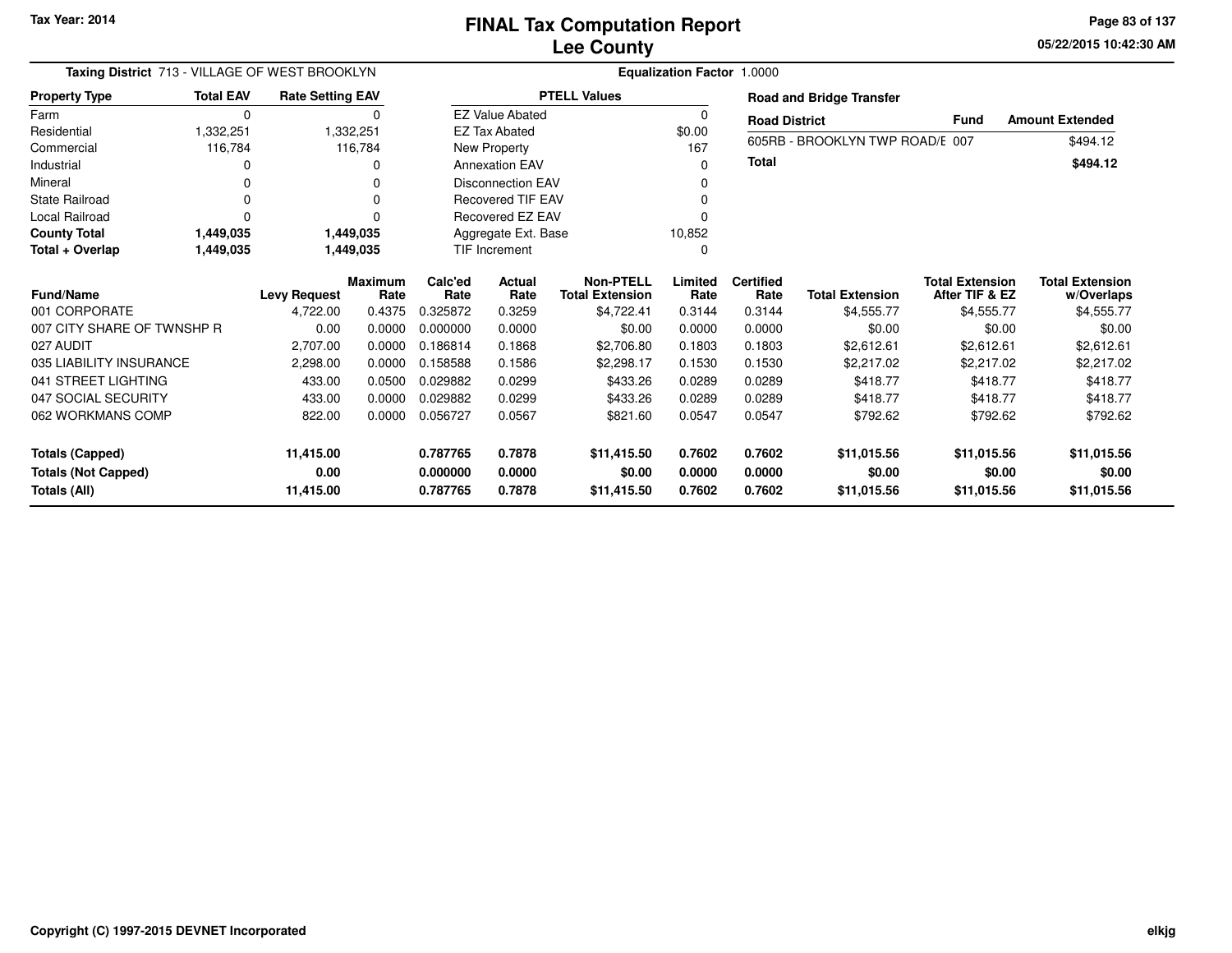**05/22/2015 10:42:30 AMPage 84 of 137**

| Taxing District 714 - CITY OF ROCHELLE                                     |                  |                         |                        | <b>Equalization Factor 1.0000</b> |                                  |                                            |                  |                          |                                |                                          |                                      |
|----------------------------------------------------------------------------|------------------|-------------------------|------------------------|-----------------------------------|----------------------------------|--------------------------------------------|------------------|--------------------------|--------------------------------|------------------------------------------|--------------------------------------|
| <b>Property Type</b>                                                       | <b>Total EAV</b> | <b>Rate Setting EAV</b> |                        |                                   |                                  | <b>PTELL Values</b>                        |                  |                          | <b>Overlapping County</b>      | <b>Overlap EAV</b>                       |                                      |
| Farm                                                                       | 3,552            |                         | 3,552                  |                                   | <b>EZ Value Abated</b>           |                                            | $\mathbf 0$      | <b>Ogle County</b>       |                                | 211,435,470                              |                                      |
| Residential                                                                | 0                |                         | O                      |                                   | <b>EZ Tax Abated</b>             |                                            | \$0.00           | <b>Total</b>             |                                | 211,435,470                              |                                      |
| Commercial                                                                 | 0                |                         | 0                      |                                   | New Property                     |                                            | 0                |                          | * denotes use of estimated EAV |                                          |                                      |
| Industrial                                                                 | 0                |                         | $\Omega$               |                                   | <b>Annexation EAV</b>            |                                            | n                |                          |                                |                                          |                                      |
| Mineral                                                                    | 0                |                         | 0                      |                                   | <b>Disconnection EAV</b>         |                                            | O                |                          |                                |                                          |                                      |
| <b>State Railroad</b>                                                      | 0                |                         | $\Omega$               |                                   | <b>Recovered TIF EAV</b>         |                                            | 0                |                          |                                |                                          |                                      |
| Local Railroad                                                             | 0                |                         |                        |                                   | Recovered EZ EAV                 |                                            | 0                |                          |                                |                                          |                                      |
| <b>County Total</b>                                                        | 3,552            |                         | 3,552                  |                                   | Aggregate Ext. Base              |                                            | $\Omega$         |                          |                                |                                          |                                      |
| Total + Overlap                                                            | 211,439,022      | 211,439,022             |                        |                                   | <b>TIF Increment</b><br>$\Omega$ |                                            |                  |                          |                                |                                          |                                      |
| <b>Fund/Name</b>                                                           |                  | <b>Levy Request</b>     | <b>Maximum</b><br>Rate | Calc'ed<br>Rate                   | Actual<br>Rate                   | <b>Non-PTELL</b><br><b>Total Extension</b> | Limited<br>Rate  | <b>Certified</b><br>Rate | <b>Total Extension</b>         | <b>Total Extension</b><br>After TIF & EZ | <b>Total Extension</b><br>w/Overlaps |
| 001 CORPORATE                                                              |                  | 551,619.00              | 0.2500                 | 0.260888                          | 0.2500                           | \$8.88                                     | 0.2500           | 0.2500                   | \$8.88                         | \$8.88                                   | \$528,597.56                         |
| 003 BONDS & INTEREST                                                       |                  | 59,577.50               | 0.0000                 | 0.028177                          | 0.0282                           | \$1.00                                     | 0.0283           | 0.0283                   | \$1.01                         | \$1.01                                   | \$59,837.24                          |
| 005 I.M.R.F.                                                               |                  | 170,000.00              | 0.0000                 | 0.080401                          | 0.0804                           | \$2.86                                     | 0.0804           | 0.0804                   | \$2.86                         | \$2.86                                   | \$169,996.97                         |
| 012 FIRE PROTECTION                                                        |                  | 165,486.00              | 0.0000                 | 0.078267                          | 0.0783                           | \$2.78                                     | 0.0783           | 0.0783                   | \$2.78                         | \$2.78                                   | \$165,556.75                         |
| 013 FIRE PENSION                                                           |                  | 254,297.00              | 0.0000                 | 0.120270                          | 0.1203                           | \$4.27                                     | 0.1203           | 0.1203                   | \$4.27                         | \$4.27                                   | \$254,361.14                         |
| 014 POLICE PROTECTION                                                      |                  | 165,486.00              | 0.0750                 | 0.078267                          | 0.0750                           | \$2.66                                     | 0.0750           | 0.0750                   | \$2.66                         | \$2.66                                   | \$158,579.27                         |
| 015 POLICE PENSION                                                         |                  | 299,688.00              | 0.0000                 | 0.141737                          | 0.1417                           | \$5.03                                     | 0.1417           | 0.1417                   | \$5.03                         | \$5.03                                   | \$299,609.09                         |
| 027 AUDIT                                                                  |                  | 38,500.00               | 0.0000                 | 0.018209                          | 0.0182                           | \$0.65                                     | 0.0182           | 0.0182                   | \$0.65                         | \$0.65                                   | \$38,481.90                          |
| 035 LIABILITY INSURANCE                                                    |                  | 217,000.00              | 0.0000                 | 0.102630                          | 0.1026                           | \$3.64                                     | 0.1026           | 0.1026                   | \$3.64                         | \$3.64                                   | \$216,936.44                         |
| 041 STREET LIGHTING                                                        |                  | 110,324.00              | 0.1016                 | 0.052178                          | 0.0522                           | \$1.85                                     | 0.0522           | 0.0522                   | \$1.85                         | \$1.85                                   | \$110,371.17                         |
| 047 SOCIAL SECURITY                                                        |                  | 195,000.00              | 0.0000                 | 0.092225                          | 0.0922                           | \$3.27                                     | 0.0922           | 0.0922                   | \$3.27                         | \$3.27                                   | \$194,946.78                         |
| 048 SCHOOL CROSSING GUARD<br>44,130.00                                     |                  | 0.0200                  | 0.020871               | 0.0200                            | \$0.71                           | 0.0200                                     | 0.0200           | \$0.71                   | \$0.71                         | \$42,287.80                              |                                      |
| 0.00<br><b>Totals (Capped)</b>                                             |                  |                         | 0.000000               | 0.0000                            | \$0.00                           | 0.0000                                     | 0.0000           | \$0.00                   | \$0.00                         | \$0.00                                   |                                      |
| <b>Totals (Not Capped)</b><br>2,271,107.50<br>Totals (All)<br>2,271,107.50 |                  |                         |                        | 1.074120<br>1.074120              | 1.0591<br>1.0591                 | \$37.60<br>\$37.60                         | 1.0592<br>1.0592 | 1.0592<br>1.0592         | \$37.61<br>\$37.61             | \$37.61<br>\$37.61                       | \$2,239,562.11<br>\$2,239,562.11     |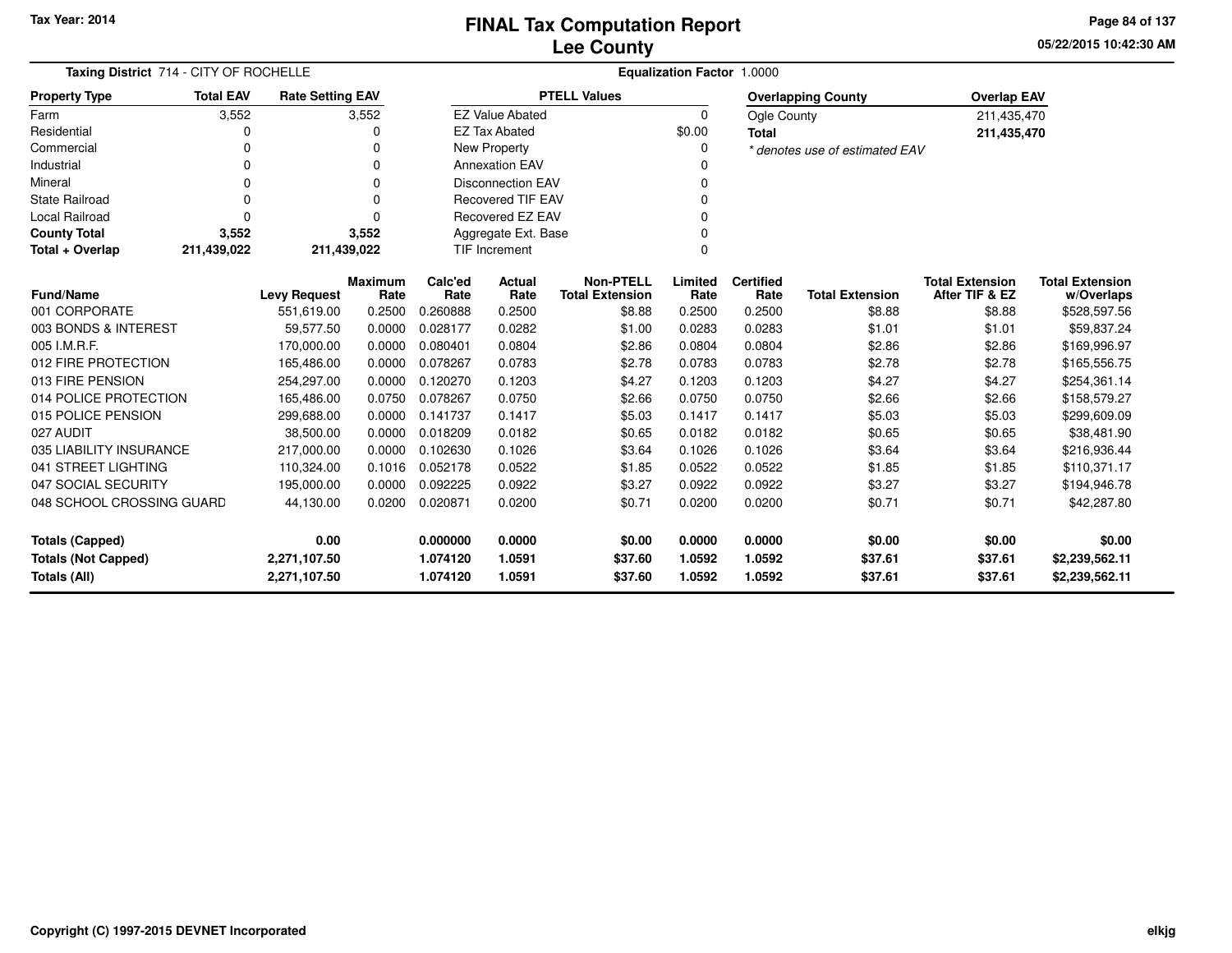# **Lee CountyFINAL Tax Computation Report**

**05/22/2015 10:42:30 AM Page 85 of 137**

| Taxing District 801 - AMBOY FIRE                                     |                  |                                  | <b>Equalization Factor 1.0000</b> |                                  |                            |                                            |                            |                            |                                        |                                          |                                        |  |
|----------------------------------------------------------------------|------------------|----------------------------------|-----------------------------------|----------------------------------|----------------------------|--------------------------------------------|----------------------------|----------------------------|----------------------------------------|------------------------------------------|----------------------------------------|--|
| <b>Property Type</b>                                                 | <b>Total EAV</b> | <b>Rate Setting EAV</b>          |                                   |                                  |                            | <b>PTELL Values</b>                        |                            |                            |                                        |                                          |                                        |  |
| Farm                                                                 | 17,276,275       |                                  | 17,276,275                        |                                  | <b>EZ Value Abated</b>     |                                            | 391,661                    |                            |                                        |                                          |                                        |  |
| Residential                                                          | 31,031,645       |                                  | 31,031,645                        |                                  | <b>EZ Tax Abated</b>       |                                            | \$2,543.84                 |                            |                                        |                                          |                                        |  |
| Commercial                                                           | 9,222,651        |                                  | 8,860,289                         |                                  | <b>New Property</b>        |                                            | 2,401,618                  |                            |                                        |                                          |                                        |  |
| Industrial                                                           | 5,792,515        |                                  | 5,763,216                         |                                  | <b>Annexation EAV</b>      |                                            |                            |                            |                                        |                                          |                                        |  |
| Mineral                                                              |                  |                                  |                                   |                                  | Disconnection EAV          |                                            | <sup>0</sup>               |                            |                                        |                                          |                                        |  |
| <b>State Railroad</b>                                                |                  |                                  |                                   |                                  | <b>Recovered TIF EAV</b>   |                                            | $\Omega$                   |                            |                                        |                                          |                                        |  |
| <b>Local Railroad</b>                                                | 1,800            |                                  | 1,800                             |                                  | Recovered EZ EAV           |                                            | 66,173                     |                            |                                        |                                          |                                        |  |
| <b>County Total</b>                                                  | 63,324,886       |                                  | 62,933,225                        |                                  | Aggregate Ext. Base        |                                            | 388,758                    |                            |                                        |                                          |                                        |  |
| Total + Overlap                                                      | 63,324,886       |                                  | 62,933,225                        |                                  | <b>TIF Increment</b>       |                                            | $\Omega$                   |                            |                                        |                                          |                                        |  |
| <b>Fund/Name</b>                                                     |                  | <b>Levy Request</b>              | <b>Maximum</b><br>Rate            | Calc'ed<br>Rate                  | <b>Actual</b><br>Rate      | <b>Non-PTELL</b><br><b>Total Extension</b> | Limited<br>Rate            | <b>Certified</b><br>Rate   | <b>Total Extension</b>                 | <b>Total Extension</b><br>After TIF & EZ | <b>Total Extension</b><br>w/Overlaps   |  |
| 001 CORPORATE                                                        |                  | 238,973.00                       | 0.4000                            | 0.379725                         | 0.3797                     | \$238,957.46                               | 0.3797                     | 0.3797                     | \$240,444.59                           | \$238,957.46                             | \$238,957.46                           |  |
| 064 AMBULANCE                                                        |                  | 169,793.00                       | 0.4000                            | 0.269799                         | 0.2698                     | \$169,793.84                               | 0.2698                     | 0.2698                     | \$170,850.54                           | \$169,793.84                             | \$169,793.84                           |  |
| <b>Totals (Capped)</b><br><b>Totals (Not Capped)</b><br>Totals (All) |                  | 408,766.00<br>0.00<br>408,766.00 |                                   | 0.649524<br>0.000000<br>0.649524 | 0.6495<br>0.0000<br>0.6495 | \$408,751.30<br>\$0.00<br>\$408,751.30     | 0.6495<br>0.0000<br>0.6495 | 0.6495<br>0.0000<br>0.6495 | \$411,295.13<br>\$0.00<br>\$411,295.13 | \$408,751.30<br>\$0.00<br>\$408,751.30   | \$408,751.30<br>\$0.00<br>\$408,751.30 |  |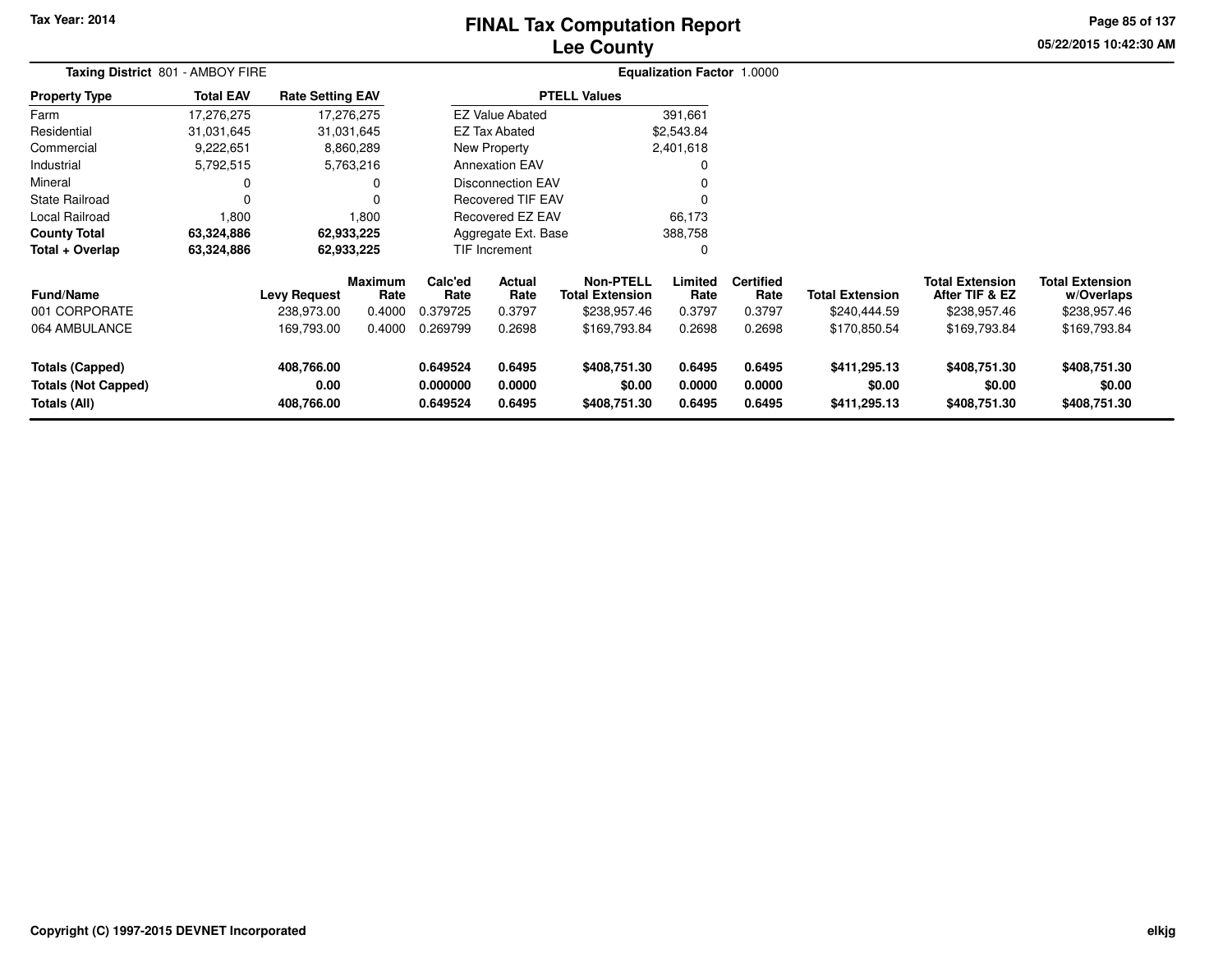### **Lee CountyFINAL Tax Computation Report**

**05/22/2015 10:42:30 AM Page 86 of 137**

| Taxing District 802 - ASHTON FIRE |                  |                         |                        |                 |                          |                                            | Equalization Factor 1.0000 |                          |                                |                                          |                                      |
|-----------------------------------|------------------|-------------------------|------------------------|-----------------|--------------------------|--------------------------------------------|----------------------------|--------------------------|--------------------------------|------------------------------------------|--------------------------------------|
| <b>Property Type</b>              | <b>Total EAV</b> | <b>Rate Setting EAV</b> |                        |                 |                          | <b>PTELL Values</b>                        |                            |                          | <b>Overlapping County</b>      | <b>Overlap EAV</b>                       |                                      |
| Farm                              | 17,045,551       |                         | 17,045,551             |                 | <b>EZ Value Abated</b>   |                                            | 0                          | Ogle County              |                                | 7,805,118                                |                                      |
| Residential                       | 12,014,316       |                         | 12,014,316             |                 | <b>EZ Tax Abated</b>     |                                            | \$0.00                     | <b>Total</b>             |                                | 7,805,118                                |                                      |
| Commercial                        | 2,583,196        |                         | 2,583,196              |                 | New Property             |                                            | 333,914                    |                          | * denotes use of estimated EAV |                                          |                                      |
| Industrial                        | 4,779,795        |                         | 4,779,795              |                 | <b>Annexation EAV</b>    |                                            |                            |                          |                                |                                          |                                      |
| Mineral                           | 0                |                         | 0                      |                 | <b>Disconnection EAV</b> |                                            |                            |                          |                                |                                          |                                      |
| <b>State Railroad</b>             | 1,257,188        |                         | 1,257,188              |                 | <b>Recovered TIF EAV</b> |                                            |                            |                          |                                |                                          |                                      |
| Local Railroad                    | 0                |                         | 0                      |                 | Recovered EZ EAV         |                                            |                            |                          |                                |                                          |                                      |
| <b>County Total</b>               | 37,680,046       |                         | 37,680,046             |                 | Aggregate Ext. Base      |                                            |                            |                          |                                |                                          |                                      |
| Total + Overlap                   | 45,485,164       |                         | 45,485,164             |                 | TIF Increment            |                                            |                            |                          |                                |                                          |                                      |
| <b>Fund/Name</b>                  |                  | <b>Levy Request</b>     | <b>Maximum</b><br>Rate | Calc'ed<br>Rate | Actual<br>Rate           | <b>Non-PTELL</b><br><b>Total Extension</b> | Limited<br>Rate            | <b>Certified</b><br>Rate | <b>Total Extension</b>         | <b>Total Extension</b><br>After TIF & EZ | <b>Total Extension</b><br>w/Overlaps |
| 001 CORPORATE                     |                  | 137,000.00              | 0.3000                 | 0.301197        | 0.3000                   | \$113,040.14                               | 0.3000                     | 0.3000                   | \$113,040.14                   | \$113,040.14                             | \$136,455.49                         |
| 027 AUDIT                         |                  | 2,750.00                | 0.0050                 | 0.006046        | 0.0050                   | \$1,884.00                                 | 0.0050                     | 0.0050                   | \$1,884.00                     | \$1,884.00                               | \$2,274.26                           |
| 035 LIABILITY INSURANCE           |                  | 0.00                    | 0.0000                 | 0.000000        | 0.0000                   | \$0.00                                     | 0.0000                     | 0.0000                   | \$0.00                         | \$0.00                                   | \$0.00                               |
| 062 WORKMANS COMP                 |                  | 13,000.00               | 0.0000                 | 0.028581        | 0.0286                   | \$10,776.49                                | 0.0286                     | 0.0286                   | \$10,776.49                    | \$10,776.49                              | \$13,008.76                          |
| 064 AMBULANCE                     |                  | 82,000.00               | 0.3000                 | 0.180279        | 0.1803                   | \$67,937.12                                | 0.1803                     | 0.1803                   | \$67,937.12                    | \$67,937.12                              | \$82,009.75                          |
| <b>Totals (Capped)</b>            |                  | 0.00                    |                        | 0.000000        | 0.0000                   | \$0.00                                     | 0.0000                     | 0.0000                   | \$0.00                         | \$0.00                                   | \$0.00                               |
| <b>Totals (Not Capped)</b>        |                  | 234,750.00              |                        | 0.516103        | 0.5139                   | \$193,637.75                               | 0.5139                     | 0.5139                   | \$193,637.75                   | \$193,637.75                             | \$233,748.26                         |
| Totals (All)                      |                  | 234,750.00              |                        | 0.516103        | 0.5139                   | \$193,637.75                               | 0.5139                     | 0.5139                   | \$193,637.75                   | \$193,637.75                             | \$233,748.26                         |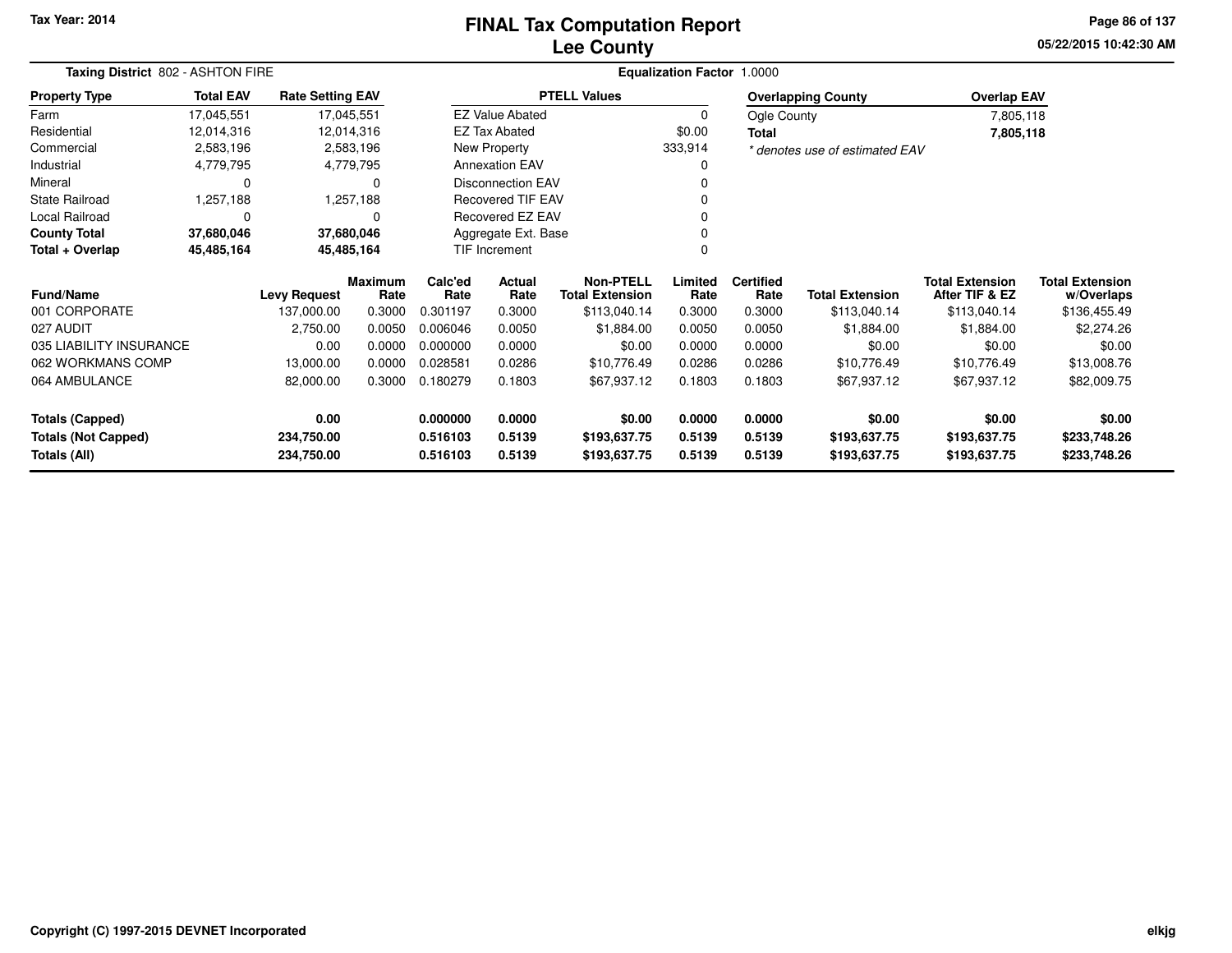# **Lee CountyFINAL Tax Computation Report**

**05/22/2015 10:42:30 AM Page 87 of 137**

| Taxing District 803 - COMPTON FIRE |                  |                         |                        |                 |                          |                                            | Equalization Factor 1.0000 |                          |                 |                                          |                                      |
|------------------------------------|------------------|-------------------------|------------------------|-----------------|--------------------------|--------------------------------------------|----------------------------|--------------------------|-----------------|------------------------------------------|--------------------------------------|
| <b>Property Type</b>               | <b>Total EAV</b> | <b>Rate Setting EAV</b> |                        |                 |                          | <b>PTELL Values</b>                        |                            |                          |                 |                                          |                                      |
| Farm                               | 12,158,435       |                         | 12,158,435             |                 | <b>EZ Value Abated</b>   |                                            |                            |                          |                 |                                          |                                      |
| Residential                        | 7,646,874        |                         | 7,646,874              |                 | <b>EZ Tax Abated</b>     |                                            | \$0.00                     |                          |                 |                                          |                                      |
| Commercial                         | 1,563,929        |                         | 1,563,929              |                 | New Property             |                                            | 129,813                    |                          |                 |                                          |                                      |
| Industrial                         | 91               |                         | 91                     |                 | <b>Annexation EAV</b>    |                                            |                            |                          |                 |                                          |                                      |
| Mineral                            | 11,564,907       |                         | 11,564,907             |                 | <b>Disconnection EAV</b> |                                            |                            |                          |                 |                                          |                                      |
| <b>State Railroad</b>              | 0                |                         | 0                      |                 | <b>Recovered TIF EAV</b> |                                            |                            |                          |                 |                                          |                                      |
| Local Railroad                     | 2,400            |                         | 2,400                  |                 | Recovered EZ EAV         |                                            |                            |                          |                 |                                          |                                      |
| <b>County Total</b>                | 32,936,636       |                         | 32,936,636             |                 | Aggregate Ext. Base      |                                            | 136,030                    |                          |                 |                                          |                                      |
| Total + Overlap                    | 32,936,636       |                         | 32,936,636             |                 | TIF Increment            |                                            | 0                          |                          |                 |                                          |                                      |
| <b>Fund/Name</b>                   |                  | <b>Levy Request</b>     | <b>Maximum</b><br>Rate | Calc'ed<br>Rate | Actual<br>Rate           | <b>Non-PTELL</b><br><b>Total Extension</b> | Limited<br>Rate            | <b>Certified</b><br>Rate | Total Extension | <b>Total Extension</b><br>After TIF & EZ | <b>Total Extension</b><br>w/Overlaps |
| 001 CORPORATE                      |                  | 87,800.00               | 0.4000                 | 0.266573        | 0.2666                   | \$87,809.07                                | 0.2588                     | 0.2588                   | \$85,240.01     | \$85,240.01                              | \$85,240.01                          |
| 035 LIABILITY INSURANCE            |                  | 25,000.00               | 0.0000                 | 0.075903        | 0.0759                   | \$24,998.91                                | 0.0737                     | 0.0737                   | \$24,274.30     | \$24,274.30                              | \$24,274.30                          |
| 064 AMBULANCE                      |                  | 30,000.00               | 0.4000                 | 0.091084        | 0.0911                   | \$30,005.28                                | 0.0884                     | 0.0884                   | \$29,115.99     | \$29,115.99                              | \$29,115.99                          |
| <b>Totals (Capped)</b>             |                  | 142,800.00              |                        | 0.433560        | 0.4336                   | \$142,813.26                               | 0.4209                     | 0.4209                   | \$138,630.30    | \$138,630.30                             | \$138,630.30                         |
| <b>Totals (Not Capped)</b>         |                  | 0.00                    |                        | 0.000000        | 0.0000                   | \$0.00                                     | 0.0000                     | 0.0000                   | \$0.00          | \$0.00                                   | \$0.00                               |
| Totals (All)                       |                  | 142,800.00              |                        | 0.433560        | 0.4336                   | \$142,813.26                               | 0.4209                     | 0.4209                   | \$138,630.30    | \$138,630.30                             | \$138,630.30                         |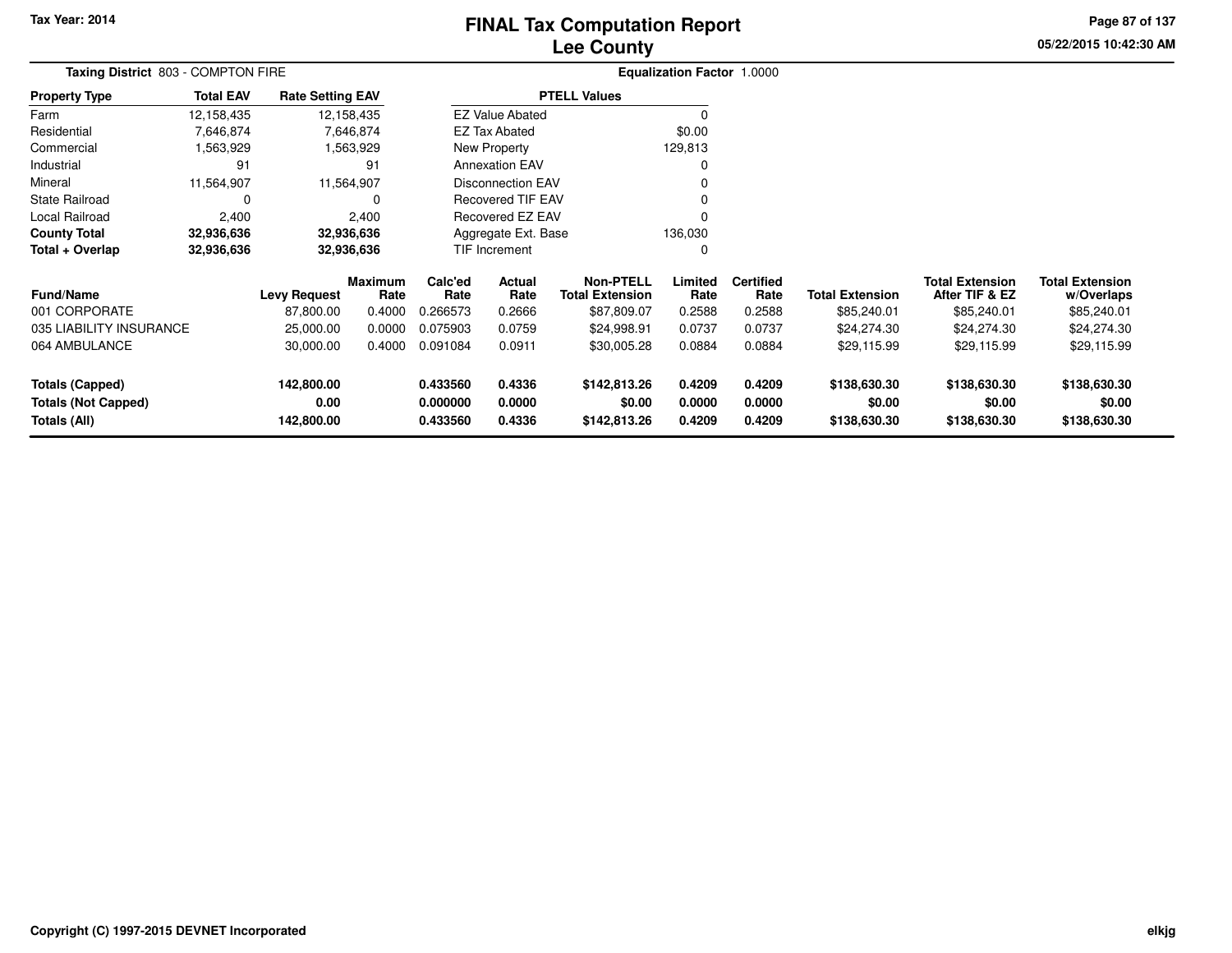# **Lee CountyFINAL Tax Computation Report**

**05/22/2015 10:42:30 AM Page 88 of 137**

|                                            | Taxing District 804 - DIXON FIRE-RURAL |                         |                        |                 | <b>Equalization Factor 1.0000</b> |                                            |                 |                          |                                |                                          |                                      |  |
|--------------------------------------------|----------------------------------------|-------------------------|------------------------|-----------------|-----------------------------------|--------------------------------------------|-----------------|--------------------------|--------------------------------|------------------------------------------|--------------------------------------|--|
| <b>Property Type</b>                       | <b>Total EAV</b>                       | <b>Rate Setting EAV</b> |                        |                 |                                   | <b>PTELL Values</b>                        |                 |                          | <b>Overlapping County</b>      | <b>Overlap EAV</b>                       |                                      |  |
| Farm                                       | 28,140,746                             |                         | 28,063,929             |                 | <b>EZ Value Abated</b>            |                                            | 2,213,718       | Ogle County              |                                | 29,035,382                               |                                      |  |
| Residential                                | 125,508,148                            |                         | 125,508,148            |                 | <b>EZ Tax Abated</b>              |                                            | \$16,235.43     | <b>Total</b>             |                                | 29,035,382                               |                                      |  |
| Commercial                                 | 36,197,153                             |                         | 34,017,748             |                 | New Property                      |                                            | 2,044,932       |                          | * denotes use of estimated EAV |                                          |                                      |  |
| Industrial                                 | 37,575,687                             |                         | 37,558,187             |                 | <b>Annexation EAV</b>             |                                            |                 |                          |                                |                                          |                                      |  |
| Mineral                                    | 0                                      |                         | 0                      |                 | <b>Disconnection EAV</b>          |                                            |                 |                          |                                |                                          |                                      |  |
| State Railroad                             | 2,716,682                              |                         | 2,716,682              |                 | <b>Recovered TIF EAV</b>          |                                            |                 |                          |                                |                                          |                                      |  |
| Local Railroad                             | 2,900                                  |                         | 2,900                  |                 | Recovered EZ EAV                  |                                            | 4,302,692       |                          |                                |                                          |                                      |  |
| <b>County Total</b>                        | 230,141,316                            |                         | 227,867,594            |                 | Aggregate Ext. Base               |                                            | 0               |                          |                                |                                          |                                      |  |
| Total + Overlap                            | 259,176,698                            | 256,902,976             |                        |                 | <b>TIF Increment</b>              |                                            | 60,004          |                          |                                |                                          |                                      |  |
| Fund/Name                                  |                                        | <b>Levy Request</b>     | <b>Maximum</b><br>Rate | Calc'ed<br>Rate | <b>Actual</b><br>Rate             | <b>Non-PTELL</b><br><b>Total Extension</b> | Limited<br>Rate | <b>Certified</b><br>Rate | <b>Total Extension</b>         | <b>Total Extension</b><br>After TIF & EZ | <b>Total Extension</b><br>w/Overlaps |  |
| 001 CORPORATE                              |                                        | 776,315.00              | 0.3000                 | 0.302182        | 0.3000                            | \$683,602.78                               | 0.3000          | 0.3000                   | \$690,423.95                   | \$683,602.78                             | \$770,708.93                         |  |
| 013 FIREFIGHTERS PENSION                   |                                        | 260,488.00              | 0.0000                 | 0.101396        | 0.1014                            | \$231,057.74                               | 0.1014          | 0.1014                   | \$233,363.29                   | \$231,057.74                             | \$260,499.62                         |  |
| 027 AUDIT                                  |                                        | 12,000.00               | 0.0050                 | 0.004671        | 0.0047                            | \$10,709.78                                | 0.0047          | 0.0047                   | \$10,816.64                    | \$10,709.78                              | \$12,074.44                          |  |
| 035 LIABILITY INSURANCE                    |                                        | 19,000.00               | 0.0000                 | 0.007396        | 0.0074                            | \$16,862.20                                | 0.0074          | 0.0074                   | \$17,030.46                    | \$16,862.20                              | \$19,010.82                          |  |
| 060 UNEMPLOYMENT INSURANC                  |                                        | 1,000.00                | 0.0000                 | 0.000389        | 0.0004                            | \$911.47                                   | 0.0004          | 0.0004                   | \$920.57                       | \$911.47                                 | \$1,027.61                           |  |
| 062 WORKMENS COMP                          |                                        | 50,000.00               | 0.0000                 | 0.019463        | 0.0195                            | \$44,434.18                                | 0.0195          | 0.0195                   | \$44,877.56                    | \$44,434.18                              | \$50,096.08                          |  |
| 064 AMBULANCE                              |                                        | 792,885.00              | 0.3000                 | 0.308632        | 0.3000                            | \$683,602.78                               | 0.3000          | 0.3000                   | \$690,423.95                   | \$683,602.78                             | \$770,708.93                         |  |
| <b>Totals (Capped)</b>                     |                                        | 0.00                    |                        | 0.000000        | 0.0000                            | \$0.00                                     | 0.0000          | 0.0000                   | \$0.00                         | \$0.00                                   | \$0.00                               |  |
| <b>Totals (Not Capped)</b><br>1,911,688.00 |                                        |                         |                        | 0.744129        | 0.7334                            | \$1,671,180.93                             | 0.7334          | 0.7334                   | \$1,687,856.42                 | \$1,671,180.93                           | \$1,884,126.43                       |  |
| <b>Totals (All)</b>                        |                                        | 1,911,688.00            |                        | 0.744129        | 0.7334                            | \$1,671,180.93                             | 0.7334          | 0.7334                   | \$1,687,856.42                 | \$1,671,180.93                           | \$1,884,126.43                       |  |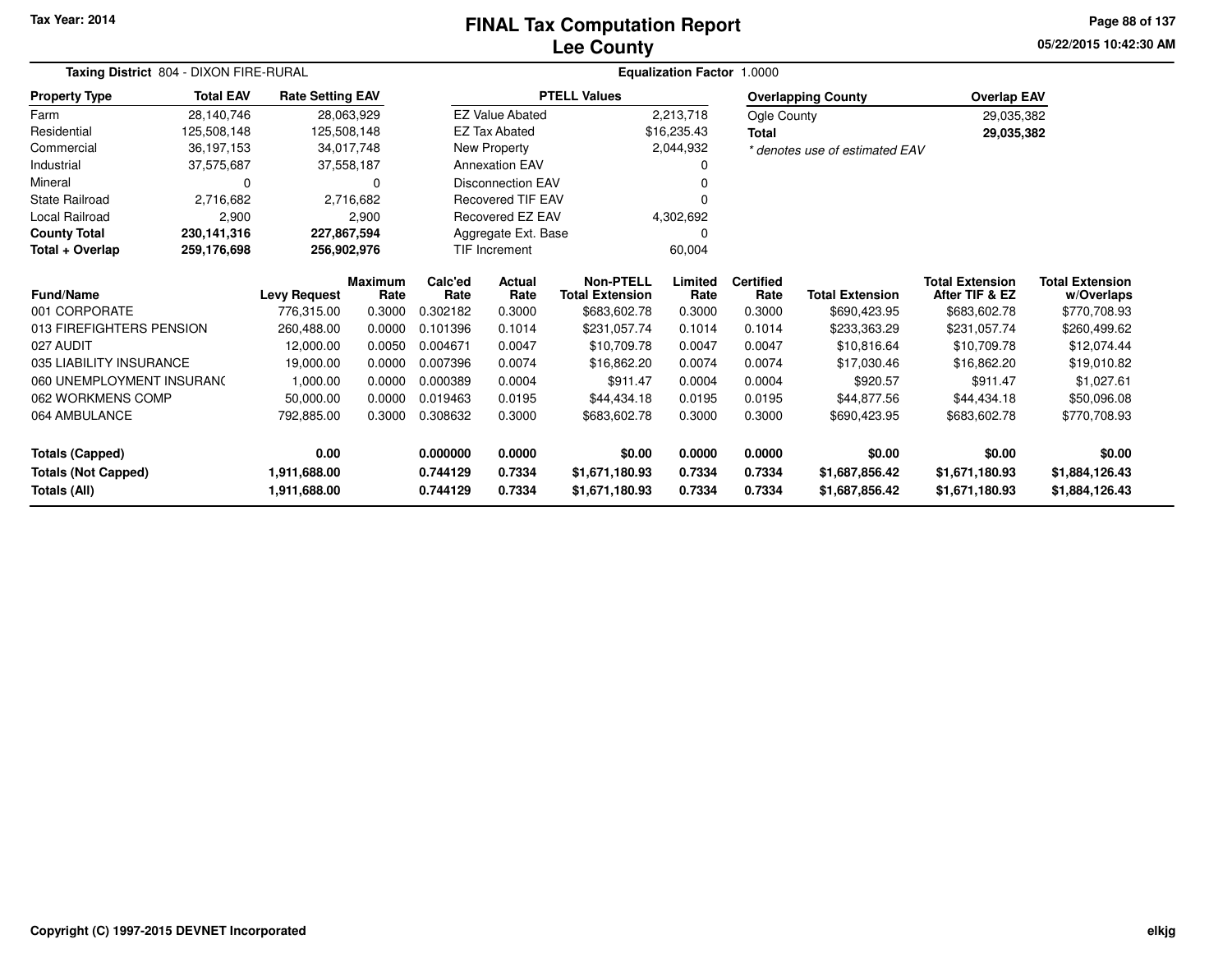**05/22/2015 10:42:30 AM Page 89 of 137**

|                                                                      | Taxing District 805 - EARLVILLE FIRE |                                  |                        |                                  |                            |                                            | <b>Equalization Factor 1.0000</b> |                            |                                    |                                          |                                        |
|----------------------------------------------------------------------|--------------------------------------|----------------------------------|------------------------|----------------------------------|----------------------------|--------------------------------------------|-----------------------------------|----------------------------|------------------------------------|------------------------------------------|----------------------------------------|
| <b>Property Type</b>                                                 | <b>Total EAV</b>                     | <b>Rate Setting EAV</b>          |                        |                                  |                            | <b>PTELL Values</b>                        |                                   |                            | <b>Overlapping County</b>          | <b>Overlap EAV</b>                       |                                        |
| Farm                                                                 | 1,033,779                            |                                  | 1,033,779              |                                  | <b>EZ Value Abated</b>     |                                            | 0                                 | DeKalb County              |                                    | 1,487,895                                |                                        |
| Residential                                                          | 77,496                               |                                  | 77,496                 |                                  | <b>EZ Tax Abated</b>       |                                            | \$0.00                            | LaSalle County             |                                    | 57,085,915                               |                                        |
| Commercial                                                           | 0                                    |                                  |                        |                                  | New Property               |                                            | 0                                 | <b>Total</b>               |                                    | 58,573,810                               |                                        |
| Industrial                                                           | 0                                    |                                  |                        |                                  | <b>Annexation EAV</b>      |                                            | 0                                 |                            | * denotes use of estimated EAV     |                                          |                                        |
| Mineral                                                              | $\Omega$                             |                                  |                        |                                  | <b>Disconnection EAV</b>   |                                            |                                   |                            |                                    |                                          |                                        |
| <b>State Railroad</b>                                                | 0                                    |                                  |                        |                                  | <b>Recovered TIF EAV</b>   |                                            | $\Omega$                          |                            |                                    |                                          |                                        |
| Local Railroad                                                       | 0                                    |                                  |                        |                                  | Recovered EZ EAV           |                                            | $\Omega$                          |                            |                                    |                                          |                                        |
| <b>County Total</b>                                                  | 1,111,275                            |                                  | 1,111,275              |                                  | Aggregate Ext. Base        |                                            | 0                                 |                            |                                    |                                          |                                        |
| Total + Overlap                                                      | 59,685,085                           | 59,685,085                       |                        |                                  | <b>TIF Increment</b>       |                                            | $\mathbf 0$                       |                            |                                    |                                          |                                        |
| Fund/Name                                                            |                                      | <b>Levy Request</b>              | <b>Maximum</b><br>Rate | Calc'ed<br>Rate                  | <b>Actual</b><br>Rate      | <b>Non-PTELL</b><br><b>Total Extension</b> | Limited<br>Rate                   | <b>Certified</b><br>Rate   | <b>Total Extension</b>             | <b>Total Extension</b><br>After TIF & EZ | <b>Total Extension</b><br>w/Overlaps   |
| 001 CORPORATE                                                        |                                      | 57,300.00                        | 0.3000                 | 0.096004                         | 0.0960                     | \$1,066.82                                 | 0.0960                            | 0.0960                     | \$1,066.82                         | \$1,066.82                               | \$57,297.68                            |
| 064 AMBULANCE                                                        |                                      | 66,700.00                        | 0.2500                 | 0.111753                         | 0.1118                     | \$1,242.41                                 | 0.1118                            | 0.1118                     | \$1,242.41                         | \$1,242.41                               | \$66,727.93                            |
| <b>Totals (Capped)</b><br><b>Totals (Not Capped)</b><br>Totals (All) |                                      | 0.00<br>124,000.00<br>124,000.00 |                        | 0.000000<br>0.207757<br>0.207757 | 0.0000<br>0.2078<br>0.2078 | \$0.00<br>\$2,309.23<br>\$2,309.23         | 0.0000<br>0.2078<br>0.2078        | 0.0000<br>0.2078<br>0.2078 | \$0.00<br>\$2,309.23<br>\$2,309.23 | \$0.00<br>\$2,309.23<br>\$2,309.23       | \$0.00<br>\$124,025.61<br>\$124,025.61 |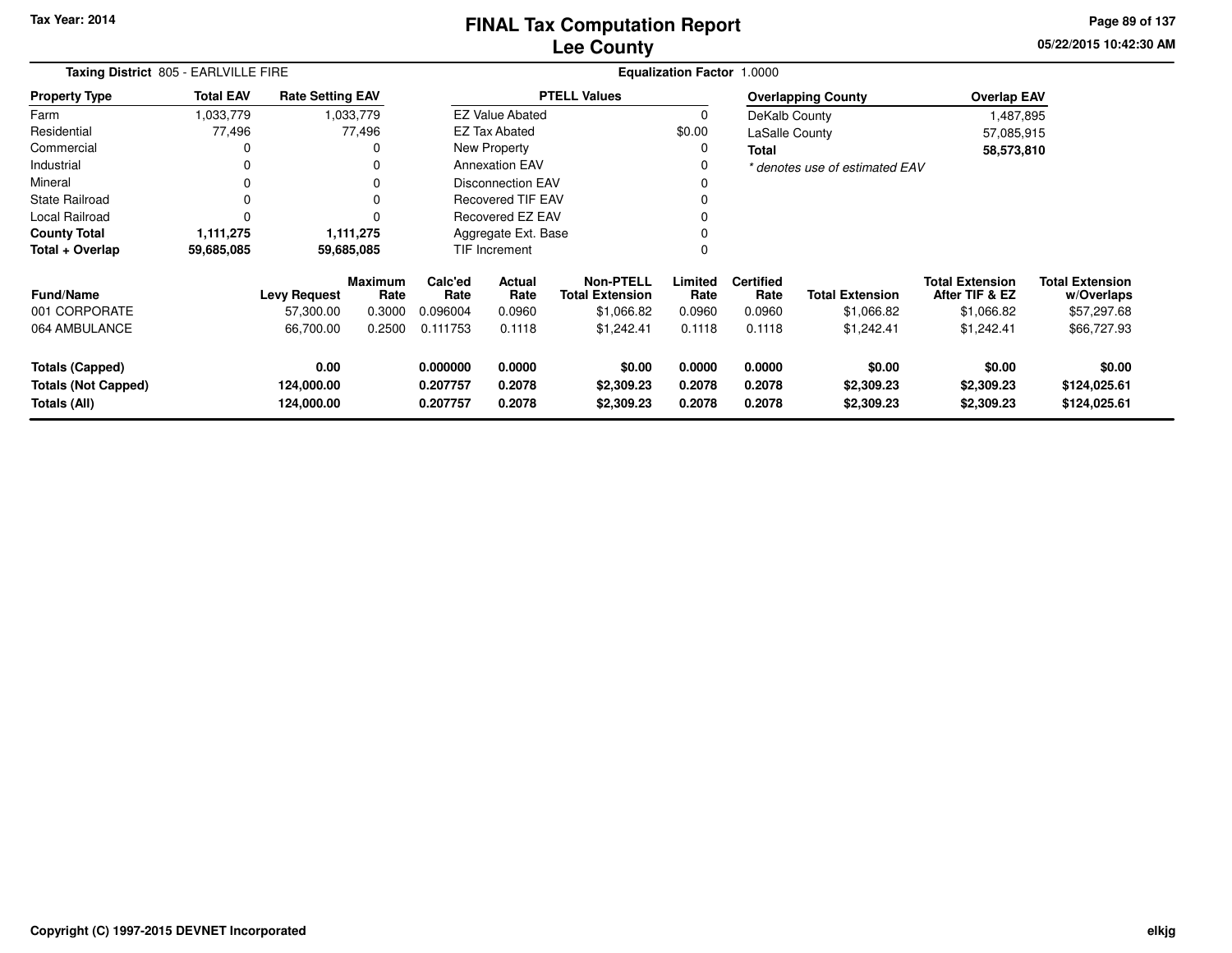### **Lee CountyFINAL Tax Computation Report**

**05/22/2015 10:42:30 AM Page 90 of 137**

| Taxing District 806 - FRANKLIN GROVE FIRE<br><b>Total EAV</b><br><b>Rate Setting EAV</b> |            |                     |                        |                 |                          |                                            | Equalization Factor 1.0000 |                          |                                |                                          |                                      |
|------------------------------------------------------------------------------------------|------------|---------------------|------------------------|-----------------|--------------------------|--------------------------------------------|----------------------------|--------------------------|--------------------------------|------------------------------------------|--------------------------------------|
| <b>Property Type</b>                                                                     |            |                     |                        |                 |                          | <b>PTELL Values</b>                        |                            |                          | <b>Overlapping County</b>      | <b>Overlap EAV</b>                       |                                      |
| Farm                                                                                     | 13,717,458 |                     | 13,717,458             |                 | <b>EZ Value Abated</b>   |                                            | $\mathbf 0$                | Ogle County              |                                | 6,136,208                                |                                      |
| Residential                                                                              | 11,351,534 |                     | 11,351,534             |                 | <b>EZ Tax Abated</b>     |                                            | \$0.00                     | Total                    |                                | 6,136,208                                |                                      |
| Commercial                                                                               | 2,309,247  |                     | 2,309,247              |                 | New Property             |                                            | 222,482                    |                          | * denotes use of estimated EAV |                                          |                                      |
| Industrial                                                                               | 2,483,523  |                     | 2,483,523              |                 | <b>Annexation EAV</b>    |                                            |                            |                          |                                |                                          |                                      |
| Mineral                                                                                  | 0          |                     | 0                      |                 | <b>Disconnection EAV</b> |                                            |                            |                          |                                |                                          |                                      |
| <b>State Railroad</b>                                                                    | 1,414,645  |                     | 1,414,645              |                 | <b>Recovered TIF EAV</b> |                                            |                            |                          |                                |                                          |                                      |
| Local Railroad                                                                           | 0          |                     | $\Omega$               |                 | Recovered EZ EAV         |                                            |                            |                          |                                |                                          |                                      |
| <b>County Total</b><br>31,276,407<br>Total + Overlap<br>37,412,615                       |            |                     | 31,276,407             |                 | Aggregate Ext. Base      |                                            |                            |                          |                                |                                          |                                      |
| 37,412,615                                                                               |            |                     |                        |                 | <b>TIF Increment</b>     |                                            |                            |                          |                                |                                          |                                      |
| <b>Fund/Name</b>                                                                         |            | <b>Levy Request</b> | <b>Maximum</b><br>Rate | Calc'ed<br>Rate | Actual<br>Rate           | <b>Non-PTELL</b><br><b>Total Extension</b> | Limited<br>Rate            | <b>Certified</b><br>Rate | <b>Total Extension</b>         | <b>Total Extension</b><br>After TIF & EZ | <b>Total Extension</b><br>w/Overlaps |
| 001 CORPORATE                                                                            |            | 115,000.00          | 0.3000                 | 0.307383        | 0.3000                   | \$93,829.22                                | 0.3000                     | 0.3000                   | \$93,829.22                    | \$93,829.22                              | \$112,237.85                         |
| 027 AUDIT                                                                                |            | 2,000.00            | 0.0050                 | 0.005346        | 0.0050                   | \$1,563.82                                 | 0.0050                     | 0.0050                   | \$1,563.82                     | \$1,563.82                               | \$1,870.63                           |
| 035 LIABILITY INSURANCE                                                                  |            | 71,152.00           | 0.0000                 | 0.190182        | 0.1902                   | \$59,487.73                                | 0.1902                     | 0.1902                   | \$59,487.73                    | \$59,487.73                              | \$71,158.79                          |
| 047 SOCIAL SECURITY                                                                      |            | 5,000.00            | 0.0000                 | 0.013365        | 0.0134                   | \$4,191.04                                 | 0.0134                     | 0.0134                   | \$4,191.04                     | \$4,191.04                               | \$5,013.29                           |
| 064 AMBULANCE                                                                            |            | 58,000.00           | 0.1500                 | 0.155028        | 0.1500                   | \$46,914.61                                | 0.1500                     | 0.1500                   | \$46,914.61                    | \$46,914.61                              | \$56,118.92                          |
| <b>Totals (Capped)</b>                                                                   |            | 0.00                |                        | 0.000000        | 0.0000                   | \$0.00                                     | 0.0000                     | 0.0000                   | \$0.00                         | \$0.00                                   | \$0.00                               |
| <b>Totals (Not Capped)</b>                                                               |            | 251,152.00          |                        | 0.671304        | 0.6586                   | \$205,986.42                               | 0.6586                     | 0.6586                   | \$205,986.42                   | \$205,986.42                             | \$246,399.48                         |
| Totals (All)                                                                             |            | 251,152.00          |                        | 0.671304        | 0.6586                   | \$205,986.42                               | 0.6586                     | 0.6586                   | \$205,986.42                   | \$205,986.42                             | \$246,399.48                         |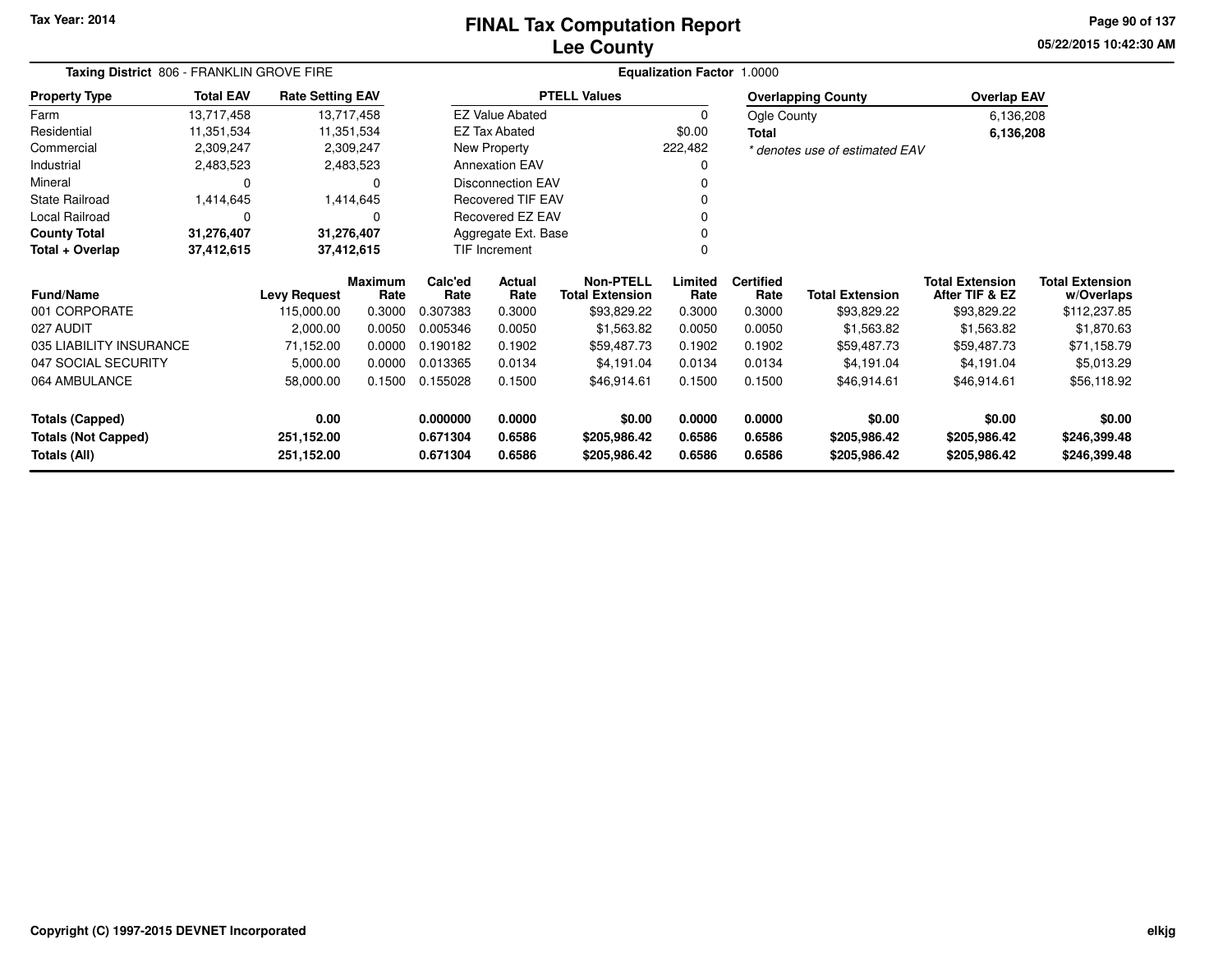# **Lee CountyFINAL Tax Computation Report**

**05/22/2015 10:42:30 AM Page 91 of 137**

| Taxing District 807 - LEE FIRE             |                  |                         |                 |                      |                          |                                            | <b>Equalization Factor 1.0000</b> |                          |                                |                                          |                                      |
|--------------------------------------------|------------------|-------------------------|-----------------|----------------------|--------------------------|--------------------------------------------|-----------------------------------|--------------------------|--------------------------------|------------------------------------------|--------------------------------------|
| <b>Property Type</b>                       | <b>Total EAV</b> | <b>Rate Setting EAV</b> |                 |                      |                          | <b>PTELL Values</b>                        |                                   |                          | <b>Overlapping County</b>      | <b>Overlap EAV</b>                       |                                      |
| Farm                                       | 6,382,003        |                         | 6,382,003       |                      | <b>EZ Value Abated</b>   |                                            | $\Omega$                          | DeKalb County            |                                | 8,794,423                                |                                      |
| Residential                                | 5,178,714        |                         | 5,178,714       |                      | EZ Tax Abated            |                                            | \$0.00                            | <b>Total</b>             |                                | 8,794,423                                |                                      |
| Commercial                                 | 328,575          |                         | 328,575         |                      | New Property             |                                            | 71,632                            |                          | * denotes use of estimated EAV |                                          |                                      |
| Industrial                                 | 427              |                         | 427             |                      | <b>Annexation EAV</b>    |                                            |                                   |                          |                                |                                          |                                      |
| Mineral                                    | 2,095,152        |                         | 2,095,152       |                      | Disconnection EAV        |                                            |                                   |                          |                                |                                          |                                      |
| State Railroad                             | 336,457          |                         | 336,457         |                      | <b>Recovered TIF EAV</b> |                                            |                                   |                          |                                |                                          |                                      |
| <b>Local Railroad</b>                      | 0                |                         | O               |                      | <b>Recovered EZ EAV</b>  |                                            |                                   |                          |                                |                                          |                                      |
| <b>County Total</b>                        | 14,321,328       |                         | 14,321,328      |                      | Aggregate Ext. Base      |                                            | 110,634                           |                          |                                |                                          |                                      |
| Total + Overlap                            | 23,115,751       |                         | 23,115,751      |                      | TIF Increment            |                                            |                                   |                          |                                |                                          |                                      |
| <b>Fund/Name</b>                           |                  | <b>Levy Request</b>     | Maximum<br>Rate | Calc'ed<br>Rate      | <b>Actual</b><br>Rate    | <b>Non-PTELL</b><br><b>Total Extension</b> | Limited<br>Rate                   | <b>Certified</b><br>Rate | <b>Total Extension</b>         | <b>Total Extension</b><br>After TIF & EZ | <b>Total Extension</b><br>w/Overlaps |
| 001 CORPORATE                              |                  | 69,012.00               | 0.4000          | 0.298550             | 0.2985                   | \$42,749.16                                | 0.2985                            | 0.2985                   | \$42,749.16                    | \$42,749.16                              | \$69,000.52                          |
| 035 LIABILITY INSURANCE                    |                  | 7,973.00                | 0.0000          | 0.034492             | 0.0345                   | \$4,940.86                                 | 0.0345                            | 0.0345                   | \$4,940.86                     | \$4,940.86                               | \$7,974.93                           |
| 064 AMBULANCE                              |                  | 30,552.00               | 0.4000          | 0.132170             | 0.1322                   | \$18,932.80                                | 0.1322                            | 0.1322                   | \$18,932.80                    | \$18,932.80                              | \$30,559.02                          |
| <b>Totals (Capped)</b>                     |                  | 107,537.00              |                 | 0.465212             | 0.4652                   | \$66,622.82                                | 0.4652                            | 0.4652                   | \$66,622.82                    | \$66,622.82                              | \$107,534.47                         |
| <b>Totals (Not Capped)</b><br>Totals (All) |                  | 0.00<br>107,537.00      |                 | 0.000000<br>0.465212 | 0.0000<br>0.4652         | \$0.00<br>\$66,622.82                      | 0.0000<br>0.4652                  | 0.0000<br>0.4652         | \$0.00<br>\$66,622.82          | \$0.00<br>\$66,622.82                    | \$0.00<br>\$107,534.47               |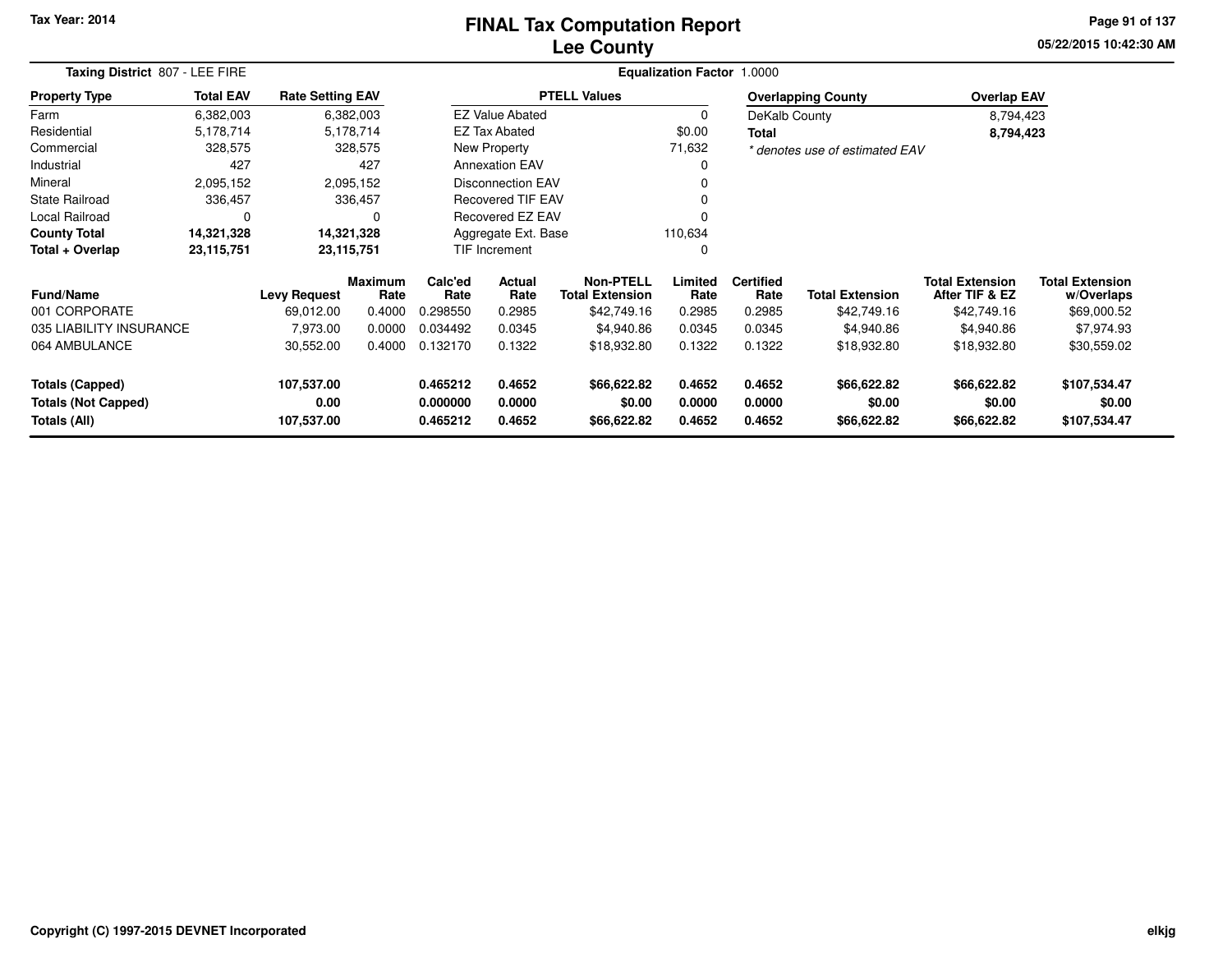# **Lee CountyFINAL Tax Computation Report**

**05/22/2015 10:42:30 AM Page 92 of 137**

| Taxing District 808 - OHIO FIRE |                  |                         | Equalization Factor 1.0000 |                 |                          |                                            |                 |                          |                                |                                          |                                      |  |
|---------------------------------|------------------|-------------------------|----------------------------|-----------------|--------------------------|--------------------------------------------|-----------------|--------------------------|--------------------------------|------------------------------------------|--------------------------------------|--|
| <b>Property Type</b>            | <b>Total EAV</b> | <b>Rate Setting EAV</b> |                            |                 |                          | <b>PTELL Values</b>                        |                 |                          | <b>Overlapping County</b>      | <b>Overlap EAV</b>                       |                                      |  |
| Farm                            | 6,137,854        |                         | 6,137,854                  |                 | <b>EZ Value Abated</b>   |                                            | 0               | <b>Bureau County</b>     |                                | 29,209,350                               |                                      |  |
| Residential                     | 2,076,730        |                         | 2,076,730                  |                 | <b>EZ Tax Abated</b>     |                                            | \$0.00          | <b>Total</b>             |                                | 29,209,350                               |                                      |  |
| Commercial                      | 0                |                         | 0                          |                 | New Property             |                                            | 82,479          |                          | * denotes use of estimated EAV |                                          |                                      |  |
| Industrial                      | 141,993          |                         | 141,993                    |                 | <b>Annexation EAV</b>    |                                            | 0               |                          |                                |                                          |                                      |  |
| Mineral                         | 6,401,850        |                         | 6,401,850                  |                 | <b>Disconnection EAV</b> |                                            |                 |                          |                                |                                          |                                      |  |
| <b>State Railroad</b>           | 0                |                         | 0                          |                 | <b>Recovered TIF EAV</b> |                                            |                 |                          |                                |                                          |                                      |  |
| Local Railroad                  | $\Omega$         |                         | $\Omega$                   |                 | Recovered EZ EAV         |                                            | 0               |                          |                                |                                          |                                      |  |
| <b>County Total</b>             | 14,758,427       | 14,758,427              |                            |                 | Aggregate Ext. Base      |                                            | 0               |                          |                                |                                          |                                      |  |
| Total + Overlap                 | 43,967,777       | 43,967,777              |                            |                 | TIF Increment            |                                            | 0               |                          |                                |                                          |                                      |  |
| Fund/Name                       |                  | <b>Levy Request</b>     | Maximum<br>Rate            | Calc'ed<br>Rate | Actual<br>Rate           | <b>Non-PTELL</b><br><b>Total Extension</b> | Limited<br>Rate | <b>Certified</b><br>Rate | <b>Total Extension</b>         | <b>Total Extension</b><br>After TIF & EZ | <b>Total Extension</b><br>w/Overlaps |  |
| 001 CORPORATE                   |                  | 105,700.00              | 0.3000                     | 0.240403        | 0.2404                   | \$35,479.26                                | 0.2404          | 0.2404                   | \$35,479.26                    | \$35,479.26                              | \$105,698.54                         |  |
| 064 AMBULANCE                   |                  | 25,000.00               | 0.2500                     | 0.056860        | 0.0569                   | \$8,397.54                                 | 0.0569          | 0.0569                   | \$8,397.54                     | \$8,397.54                               | \$25,017.67                          |  |
| <b>Totals (Capped)</b>          |                  | 0.00                    |                            | 0.000000        | 0.0000                   | \$0.00                                     | 0.0000          | 0.0000                   | \$0.00                         | \$0.00                                   | \$0.00                               |  |
| <b>Totals (Not Capped)</b>      |                  | 130,700.00              |                            | 0.297263        | 0.2973                   | \$43,876.80                                | 0.2973          | 0.2973                   | \$43,876.80                    | \$43,876.80                              | \$130,716.21                         |  |
| <b>Totals (All)</b>             |                  | 130,700.00              |                            | 0.297263        | 0.2973                   | \$43,876.80                                | 0.2973          | 0.2973                   | \$43,876.80                    | \$43,876.80                              | \$130,716.21                         |  |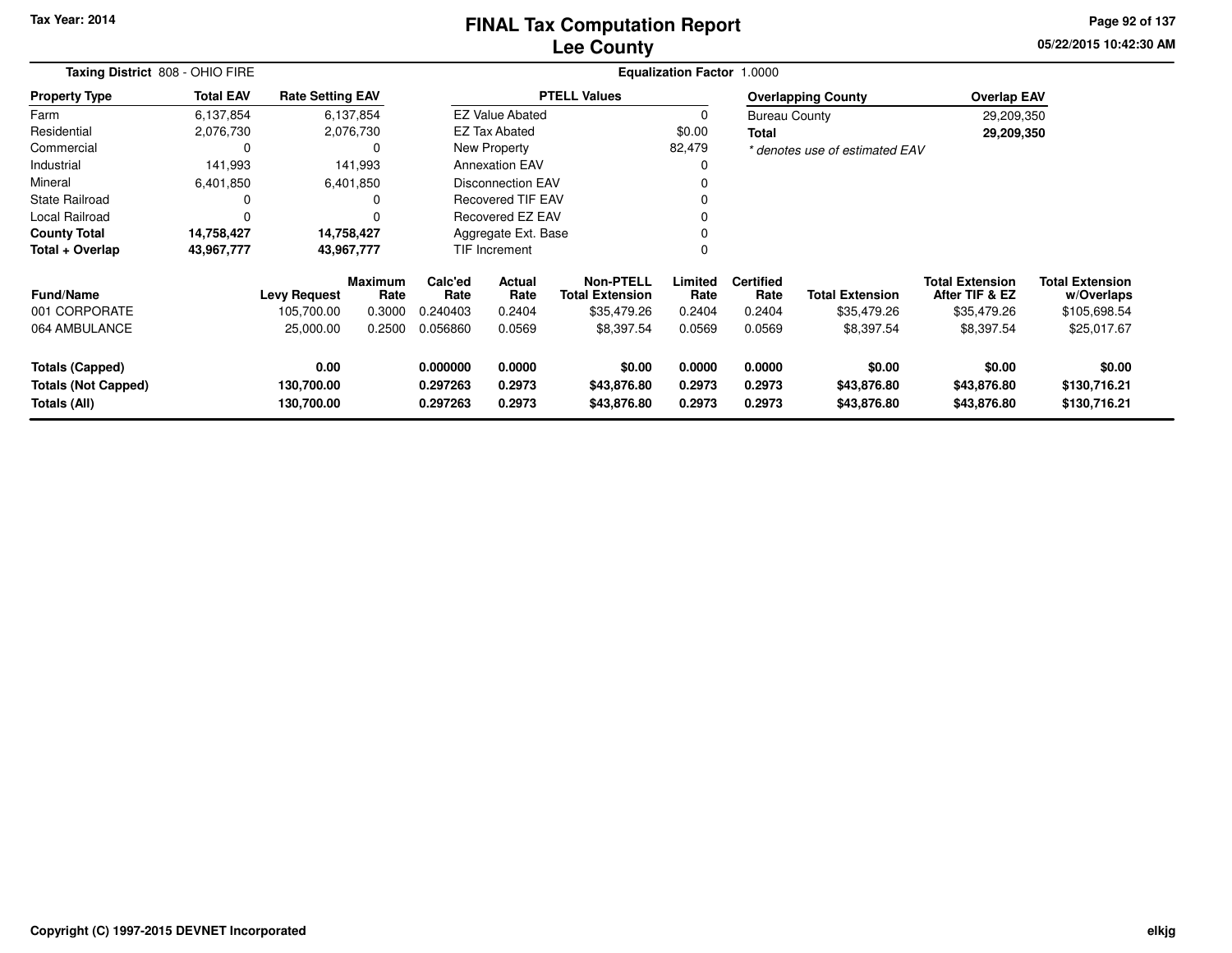# **Lee CountyFINAL Tax Computation Report**

**05/22/2015 10:42:30 AM Page 93 of 137**

|                                            | Taxing District 809 - OGLE LEE FIRE<br><b>Total EAV</b><br><b>Rate Setting EAV</b> |                          |                        |                      |                          |                                            | Equalization Factor 1.0000 |                          |                                |                                          |                                      |
|--------------------------------------------|------------------------------------------------------------------------------------|--------------------------|------------------------|----------------------|--------------------------|--------------------------------------------|----------------------------|--------------------------|--------------------------------|------------------------------------------|--------------------------------------|
| <b>Property Type</b>                       |                                                                                    |                          |                        |                      |                          | <b>PTELL Values</b>                        |                            |                          | <b>Overlapping County</b>      | <b>Overlap EAV</b>                       |                                      |
| Farm                                       | 13,451,764                                                                         |                          | 13,451,764             |                      | <b>EZ Value Abated</b>   |                                            | 0                          | Ogle County              |                                | 88,125,440                               |                                      |
| Residential                                | 6,847,325                                                                          |                          | 6,847,325              |                      | <b>EZ Tax Abated</b>     |                                            | \$0.00                     | Total                    |                                | 88,125,440                               |                                      |
| Commercial                                 | 1,448,749                                                                          |                          | 1,448,749              |                      | New Property             |                                            | 344,623                    |                          | * denotes use of estimated EAV |                                          |                                      |
| Industrial                                 | 69,217                                                                             |                          | 69,217                 |                      | <b>Annexation EAV</b>    |                                            |                            |                          |                                |                                          |                                      |
| Mineral                                    | 0                                                                                  |                          | <sup>0</sup>           |                      | <b>Disconnection EAV</b> |                                            |                            |                          |                                |                                          |                                      |
| <b>State Railroad</b>                      | 665,179                                                                            |                          | 665,179                |                      | <b>Recovered TIF EAV</b> |                                            |                            |                          |                                |                                          |                                      |
| Local Railroad                             | 0                                                                                  |                          | $\Omega$               |                      | Recovered EZ EAV         |                                            |                            |                          |                                |                                          |                                      |
| <b>County Total</b>                        | 22,482,234                                                                         |                          | 22,482,234             |                      | Aggregate Ext. Base      |                                            |                            |                          |                                |                                          |                                      |
| Total + Overlap                            | 110,607,674                                                                        | 110,607,674              |                        |                      | TIF Increment            |                                            |                            |                          |                                |                                          |                                      |
| <b>Fund/Name</b>                           |                                                                                    | <b>Levy Request</b>      | <b>Maximum</b><br>Rate | Calc'ed<br>Rate      | Actual<br>Rate           | <b>Non-PTELL</b><br><b>Total Extension</b> | Limited<br>Rate            | <b>Certified</b><br>Rate | <b>Total Extension</b>         | <b>Total Extension</b><br>After TIF & EZ | <b>Total Extension</b><br>w/Overlaps |
| 001 CORPORATE                              |                                                                                    | 329,000.00               | 0.3000                 | 0.297448             | 0.2974                   | \$66,862.16                                | 0.2974                     | 0.2974                   | \$66,862.16                    | \$66,862.16                              | \$328,947.22                         |
| 027 AUDIT                                  |                                                                                    | 5,000.00                 | 0.0050                 | 0.004521             | 0.0045                   | \$1,011.70                                 | 0.0045                     | 0.0045                   | \$1,011.70                     | \$1,011.70                               | \$4,977.35                           |
| 035 LIABILITY INSURANCE                    |                                                                                    | 13,000.00                | 0.0000                 | 0.011753             | 0.0118                   | \$2,652.90                                 | 0.0118                     | 0.0118                   | \$2,652.90                     | \$2,652.90                               | \$13,051.71                          |
| 062 WORKMANS COMP                          |                                                                                    | 27,000.00                | 0.0000                 | 0.024411             | 0.0244                   | \$5,485.67                                 | 0.0244                     | 0.0244                   | \$5,485.67                     | \$5,485.67                               | \$26,988.27                          |
| <b>Totals (Capped)</b>                     |                                                                                    | 0.00                     |                        | 0.000000             | 0.0000                   | \$0.00                                     | 0.0000                     | 0.0000                   | \$0.00                         | \$0.00                                   | \$0.00                               |
| <b>Totals (Not Capped)</b><br>Totals (All) |                                                                                    | 374,000.00<br>374,000.00 |                        | 0.338133<br>0.338133 | 0.3381<br>0.3381         | \$76,012.43<br>\$76,012.43                 | 0.3381<br>0.3381           | 0.3381<br>0.3381         | \$76,012.43<br>\$76,012.43     | \$76,012.43<br>\$76,012.43               | \$373,964.55<br>\$373,964.55         |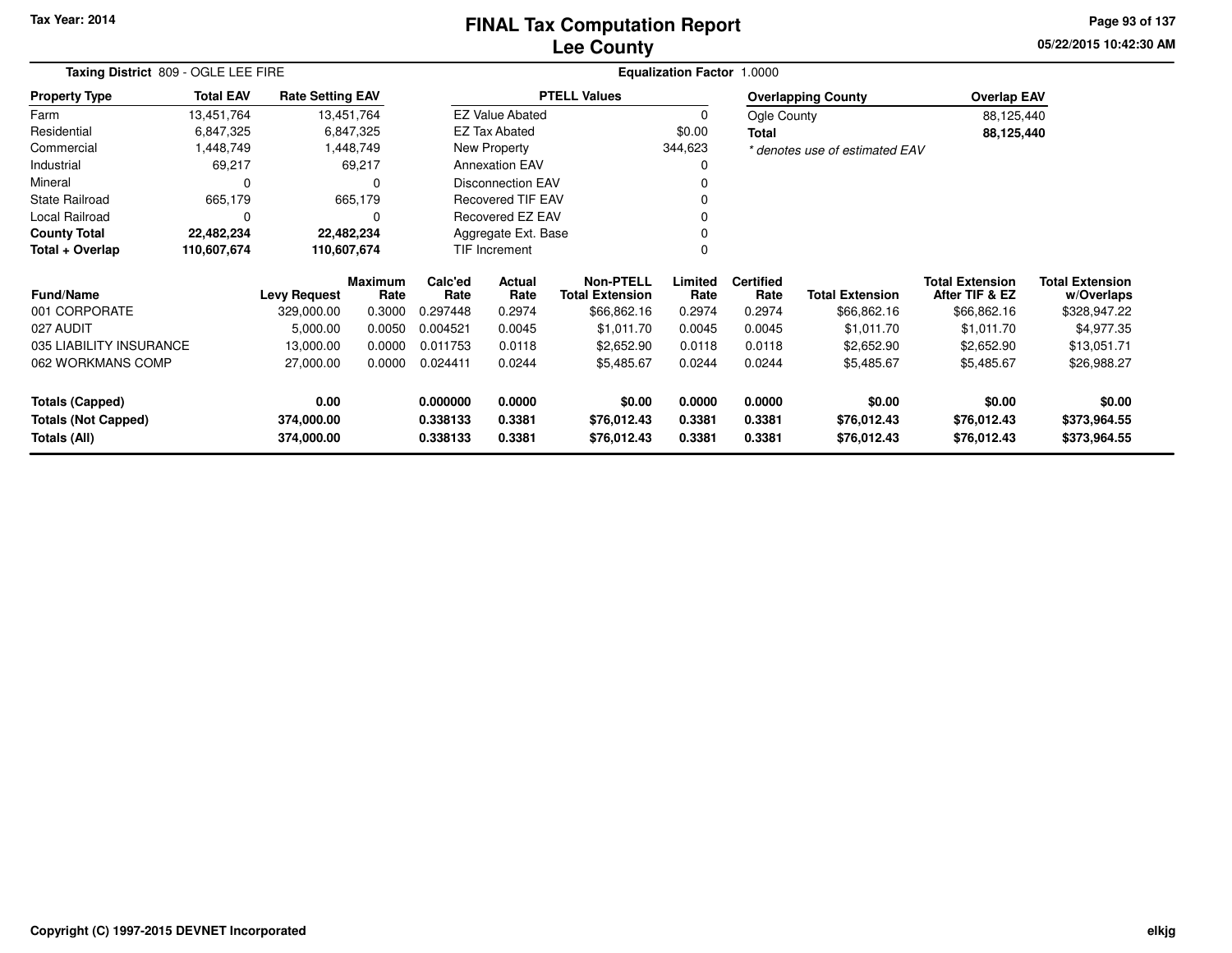### **Lee CountyFINAL Tax Computation Report**

**05/22/2015 10:42:30 AM Page 94 of 137**

| Taxing District 810 - PAW PAW FIRE                                   |                  |                                  |                        |                                  |                            |                                            | <b>Equalization Factor 1.0000</b> |                            |                                        |                                          |                                        |
|----------------------------------------------------------------------|------------------|----------------------------------|------------------------|----------------------------------|----------------------------|--------------------------------------------|-----------------------------------|----------------------------|----------------------------------------|------------------------------------------|----------------------------------------|
| <b>Property Type</b>                                                 | <b>Total EAV</b> | <b>Rate Setting EAV</b>          |                        |                                  |                            | <b>PTELL Values</b>                        |                                   |                            | <b>Overlapping County</b>              | <b>Overlap EAV</b>                       |                                        |
| Farm                                                                 | 16,152,519       |                                  | 16,143,641             |                                  | <b>EZ Value Abated</b>     |                                            | 0                                 | DeKalb County              |                                        | 11,581,577                               |                                        |
| Residential                                                          | 16,048,987       |                                  | 13,919,348             |                                  | <b>EZ Tax Abated</b>       |                                            | \$0.00                            | Total                      |                                        | 11,581,577                               |                                        |
| Commercial                                                           | 1,568,535        |                                  | 1,312,920              |                                  | <b>New Property</b>        |                                            | 195,006                           |                            | * denotes use of estimated EAV         |                                          |                                        |
| Industrial                                                           | 0                |                                  | 0                      |                                  | <b>Annexation EAV</b>      |                                            | 0                                 |                            |                                        |                                          |                                        |
| Mineral                                                              | 4,697,020        |                                  | 4,697,020              |                                  | <b>Disconnection EAV</b>   |                                            |                                   |                            |                                        |                                          |                                        |
| <b>State Railroad</b>                                                | 0                |                                  | 0                      |                                  | <b>Recovered TIF EAV</b>   |                                            |                                   |                            |                                        |                                          |                                        |
| Local Railroad                                                       |                  |                                  |                        |                                  | Recovered EZ EAV           |                                            |                                   |                            |                                        |                                          |                                        |
| <b>County Total</b>                                                  | 38,467,061       |                                  | 36,072,929             |                                  | Aggregate Ext. Base        |                                            | 140,411                           |                            |                                        |                                          |                                        |
| Total + Overlap                                                      | 50,048,638       |                                  | 47,654,506             |                                  | <b>TIF Increment</b>       |                                            | 2,394,132                         |                            |                                        |                                          |                                        |
| <b>Fund/Name</b>                                                     |                  | <b>Levy Request</b>              | <b>Maximum</b><br>Rate | Calc'ed<br>Rate                  | Actual<br>Rate             | <b>Non-PTELL</b><br><b>Total Extension</b> | Limited<br>Rate                   | <b>Certified</b><br>Rate   | <b>Total Extension</b>                 | <b>Total Extension</b><br>After TIF & EZ | <b>Total Extension</b><br>w/Overlaps   |
| 001 CORPORATE                                                        |                  | 132,000.00                       | 0.4000                 | 0.276994                         | 0.2770                     | \$99,922.01                                | 0.2718                            | 0.2718                     | \$104,553.47                           | \$98,046.22                              | \$129,524.95                           |
| 035 LIABILITY INSURANCE                                              |                  | 14,000.00                        | 0.0000                 | 0.029378                         | 0.0294                     | \$10,605.44                                | 0.0288                            | 0.0288                     | \$11,078.51                            | \$10,389.00                              | \$13,724.50                            |
| <b>Totals (Capped)</b><br><b>Totals (Not Capped)</b><br>Totals (All) |                  | 146,000.00<br>0.00<br>146,000.00 |                        | 0.306372<br>0.000000<br>0.306372 | 0.3064<br>0.0000<br>0.3064 | \$110,527.45<br>\$0.00<br>\$110,527.45     | 0.3006<br>0.0000<br>0.3006        | 0.3006<br>0.0000<br>0.3006 | \$115,631.98<br>\$0.00<br>\$115,631.98 | \$108,435.22<br>\$0.00<br>\$108,435.22   | \$143,249.45<br>\$0.00<br>\$143,249.45 |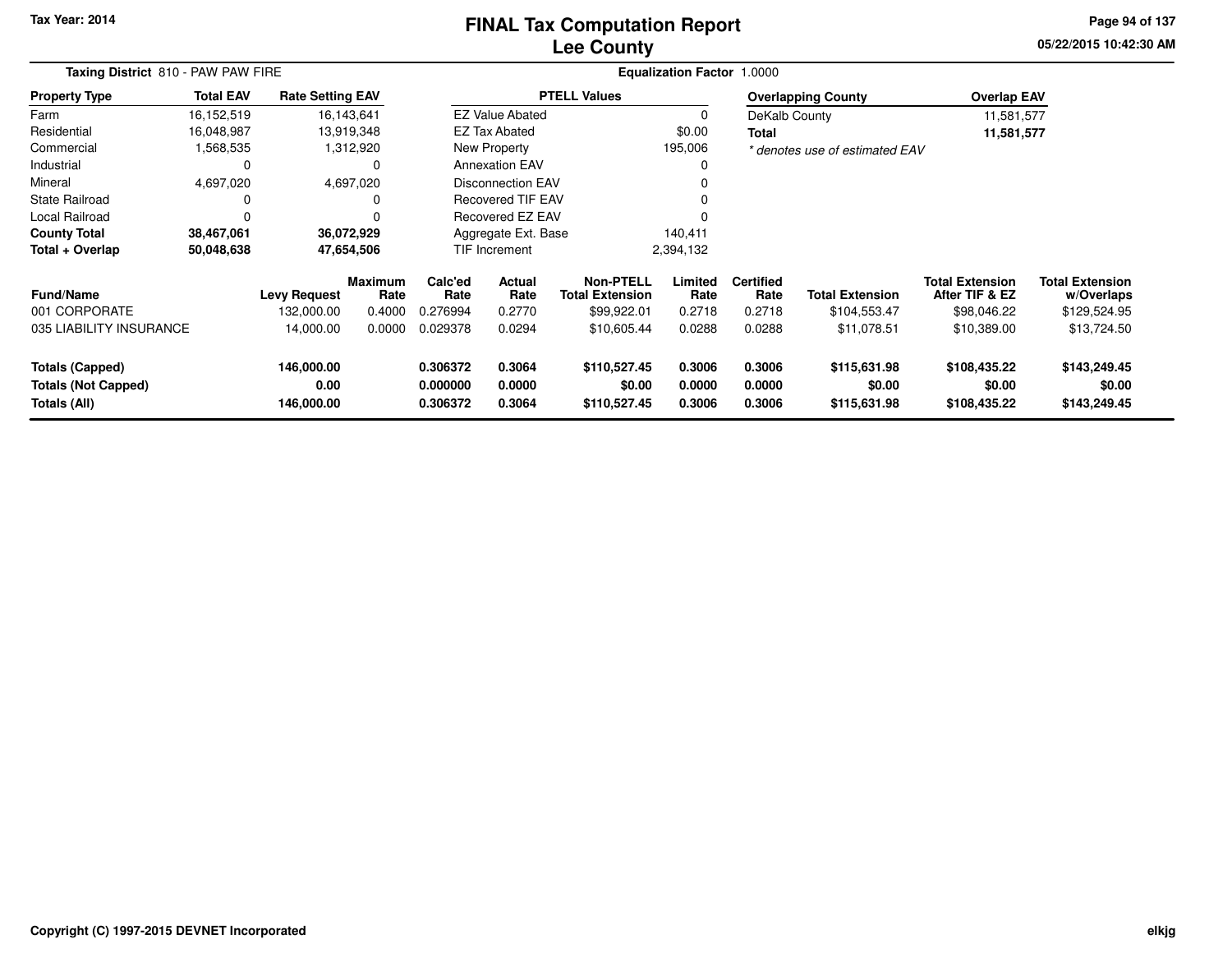**05/22/2015 10:42:30 AM Page 95 of 137**

| Taxing District 811 - POLO FIRE |                  |                         |                        |                           |                          |                                            | <b>Equalization Factor 1.0000</b> |                          |                                |                                          |                                      |
|---------------------------------|------------------|-------------------------|------------------------|---------------------------|--------------------------|--------------------------------------------|-----------------------------------|--------------------------|--------------------------------|------------------------------------------|--------------------------------------|
| <b>Property Type</b>            | <b>Total EAV</b> | <b>Rate Setting EAV</b> |                        |                           |                          | <b>PTELL Values</b>                        |                                   |                          | <b>Overlapping County</b>      | <b>Overlap EAV</b>                       |                                      |
| Farm                            | 282,503          |                         | 282,503                |                           | <b>EZ Value Abated</b>   |                                            | $\Omega$                          | Carroll County           |                                | 457,964                                  |                                      |
| Residential                     | 0                |                         | 0                      |                           | EZ Tax Abated            |                                            | \$0.00                            | Ogle County              |                                | 73,908,881                               |                                      |
| Commercial                      | 13,891           |                         | 13,891                 |                           | New Property             |                                            | 0                                 |                          | <b>Whiteside County</b>        | 458,806                                  |                                      |
| Industrial                      |                  |                         | 0                      |                           | <b>Annexation EAV</b>    |                                            | 0                                 | <b>Total</b>             |                                | 74,825,651                               |                                      |
| Mineral                         | 0                |                         | O                      |                           | <b>Disconnection EAV</b> |                                            | 0                                 |                          | * denotes use of estimated EAV |                                          |                                      |
| <b>State Railroad</b>           | 0                |                         |                        |                           | <b>Recovered TIF EAV</b> |                                            |                                   |                          |                                |                                          |                                      |
| Local Railroad                  | $\Omega$         |                         |                        |                           | <b>Recovered EZ EAV</b>  |                                            | 0                                 |                          |                                |                                          |                                      |
| <b>County Total</b>             | 296,394          |                         | 296,394                | Aggregate Ext. Base       |                          |                                            |                                   |                          |                                |                                          |                                      |
| Total + Overlap                 | 75,122,045       |                         | 75,122,045             | <b>TIF Increment</b><br>0 |                          |                                            |                                   |                          |                                |                                          |                                      |
| <b>Fund/Name</b>                |                  | <b>Levy Request</b>     | <b>Maximum</b><br>Rate | Calc'ed<br>Rate           | <b>Actual</b><br>Rate    | <b>Non-PTELL</b><br><b>Total Extension</b> | Limited<br>Rate                   | <b>Certified</b><br>Rate | <b>Total Extension</b>         | <b>Total Extension</b><br>After TIF & EZ | <b>Total Extension</b><br>w/Overlaps |
| 001 CORPORATE                   |                  | 219,500.00              | 0.3000                 | 0.292191                  | 0.2922                   | \$866.06                                   | 0.2922                            | 0.2922                   | \$866.06                       | \$866.06                                 | \$219,506.62                         |
| 035 LIABILITY INSURANCE         |                  | 82,000.00               | 0.0000                 | 0.109156                  | 0.1092                   | \$323.66                                   | 0.1092                            | 0.1092                   | \$323.66                       | \$323.66                                 | \$82,033.27                          |
| 064 AMBULANCE                   |                  | 233,000.00              | 0.3000                 | 0.310162                  | 0.3000                   | \$889.18                                   | 0.3000                            | 0.3000                   | \$889.18                       | \$889.18                                 | \$225,366.14                         |
| <b>Totals (Capped)</b>          |                  | 0.00                    |                        | 0.000000                  | 0.0000                   | \$0.00                                     | 0.0000                            | 0.0000                   | \$0.00                         | \$0.00                                   | \$0.00                               |
| <b>Totals (Not Capped)</b>      |                  | 534,500.00              |                        | 0.711509                  | 0.7014                   | \$2,078.90                                 | 0.7014                            | 0.7014                   | \$2,078.90                     | \$2,078.90                               | \$526,906.03                         |
| Totals (All)                    |                  | 534,500.00              |                        | 0.711509                  | 0.7014                   | \$2,078.90                                 | 0.7014                            | 0.7014                   | \$2,078.90                     | \$2,078.90                               | \$526,906.03                         |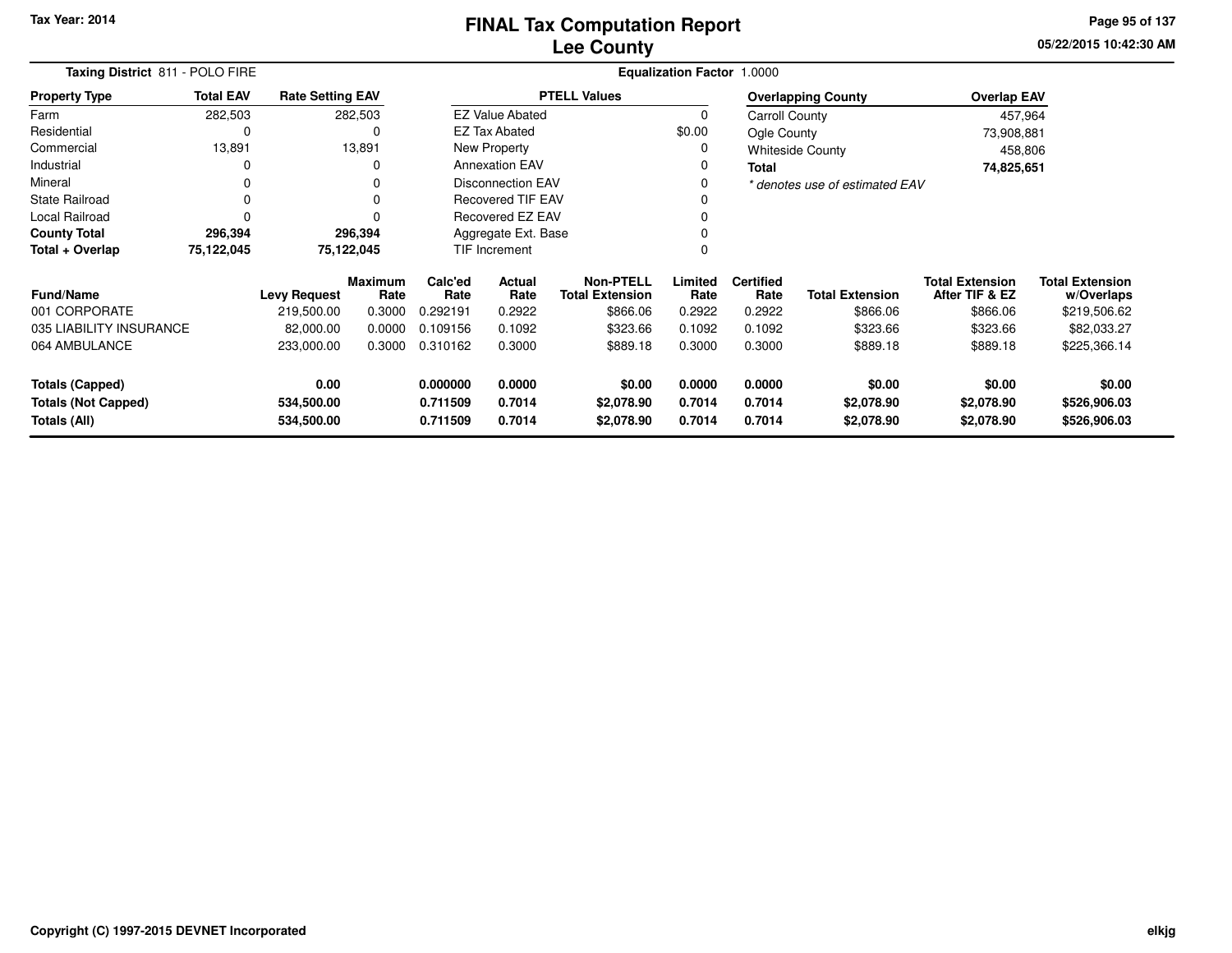### **Lee CountyFINAL Tax Computation Report**

**05/22/2015 10:42:30 AM Page 96 of 137**

| Taxing District 812 - ROCK FALLS FIRE                                |                  |                                   |                                  |                                  |                            |                                                           | <b>Equalization Factor 1.0000</b> |                                    |                                       |                                                         |                                                      |
|----------------------------------------------------------------------|------------------|-----------------------------------|----------------------------------|----------------------------------|----------------------------|-----------------------------------------------------------|-----------------------------------|------------------------------------|---------------------------------------|---------------------------------------------------------|------------------------------------------------------|
| <b>Property Type</b>                                                 | <b>Total EAV</b> | <b>Rate Setting EAV</b>           |                                  |                                  |                            | <b>PTELL Values</b>                                       |                                   |                                    | <b>Overlapping County</b>             | <b>Overlap EAV</b>                                      |                                                      |
| Farm                                                                 | 2,107,788        | 2,107,788                         |                                  |                                  | <b>EZ Value Abated</b>     |                                                           | 0                                 |                                    | <b>Whiteside County</b>               | 58,031,241                                              |                                                      |
| Residential                                                          | 4,299,491        | 4,299,491                         |                                  |                                  | <b>EZ Tax Abated</b>       |                                                           | \$0.00                            | Total                              |                                       | 58,031,241                                              |                                                      |
| Commercial                                                           | 609,178          |                                   | 609,178                          |                                  | New Property               |                                                           | 9,403                             |                                    | * denotes use of estimated EAV        |                                                         |                                                      |
| Industrial                                                           | 3,902,541        | 3,902,541                         |                                  |                                  | <b>Annexation EAV</b>      |                                                           | 0                                 |                                    |                                       |                                                         |                                                      |
| Mineral                                                              | 0                |                                   |                                  |                                  | <b>Disconnection EAV</b>   |                                                           | 0                                 |                                    |                                       |                                                         |                                                      |
| State Railroad                                                       | 2,865,081        | 2,865,081                         |                                  |                                  | <b>Recovered TIF EAV</b>   |                                                           | 0                                 |                                    |                                       |                                                         |                                                      |
| Local Railroad                                                       | 0                |                                   | 0                                |                                  | Recovered EZ EAV           |                                                           | 0                                 |                                    |                                       |                                                         |                                                      |
| <b>County Total</b>                                                  | 13,784,079       | 13,784,079                        |                                  |                                  | Aggregate Ext. Base        |                                                           | 0                                 |                                    |                                       |                                                         |                                                      |
| Total + Overlap                                                      | 71,815,320       | 71,815,320                        |                                  |                                  | TIF Increment              |                                                           | 0                                 |                                    |                                       |                                                         |                                                      |
| Fund/Name<br>001 CORPORATE                                           |                  | <b>Levy Request</b><br>131,035.00 | <b>Maximum</b><br>Rate<br>0.3000 | Calc'ed<br>Rate<br>0.182461      | Actual<br>Rate<br>0.1825   | <b>Non-PTELL</b><br><b>Total Extension</b><br>\$25,155.94 | Limited<br>Rate<br>0.1825         | <b>Certified</b><br>Rate<br>0.1825 | <b>Total Extension</b><br>\$25,155.94 | <b>Total Extension</b><br>After TIF & EZ<br>\$25,155.94 | <b>Total Extension</b><br>w/Overlaps<br>\$131,062.96 |
| <b>Totals (Capped)</b><br><b>Totals (Not Capped)</b><br>Totals (All) |                  | 0.00<br>131,035.00<br>131,035.00  |                                  | 0.000000<br>0.182461<br>0.182461 | 0.0000<br>0.1825<br>0.1825 | \$0.00<br>\$25,155.94<br>\$25,155.94                      | 0.0000<br>0.1825<br>0.1825        | 0.0000<br>0.1825<br>0.1825         | \$0.00<br>\$25,155.94<br>\$25,155.94  | \$0.00<br>\$25,155.94<br>\$25,155.94                    | \$0.00<br>\$131,062.96<br>\$131,062.96               |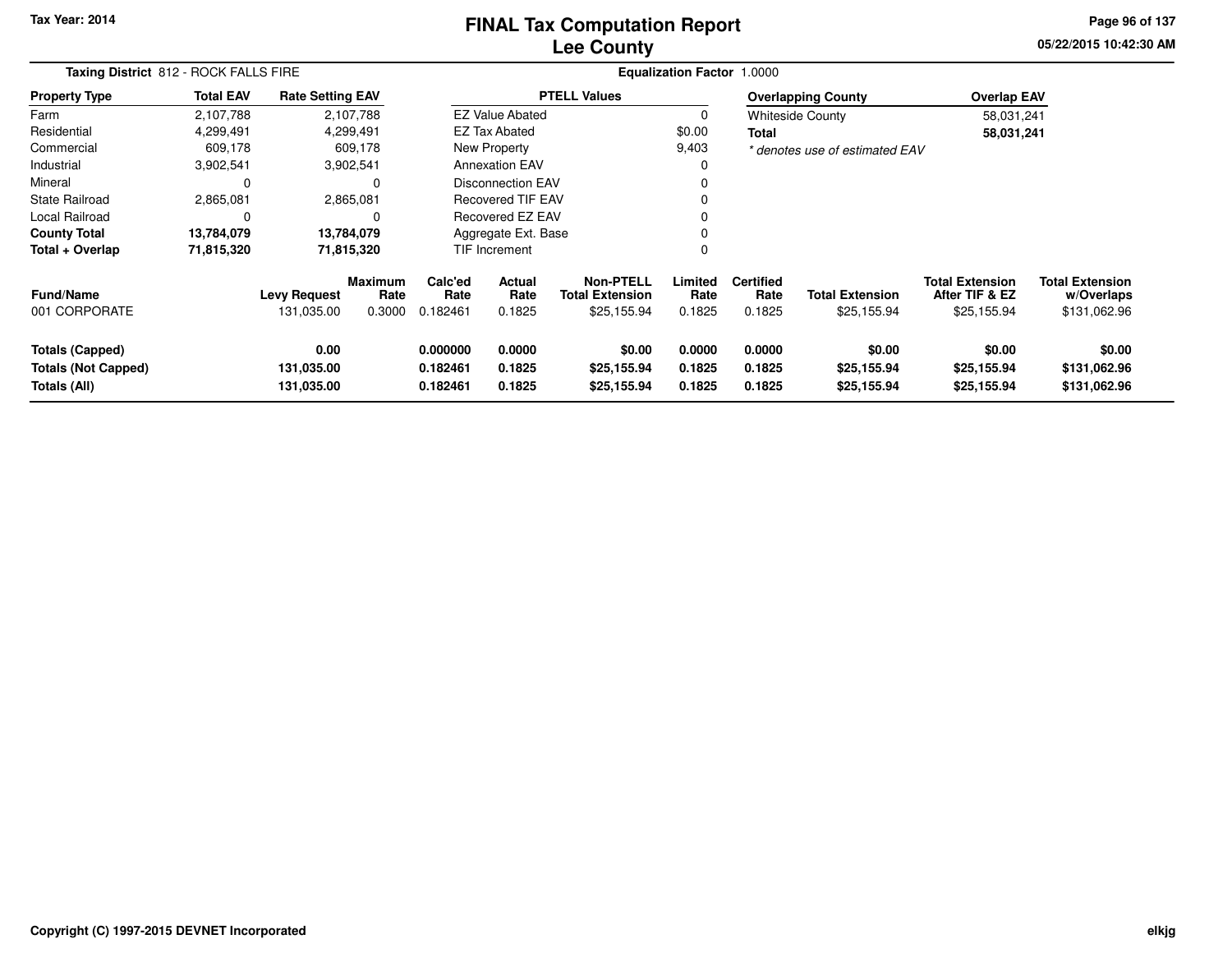### **Lee CountyFINAL Tax Computation Report**

**05/22/2015 10:42:30 AM Page 97 of 137**

| Taxing District 813 - STERLING FIRE                                  |                  | <b>Equalization Factor 1.0000</b> |                                  |                                  |                            |                                                           |                            |                                    |                                       |                                                         |                                                      |
|----------------------------------------------------------------------|------------------|-----------------------------------|----------------------------------|----------------------------------|----------------------------|-----------------------------------------------------------|----------------------------|------------------------------------|---------------------------------------|---------------------------------------------------------|------------------------------------------------------|
| <b>Property Type</b>                                                 | <b>Total EAV</b> | <b>Rate Setting EAV</b>           |                                  |                                  |                            | <b>PTELL Values</b>                                       |                            |                                    | <b>Overlapping County</b>             | <b>Overlap EAV</b>                                      |                                                      |
| Farm                                                                 | 2,934,050        |                                   | 2,934,050                        |                                  | <b>EZ Value Abated</b>     |                                                           | 0                          |                                    | <b>Whiteside County</b>               | 116,226,322                                             |                                                      |
| Residential                                                          | 13,999,400       |                                   | 13,999,400                       |                                  | EZ Tax Abated              |                                                           | \$0.00                     | Total                              |                                       | 116,226,322                                             |                                                      |
| Commercial                                                           | 216,077          |                                   | 216,077                          |                                  | New Property               |                                                           | 42,713                     |                                    | * denotes use of estimated EAV        |                                                         |                                                      |
| Industrial                                                           | 0                |                                   | $\Omega$                         |                                  | <b>Annexation EAV</b>      |                                                           |                            |                                    |                                       |                                                         |                                                      |
| Mineral                                                              | 0                |                                   | <sup>0</sup>                     |                                  | <b>Disconnection EAV</b>   |                                                           |                            |                                    |                                       |                                                         |                                                      |
| <b>State Railroad</b>                                                | 0                |                                   | $\Omega$                         |                                  | <b>Recovered TIF EAV</b>   |                                                           |                            |                                    |                                       |                                                         |                                                      |
| Local Railroad                                                       | 0                |                                   | $\Omega$                         |                                  | Recovered EZ EAV           |                                                           |                            |                                    |                                       |                                                         |                                                      |
| <b>County Total</b>                                                  | 17,149,527       |                                   | 17,149,527                       | Aggregate Ext. Base              |                            |                                                           |                            |                                    |                                       |                                                         |                                                      |
| Total + Overlap                                                      | 133,375,849      |                                   | 133,375,849                      |                                  | TIF Increment              |                                                           | 0                          |                                    |                                       |                                                         |                                                      |
| <b>Fund/Name</b><br>001 CORPORATE                                    |                  | <b>Levy Request</b><br>237,939.00 | <b>Maximum</b><br>Rate<br>0.3000 | Calc'ed<br>Rate<br>0.178397      | Actual<br>Rate<br>0.1784   | <b>Non-PTELL</b><br><b>Total Extension</b><br>\$30,594.76 | Limited<br>Rate<br>0.1784  | <b>Certified</b><br>Rate<br>0.1784 | <b>Total Extension</b><br>\$30,594.76 | <b>Total Extension</b><br>After TIF & EZ<br>\$30,594.76 | <b>Total Extension</b><br>w/Overlaps<br>\$237,942.51 |
| <b>Totals (Capped)</b><br><b>Totals (Not Capped)</b><br>Totals (All) |                  | 0.00<br>237,939.00<br>237,939.00  |                                  | 0.000000<br>0.178397<br>0.178397 | 0.0000<br>0.1784<br>0.1784 | \$0.00<br>\$30,594.76<br>\$30,594.76                      | 0.0000<br>0.1784<br>0.1784 | 0.0000<br>0.1784<br>0.1784         | \$0.00<br>\$30,594.76<br>\$30,594.76  | \$0.00<br>\$30,594.76<br>\$30,594.76                    | \$0.00<br>\$237,942.51<br>\$237,942.51               |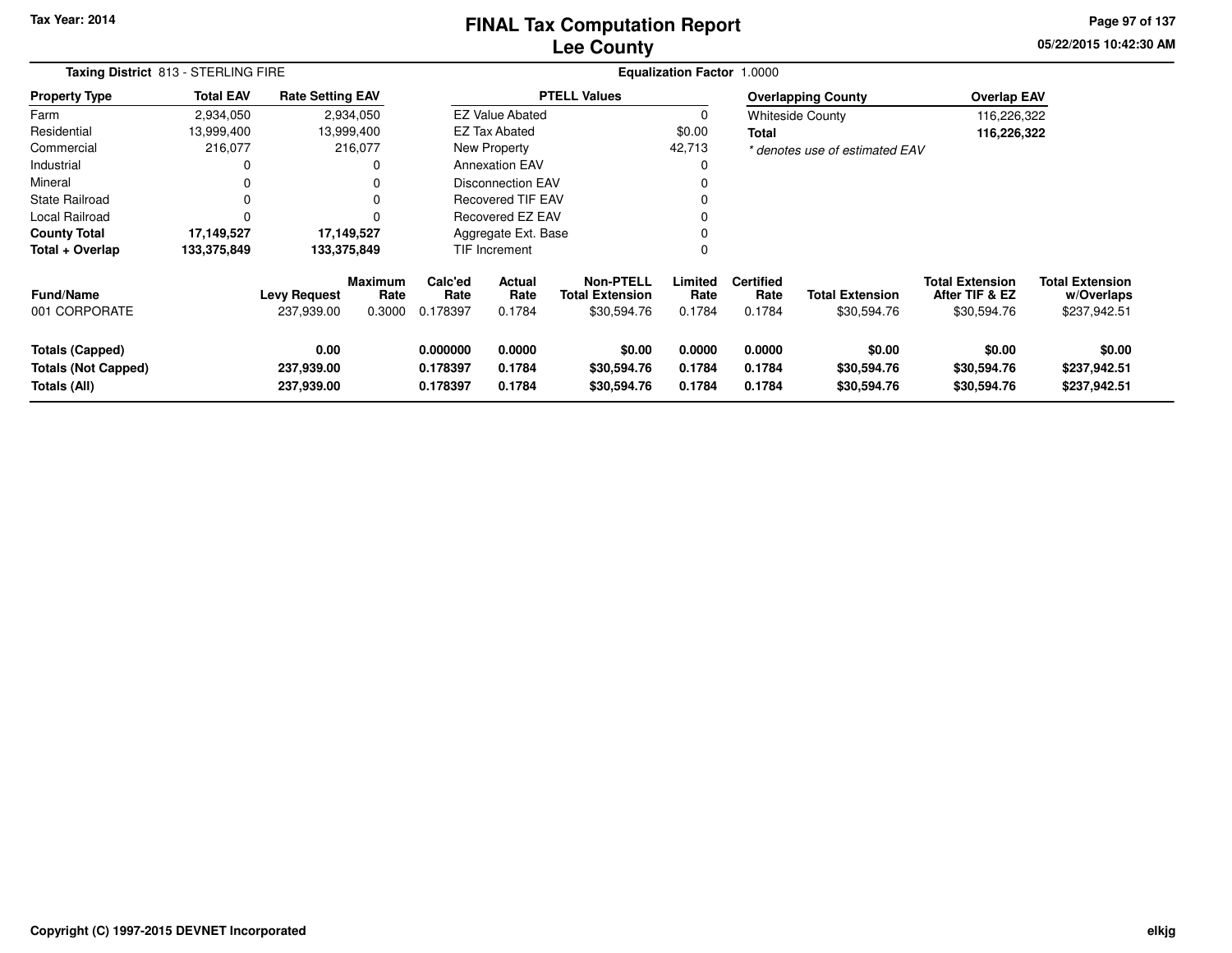# **Lee CountyFINAL Tax Computation Report**

**05/22/2015 10:42:30 AM Page 98 of 137**

|                                                                      | Taxing District 814 - SUBLETTE FIRE |                                  |                        |                                  |                            |                                            | Equalization Factor 1.0000 |                            |                                        |                                          |                                        |  |
|----------------------------------------------------------------------|-------------------------------------|----------------------------------|------------------------|----------------------------------|----------------------------|--------------------------------------------|----------------------------|----------------------------|----------------------------------------|------------------------------------------|----------------------------------------|--|
| <b>Property Type</b>                                                 | <b>Total EAV</b>                    | <b>Rate Setting EAV</b>          |                        |                                  |                            | <b>PTELL Values</b>                        |                            |                            |                                        |                                          |                                        |  |
| Farm                                                                 | 20,205,678                          |                                  | 20,205,678             |                                  | <b>EZ Value Abated</b>     |                                            | 0                          |                            |                                        |                                          |                                        |  |
| Residential                                                          | 22,906,877                          |                                  | 22,906,877             |                                  | <b>EZ Tax Abated</b>       |                                            | \$0.00                     |                            |                                        |                                          |                                        |  |
| Commercial                                                           | 3,877,868                           |                                  | 3,877,868              |                                  | New Property               |                                            | 574,233                    |                            |                                        |                                          |                                        |  |
| Industrial                                                           | 19,274                              |                                  | 19,274                 |                                  | <b>Annexation EAV</b>      |                                            | 0                          |                            |                                        |                                          |                                        |  |
| Mineral                                                              | 11,784,398                          |                                  | 11,784,398             |                                  | Disconnection EAV          |                                            | 0                          |                            |                                        |                                          |                                        |  |
| <b>State Railroad</b>                                                | 7,283                               |                                  | 7,283                  |                                  | Recovered TIF EAV          |                                            | 0                          |                            |                                        |                                          |                                        |  |
| Local Railroad                                                       | 8,090                               |                                  | 8,090                  |                                  | Recovered EZ EAV           |                                            | 0                          |                            |                                        |                                          |                                        |  |
| <b>County Total</b>                                                  | 58,809,468                          |                                  | 58,809,468             |                                  | Aggregate Ext. Base        |                                            | 135,326                    |                            |                                        |                                          |                                        |  |
| Total + Overlap                                                      | 58,809,468                          |                                  | 58,809,468             |                                  | <b>TIF Increment</b><br>0  |                                            |                            |                            |                                        |                                          |                                        |  |
| <b>Fund/Name</b>                                                     |                                     | <b>Levy Request</b>              | <b>Maximum</b><br>Rate | Calc'ed<br>Rate                  | Actual<br>Rate             | <b>Non-PTELL</b><br><b>Total Extension</b> | Limited<br>Rate            | <b>Certified</b><br>Rate   | <b>Total Extension</b>                 | <b>Total Extension</b><br>After TIF & EZ | <b>Total Extension</b><br>w/Overlaps   |  |
| 001 CORPORATE                                                        |                                     | 67,300.00                        | 0.4000                 | 0.114437                         | 0.1144                     | \$67,278.03                                | 0.1144                     | 0.1144                     | \$67,278.03                            | \$67,278.03                              | \$67,278.03                            |  |
| 064 AMBULANCE                                                        |                                     | 68,000.00                        | 0.4000                 | 0.115628                         | 0.1156                     | \$67,983.75                                | 0.1156                     | 0.1156                     | \$67,983.75                            | \$67,983.75                              | \$67,983.75                            |  |
| <b>Totals (Capped)</b><br><b>Totals (Not Capped)</b><br>Totals (All) |                                     | 135,300.00<br>0.00<br>135,300.00 |                        | 0.230065<br>0.000000<br>0.230065 | 0.2300<br>0.0000<br>0.2300 | \$135,261.78<br>\$0.00<br>\$135,261.78     | 0.2300<br>0.0000<br>0.2300 | 0.2300<br>0.0000<br>0.2300 | \$135,261.78<br>\$0.00<br>\$135,261.78 | \$135,261.78<br>\$0.00<br>\$135,261.78   | \$135,261.78<br>\$0.00<br>\$135,261.78 |  |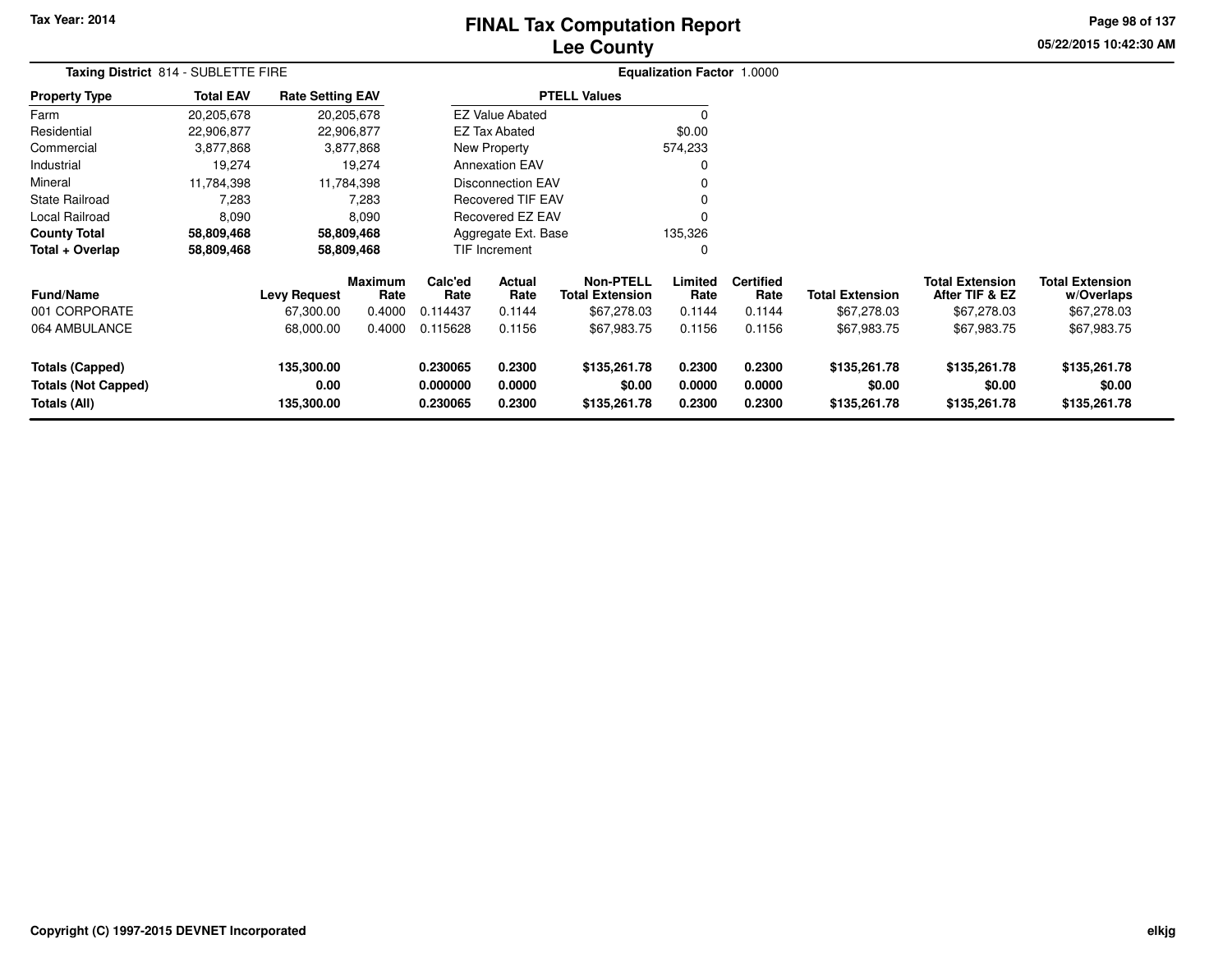# **Lee CountyFINAL Tax Computation Report**

**05/22/2015 10:42:30 AM Page 99 of 137**

| Taxing District 815 - WEST BROOKLYN FIRE                             |                  |                                  |                 | Equalization Factor 1.0000       |                            |                                            |                            |                            |                                        |                                          |                                        |
|----------------------------------------------------------------------|------------------|----------------------------------|-----------------|----------------------------------|----------------------------|--------------------------------------------|----------------------------|----------------------------|----------------------------------------|------------------------------------------|----------------------------------------|
| Property Type                                                        | <b>Total EAV</b> | <b>Rate Setting EAV</b>          |                 |                                  |                            | <b>PTELL Values</b>                        |                            |                            |                                        |                                          |                                        |
| Farm                                                                 | 14,291,980       |                                  | 14,291,980      |                                  | <b>EZ Value Abated</b>     |                                            |                            |                            |                                        |                                          |                                        |
| Residential                                                          | 3,747,432        |                                  | 3,747,432       |                                  | EZ Tax Abated              |                                            | \$0.00                     |                            |                                        |                                          |                                        |
| Commercial                                                           | 342,617          |                                  | 342,617         |                                  | New Property               |                                            | 202,784                    |                            |                                        |                                          |                                        |
| Industrial                                                           | 127,988          |                                  | 127,988         |                                  | <b>Annexation EAV</b>      |                                            |                            |                            |                                        |                                          |                                        |
| Mineral                                                              | 5,254,508        |                                  | 5,254,508       |                                  | <b>Disconnection EAV</b>   |                                            |                            |                            |                                        |                                          |                                        |
| State Railroad                                                       | 0                |                                  |                 |                                  | <b>Recovered TIF EAV</b>   |                                            |                            |                            |                                        |                                          |                                        |
| Local Railroad                                                       | $\Omega$         |                                  |                 |                                  | Recovered EZ EAV           |                                            |                            |                            |                                        |                                          |                                        |
| County Total                                                         | 23,764,525       | 23,764,525                       |                 |                                  | Aggregate Ext. Base        |                                            | 103,816                    |                            |                                        |                                          |                                        |
| Total + Overlap                                                      | 23,764,525       |                                  | 23,764,525      |                                  | TIF Increment              |                                            |                            |                            |                                        |                                          |                                        |
| <b>Fund/Name</b>                                                     |                  | <b>Levy Request</b>              | Maximum<br>Rate | Calc'ed<br>Rate                  | <b>Actual</b><br>Rate      | <b>Non-PTELL</b><br><b>Total Extension</b> | Limited<br>Rate            | <b>Certified</b><br>Rate   | <b>Total Extension</b>                 | <b>Total Extension</b><br>After TIF & EZ | <b>Total Extension</b><br>w/Overlaps   |
| 001 CORPORATE                                                        |                  | 80,006.00                        | 0.4000          | 0.336662                         | 0.3367                     | \$80,015.16                                | 0.3282                     | 0.3282                     | \$77,995.17                            | \$77,995.17                              | \$77,995.17                            |
| 064 AMBULANCE                                                        |                  | 29,000.00                        | 0.4000          | 0.122031                         | 0.1220                     | \$28,992.72                                | 0.1189                     | 0.1189                     | \$28,256.02                            | \$28,256.02                              | \$28,256.02                            |
| <b>Totals (Capped)</b><br><b>Totals (Not Capped)</b><br>Totals (All) |                  | 109,006.00<br>0.00<br>109,006.00 |                 | 0.458693<br>0.000000<br>0.458693 | 0.4587<br>0.0000<br>0.4587 | \$109,007.88<br>\$0.00<br>\$109,007.88     | 0.4471<br>0.0000<br>0.4471 | 0.4471<br>0.0000<br>0.4471 | \$106,251.19<br>\$0.00<br>\$106,251.19 | \$106,251.19<br>\$0.00<br>\$106,251.19   | \$106,251.19<br>\$0.00<br>\$106,251.19 |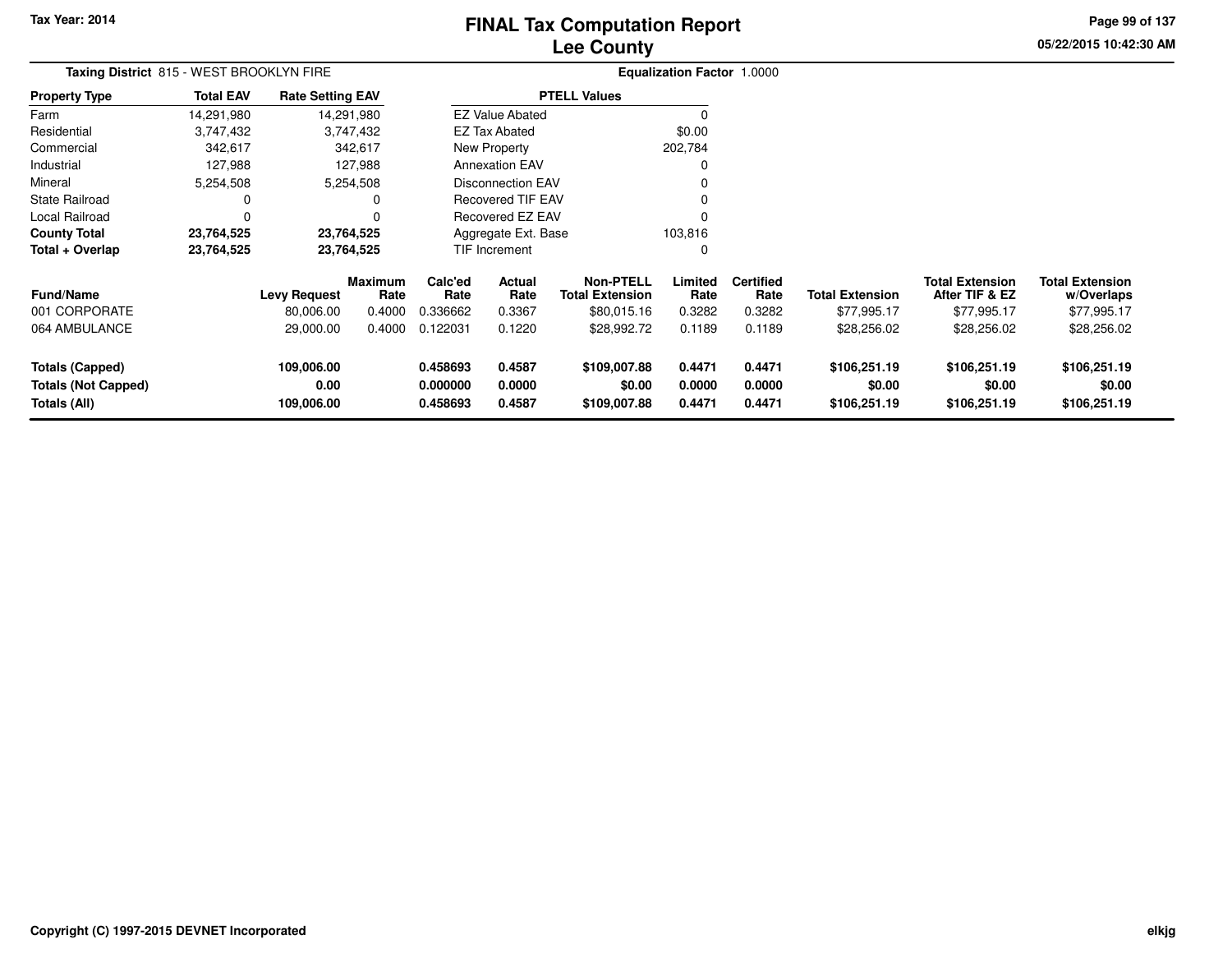# **Lee CountyFINAL Tax Computation Report**

**05/22/2015 10:42:30 AM Page 100 of 137**

| Taxing District 816 - DIXON FIRE-CITY                                |                  |                                  |                        |                                  |                                                      |                                        | <b>Equalization Factor 1.0000</b> |                            |                                        |                                          |                                        |
|----------------------------------------------------------------------|------------------|----------------------------------|------------------------|----------------------------------|------------------------------------------------------|----------------------------------------|-----------------------------------|----------------------------|----------------------------------------|------------------------------------------|----------------------------------------|
| <b>Property Type</b>                                                 | <b>Total EAV</b> | <b>Rate Setting EAV</b>          |                        |                                  |                                                      | <b>PTELL Values</b>                    |                                   |                            |                                        |                                          |                                        |
| Farm                                                                 | 36,809           |                                  | 36,782                 |                                  | <b>EZ Value Abated</b>                               |                                        |                                   |                            |                                        |                                          |                                        |
| Residential                                                          | 70,007,323       |                                  | 69,196,754             |                                  | <b>EZ Tax Abated</b>                                 |                                        | \$0.00                            |                            |                                        |                                          |                                        |
| Commercial                                                           | 20,441,616       |                                  | 16,408,226             |                                  | New Property                                         |                                        | 45,915                            |                            |                                        |                                          |                                        |
| Industrial                                                           | 1,918,874        |                                  | 1,918,874              |                                  | <b>Annexation EAV</b>                                |                                        |                                   |                            |                                        |                                          |                                        |
| Mineral                                                              |                  |                                  |                        |                                  | <b>Disconnection EAV</b><br><b>Recovered TIF EAV</b> |                                        |                                   |                            |                                        |                                          |                                        |
| <b>State Railroad</b>                                                | 0                |                                  |                        |                                  |                                                      |                                        |                                   |                            |                                        |                                          |                                        |
| Local Railroad                                                       | 0                |                                  |                        |                                  | Recovered EZ EAV                                     |                                        |                                   |                            |                                        |                                          |                                        |
| <b>County Total</b>                                                  | 92,404,622       |                                  | 87,560,636             |                                  | Aggregate Ext. Base                                  |                                        | 472,085                           |                            |                                        |                                          |                                        |
| Total + Overlap                                                      | 92,404,622       |                                  | 87,560,636             |                                  | <b>TIF Increment</b>                                 |                                        | 4,843,986                         |                            |                                        |                                          |                                        |
| <b>Fund/Name</b>                                                     |                  | <b>Levy Request</b>              | <b>Maximum</b><br>Rate | Calc'ed<br>Rate                  | Actual<br>Rate                                       | Non-PTELL<br><b>Total Extension</b>    | Limited<br>Rate                   | <b>Certified</b><br>Rate   | <b>Total Extension</b>                 | <b>Total Extension</b><br>After TIF & EZ | <b>Total Extension</b><br>w/Overlaps   |
| 012 FIRE PROTECTION                                                  |                  | 60,000.00                        | 0.6000                 | 0.068524                         | 0.0685                                               | \$59,979.04                            | 0.0242                            | 0.0242                     | \$22,361.92                            | \$21,189.67                              | \$21,189.67                            |
| 013 FIRE PENSION                                                     |                  | 458,187.00                       | 0.0000                 | 0.523280                         | 0.5233                                               | \$458,204.81                           | 0.5233                            | 0.5233                     | \$483,553.39                           | \$458,204.81                             | \$458,204.81                           |
| <b>Totals (Capped)</b><br><b>Totals (Not Capped)</b><br>Totals (All) |                  | 518,187.00<br>0.00<br>518,187.00 |                        | 0.591804<br>0.000000<br>0.591804 | 0.5918<br>0.0000<br>0.5918                           | \$518,183.85<br>\$0.00<br>\$518,183.85 | 0.5475<br>0.0000<br>0.5475        | 0.5475<br>0.0000<br>0.5475 | \$505,915.31<br>\$0.00<br>\$505,915.31 | \$479,394.48<br>\$0.00<br>\$479,394.48   | \$479,394.48<br>\$0.00<br>\$479,394.48 |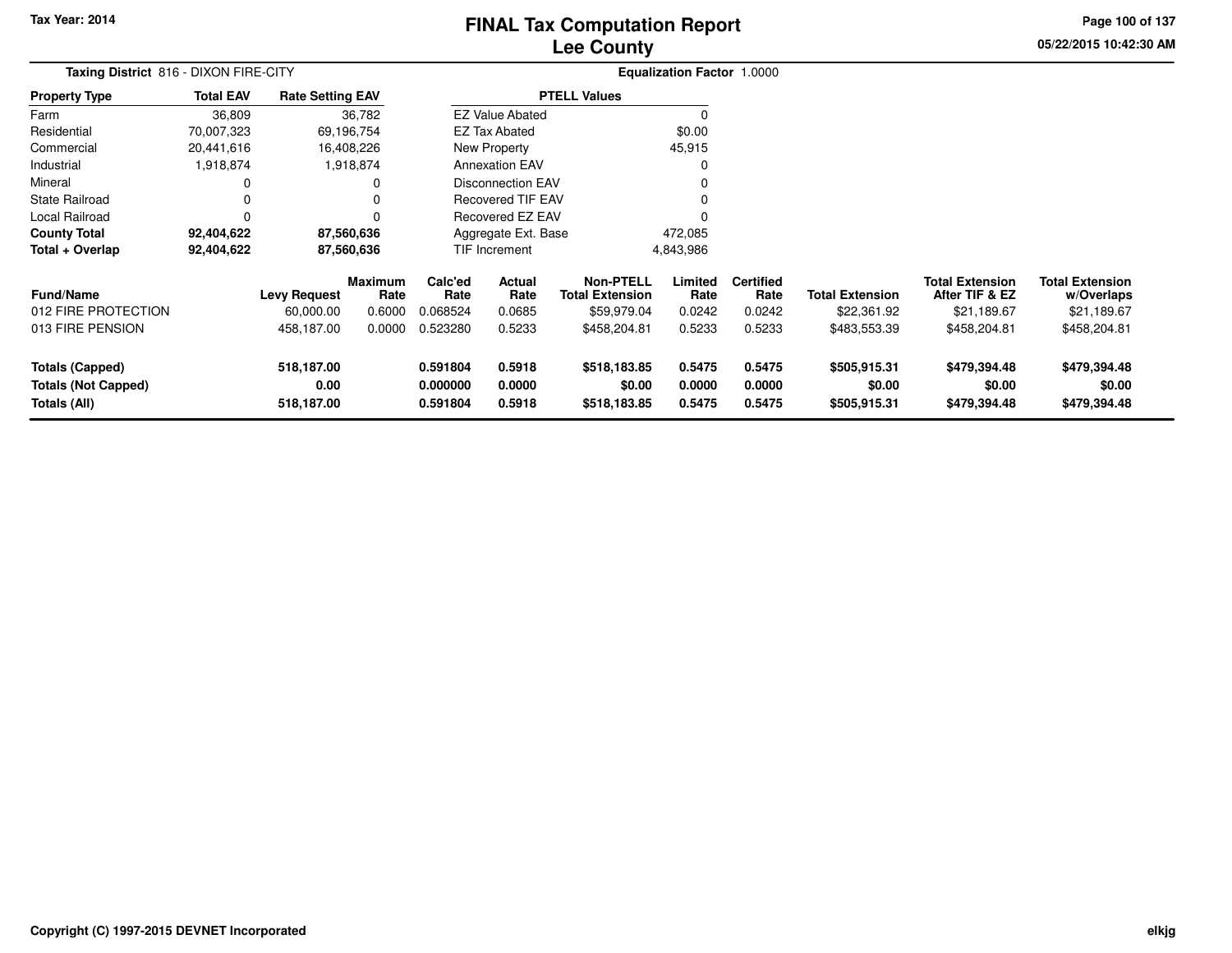**05/22/2015 10:42:30 AM Page 101 of 137**

| Taxing District 817 - WALNUT FIRE PROTECTION DISTRICT |                  |                          |                        |                      |                          |                                            | <b>Equalization Factor 1.0000</b> |                          |                                |                                          |                                      |
|-------------------------------------------------------|------------------|--------------------------|------------------------|----------------------|--------------------------|--------------------------------------------|-----------------------------------|--------------------------|--------------------------------|------------------------------------------|--------------------------------------|
| <b>Property Type</b>                                  | <b>Total EAV</b> | <b>Rate Setting EAV</b>  |                        |                      |                          | <b>PTELL Values</b>                        |                                   |                          | <b>Overlapping County</b>      | <b>Overlap EAV</b>                       |                                      |
| Farm                                                  | 6,011,987        |                          | 6,011,987              |                      | <b>EZ Value Abated</b>   |                                            | 0                                 | <b>Bureau County</b>     |                                | 30,097,827                               |                                      |
| Residential                                           | 737,498          |                          | 737,498                |                      | <b>EZ Tax Abated</b>     |                                            | \$0.00                            |                          | <b>Whiteside County</b>        | 3,085,632                                |                                      |
| Commercial                                            | 0                |                          | 0                      |                      | New Property             |                                            | 27,464                            | Total                    |                                | 33,183,459                               |                                      |
| Industrial                                            | 838              |                          | 838                    |                      | <b>Annexation EAV</b>    |                                            | 0                                 |                          | * denotes use of estimated EAV |                                          |                                      |
| Mineral                                               |                  |                          | 0                      |                      | <b>Disconnection EAV</b> |                                            | O                                 |                          |                                |                                          |                                      |
| <b>State Railroad</b>                                 | $\Omega$         |                          | 0                      |                      | <b>Recovered TIF EAV</b> |                                            | 0                                 |                          |                                |                                          |                                      |
| Local Railroad                                        | $\Omega$         |                          | 0                      |                      | Recovered EZ EAV         |                                            | 0                                 |                          |                                |                                          |                                      |
| <b>County Total</b>                                   | 6,750,323        |                          | 6,750,323              |                      | Aggregate Ext. Base      |                                            |                                   |                          |                                |                                          |                                      |
| Total + Overlap                                       | 39,933,782       |                          | 39,933,782             |                      | <b>TIF Increment</b>     |                                            |                                   |                          |                                |                                          |                                      |
| <b>Fund/Name</b>                                      |                  | <b>Levy Request</b>      | <b>Maximum</b><br>Rate | Calc'ed<br>Rate      | Actual<br>Rate           | <b>Non-PTELL</b><br><b>Total Extension</b> | Limited<br>Rate                   | <b>Certified</b><br>Rate | <b>Total Extension</b>         | <b>Total Extension</b><br>After TIF & EZ | <b>Total Extension</b><br>w/Overlaps |
| 001 CORPORATE                                         |                  | 133,525.00               | 0.4000                 | 0.334366             | 0.3344                   | \$22,573.08                                | 0.3344                            | 0.3344                   | \$22,573.08                    | \$22,573.08                              | \$133,538.57                         |
| 035 LIABILITY INSURANCE                               |                  | 0.00                     | 0.0000                 | 0.000000             | 0.0000                   | \$0.00                                     | 0.0000                            | 0.0000                   | \$0.00                         | \$0.00                                   | \$0.00                               |
| 064 AMBULANCE                                         |                  | 45,106.00                | 0.3000                 | 0.112952             | 0.1130                   | \$7,627.86                                 | 0.1130                            | 0.1130                   | \$7,627.86                     | \$7,627.86                               | \$45,125.17                          |
| <b>Totals (Capped)</b>                                |                  | 0.00                     |                        | 0.000000             | 0.0000                   | \$0.00                                     | 0.0000                            | 0.0000                   | \$0.00                         | \$0.00                                   | \$0.00                               |
| <b>Totals (Not Capped)</b><br>Totals (All)            |                  | 178,631.00<br>178,631.00 |                        | 0.447318<br>0.447318 | 0.4474<br>0.4474         | \$30,200.94<br>\$30,200.94                 | 0.4474<br>0.4474                  | 0.4474<br>0.4474         | \$30,200.94<br>\$30,200.94     | \$30,200.94<br>\$30,200.94               | \$178,663.74<br>\$178,663.74         |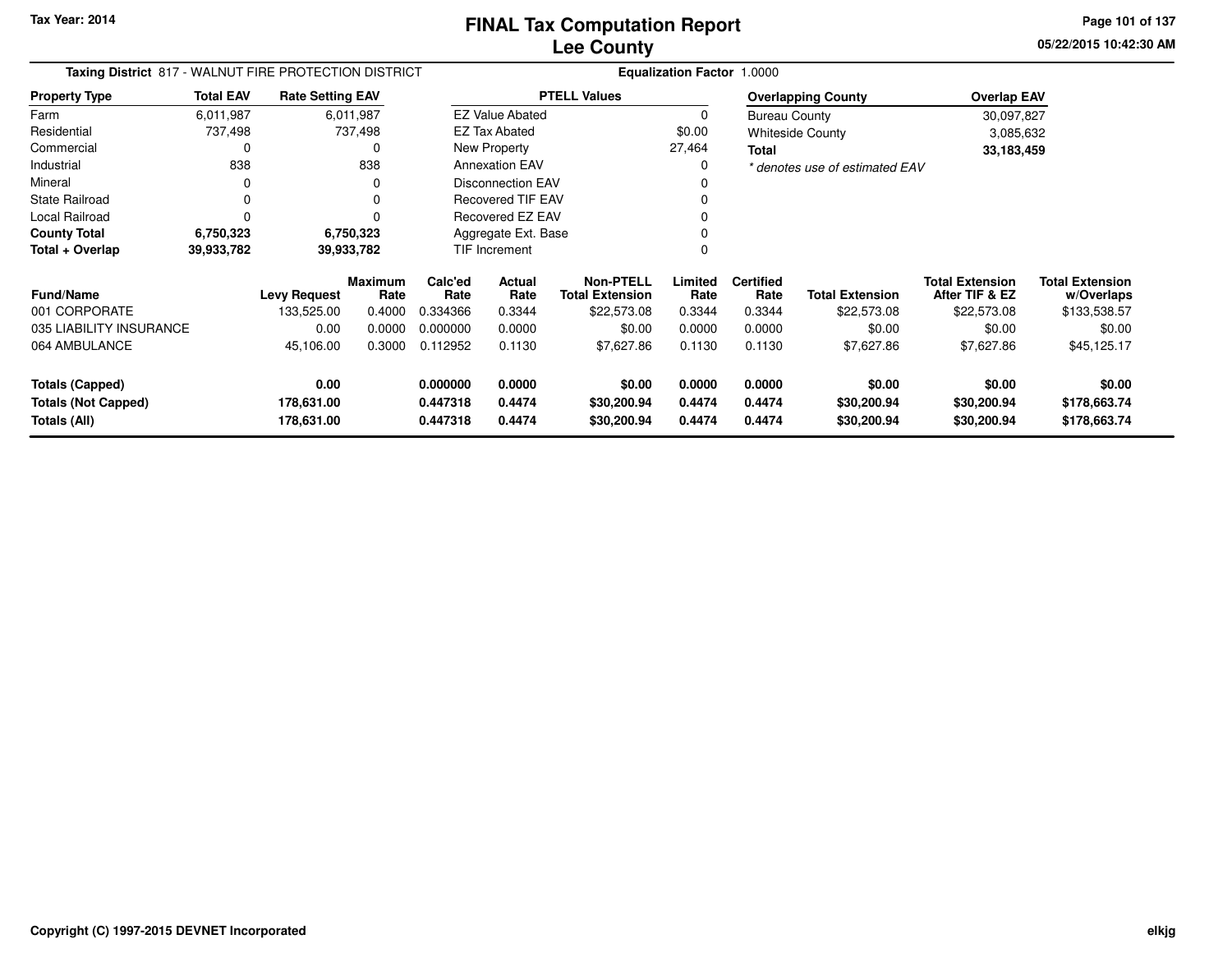**05/22/2015 10:42:30 AMPage 102 of 137**

| <b>Taxing District 821</b>                                                  | - NACHUSA-FRANKLIN GROVE MTD |                                  |                           |                                  | <b>Equalization Factor 1.0000</b> |                                                           |                            |                                    |                                       |                                                         |                                                     |
|-----------------------------------------------------------------------------|------------------------------|----------------------------------|---------------------------|----------------------------------|-----------------------------------|-----------------------------------------------------------|----------------------------|------------------------------------|---------------------------------------|---------------------------------------------------------|-----------------------------------------------------|
| Property Type                                                               | <b>Total EAV</b>             | <b>Rate Setting EAV</b>          |                           |                                  |                                   | <b>PTELL Values</b>                                       |                            |                                    |                                       |                                                         |                                                     |
| Farm                                                                        | 16,367,216                   |                                  | 16,367,216                |                                  | <b>EZ Value Abated</b>            |                                                           | $\Omega$                   |                                    |                                       |                                                         |                                                     |
| Residential                                                                 | 13,087,588                   |                                  | 13,087,588                |                                  | <b>EZ Tax Abated</b>              |                                                           | \$0.00                     |                                    |                                       |                                                         |                                                     |
| Commercial                                                                  | 2,915,078                    |                                  | 2,915,078                 |                                  | New Property                      |                                                           | 483,757                    |                                    |                                       |                                                         |                                                     |
| Industrial                                                                  | 437,693                      |                                  | 437,693                   |                                  | <b>Annexation EAV</b>             |                                                           | 0                          |                                    |                                       |                                                         |                                                     |
| Mineral                                                                     | 0                            |                                  | O                         |                                  | <b>Disconnection EAV</b>          |                                                           |                            |                                    |                                       |                                                         |                                                     |
| <b>State Railroad</b>                                                       | 1,419,597                    |                                  | 1,419,597                 |                                  | <b>Recovered TIF EAV</b>          |                                                           |                            |                                    |                                       |                                                         |                                                     |
| Local Railroad                                                              | 1,630                        |                                  | 1,630                     |                                  | Recovered EZ EAV                  |                                                           | 0                          |                                    |                                       |                                                         |                                                     |
| County Total                                                                | 34,228,802                   |                                  | 34,228,802                |                                  | Aggregate Ext. Base               |                                                           | 11,969                     |                                    |                                       |                                                         |                                                     |
| Total + Overlap                                                             | 34,228,802                   |                                  | 34,228,802                |                                  | TIF Increment                     |                                                           | 0                          |                                    |                                       |                                                         |                                                     |
| Fund/Name<br>147 CORPORATE                                                  |                              | <b>Levy Request</b><br>11,916.00 | Maximum<br>Rate<br>0.0000 | Calc'ed<br>Rate<br>0.034813      | Actual<br>Rate<br>0.0348          | <b>Non-PTELL</b><br><b>Total Extension</b><br>\$11,911.62 | Limited<br>Rate<br>0.0348  | <b>Certified</b><br>Rate<br>0.0348 | <b>Total Extension</b><br>\$11,911.62 | <b>Total Extension</b><br>After TIF & EZ<br>\$11,911.62 | <b>Total Extension</b><br>w/Overlaps<br>\$11,911.62 |
| <b>Totals (Capped)</b><br><b>Totals (Not Capped)</b><br><b>Totals (All)</b> |                              | 11,916.00<br>0.00<br>11,916.00   |                           | 0.034813<br>0.000000<br>0.034813 | 0.0348<br>0.0000<br>0.0348        | \$11,911.62<br>\$0.00<br>\$11,911.62                      | 0.0348<br>0.0000<br>0.0348 | 0.0348<br>0.0000<br>0.0348         | \$11,911.62<br>\$0.00<br>\$11,911.62  | \$11,911.62<br>\$0.00<br>\$11,911.62                    | \$11,911.62<br>\$0.00<br>\$11,911.62                |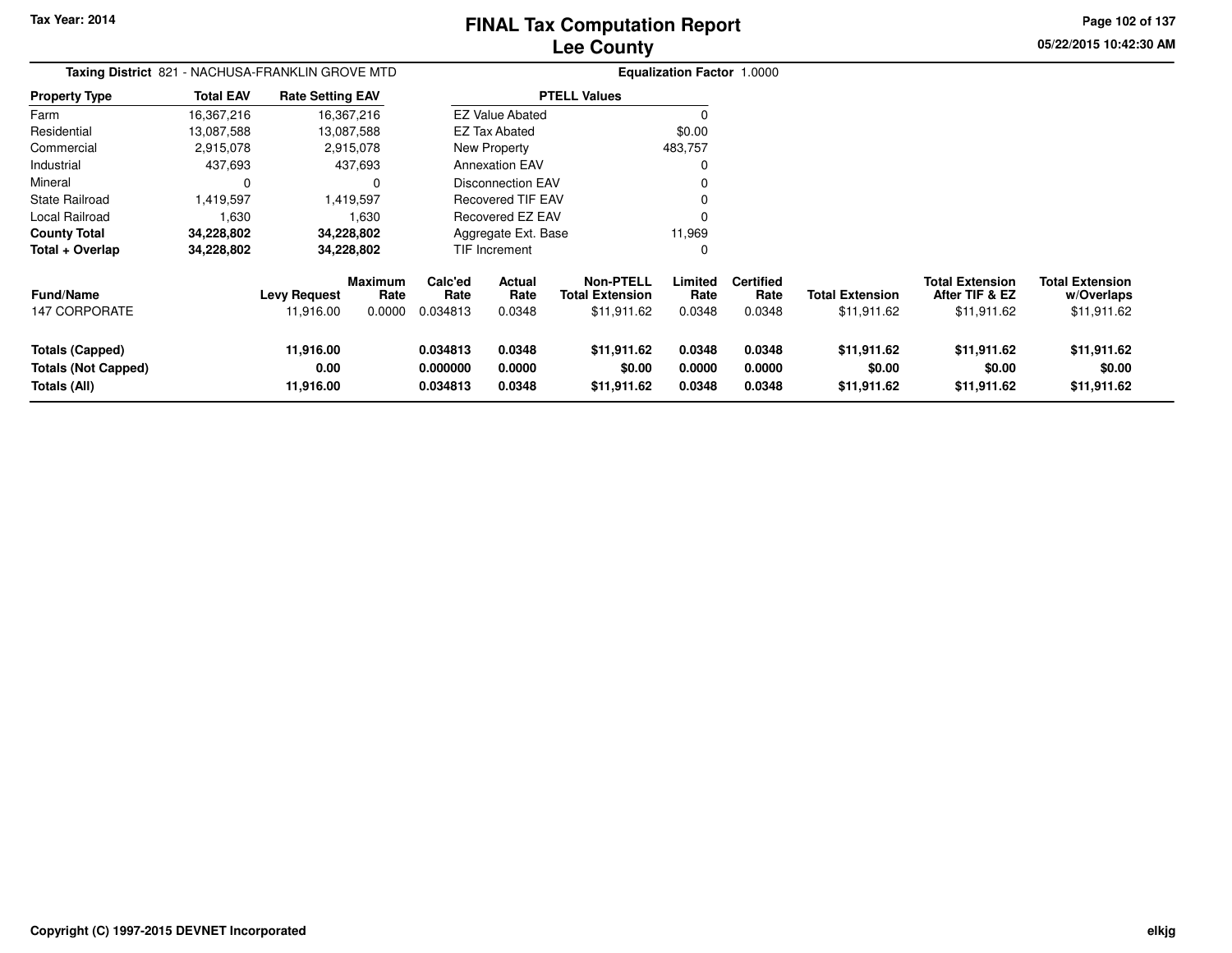# **Lee CountyFINAL Tax Computation Report**

**05/22/2015 10:42:30 AM Page 103 of 137**

| Taxing District 822 - ASHTON-BRADFORD MTD                     |                  |                                  |                                  |                                  | <b>Equalization Factor 1.0000</b> |                                                           |                            |                                    |                                       |                                                         |                                                     |
|---------------------------------------------------------------|------------------|----------------------------------|----------------------------------|----------------------------------|-----------------------------------|-----------------------------------------------------------|----------------------------|------------------------------------|---------------------------------------|---------------------------------------------------------|-----------------------------------------------------|
| <b>Property Type</b>                                          | <b>Total EAV</b> | <b>Rate Setting EAV</b>          |                                  |                                  |                                   | <b>PTELL Values</b>                                       |                            |                                    |                                       |                                                         |                                                     |
| Farm                                                          | 17,372,123       |                                  | 17,372,123                       |                                  | <b>EZ Value Abated</b>            |                                                           |                            |                                    |                                       |                                                         |                                                     |
| Residential                                                   | 11,400,435       |                                  | 11,400,435                       |                                  | EZ Tax Abated                     |                                                           | \$0.00                     |                                    |                                       |                                                         |                                                     |
| Commercial                                                    | 2,670,274        |                                  | 2,670,274                        |                                  | New Property<br>440,279           |                                                           |                            |                                    |                                       |                                                         |                                                     |
| Industrial                                                    | 7,217,233        |                                  | 7,217,233                        |                                  | <b>Annexation EAV</b>             |                                                           |                            |                                    |                                       |                                                         |                                                     |
| Mineral                                                       | 0                |                                  | 0                                |                                  | <b>Disconnection EAV</b>          |                                                           |                            |                                    |                                       |                                                         |                                                     |
| State Railroad                                                | .296,839         |                                  | 1,296,839                        |                                  | <b>Recovered TIF EAV</b>          |                                                           |                            |                                    |                                       |                                                         |                                                     |
| Local Railroad                                                | 0                |                                  | $\Omega$                         |                                  | Recovered EZ EAV                  |                                                           |                            |                                    |                                       |                                                         |                                                     |
| <b>County Total</b>                                           | 39,956,904       |                                  | 39,956,904                       |                                  | Aggregate Ext. Base               |                                                           | 13,993                     |                                    |                                       |                                                         |                                                     |
| Total + Overlap                                               | 39,956,904       |                                  | 39,956,904                       |                                  | TIF Increment                     |                                                           | 0                          |                                    |                                       |                                                         |                                                     |
| <b>Fund/Name</b><br>147 CORPORATE                             |                  | <b>Levy Request</b><br>14,692.00 | <b>Maximum</b><br>Rate<br>0.0000 | Calc'ed<br>Rate<br>0.036770      | Actual<br>Rate<br>0.0368          | <b>Non-PTELL</b><br><b>Total Extension</b><br>\$14,704.14 | Limited<br>Rate<br>0.0359  | <b>Certified</b><br>Rate<br>0.0359 | <b>Total Extension</b><br>\$14,344.53 | <b>Total Extension</b><br>After TIF & EZ<br>\$14,344.53 | <b>Total Extension</b><br>w/Overlaps<br>\$14,344.53 |
| Totals (Capped)<br><b>Totals (Not Capped)</b><br>Totals (All) |                  | 14,692.00<br>0.00<br>14,692.00   |                                  | 0.036770<br>0.000000<br>0.036770 | 0.0368<br>0.0000<br>0.0368        | \$14,704.14<br>\$0.00<br>\$14,704.14                      | 0.0359<br>0.0000<br>0.0359 | 0.0359<br>0.0000<br>0.0359         | \$14,344.53<br>\$0.00<br>\$14,344.53  | \$14,344.53<br>\$0.00<br>\$14,344.53                    | \$14,344.53<br>\$0.00<br>\$14,344.53                |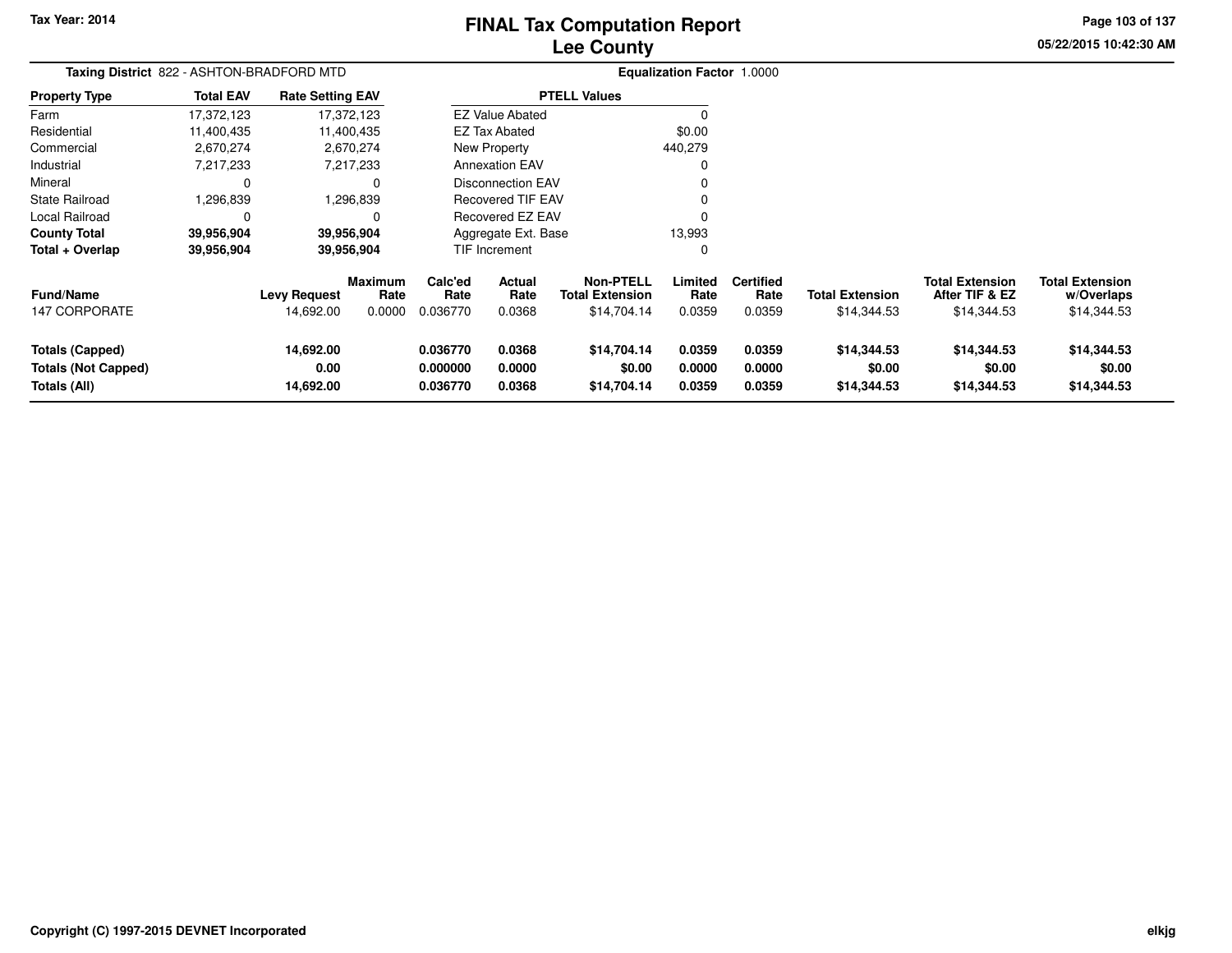# **Lee CountyFINAL Tax Computation Report**

**05/22/2015 10:42:30 AMPage 104 of 137**

| Taxing District 823 - REY-ALTO-VI-WC MTD |                  |                         |                        |                 |                          |                                            | <b>Equalization Factor 1.0000</b> |                          |                        |                                          |                                      |
|------------------------------------------|------------------|-------------------------|------------------------|-----------------|--------------------------|--------------------------------------------|-----------------------------------|--------------------------|------------------------|------------------------------------------|--------------------------------------|
| <b>Property Type</b>                     | <b>Total EAV</b> | <b>Rate Setting EAV</b> |                        |                 |                          | <b>PTELL Values</b>                        |                                   |                          |                        |                                          |                                      |
| Farm                                     | 41,998,972       |                         | 41,998,972             |                 | <b>EZ Value Abated</b>   |                                            | $\Omega$                          |                          |                        |                                          |                                      |
| Residential                              | 19,948,739       |                         | 19,948,739             |                 | <b>EZ Tax Abated</b>     |                                            | \$0.00                            |                          |                        |                                          |                                      |
| Commercial                               | 3,030,522        |                         | 3,030,522              |                 | New Property             |                                            | 480,169                           |                          |                        |                                          |                                      |
| Industrial                               | 69,735           |                         | 69,735                 |                 | <b>Annexation EAV</b>    |                                            | $\Omega$                          |                          |                        |                                          |                                      |
| Mineral                                  | 6,429,802        |                         | 6,429,802              |                 | <b>Disconnection EAV</b> |                                            | 0                                 |                          |                        |                                          |                                      |
| State Railroad                           | 1,348,162        |                         | 1,348,162              |                 | <b>Recovered TIF EAV</b> |                                            | 0                                 |                          |                        |                                          |                                      |
| Local Railroad                           | 0                |                         | 0                      |                 | <b>Recovered EZ EAV</b>  |                                            | 0                                 |                          |                        |                                          |                                      |
| <b>County Total</b>                      | 72,825,932       |                         | 72,825,932             |                 | Aggregate Ext. Base      |                                            | 16,721                            |                          |                        |                                          |                                      |
| Total + Overlap                          | 72,825,932       | 72,825,932              |                        | TIF Increment   |                          |                                            | 0                                 |                          |                        |                                          |                                      |
| Fund/Name                                |                  | <b>Levy Request</b>     | <b>Maximum</b><br>Rate | Calc'ed<br>Rate | Actual<br>Rate           | <b>Non-PTELL</b><br><b>Total Extension</b> | Limited<br>Rate                   | <b>Certified</b><br>Rate | <b>Total Extension</b> | <b>Total Extension</b><br>After TIF & EZ | <b>Total Extension</b><br>w/Overlaps |
| 147 CORPORATE                            |                  | 18,250.00               | 0.0000                 | 0.025060        | 0.0251                   | \$18,279.31                                | 0.0235                            | 0.0235                   | \$17,114.09            | \$17,114.09                              | \$17,114.09                          |
| <b>Totals (Capped)</b>                   |                  | 18,250.00               |                        | 0.025060        | 0.0251                   | \$18,279.31                                | 0.0235                            | 0.0235                   | \$17,114.09            | \$17,114.09                              | \$17,114.09                          |
| <b>Totals (Not Capped)</b>               |                  | 0.00                    |                        | 0.000000        | 0.0000                   | \$0.00                                     | 0.0000                            | 0.0000                   | \$0.00                 | \$0.00                                   | \$0.00                               |
| Totals (All)                             |                  | 18,250.00               |                        | 0.025060        | 0.0251                   | \$18,279.31                                | 0.0235                            | 0.0235                   | \$17,114.09            | \$17,114.09                              | \$17,114.09                          |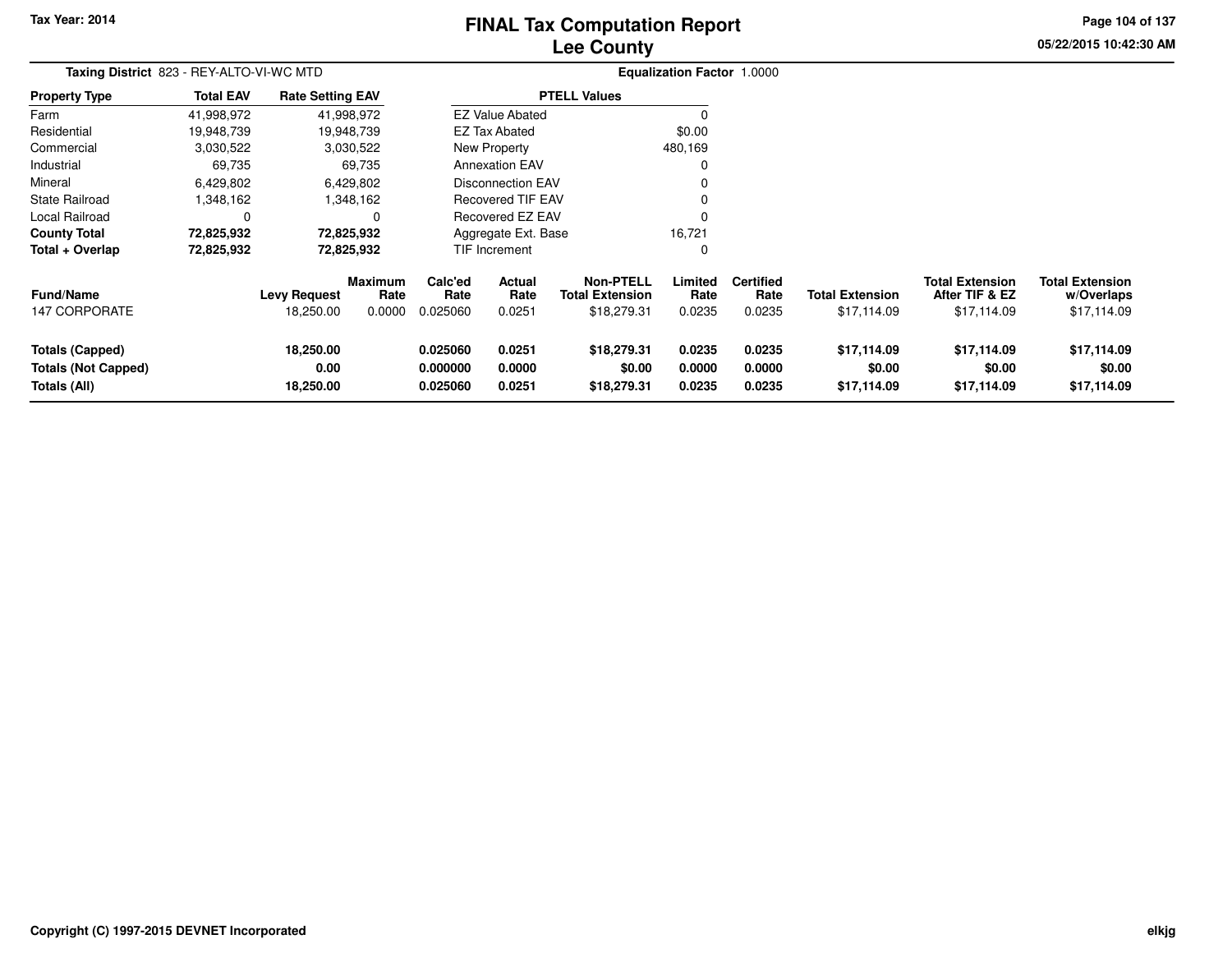# **Lee CountyFINAL Tax Computation Report**

**05/22/2015 10:42:30 AM Page 105 of 137**

| Taxing District 824 - NELSON-HARMON MTD                              |                  |                                  |                                  |                                  |                                 |                                                           | <b>Equalization Factor 1.0000</b> |                                    |                                       |                                                         |                                                     |
|----------------------------------------------------------------------|------------------|----------------------------------|----------------------------------|----------------------------------|---------------------------------|-----------------------------------------------------------|-----------------------------------|------------------------------------|---------------------------------------|---------------------------------------------------------|-----------------------------------------------------|
| <b>Property Type</b>                                                 | <b>Total EAV</b> | <b>Rate Setting EAV</b>          |                                  |                                  |                                 | <b>PTELL Values</b>                                       |                                   |                                    |                                       |                                                         |                                                     |
| Farm                                                                 | 9,112,171        |                                  | 9,112,171                        |                                  | <b>EZ Value Abated</b>          |                                                           |                                   |                                    |                                       |                                                         |                                                     |
| Residential                                                          | 11.711.927       |                                  | 11.711.927                       |                                  | <b>EZ Tax Abated</b>            |                                                           | \$0.00                            |                                    |                                       |                                                         |                                                     |
| Commercial                                                           | 2,149,591        |                                  | 2,149,591                        |                                  | New Property                    |                                                           | 97,788                            |                                    |                                       |                                                         |                                                     |
| Industrial                                                           | 3,923,541        |                                  | 3,923,541                        |                                  | <b>Annexation EAV</b>           |                                                           |                                   |                                    |                                       |                                                         |                                                     |
| Mineral                                                              |                  |                                  | 0                                |                                  | <b>Disconnection EAV</b>        |                                                           |                                   |                                    |                                       |                                                         |                                                     |
| State Railroad                                                       | 3,961,234        |                                  | 3,961,234                        |                                  | Recovered TIF EAV               |                                                           |                                   |                                    |                                       |                                                         |                                                     |
| Local Railroad                                                       |                  |                                  | 0                                |                                  | Recovered EZ EAV                |                                                           |                                   |                                    |                                       |                                                         |                                                     |
| <b>County Total</b>                                                  | 30,858,464       |                                  | 30,858,464                       |                                  | Aggregate Ext. Base             |                                                           | 16,769                            |                                    |                                       |                                                         |                                                     |
| Total + Overlap                                                      | 30,858,464       |                                  | 30,858,464                       |                                  | TIF Increment                   |                                                           | 0                                 |                                    |                                       |                                                         |                                                     |
| Fund/Name<br>147 CORPORATE                                           |                  | <b>Levy Request</b><br>16,625.00 | <b>Maximum</b><br>Rate<br>0.0000 | Calc'ed<br>Rate<br>0.053875      | <b>Actual</b><br>Rate<br>0.0539 | <b>Non-PTELL</b><br><b>Total Extension</b><br>\$16,632.71 | Limited<br>Rate<br>0.0539         | <b>Certified</b><br>Rate<br>0.0539 | <b>Total Extension</b><br>\$16,632.71 | <b>Total Extension</b><br>After TIF & EZ<br>\$16,632.71 | <b>Total Extension</b><br>w/Overlaps<br>\$16,632.71 |
| <b>Totals (Capped)</b><br><b>Totals (Not Capped)</b><br>Totals (All) |                  | 16,625.00<br>0.00<br>16,625.00   |                                  | 0.053875<br>0.000000<br>0.053875 | 0.0539<br>0.0000<br>0.0539      | \$16,632.71<br>\$0.00<br>\$16,632.71                      | 0.0539<br>0.0000<br>0.0539        | 0.0539<br>0.0000<br>0.0539         | \$16,632.71<br>\$0.00<br>\$16,632.71  | \$16,632.71<br>\$0.00<br>\$16,632.71                    | \$16,632.71<br>\$0.00<br>\$16,632.71                |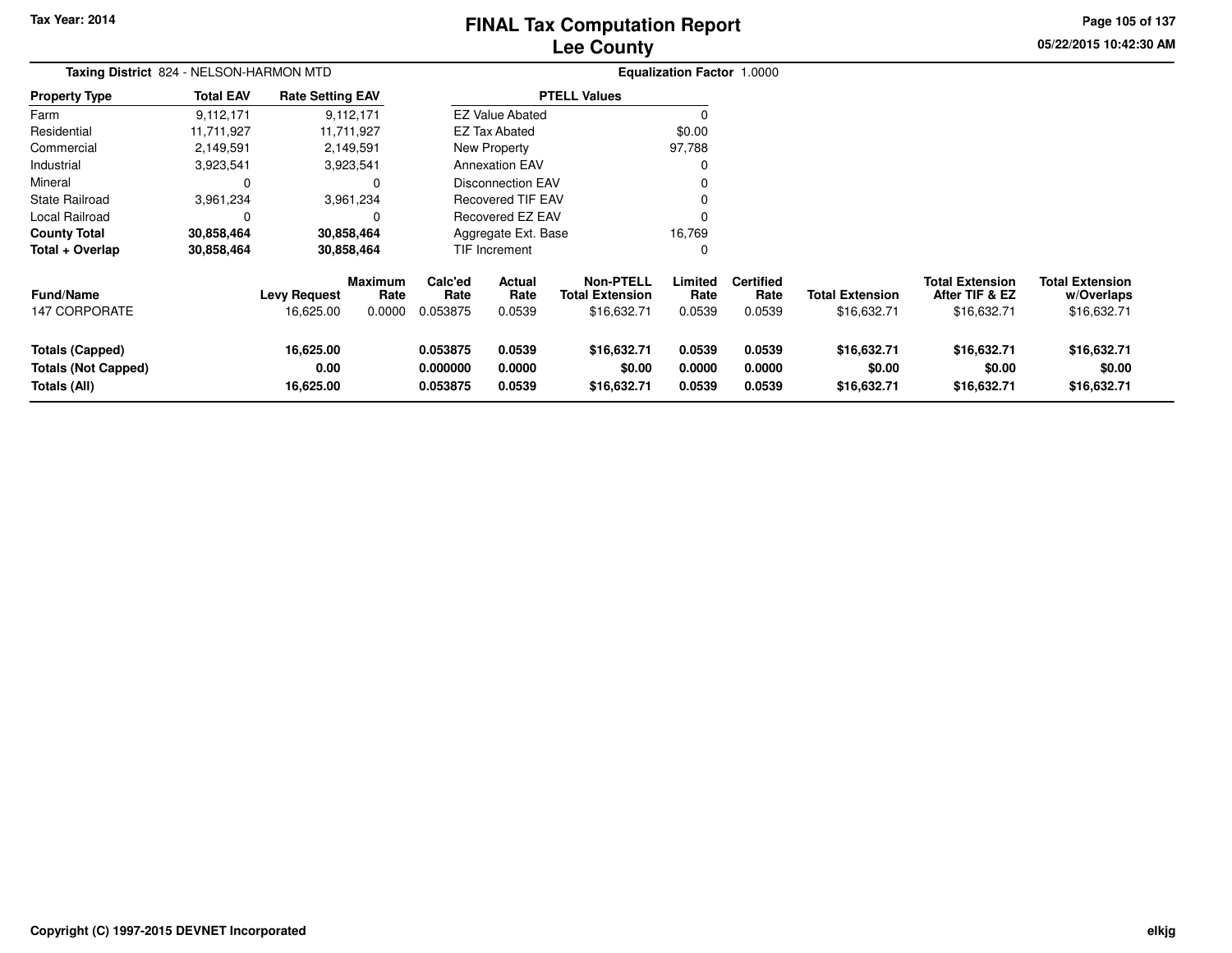# **Lee CountyFINAL Tax Computation Report**

**05/22/2015 10:42:30 AMPage 106 of 137**

| Taxing District 825 - E GR-HAM-MAR-SO DIX MTD                               |                  |                                  |                                  | <b>Equalization Factor 1.0000</b> |                            |                                                           |                            |                                    |                                       |                                                         |                                                     |
|-----------------------------------------------------------------------------|------------------|----------------------------------|----------------------------------|-----------------------------------|----------------------------|-----------------------------------------------------------|----------------------------|------------------------------------|---------------------------------------|---------------------------------------------------------|-----------------------------------------------------|
| Property Type                                                               | <b>Total EAV</b> | <b>Rate Setting EAV</b>          |                                  |                                   |                            | <b>PTELL Values</b>                                       |                            |                                    |                                       |                                                         |                                                     |
| Farm                                                                        | 26,622,517       |                                  | 26,622,517                       |                                   | <b>EZ Value Abated</b>     |                                                           |                            |                                    |                                       |                                                         |                                                     |
| Residential                                                                 | 15,182,410       |                                  | 15,182,410                       |                                   | <b>EZ Tax Abated</b>       |                                                           | \$0.00                     |                                    |                                       |                                                         |                                                     |
| Commercial                                                                  | 11,690,337       |                                  | 11,690,337                       |                                   | New Property               |                                                           | 1,907,084                  |                                    |                                       |                                                         |                                                     |
| Industrial                                                                  | 30,325,963       |                                  | 30,325,963                       |                                   | <b>Annexation EAV</b>      |                                                           |                            |                                    |                                       |                                                         |                                                     |
| Mineral                                                                     | 5,121,480        |                                  | 5,121,480                        |                                   | <b>Disconnection EAV</b>   |                                                           |                            |                                    |                                       |                                                         |                                                     |
| State Railroad                                                              | 845,159          |                                  | 845,159                          |                                   | <b>Recovered TIF EAV</b>   |                                                           |                            |                                    |                                       |                                                         |                                                     |
| Local Railroad                                                              | 1,270            |                                  | 1,270                            |                                   | Recovered EZ EAV           |                                                           |                            |                                    |                                       |                                                         |                                                     |
| <b>County Total</b>                                                         | 89,789,136       |                                  | 89,789,136                       |                                   | Aggregate Ext. Base        |                                                           | 17,671                     |                                    |                                       |                                                         |                                                     |
| Total + Overlap                                                             | 89,789,136       |                                  | 89,789,136                       |                                   | <b>TIF Increment</b>       |                                                           | 0                          |                                    |                                       |                                                         |                                                     |
| <b>Fund/Name</b><br><b>147 CORPORATE</b>                                    |                  | <b>Levy Request</b><br>18,155.00 | <b>Maximum</b><br>Rate<br>0.0000 | Calc'ed<br>Rate<br>0.020220       | Actual<br>Rate<br>0.0202   | <b>Non-PTELL</b><br><b>Total Extension</b><br>\$18,137.41 | Limited<br>Rate<br>0.0202  | <b>Certified</b><br>Rate<br>0.0202 | <b>Total Extension</b><br>\$18,137.41 | <b>Total Extension</b><br>After TIF & EZ<br>\$18,137.41 | <b>Total Extension</b><br>w/Overlaps<br>\$18,137.41 |
| <b>Totals (Capped)</b><br><b>Totals (Not Capped)</b><br><b>Totals (All)</b> |                  | 18,155.00<br>0.00<br>18,155.00   |                                  | 0.020220<br>0.000000<br>0.020220  | 0.0202<br>0.0000<br>0.0202 | \$18,137.41<br>\$0.00<br>\$18,137.41                      | 0.0202<br>0.0000<br>0.0202 | 0.0202<br>0.0000<br>0.0202         | \$18,137.41<br>\$0.00<br>\$18,137.41  | \$18,137.41<br>\$0.00<br>\$18,137.41                    | \$18,137.41<br>\$0.00<br>\$18,137.41                |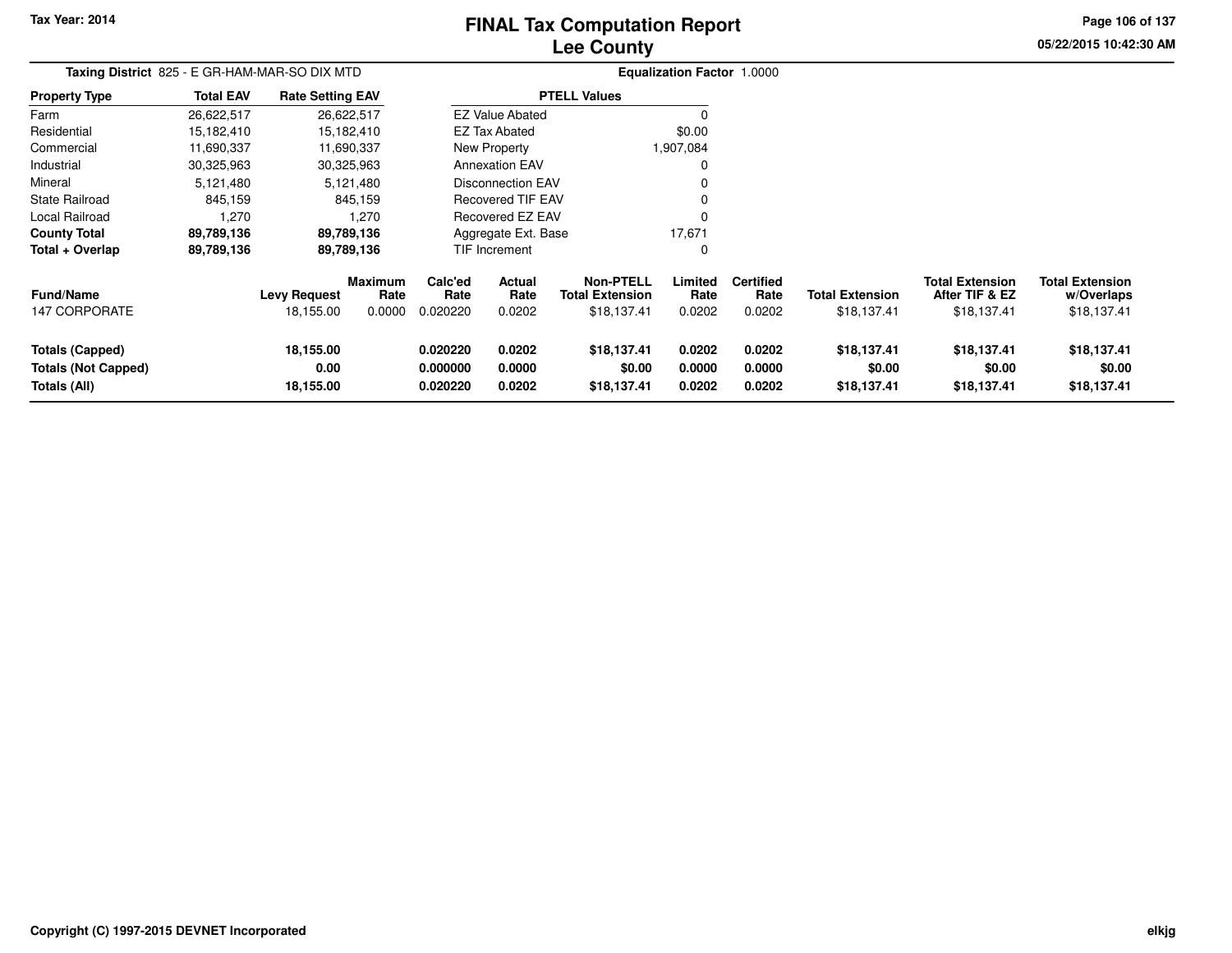# **Lee CountyFINAL Tax Computation Report**

**05/22/2015 10:42:30 AM Page 107 of 137**

|                                                                      | Taxing District 826 - AMBOY-LEE CENTER MTD |                                |                                  |                                  |                            |                                                           | Equalization Factor 1.0000 |                                    |                                       |                                                         |                                                     |
|----------------------------------------------------------------------|--------------------------------------------|--------------------------------|----------------------------------|----------------------------------|----------------------------|-----------------------------------------------------------|----------------------------|------------------------------------|---------------------------------------|---------------------------------------------------------|-----------------------------------------------------|
| <b>Property Type</b>                                                 | <b>Total EAV</b>                           | <b>Rate Setting EAV</b>        |                                  |                                  |                            | <b>PTELL Values</b>                                       |                            |                                    |                                       |                                                         |                                                     |
| Farm                                                                 | 14,097,316                                 |                                | 14,097,316                       |                                  | <b>EZ Value Abated</b>     |                                                           |                            |                                    |                                       |                                                         |                                                     |
| Residential                                                          | 28,200,288                                 |                                | 28,200,288                       |                                  | <b>EZ Tax Abated</b>       |                                                           | \$0.00                     |                                    |                                       |                                                         |                                                     |
| Commercial                                                           | 7,468,799                                  |                                | 7,468,799                        |                                  | New Property               |                                                           | 1,523,344                  |                                    |                                       |                                                         |                                                     |
| Industrial                                                           | 5,727,340                                  |                                | 5,727,340                        |                                  | <b>Annexation EAV</b>      |                                                           |                            |                                    |                                       |                                                         |                                                     |
| Mineral                                                              | 1,895,616                                  |                                | 1,895,616                        |                                  | Disconnection EAV          |                                                           |                            |                                    |                                       |                                                         |                                                     |
| State Railroad                                                       | 7,283                                      |                                | 7,283                            |                                  | <b>Recovered TIF EAV</b>   |                                                           |                            |                                    |                                       |                                                         |                                                     |
| Local Railroad                                                       | 1,800                                      |                                | 1.800                            |                                  | Recovered EZ EAV           |                                                           |                            |                                    |                                       |                                                         |                                                     |
| <b>County Total</b>                                                  | 57,398,442                                 |                                | 57,398,442                       |                                  | Aggregate Ext. Base        |                                                           | 28,397                     |                                    |                                       |                                                         |                                                     |
| Total + Overlap                                                      | 57,398,442                                 |                                | 57,398,442                       |                                  | TIF Increment              |                                                           | 0                          |                                    |                                       |                                                         |                                                     |
| <b>Fund/Name</b><br><b>147 CORPORATE</b>                             |                                            | Levy Request<br>28,500.00      | <b>Maximum</b><br>Rate<br>0.0000 | Calc'ed<br>Rate<br>0.049653      | Actual<br>Rate<br>0.0497   | <b>Non-PTELL</b><br><b>Total Extension</b><br>\$28,527.03 | Limited<br>Rate<br>0.0497  | <b>Certified</b><br>Rate<br>0.0497 | <b>Total Extension</b><br>\$28,527.03 | <b>Total Extension</b><br>After TIF & EZ<br>\$28,527.03 | <b>Total Extension</b><br>w/Overlaps<br>\$28,527.03 |
| <b>Totals (Capped)</b><br><b>Totals (Not Capped)</b><br>Totals (All) |                                            | 28,500.00<br>0.00<br>28,500.00 |                                  | 0.049653<br>0.000000<br>0.049653 | 0.0497<br>0.0000<br>0.0497 | \$28,527.03<br>\$0.00<br>\$28,527.03                      | 0.0497<br>0.0000<br>0.0497 | 0.0497<br>0.0000<br>0.0497         | \$28,527.03<br>\$0.00<br>\$28,527.03  | \$28,527.03<br>\$0.00<br>\$28,527.03                    | \$28,527.03<br>\$0.00<br>\$28,527.03                |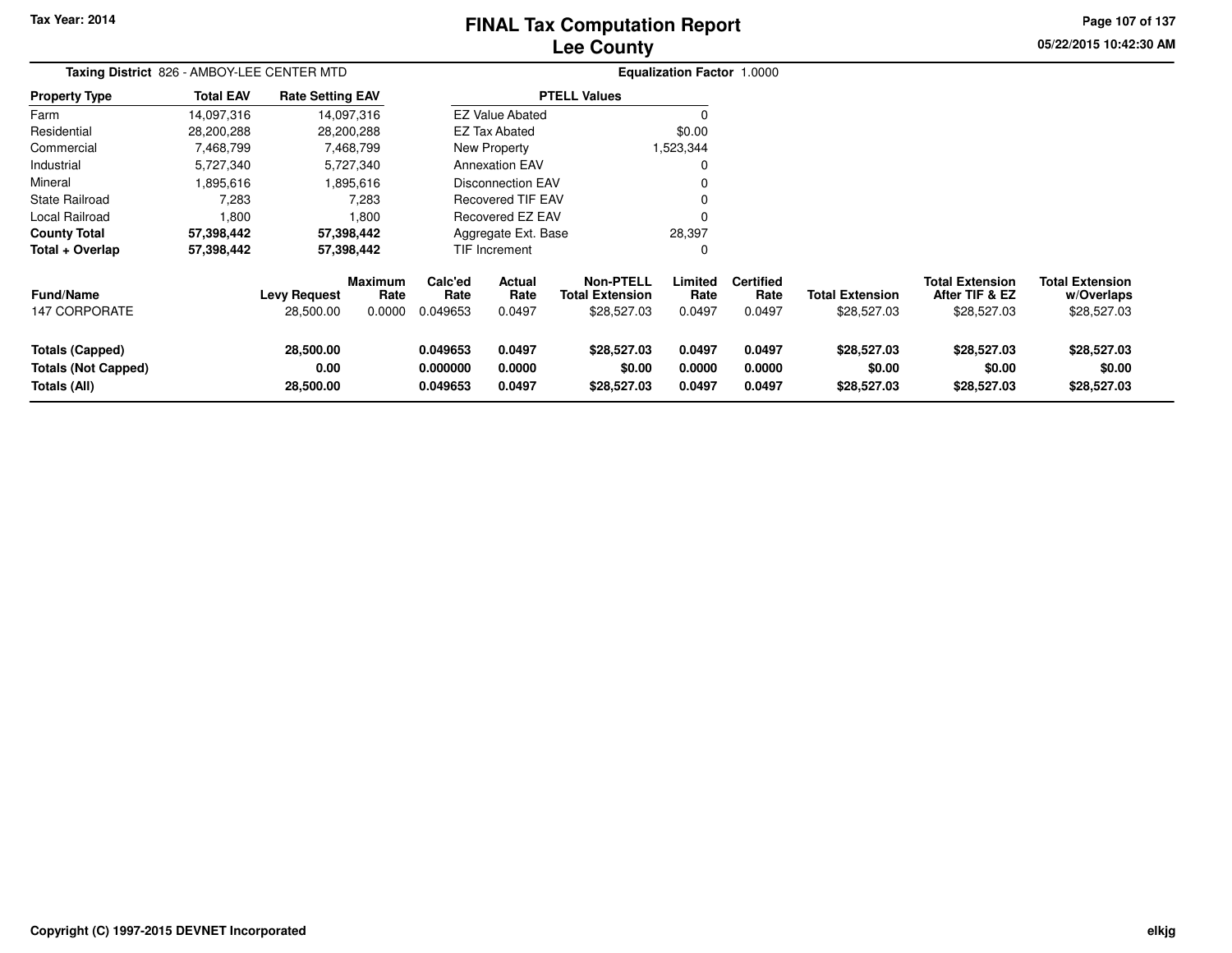# **Lee CountyFINAL Tax Computation Report**

**05/22/2015 10:42:30 AM Page 108 of 137**

| Taxing District 827 - MAY-SUBLETTE MTD                               |                  |                                  |                           |                                  |                                 |                                                           | <b>Equalization Factor 1.0000</b> |                                    |                                       |                                                         |                                                     |
|----------------------------------------------------------------------|------------------|----------------------------------|---------------------------|----------------------------------|---------------------------------|-----------------------------------------------------------|-----------------------------------|------------------------------------|---------------------------------------|---------------------------------------------------------|-----------------------------------------------------|
| <b>Property Type</b>                                                 | <b>Total EAV</b> | <b>Rate Setting EAV</b>          |                           |                                  |                                 | <b>PTELL Values</b>                                       |                                   |                                    |                                       |                                                         |                                                     |
| Farm                                                                 | 20,547,741       |                                  | 20,547,741                |                                  | <b>EZ Value Abated</b>          |                                                           |                                   |                                    |                                       |                                                         |                                                     |
| Residential                                                          | 24,806,908       |                                  | 24,806,908                |                                  | EZ Tax Abated                   |                                                           | \$0.00                            |                                    |                                       |                                                         |                                                     |
| Commercial                                                           | 4,177,426        |                                  | 4,177,426                 |                                  | New Property                    |                                                           | 486,765                           |                                    |                                       |                                                         |                                                     |
| Industrial                                                           | 19,274           |                                  | 19,274                    |                                  | <b>Annexation EAV</b>           |                                                           |                                   |                                    |                                       |                                                         |                                                     |
| Mineral                                                              | 11,169,152       |                                  | 11,169,152                |                                  | <b>Disconnection EAV</b>        |                                                           |                                   |                                    |                                       |                                                         |                                                     |
| <b>State Railroad</b>                                                | 0                |                                  | O                         |                                  | <b>Recovered TIF EAV</b>        |                                                           |                                   |                                    |                                       |                                                         |                                                     |
| <b>Local Railroad</b>                                                | 8,090            |                                  | 8,090                     |                                  | Recovered EZ EAV                |                                                           |                                   |                                    |                                       |                                                         |                                                     |
| <b>County Total</b>                                                  | 60,728,591       |                                  | 60,728,591                |                                  | Aggregate Ext. Base             |                                                           | 20,989                            |                                    |                                       |                                                         |                                                     |
| Total + Overlap                                                      | 60,728,591       |                                  | 60,728,591                |                                  | <b>TIF Increment</b>            |                                                           |                                   |                                    |                                       |                                                         |                                                     |
| <b>Fund/Name</b><br><b>147 CORPORATE</b>                             |                  | <b>Levy Request</b><br>22,117.00 | Maximum<br>Rate<br>0.0000 | Calc'ed<br>Rate<br>0.036419      | <b>Actual</b><br>Rate<br>0.0364 | <b>Non-PTELL</b><br><b>Total Extension</b><br>\$22,105.21 | Limited<br>Rate<br>0.0354         | <b>Certified</b><br>Rate<br>0.0354 | <b>Total Extension</b><br>\$21,497.92 | <b>Total Extension</b><br>After TIF & EZ<br>\$21,497.92 | <b>Total Extension</b><br>w/Overlaps<br>\$21,497.92 |
| <b>Totals (Capped)</b><br><b>Totals (Not Capped)</b><br>Totals (All) |                  | 22,117.00<br>0.00<br>22,117.00   |                           | 0.036419<br>0.000000<br>0.036419 | 0.0364<br>0.0000<br>0.0364      | \$22,105.21<br>\$0.00<br>\$22,105.21                      | 0.0354<br>0.0000<br>0.0354        | 0.0354<br>0.0000<br>0.0354         | \$21,497.92<br>\$0.00<br>\$21,497.92  | \$21,497.92<br>\$0.00<br>\$21,497.92                    | \$21,497.92<br>\$0.00<br>\$21,497.92                |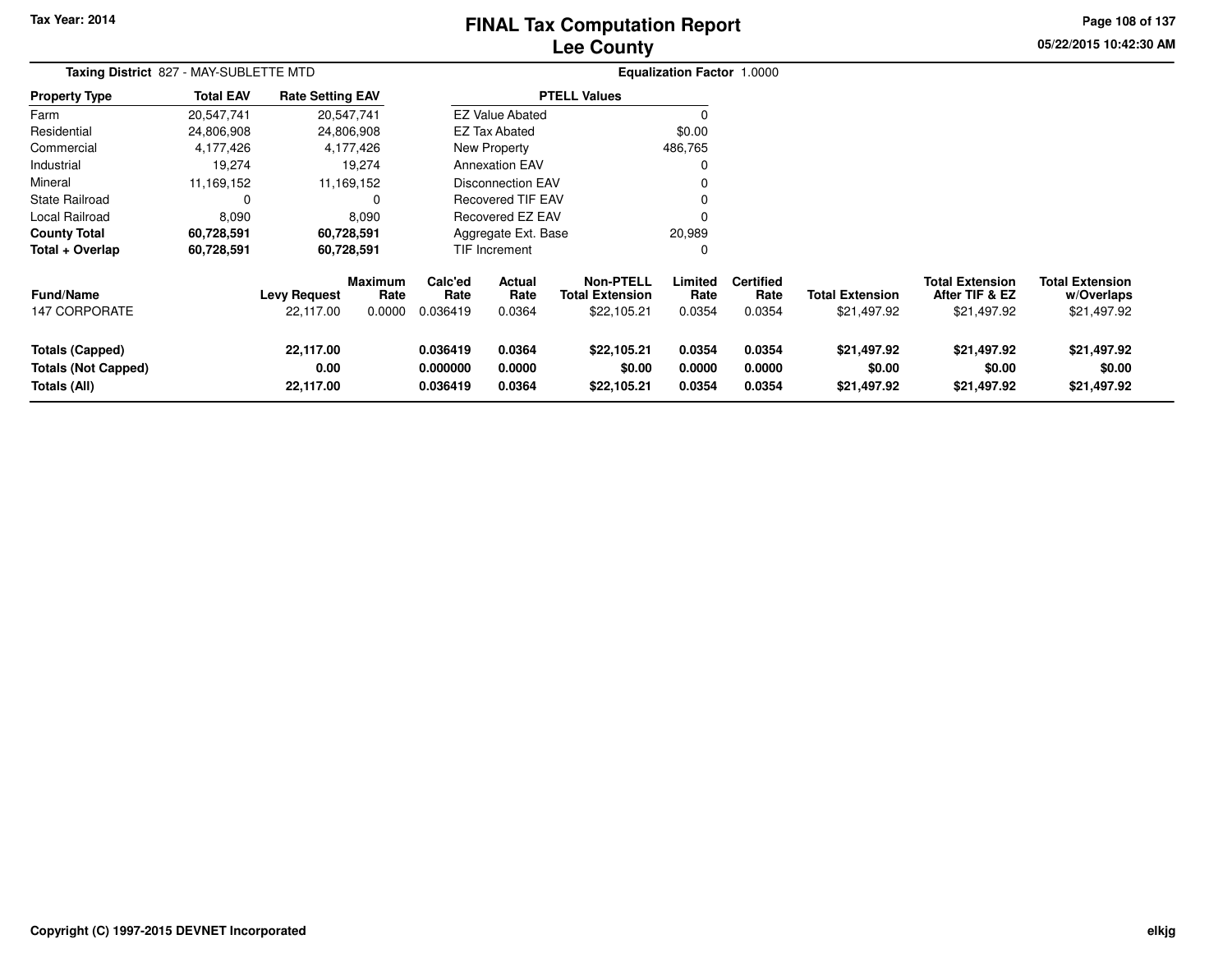**Tax Year: 2014**

#### **Lee CountyFINAL Tax Computation Report**

**Page 109 of 137**

| Taxing District 828 - BROOKLYN-WYOMING MTD                           |                  |                                  |                                  | <b>Equalization Factor 1.0000</b> |                            |                                                           |                            |                                    |                                       |                                                         |                                                     |
|----------------------------------------------------------------------|------------------|----------------------------------|----------------------------------|-----------------------------------|----------------------------|-----------------------------------------------------------|----------------------------|------------------------------------|---------------------------------------|---------------------------------------------------------|-----------------------------------------------------|
| <b>Property Type</b>                                                 | <b>Total EAV</b> | <b>Rate Setting EAV</b>          |                                  |                                   |                            | <b>PTELL Values</b>                                       |                            |                                    |                                       |                                                         |                                                     |
| Farm                                                                 | 23,631,003       |                                  | 23,622,125                       |                                   | <b>EZ Value Abated</b>     |                                                           | $\Omega$                   |                                    |                                       |                                                         |                                                     |
| Residential                                                          | 20,632,976       |                                  | 18,503,337                       |                                   | <b>EZ Tax Abated</b>       |                                                           | \$0.00                     |                                    |                                       |                                                         |                                                     |
| Commercial                                                           | 2,166,245        |                                  | 1,910,630                        | New Property                      |                            | 306,973                                                   |                            |                                    |                                       |                                                         |                                                     |
| Industrial                                                           | 127,988          |                                  | 127,988                          | <b>Annexation EAV</b><br>0        |                            |                                                           |                            |                                    |                                       |                                                         |                                                     |
| Mineral                                                              | 17,181,785       |                                  | 17, 181, 785                     | Disconnection EAV<br>0            |                            |                                                           |                            |                                    |                                       |                                                         |                                                     |
| <b>State Railroad</b>                                                | 0                |                                  | 0                                |                                   | <b>Recovered TIF EAV</b>   |                                                           |                            |                                    |                                       |                                                         |                                                     |
| Local Railroad                                                       | 2,400            |                                  | 2,400                            |                                   | Recovered EZ EAV           |                                                           | 0                          |                                    |                                       |                                                         |                                                     |
| <b>County Total</b>                                                  | 63,742,397       |                                  | 61,348,265                       |                                   | Aggregate Ext. Base        |                                                           | 27,380                     |                                    |                                       |                                                         |                                                     |
| Total + Overlap                                                      | 63,742,397       |                                  | 61,348,265                       |                                   | TIF Increment              |                                                           | 2,394,132                  |                                    |                                       |                                                         |                                                     |
| <b>Fund/Name</b><br><b>147 CORPORATE</b>                             |                  | <b>Levy Request</b><br>29,700.00 | <b>Maximum</b><br>Rate<br>0.0000 | Calc'ed<br>Rate<br>0.048412       | Actual<br>Rate<br>0.0484   | <b>Non-PTELL</b><br><b>Total Extension</b><br>\$29,692.56 | Limited<br>Rate<br>0.0455  | <b>Certified</b><br>Rate<br>0.0455 | <b>Total Extension</b><br>\$29,002.79 | <b>Total Extension</b><br>After TIF & EZ<br>\$27,913.46 | <b>Total Extension</b><br>w/Overlaps<br>\$27,913.46 |
| <b>Totals (Capped)</b><br><b>Totals (Not Capped)</b><br>Totals (All) |                  | 29,700.00<br>0.00<br>29,700.00   |                                  | 0.048412<br>0.000000<br>0.048412  | 0.0484<br>0.0000<br>0.0484 | \$29,692.56<br>\$0.00<br>\$29,692.56                      | 0.0455<br>0.0000<br>0.0455 | 0.0455<br>0.0000<br>0.0455         | \$29,002.79<br>\$0.00<br>\$29,002.79  | \$27,913.46<br>\$0.00<br>\$27,913.46                    | \$27,913.46<br>\$0.00<br>\$27,913.46                |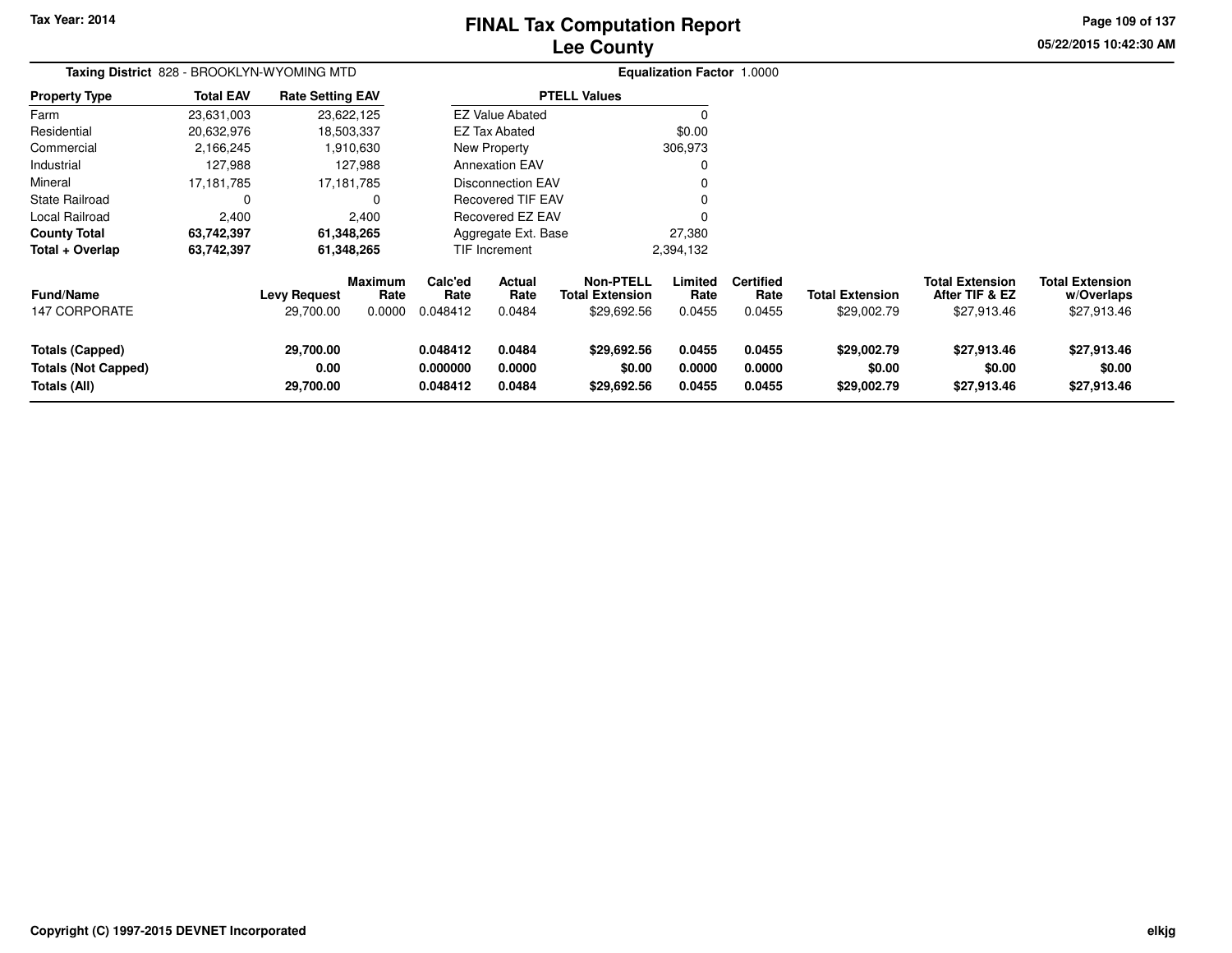**05/22/2015 10:42:30 AMPage 110 of 137**

| Taxing District 851 - DIXON PARK DISTRICT  |                                                                                      |                          |                        |                      |                          |                                            | Equalization Factor 1.0000 |                          |                              |                                          |                                      |
|--------------------------------------------|--------------------------------------------------------------------------------------|--------------------------|------------------------|----------------------|--------------------------|--------------------------------------------|----------------------------|--------------------------|------------------------------|------------------------------------------|--------------------------------------|
| <b>Property Type</b>                       | <b>Total EAV</b><br><b>Rate Setting EAV</b><br>916,488<br>107,209,269<br>106,398,700 |                          |                        |                      |                          | <b>PTELL Values</b>                        |                            |                          |                              |                                          |                                      |
| Farm                                       |                                                                                      |                          | 916,461                |                      | <b>EZ Value Abated</b>   |                                            | 2,108,861                  |                          |                              |                                          |                                      |
| Residential                                |                                                                                      |                          |                        |                      | <b>EZ Tax Abated</b>     |                                            | \$10,057.17                |                          |                              |                                          |                                      |
| Commercial                                 | 46,595,881                                                                           |                          | 40,436,126             |                      | New Property             |                                            | 746,750                    |                          |                              |                                          |                                      |
| Industrial                                 | 26,513,263                                                                           |                          | 26,470,763             |                      | <b>Annexation EAV</b>    |                                            | 0                          |                          |                              |                                          |                                      |
| Mineral                                    | 0                                                                                    |                          | 0                      |                      | <b>Disconnection EAV</b> |                                            | $\Omega$                   |                          |                              |                                          |                                      |
| <b>State Railroad</b>                      | 1,047,286<br>1,047,286                                                               |                          |                        |                      | <b>Recovered TIF EAV</b> |                                            | $\Omega$                   |                          |                              |                                          |                                      |
| Local Railroad                             | 0                                                                                    |                          | $\Omega$               | Recovered EZ EAV     |                          |                                            | 4,366,720                  |                          |                              |                                          |                                      |
| <b>County Total</b>                        | 182,282,187                                                                          | 175,269,336              |                        |                      | Aggregate Ext. Base      |                                            | 643,974                    |                          |                              |                                          |                                      |
| Total + Overlap                            | 182,282,187                                                                          | 175,269,336              |                        |                      | <b>TIF Increment</b>     |                                            | 4,903,990                  |                          |                              |                                          |                                      |
| <b>Fund/Name</b>                           |                                                                                      | <b>Levy Request</b>      | <b>Maximum</b><br>Rate | Calc'ed<br>Rate      | <b>Actual</b><br>Rate    | <b>Non-PTELL</b><br><b>Total Extension</b> | Limited<br>Rate            | <b>Certified</b><br>Rate | <b>Total Extension</b>       | <b>Total Extension</b><br>After TIF & EZ | <b>Total Extension</b><br>w/Overlaps |
| 001 CORPORATE                              |                                                                                      | 170.000.00               | 0.1000                 | 0.096994             | 0.0970                   | \$170,011.26                               | 0.0970                     | 0.0970                   | \$176,813.72                 | \$170,011.26                             | \$170,011.26                         |
| 003 BONDS & INTEREST                       |                                                                                      | 149,095.00               | 0.0000                 | 0.085066             | 0.0851                   | \$149,154.20                               | 0.0855                     | 0.0855                   | \$155,851.27                 | \$149,855.28                             | \$149,855.28                         |
| 005 I.M.R.F.                               |                                                                                      | 45,000.00                | 0.0000                 | 0.025675             | 0.0257                   | \$45,044.22                                | 0.0257                     | 0.0257                   | \$46,846.52                  | \$45,044.22                              | \$45,044.22                          |
| 014 POLICE SYSTEM                          |                                                                                      | 25,000.00                | 0.0250                 | 0.014264             | 0.0143                   | \$25,063.52                                | 0.0143                     | 0.0143                   | \$26,066.35                  | \$25,063.52                              | \$25,063.52                          |
| 027 AUDIT                                  |                                                                                      | 5,000.00                 | 0.0050                 | 0.002853             | 0.0029                   | \$5,082.81                                 | 0.0029                     | 0.0029                   | \$5,286.18                   | \$5,082.81                               | \$5,082.81                           |
| 035 LIABILITY INSURANCE                    |                                                                                      | 45,000.00                | 0.0000                 | 0.025675             | 0.0257                   | \$45,044.22                                | 0.0257                     | 0.0257                   | \$46,846.52                  | \$45,044.22                              | \$45,044.22                          |
| 047 SOCIAL SECURITY                        |                                                                                      | 3,000.00                 | 0.0000                 | 0.001712             | 0.0017                   | \$2,979.58                                 | 0.0017                     | 0.0017                   | \$3,098.80                   | \$2,979.58                               | \$2,979.58                           |
| 060 UNEMPLOYMENT INSURANC                  |                                                                                      | 11,000.00                | 0.0000                 | 0.006276             | 0.0063                   | \$11,041.97                                | 0.0063                     | 0.0063                   | \$11,483.78                  | \$11,041.97                              | \$11,041.97                          |
| 062 WORKMANS COMP                          |                                                                                      | 30,000.00                | 0.0000                 | 0.017117             | 0.0171                   | \$29,971.06                                | 0.0171                     | 0.0171                   | \$31,170.25                  | \$29,971.06                              | \$29,971.06                          |
| 122 RECREATIONAL PROGRAMS                  |                                                                                      | 204,000.00               | 0.1200                 | 0.116392             | 0.1164                   | \$204,013.51                               | 0.1164                     | 0.1164                   | \$212,176.47                 | \$204,013.51                             | \$204,013.51                         |
| 123 AQUARIUM & MUSEUM                      |                                                                                      | 115,000.00               | 0.0700                 | 0.065613             | 0.0656                   | \$114,976.68                               | 0.0656                     | 0.0656                   | \$119,577.11                 | \$114,976.68                             | \$114,976.68                         |
| <b>125 PAVING LIGHTS</b>                   |                                                                                      | 9,000.00                 | 0.0050                 | 0.005135             | 0.0050                   | \$8,763.47                                 | 0.0050                     | 0.0050                   | \$9,114.11                   | \$8,763.47                               | \$8,763.47                           |
| 126 HANDICAPPED-JOINT RECR                 |                                                                                      | 24,000.00                | 0.0400                 | 0.013693             | 0.0137                   | \$24,011.90                                | 0.0137                     | 0.0137                   | \$24,972.66                  | \$24,011.90                              | \$24,011.90                          |
| <b>Totals (Capped)</b>                     |                                                                                      | 662,000.00               |                        | 0.377706             | 0.3777                   | \$661,992.30                               | 0.3777                     | 0.3777                   | \$688,479.81                 | \$661,992.30                             | \$661,992.30                         |
| <b>Totals (Not Capped)</b><br>Totals (All) |                                                                                      | 173,095.00<br>835,095.00 |                        | 0.098759<br>0.476465 | 0.0988<br>0.4765         | \$173,166.10<br>\$835,158.40               | 0.0992<br>0.4769           | 0.0992<br>0.4769         | \$180,823.93<br>\$869,303.74 | \$173,867.18<br>\$835,859.48             | \$173,867.18<br>\$835,859.48         |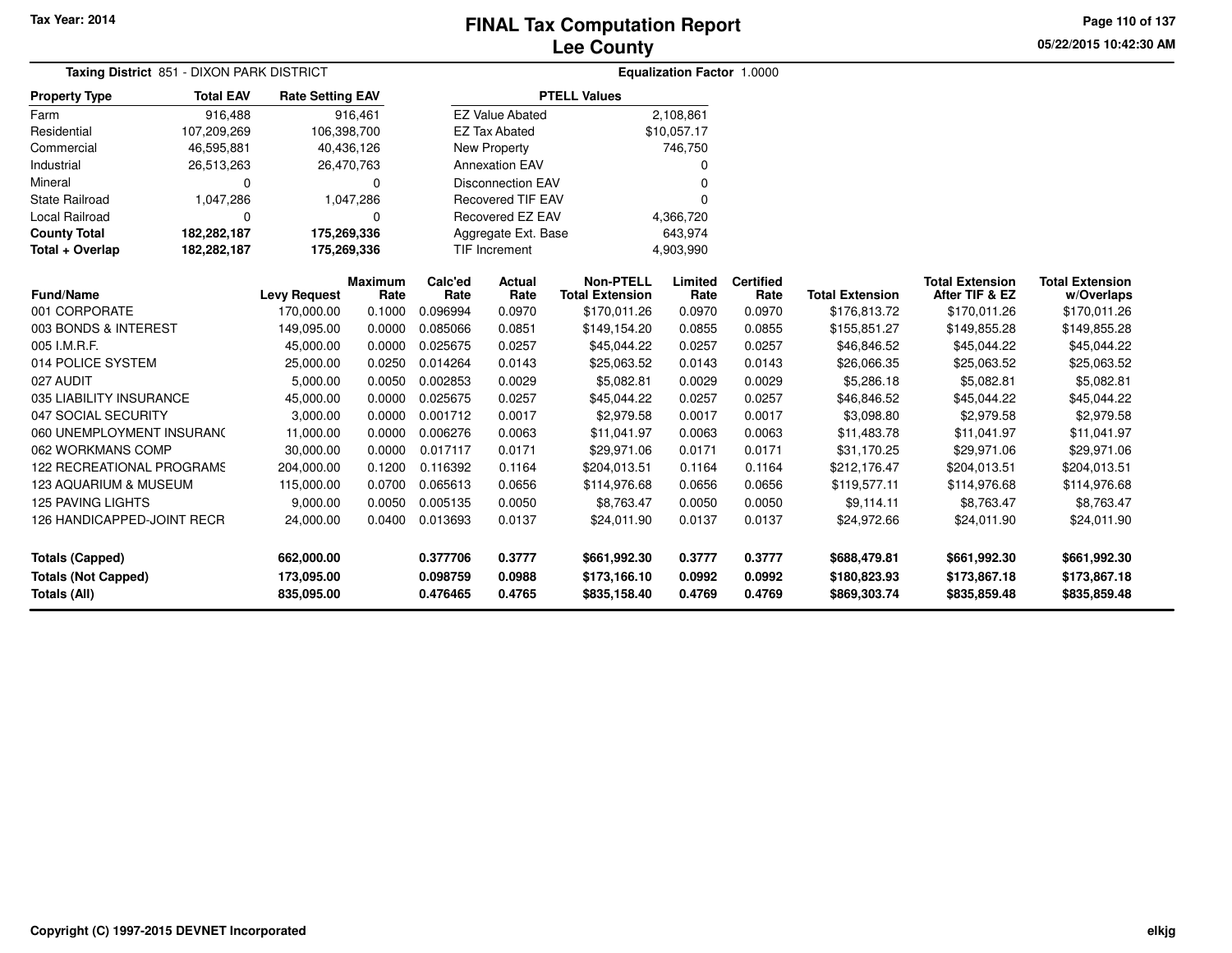**05/22/2015 10:42:30 AMPage 111 of 137**

| Taxing District 852 - WALNUT PARK DISTRICT |                                                           |                         |                 | <b>Equalization Factor 1.0000</b> |                           |                                            |                 |                          |                                |                                          |                                      |
|--------------------------------------------|-----------------------------------------------------------|-------------------------|-----------------|-----------------------------------|---------------------------|--------------------------------------------|-----------------|--------------------------|--------------------------------|------------------------------------------|--------------------------------------|
| <b>Property Type</b>                       | <b>Total EAV</b>                                          | <b>Rate Setting EAV</b> |                 |                                   |                           | <b>PTELL Values</b>                        |                 |                          | <b>Overlapping County</b>      | <b>Overlap EAV</b>                       |                                      |
| Farm                                       | 6,533,246                                                 |                         | 6,533,246       |                                   | <b>EZ Value Abated</b>    |                                            | 0               | <b>Bureau County</b>     |                                | 26,721,880                               |                                      |
| Residential                                | 915,283                                                   |                         | 915,283         |                                   | <b>EZ Tax Abated</b>      |                                            | \$0.00          |                          | <b>Whiteside County</b>        | 913,008                                  |                                      |
| Commercial                                 | 0                                                         |                         | 0               |                                   | New Property              |                                            | 27,464          | Total                    |                                | 27,634,888                               |                                      |
| Industrial                                 | 21,838                                                    |                         | 21,838          |                                   | <b>Annexation EAV</b>     |                                            | 0               |                          | * denotes use of estimated EAV |                                          |                                      |
| Mineral                                    | 0                                                         |                         | 0               |                                   | <b>Disconnection EAV</b>  |                                            | 0               |                          |                                |                                          |                                      |
| <b>State Railroad</b>                      | 388,707                                                   |                         | 388,707         |                                   | <b>Recovered TIF EAV</b>  |                                            | $\Omega$        |                          |                                |                                          |                                      |
| Local Railroad                             | 0                                                         |                         | 0               |                                   | <b>Recovered EZ EAV</b>   |                                            | $\Omega$        |                          |                                |                                          |                                      |
| <b>County Total</b>                        | Aggregate Ext. Base<br>7,859,074<br>7,859,074<br>$\Omega$ |                         |                 |                                   |                           |                                            |                 |                          |                                |                                          |                                      |
| Total + Overlap                            | 35,493,962                                                |                         | 35,493,962      |                                   | TIF Increment<br>$\Omega$ |                                            |                 |                          |                                |                                          |                                      |
| <b>Fund/Name</b>                           |                                                           | <b>Levy Request</b>     | Maximum<br>Rate | Calc'ed<br>Rate                   | Actual<br>Rate            | <b>Non-PTELL</b><br><b>Total Extension</b> | Limited<br>Rate | <b>Certified</b><br>Rate | <b>Total Extension</b>         | <b>Total Extension</b><br>After TIF & EZ | <b>Total Extension</b><br>w/Overlaps |
| 001 CORPORATE                              |                                                           | 36,000.00               | 0.1000          | 0.101426                          | 0.1000                    | \$7,859.07                                 | 0.1000          | 0.1000                   | \$7,859.07                     | \$7,859.07                               | \$35,493.96                          |
| 003 BONDS & INTEREST                       |                                                           | 98,771.25               | 0.0000          | 0.278276                          | 0.2783                    | \$21,871.80                                | 0.2797          | 0.2797                   | \$21,981.83                    | \$21,981.83                              | \$99,276.61                          |
| 035 LIABILITY INSURANCE                    |                                                           | 31,950.00               | 0.0000          | 0.090015                          | 0.0900                    | \$7,073.17                                 | 0.0900          | 0.0900                   | \$7,073.17                     | \$7,073.17                               | \$31,944.57                          |
| 047 SOCIAL SECURITY                        |                                                           | 10,300.00               | 0.0000          | 0.029019                          | 0.0290                    | \$2,279.13                                 | 0.0290          | 0.0290                   | \$2,279.13                     | \$2,279.13                               | \$10,293.25                          |
| 122 RECREATIONAL PROGRAMS                  |                                                           | 27,000.00               | 0.0750          | 0.076069                          | 0.0750                    | \$5,894.31                                 | 0.0750          | 0.0750                   | \$5,894.31                     | \$5,894.31                               | \$26,620.47                          |
| <b>Totals (Capped)</b>                     |                                                           | 0.00                    |                 | 0.000000                          | 0.0000                    | \$0.00                                     | 0.0000          | 0.0000                   | \$0.00                         | \$0.00                                   | \$0.00                               |
| <b>Totals (Not Capped)</b>                 |                                                           | 204,021.25              |                 | 0.574805                          | 0.5723                    | \$44,977.48                                | 0.5737          | 0.5737                   | \$45,087.51                    | \$45,087.51                              | \$203,628.86                         |
| Totals (All)                               |                                                           | 204,021.25              |                 | 0.574805                          | 0.5723                    | \$44,977.48                                | 0.5737          | 0.5737                   | \$45,087.51                    | \$45,087.51                              | \$203,628.86                         |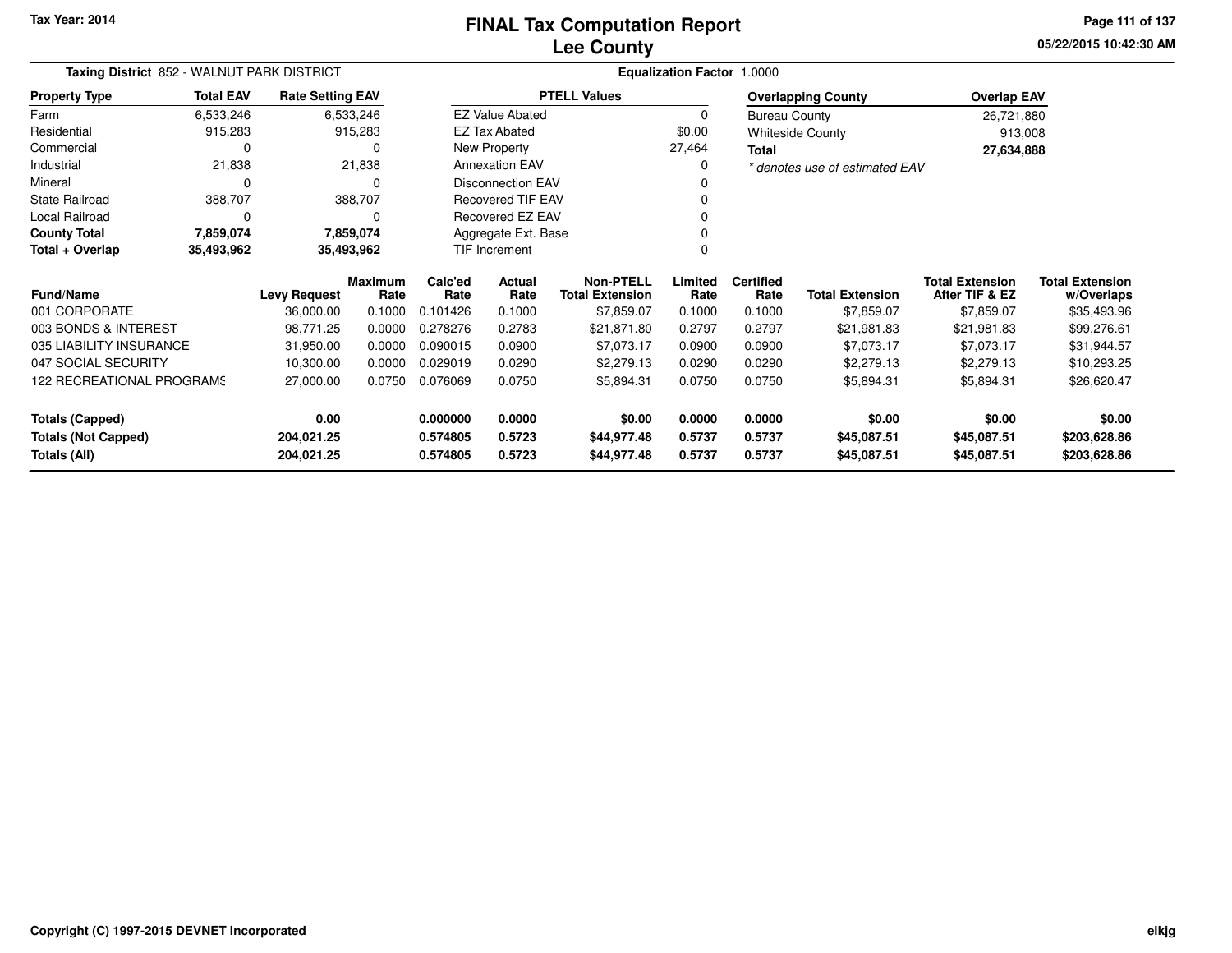**05/22/2015 10:42:30 AM Page 112 of 137**

| Taxing District 853 - FRANKLIN GROVE SANITARY                        |                  |                              |                        |                                  |                            |                                            | <b>Equalization Factor 1.0000</b> |                            |                                    |                                          |                                      |
|----------------------------------------------------------------------|------------------|------------------------------|------------------------|----------------------------------|----------------------------|--------------------------------------------|-----------------------------------|----------------------------|------------------------------------|------------------------------------------|--------------------------------------|
| Property Type                                                        | <b>Total EAV</b> | <b>Rate Setting EAV</b>      |                        |                                  |                            | <b>PTELL Values</b>                        |                                   |                            |                                    |                                          |                                      |
| Farm                                                                 | 13,524           |                              | 13,524                 |                                  | <b>EZ Value Abated</b>     |                                            | O                                 |                            |                                    |                                          |                                      |
| Residential                                                          | 6,170,379        |                              | 6,170,379              |                                  | EZ Tax Abated              |                                            | \$0.00                            |                            |                                    |                                          |                                      |
| Commercial                                                           | 2,077,553        |                              | 2,077,553              |                                  | New Property               |                                            | 13,867                            |                            |                                    |                                          |                                      |
| Industrial                                                           | 0                |                              | 0                      |                                  | <b>Annexation EAV</b>      |                                            | 0                                 |                            |                                    |                                          |                                      |
| Mineral                                                              | $\Omega$         |                              | $\Omega$               |                                  | <b>Disconnection EAV</b>   |                                            |                                   |                            |                                    |                                          |                                      |
| State Railroad                                                       | 126,691          |                              | 126,691                |                                  | <b>Recovered TIF EAV</b>   |                                            |                                   |                            |                                    |                                          |                                      |
| Local Railroad                                                       | 0                |                              | 0                      | Recovered EZ EAV<br>0            |                            |                                            |                                   |                            |                                    |                                          |                                      |
| County Total                                                         | 8,388,147        |                              | 8,388,147              |                                  | Aggregate Ext. Base        |                                            | 5,062                             |                            |                                    |                                          |                                      |
| Total + Overlap                                                      | 8,388,147        |                              | 8,388,147              |                                  | TIF Increment              |                                            | 0                                 |                            |                                    |                                          |                                      |
| <b>Fund/Name</b>                                                     |                  | <b>Levy Request</b>          | <b>Maximum</b><br>Rate | Calc'ed<br>Rate                  | Actual<br>Rate             | <b>Non-PTELL</b><br><b>Total Extension</b> | Limited<br>Rate                   | <b>Certified</b><br>Rate   | <b>Total Extension</b>             | <b>Total Extension</b><br>After TIF & EZ | <b>Total Extension</b><br>w/Overlaps |
| 001 CORPORATE                                                        |                  | 4,246.00                     | 0.2000                 | 0.050619                         | 0.0506                     | \$4,244.40                                 | 0.0492                            | 0.0492                     | \$4,126.97                         | \$4,126.97                               | \$4,126.97                           |
| 073 CHLOR OF SEWAGE                                                  |                  | 1,057.00                     | 0.0500                 | 0.012601                         | 0.0126                     | \$1,056.91                                 | 0.0122                            | 0.0122                     | \$1,023.35                         | \$1,023.35                               | \$1,023.35                           |
| <b>Totals (Capped)</b><br><b>Totals (Not Capped)</b><br>Totals (All) |                  | 5,303.00<br>0.00<br>5,303.00 |                        | 0.063220<br>0.000000<br>0.063220 | 0.0632<br>0.0000<br>0.0632 | \$5,301.31<br>\$0.00<br>\$5,301.31         | 0.0614<br>0.0000<br>0.0614        | 0.0614<br>0.0000<br>0.0614 | \$5,150.32<br>\$0.00<br>\$5,150.32 | \$5,150.32<br>\$0.00<br>\$5,150.32       | \$5,150.32<br>\$0.00<br>\$5,150.32   |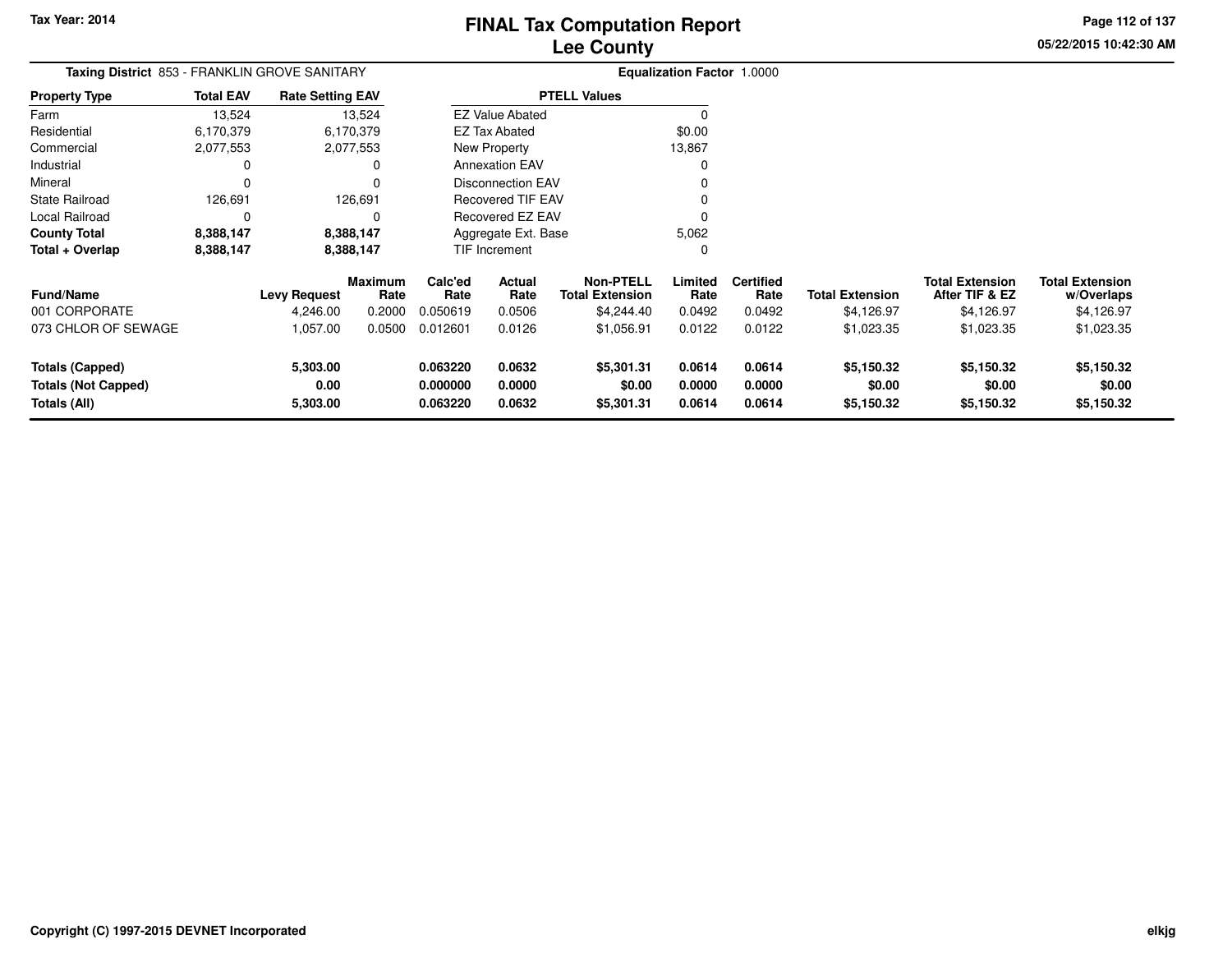**05/22/2015 10:42:30 AMPage 113 of 137**

| <b>Taxing District 855 - PAW PAW SANITARY DISTRICT</b>                      |                  |                              |                                  |                                               |                                 |                                                          | <b>Equalization Factor 1.0000</b> |                                    |                                      |                                                        |                                                    |
|-----------------------------------------------------------------------------|------------------|------------------------------|----------------------------------|-----------------------------------------------|---------------------------------|----------------------------------------------------------|-----------------------------------|------------------------------------|--------------------------------------|--------------------------------------------------------|----------------------------------------------------|
| <b>Property Type</b>                                                        | <b>Total EAV</b> | <b>Rate Setting EAV</b>      |                                  |                                               |                                 | <b>PTELL Values</b>                                      |                                   |                                    |                                      |                                                        |                                                    |
| Farm                                                                        | 88,685           |                              | 79,807                           |                                               | <b>EZ Value Abated</b>          |                                                          | $\Omega$                          |                                    |                                      |                                                        |                                                    |
| Residential                                                                 | 9,592,897        |                              | 7,463,258                        |                                               | <b>EZ Tax Abated</b>            |                                                          | \$0.00                            |                                    |                                      |                                                        |                                                    |
| Commercial                                                                  | 1,069,640        |                              | 814,025                          |                                               | New Property                    |                                                          | 22,407                            |                                    |                                      |                                                        |                                                    |
| Industrial                                                                  | 0                |                              |                                  | <b>Annexation EAV</b><br>O                    |                                 |                                                          |                                   |                                    |                                      |                                                        |                                                    |
| Mineral                                                                     | 0                |                              |                                  | Disconnection EAV<br><b>Recovered TIF EAV</b> |                                 |                                                          |                                   |                                    |                                      |                                                        |                                                    |
| State Railroad                                                              | 0                |                              |                                  |                                               |                                 |                                                          |                                   |                                    |                                      |                                                        |                                                    |
| Local Railroad                                                              | 0                |                              |                                  |                                               | Recovered EZ EAV                |                                                          |                                   |                                    |                                      |                                                        |                                                    |
| County Total                                                                | 10,751,222       |                              | 8,357,090                        |                                               | Aggregate Ext. Base             |                                                          | 3,980                             |                                    |                                      |                                                        |                                                    |
| Total + Overlap                                                             | 10,751,222       | 8,357,090                    |                                  | TIF Increment                                 |                                 |                                                          | 2,394,132                         |                                    |                                      |                                                        |                                                    |
| Fund/Name<br>001 CORPORATE                                                  |                  | Levy Request<br>4,100.00     | <b>Maximum</b><br>Rate<br>0.2000 | Calc'ed<br>Rate<br>0.049060                   | <b>Actual</b><br>Rate<br>0.0491 | <b>Non-PTELL</b><br><b>Total Extension</b><br>\$4,103.33 | Limited<br>Rate<br>0.0485         | <b>Certified</b><br>Rate<br>0.0485 | <b>Total Extension</b><br>\$5,214.34 | <b>Total Extension</b><br>After TIF & EZ<br>\$4,053.19 | <b>Total Extension</b><br>w/Overlaps<br>\$4,053.19 |
| <b>Totals (Capped)</b><br><b>Totals (Not Capped)</b><br><b>Totals (All)</b> |                  | 4,100.00<br>0.00<br>4,100.00 |                                  | 0.049060<br>0.000000<br>0.049060              | 0.0491<br>0.0000<br>0.0491      | \$4,103.33<br>\$0.00<br>\$4,103.33                       | 0.0485<br>0.0000<br>0.0485        | 0.0485<br>0.0000<br>0.0485         | \$5,214.34<br>\$0.00<br>\$5,214.34   | \$4,053.19<br>\$0.00<br>\$4,053.19                     | \$4,053.19<br>\$0.00<br>\$4,053.19                 |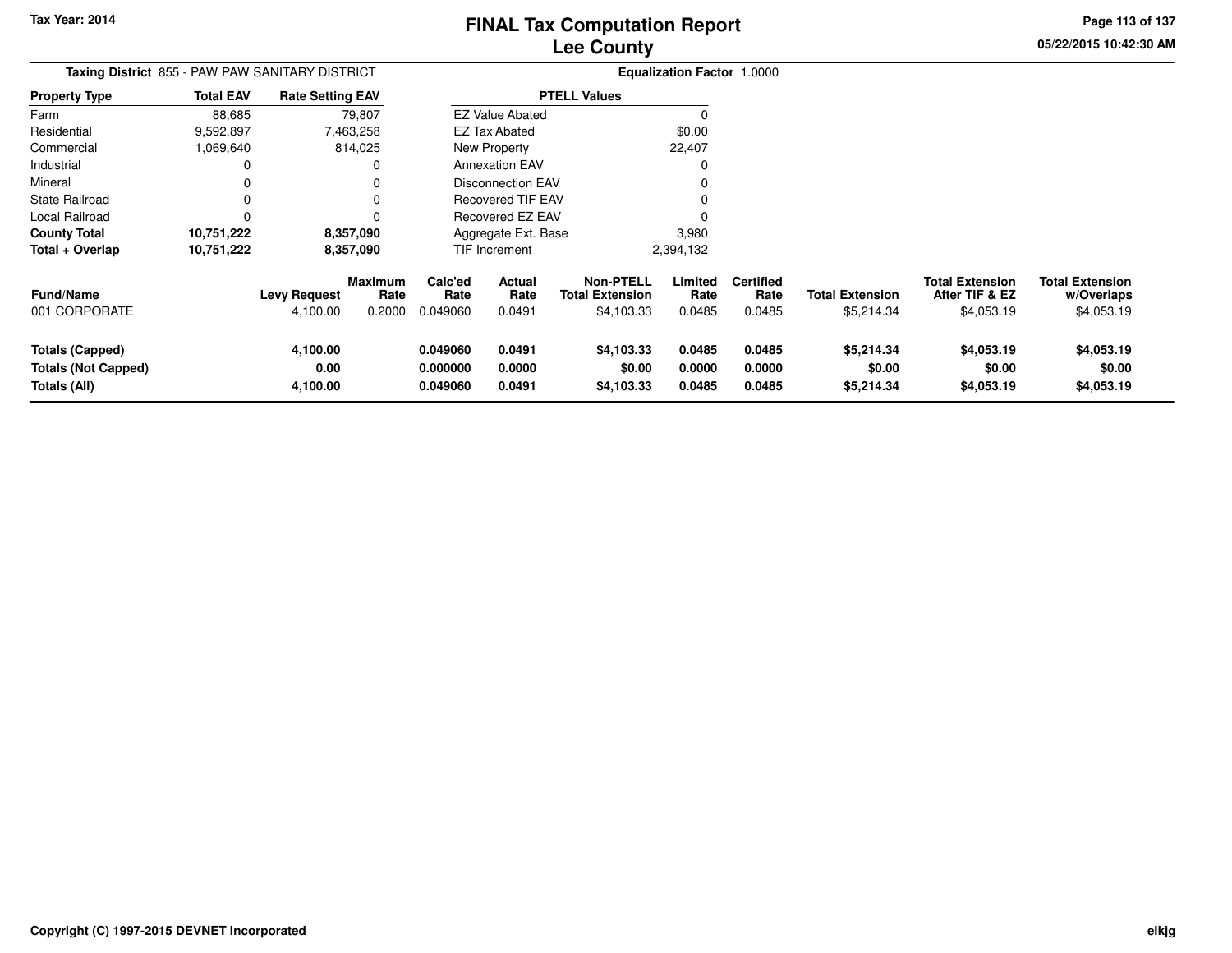**05/22/2015 10:42:30 AM Page 114 of 137**

| Taxing District 856 - LEE CENTER CEMETERY DIST |                  |                         |                 |                      |                          |                                            | <b>Equalization Factor 1.0000</b> |                          |                        |                                          |                                      |
|------------------------------------------------|------------------|-------------------------|-----------------|----------------------|--------------------------|--------------------------------------------|-----------------------------------|--------------------------|------------------------|------------------------------------------|--------------------------------------|
| <b>Property Type</b>                           | <b>Total EAV</b> | <b>Rate Setting EAV</b> |                 |                      |                          | <b>PTELL Values</b>                        |                                   |                          |                        |                                          |                                      |
| Farm                                           | 3,448,388        |                         | 3,448,388       |                      | <b>EZ Value Abated</b>   |                                            |                                   |                          |                        |                                          |                                      |
| Residential                                    | 2,223,841        |                         | 2,223,841       |                      | EZ Tax Abated            |                                            | \$0.00                            |                          |                        |                                          |                                      |
| Commercial                                     | 1,599,704        |                         | 1,599,704       |                      | New Property             |                                            | 259,950                           |                          |                        |                                          |                                      |
| Industrial                                     | 332              |                         | 332             |                      | <b>Annexation EAV</b>    |                                            | 0                                 |                          |                        |                                          |                                      |
| Mineral                                        | 0                |                         | 0               |                      | <b>Disconnection EAV</b> |                                            | 0                                 |                          |                        |                                          |                                      |
| <b>State Railroad</b>                          | 0                |                         | 0               |                      | <b>Recovered TIF EAV</b> |                                            |                                   |                          |                        |                                          |                                      |
| Local Railroad                                 | 0                |                         | 0               | Recovered EZ EAV     |                          |                                            | 0                                 |                          |                        |                                          |                                      |
| <b>County Total</b>                            | 7,272,265        |                         | 7,272,265       |                      | Aggregate Ext. Base      |                                            | 4,687                             |                          |                        |                                          |                                      |
| Total + Overlap                                | 7,272,265        |                         | 7,272,265       |                      | TIF Increment            |                                            | 0                                 |                          |                        |                                          |                                      |
| <b>Fund/Name</b>                               |                  | Levy Request            | Maximum<br>Rate | Calc'ed<br>Rate      | Actual<br>Rate           | <b>Non-PTELL</b><br><b>Total Extension</b> | Limited<br>Rate                   | <b>Certified</b><br>Rate | <b>Total Extension</b> | <b>Total Extension</b><br>After TIF & EZ | <b>Total Extension</b><br>w/Overlaps |
| 001 CORPORATE                                  |                  | 4,425.00                | 0.0600          | 0.060848             | 0.0600                   | \$4,363.36                                 | 0.0600                            | 0.0600                   | \$4,363.36             | \$4,363.36                               | \$4,363.36                           |
| 035 LIABILITY INSURANCE                        |                  | 420.00                  | 0.0000          | 0.005775             | 0.0058                   | \$421.79                                   | 0.0058                            | 0.0058                   | \$421.79               | \$421.79                                 | \$421.79                             |
| Totals (Capped)                                |                  | 4,845.00                |                 | 0.066623             | 0.0658                   | \$4,785.15                                 | 0.0658                            | 0.0658                   | \$4,785.15             | \$4,785.15                               | \$4,785.15                           |
| <b>Totals (Not Capped)</b><br>Totals (All)     |                  | 0.00<br>4,845.00        |                 | 0.000000<br>0.066623 | 0.0000<br>0.0658         | \$0.00<br>\$4,785.15                       | 0.0000<br>0.0658                  | 0.0000<br>0.0658         | \$0.00<br>\$4,785.15   | \$0.00<br>\$4,785.15                     | \$0.00<br>\$4,785.15                 |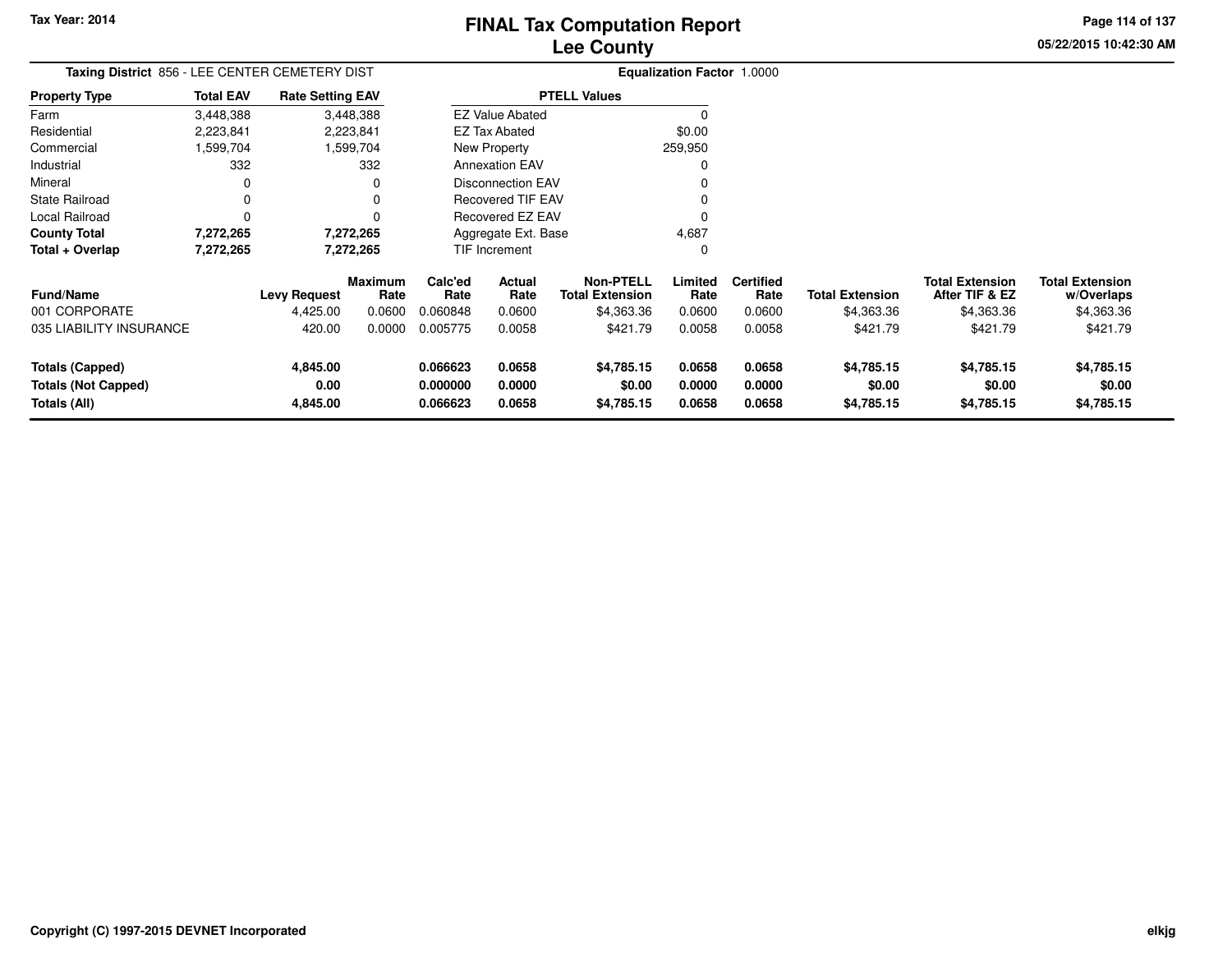**05/22/2015 10:42:30 AMPage 115 of 137**

| Taxing District 857 - OHIO PUBLIC LIBRARY DIST |                        |                         |                        | <b>Equalization Factor 1.0000</b> |                          |                                            |                 |                          |                                |                                          |                                      |
|------------------------------------------------|------------------------|-------------------------|------------------------|-----------------------------------|--------------------------|--------------------------------------------|-----------------|--------------------------|--------------------------------|------------------------------------------|--------------------------------------|
| <b>Property Type</b>                           | <b>Total EAV</b>       | <b>Rate Setting EAV</b> |                        |                                   |                          | <b>PTELL Values</b>                        |                 |                          | <b>Overlapping County</b>      | <b>Overlap EAV</b>                       |                                      |
| Farm                                           | 3,030,921              |                         | 3,030,921              |                                   | <b>EZ Value Abated</b>   |                                            | 0               | <b>Bureau County</b>     |                                | 27,912,226                               |                                      |
| Residential                                    | 617,214                |                         | 617,214                |                                   | <b>EZ Tax Abated</b>     |                                            | \$0.00          | <b>Total</b>             |                                | 27,912,226                               |                                      |
| Commercial                                     | 0                      |                         | 0                      |                                   | New Property             |                                            | 22,388          |                          | * denotes use of estimated EAV |                                          |                                      |
| Industrial                                     | 141,993                |                         | 141,993                |                                   | <b>Annexation EAV</b>    |                                            | O               |                          |                                |                                          |                                      |
| Mineral                                        | 5,121,480              |                         | 5,121,480              |                                   | <b>Disconnection EAV</b> |                                            |                 |                          |                                |                                          |                                      |
| State Railroad                                 | 0                      |                         |                        |                                   | Recovered TIF EAV        |                                            |                 |                          |                                |                                          |                                      |
| Local Railroad                                 |                        |                         |                        |                                   | Recovered EZ EAV         |                                            |                 |                          |                                |                                          |                                      |
| <b>County Total</b>                            | 8,911,608<br>8,911,608 |                         |                        | Aggregate Ext. Base               |                          |                                            |                 |                          |                                |                                          |                                      |
| Total + Overlap<br>36,823,834                  |                        |                         | 36,823,834             |                                   | TIF Increment            |                                            | 0               |                          |                                |                                          |                                      |
| <b>Fund/Name</b>                               |                        | <b>Levy Request</b>     | <b>Maximum</b><br>Rate | Calc'ed<br>Rate                   | Actual<br>Rate           | <b>Non-PTELL</b><br><b>Total Extension</b> | Limited<br>Rate | <b>Certified</b><br>Rate | <b>Total Extension</b>         | <b>Total Extension</b><br>After TIF & EZ | <b>Total Extension</b><br>w/Overlaps |
| 001 CORPORATE                                  |                        | 56,250.00               | 0.1500                 | 0.152754                          | 0.1500                   | \$13,367.41                                | 0.1500          | 0.1500                   | \$13,367.41                    | \$13,367.41                              | \$55,235.75                          |
| 004 BUILDING & MAINTENANCE                     |                        | 7,500.00                | 0.0200                 | 0.020367                          | 0.0200                   | \$1,782.32                                 | 0.0200          | 0.0200                   | \$1,782.32                     | \$1,782.32                               | \$7,364.77                           |
| 031 WORKING CASH                               |                        | 18,750.00               | 0.0500                 | 0.050918                          | 0.0500                   | \$4,455.80                                 | 0.0500          | 0.0500                   | \$4,455.80                     | \$4,455.80                               | \$18,411.92                          |
| 035 LIABILITY INSURANCE                        |                        | 3,650.00                | 0.0000                 | 0.009912                          | 0.0099                   | \$882.25                                   | 0.0099          | 0.0099                   | \$882.25                       | \$882.25                                 | \$3,645.56                           |
| 047 SOCIAL SECURITY                            |                        | 1,250.00                | 0.0000                 | 0.003395                          | 0.0034                   | \$302.99                                   | 0.0034          | 0.0034                   | \$302.99                       | \$302.99                                 | \$1,252.01                           |
| <b>Totals (Capped)</b>                         |                        | 0.00                    |                        | 0.000000                          | 0.0000                   | \$0.00                                     | 0.0000          | 0.0000                   | \$0.00                         | \$0.00                                   | \$0.00                               |
| <b>Totals (Not Capped)</b>                     |                        | 87,400.00               |                        | 0.237346                          | 0.2333                   | \$20,790.77                                | 0.2333          | 0.2333                   | \$20,790.77                    | \$20,790.77                              | \$85,910.01                          |
| Totals (All)                                   |                        | 87,400.00               |                        | 0.237346                          | 0.2333                   | \$20,790.77                                | 0.2333          | 0.2333                   | \$20,790.77                    | \$20,790.77                              | \$85,910.01                          |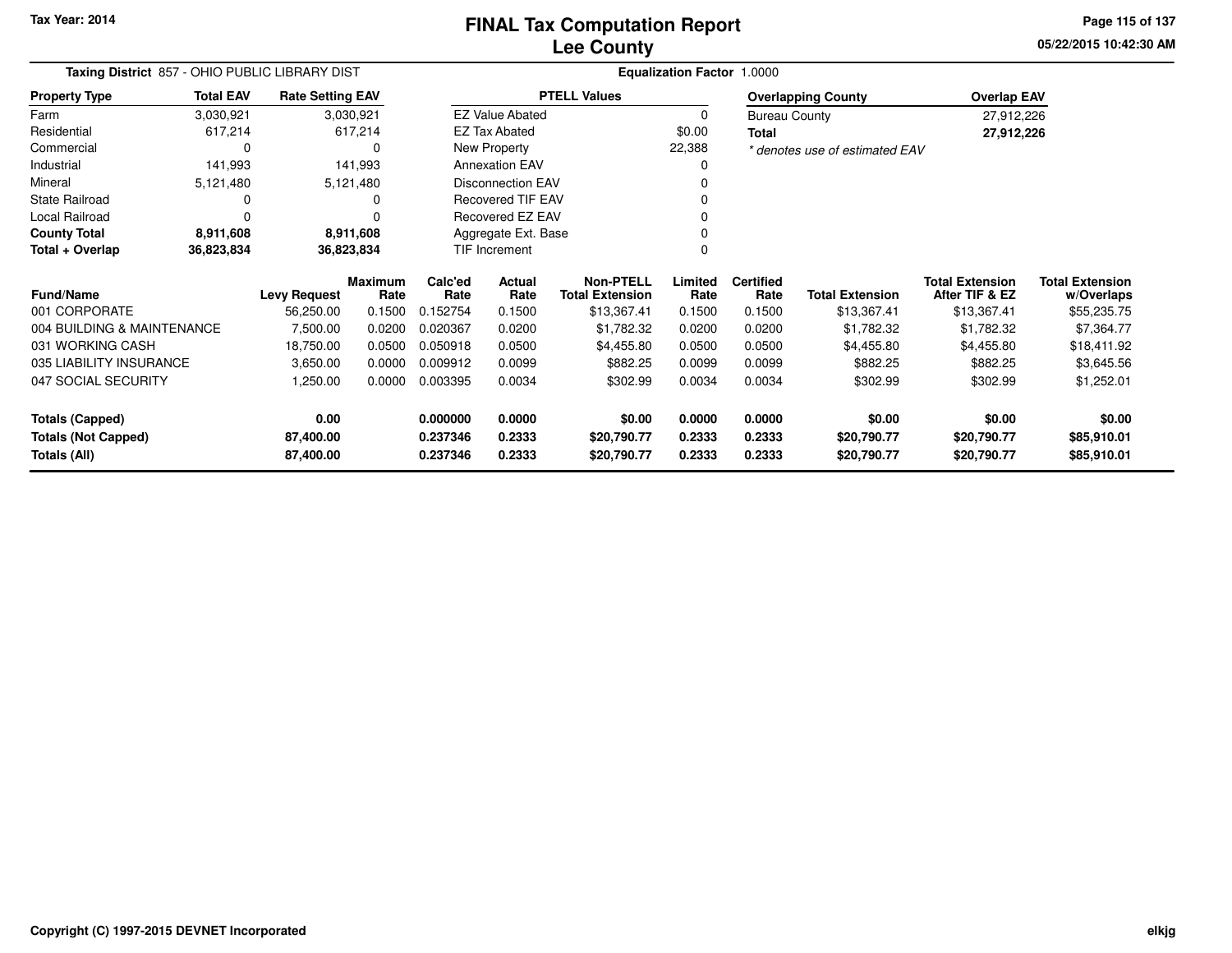**05/22/2015 10:42:30 AMPage 116 of 137**

| Taxing District 858 - PAW PAW PUBLIC LIB DIST |                  |                                                |                 | <b>Equalization Factor 1.0000</b> |                          |                                            |                 |                          |                        |                                          |                                      |
|-----------------------------------------------|------------------|------------------------------------------------|-----------------|-----------------------------------|--------------------------|--------------------------------------------|-----------------|--------------------------|------------------------|------------------------------------------|--------------------------------------|
| <b>Property Type</b>                          | <b>Total EAV</b> | <b>Rate Setting EAV</b><br>79,807<br>7,463,258 |                 |                                   |                          | <b>PTELL Values</b>                        |                 |                          |                        |                                          |                                      |
| Farm                                          | 88,685           |                                                |                 |                                   | <b>EZ Value Abated</b>   |                                            | <sup>0</sup>    |                          |                        |                                          |                                      |
| Residential                                   | 9,592,897        |                                                |                 |                                   | <b>EZ Tax Abated</b>     |                                            | \$0.00          |                          |                        |                                          |                                      |
| Commercial                                    | 1,069,640        |                                                | 814,025         |                                   | New Property             |                                            | 22,407          |                          |                        |                                          |                                      |
| Industrial                                    |                  |                                                |                 |                                   | <b>Annexation EAV</b>    |                                            |                 |                          |                        |                                          |                                      |
| Mineral                                       |                  |                                                |                 |                                   | <b>Disconnection EAV</b> |                                            |                 |                          |                        |                                          |                                      |
| <b>State Railroad</b>                         |                  |                                                |                 |                                   | <b>Recovered TIF EAV</b> |                                            |                 |                          |                        |                                          |                                      |
| Local Railroad                                | $\Omega$         |                                                |                 |                                   | Recovered EZ EAV         |                                            |                 |                          |                        |                                          |                                      |
| <b>County Total</b>                           | 10,751,222       |                                                | 8,357,090       |                                   | Aggregate Ext. Base      |                                            | 20,692          |                          |                        |                                          |                                      |
| Total + Overlap                               | 10,751,222       |                                                | 8,357,090       |                                   | TIF Increment            |                                            | 2,394,132       |                          |                        |                                          |                                      |
| <b>Fund/Name</b>                              |                  | <b>Levy Request</b>                            | Maximum<br>Rate | Calc'ed<br>Rate                   | Actual<br>Rate           | <b>Non-PTELL</b><br><b>Total Extension</b> | Limited<br>Rate | <b>Certified</b><br>Rate | <b>Total Extension</b> | <b>Total Extension</b><br>After TIF & EZ | <b>Total Extension</b><br>w/Overlaps |
| 001 CORPORATE                                 |                  | 19,051.00                                      | 0.6000          | 0.227962                          | 0.2280                   | \$19,054.17                                | 0.2210          | 0.2210                   | \$23,760.20            | \$18,469.17                              | \$18,469.17                          |
| 005 I.M.R.F.                                  |                  | 795.00                                         | 0.0000          | 0.009513                          | 0.0095                   | \$793.92                                   | 0.0092          | 0.0092                   | \$989.11               | \$768.85                                 | \$768.85                             |
| 035 LIABILITY INSURANCE                       |                  | 236.00                                         | 0.0000          | 0.002824                          | 0.0028                   | \$234.00                                   | 0.0027          | 0.0027                   | \$290.28               | \$225.64                                 | \$225.64                             |
| 047 SOCIAL SECURITY                           |                  | 1,643.00                                       | 0.0000          | 0.019660                          | 0.0197                   | \$1,646.35                                 | 0.0191          | 0.0191                   | \$2,053.48             | \$1,596.20                               | \$1,596.20                           |
| <b>Totals (Capped)</b>                        |                  | 21,725.00                                      |                 | 0.259959                          | 0.2600                   | \$21,728.44                                | 0.2520          | 0.2520                   | \$27,093.07            | \$21,059.86                              | \$21,059.86                          |
| <b>Totals (Not Capped)</b>                    |                  | 0.00                                           |                 | 0.000000                          | 0.0000                   | \$0.00                                     | 0.0000          | 0.0000                   | \$0.00                 | \$0.00                                   | \$0.00                               |
| Totals (All)                                  |                  | 21,725.00                                      |                 | 0.259959                          | 0.2600                   | \$21,728.44                                | 0.2520          | 0.2520                   | \$27,093.07            | \$21,059.86                              | \$21,059.86                          |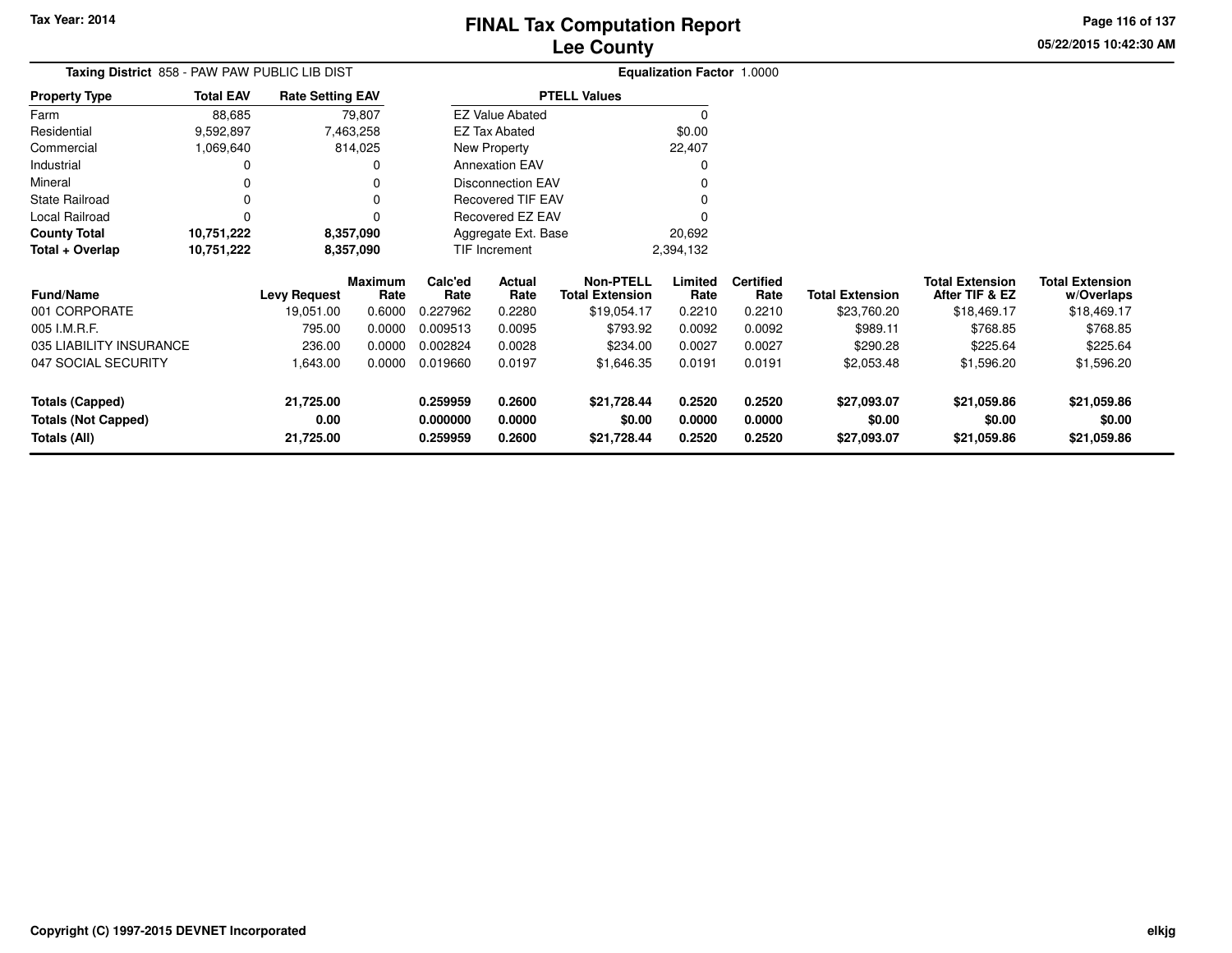**05/22/2015 10:42:30 AMPage 117 of 137**

| Taxing District 859 - EARLVILLE LIBRARY DISTRICT |                  |                         |                        | <b>Equalization Factor 1.0000</b> |                          |                                            |                 |                          |                                |                                          |                                      |
|--------------------------------------------------|------------------|-------------------------|------------------------|-----------------------------------|--------------------------|--------------------------------------------|-----------------|--------------------------|--------------------------------|------------------------------------------|--------------------------------------|
| <b>Property Type</b>                             | <b>Total EAV</b> | <b>Rate Setting EAV</b> |                        |                                   |                          | <b>PTELL Values</b>                        |                 |                          | <b>Overlapping County</b>      | <b>Overlap EAV</b>                       |                                      |
| Farm                                             | 498,235          |                         | 498,235                |                                   | <b>EZ Value Abated</b>   |                                            | $\mathbf 0$     | DeKalb County            |                                | 1,718,785                                |                                      |
| Residential                                      | 63,279           |                         | 63,279                 |                                   | <b>EZ Tax Abated</b>     |                                            | \$0.00          | LaSalle County           |                                | 47,858,269                               |                                      |
| Commercial                                       |                  |                         |                        |                                   | New Property             |                                            | 0               | Total                    |                                | 49,577,054                               |                                      |
| Industrial                                       |                  |                         |                        |                                   | <b>Annexation EAV</b>    |                                            |                 |                          | * denotes use of estimated EAV |                                          |                                      |
| Mineral                                          |                  |                         |                        |                                   | <b>Disconnection EAV</b> |                                            |                 |                          |                                |                                          |                                      |
| State Railroad                                   |                  |                         |                        |                                   | <b>Recovered TIF EAV</b> |                                            |                 |                          |                                |                                          |                                      |
| Local Railroad                                   |                  |                         |                        |                                   | Recovered EZ EAV         |                                            |                 |                          |                                |                                          |                                      |
| <b>County Total</b>                              | 561,514          |                         | 561,514                | Aggregate Ext. Base               |                          |                                            |                 |                          |                                |                                          |                                      |
| Total + Overlap                                  | 50,138,568       |                         | 50,138,568             |                                   | <b>TIF Increment</b>     |                                            |                 |                          |                                |                                          |                                      |
| Fund/Name                                        |                  | <b>Levy Request</b>     | <b>Maximum</b><br>Rate | Calc'ed<br>Rate                   | Actual<br>Rate           | <b>Non-PTELL</b><br><b>Total Extension</b> | Limited<br>Rate | <b>Certified</b><br>Rate | <b>Total Extension</b>         | <b>Total Extension</b><br>After TIF & EZ | <b>Total Extension</b><br>w/Overlaps |
| 001 CORPORATE                                    |                  | 80,000.00               | 0.1500                 | 0.159558                          | 0.1500                   | \$842.27                                   | 0.1500          | 0.1500                   | \$842.27                       | \$842.27                                 | \$75,207.85                          |
| 004 BUILDINGS, EQUIPMENT AN                      |                  | 10,500.00               | 0.0200                 | 0.020942                          | 0.0200                   | \$112.30                                   | 0.0200          | 0.0200                   | \$112.30                       | \$112.30                                 | \$10,027.71                          |
| 027 AUDIT                                        |                  | 2,500.00                | 0.0050                 | 0.004986                          | 0.0050                   | \$28.08                                    | 0.0050          | 0.0050                   | \$28.08                        | \$28.08                                  | \$2,506.93                           |
| 031 WORKING CASH                                 |                  | 0.00                    | 0.0500                 | 0.000000                          | 0.0000                   | \$0.00                                     | 0.0000          | 0.0000                   | \$0.00                         | \$0.00                                   | \$0.00                               |
| 035 LIABILITY INSURANCE                          |                  | 36,250.00               | 0.0000                 | 0.072300                          | 0.0723                   | \$405.97                                   | 0.0723          | 0.0723                   | \$405.97                       | \$405.97                                 | \$36,250.18                          |
| 047 SOCIAL SECURITY                              |                  | 10,000.00               | 0.0000                 | 0.019945                          | 0.0199                   | \$111.74                                   | 0.0199          | 0.0199                   | \$111.74                       | \$111.74                                 | \$9,977.58                           |
| <b>Totals (Capped)</b>                           |                  | 0.00                    |                        | 0.000000                          | 0.0000                   | \$0.00                                     | 0.0000          | 0.0000                   | \$0.00                         | \$0.00                                   | \$0.00                               |
| <b>Totals (Not Capped)</b>                       |                  | 139,250.00              |                        | 0.277731                          | 0.2672                   | \$1,500.36                                 | 0.2672          | 0.2672                   | \$1,500.36                     | \$1,500.36                               | \$133,970.25                         |
| <b>Totals (All)</b>                              |                  | 139,250.00              |                        | 0.277731                          | 0.2672                   | \$1,500.36                                 | 0.2672          | 0.2672                   | \$1,500.36                     | \$1,500.36                               | \$133,970.25                         |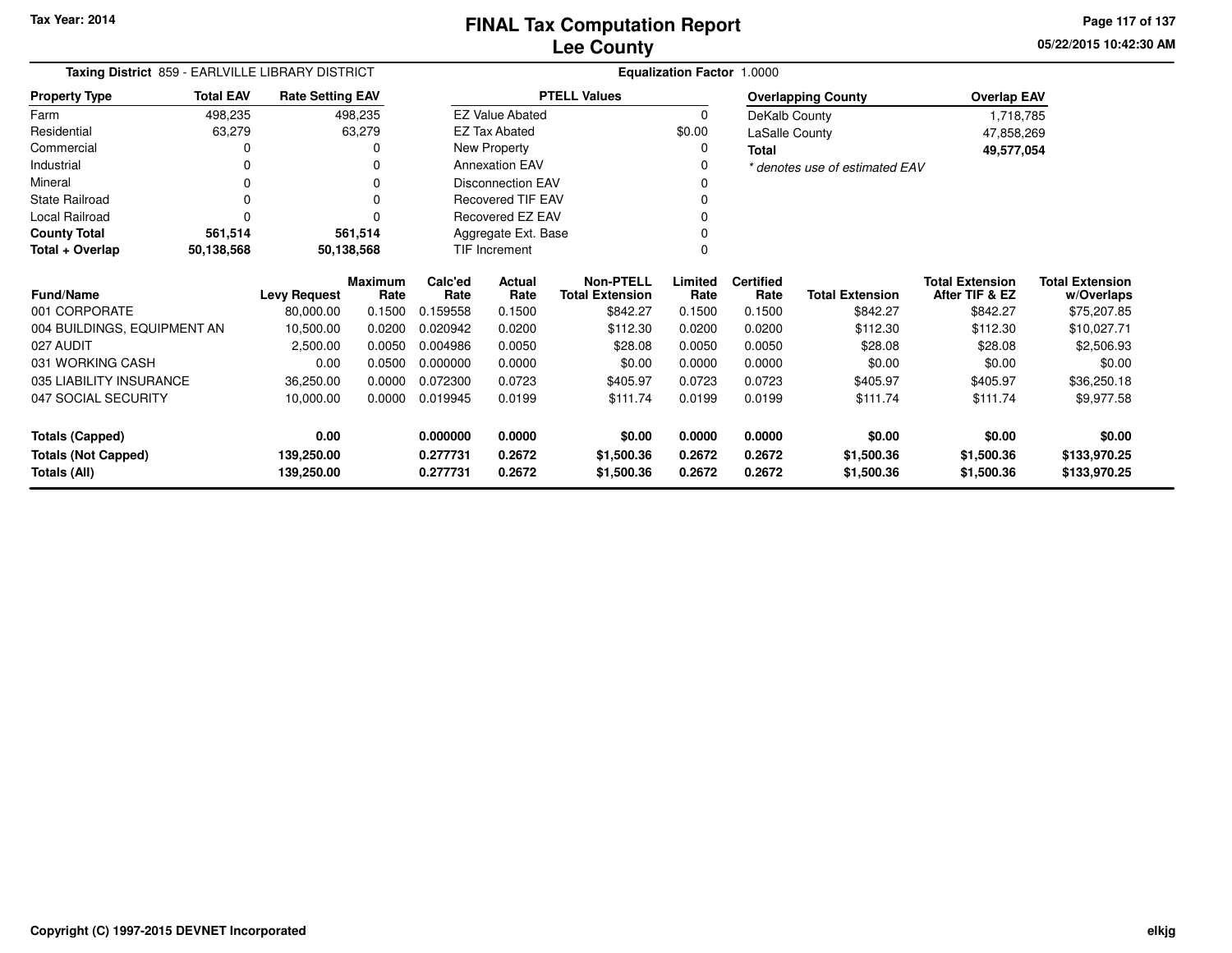**05/22/2015 10:42:30 AMPage 118 of 137**

| Taxing District A - MAPLE GROVE DRN DIST                             |                  |                             |                           |                                  |                            |                                                      | <b>Equalization Factor 1.0000</b> |                                    |                                  |                                                    |                                                |
|----------------------------------------------------------------------|------------------|-----------------------------|---------------------------|----------------------------------|----------------------------|------------------------------------------------------|-----------------------------------|------------------------------------|----------------------------------|----------------------------------------------------|------------------------------------------------|
| <b>Property Type</b>                                                 | <b>Total EAV</b> | <b>Rate Setting EAV</b>     |                           |                                  |                            | <b>PTELL Values</b>                                  |                                   |                                    |                                  |                                                    |                                                |
| Farm                                                                 | $\Omega$         |                             |                           |                                  | <b>EZ Value Abated</b>     |                                                      |                                   |                                    |                                  |                                                    |                                                |
| Residential                                                          |                  |                             |                           |                                  | <b>EZ Tax Abated</b>       |                                                      | \$0.00                            |                                    |                                  |                                                    |                                                |
| Commercial                                                           |                  |                             |                           |                                  | New Property               |                                                      |                                   |                                    |                                  |                                                    |                                                |
| Industrial                                                           |                  |                             |                           |                                  | <b>Annexation EAV</b>      |                                                      |                                   |                                    |                                  |                                                    |                                                |
| Mineral                                                              |                  |                             |                           |                                  | <b>Disconnection EAV</b>   |                                                      |                                   |                                    |                                  |                                                    |                                                |
| <b>State Railroad</b>                                                |                  |                             |                           |                                  | <b>Recovered TIF EAV</b>   |                                                      |                                   |                                    |                                  |                                                    |                                                |
| Local Railroad                                                       |                  |                             |                           |                                  | Recovered EZ EAV           |                                                      |                                   |                                    |                                  |                                                    |                                                |
| <b>County Total</b>                                                  |                  |                             |                           |                                  | Aggregate Ext. Base        |                                                      |                                   |                                    |                                  |                                                    |                                                |
| Total + Overlap                                                      | 0                |                             |                           |                                  | TIF Increment              |                                                      |                                   |                                    |                                  |                                                    |                                                |
| Fund/Name<br>001 CORPORATE                                           |                  | <b>Levy Request</b><br>0.00 | Maximum<br>Rate<br>0.0000 | Calc'ed<br>Rate<br>0.000000      | Actual<br>Rate<br>0.0000   | <b>Non-PTELL</b><br><b>Total Extension</b><br>\$0.00 | Limited<br>Rate<br>0.0000         | <b>Certified</b><br>Rate<br>0.0000 | <b>Total Extension</b><br>\$0.00 | <b>Total Extension</b><br>After TIF & EZ<br>\$0.00 | <b>Total Extension</b><br>w/Overlaps<br>\$0.00 |
| <b>Totals (Capped)</b><br><b>Totals (Not Capped)</b><br>Totals (All) |                  | 0.00<br>0.00<br>0.00        |                           | 0.000000<br>0.000000<br>0.000000 | 0.0000<br>0.0000<br>0.0000 | \$0.00<br>\$0.00<br>\$0.00                           | 0.0000<br>0.0000<br>0.0000        | 0.0000<br>0.0000<br>0.0000         | \$0.00<br>\$0.00<br>\$0.00       | \$0.00<br>\$0.00<br>\$0.00                         | \$0.00<br>\$0.00<br>\$0.00                     |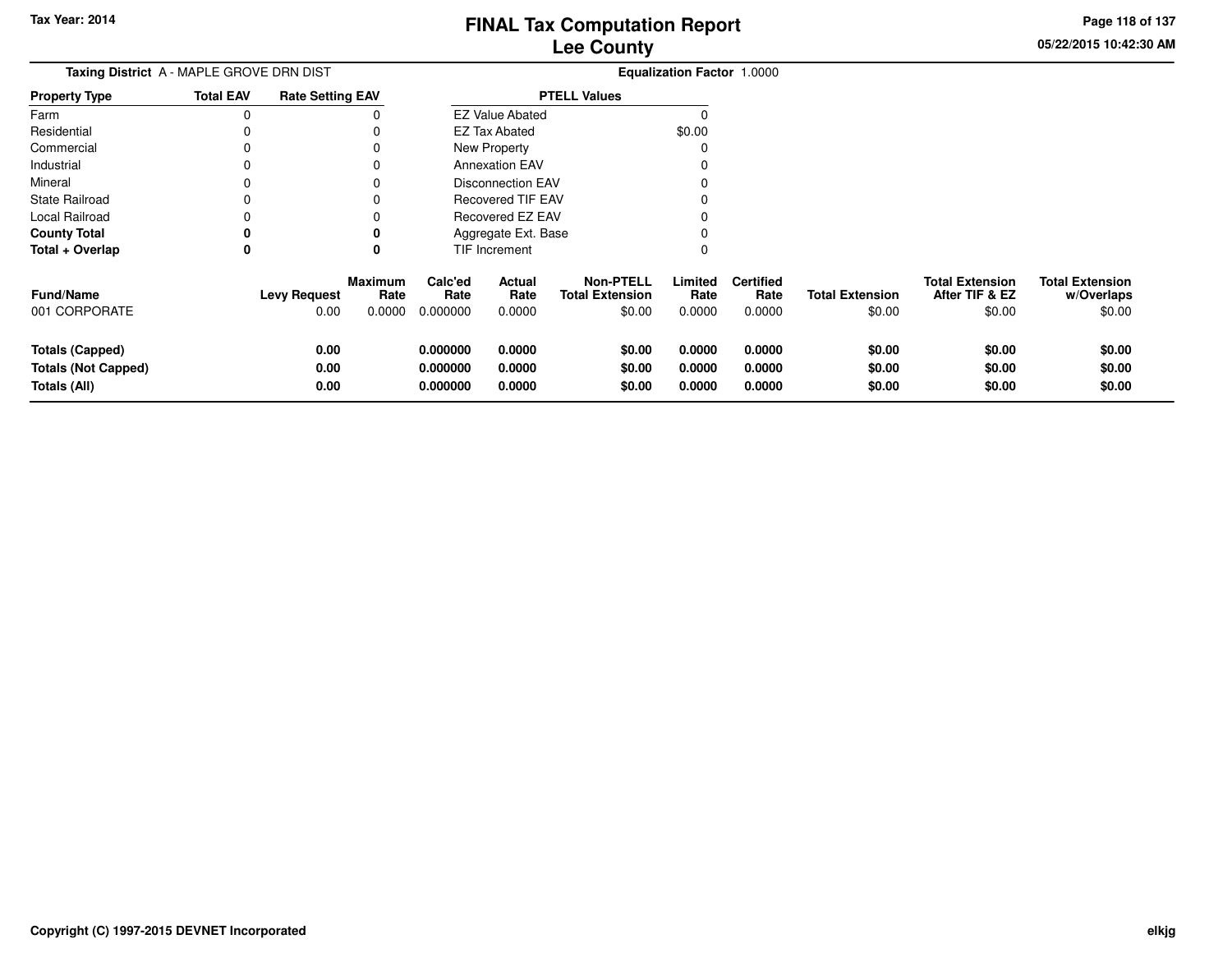**05/22/2015 10:42:30 AMPage 119 of 137**

> **w/Overlaps**\$0.00

| Taxing District B - UNION #1 HARM-MARION DRN |                  |                         |                        | <b>Equalization Factor 1.0000</b> |                          |                                            |                 |                          |                        |                                          |                                      |  |
|----------------------------------------------|------------------|-------------------------|------------------------|-----------------------------------|--------------------------|--------------------------------------------|-----------------|--------------------------|------------------------|------------------------------------------|--------------------------------------|--|
| Property Type                                | <b>Total EAV</b> | <b>Rate Setting EAV</b> |                        |                                   |                          | <b>PTELL Values</b>                        |                 |                          |                        |                                          |                                      |  |
| Farm                                         | 0                |                         |                        |                                   | <b>EZ Value Abated</b>   |                                            |                 |                          |                        |                                          |                                      |  |
| Residential                                  |                  |                         |                        |                                   | <b>EZ Tax Abated</b>     |                                            | \$0.00          |                          |                        |                                          |                                      |  |
| Commercial                                   |                  |                         |                        |                                   | New Property             |                                            |                 |                          |                        |                                          |                                      |  |
| Industrial                                   |                  |                         |                        |                                   | <b>Annexation EAV</b>    |                                            |                 |                          |                        |                                          |                                      |  |
| Mineral                                      |                  |                         |                        |                                   | Disconnection EAV        |                                            |                 |                          |                        |                                          |                                      |  |
| State Railroad                               |                  |                         |                        |                                   | <b>Recovered TIF EAV</b> |                                            |                 |                          |                        |                                          |                                      |  |
| Local Railroad                               |                  |                         |                        |                                   | Recovered EZ EAV         |                                            |                 |                          |                        |                                          |                                      |  |
| <b>County Total</b>                          | 0                |                         |                        |                                   | Aggregate Ext. Base      |                                            |                 |                          |                        |                                          |                                      |  |
| Total + Overlap                              | 0                |                         | 0                      |                                   | TIF Increment            |                                            |                 |                          |                        |                                          |                                      |  |
| Fund/Name                                    |                  | <b>Levy Request</b>     | <b>Maximum</b><br>Rate | Calc'ed<br>Rate                   | Actual<br>Rate           | <b>Non-PTELL</b><br><b>Total Extension</b> | Limited<br>Rate | <b>Certified</b><br>Rate | <b>Total Extension</b> | <b>Total Extension</b><br>After TIF & EZ | <b>Total Extension</b><br>w/Overlaps |  |
| 001 CORPORATE                                |                  | 0.00                    | 0.0000                 | 0.000000                          | 0.0000                   | \$0.00                                     | 0.0000          | 0.0000                   | \$0.00                 | \$0.00                                   | \$0.00                               |  |
| <b>Totals (Capped)</b>                       |                  | 0.00                    |                        | 0.000000                          | 0.0000                   | \$0.00                                     | 0.0000          | 0.0000                   | \$0.00                 | \$0.00                                   | \$0.00                               |  |
| <b>Totals (Not Capped)</b>                   |                  | 0.00                    |                        | 0.000000                          | 0.0000                   | \$0.00                                     | 0.0000          | 0.0000                   | \$0.00                 | \$0.00                                   | \$0.00                               |  |
| Totals (All)                                 |                  | 0.00                    |                        | 0.000000                          | 0.0000                   | \$0.00                                     | 0.0000          | 0.0000                   | \$0.00                 | \$0.00                                   | \$0.00                               |  |
|                                              |                  |                         |                        |                                   |                          |                                            |                 |                          |                        |                                          |                                      |  |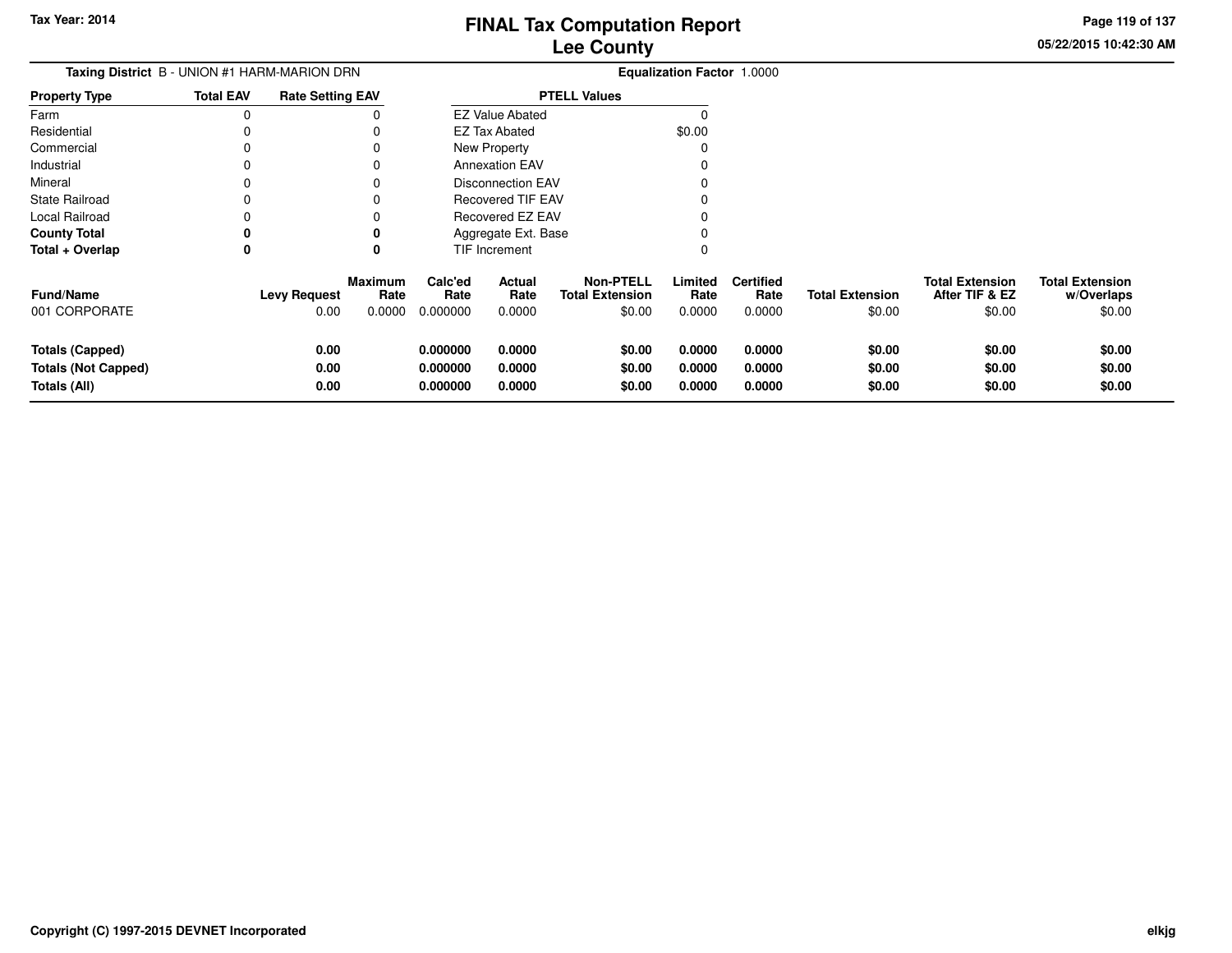**05/22/2015 10:42:30 AMPage 120 of 137**

| <b>Taxing District C - HARMON #1 HARMON DRN DIST</b>                 | <b>Equalization Factor 1.0000</b> |                                                                 |                                  |                            |                                                      |                            |                                    |                                  |                                                    |                                                |
|----------------------------------------------------------------------|-----------------------------------|-----------------------------------------------------------------|----------------------------------|----------------------------|------------------------------------------------------|----------------------------|------------------------------------|----------------------------------|----------------------------------------------------|------------------------------------------------|
| <b>Property Type</b>                                                 | <b>Total EAV</b>                  | <b>Rate Setting EAV</b>                                         |                                  |                            | <b>PTELL Values</b>                                  |                            |                                    |                                  |                                                    |                                                |
| Farm                                                                 |                                   |                                                                 |                                  | <b>EZ Value Abated</b>     |                                                      |                            |                                    |                                  |                                                    |                                                |
| Residential                                                          |                                   |                                                                 |                                  | <b>EZ Tax Abated</b>       |                                                      | \$0.00                     |                                    |                                  |                                                    |                                                |
| Commercial                                                           |                                   |                                                                 |                                  | New Property               |                                                      |                            |                                    |                                  |                                                    |                                                |
| Industrial                                                           |                                   |                                                                 |                                  | <b>Annexation EAV</b>      |                                                      |                            |                                    |                                  |                                                    |                                                |
| Mineral                                                              |                                   |                                                                 |                                  | <b>Disconnection EAV</b>   |                                                      |                            |                                    |                                  |                                                    |                                                |
| <b>State Railroad</b>                                                |                                   | 0                                                               |                                  | <b>Recovered TIF EAV</b>   |                                                      |                            |                                    |                                  |                                                    |                                                |
| Local Railroad                                                       |                                   |                                                                 |                                  | Recovered EZ EAV           |                                                      |                            |                                    |                                  |                                                    |                                                |
| <b>County Total</b>                                                  | o                                 | 0                                                               |                                  | Aggregate Ext. Base        |                                                      |                            |                                    |                                  |                                                    |                                                |
| Total + Overlap                                                      | 0                                 | 0                                                               |                                  | TIF Increment              |                                                      | 0                          |                                    |                                  |                                                    |                                                |
| <b>Fund/Name</b><br>001 CORPORATE                                    |                                   | <b>Maximum</b><br>Rate<br><b>Levy Request</b><br>0.00<br>0.0000 | Calc'ed<br>Rate<br>0.000000      | Actual<br>Rate<br>0.0000   | <b>Non-PTELL</b><br><b>Total Extension</b><br>\$0.00 | Limited<br>Rate<br>0.0000  | <b>Certified</b><br>Rate<br>0.0000 | <b>Total Extension</b><br>\$0.00 | <b>Total Extension</b><br>After TIF & EZ<br>\$0.00 | <b>Total Extension</b><br>w/Overlaps<br>\$0.00 |
| <b>Totals (Capped)</b><br><b>Totals (Not Capped)</b><br>Totals (All) |                                   | 0.00<br>0.00<br>0.00                                            | 0.000000<br>0.000000<br>0.000000 | 0.0000<br>0.0000<br>0.0000 | \$0.00<br>\$0.00<br>\$0.00                           | 0.0000<br>0.0000<br>0.0000 | 0.0000<br>0.0000<br>0.0000         | \$0.00<br>\$0.00<br>\$0.00       | \$0.00<br>\$0.00<br>\$0.00                         | \$0.00<br>\$0.00<br>\$0.00                     |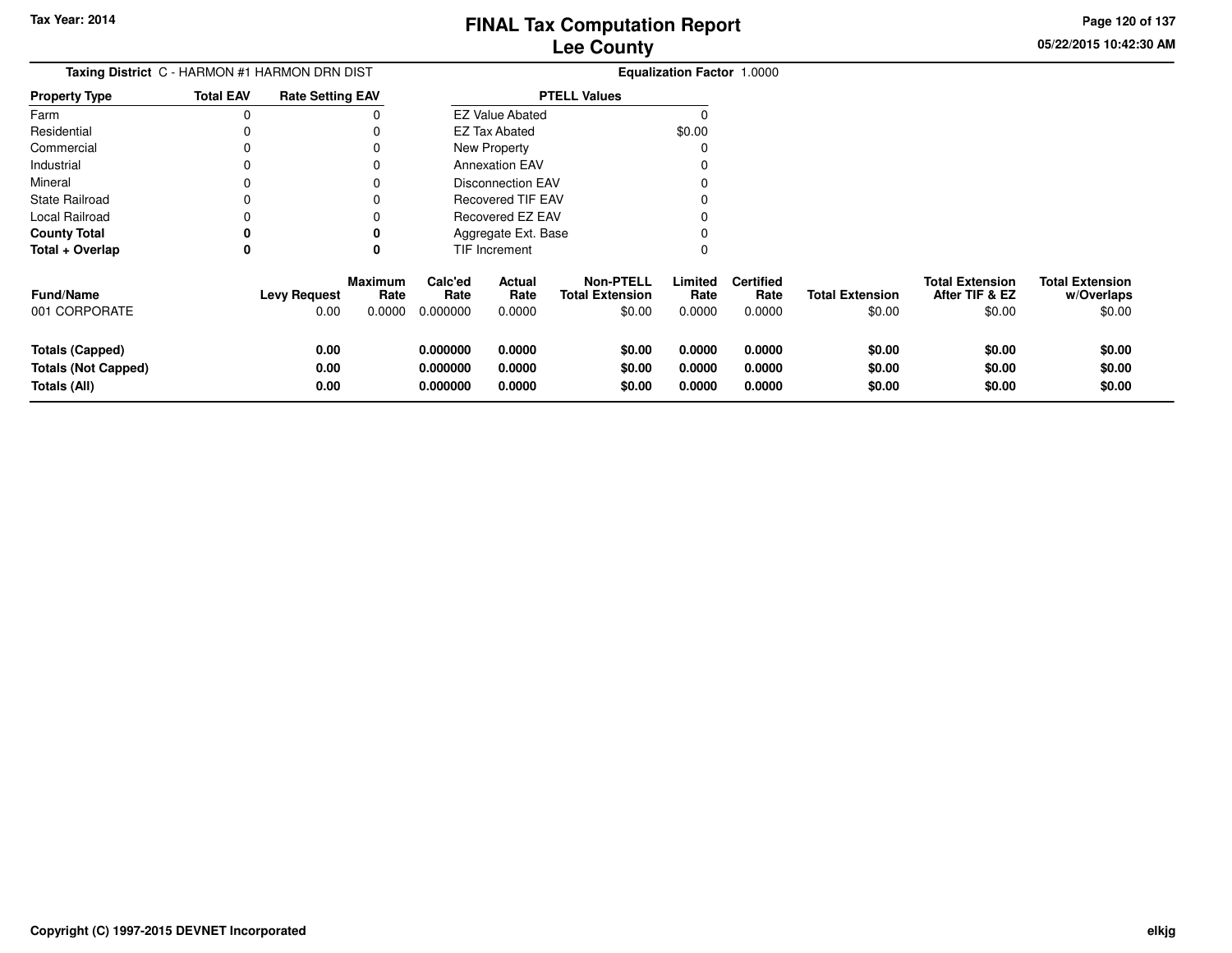**Totals (All)**

# **Lee CountyFINAL Tax Computation Report**

**0.000000 0.0000 \$0.00 0.0000 0.0000 \$0.00 \$0.00 \$0.00**

**05/22/2015 10:42:30 AMPage 121 of 137**

\$0.00

| Taxing District D - HARMON #2 DRN DIST |                  |                         |                 | Equalization Factor 1.0000 |                          |                                            |                 |                          |                        |                                          |                                      |
|----------------------------------------|------------------|-------------------------|-----------------|----------------------------|--------------------------|--------------------------------------------|-----------------|--------------------------|------------------------|------------------------------------------|--------------------------------------|
| <b>Property Type</b>                   | <b>Total EAV</b> | <b>Rate Setting EAV</b> |                 | <b>PTELL Values</b>        |                          |                                            |                 |                          |                        |                                          |                                      |
| Farm                                   | O                |                         |                 |                            | <b>EZ Value Abated</b>   |                                            |                 |                          |                        |                                          |                                      |
| Residential                            |                  |                         |                 |                            | <b>EZ Tax Abated</b>     |                                            | \$0.00          |                          |                        |                                          |                                      |
| Commercial                             |                  |                         |                 |                            | <b>New Property</b>      |                                            |                 |                          |                        |                                          |                                      |
| Industrial                             |                  |                         |                 |                            | <b>Annexation EAV</b>    |                                            |                 |                          |                        |                                          |                                      |
| Mineral                                |                  |                         |                 |                            | Disconnection EAV        |                                            |                 |                          |                        |                                          |                                      |
| <b>State Railroad</b>                  |                  |                         |                 |                            | <b>Recovered TIF EAV</b> |                                            |                 |                          |                        |                                          |                                      |
| Local Railroad                         |                  |                         |                 |                            | Recovered EZ EAV         |                                            |                 |                          |                        |                                          |                                      |
| <b>County Total</b>                    | 0                |                         |                 |                            | Aggregate Ext. Base      |                                            |                 |                          |                        |                                          |                                      |
| Total + Overlap                        | 0                |                         | 0               |                            | TIF Increment            |                                            |                 |                          |                        |                                          |                                      |
| <b>Fund/Name</b>                       |                  | <b>Levy Request</b>     | Maximum<br>Rate | Calc'ed<br>Rate            | Actual<br>Rate           | <b>Non-PTELL</b><br><b>Total Extension</b> | Limited<br>Rate | <b>Certified</b><br>Rate | <b>Total Extension</b> | <b>Total Extension</b><br>After TIF & EZ | <b>Total Extension</b><br>w/Overlaps |
| 001 CORPORATE                          |                  | 0.00                    | 0.0000          | 0.000000                   | 0.0000                   | \$0.00                                     | 0.0000          | 0.0000                   | \$0.00                 | \$0.00                                   | \$0.00                               |
| <b>Totals (Capped)</b>                 |                  | 0.00                    |                 | 0.000000                   | 0.0000                   | \$0.00                                     | 0.0000          | 0.0000                   | \$0.00                 | \$0.00                                   | \$0.00                               |
| <b>Totals (Not Capped)</b>             |                  | 0.00                    |                 | 0.000000                   | 0.0000                   | \$0.00                                     | 0.0000          | 0.0000                   | \$0.00                 | \$0.00                                   | \$0.00                               |

**0.00**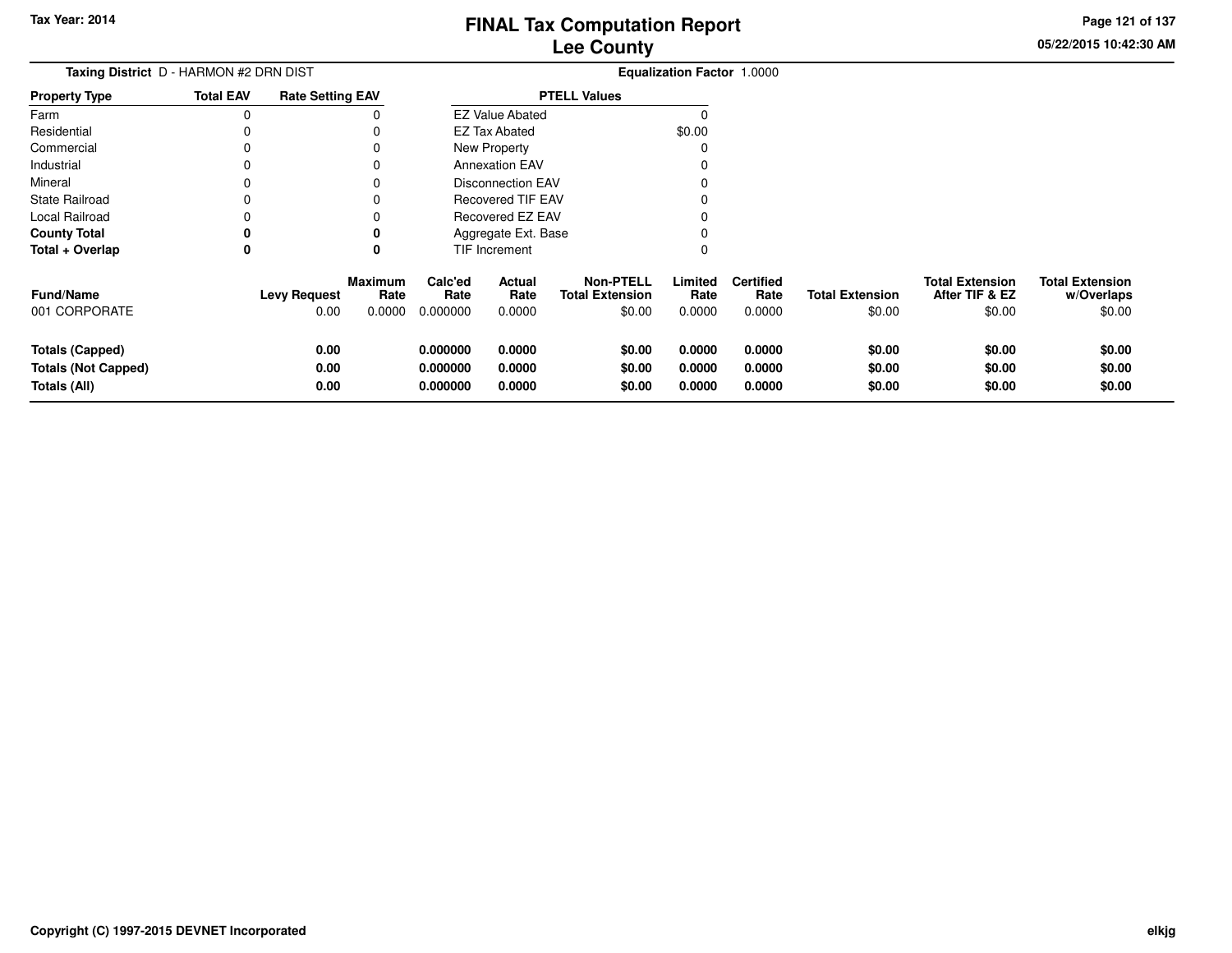**Page 122 of 137**

 $$0.00$ 

| Taxing District E - UNION #2 HAMILT-HAN DRN |                  |                         |                        |                     |                          |                                            | Equalization Factor 1.0000 |                          |                        |                                          |                                      |
|---------------------------------------------|------------------|-------------------------|------------------------|---------------------|--------------------------|--------------------------------------------|----------------------------|--------------------------|------------------------|------------------------------------------|--------------------------------------|
| <b>Property Type</b>                        | <b>Total EAV</b> | <b>Rate Setting EAV</b> |                        | <b>PTELL Values</b> |                          |                                            |                            |                          |                        |                                          |                                      |
| Farm                                        | 0                |                         |                        |                     | <b>EZ Value Abated</b>   |                                            | 0                          |                          |                        |                                          |                                      |
| Residential                                 |                  |                         |                        |                     | EZ Tax Abated            |                                            | \$0.00                     |                          |                        |                                          |                                      |
| Commercial                                  |                  |                         |                        |                     | New Property             |                                            | 0                          |                          |                        |                                          |                                      |
| Industrial                                  |                  |                         | 0                      |                     | <b>Annexation EAV</b>    |                                            | 0                          |                          |                        |                                          |                                      |
| Mineral                                     |                  |                         |                        |                     | <b>Disconnection EAV</b> |                                            | 0                          |                          |                        |                                          |                                      |
| <b>State Railroad</b>                       |                  |                         |                        |                     | Recovered TIF EAV        |                                            |                            |                          |                        |                                          |                                      |
| Local Railroad                              |                  |                         |                        |                     | <b>Recovered EZ EAV</b>  |                                            |                            |                          |                        |                                          |                                      |
| <b>County Total</b>                         | 0                |                         | 0                      |                     | Aggregate Ext. Base      |                                            | 0                          |                          |                        |                                          |                                      |
| Total + Overlap                             | 0                |                         | 0                      |                     | TIF Increment            |                                            | 0                          |                          |                        |                                          |                                      |
| <b>Fund/Name</b>                            |                  | <b>Levy Request</b>     | <b>Maximum</b><br>Rate | Calc'ed<br>Rate     | Actual<br>Rate           | <b>Non-PTELL</b><br><b>Total Extension</b> | Limited<br>Rate            | <b>Certified</b><br>Rate | <b>Total Extension</b> | <b>Total Extension</b><br>After TIF & EZ | <b>Total Extension</b><br>w/Overlaps |
| 001 CORPORATE                               |                  | 0.00                    | 0.0000                 | 0.000000            | 0.0000                   | \$0.00                                     | 0.0000                     | 0.0000                   | \$0.00                 | \$0.00                                   | \$0.00                               |
| <b>Totals (Capped)</b>                      |                  | 0.00                    |                        | 0.000000            | 0.0000                   | \$0.00                                     | 0.0000                     | 0.0000                   | \$0.00                 | \$0.00                                   | \$0.00                               |
| <b>Totals (Not Capped)</b>                  |                  | 0.00                    |                        | 0.000000            | 0.0000                   | \$0.00                                     | 0.0000                     | 0.0000                   | \$0.00                 | \$0.00                                   | \$0.00                               |
| Totals (All)                                |                  | 0.00                    |                        | 0.000000            | 0.0000                   | \$0.00                                     | 0.0000                     | 0.0000                   | \$0.00                 | \$0.00                                   | \$0.00                               |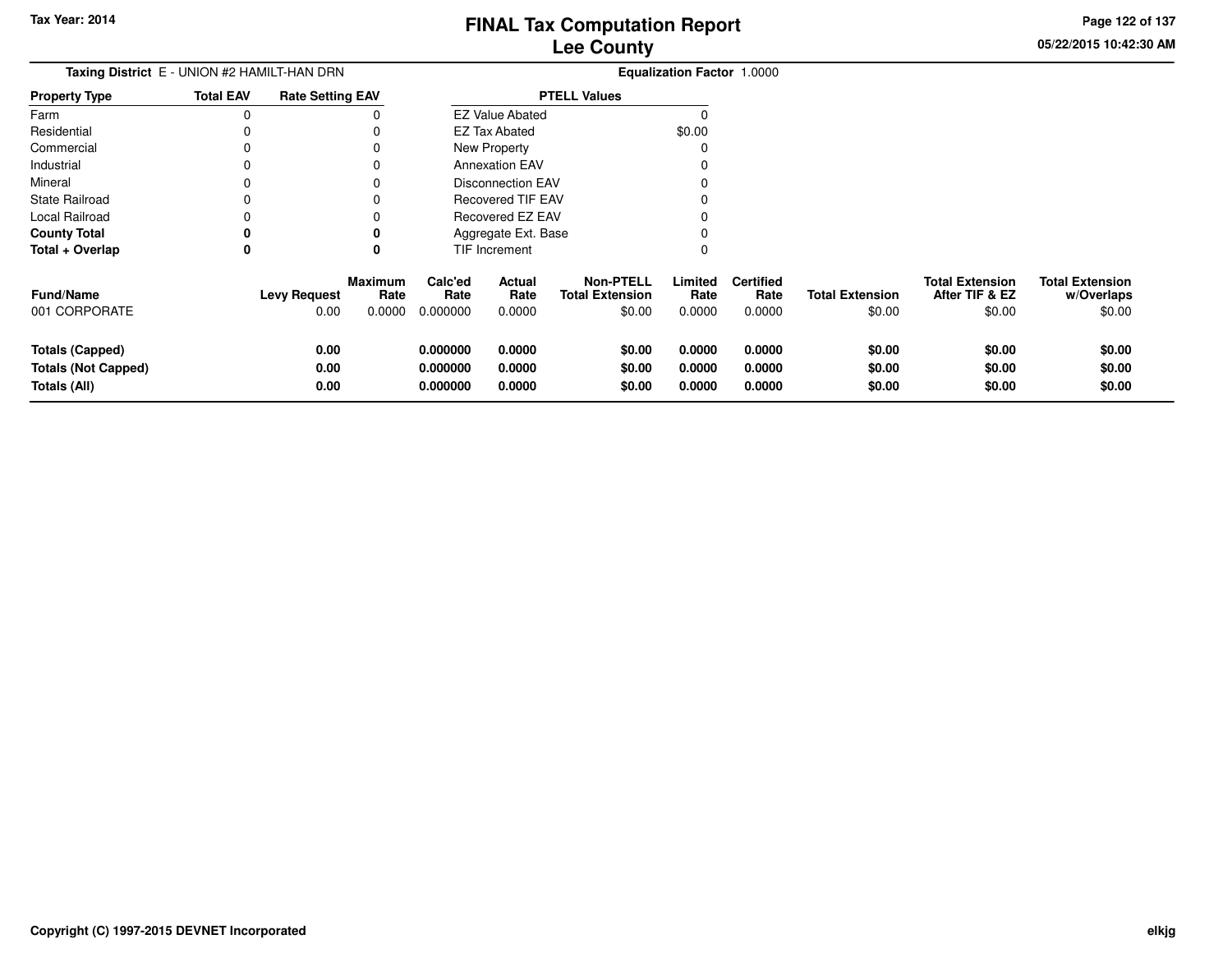**05/22/2015 10:42:30 AMPage 123 of 137**

 $$0.00$ 

| Taxing District F - UNION #1 HARM-MONT DRN           |                  |                         |                 |                      |                          |                                            | <b>Equalization Factor 1.0000</b> |                          |                        |                                          |                                      |
|------------------------------------------------------|------------------|-------------------------|-----------------|----------------------|--------------------------|--------------------------------------------|-----------------------------------|--------------------------|------------------------|------------------------------------------|--------------------------------------|
| <b>Property Type</b>                                 | <b>Total EAV</b> | <b>Rate Setting EAV</b> |                 | <b>PTELL Values</b>  |                          |                                            |                                   |                          |                        |                                          |                                      |
| Farm                                                 | 0                |                         | O               |                      | <b>EZ Value Abated</b>   |                                            |                                   |                          |                        |                                          |                                      |
| Residential                                          | 0                |                         |                 |                      | <b>EZ Tax Abated</b>     |                                            | \$0.00                            |                          |                        |                                          |                                      |
| Commercial                                           | 0                |                         |                 |                      | New Property             |                                            | 0                                 |                          |                        |                                          |                                      |
| Industrial                                           | 0                |                         |                 |                      | <b>Annexation EAV</b>    |                                            |                                   |                          |                        |                                          |                                      |
| Mineral                                              | 0                |                         |                 |                      | <b>Disconnection EAV</b> |                                            |                                   |                          |                        |                                          |                                      |
| <b>State Railroad</b>                                | 0                |                         |                 |                      | Recovered TIF EAV        |                                            |                                   |                          |                        |                                          |                                      |
| <b>Local Railroad</b>                                | 0                |                         |                 |                      | Recovered EZ EAV         |                                            |                                   |                          |                        |                                          |                                      |
| <b>County Total</b>                                  | 0                |                         |                 |                      | Aggregate Ext. Base      |                                            |                                   |                          |                        |                                          |                                      |
| Total + Overlap                                      | 0                |                         | 0               |                      | TIF Increment            |                                            | 0                                 |                          |                        |                                          |                                      |
| <b>Fund/Name</b>                                     |                  | <b>Levy Request</b>     | Maximum<br>Rate | Calc'ed<br>Rate      | Actual<br>Rate           | <b>Non-PTELL</b><br><b>Total Extension</b> | Limited<br>Rate                   | <b>Certified</b><br>Rate | <b>Total Extension</b> | <b>Total Extension</b><br>After TIF & EZ | <b>Total Extension</b><br>w/Overlaps |
| 001 CORPORATE                                        |                  | 0.00                    | 0.0000          | 0.000000             | 0.0000                   | \$0.00                                     | 0.0000                            | 0.0000                   | \$0.00                 | \$0.00                                   | \$0.00                               |
| <b>Totals (Capped)</b><br><b>Totals (Not Capped)</b> |                  | 0.00<br>0.00            |                 | 0.000000<br>0.000000 | 0.0000<br>0.0000         | \$0.00<br>\$0.00                           | 0.0000<br>0.0000                  | 0.0000<br>0.0000         | \$0.00<br>\$0.00       | \$0.00<br>\$0.00                         | \$0.00<br>\$0.00                     |
| Totals (All)                                         |                  | 0.00                    |                 | 0.000000             | 0.0000                   | \$0.00                                     | 0.0000                            | 0.0000                   | \$0.00                 | \$0.00                                   | \$0.00                               |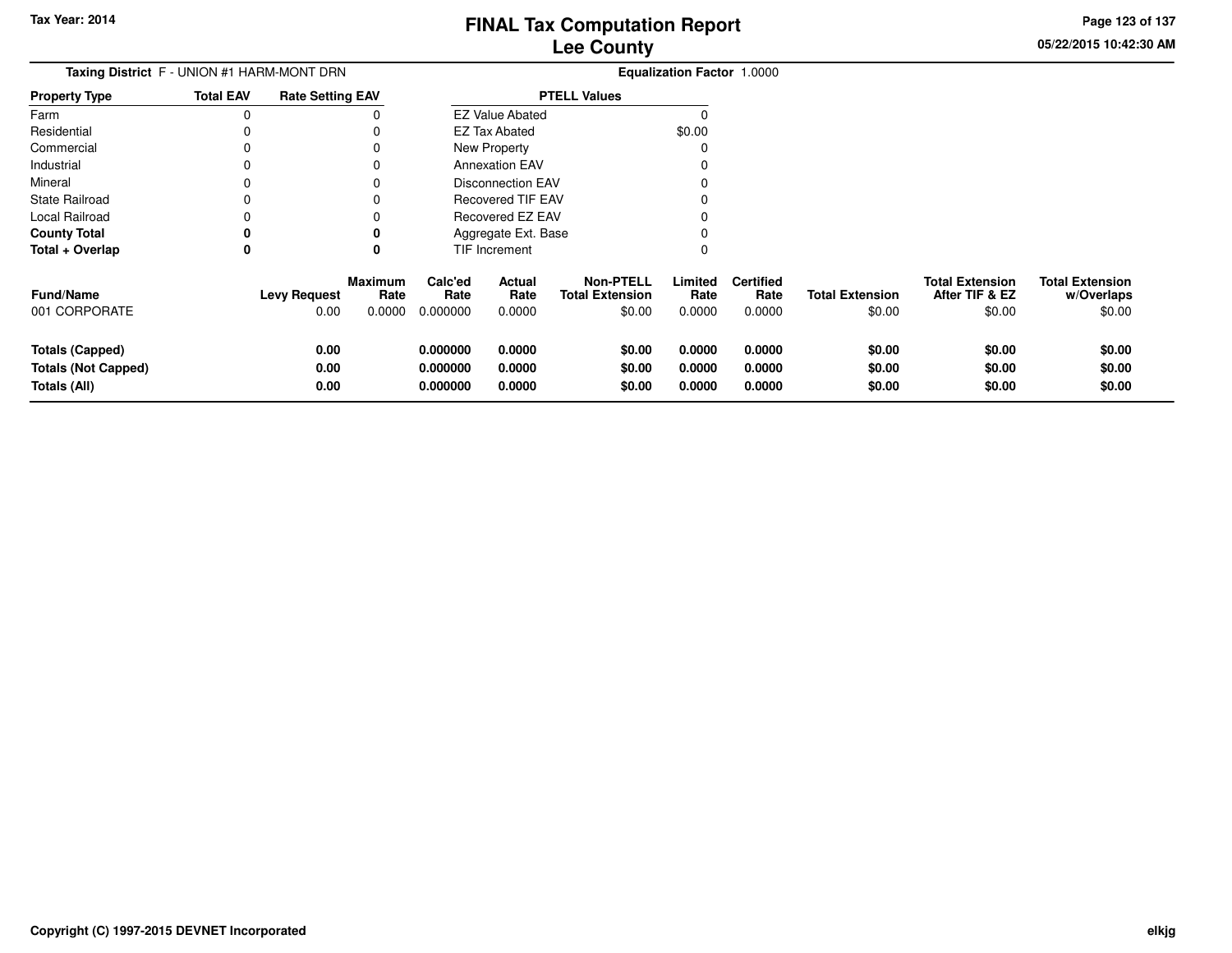**05/22/2015 10:42:30 AMPage 124 of 137**

| Taxing District G - UNION DRAIN #1 HAM/EG                            |                  |                             |                                  |                                  |                            |                                                      | <b>Equalization Factor 1.0000</b> |                                    |                                  |                                                    |                                                |
|----------------------------------------------------------------------|------------------|-----------------------------|----------------------------------|----------------------------------|----------------------------|------------------------------------------------------|-----------------------------------|------------------------------------|----------------------------------|----------------------------------------------------|------------------------------------------------|
| <b>Property Type</b>                                                 | <b>Total EAV</b> | <b>Rate Setting EAV</b>     |                                  | <b>PTELL Values</b>              |                            |                                                      |                                   |                                    |                                  |                                                    |                                                |
| Farm                                                                 | 0                |                             | 0                                |                                  | <b>EZ Value Abated</b>     |                                                      | $\Omega$                          |                                    |                                  |                                                    |                                                |
| Residential                                                          |                  |                             | 0                                |                                  | <b>EZ Tax Abated</b>       |                                                      | \$0.00                            |                                    |                                  |                                                    |                                                |
| Commercial                                                           | 0                |                             | 0                                |                                  | New Property               |                                                      | 0                                 |                                    |                                  |                                                    |                                                |
| Industrial                                                           | ი                |                             | 0                                |                                  | <b>Annexation EAV</b>      |                                                      | 0                                 |                                    |                                  |                                                    |                                                |
| Mineral                                                              | O                |                             | 0                                |                                  | <b>Disconnection EAV</b>   |                                                      |                                   |                                    |                                  |                                                    |                                                |
| State Railroad                                                       |                  |                             | 0                                |                                  | Recovered TIF EAV          |                                                      |                                   |                                    |                                  |                                                    |                                                |
| Local Railroad                                                       |                  |                             | 0                                |                                  | Recovered EZ EAV           |                                                      | 0                                 |                                    |                                  |                                                    |                                                |
| <b>County Total</b>                                                  | 0                |                             | 0                                |                                  | Aggregate Ext. Base        |                                                      |                                   |                                    |                                  |                                                    |                                                |
| Total + Overlap                                                      | 0                |                             | 0                                |                                  | TIF Increment              |                                                      | 0                                 |                                    |                                  |                                                    |                                                |
| <b>Fund/Name</b><br>001 CORPORATE                                    |                  | <b>Levy Request</b><br>0.00 | <b>Maximum</b><br>Rate<br>0.0000 | Calc'ed<br>Rate<br>0.000000      | Actual<br>Rate<br>0.0000   | <b>Non-PTELL</b><br><b>Total Extension</b><br>\$0.00 | Limited<br>Rate<br>0.0000         | <b>Certified</b><br>Rate<br>0.0000 | <b>Total Extension</b><br>\$0.00 | <b>Total Extension</b><br>After TIF & EZ<br>\$0.00 | <b>Total Extension</b><br>w/Overlaps<br>\$0.00 |
| <b>Totals (Capped)</b><br><b>Totals (Not Capped)</b><br>Totals (All) |                  | 0.00<br>0.00<br>0.00        |                                  | 0.000000<br>0.000000<br>0.000000 | 0.0000<br>0.0000<br>0.0000 | \$0.00<br>\$0.00<br>\$0.00                           | 0.0000<br>0.0000<br>0.0000        | 0.0000<br>0.0000<br>0.0000         | \$0.00<br>\$0.00<br>\$0.00       | \$0.00<br>\$0.00<br>\$0.00                         | \$0.00<br>\$0.00<br>\$0.00                     |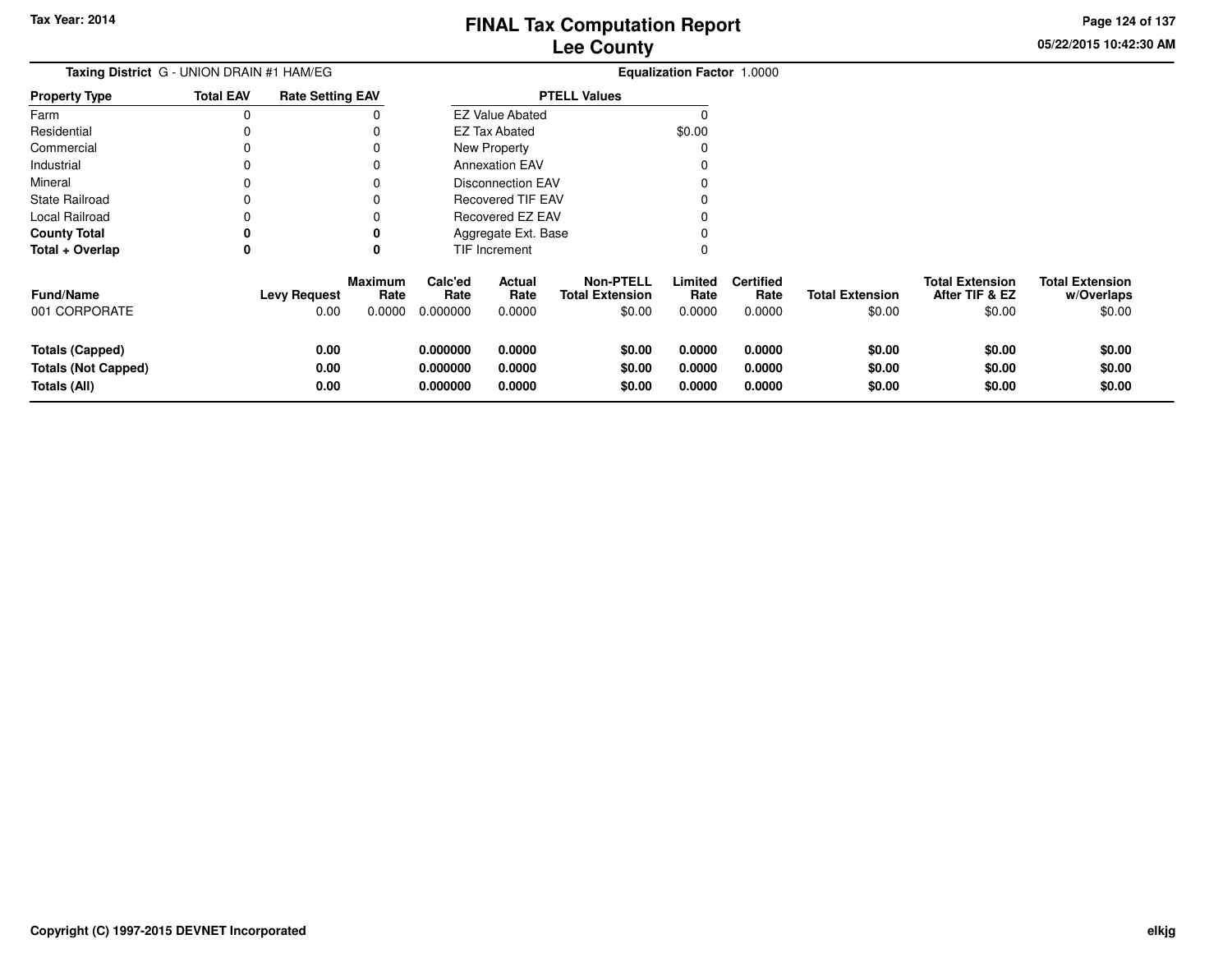**Page 125 of 137**

 $$0.00$ 

| <b>Taxing District</b> H - BRUSH GROVE DRAINAGE #6 |                      |                     |                                           |                            |                                                |                                                                                                                                      |                            |                                   |                                          |                                      |
|----------------------------------------------------|----------------------|---------------------|-------------------------------------------|----------------------------|------------------------------------------------|--------------------------------------------------------------------------------------------------------------------------------------|----------------------------|-----------------------------------|------------------------------------------|--------------------------------------|
| <b>Total EAV</b>                                   |                      |                     | <b>PTELL Values</b>                       |                            |                                                |                                                                                                                                      |                            |                                   |                                          |                                      |
| 0                                                  |                      |                     |                                           |                            |                                                | 0                                                                                                                                    |                            |                                   |                                          |                                      |
|                                                    |                      |                     |                                           |                            |                                                | \$0.00                                                                                                                               |                            |                                   |                                          |                                      |
|                                                    |                      | 0                   |                                           |                            |                                                | 0                                                                                                                                    |                            |                                   |                                          |                                      |
|                                                    |                      | 0                   |                                           |                            |                                                | 0                                                                                                                                    |                            |                                   |                                          |                                      |
|                                                    |                      | 0                   |                                           |                            |                                                | 0                                                                                                                                    |                            |                                   |                                          |                                      |
|                                                    |                      |                     |                                           |                            |                                                |                                                                                                                                      |                            |                                   |                                          |                                      |
|                                                    |                      |                     |                                           |                            |                                                |                                                                                                                                      |                            |                                   |                                          |                                      |
| 0                                                  |                      | 0                   |                                           |                            |                                                | 0                                                                                                                                    |                            |                                   |                                          |                                      |
| 0                                                  |                      | 0                   |                                           |                            |                                                | 0                                                                                                                                    |                            |                                   |                                          |                                      |
|                                                    |                      | Rate                | Calc'ed<br>Rate                           | Actual<br>Rate             | <b>Non-PTELL</b><br><b>Total Extension</b>     | Limited<br>Rate                                                                                                                      | <b>Certified</b><br>Rate   | <b>Total Extension</b>            | <b>Total Extension</b><br>After TIF & EZ | <b>Total Extension</b><br>w/Overlaps |
|                                                    | 0.00                 | 0.0000              | 0.000000                                  | 0.0000                     | \$0.00                                         | 0.0000                                                                                                                               | 0.0000                     |                                   |                                          | \$0.00                               |
|                                                    | 0.00<br>0.00<br>0.00 |                     | 0.000000<br>0.000000<br>0.000000          | 0.0000<br>0.0000<br>0.0000 | \$0.00<br>\$0.00<br>\$0.00                     | 0.0000<br>0.0000<br>0.0000                                                                                                           | 0.0000<br>0.0000<br>0.0000 | \$0.00<br>\$0.00<br>\$0.00        | \$0.00<br>\$0.00<br>\$0.00               | \$0.00<br>\$0.00<br>\$0.00           |
|                                                    |                      | <b>Levy Request</b> | <b>Rate Setting EAV</b><br><b>Maximum</b> |                            | EZ Tax Abated<br>New Property<br>TIF Increment | <b>EZ Value Abated</b><br><b>Annexation EAV</b><br>Disconnection EAV<br>Recovered TIF EAV<br>Recovered EZ EAV<br>Aggregate Ext. Base |                            | <b>Equalization Factor 1.0000</b> | \$0.00                                   | \$0.00                               |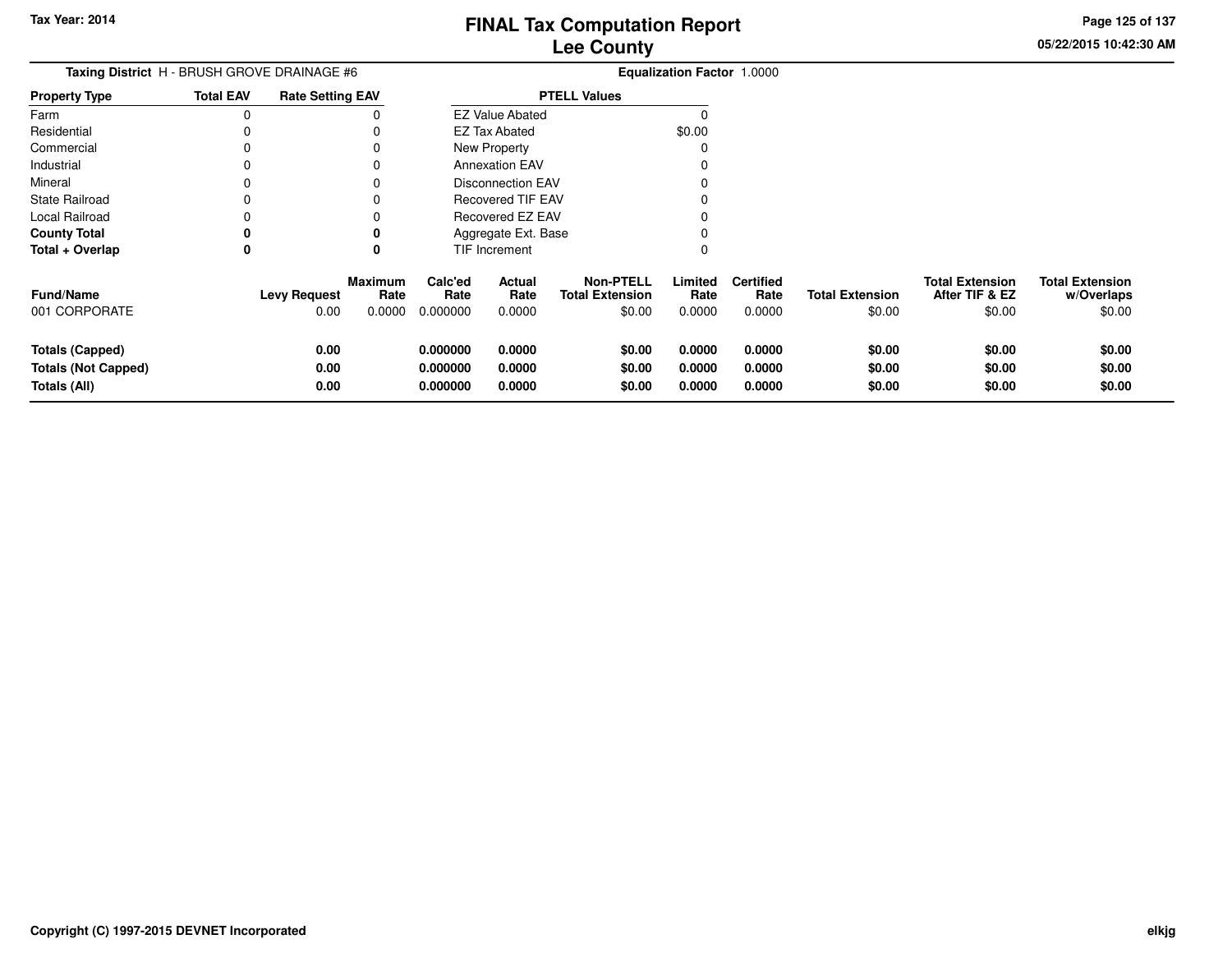**Page 126 of 137**

 $$0.00$ 

| <b>Taxing District I - INLET SWAMP DRAINAGE DISTRICT</b>             |                  |                             |                           |                                  |                            |                                                      | <b>Equalization Factor 1.0000</b> |                                    |                                  |                                                    |                                                |
|----------------------------------------------------------------------|------------------|-----------------------------|---------------------------|----------------------------------|----------------------------|------------------------------------------------------|-----------------------------------|------------------------------------|----------------------------------|----------------------------------------------------|------------------------------------------------|
| Property Type                                                        | <b>Total EAV</b> | <b>Rate Setting EAV</b>     |                           |                                  |                            | <b>PTELL Values</b>                                  |                                   |                                    |                                  |                                                    |                                                |
| Farm                                                                 | 0                |                             |                           |                                  | <b>EZ Value Abated</b>     |                                                      |                                   |                                    |                                  |                                                    |                                                |
| Residential                                                          |                  |                             |                           |                                  | EZ Tax Abated              |                                                      | \$0.00                            |                                    |                                  |                                                    |                                                |
| Commercial                                                           | 0                |                             |                           |                                  | New Property               |                                                      | C                                 |                                    |                                  |                                                    |                                                |
| Industrial                                                           | 0                |                             |                           |                                  | <b>Annexation EAV</b>      |                                                      |                                   |                                    |                                  |                                                    |                                                |
| Mineral                                                              | 0                |                             |                           |                                  | <b>Disconnection EAV</b>   |                                                      |                                   |                                    |                                  |                                                    |                                                |
| State Railroad                                                       |                  |                             |                           |                                  | <b>Recovered TIF EAV</b>   |                                                      |                                   |                                    |                                  |                                                    |                                                |
| Local Railroad                                                       |                  |                             |                           |                                  | Recovered EZ EAV           |                                                      |                                   |                                    |                                  |                                                    |                                                |
| <b>County Total</b>                                                  | 0                |                             |                           |                                  | Aggregate Ext. Base        |                                                      |                                   |                                    |                                  |                                                    |                                                |
| Total + Overlap                                                      | 0                |                             |                           |                                  | TIF Increment              |                                                      | 0                                 |                                    |                                  |                                                    |                                                |
| <b>Fund/Name</b><br>001 CORPORATE                                    |                  | <b>Levy Request</b><br>0.00 | Maximum<br>Rate<br>0.0000 | Calc'ed<br>Rate<br>0.000000      | Actual<br>Rate<br>0.0000   | <b>Non-PTELL</b><br><b>Total Extension</b><br>\$0.00 | Limited<br>Rate<br>0.0000         | <b>Certified</b><br>Rate<br>0.0000 | <b>Total Extension</b><br>\$0.00 | <b>Total Extension</b><br>After TIF & EZ<br>\$0.00 | <b>Total Extension</b><br>w/Overlaps<br>\$0.00 |
| <b>Totals (Capped)</b><br><b>Totals (Not Capped)</b><br>Totals (All) |                  | 0.00<br>0.00<br>0.00        |                           | 0.000000<br>0.000000<br>0.000000 | 0.0000<br>0.0000<br>0.0000 | \$0.00<br>\$0.00<br>\$0.00                           | 0.0000<br>0.0000<br>0.0000        | 0.0000<br>0.0000<br>0.0000         | \$0.00<br>\$0.00<br>\$0.00       | \$0.00<br>\$0.00<br>\$0.00                         | \$0.00<br>\$0.00<br>\$0.00                     |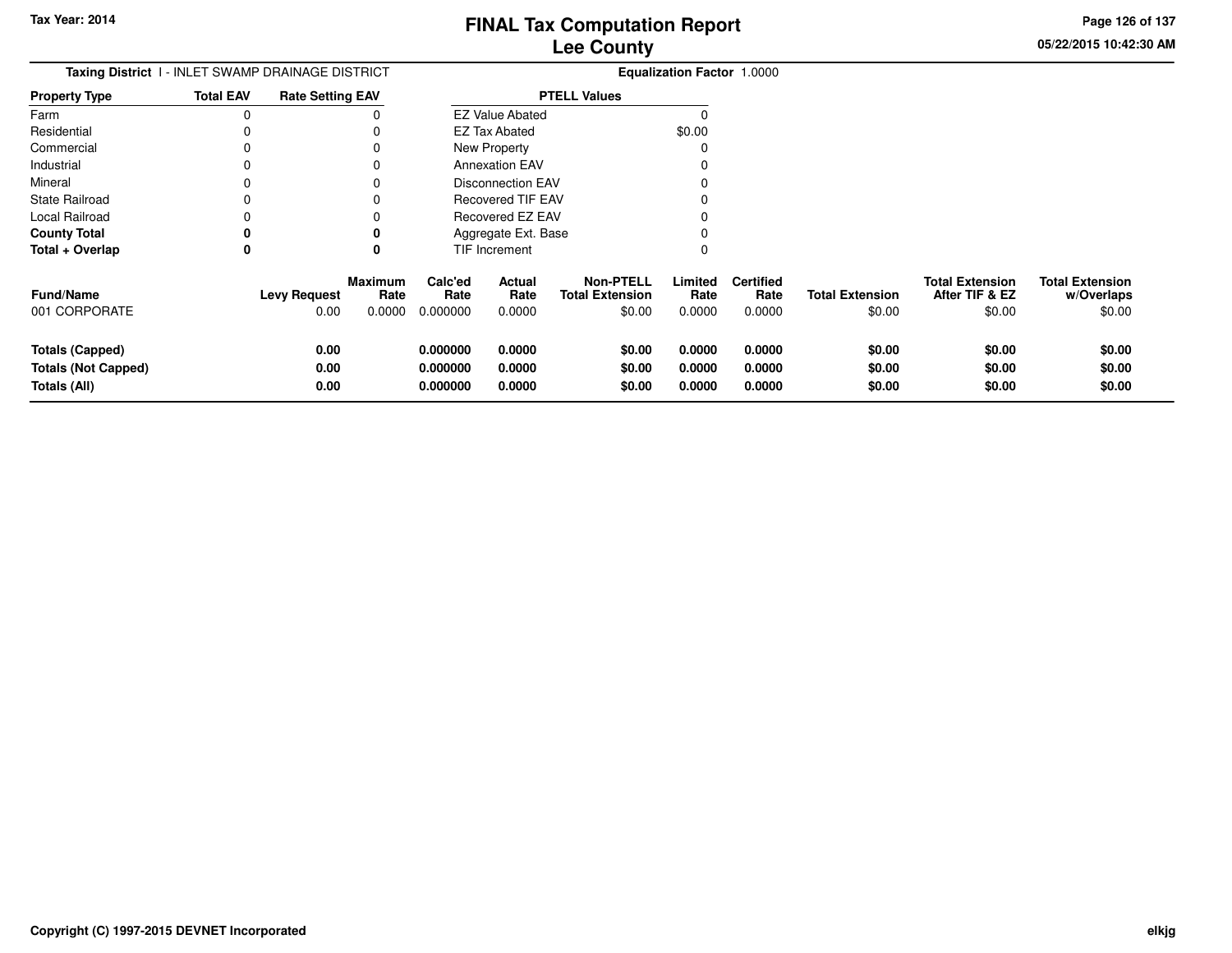**05/22/2015 10:42:30 AMPage 127 of 137**

 $$0.00$ 

| <b>Taxing District</b> J - UNION #3 HAMILT-HAN DRN |                  |                         |                        |                     |                          |                                            | <b>Equalization Factor 1.0000</b> |                          |                        |                                          |                                      |
|----------------------------------------------------|------------------|-------------------------|------------------------|---------------------|--------------------------|--------------------------------------------|-----------------------------------|--------------------------|------------------------|------------------------------------------|--------------------------------------|
| <b>Property Type</b>                               | <b>Total EAV</b> | <b>Rate Setting EAV</b> |                        | <b>PTELL Values</b> |                          |                                            |                                   |                          |                        |                                          |                                      |
| Farm                                               |                  |                         |                        |                     | <b>EZ Value Abated</b>   |                                            |                                   |                          |                        |                                          |                                      |
| Residential                                        |                  |                         |                        |                     | <b>EZ Tax Abated</b>     |                                            | \$0.00                            |                          |                        |                                          |                                      |
| Commercial                                         |                  |                         |                        |                     | New Property             |                                            |                                   |                          |                        |                                          |                                      |
| Industrial                                         |                  |                         |                        |                     | <b>Annexation EAV</b>    |                                            |                                   |                          |                        |                                          |                                      |
| Mineral                                            |                  |                         |                        |                     | <b>Disconnection EAV</b> |                                            |                                   |                          |                        |                                          |                                      |
| <b>State Railroad</b>                              |                  |                         |                        |                     | <b>Recovered TIF EAV</b> |                                            |                                   |                          |                        |                                          |                                      |
| Local Railroad                                     |                  |                         |                        |                     | Recovered EZ EAV         |                                            |                                   |                          |                        |                                          |                                      |
| <b>County Total</b>                                |                  |                         |                        |                     | Aggregate Ext. Base      |                                            |                                   |                          |                        |                                          |                                      |
| Total + Overlap                                    | 0                |                         | 0                      |                     | TIF Increment            |                                            | 0                                 |                          |                        |                                          |                                      |
| <b>Fund/Name</b>                                   |                  | <b>Levy Request</b>     | <b>Maximum</b><br>Rate | Calc'ed<br>Rate     | Actual<br>Rate           | <b>Non-PTELL</b><br><b>Total Extension</b> | Limited<br>Rate                   | <b>Certified</b><br>Rate | <b>Total Extension</b> | <b>Total Extension</b><br>After TIF & EZ | <b>Total Extension</b><br>w/Overlaps |
| 001 CORPORATE                                      |                  | 0.00                    | 0.0000                 | 0.000000            | 0.0000                   | \$0.00                                     | 0.0000                            | 0.0000                   | \$0.00                 | \$0.00                                   | \$0.00                               |
| <b>Totals (Capped)</b>                             |                  | 0.00                    |                        | 0.000000            | 0.0000                   | \$0.00                                     | 0.0000                            | 0.0000                   | \$0.00                 | \$0.00                                   | \$0.00                               |
| <b>Totals (Not Capped)</b>                         |                  | 0.00                    |                        | 0.000000            | 0.0000                   | \$0.00                                     | 0.0000                            | 0.0000                   | \$0.00                 | \$0.00                                   | \$0.00                               |
| Totals (All)                                       |                  | 0.00                    |                        | 0.000000            | 0.0000                   | \$0.00                                     | 0.0000                            | 0.0000                   | \$0.00                 | \$0.00                                   | \$0.00                               |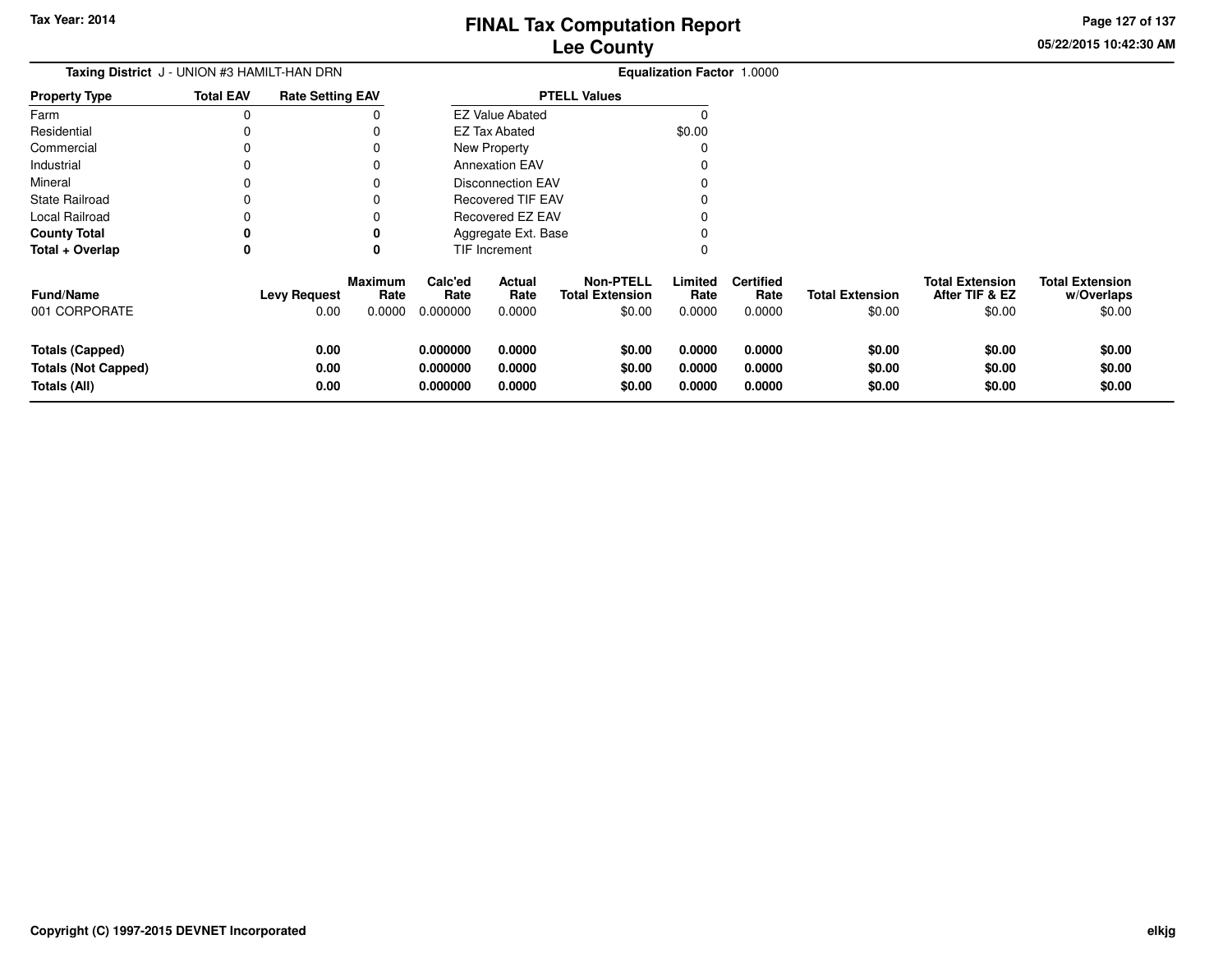**05/22/2015 10:42:30 AMPage 128 of 137**

| <b>Lee County</b>                 |  |
|-----------------------------------|--|
| <b>Equalization Factor 1.0000</b> |  |

|                      | <b>Taxing District</b> K - #3 MONTMORENCY DRAINAGE DISTRICT |                                 |                 |                          | <b>Equalization Factor 1.0000</b>   |                 |                          |     |
|----------------------|-------------------------------------------------------------|---------------------------------|-----------------|--------------------------|-------------------------------------|-----------------|--------------------------|-----|
| <b>Property Type</b> | <b>Total EAV</b>                                            | <b>Rate Setting EAV</b>         |                 |                          | <b>PTELL Values</b>                 |                 |                          |     |
| Farm                 |                                                             |                                 |                 | <b>EZ Value Abated</b>   |                                     |                 |                          |     |
| Residential          |                                                             |                                 |                 | EZ Tax Abated            |                                     | \$0.00          |                          |     |
| Commercial           |                                                             |                                 |                 | New Property             |                                     |                 |                          |     |
| Industrial           |                                                             |                                 |                 | <b>Annexation EAV</b>    |                                     |                 |                          |     |
| Mineral              |                                                             |                                 |                 | <b>Disconnection EAV</b> |                                     |                 |                          |     |
| State Railroad       |                                                             |                                 |                 | <b>Recovered TIF EAV</b> |                                     |                 |                          |     |
| Local Railroad       |                                                             |                                 |                 | Recovered EZ EAV         |                                     |                 |                          |     |
| <b>County Total</b>  |                                                             |                                 |                 | Aggregate Ext. Base      |                                     |                 |                          |     |
| Total + Overlap      |                                                             |                                 |                 | <b>TIF Increment</b>     |                                     |                 |                          |     |
| <b>Fund/Name</b>     |                                                             | Maximum<br>Levv Reauest<br>Rate | Calc'ed<br>Rate | Actual<br>Rate           | <b>Non-PTELL</b><br>Total Extension | Limited<br>Rate | <b>Certified</b><br>Rate | Tot |

| <b>Fund/Name</b>    | <b>Levy Request</b> | <b>Maximum</b><br>Rate | Calc'ed<br>Rate | Actual<br>Rate | <b>Non-PTELL</b><br><b>Total Extension</b> | Limited<br>Rate | <b>Certified</b><br>Rate | <b>Total Extension</b> | <b>Total Extension</b><br>After TIF & EZ | <b>Total Extension</b><br>w/Overlaps |
|---------------------|---------------------|------------------------|-----------------|----------------|--------------------------------------------|-----------------|--------------------------|------------------------|------------------------------------------|--------------------------------------|
| 001 CORPORATE       | 0.00                | 0.0000                 | 0.000000        | 0.0000         | \$0.00                                     | 0.0000          | 0.0000                   | \$0.00                 | \$0.00                                   | \$0.00                               |
| Totals (Capped)     | 0.00                |                        | 0.000000        | 0.0000         | \$0.00                                     | 0.0000          | 0.0000                   | \$0.00                 | \$0.00                                   | \$0.00                               |
| Totals (Not Capped) | 0.00                |                        | 0.000000        | 0.0000         | \$0.00                                     | 0.0000          | 0.0000                   | \$0.00                 | \$0.00                                   | \$0.00                               |
| Totals (All)        | 0.00                |                        | 0.000000        | 0.0000         | \$0.00                                     | 0.0000          | 0.0000                   | \$0.00                 | \$0.00                                   | \$0.00                               |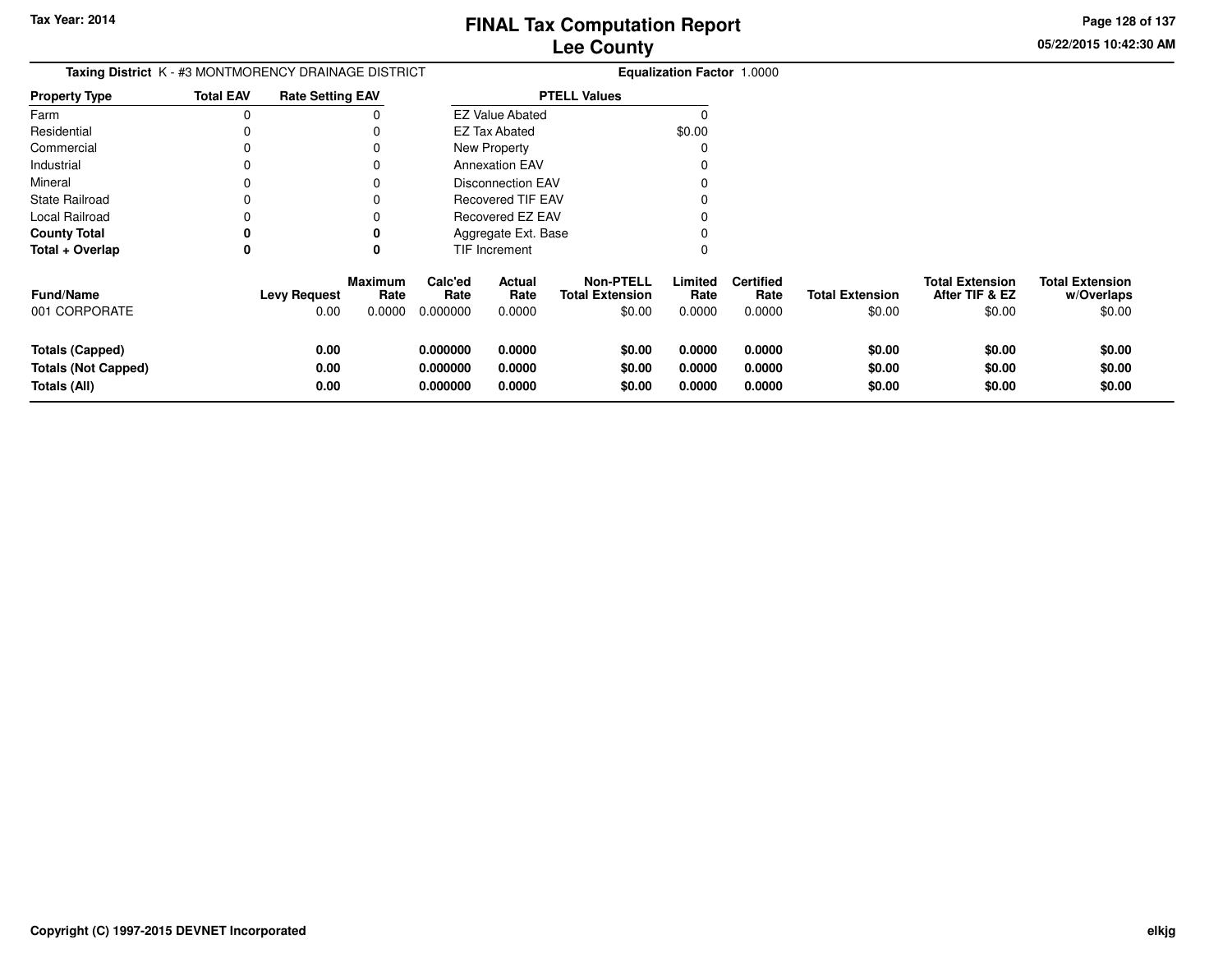**Page 129 of 137**

 $$0.00$ 

| <b>Taxing District</b> L - UNION DRAINAGE #1 HAMILTON & HAHNAMAN |                  |                         |                        |                 |                          | <b>Equalization Factor 1.0000</b>          |                 |                          |                        |                                          |                                      |
|------------------------------------------------------------------|------------------|-------------------------|------------------------|-----------------|--------------------------|--------------------------------------------|-----------------|--------------------------|------------------------|------------------------------------------|--------------------------------------|
| <b>Property Type</b>                                             | <b>Total EAV</b> | <b>Rate Setting EAV</b> |                        |                 |                          | <b>PTELL Values</b>                        |                 |                          |                        |                                          |                                      |
| Farm                                                             | $\Omega$         |                         |                        |                 | <b>EZ Value Abated</b>   |                                            |                 |                          |                        |                                          |                                      |
| Residential                                                      |                  |                         |                        |                 | <b>EZ Tax Abated</b>     |                                            | \$0.00          |                          |                        |                                          |                                      |
| Commercial                                                       |                  |                         |                        |                 | New Property             |                                            |                 |                          |                        |                                          |                                      |
| Industrial                                                       |                  |                         |                        |                 | <b>Annexation EAV</b>    |                                            |                 |                          |                        |                                          |                                      |
| Mineral                                                          |                  |                         |                        |                 | <b>Disconnection EAV</b> |                                            |                 |                          |                        |                                          |                                      |
| <b>State Railroad</b>                                            |                  |                         |                        |                 | Recovered TIF EAV        |                                            |                 |                          |                        |                                          |                                      |
| Local Railroad                                                   |                  |                         |                        |                 | Recovered EZ EAV         |                                            |                 |                          |                        |                                          |                                      |
| <b>County Total</b>                                              |                  |                         |                        |                 | Aggregate Ext. Base      |                                            |                 |                          |                        |                                          |                                      |
| Total + Overlap                                                  | 0                |                         | 0                      |                 | TIF Increment            |                                            |                 |                          |                        |                                          |                                      |
| Fund/Name                                                        |                  | <b>Levy Request</b>     | <b>Maximum</b><br>Rate | Calc'ed<br>Rate | Actual<br>Rate           | <b>Non-PTELL</b><br><b>Total Extension</b> | Limited<br>Rate | <b>Certified</b><br>Rate | <b>Total Extension</b> | <b>Total Extension</b><br>After TIF & EZ | <b>Total Extension</b><br>w/Overlaps |
| 001 CORPORATE                                                    |                  | 0.00                    | 0.0000                 | 0.000000        | 0.0000                   | \$0.00                                     | 0.0000          | 0.0000                   | \$0.00                 | \$0.00                                   | \$0.00                               |
| <b>Totals (Capped)</b>                                           |                  | 0.00                    |                        | 0.000000        | 0.0000                   | \$0.00                                     | 0.0000          | 0.0000                   | \$0.00                 | \$0.00                                   | \$0.00                               |
| <b>Totals (Not Capped)</b>                                       |                  | 0.00                    |                        | 0.000000        | 0.0000                   | \$0.00                                     | 0.0000          | 0.0000                   | \$0.00                 | \$0.00                                   | \$0.00                               |
| Totals (All)                                                     |                  | 0.00                    |                        | 0.000000        | 0.0000                   | \$0.00                                     | 0.0000          | 0.0000                   | \$0.00                 | \$0.00                                   | \$0.00                               |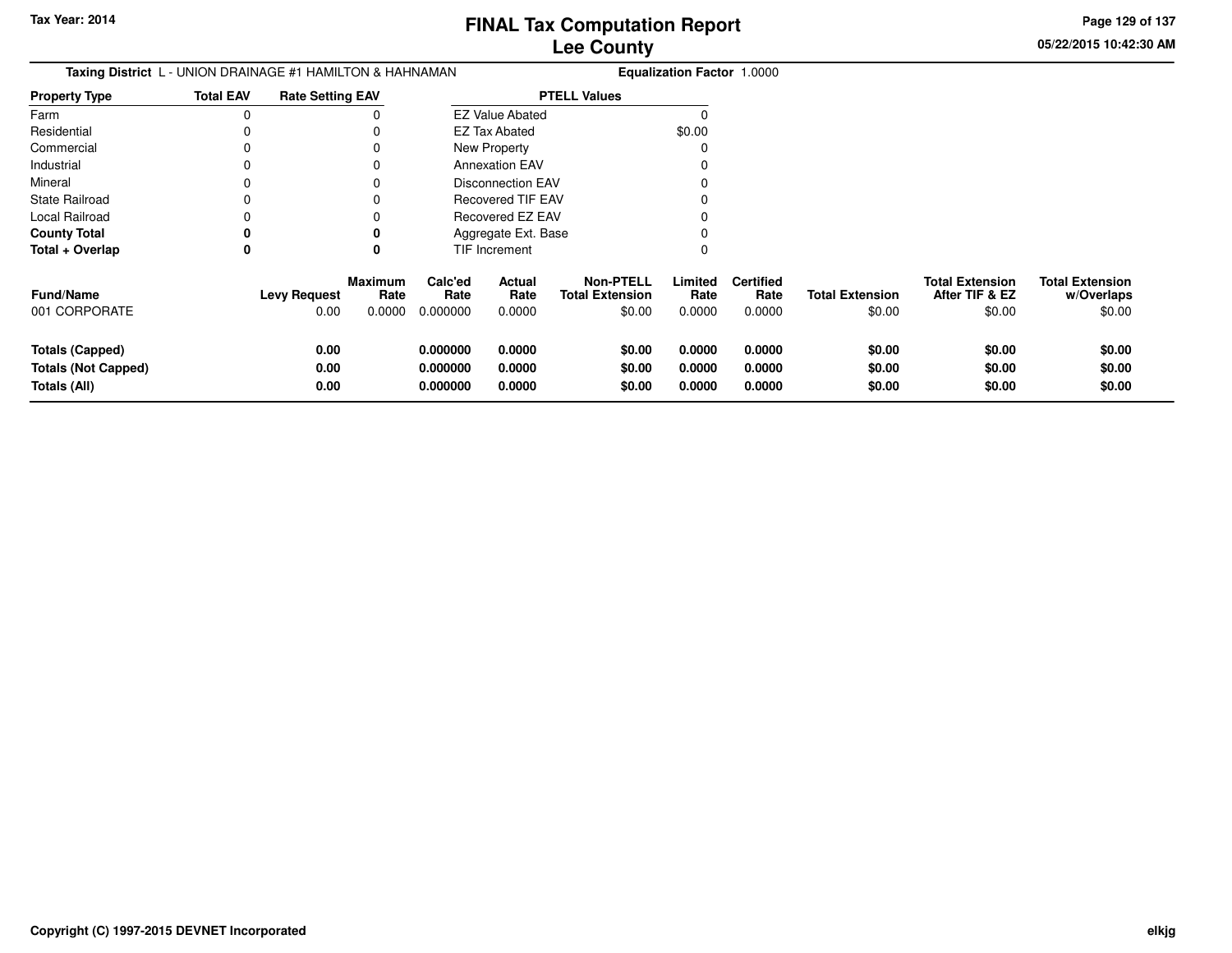**05/22/2015 10:42:30 AMPage 130 of 137**

| <b>Taxing District</b> M - Sub-DIST #1 UNION DRN #1 HAMILTON & HAHNAMAN |                  |                         |                                  |                                  |                            | <b>Equalization Factor 1.0000</b>          |                                                          |                                    |                                  |                                                    |                                                |
|-------------------------------------------------------------------------|------------------|-------------------------|----------------------------------|----------------------------------|----------------------------|--------------------------------------------|----------------------------------------------------------|------------------------------------|----------------------------------|----------------------------------------------------|------------------------------------------------|
| <b>Property Type</b>                                                    | <b>Total EAV</b> | <b>Rate Setting EAV</b> |                                  |                                  |                            | <b>PTELL Values</b>                        |                                                          |                                    |                                  |                                                    |                                                |
| Farm                                                                    | 0                |                         |                                  |                                  | <b>EZ Value Abated</b>     |                                            |                                                          |                                    |                                  |                                                    |                                                |
| Residential                                                             |                  |                         |                                  |                                  | <b>EZ Tax Abated</b>       |                                            | \$0.00                                                   |                                    |                                  |                                                    |                                                |
| Commercial                                                              |                  |                         |                                  |                                  | New Property               |                                            |                                                          |                                    |                                  |                                                    |                                                |
| Industrial                                                              |                  |                         |                                  |                                  | <b>Annexation EAV</b>      |                                            |                                                          |                                    |                                  |                                                    |                                                |
| Mineral                                                                 |                  |                         |                                  |                                  | <b>Disconnection EAV</b>   |                                            |                                                          |                                    |                                  |                                                    |                                                |
| State Railroad                                                          |                  |                         |                                  |                                  | <b>Recovered TIF EAV</b>   |                                            |                                                          |                                    |                                  |                                                    |                                                |
| Local Railroad                                                          |                  |                         |                                  |                                  | Recovered EZ EAV           |                                            |                                                          |                                    |                                  |                                                    |                                                |
| <b>County Total</b>                                                     |                  |                         |                                  |                                  | Aggregate Ext. Base        |                                            |                                                          |                                    |                                  |                                                    |                                                |
| Total + Overlap                                                         | 0                |                         |                                  |                                  | TIF Increment              |                                            |                                                          |                                    |                                  |                                                    |                                                |
| <b>Fund/Name</b><br>001 CORPORATE                                       |                  | Levy Request<br>0.00    | <b>Maximum</b><br>Rate<br>0.0000 | Calc'ed<br>Rate<br>0.000000      | Actual<br>Rate<br>0.0000   | <b>Non-PTELL</b><br><b>Total Extension</b> | Limited<br>Rate<br>\$0.00<br>0.0000                      | <b>Certified</b><br>Rate<br>0.0000 | <b>Total Extension</b><br>\$0.00 | <b>Total Extension</b><br>After TIF & EZ<br>\$0.00 | <b>Total Extension</b><br>w/Overlaps<br>\$0.00 |
| <b>Totals (Capped)</b><br><b>Totals (Not Capped)</b><br>Totals (All)    |                  | 0.00<br>0.00<br>0.00    |                                  | 0.000000<br>0.000000<br>0.000000 | 0.0000<br>0.0000<br>0.0000 |                                            | \$0.00<br>0.0000<br>\$0.00<br>0.0000<br>\$0.00<br>0.0000 | 0.0000<br>0.0000<br>0.0000         | \$0.00<br>\$0.00<br>\$0.00       | \$0.00<br>\$0.00<br>\$0.00                         | \$0.00<br>\$0.00<br>\$0.00                     |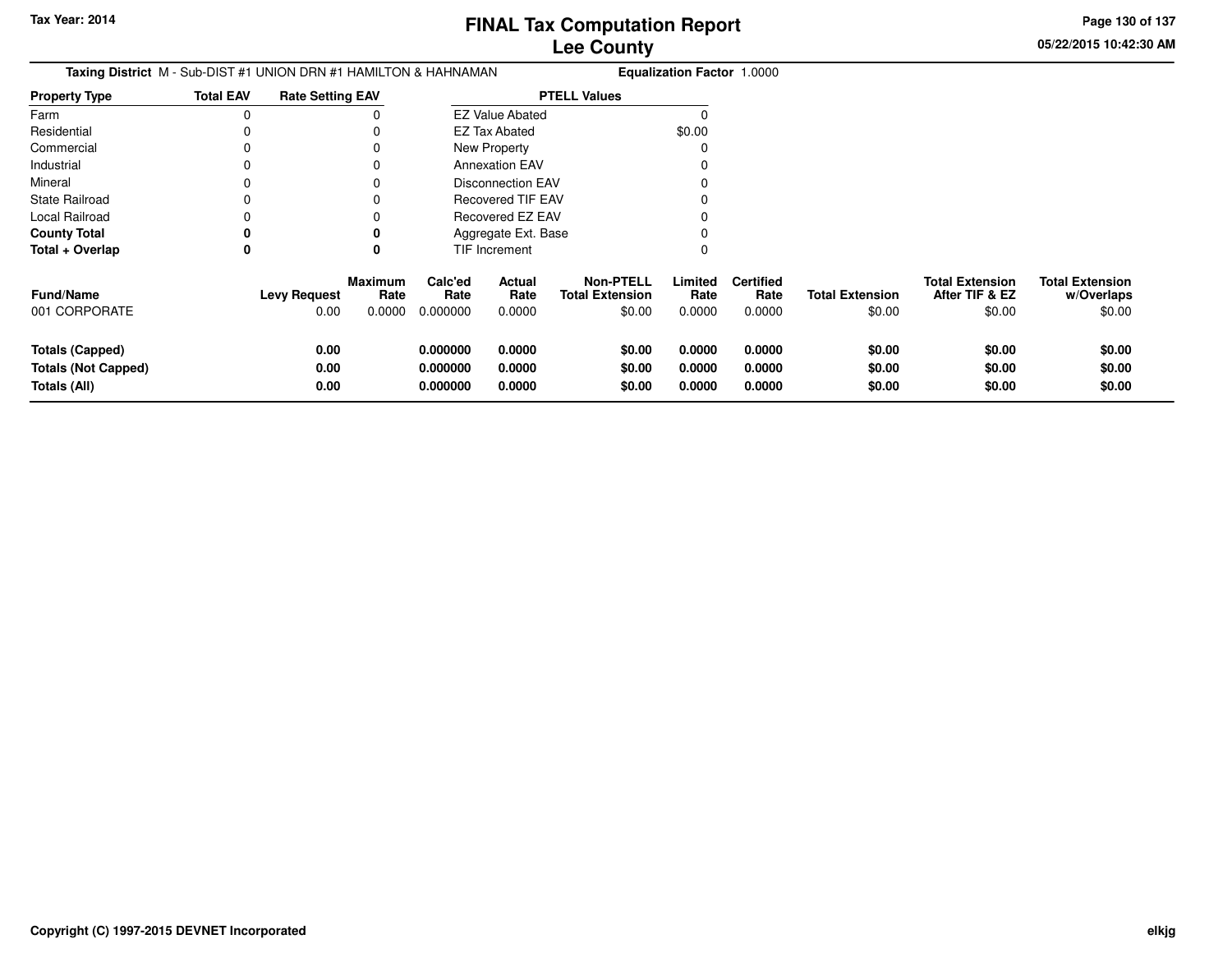**05/22/2015 10:42:30 AMPage 131 of 137**

| Taxing District N - Sub-DIST #2 UNION DRN #1 HAMILTON & HAHNAMAN     |                  |                             |                           |                                  |                            | <b>Equalization Factor 1.0000</b>                    |                            |                                    |                                  |                                                    |                                                |
|----------------------------------------------------------------------|------------------|-----------------------------|---------------------------|----------------------------------|----------------------------|------------------------------------------------------|----------------------------|------------------------------------|----------------------------------|----------------------------------------------------|------------------------------------------------|
| <b>Property Type</b>                                                 | <b>Total EAV</b> | <b>Rate Setting EAV</b>     |                           |                                  |                            | <b>PTELL Values</b>                                  |                            |                                    |                                  |                                                    |                                                |
| Farm                                                                 | $\Omega$         |                             |                           |                                  | <b>EZ Value Abated</b>     |                                                      |                            |                                    |                                  |                                                    |                                                |
| Residential                                                          |                  |                             |                           |                                  | <b>EZ Tax Abated</b>       |                                                      | \$0.00                     |                                    |                                  |                                                    |                                                |
| Commercial                                                           |                  |                             |                           |                                  | New Property               |                                                      |                            |                                    |                                  |                                                    |                                                |
| Industrial                                                           |                  |                             |                           |                                  | <b>Annexation EAV</b>      |                                                      |                            |                                    |                                  |                                                    |                                                |
| Mineral                                                              |                  |                             |                           |                                  | <b>Disconnection EAV</b>   |                                                      |                            |                                    |                                  |                                                    |                                                |
| <b>State Railroad</b>                                                |                  |                             |                           |                                  | <b>Recovered TIF EAV</b>   |                                                      |                            |                                    |                                  |                                                    |                                                |
| Local Railroad                                                       |                  |                             |                           |                                  | <b>Recovered EZ EAV</b>    |                                                      |                            |                                    |                                  |                                                    |                                                |
| <b>County Total</b>                                                  | 0                |                             |                           |                                  | Aggregate Ext. Base        |                                                      |                            |                                    |                                  |                                                    |                                                |
| Total + Overlap                                                      | 0                |                             | 0                         |                                  | TIF Increment              |                                                      |                            |                                    |                                  |                                                    |                                                |
| <b>Fund/Name</b><br>001 CORPORATE                                    |                  | <b>Levy Request</b><br>0.00 | Maximum<br>Rate<br>0.0000 | Calc'ed<br>Rate<br>0.000000      | Actual<br>Rate<br>0.0000   | <b>Non-PTELL</b><br><b>Total Extension</b><br>\$0.00 | Limited<br>Rate<br>0.0000  | <b>Certified</b><br>Rate<br>0.0000 | <b>Total Extension</b><br>\$0.00 | <b>Total Extension</b><br>After TIF & EZ<br>\$0.00 | <b>Total Extension</b><br>w/Overlaps<br>\$0.00 |
|                                                                      |                  |                             |                           |                                  |                            |                                                      |                            |                                    |                                  |                                                    |                                                |
| <b>Totals (Capped)</b><br><b>Totals (Not Capped)</b><br>Totals (All) |                  | 0.00<br>0.00<br>0.00        |                           | 0.000000<br>0.000000<br>0.000000 | 0.0000<br>0.0000<br>0.0000 | \$0.00<br>\$0.00<br>\$0.00                           | 0.0000<br>0.0000<br>0.0000 | 0.0000<br>0.0000<br>0.0000         | \$0.00<br>\$0.00<br>\$0.00       | \$0.00<br>\$0.00<br>\$0.00                         | \$0.00<br>\$0.00<br>\$0.00                     |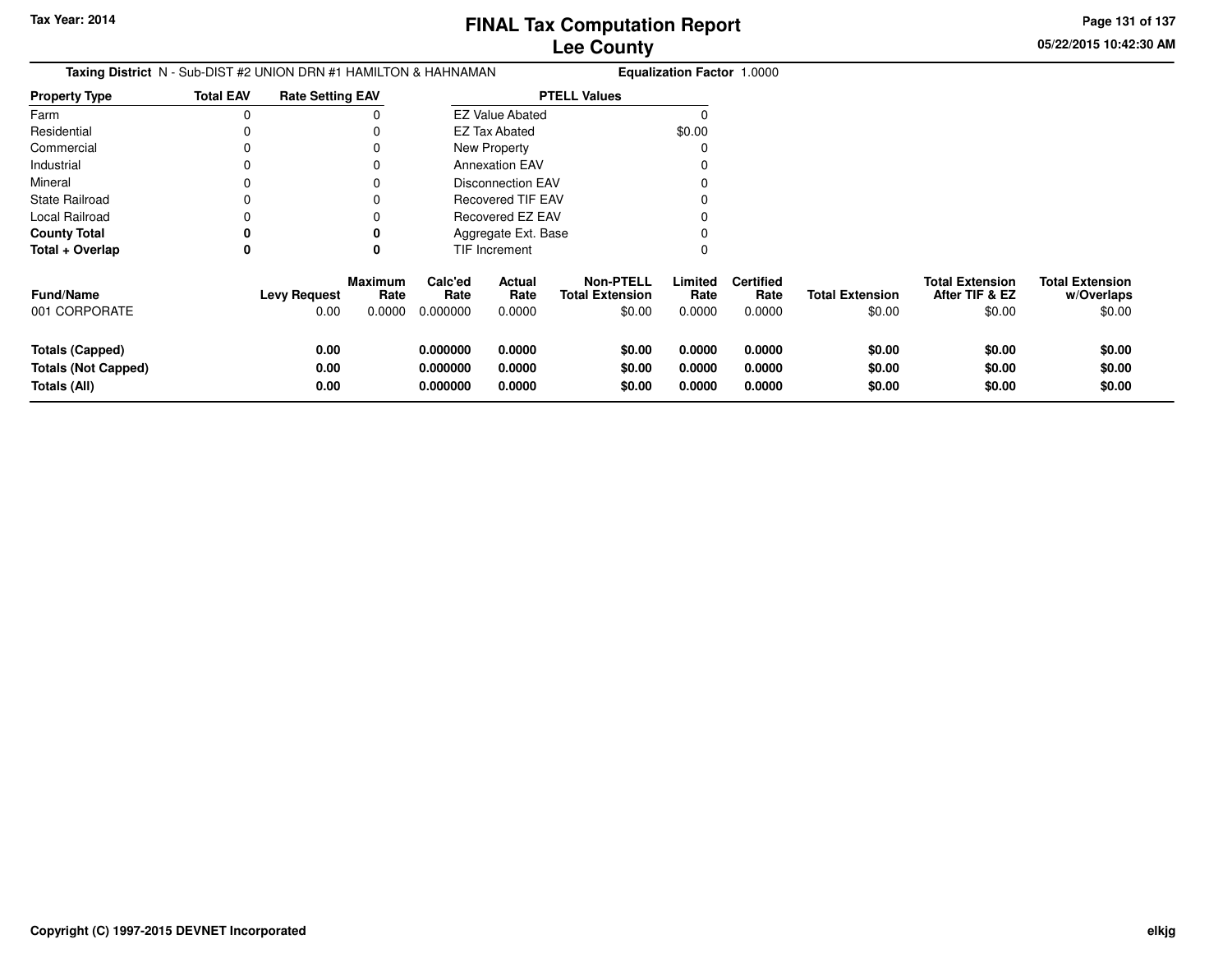**05/22/2015 10:42:30 AMPage 132 of 137**

| Taxing District O - Minor Sub-DIST #1 Sub-DIST #2 UNION DRN #1       |                  |                             |                                  |                                  |                            | Equalization Factor 1.0000                           |                            |                                    |                                  |                                                    |                                                |  |
|----------------------------------------------------------------------|------------------|-----------------------------|----------------------------------|----------------------------------|----------------------------|------------------------------------------------------|----------------------------|------------------------------------|----------------------------------|----------------------------------------------------|------------------------------------------------|--|
| Property Type                                                        | <b>Total EAV</b> | <b>Rate Setting EAV</b>     |                                  |                                  |                            | <b>PTELL Values</b>                                  |                            |                                    |                                  |                                                    |                                                |  |
| Farm                                                                 | 0                |                             |                                  |                                  | <b>EZ Value Abated</b>     |                                                      |                            |                                    |                                  |                                                    |                                                |  |
| Residential                                                          | 0                |                             |                                  |                                  | <b>EZ Tax Abated</b>       |                                                      | \$0.00                     |                                    |                                  |                                                    |                                                |  |
| Commercial                                                           | 0                |                             |                                  |                                  | New Property               |                                                      |                            |                                    |                                  |                                                    |                                                |  |
| Industrial                                                           | 0                |                             |                                  |                                  | <b>Annexation EAV</b>      |                                                      |                            |                                    |                                  |                                                    |                                                |  |
| Mineral                                                              | 0                |                             |                                  |                                  | <b>Disconnection EAV</b>   |                                                      |                            |                                    |                                  |                                                    |                                                |  |
| State Railroad                                                       | 0                |                             |                                  |                                  | <b>Recovered TIF EAV</b>   |                                                      |                            |                                    |                                  |                                                    |                                                |  |
| Local Railroad                                                       | 0                |                             |                                  |                                  | Recovered EZ EAV           |                                                      |                            |                                    |                                  |                                                    |                                                |  |
| County Total                                                         | 0                |                             |                                  |                                  | Aggregate Ext. Base        |                                                      |                            |                                    |                                  |                                                    |                                                |  |
| Total + Overlap                                                      | 0                |                             | 0                                |                                  | TIF Increment              |                                                      | 0                          |                                    |                                  |                                                    |                                                |  |
| Fund/Name<br>001 CORPORATE                                           |                  | <b>Levy Request</b><br>0.00 | <b>Maximum</b><br>Rate<br>0.0000 | Calc'ed<br>Rate<br>0.000000      | Actual<br>Rate<br>0.0000   | <b>Non-PTELL</b><br><b>Total Extension</b><br>\$0.00 | Limited<br>Rate<br>0.0000  | <b>Certified</b><br>Rate<br>0.0000 | <b>Total Extension</b><br>\$0.00 | <b>Total Extension</b><br>After TIF & EZ<br>\$0.00 | <b>Total Extension</b><br>w/Overlaps<br>\$0.00 |  |
| <b>Totals (Capped)</b><br><b>Totals (Not Capped)</b><br>Totals (All) |                  | 0.00<br>0.00<br>0.00        |                                  | 0.000000<br>0.000000<br>0.000000 | 0.0000<br>0.0000<br>0.0000 | \$0.00<br>\$0.00<br>\$0.00                           | 0.0000<br>0.0000<br>0.0000 | 0.0000<br>0.0000<br>0.0000         | \$0.00<br>\$0.00<br>\$0.00       | \$0.00<br>\$0.00<br>\$0.00                         | \$0.00<br>\$0.00<br>\$0.00                     |  |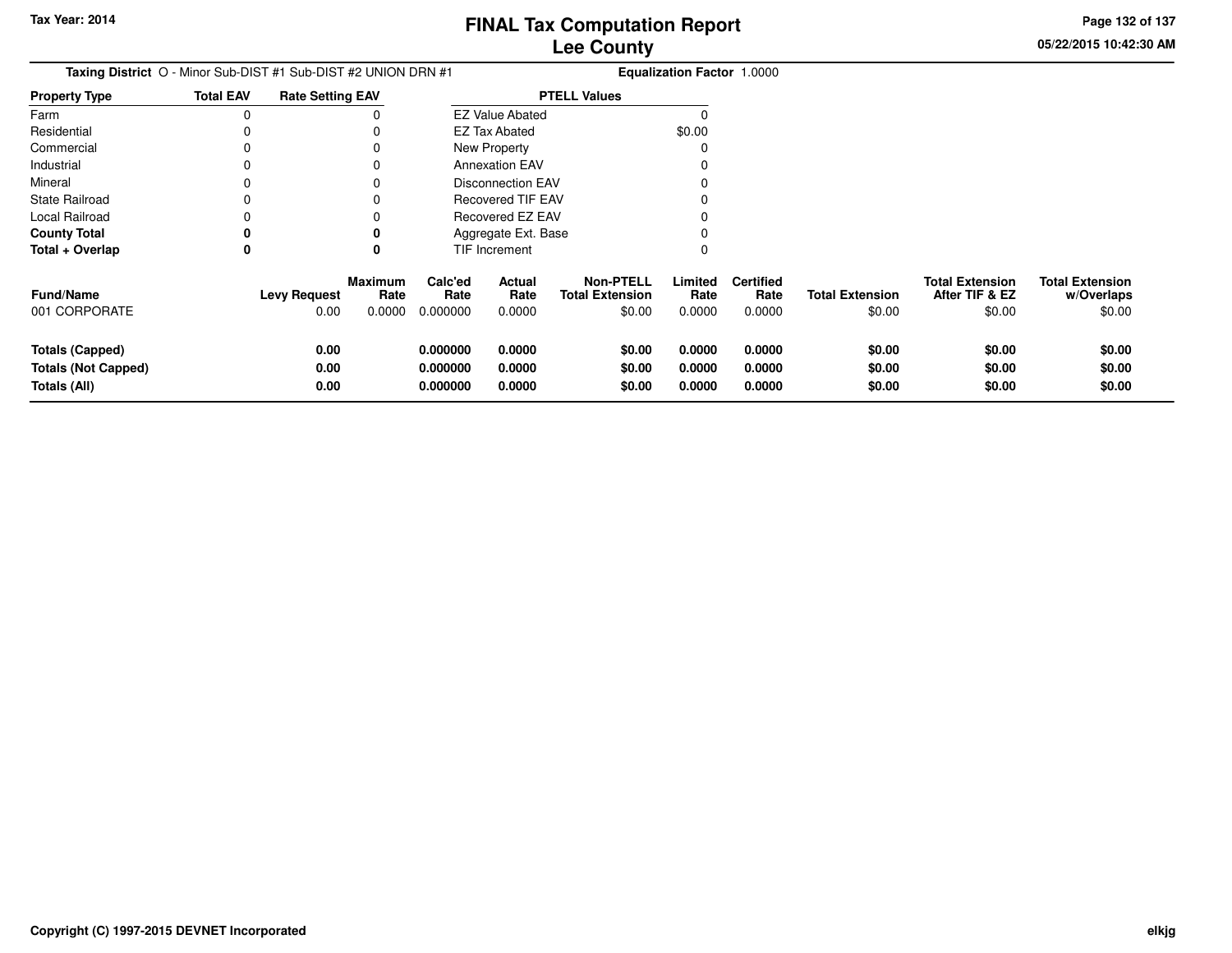**Page 133 of 137**

| <b>Taxing District</b> P - Sub-DIST #3 UNION DRN #1 HAMILTON & HAHNAMAN |                  |                             |                           |                                  |                            | <b>Equalization Factor 1.0000</b>          |                                                          |                                    |                                  |                                                    |                                                |
|-------------------------------------------------------------------------|------------------|-----------------------------|---------------------------|----------------------------------|----------------------------|--------------------------------------------|----------------------------------------------------------|------------------------------------|----------------------------------|----------------------------------------------------|------------------------------------------------|
| <b>Property Type</b>                                                    | <b>Total EAV</b> | <b>Rate Setting EAV</b>     |                           |                                  |                            | <b>PTELL Values</b>                        |                                                          |                                    |                                  |                                                    |                                                |
| Farm                                                                    | 0                |                             |                           | <b>EZ Value Abated</b>           |                            |                                            |                                                          |                                    |                                  |                                                    |                                                |
| Residential                                                             |                  |                             |                           |                                  | EZ Tax Abated              |                                            | \$0.00                                                   |                                    |                                  |                                                    |                                                |
| Commercial                                                              | 0                |                             |                           |                                  | New Property               |                                            |                                                          |                                    |                                  |                                                    |                                                |
| Industrial                                                              | 0                |                             | 0                         |                                  | <b>Annexation EAV</b>      |                                            |                                                          |                                    |                                  |                                                    |                                                |
| Mineral                                                                 | 0                |                             |                           |                                  | <b>Disconnection EAV</b>   |                                            |                                                          |                                    |                                  |                                                    |                                                |
| <b>State Railroad</b>                                                   |                  |                             |                           | <b>Recovered TIF EAV</b>         |                            |                                            |                                                          |                                    |                                  |                                                    |                                                |
| Local Railroad                                                          |                  |                             |                           | Recovered EZ EAV                 |                            |                                            |                                                          |                                    |                                  |                                                    |                                                |
| <b>County Total</b>                                                     | 0                |                             | 0                         | Aggregate Ext. Base              |                            |                                            |                                                          |                                    |                                  |                                                    |                                                |
| Total + Overlap                                                         | 0                |                             | 0                         |                                  | TIF Increment              |                                            |                                                          |                                    |                                  |                                                    |                                                |
| <b>Fund/Name</b><br>001 CORPORATE                                       |                  | <b>Levy Request</b><br>0.00 | Maximum<br>Rate<br>0.0000 | Calc'ed<br>Rate<br>0.000000      | Actual<br>Rate<br>0.0000   | <b>Non-PTELL</b><br><b>Total Extension</b> | Limited<br>Rate<br>\$0.00<br>0.0000                      | <b>Certified</b><br>Rate<br>0.0000 | <b>Total Extension</b><br>\$0.00 | <b>Total Extension</b><br>After TIF & EZ<br>\$0.00 | <b>Total Extension</b><br>w/Overlaps<br>\$0.00 |
| <b>Totals (Capped)</b><br><b>Totals (Not Capped)</b><br>Totals (All)    |                  | 0.00<br>0.00<br>0.00        |                           | 0.000000<br>0.000000<br>0.000000 | 0.0000<br>0.0000<br>0.0000 |                                            | 0.0000<br>\$0.00<br>0.0000<br>\$0.00<br>\$0.00<br>0.0000 | 0.0000<br>0.0000<br>0.0000         | \$0.00<br>\$0.00<br>\$0.00       | \$0.00<br>\$0.00<br>\$0.00                         | \$0.00<br>\$0.00<br>\$0.00                     |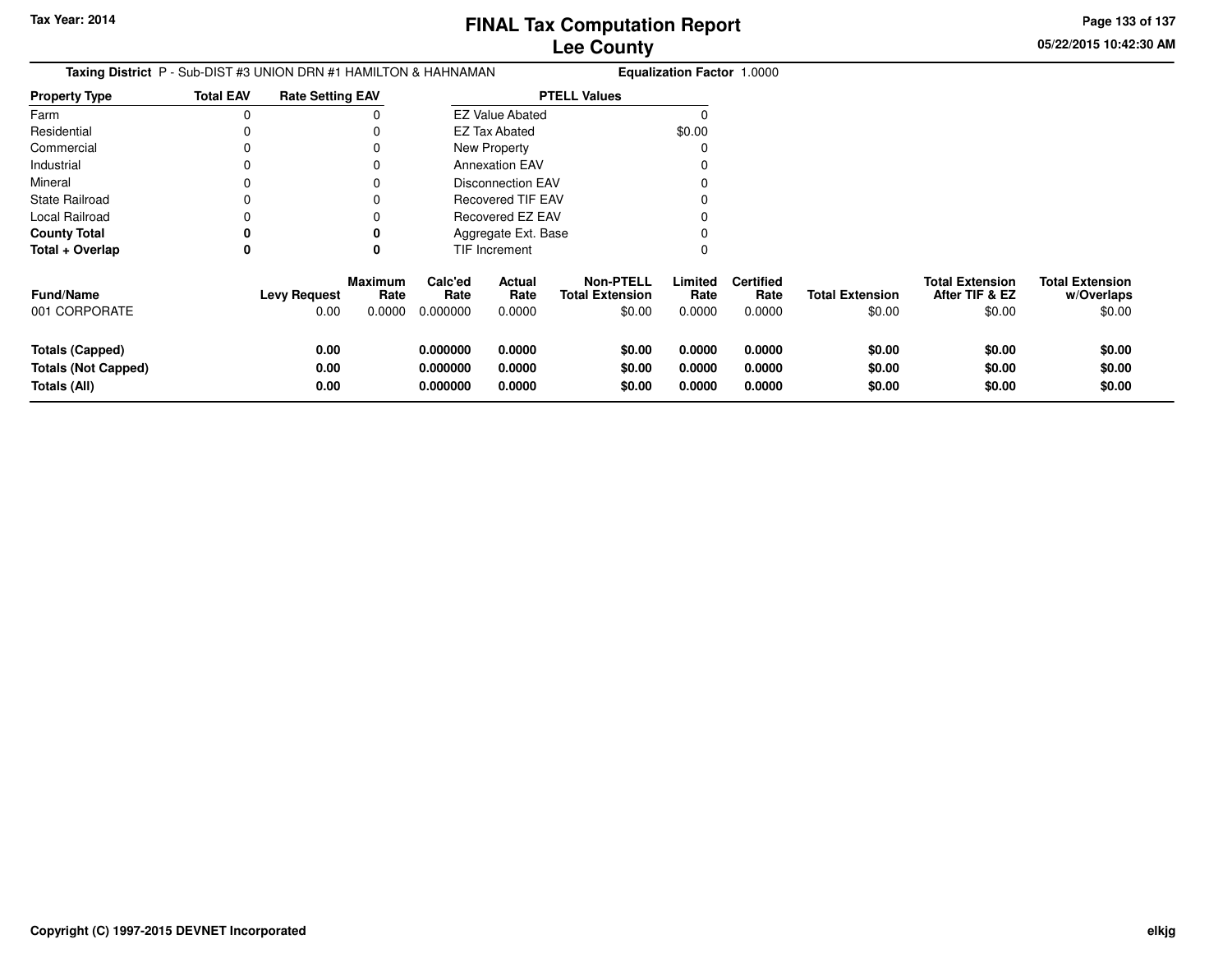**05/22/2015 10:42:30 AMPage 134 of 137**

| <b>Taxing District</b> TIF1 - DIXON CENTRAL BUSINESS (TIF1)          |                  |                             |                                  |                                  | <b>Equalization Factor 1.0000</b> |                                                      |                            |                                    |                                  |                                                          |                                                      |  |  |
|----------------------------------------------------------------------|------------------|-----------------------------|----------------------------------|----------------------------------|-----------------------------------|------------------------------------------------------|----------------------------|------------------------------------|----------------------------------|----------------------------------------------------------|------------------------------------------------------|--|--|
| <b>Property Type</b>                                                 | <b>Total EAV</b> | <b>TIF Base EAV</b>         |                                  |                                  |                                   | <b>PTELL Values</b>                                  |                            |                                    |                                  |                                                          |                                                      |  |  |
| Farm                                                                 | 0                |                             |                                  |                                  | <b>EZ Value Abated</b>            |                                                      |                            |                                    |                                  |                                                          |                                                      |  |  |
| Residential                                                          | 82,874           |                             | 34,660                           |                                  | <b>EZ Tax Abated</b>              |                                                      | \$0.00                     |                                    |                                  |                                                          |                                                      |  |  |
| Commercial                                                           | 5,430,913        |                             | 2,551,919                        |                                  | New Property                      |                                                      |                            |                                    |                                  |                                                          |                                                      |  |  |
| Industrial                                                           |                  |                             | 0                                |                                  | <b>Annexation EAV</b>             |                                                      |                            |                                    |                                  |                                                          |                                                      |  |  |
| Mineral                                                              |                  |                             |                                  |                                  | <b>Disconnection EAV</b>          |                                                      |                            |                                    |                                  |                                                          |                                                      |  |  |
| <b>State Railroad</b>                                                | 16,659           |                             | $\Omega$                         |                                  | Recovered TIF EAV                 |                                                      |                            |                                    |                                  |                                                          |                                                      |  |  |
| Local Railroad                                                       |                  |                             | 0                                |                                  | Recovered EZ EAV                  |                                                      |                            |                                    |                                  |                                                          |                                                      |  |  |
| <b>County Total</b>                                                  | 5,530,446        |                             | 2,586,579                        | Aggregate Ext. Base              |                                   |                                                      |                            |                                    |                                  |                                                          |                                                      |  |  |
| Total + Overlap                                                      | 5,530,446        |                             | 2,586,579                        |                                  | TIF Increment                     |                                                      | 2,943,867                  |                                    |                                  |                                                          |                                                      |  |  |
| <b>Fund/Name</b><br>098 INCREMENT FUND                               |                  | <b>Levy Request</b><br>0.00 | <b>Maximum</b><br>Rate<br>0.0000 | Calc'ed<br>Rate<br>0.000000      | Actual<br>Rate<br>0.0000          | <b>Non-PTELL</b><br><b>Total Extension</b><br>\$0.00 | Limited<br>Rate<br>0.0000  | <b>Certified</b><br>Rate<br>0.0000 | <b>Total Extension</b><br>\$0.00 | <b>Total Extension</b><br>After TIF & EZ<br>\$268,204.38 | <b>Total Extension</b><br>w/Overlaps<br>\$268,204.38 |  |  |
| <b>Totals (Capped)</b><br><b>Totals (Not Capped)</b><br>Totals (All) |                  | 0.00<br>0.00<br>0.00        |                                  | 0.000000<br>0.000000<br>0.000000 | 0.0000<br>0.0000<br>0.0000        | \$0.00<br>\$0.00<br>\$0.00                           | 0.0000<br>0.0000<br>0.0000 | 0.0000<br>0.0000<br>0.0000         | \$0.00<br>\$0.00<br>\$0.00       | \$0.00<br>\$268,204.38<br>\$268,204.38                   | \$0.00<br>\$268,204.38<br>\$268,204.38               |  |  |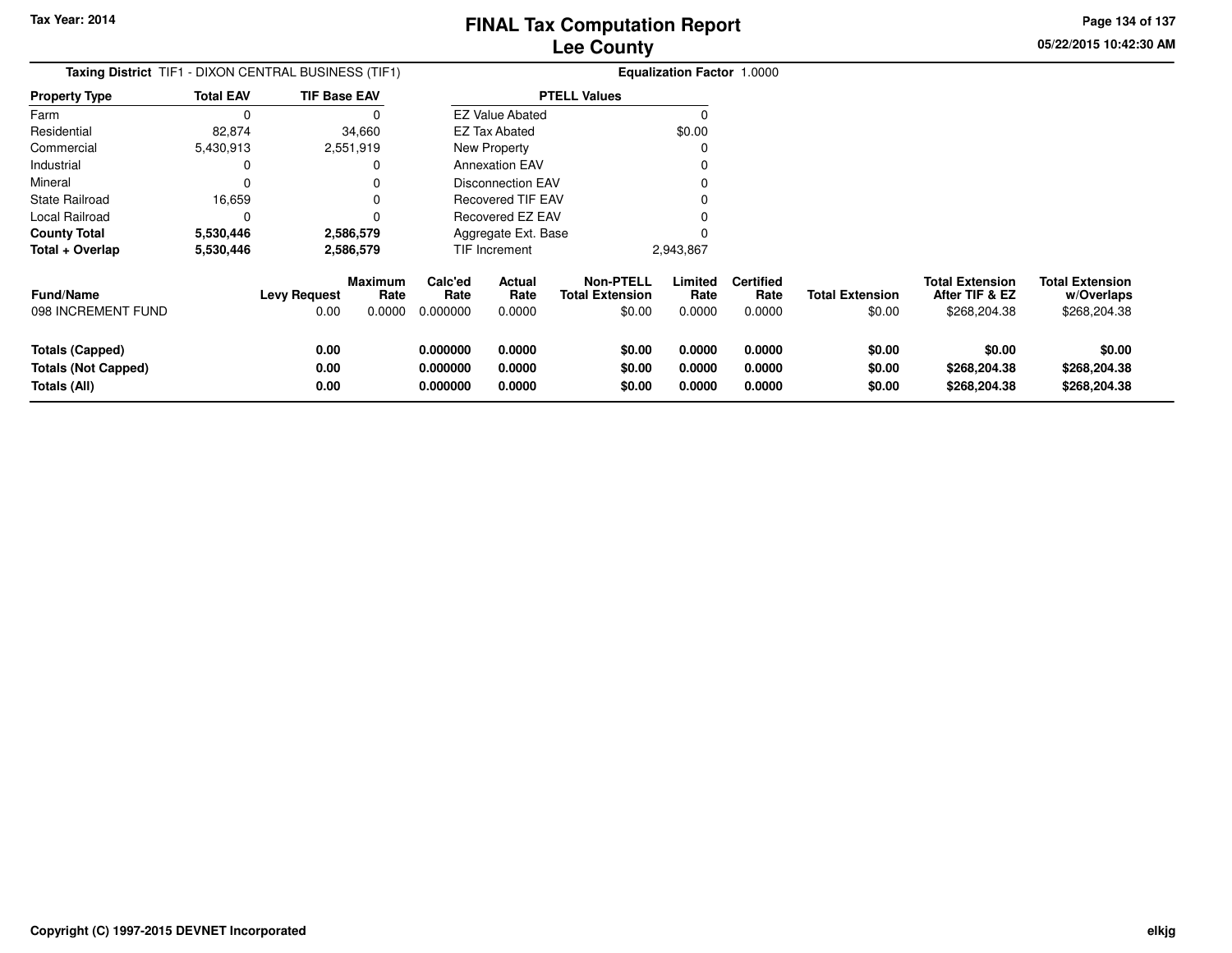**Totals (Not Capped)**

**Totals (All)**

# **Lee CountyFINAL Tax Computation Report**

**0.000000 0.0000 \$0.00 0.0000 0.0000 \$0.00 \$0.00 \$0.00**

**0.000000 0.0000 \$0.00 0.0000 0.0000 \$0.00 \$248,696.14 \$248,696.14**

**0.000000 0.0000 \$0.00 0.0000 0.0000 \$0.00 \$248,696.14 \$248,696.14**

**05/22/2015 10:42:30 AMPage 135 of 137**

| Taxing District TIF2 - VILLAGE OF PAW PAW (TIF2) |                                         | <b>Equalization Factor 1.0000</b> |                                  |                             |                          |                                            |        |                           |                                    |                                  |                                                          |                                                      |
|--------------------------------------------------|-----------------------------------------|-----------------------------------|----------------------------------|-----------------------------|--------------------------|--------------------------------------------|--------|---------------------------|------------------------------------|----------------------------------|----------------------------------------------------------|------------------------------------------------------|
| <b>Property Type</b>                             | <b>Total EAV</b><br><b>TIF Base EAV</b> |                                   |                                  |                             |                          | <b>PTELL Values</b>                        |        |                           |                                    |                                  |                                                          |                                                      |
| Farm                                             | 39,023                                  |                                   | 30,145                           |                             | <b>EZ Value Abated</b>   |                                            |        |                           |                                    |                                  |                                                          |                                                      |
| Residential                                      | 4,106,166                               |                                   | 976,527                          |                             | <b>EZ Tax Abated</b>     |                                            |        | \$0.00                    |                                    |                                  |                                                          |                                                      |
| Commercial                                       | 862,518                                 |                                   | 606,903                          |                             | New Property             |                                            |        |                           |                                    |                                  |                                                          |                                                      |
| Industrial                                       |                                         |                                   |                                  | <b>Annexation EAV</b>       |                          |                                            |        |                           |                                    |                                  |                                                          |                                                      |
| Mineral                                          |                                         |                                   |                                  | <b>Disconnection EAV</b>    |                          |                                            |        |                           |                                    |                                  |                                                          |                                                      |
| <b>State Railroad</b>                            |                                         |                                   |                                  | Recovered TIF EAV           |                          |                                            |        |                           |                                    |                                  |                                                          |                                                      |
| Local Railroad                                   |                                         |                                   |                                  | Recovered EZ EAV            |                          |                                            |        |                           |                                    |                                  |                                                          |                                                      |
| <b>County Total</b>                              | 5,007,707                               |                                   | 2,613,575                        |                             | Aggregate Ext. Base      |                                            |        |                           |                                    |                                  |                                                          |                                                      |
| Total + Overlap                                  | 5,007,707<br>2,613,575                  |                                   |                                  |                             | TIF Increment            |                                            |        | 2,394,132                 |                                    |                                  |                                                          |                                                      |
| <b>Fund/Name</b><br>098 INCREMENT FUND           |                                         | <b>Levy Request</b><br>0.00       | <b>Maximum</b><br>Rate<br>0.0000 | Calc'ed<br>Rate<br>0.000000 | Actual<br>Rate<br>0.0000 | <b>Non-PTELL</b><br><b>Total Extension</b> | \$0.00 | Limited<br>Rate<br>0.0000 | <b>Certified</b><br>Rate<br>0.0000 | <b>Total Extension</b><br>\$0.00 | <b>Total Extension</b><br>After TIF & EZ<br>\$248,696.14 | <b>Total Extension</b><br>w/Overlaps<br>\$248,696.14 |
| <b>Totals (Capped)</b>                           |                                         | 0.00                              |                                  | 0.000000                    | 0.0000                   |                                            | \$0.00 | 0.0000                    | 0.0000                             | \$0.00                           | \$0.00                                                   | \$0.00                                               |

**0.00**

**0.00**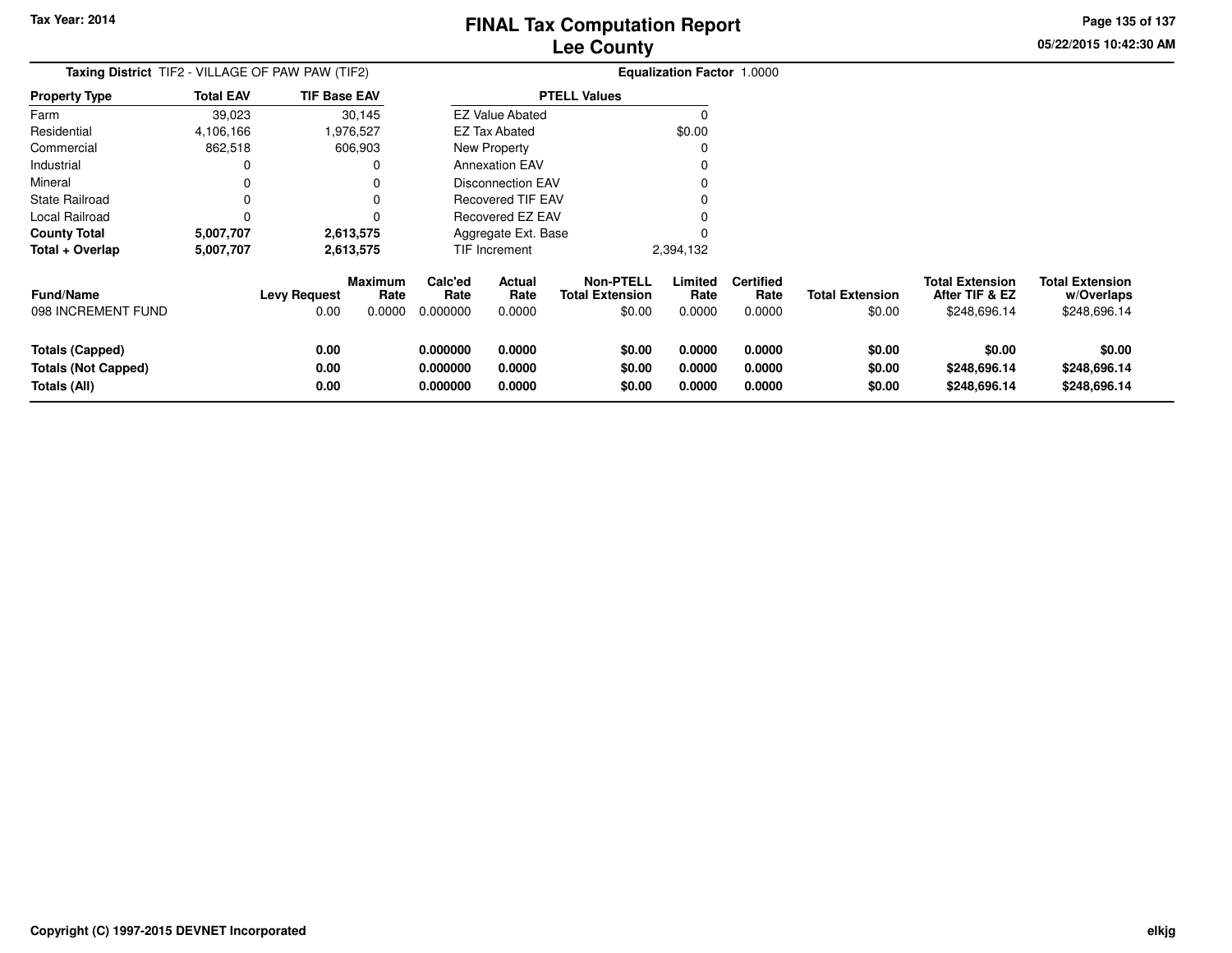**0.000000 0.0000 \$0.00 0.0000 0.0000 \$0.00 \$180,208.62 \$180,208.62**

**Page 136 of 137**

| Taxing District TIF3 - DIXON-CITY-RIVERFRONT (TIF3) |                  | Equalization Factor 1.0000 |                        |                 |                          |                                            |                 |                          |                        |                                          |                                      |
|-----------------------------------------------------|------------------|----------------------------|------------------------|-----------------|--------------------------|--------------------------------------------|-----------------|--------------------------|------------------------|------------------------------------------|--------------------------------------|
| <b>Property Type</b>                                | <b>Total EAV</b> | <b>TIF Base EAV</b>        |                        |                 |                          | <b>PTELL Values</b>                        |                 |                          |                        |                                          |                                      |
| Farm                                                | 209              |                            | 182                    |                 | <b>EZ Value Abated</b>   |                                            |                 |                          |                        |                                          |                                      |
| Residential                                         | 1,729,789        |                            | 967,434                |                 | <b>EZ Tax Abated</b>     |                                            | \$0.00          |                          |                        |                                          |                                      |
| Commercial                                          | 4,228,567        | 3,014,167                  |                        |                 | New Property             |                                            |                 |                          |                        |                                          |                                      |
| Industrial                                          |                  |                            | $\Omega$               |                 | <b>Annexation EAV</b>    |                                            |                 |                          |                        |                                          |                                      |
| Mineral                                             |                  |                            |                        |                 | Disconnection EAV        |                                            |                 |                          |                        |                                          |                                      |
| State Railroad                                      |                  |                            |                        |                 | <b>Recovered TIF EAV</b> |                                            |                 |                          |                        |                                          |                                      |
| Local Railroad                                      |                  |                            |                        |                 | Recovered EZ EAV         |                                            |                 |                          |                        |                                          |                                      |
| <b>County Total</b>                                 | 5,958,565        | 3,981,783                  |                        |                 | Aggregate Ext. Base      |                                            |                 |                          |                        |                                          |                                      |
| Total + Overlap                                     | 5,958,565        | 3,981,783                  |                        |                 | TIF Increment            |                                            | 1,976,782       |                          |                        |                                          |                                      |
| <b>Fund/Name</b>                                    |                  | <b>Levy Request</b>        | <b>Maximum</b><br>Rate | Calc'ed<br>Rate | Actual<br>Rate           | <b>Non-PTELL</b><br><b>Total Extension</b> | Limited<br>Rate | <b>Certified</b><br>Rate | <b>Total Extension</b> | <b>Total Extension</b><br>After TIF & EZ | <b>Total Extension</b><br>w/Overlaps |
| 098 INCREMENT FUND                                  |                  | 0.00                       | 0.0000                 | 0.000000        | 0.0000                   | \$0.00                                     | 0.0000          | 0.0000                   | \$0.00                 | \$180,208.62                             | \$180,208.62                         |
| <b>Totals (Capped)</b>                              |                  | 0.00                       |                        | 0.000000        | 0.0000                   | \$0.00                                     | 0.0000          | 0.0000                   | \$0.00                 | \$0.00                                   | \$0.00                               |
| <b>Totals (Not Capped)</b>                          |                  | 0.00                       |                        | 0.000000        | 0.0000                   | \$0.00                                     | 0.0000          | 0.0000                   | \$0.00                 | \$180,208.62                             | \$180,208.62                         |
| Totals (All)                                        |                  | 0.00                       |                        | 0.000000        | 0.0000                   | \$0.00                                     | 0.0000          | 0.0000                   | \$0.00                 | \$180,208.62                             | \$180,208.62                         |